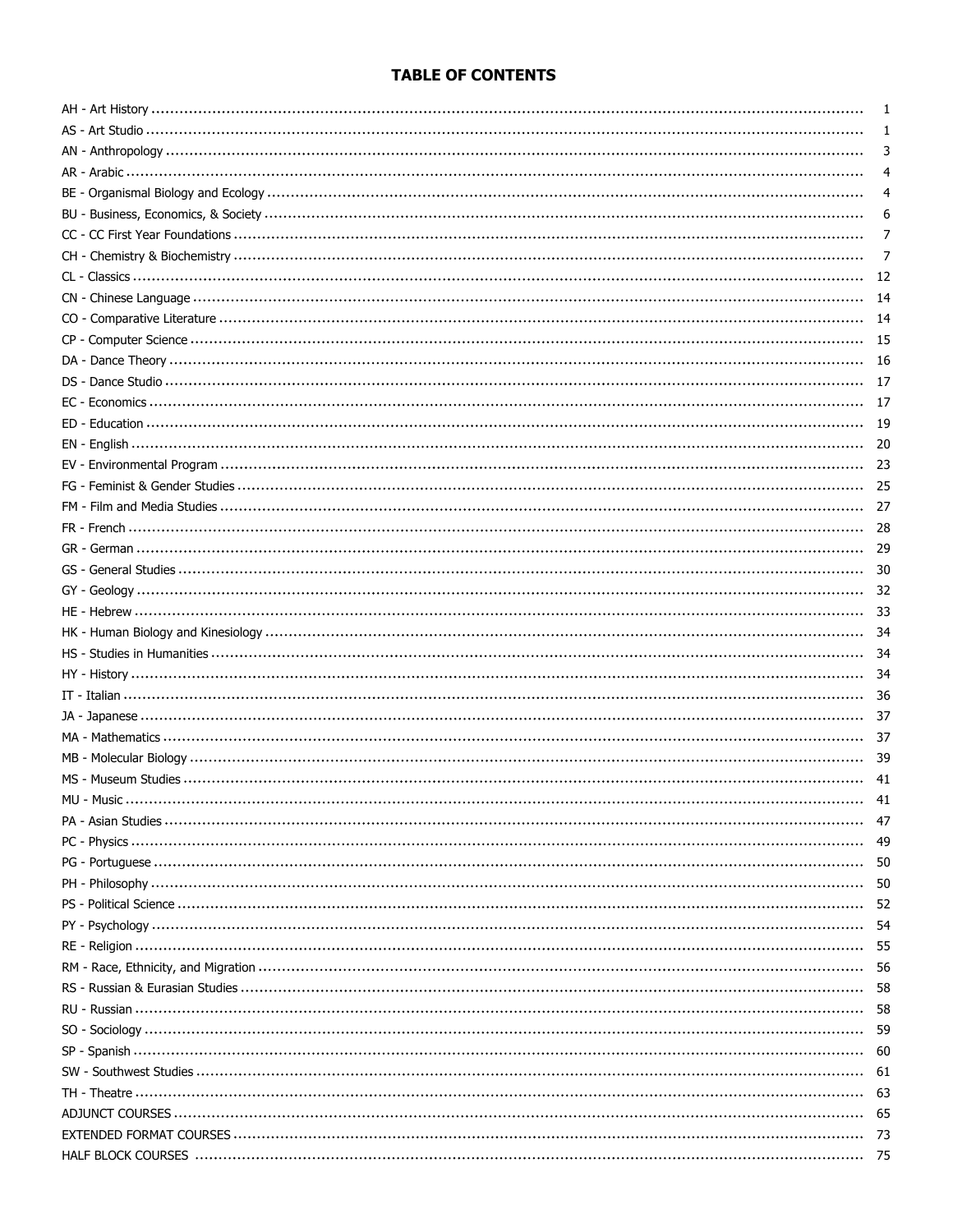The codes listed under the "Critical Learning" column indicate which requirements each course satisfies:

CEL Critical Engagement: LANG EPUS Equity and Power: EPUS EPG Equity and Power: EPG CLFR Critical Learning: FRL CLAI Critical Learning: AIM CLSH Critical Learning: SHB CLSA Critical Learning: SA CLCP Critical Learning: CP CLHP Critical Learning: HP

The codes listed under the "CP" column indicate which requirements each course satisfies:

- CP Critical Perspectives:
	- G Critical Perspectives: Global Cultures
	- S Critical Perspectives: Social Inequality
	- I Critical Perspectives: Scientific Investigation of the Natural World
	- L Critical Perspectives: Lab or Field course
	- Q Critical Perspectives: Quantitative Reasoning
	- W Critical Perspectives: The West in Time

IW, LW, GS, GI, GL, GW, GWS, SI, SL, SW - Either CP code shown, but not both GQ, IQ, LQ, SQ, WQ - Meets both CP requirements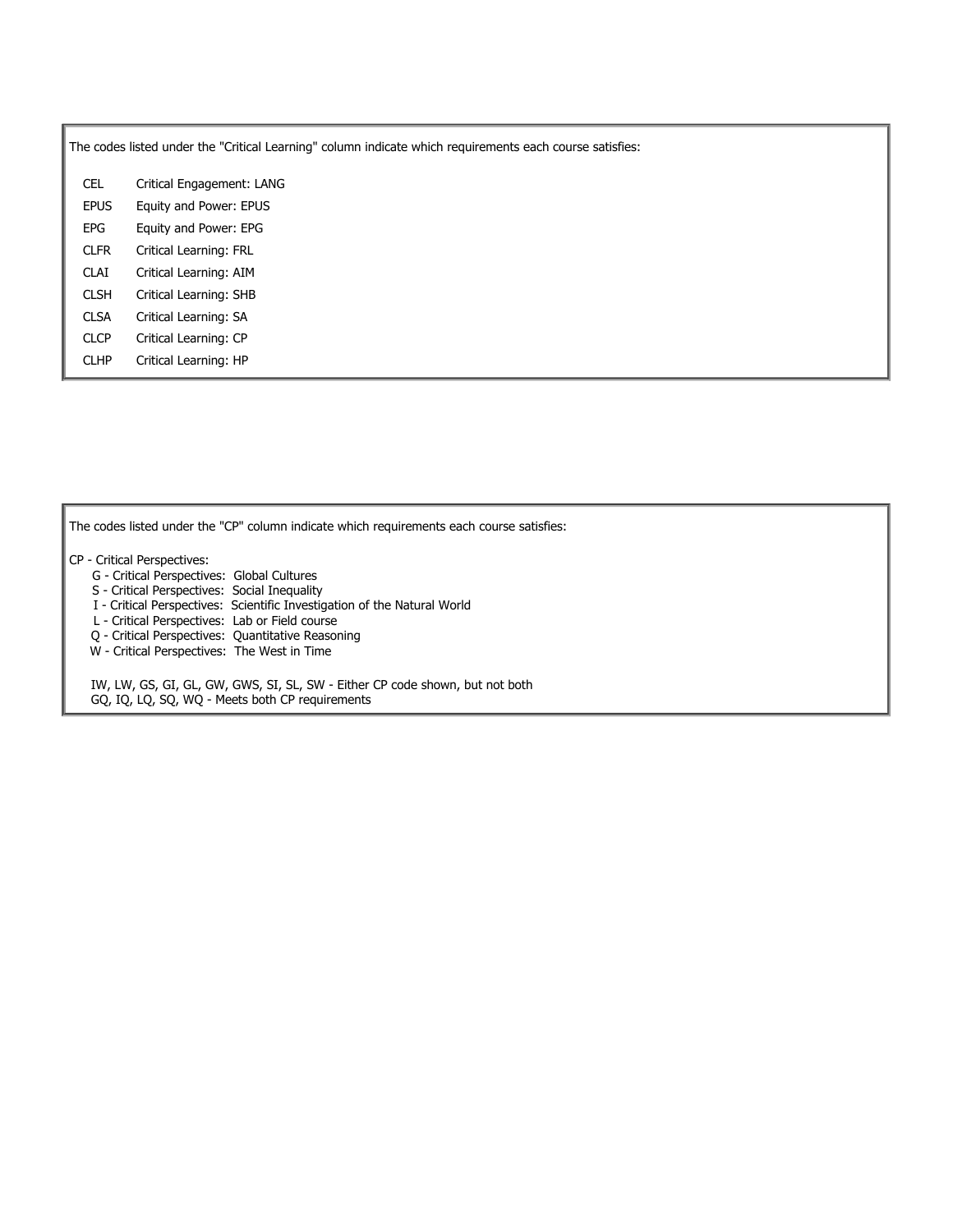| Crn   | Course ID               | <b>CP</b> | Critical<br>Learning | <b>Course Description</b>                                                                                         | <b>Block</b>   | Credit | Limit        | (Rsrvd) | Instructor(s)           | Prerequisite                                                                                                                                                                                                                                                                   |
|-------|-------------------------|-----------|----------------------|-------------------------------------------------------------------------------------------------------------------|----------------|--------|--------------|---------|-------------------------|--------------------------------------------------------------------------------------------------------------------------------------------------------------------------------------------------------------------------------------------------------------------------------|
|       | <b>AH - Art History</b> |           |                      |                                                                                                                   |                |        |              |         |                         |                                                                                                                                                                                                                                                                                |
|       | 23872 AH105 5511        |           |                      | Studying Art History: Art and Power                                                                               | 5              | 1.00   | 25           | (5)     | Department              |                                                                                                                                                                                                                                                                                |
| 13720 | AH113 4411              | G         |                      | Introduction to Asian Art<br>(Also PA117 4421)                                                                    | $\overline{4}$ | 1.00   | 25           | (5)     | Department              |                                                                                                                                                                                                                                                                                |
| 23344 | AH120 6611              |           | CLAI;<br><b>CLHP</b> | Global Architecture I: Pyramids to<br>Cathedrals 3000 BCE-1400 CE                                                 | 6              | 1.00   | 25           | (5)     | Kolarik, R.             | No credit after AH111                                                                                                                                                                                                                                                          |
| 23345 | AH121 8811              |           | CLAI;<br><b>CLHP</b> | Global Architecture II: Renaissance<br>to the 21st Century                                                        | 8              | 1.00   | 25           | (5)     | Kolarik, R.             | No credit after AH111 Day trip in<br>Colorado Springs or to Denver. No<br>overnight.                                                                                                                                                                                           |
| 13595 | AH200 1111              |           | CLAI;<br><b>CLHP</b> | Topics in Art History: Mosaics<br><b>Tessellated Perspectives</b>                                                 | $\mathbf{1}$   | 1.00   | 25           |         | Kolarik, R.             |                                                                                                                                                                                                                                                                                |
| 23389 | AH200 5511              |           |                      | Topics in Art History: Modernism in<br>Art and Music<br>(Also MU228 5511)                                         | 5              | 1.00   | 25           |         | Grace, M.<br>Murray, G. |                                                                                                                                                                                                                                                                                |
| 23340 | AH200 7711              |           |                      | Topics in Art History: Asian<br>Architecture<br>(Also PA200 7711)                                                 | $\overline{7}$ | 1.00   | 25           |         | Department              |                                                                                                                                                                                                                                                                                |
| 23348 | AH200 8811              |           |                      | Topics in Art History: Mesoamerican<br>Art                                                                        | 8              | 1.00   | 25           |         | Rubenstein, M.          |                                                                                                                                                                                                                                                                                |
| 23913 | AH200 8821              |           |                      | Topics in Art History: Japanese<br><b>Woodblock Prints</b><br>(Also PA200 8811)                                   | 8              | 1.00   | 25           |         | Department              |                                                                                                                                                                                                                                                                                |
| 23346 | AH203 7711              | S         | CLHP;<br>EPG         | Women in Art<br>(Also FG203 7711)                                                                                 | $\overline{7}$ | 1.00   | 25           |         | Murray, G.              |                                                                                                                                                                                                                                                                                |
| 13204 | AH204 2211              |           |                      | Modern Architecture                                                                                               | $\overline{2}$ | 1.00   | 25           |         | Department              | Day trip in Colorado Springs or to<br>Denver. No overnight.                                                                                                                                                                                                                    |
| 13198 | AH209 4411              |           | CLAI;<br><b>CLHP</b> | Late Antiquity: Imperial Rome,<br>Mystery Religions, Judaism,<br>Christianity and Islam<br>(Also CL209 4411)      | $\overline{4}$ | 1.00   | 25           |         | Kolarik, R.             |                                                                                                                                                                                                                                                                                |
| 23343 | AH210 5511              | G         | CLAI;<br><b>CLHP</b> | Islamic Art                                                                                                       | 5              | 1.00   | 25           |         | Kolarik, R.             |                                                                                                                                                                                                                                                                                |
| 23338 | AH231 6611              |           |                      | Art in the Global Early Modern Era                                                                                | 6              | 1.00   | 25           |         | Tucker, R.              |                                                                                                                                                                                                                                                                                |
| 13202 | AH245 3311              |           |                      | American Contemporary Art:<br>1945-1990                                                                           | 3              | 1.00   | 25           |         | Murray, G.              |                                                                                                                                                                                                                                                                                |
| 13716 | AH254 3311              | G         | <b>CLHP</b>          | The Art of China<br>(Also PA254 3311)                                                                             | 3              | 1.00   | 25           |         | Department              |                                                                                                                                                                                                                                                                                |
| 13718 | AH255 1111              | G         | <b>CLHP</b>          | The Art of Japan<br>(Also PA255 1111)                                                                             | 1              | 1.00   | 25           |         | Department              |                                                                                                                                                                                                                                                                                |
| 13199 | AH275 1111              | S         |                      | Art in Context: Paris on a Precipice:<br>Early 20th Century Challenges in Art<br>and History<br>(Also HY200 1131) | $\mathbf{1}$   | 1.00   | 15           |         | Murray, G.<br>Ragan, T. | COI & Counts toward the major and<br>minor in Art History or History, and<br>the minor in European Studies.<br>Knowledge of French is not<br>necessary. Taught in Paris, France.<br>Class will meet mornings and several<br>afternoons. \$\$\$.](also listed as<br>HY200 1131) |
| 13625 | AH345 3311              |           |                      | Special Topics in Art History:<br>Approaches to Caravaggio                                                        | 3              | 1.00   | 25           |         | Tucker, R.              | Any 200-level Art History course or<br>Consent of Instructor                                                                                                                                                                                                                   |
| 13201 | AH412 2211              |           |                      | Senior Seminar                                                                                                    | $\overline{2}$ | 1.00   | 25           |         | Murray, G.              | <b>COI Senior Majors</b>                                                                                                                                                                                                                                                       |
| 13197 | AH415 3311              |           |                      | Senior Thesis                                                                                                     | 3              | 1.00   | $\mathbf{1}$ |         | Kolarik, R.             | COI & Senior Majors                                                                                                                                                                                                                                                            |
|       | 13778   AH416 3311      |           |                      | Senior Thesis in Museum Studies                                                                                   | 3              | 1.00   | $\mathbf{1}$ |         | Tucker, R.              | COI & Senior Majors.                                                                                                                                                                                                                                                           |
|       |                         |           |                      |                                                                                                                   |                |        |              |         |                         |                                                                                                                                                                                                                                                                                |
|       | <b>AS - Art Studio</b>  |           |                      |                                                                                                                   |                |        |              |         |                         |                                                                                                                                                                                                                                                                                |
|       | 13225 AS103 2211        |           |                      | Art Studio Foundations: Drawing                                                                                   | $\overline{2}$ | 1.00   | 16           | (2)     | Leonard, K.             | Class meets Monday-Friday for both<br>morning and afternoon sessions<br>(9-12 am and 1-3 pm). Day trip to<br>Denver.                                                                                                                                                           |
| 13755 | AS103 3311              |           |                      | Art Studio Foundations: Drawing                                                                                   | 3              | 1.00   | 16           |         | $(10)$ Leonard, K.      | Class meets Monday-Friday for both<br>morning and afternoon sessions<br>(9-12 am and 1-3 pm). Day trip to<br>Denver.                                                                                                                                                           |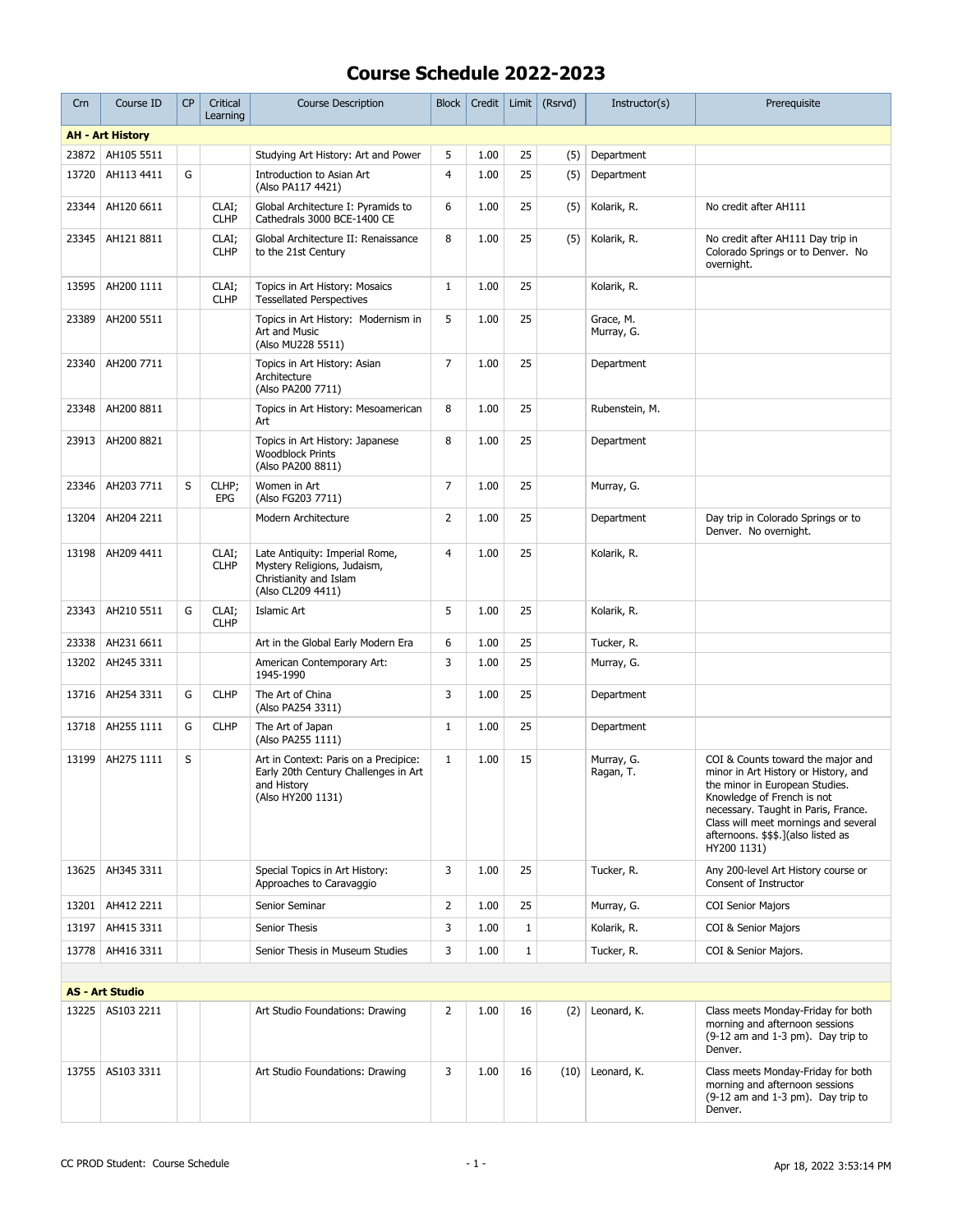| Crn   | Course ID              | <b>CP</b> | Critical<br>Learning | <b>Course Description</b>                                                       | <b>Block</b>   | Credit | Limit | (Rsrvd) | Instructor(s) | Prerequisite                                                                                                                    |
|-------|------------------------|-----------|----------------------|---------------------------------------------------------------------------------|----------------|--------|-------|---------|---------------|---------------------------------------------------------------------------------------------------------------------------------|
|       | <b>AS - Art Studio</b> |           |                      |                                                                                 |                |        |       |         |               |                                                                                                                                 |
| 23379 | AS103 7711             |           |                      | Art Studio Foundations: Drawing                                                 | $\overline{7}$ | 1.00   | 16    | (10)    | Leonard, K.   | Class meets Monday-Friday for both<br>morning and afternoon sessions<br>$(9-12$ am and $1-3$ pm). Day trip to<br>Denver.        |
| 13219 | AS110 1111             |           |                      | Art Studio Foundations: Topics:<br>Afrofuturism                                 | $\mathbf{1}$   | 1.00   | 16    |         | Paulin, J.    | This course will take a multi-day<br>(week long) field trip.                                                                    |
| 13227 | AS110 2211             |           |                      | Art Studio Foundations: Topics: 2D<br>and Collage                               | $\overline{2}$ | 1.00   | 16    | (2)     | Department    | This course will take a one-day field<br>trip, no overnight.                                                                    |
| 13218 | AS110 3311             |           |                      | Art Studio Foundations: Topics:<br>Design & Iterative Process-Based<br>Thinking | 3              | 1.00   | 16    | (8)     | Paupeck, R.   |                                                                                                                                 |
| 23384 | AS110 5511             |           |                      | Art Studio Foundations: Topics: 2D<br>and Collage                               | 5              | 1.00   | 16    | (8)     | Department    | This course will take a one-day field<br>trip, no overnight.                                                                    |
| 23377 | AS110 7711             |           |                      | Art Studio Foundations: Topics:<br><b>Virtual Reality</b>                       | $\overline{7}$ | 1.00   | 16    | (8)     | Paulin, J.    | This course will take a one-day field<br>trip, no overnight.                                                                    |
| 23375 | AS110 8811             |           |                      | Art Studio Foundations: Topics:<br>Design & Iterative Process-Based<br>Thinking | 8              | 1.00   | 16    | (8)     | Paupeck, R.   |                                                                                                                                 |
| 23386 | AS110 8821             |           |                      | Art Studio Foundations: Topics:<br>Digital and Analog Architectural<br>Drawing  | 8              | 1.00   | 16    | (8)     | Department    |                                                                                                                                 |
| 13222 | AS114 3311             |           |                      | Art Studio Foundations: Three-<br>Dimensional Design                            | 3              | 1.00   | 16    | (8)     | Johnson, S.   | This course will take a one-day field<br>trip, no overnight.                                                                    |
| 23381 | AS114 6611             |           |                      | Art Studio Foundations: Three-<br>Dimensional Design                            | 6              | 1.00   | 16    | (8)     | Department    |                                                                                                                                 |
| 23382 | AS114 7711             |           |                      | Art Studio Foundations: Three-<br>Dimensional Design                            | 7              | 1.00   | 16    | (8)     | Department    |                                                                                                                                 |
| 13231 | AS126 1413             |           |                      | Letterpress Poster Workshop                                                     | $1 - 4$        | 0.50   | 10    |         | Cohick, A.    | If repeated, only one unit may count<br>towards graduations and the Art<br>Major.                                               |
| 23387 | AS126 5813             |           |                      | Letterpress Poster Workshop                                                     | $5 - 8$        | 0.50   | 10    |         | Cohick, A.    | If repeated, only one unit may count<br>towards graduations and the Art<br>Major.                                               |
| 13228 | AS201 3311             |           |                      | Printmaking                                                                     | 3              | 1.00   | 12    |         | Department    | COD or AS 102,103 or 115.<br>Materials fee. This course will take a<br>one-day field trip, no overnight.                        |
| 13221 | AS205 3311             |           |                      | Painting                                                                        | 3              | 1.00   | 15    |         | Paulin, J.    | Any 100 level AS class. Materials fee.<br>This course will take a one-day field<br>trip, no overnight.                          |
|       | 13754 AS207 1111       |           |                      | <b>Technical Drawing</b>                                                        | $\mathbf{1}$   | 1.00   | 16    |         | Leonard, K.   | AS 103 or COI. Class meets Monday-<br>Friday for both morning and<br>afternoon sessions (9-12 am and 1-3<br>pm). Materials fee. |
| 23380 | AS207 8811             |           |                      | <b>Technical Drawing</b>                                                        | 8              | 1.00   | 16    | (2)     | Leonard, K.   | AS 103 or COI. Class meets Mondav-<br>Friday for both morning and<br>afternoon sessions (9-12 am and 1-3<br>pm). Materials fee. |
| 13210 | AS212 1111             |           |                      | Design Workshop                                                                 | $\mathbf{1}$   | 1.00   | 12    |         | Paupeck, R.   | 2 Art Studio Courses. Materials fee.<br>Local, day trip.                                                                        |
| 13230 | AS212 4411             |           |                      | Design Workshop                                                                 | 4              | 1.00   | 12    | (2)     | Department    | COD or 2 Art Studio Courses.<br>Materials fee.                                                                                  |
| 23374 | AS212 7711             |           |                      | Design Workshop                                                                 | $\overline{7}$ | 1.00   | 12    | (2)     | Paupeck, R.   | 2 Art Studio Courses. Materials fee.<br>Local, day trip.                                                                        |
| 23438 | AS214 6611             |           |                      | Sculpture                                                                       | 6              | 1.00   | 5     | (2)     | Johnson, S.   | AS 114. Materials fee. This course<br>will take a one-day field trip, no<br>overnight.                                          |
| 13274 | AS216 4411             |           |                      | Topics in Printmaking: Painterly<br>Prints and Papermaking                      | $\overline{4}$ | 1.00   | 12    | (1)     | Department    | COD or Any 100-level Art Studio Class                                                                                           |
| 23652 | AS218 8811             |           |                      | Topics in Sculpture: Ceramics in the<br><b>Expanded Field</b>                   | 8              | 1.00   | 12    | (1)     | Department    | COD or Any 100-level Art Studio<br>Class Materials fee. This course will<br>take a one-day field trip, no<br>overnight.         |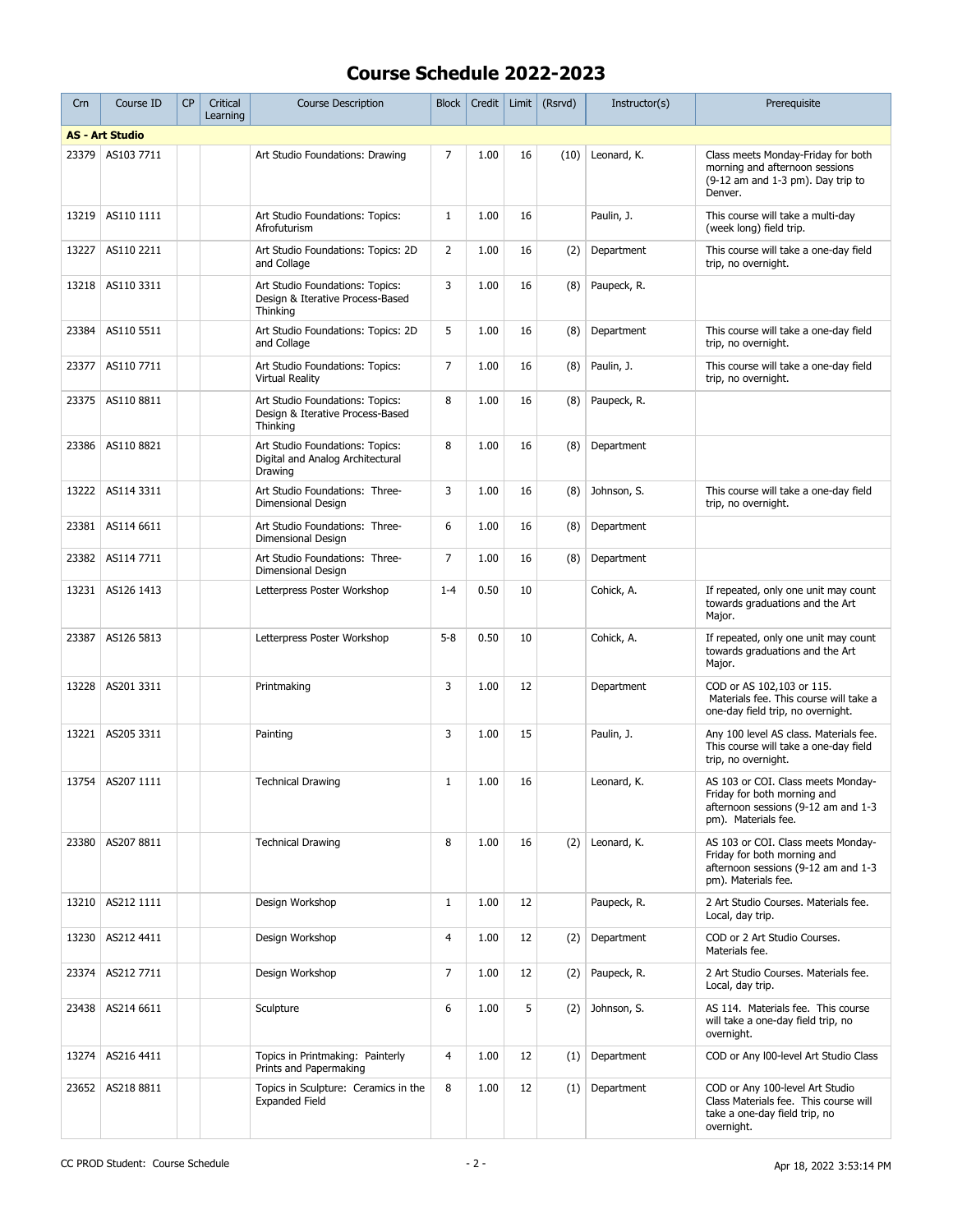| Crn   | Course ID                | <b>CP</b> | Critical<br>Learning | <b>Course Description</b>                                                                                            | <b>Block</b>   | Credit | Limit | (Rsrvd) | Instructor(s)                            | Prerequisite                                                                                                              |
|-------|--------------------------|-----------|----------------------|----------------------------------------------------------------------------------------------------------------------|----------------|--------|-------|---------|------------------------------------------|---------------------------------------------------------------------------------------------------------------------------|
|       | <b>AS - Art Studio</b>   |           |                      |                                                                                                                      |                |        |       |         |                                          |                                                                                                                           |
| 23385 | AS220 6611               |           |                      | Photography                                                                                                          | 6              | 1.00   | 12    | (1)     | Department                               | COD or Any 100-level studio art<br>course. Materials fee.                                                                 |
| 13229 | AS221 1111               |           |                      | Topics in Photography: Alternative<br>Processes                                                                      | $\mathbf{1}$   | 1.00   | 12    |         | Department                               | Materials fee.                                                                                                            |
| 23388 | AS226 6611               |           |                      | Book & Book Structure                                                                                                | 6              | 1.00   | 10    | (1)     | Department                               | COD or AS 102, AS 103, or AS 115.                                                                                         |
| 23376 | AS305 6611               |           |                      | <b>Advanced Painting</b>                                                                                             | 6              | 1.00   | 15    |         | Paulin, J.                               | AS205 Materials fee This course will<br>take a one-day field trip, no<br>overnight.                                       |
| 13223 | AS314 4411               |           |                      | <b>Advanced Sculpture</b>                                                                                            | $\overline{4}$ | 1.00   | 5     |         | Johnson, S.                              | AS 214. Materials fee. This course<br>will take a one-day field trip, no<br>overnight.                                    |
| 23944 | AS401 6611               |           |                      | Special Studio Problems: Graphics<br>Research Lab (GRL)                                                              | 6              | 1.00   | 5     |         | Leonard, K.                              | COI & Senior Art Major - Class meets<br>Monday-Friday for both morning and<br>afternoon sessions (9-12 am and 1-3<br>pm). |
| 13212 | AS411 2211               |           |                      | Senior Studio Seminar                                                                                                | $\overline{2}$ | 1.00   | 25    |         | Johnson, S.<br>Paulin, J.<br>Paupeck, R. | Senior Art Studio Major . This course<br>may take a multi-day field trip.                                                 |
| 23373 | AS411 5511               |           |                      | Senior Studio Seminar                                                                                                | 5              | 1.00   | 25    |         | Johnson, S.<br>Paulin, J.<br>Paupeck, R. | Senior Art Studio Major                                                                                                   |
|       |                          |           |                      |                                                                                                                      |                |        |       |         |                                          |                                                                                                                           |
|       | <b>AN - Anthropology</b> |           |                      |                                                                                                                      |                |        |       |         |                                          |                                                                                                                           |
| 23430 | AN101 5511               | $\bf{I}$  | <b>CLCP</b>          | Paleofantasies and Other Narratives<br>of Human Evolution                                                            | 5              | 1.00   | 25    |         | Fish, K.                                 |                                                                                                                           |
| 13297 | AN102 2211               | G<br>S    | CLAI;<br><b>CLSH</b> | Cultural Anthropology                                                                                                | 2              | 1.00   | 25    |         | Department                               |                                                                                                                           |
| 23433 | AN102 5511               | G<br>S    | CLAI;<br><b>CLSH</b> | Cultural Anthropology                                                                                                | 5              | 1.00   | 25    |         | Hautzinger, S.                           |                                                                                                                           |
| 23440 | AN105 7711               | G<br>S    |                      | Language and Culture<br>(Also RM205 7711)                                                                            | $\overline{7}$ | 1.00   | 25    |         | Saha Roy, S.                             |                                                                                                                           |
| 13298 | AN123 1412               |           |                      | American Sign Language I                                                                                             | $1 - 4$        | 0.25   | 25    |         | Department                               |                                                                                                                           |
| 23447 | AN124 5812               |           |                      | American Sign Language I                                                                                             | $5 - 8$        | 0.25   | 25    |         | Department                               |                                                                                                                           |
| 13280 | AN202 4411               |           |                      | Human Biological Variation                                                                                           | 4              | 1.00   | 25    |         | Department                               |                                                                                                                           |
| 23434 | AN206 8811               |           |                      | Doing Ethnography                                                                                                    | 8              | 1.00   | 32    |         | Hautzinger, S.                           |                                                                                                                           |
| 23431 | AN207 7711               |           | <b>CLSA</b>          | Primate Behavior, Ecology and<br>Conservation                                                                        | $\overline{7}$ | 1.00   | 25    |         | Fish, K.                                 |                                                                                                                           |
| 13729 | AN208 2221               |           | <b>CLCP</b>          | Topics: Intro. to Classical<br>Archaeology and Cultural Heritage<br>Management<br>(Also CL222 2211, MS222 2211)      | $\overline{2}$ | 1.00   | 25    | (8)     | Kimmey, S.                               |                                                                                                                           |
| 13260 | AN208 4411               |           |                      | Topics in Anthropology: Colonialism<br>& Religion<br>(Also RE200 4411, PA250 4421)                                   | 4              | 1.00   | 25    | (5)     | Chandrani, Y.                            |                                                                                                                           |
| 13453 | AN208 4421               | G         | CLSH;<br>EPG         | Topics in Anthropology: The Other<br>Russia: The Indigenous Peoples of<br>the North<br>(Also RS200 4411, RM200 4411) | $\overline{4}$ | 1.00   | 25    |         | Khan, N.                                 |                                                                                                                           |
| 13751 | AN208 4431               |           |                      | Topics in Anthropology: Sustainable<br>Development & Agriculture in<br>Antiquity<br>(Also CL207 4411, EV260 4411)    | 4              | 1.00   | 25    | (8)     | Kimmey, S.                               |                                                                                                                           |
| 23929 | AN208 5521               |           |                      | Topics in Anthropology: Indigeneity<br>in Latin America                                                              | 5              | 1.00   | 25    |         | Department                               |                                                                                                                           |
| 23391 | AN208 6611               |           | <b>EPG</b>           | Topics in Anthropology: Politics,<br>Religion and the Secular<br>(Also RE207 6611, PS203<br>6611, PA250 6621)        | 6              | 1.00   | 25    |         | Chandrani, Y.                            |                                                                                                                           |
| 23930 | AN208 7711               |           |                      | Topics in Anthropology: Energy<br>Worlds: From Fossil Fuels to<br>Renewables                                         | 7              | 1.00   | 25    |         | Department                               |                                                                                                                           |
| 13293 | AN215 3311               |           |                      | Anthropological Theory<br>(Also RM200 3341)                                                                          | 3              | 1.00   | 25    |         | Leza, C.                                 | One previous anthropology course or<br>consent of instructor.                                                             |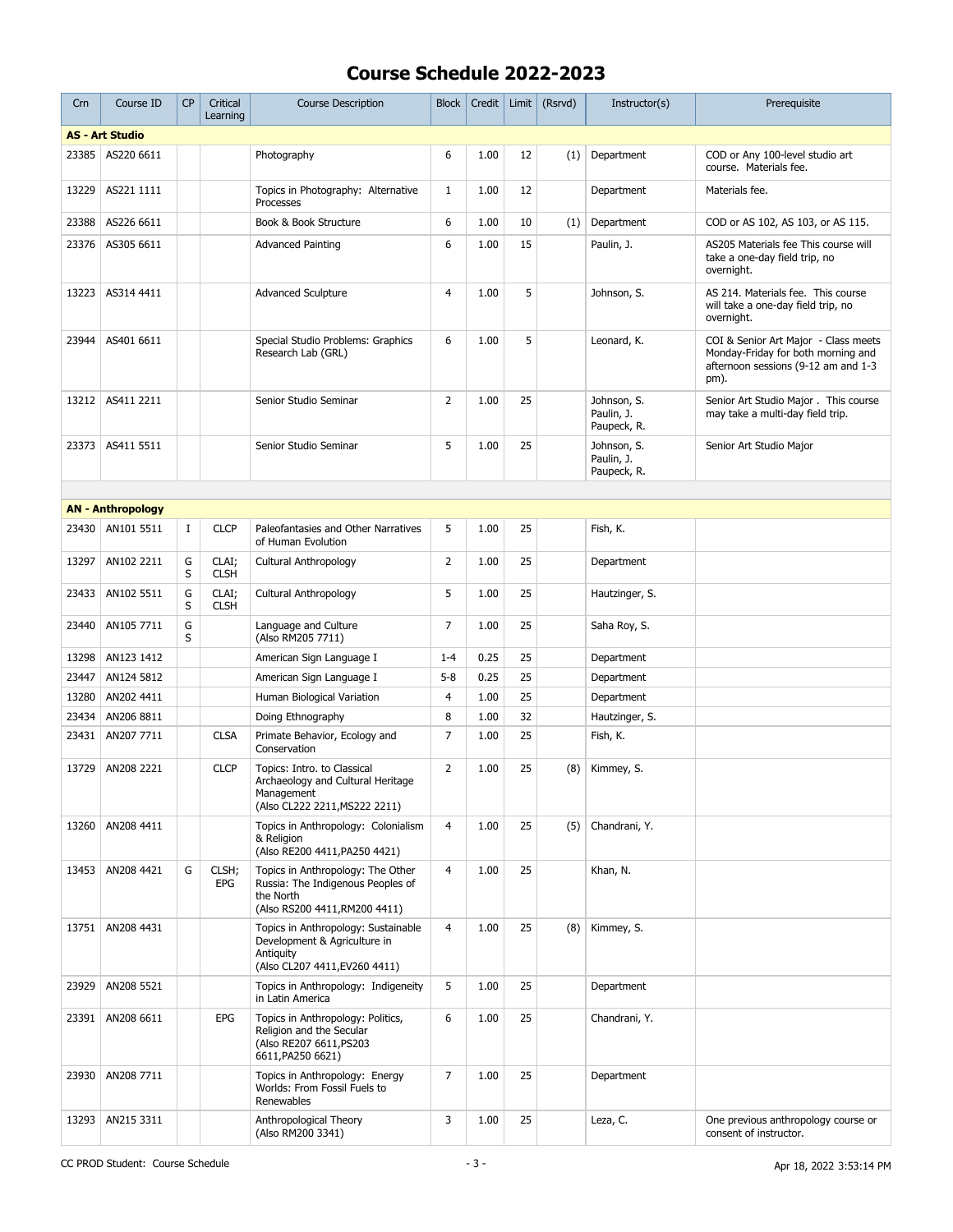| Crn                | Course ID                                  | <b>CP</b>   | Critical<br>Learning | <b>Course Description</b>                                                                                                            | Block          | Credit | Limit        | (Rsrvd) | Instructor(s)           | Prerequisite                                                                                              |
|--------------------|--------------------------------------------|-------------|----------------------|--------------------------------------------------------------------------------------------------------------------------------------|----------------|--------|--------------|---------|-------------------------|-----------------------------------------------------------------------------------------------------------|
|                    | <b>AN - Anthropology</b>                   |             |                      |                                                                                                                                      |                |        |              |         |                         |                                                                                                           |
| 23436              | AN220 6611                                 |             | <b>CLHP</b>          | Doing Archaeology                                                                                                                    | 6              | 1.00   | 25           |         | Ingram, S.              | One-day fieldtrip                                                                                         |
| 13470              | AN221 4411                                 | G           | <b>CLSH</b>          | Topics in Ethnomusicology:<br>Indonesia<br>(Also MU295 4411, PA250 4431)                                                             | 4              | 1.00   | 25           |         | Lasmawan, M.            |                                                                                                           |
| 23443              | AN258 8811                                 |             |                      | Introduction to Linguistics                                                                                                          | 8              | 1.00   | 25           |         | Leza, C.                |                                                                                                           |
| 23441              | AN262 5511                                 |             |                      | Studying Language as Social Action                                                                                                   | 5              | 1.00   | 15           |         | Leza, C.                | Anthropology 105 or 256 or 258 or<br>260 or consent of instructor                                         |
| 13282              | AN270 1111                                 |             | <b>CLSH</b>          | Anthropocene<br>(Also EV260 1111)                                                                                                    | $\mathbf{1}$   | 1.00   | 25           |         | Hautzinger, S.          |                                                                                                           |
| 13279              | AN306 1111                                 | $\mathbf I$ |                      | Primatology                                                                                                                          | $\mathbf{1}$   | 1.00   | 15           |         | Fish, K.                | COI & AN 207                                                                                              |
| 13353              | AN308 4411                                 |             |                      | Topics in Anthropology:<br><b>Evolutionary Medicine</b><br>(Also BE440 4411)                                                         | $\overline{4}$ | 1.00   | 32           |         | Fish, K.<br>Jabaily, R. | COI & Junior or Senior standing<br>MB131 & one of MB201, BE280,<br>BE208, AN202, AN207, AN230             |
| 23442              | AN308 7711                                 |             |                      | Topics in Anthropology: Vampires,<br>Zombies, and Time-Traveling<br>Turkeys: Settler Colonial Narratives                             | $\overline{7}$ | 1.00   | 25           |         | Leza, C.                | One previous anthropology course or<br>consent of instructor                                              |
| 23435              | AN315 5511                                 |             |                      | Senior Capstone                                                                                                                      | 5              | 1.00   | 25           |         | Ingram, S.              | AN 215 or COI                                                                                             |
| 13734              | AN320 1121                                 |             | <b>CLSA</b>          | Field Archaeology<br>(Also SW320 1111)                                                                                               | $\mathbf{1}$   | 1.00   | 14           |         | Mitchell, M.            | AN220 or consent of instructor, 7-9<br>day fieldtrip, in state                                            |
| 23820              | AN326 6611                                 | G           | <b>CLAI</b>          | Religion & Ritual<br>(Also RE200 6631)                                                                                               | 6              | 1.00   | 25           |         | Hautzinger, S.          | One cultural anthropology course or<br>consent of instructor. One week at<br><b>Baca Campus</b>           |
| 23437              | AN328 8811                                 |             |                      | Climate and Human Behavior                                                                                                           | 8              | 1.00   | 25           |         | Ingram, S.              | AN220 or COI 1-3 days fieldtrip                                                                           |
| 13736              | AN377 4411                                 | G<br>S      |                      | Living in the Material World--<br>Economic Anthropology                                                                              | 4              | 1.00   | 25           |         | Department              | COD or One previous cultural<br>anthropology course                                                       |
| 13284              | AN380 3311                                 |             |                      | Community-Based Field Course:<br>COP27 in Eqypt                                                                                      | 3              | 1.00   | 10           |         | Hautzinger, S.          | COI & By Application Trip to Egypt.<br>Related 200-level or 300-level course                              |
| 13817              | AN400 1111                                 |             |                      | Research in Anthropology                                                                                                             | $\mathbf{1}$   | 1.00   | $1\,$        |         | Leza, C.                | <b>COI</b>                                                                                                |
| 13735              | AN400 2211                                 |             |                      | Research in Anthropology                                                                                                             | 2              | 1.00   | $\mathbf{1}$ |         | Fish, K.                | COI                                                                                                       |
| 13285              | AN400 4411                                 |             |                      | Research in Anthropology                                                                                                             | $\overline{4}$ | 1.00   | $\mathbf 1$  |         | Hautzinger, S.          | <b>COI</b>                                                                                                |
| 13294              | AN400 4421                                 |             |                      | Research in Anthropology                                                                                                             | 4              | 1.00   | $1\,$        |         | Leza, C.                | <b>COI</b>                                                                                                |
|                    |                                            |             |                      |                                                                                                                                      |                |        |              |         |                         |                                                                                                           |
| <b>AR - Arabic</b> |                                            |             |                      |                                                                                                                                      |                |        |              |         |                         |                                                                                                           |
| 23814              | AR101 5611                                 |             |                      | <b>Elementary Arabic</b>                                                                                                             | $5 - 6$        | 2.00   | 18           |         | Naji, A.                |                                                                                                           |
| 23815              | AR104 5812                                 |             |                      | <b>Elementary Arabic Review</b>                                                                                                      | $5 - 8$        | 0.25   | 25           |         | Naji, A.                | AR 101                                                                                                    |
| 13631              | AR201 2211                                 |             |                      | Intermediate Arabic                                                                                                                  | 2              | 1.00   | 18           |         | Naji, A.                | AR 101                                                                                                    |
| 13632              | AR202 3311                                 |             |                      | <b>Intermediate Arabic</b>                                                                                                           | 3              | 1.00   | 18           |         | Naji, A.                | AR 201                                                                                                    |
|                    | 23816 AR204 5812                           |             |                      | Intermediate Arabic Review                                                                                                           | $5 - 8$        | 0.25   | 25           |         | Naji, A.                | AR 202                                                                                                    |
| 13630              | AR320 4411                                 |             |                      | Topics in Arabic Culture and<br>Literature: Anglo-phone Arab and<br>Arab Literature in the Diaspora<br>(Also CO300 4411, RM200 4421) | $\overline{4}$ | 1.00   | 25           |         | Naji, A.                |                                                                                                           |
|                    |                                            |             |                      |                                                                                                                                      |                |        |              |         |                         |                                                                                                           |
|                    | <b>BE - Organismal Biology and Ecology</b> |             |                      |                                                                                                                                      |                |        |              |         |                         |                                                                                                           |
| 13339              | BE105 2211                                 | L           |                      | <b>Biology of Plants</b>                                                                                                             | $\overline{2}$ | 1.00   | 24           |         | Jabaily, R.             | Strong high school Chemistry highly<br>recommended Single and/or Multi-<br>day trips - no additional cost |
| 13354              | BE105 4411                                 | L           |                      | <b>Biology of Plants</b>                                                                                                             | $\overline{4}$ | 1.00   | 24           | (10)    | Khorsand, R.            | Strong high school Chemistry highly<br>recommended Single and/or Multi-<br>day trips - no additional cost |
| 23491              | BE105 5511                                 | L           |                      | <b>Biology of Plants</b>                                                                                                             | 5              | 1.00   | 24           | (10)    | Heschel, S.             | Strong high school Chemistry highly<br>recommended Single and/or Multi-<br>day trips - no additional cost |
| 23497              | BE105 6611                                 | L           |                      | <b>Biology of Plants</b>                                                                                                             | 6              | 1.00   | 24           | (10)    | Khorsand, R.            | Strong high school Chemistry highly<br>recommended Single and/or Multi-<br>day trips - no additional cost |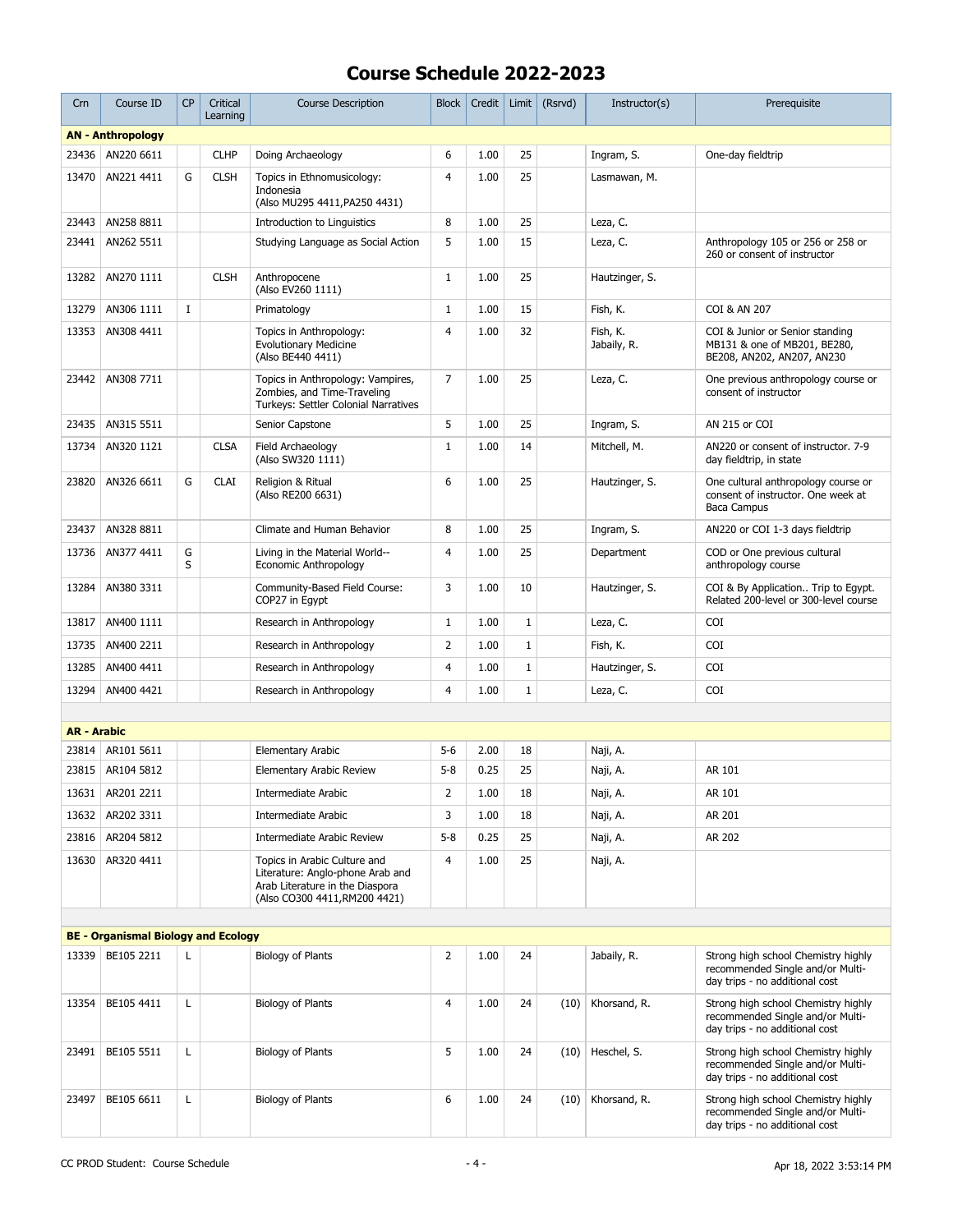| Crn   | Course ID                                  | <b>CP</b> | Critical<br>Learning | <b>Course Description</b>                                         | <b>Block</b>   | Credit | Limit        | (Rsrvd) | Instructor(s) | Prerequisite                                                                                                           |
|-------|--------------------------------------------|-----------|----------------------|-------------------------------------------------------------------|----------------|--------|--------------|---------|---------------|------------------------------------------------------------------------------------------------------------------------|
|       | <b>BE - Organismal Biology and Ecology</b> |           |                      |                                                                   |                |        |              |         |               |                                                                                                                        |
| 13340 | BE106 2211                                 | L         |                      | <b>Biology of Animals</b>                                         | 2              | 1.00   | 24           |         | Linkhart, B.  | Strong high school chemistry highly<br>recommended Single and/or Multi-<br>day trips - no additional cost              |
| 13343 | BE106 3311                                 | Г         |                      | <b>Biology of Animals</b>                                         | 3              | 1.00   | 24           | (10)    | Gamboa, M.    | Strong high school chemistry highly<br>recommended Single and/or Multi-<br>day trips - no additional cost              |
| 23490 | BE106 5511                                 | Г         |                      | <b>Biology of Animals</b>                                         | 5              | 1.00   | 24           | (10)    | Gamboa, M.    | Strong high school chemistry highly<br>recommended Single and/or Multi-<br>day trips - no additional cost              |
| 23496 | BE106 6611                                 | L         |                      | Biology of Animals                                                | 6              | 1.00   | 24           | (10)    | Linkhart, B.  | Strong high school chemistry highly<br>recommended Single and/or Multi-<br>day trips - no additional cost              |
| 23504 | BE107 7711                                 | Г         |                      | <b>Biology of Microbes</b>                                        | $\overline{7}$ | 1.00   | 24           | (10)    | Wilson, M.    | Strong high school Chemistry highly<br>recommended                                                                     |
| 23508 | BE202 8811                                 | Г         |                      | Field Botany<br>(Also SW202 8811)                                 | 8              | 1.00   | 14           |         | Jabaily, R.   | BE 105 Single and/or Multi-day trips -<br>no additional cost                                                           |
| 13330 | BE208 1111                                 | L         |                      | Ecology<br>(Also SW208 1111)                                      | $\mathbf{1}$   | 1.00   | 14           |         | Gamboa, M.    | CH 107 and 1 unit from BE 105, 106,<br>107 Geology 130 or 140 Single<br>and/or Multi-day trips - no additional<br>cost |
| 13341 | BE208 2211                                 | L         |                      | Ecology<br>(Also SW208 2211)                                      | $\overline{2}$ | 1.00   | 14           |         | Khorsand, R.  | CH 107 and 1 unit from BE 105, 106,<br>107 Geology 130 or 140 Single<br>and/or Multi-day trips - no additional<br>cost |
| 13356 | BE208 4411                                 | Г         |                      | Ecology<br>(Also SW208 4411)                                      | 4              | 1.00   | 14           |         | Linkhart, B.  | CH 107 and 1 unit from BE 105, 106,<br>107 Geology 130 or 140 Single<br>and/or Multi-day trips - no additional<br>cost |
| 23506 | BE208 8811                                 | Г         |                      | Ecology<br>(Also SW208 8811)                                      | 8              | 1.00   | 14           |         | Gamboa, M.    | CH 107 and 1 unit from BE 105, 106,<br>107 Geology 130 or 140 Single<br>and/or Multi-day trips - no additional<br>cost |
| 23516 | BE208 8821                                 | Г         |                      | Ecology<br>(Also SW208 8821)                                      | 8              | 1.00   | 14           |         | Khorsand, R.  | CH 107 and 1 unit from BE 105, 106,<br>107 Geology 130 or 140 Single<br>and/or Multi-day trips - no additional<br>cost |
| 13335 | BE240 1121                                 |           |                      | Special Topics in Organismal Biology<br>and Ecology: Evolution    | $\mathbf{1}$   | 1.00   | 25           |         | Jabaily, R.   | BE105,106 or 107 and BE 208                                                                                            |
| 13346 | BE280 3311                                 |           |                      | <b>Population Genetics</b>                                        | 3              | 1.00   | 24           |         | Heschel, S.   | MB 131, BE 208, and Chemistry 108;<br>or COI                                                                           |
| 13338 | BE309 2211                                 |           |                      | Research Problems in Organismal<br>Biology and Ecology            | 2              | 1.00   | 1            |         | Heschel, S.   | COI & 2 from BE105, 106, 107 or MB<br>131 (total 3) & arranged 1 block<br>ahead                                        |
| 13347 | BE309 4411                                 |           |                      | Research Problems in Organismal<br>Biology and Ecology            | $\overline{4}$ | 1.00   | $\mathbf{1}$ |         | Gamboa, M.    | COI & 2 from BE105, 106, 107 or MB<br>131 (total 3) & arranged 1 block<br>ahead                                        |
| 23493 | BE309 5511                                 |           |                      | Research Problems in Organismal<br>Biology and Ecology            | 5              | 1.00   | $\mathbf{1}$ |         | Jabaily, R.   | COI & 2 from BE105, 106, 107 or MB<br>131 (total 3) & arranged 1 block<br>ahead                                        |
| 23503 | BE309 7711                                 |           |                      | Research Problems in Organismal<br>Biology and Ecology            | $\overline{7}$ | 1.00   | $\mathbf{1}$ |         | Linkhart, B.  | COI & 2 from BE105, 106, 107 or MB<br>131 (total 3) & arranged 1 block<br>ahead                                        |
| 23513 | BE309 8811                                 |           |                      | Research Problems in Organismal<br>Biology and Ecology            | 8              | 1.00   | $\mathbf{1}$ |         | Wilson, M.    | COI & 2 from BE105, 106, 107 or MB<br>131 (total 3) & arranged 1 block<br>ahead                                        |
| 23515 | BE309 8821                                 |           |                      | Research Problems in Organismal<br>Biology and Ecology            | 8              | 1.00   | $1\,$        |         | Drummond, B.  | COI & 2 from BE105, 106, 107 or MB<br>131 (total 3) & arranged 1 block<br>ahead                                        |
| 23999 | BE341 HH11                                 |           |                      | Special Topics in Organismal Biology<br>and Ecology: Parasitology | h              | 0.50   | 15           |         | Hathaway, R.  |                                                                                                                        |
| 13344 | BE344 3311                                 |           |                      | Scanning Electron Microscopy                                      | 3              | 1.00   | 8            |         | Hathaway, R.  | Sophomore standing & prior course<br>work in natural science                                                           |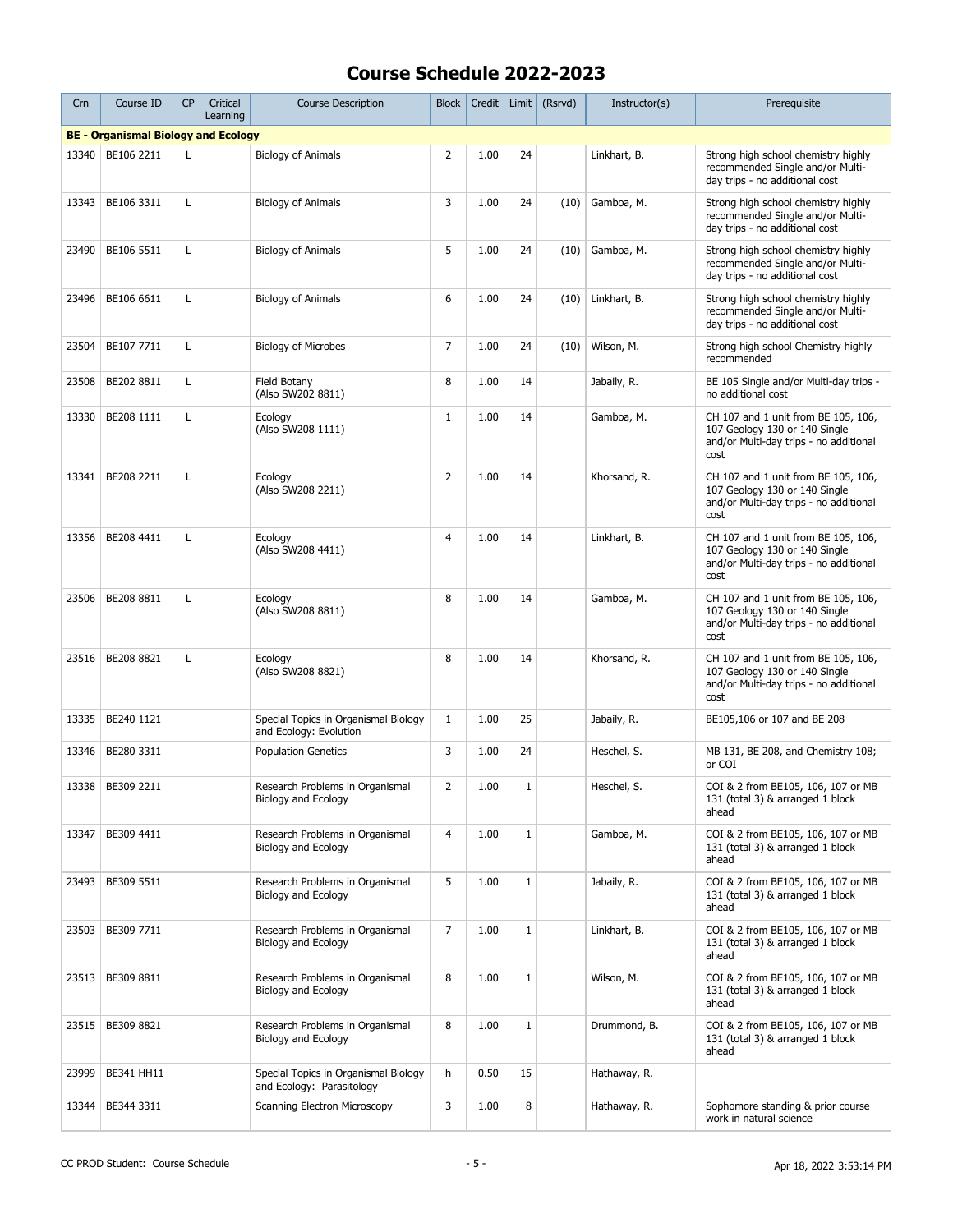| Crn   | Course ID                                      | <b>CP</b> | Critical<br>Learning | <b>Course Description</b>                                                                                     | <b>Block</b>   | Credit |              | Limit $(Rsrvd)$ | Instructor(s)           | Prerequisite                                                                                                                                                                |
|-------|------------------------------------------------|-----------|----------------------|---------------------------------------------------------------------------------------------------------------|----------------|--------|--------------|-----------------|-------------------------|-----------------------------------------------------------------------------------------------------------------------------------------------------------------------------|
|       | <b>BE - Organismal Biology and Ecology</b>     |           |                      |                                                                                                               |                |        |              |                 |                         |                                                                                                                                                                             |
| 23501 | BE362 7711                                     |           |                      | Plant Ecology<br>(Also SW300 7711)                                                                            | $\overline{7}$ | 1.00   | 14           |                 | Heschel, S.             | BE 208, BE 105 Single and/or Multi-<br>day trips - EXTRA EXPENSE - food<br>only                                                                                             |
| 13336 | BE367 1111                                     |           |                      | Animal Ecology<br>(Also SW303 1111)                                                                           | $\mathbf{1}$   | 1.00   | 14           |                 | Linkhart, B.            | COI BE 106, & BE 208 Single and/or<br>Multi-day trips - no additional cost                                                                                                  |
| 13369 | BE409 2211                                     |           |                      | Research Problems in Organismal<br>Biology and Ecology:                                                       | $\overline{2}$ | 1.00   | $\mathbf{1}$ |                 | Heschel, S.             | COI & 2 from 105, 106, 107, MB 131<br>(total 3) & arranged 1 block ahead                                                                                                    |
| 13370 | BE409 4411                                     |           |                      | Research Problems in Organismal<br>Biology and Ecology:                                                       | $\overline{4}$ | 1.00   | $\mathbf{1}$ |                 | Gamboa, M.              | COI & 2 from 105, 106, 107, MB 131<br>(total 3) & arranged 1 block ahead                                                                                                    |
| 23523 | BE409 5511                                     |           |                      | Research Problems in Organismal<br>Biology and Ecology:                                                       | 5              | 1.00   | $\mathbf{1}$ |                 | Jabaily, R.             | COI & 2 from 105, 106, 107, MB 131<br>(total 3) & arranged 1 block ahead                                                                                                    |
| 23524 | BE409 7711                                     |           |                      | Research Problems in Organismal<br>Biology and Ecology:                                                       | $\overline{7}$ | 1.00   | $\mathbf{1}$ |                 | Linkhart, B.            | COI & 2 from 105, 106, 107, MB 131<br>(total 3) & arranged 1 block ahead                                                                                                    |
| 23525 | BE409 8811                                     |           |                      | Research Problems in Organismal<br>Biology and Ecology:                                                       | 8              | 1.00   | $\mathbf{1}$ |                 | Wilson, M.              | COI & 2 from 105, 106, 107, MB 131<br>(total 3) & arranged 1 block ahead                                                                                                    |
| 23526 | BE409 8821                                     |           |                      | Research Problems in Organismal<br>Biology and Ecology:                                                       | 8              | 1.00   | $\mathbf{1}$ |                 | Drummond, B.            | COI & 2 from 105, 106, 107, MB 131<br>(total 3) & arranged 1 block ahead                                                                                                    |
| 23511 | BE410 8811                                     |           |                      | Ornithology<br>(Also SW410 8811)                                                                              | 8              | 1.00   | 14           |                 | Linkhart, B.            | COI or BE 367 Single and/or Multi-<br>day trips - EXTRA EXPENSE: food<br>only                                                                                               |
| 13352 | BE440 4411                                     |           |                      | Special Topics in Organismal Biology<br>and Ecology: Evolutionary Medicine<br>(Also AN308 4411)               | $\overline{4}$ | 1.00   | 32           |                 | Fish, K.<br>Jabaily, R. | COI & Junior or Senior standing<br>MB131 & one of MB201, BE280,<br>BE208, AN202, AN207, AN230                                                                               |
| 23494 | BE440 5511                                     |           |                      | Special Topics in Organismal Biology<br>and Ecology: Advanced Ecology &<br><b>Experimental Design</b>         | 5              | 1.00   | 24           |                 | Khorsand, R.            | COI & Junior or Senior standing and<br>BE208, MA117 or MA217                                                                                                                |
| 23495 | BE440 6611                                     |           |                      | Special Topics in Organismal Biology<br>and Ecology: Biogeography                                             | 6              | 1.00   | 24           |                 | Jabaily, R.             | COI & Junior or Senior standing<br>BE105 or BE106, MB131 and BE208;<br>BE280 or MB201, encouraged.                                                                          |
| 23500 | BE440 7711                                     |           |                      | Special Topics in Organismal Biology<br>and Ecology: Island Ecology                                           | 7              | 1.00   | 12           |                 | Gamboa, M.              | COI & Junior or Senior standing<br>BE208, EXTRA EXPENSE - food only                                                                                                         |
| 23521 | BE440 7721                                     |           |                      | Special Topics in Organismal Biology<br>and Ecology: Insect Research<br>Methods                               | 7              | 1.00   | 24           |                 | Drummond, B.            | COI & Junior or Senior standing BE<br>106 and BE208, Single and/or Multi-<br>day trips<br>EXTRA EXPENSE - food only                                                         |
|       |                                                |           |                      |                                                                                                               |                |        |              |                 |                         |                                                                                                                                                                             |
|       | <b>BU - Business, Economics, &amp; Society</b> |           |                      |                                                                                                               |                |        |              |                 |                         |                                                                                                                                                                             |
| 13765 | BU110 3311                                     |           |                      | Introductory Topics in Economics &<br>Business: Building Economic<br>Ecosystems for Black and Women-<br>Owned | 3              | 1.00   | 25           |                 | Department              |                                                                                                                                                                             |
| 23908 | BU116 8811                                     |           |                      | <b>Business Communication</b>                                                                                 | 8              | 1.00   | 25           |                 | Edmonds, M.             |                                                                                                                                                                             |
| 13605 | BU205 2211                                     | Q         | <b>CLFR</b>          | Principles of Financial Accounting                                                                            | $\overline{2}$ | 1.00   | 25           |                 | Miller-Stevens, K.      | -EC100 or -EC101 and -EC102                                                                                                                                                 |
| 13606 | BU205 3311                                     | Q         | <b>CLFR</b>          | Principles of Financial Accounting                                                                            | 3              | 1.00   | 25           |                 | Miller-Stevens, K.      | -EC100 or -EC101 and -EC102                                                                                                                                                 |
| 23785 | BU205 8811                                     | Q         | <b>CLFR</b>          | Principles of Financial Accounting                                                                            | 8              | 1.00   | 25           |                 | Department              | COD or -EC100 or -EC101 and -<br>EC102                                                                                                                                      |
| 13626 | BU225 1111                                     |           |                      | Intermediate Topics in Business:<br>Capitalism & Sustainability<br>(Also EV260 1121)                          | $\mathbf{1}$   | 1.00   | 25           |                 | Eiswerth, M.            | Any 100 or 200 level EC or BU<br>designated course. Qualifies as an<br>approved Social Issues economics<br>course for the Business, Economics<br>and Society major (BESoc). |
| 23906 | BU225 7711                                     |           |                      | Intermediate Topics in Business:<br>The Business of Conservation<br>(Also EV260 7711)                         | 7              | 1.00   | 25           |                 | Department              | COD or Any 100 or 200 level EC or<br>BU designated course.                                                                                                                  |
| 13604 | BU310 1111                                     |           |                      | Society, Business, and Economics                                                                              | $\mathbf{1}$   | 1.00   | 25           |                 | Miller-Stevens, K.      | -BU205 and -EC100 or -EC101 and -<br>EC102                                                                                                                                  |
| 13722 | BU310 3311                                     |           |                      | Society, Business, and Economics                                                                              | 3              | 1.00   | 25           |                 | Pierce, J.              | -BU205 and -EC100 or -EC101 and -<br>EC102                                                                                                                                  |
| 13609 | BU311 2211                                     |           |                      | Data, Math, and Modeling                                                                                      | $\overline{2}$ | 1.00   | 25           |                 | Rader, C.               | -MA 117 or -MA217; -BU205; -EC301<br>or -EC302.                                                                                                                             |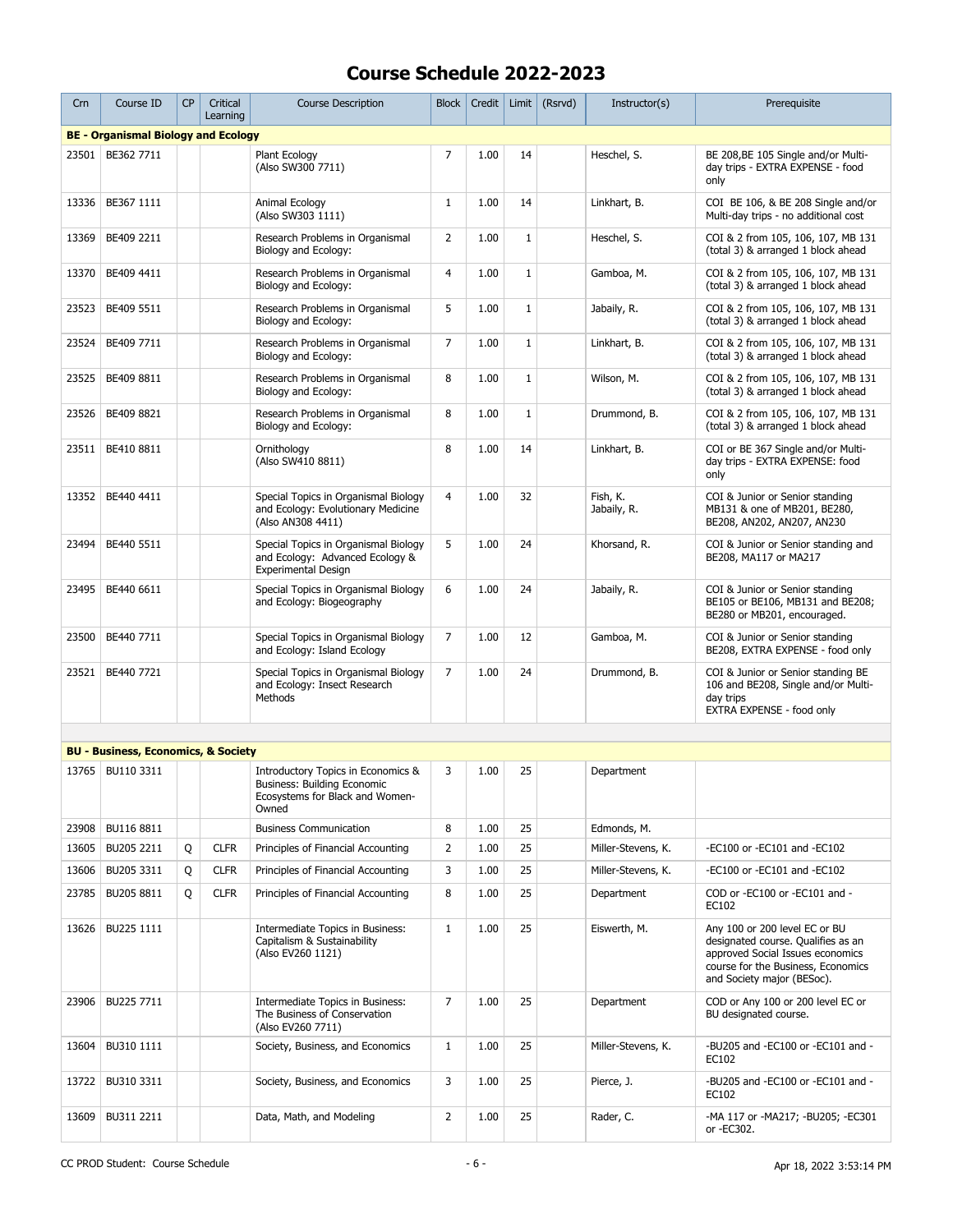| Crn   | Course ID                                      | <b>CP</b> | Critical<br>Learning | <b>Course Description</b>                                             | <b>Block</b>   | Credit | Limit | (Rsrvd) | Instructor(s)                      | Prerequisite                                                                                                                                                                                                                                    |
|-------|------------------------------------------------|-----------|----------------------|-----------------------------------------------------------------------|----------------|--------|-------|---------|------------------------------------|-------------------------------------------------------------------------------------------------------------------------------------------------------------------------------------------------------------------------------------------------|
|       | <b>BU - Business, Economics, &amp; Society</b> |           |                      |                                                                       |                |        |       |         |                                    |                                                                                                                                                                                                                                                 |
| 23796 | BU311 7711                                     |           |                      | Data, Math, and Modeling                                              | $\overline{7}$ | 1.00   | 25    |         | Rader, C.                          | -MA 117 or -MA217; -BU205; -EC301<br>or -EC302.                                                                                                                                                                                                 |
| 23974 | BU315 7711                                     |           |                      | <b>Business Policy and Strategy</b>                                   | 7              | 1.00   | 25    |         | Department                         | COD or -BU205 and EC100 or EC101<br>and EC102.                                                                                                                                                                                                  |
| 23905 | BU316 6611                                     |           |                      | Theory of Business Finance                                            | 6              | 1.00   | 25    |         | Grassmueck, G.                     | -EC100 or -EC101 and -EC102 and -<br><b>BU205</b>                                                                                                                                                                                               |
| 23811 | BU325 8811                                     |           |                      | Topics in Business: Energy Policy &<br>Economics<br>(Also EV360 8811) | 8              | 1.00   | 25    |         | Eiswerth, M.                       | -EC100 or -EC101 and -EC102 and -<br>BU205 Qualifies as an approved<br>Social Issues economics course for<br>the Business, Economics and Society<br>major (BESoc).                                                                              |
| 13608 | BU329 1111                                     |           |                      | Business Organization and<br>Management                               | $\mathbf{1}$   | 1.00   | 25    |         | Rader, C.                          | -EC100 or -EC101 and -EC102                                                                                                                                                                                                                     |
| 23795 | BU329 6611                                     |           |                      | Business Organization and<br>Management                               | 6              | 1.00   | 25    |         | Rader, C.                          | -EC100 or -EC101 and -EC102                                                                                                                                                                                                                     |
|       |                                                |           |                      |                                                                       |                |        |       |         |                                    |                                                                                                                                                                                                                                                 |
|       | <b>CC - CC First Year Foundations</b>          |           |                      |                                                                       |                |        |       |         |                                    |                                                                                                                                                                                                                                                 |
| 13779 | CC106 1111                                     |           | <b>CLSH</b>          | Critical Inquiry Seminar: Language,<br>Power and White Supremacy      | $\mathbf{1}$   | 1.00   | 16    | (16)    | Leza, C.                           | FYP Course. Must take with CC120<br>CRN#13780, Occasional afternoon<br>workshops and afternoon/evening<br>events.                                                                                                                               |
| 13780 | CC120 3311                                     |           |                      | First-Year Writing Seminar:<br>Foundations of Radical Nonviolence     | 3              | 1.00   | 16    | (16)    | Department                         | FYP Course. Must take with CC 106<br>CRN#13779. Some afternoon<br>meetings with guests.                                                                                                                                                         |
|       |                                                |           |                      |                                                                       |                |        |       |         |                                    |                                                                                                                                                                                                                                                 |
|       | <b>CH - Chemistry &amp; Biochemistry</b>       |           |                      |                                                                       |                |        |       |         |                                    |                                                                                                                                                                                                                                                 |
| 23981 | CH104 HH11                                     |           |                      | Topics in Chemistry: Snow Science                                     | h              | 0.50   | 25    |         | Fahrenkrug, E.                     |                                                                                                                                                                                                                                                 |
| 13059 | CH107 1121                                     | Q<br>L    | <b>CLSA</b>          | General Chemistry I                                                   | $\mathbf{1}$   | 1.00   | 25    |         | Gorensek-Benitez, A.<br>Meyer, S.  | COI or 2yrs HS Algebra & 1yr HS<br>Chemistry. In addition to required<br>textbooks, there may be additional<br>costs associated with this course.<br>Please see the Department of<br>Chemistry & Biochemistry website for<br>more information.  |
| 13064 | CH107 2211                                     | Q<br>L    | <b>CLSA</b>          | General Chemistry I                                                   | $\overline{2}$ | 1.00   | 25    |         | Bowman, A.<br>Gorensek-Benitez, A. | COI or 2yrs HS Algebra & 1yr HS<br>Chemistry. In addition to required<br>textbooks, there may be additional<br>costs associated with this course.<br>Please see the Department of<br>Chemistry & Biochemistry website for<br>more information.  |
|       | 13072   CH107 3311                             | Q<br>L    | <b>CLSA</b>          | General Chemistry I                                                   | 3              | 1.00   | 25    |         | (15) Daugherty, M.                 | COI or 2yrs HS Algebra & 1yr HS<br>Chemistry. In addition to required<br>textbooks, there may be additional<br>costs associated with this course.<br>Please see the Department of<br>Chemistry & Biochemistry website for<br>more information.  |
| 13083 | CH107 4411                                     | Q<br>L    | <b>CLSA</b>          | General Chemistry I                                                   | $\overline{4}$ | 1.00   | 25    | (15)    | Gorensek-Benitez, A.<br>Meyer, S.  | COI or 2yrs HS Algebra & 1yr HS<br>Chemistry. In addition to required<br>textbooks, there may be additional<br>costs associated with this course.<br>Please see the Department of<br>Chemistry & Biochemistry web site<br>for more information. |
| 23199 | CH107 5511                                     | Q<br>L    | <b>CLSA</b>          | General Chemistry I                                                   | 5              | 1.00   | 25    | (10)    | Gorensek-Benitez, A.<br>Meyer, S.  | COI or 2yrs HS Algebra & 1yr HS<br>Chemistry. In addition to required<br>textbooks, there may be additional<br>costs associated with this course.<br>Please see the Department of<br>Chemistry & Biochemistry web site<br>for more information. |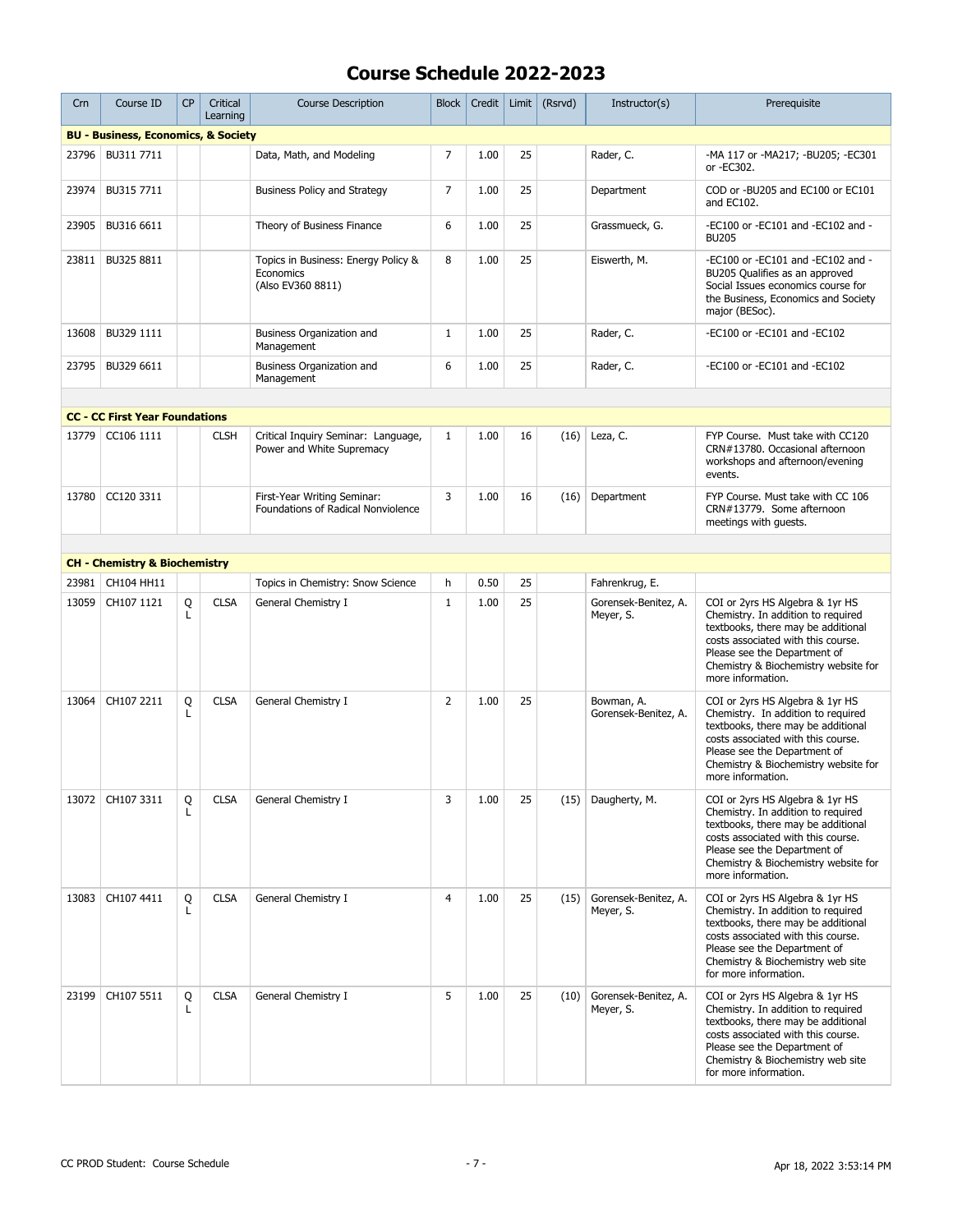| Crn   | Course ID                                | <b>CP</b> | Critical<br>Learning | <b>Course Description</b> | <b>Block</b>   | Credit | Limit | (Rsrvd) | Instructor(s)                         | Prerequisite                                                                                                                                                                                                                                    |
|-------|------------------------------------------|-----------|----------------------|---------------------------|----------------|--------|-------|---------|---------------------------------------|-------------------------------------------------------------------------------------------------------------------------------------------------------------------------------------------------------------------------------------------------|
|       | <b>CH - Chemistry &amp; Biochemistry</b> |           |                      |                           |                |        |       |         |                                       |                                                                                                                                                                                                                                                 |
| 23207 | CH107 6611                               | Q<br>L    | <b>CLSA</b>          | General Chemistry I       | 6              | 1.00   | 25    | (10)    | Bowman, A.<br>Gorensek-Benitez, A.    | COI or 2yrs HS Algebra & 1yr HS<br>Chemistry. In addition to required<br>textbooks, there may be additional<br>costs associated with this course.<br>Please see the Department of<br>Chemistry & Biochemistry web site<br>for more information. |
| 23213 | CH107 6621                               | Q<br>L    | <b>CLSA</b>          | General Chemistry I       | 6              | 1.00   | 25    | (10)    | Daugherty, M.<br>Gorensek-Benitez, A. | COI or 2yrs HS Algebra & 1yr HS<br>Chemistry. In addition to required<br>textbooks, there may be additional<br>costs associated with this course.<br>Please see the Department of<br>Chemistry & Biochemistry web site<br>for more information. |
| 23218 | CH107 7711                               | Q<br>L    | <b>CLSA</b>          | General Chemistry I       | $\overline{7}$ | 1.00   | 32    | (15)    | Bowman, A.<br>Clayton, D.             | COI or 2yrs HS Algebra & 1yr HS<br>Chemistry. In addition to required<br>textbooks, there may be additional<br>costs associated with this course.<br>Please see the Department of<br>Chemistry & Biochemistry web site<br>for more information. |
| 23225 | CH107 8811                               | Q<br>L    | <b>CLSA</b>          | General Chemistry I       | 8              | 1.00   | 25    | (10)    | Brasuel, M.                           | COI or 2yrs HS Algebra & 1yr HS<br>Chemistry. In addition to required<br>textbooks, there may be additional<br>costs associated with this course.<br>Please see the Department of<br>Chemistry & Biochemistry web site<br>for more information. |
| 13060 | CH108 1111                               | Q<br>L    | <b>CLSA</b>          | General Chemistry II      | $\mathbf{1}$   | 1.00   | 25    |         | Brasuel, M.<br>Harris, J.             | CH 107 In addition to required<br>textbooks, there may be additional<br>costs associated with this course.<br>Please see the Department of<br>Chemistry & Biochemistry web site<br>for more information.                                        |
| 13066 | CH108 2211                               | Q<br>L    | <b>CLSA</b>          | General Chemistry II      | $\overline{2}$ | 1.00   | 25    |         | Fahrenkrug, E.                        | CH 107 In addition to required<br>textbooks, there may be additional<br>costs associated with this course.<br>Please see the Department of<br>Chemistry & Biochemistry website for<br>more information.                                         |
| 13071 | CH108 3311                               | Q<br>L    | <b>CLSA</b>          | General Chemistry II      | 3              | 1.00   | 25    | (10)    | Brasuel, M.<br>Harris, J.             | CH 107 In addition to required<br>textbooks, there may be additional<br>costs associated with this course.<br>Please see the Department of<br>Chemistry & Biochemistry website for<br>more information.                                         |
| 13079 | CH108 4411                               | Q<br>L    | <b>CLSA</b>          | General Chemistry II      | 4              | 1.00   | 25    | (15)    | Clayton, D.<br>Harris, J.             | CH 107 In addition to required<br>textbooks, there may be additional<br>costs associated with this course.<br>Please see the Department of<br>Chemistry & Biochemistry web site<br>for more information.                                        |
| 23194 | CH108 5511                               | Q         | <b>CLSA</b>          | General Chemistry II      | 5              | 1.00   | 25    | (15)    | Clayton, D.<br>Harris, J.             | CH 107 In addition to required<br>textbooks, there may be additional<br>costs associated with this course.<br>Please see the Department of<br>Chemistry & Biochemistry web site<br>for more information.                                        |
| 23222 | CH108 7711                               | Q<br>L    | <b>CLSA</b>          | General Chemistry II      | $\overline{7}$ | 1.00   | 25    |         | $(10)$ Fahrenkrug, E.                 | CH 107 In addition to required<br>textbooks, there may be additional<br>costs associated with this course.<br>Please see the Department of<br>Chemistry & Biochemistry web site<br>for more information.                                        |
| 23226 | CH108 8811                               | Q<br>L    | <b>CLSA</b>          | General Chemistry II      | 8              | 1.00   | 25    | (10)    | Clayton, D.<br>Gorensek-Benitez, A.   | CH 107 In addition to required<br>textbooks, there may be additional<br>costs associated with this course.<br>Please see the Department of<br>Chemistry & Biochemistry web site<br>for more information.                                        |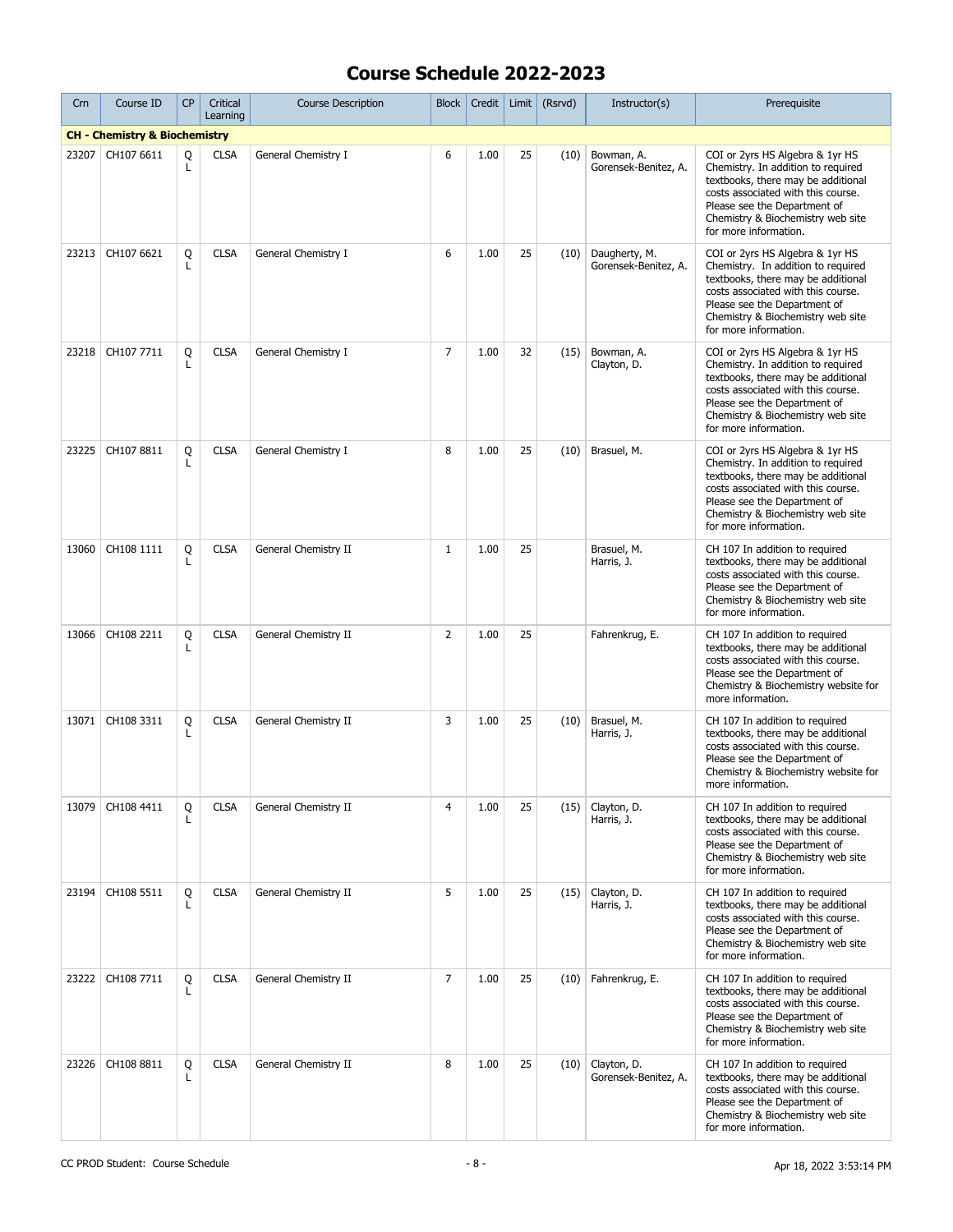| Crn   | Course ID                                | <b>CP</b>   | Critical<br>Learning | <b>Course Description</b>                     | Block          | Credit | Limit | (Rsrvd) | Instructor(s)                    | Prerequisite                                                                                                                                                                                                                                |
|-------|------------------------------------------|-------------|----------------------|-----------------------------------------------|----------------|--------|-------|---------|----------------------------------|---------------------------------------------------------------------------------------------------------------------------------------------------------------------------------------------------------------------------------------------|
|       | <b>CH - Chemistry &amp; Biochemistry</b> |             |                      |                                               |                |        |       |         |                                  |                                                                                                                                                                                                                                             |
| 23532 | CH113 5521                               |             |                      | The Chemistry of Art and Art<br>Conservation  | 5              | 1.00   | 25    | (10)    | Bowman, A.                       | In addition to required textbooks,<br>there may be additional costs<br>associated with this course. Please<br>see the Department of Chemistry &<br>Biochemistry web site for more<br>information.                                           |
| 23219 | CH201 7711                               |             |                      | <b>Introduction to Chemical Research</b>      | $\overline{7}$ | 1.00   | 3     |         | Brasuel, M.                      | COI & CH107, CH108. In addition to<br>required textbooks, there may be<br>additional costs associated with this<br>course. Please see the Department of<br>Chemistry & Biochemistry web site<br>for more information.                       |
| 23982 | CH204 HH11                               |             |                      | Foundational Concepts in Organic<br>Chemistry | h              | 0.50   | 25    |         | Harris, J.                       |                                                                                                                                                                                                                                             |
| 13073 | CH241 3311                               | $\bf{I}$    |                      | Analytical/Bioanalytical Chemistry            | 3              | 1.00   | 16    |         | Fahrenkrug, E.                   | CH 108 and a 200 level science<br>course. In addition to required<br>textbooks, there may be additional<br>costs associated with this course.<br>Please see the Department of<br>Chemistry & Biochemistry website for<br>more information.  |
| 23210 | CH241 6611                               | $\bf{I}$    |                      | Analytical/Bioanalytical Chemistry            | 6              | 1.00   | 16    |         | Brasuel, M.                      | CH 108 and a 200 level science<br>course. In addition to required<br>textbooks, there may be additional<br>costs associated with this course.<br>Please see the Department of<br>Chemistry & Biochemistry web site<br>for more information. |
| 13063 | CH250 1111                               | $\mathbf I$ | <b>CLSA</b>          | Structures of Organic Molecules               | $\mathbf{1}$   | 1.00   | 24    |         | Grover, N.<br>Harris, J.         | CH 108 In addition to required<br>textbooks, there may be additional<br>costs associated with this course.<br>Please see the Department of<br>Chemistry & Biochemistry web site<br>for more information.                                    |
| 13069 | CH250 2211                               | $\bf{I}$    | <b>CLSA</b>          | <b>Structures of Organic Molecules</b>        | $\overline{2}$ | 1.00   | 24    |         | Vaghoo, H.                       | CH 108 In addition to required<br>textbooks, there may be additional<br>costs associated with this course.<br>Please see the Department of<br>Chemistry & Biochemistry website for<br>more information.                                     |
| 13075 | CH250 3311                               | $\bf{I}$    | <b>CLSA</b>          | Structures of Organic Molecules               | 3              | 1.00   | 24    |         | Kisunzu, J.                      | CH 108 In addition to required<br>textbooks, there may be additional<br>costs associated with this course.<br>Please see the Department of<br>Chemistry & Biochemistry website for<br>more information.                                     |
| 13081 | CH250 4411                               | $\bf{I}$    | <b>CLSA</b>          | <b>Structures of Organic Molecules</b>        | 4              | 1.00   | 24    | (6)     | Dounay, A.<br>Harris, J.         | CH 108 In addition to required<br>textbooks, there may be additional<br>costs associated with this course.<br>Please see the Department of<br>Chemistry & Biochemistry web site<br>for more information.                                    |
| 23217 | CH250 6611                               | <b>I</b>    | <b>CLSA</b>          | Structures of Organic Molecules               | 6              | 1.00   | 24    |         | $(10)$ Harris, J.<br>Kisunzu, J. | CH 108 In addition to required<br>textbooks, there may be additional<br>costs associated with this course.<br>Please see the Department of<br>Chemistry & Biochemistry web site<br>for more information.                                    |
| 23221 | CH250 7711                               | $\mathbf I$ | <b>CLSA</b>          | <b>Structures of Organic Molecules</b>        | $\overline{7}$ | 1.00   | 24    | (6)     | Dounay, A.<br>Harris, J.         | CH 108 In addition to required<br>textbooks, there may be additional<br>costs associated with this course.<br>Please see the Department of<br>Chemistry & Biochemistry web site<br>for more information.                                    |
| 13076 | CH251 3311                               | $\bf{I}$    |                      | Reactions of Organic Molecules                | 3              | 1.00   | 24    |         | Harris, J.<br>Vaghoo, H.         | CH 250 In addition to required<br>textbooks, there may be additional<br>costs associated with this course.<br>Please see the Department of<br>Chemistry & Biochemistry website for<br>more information.                                     |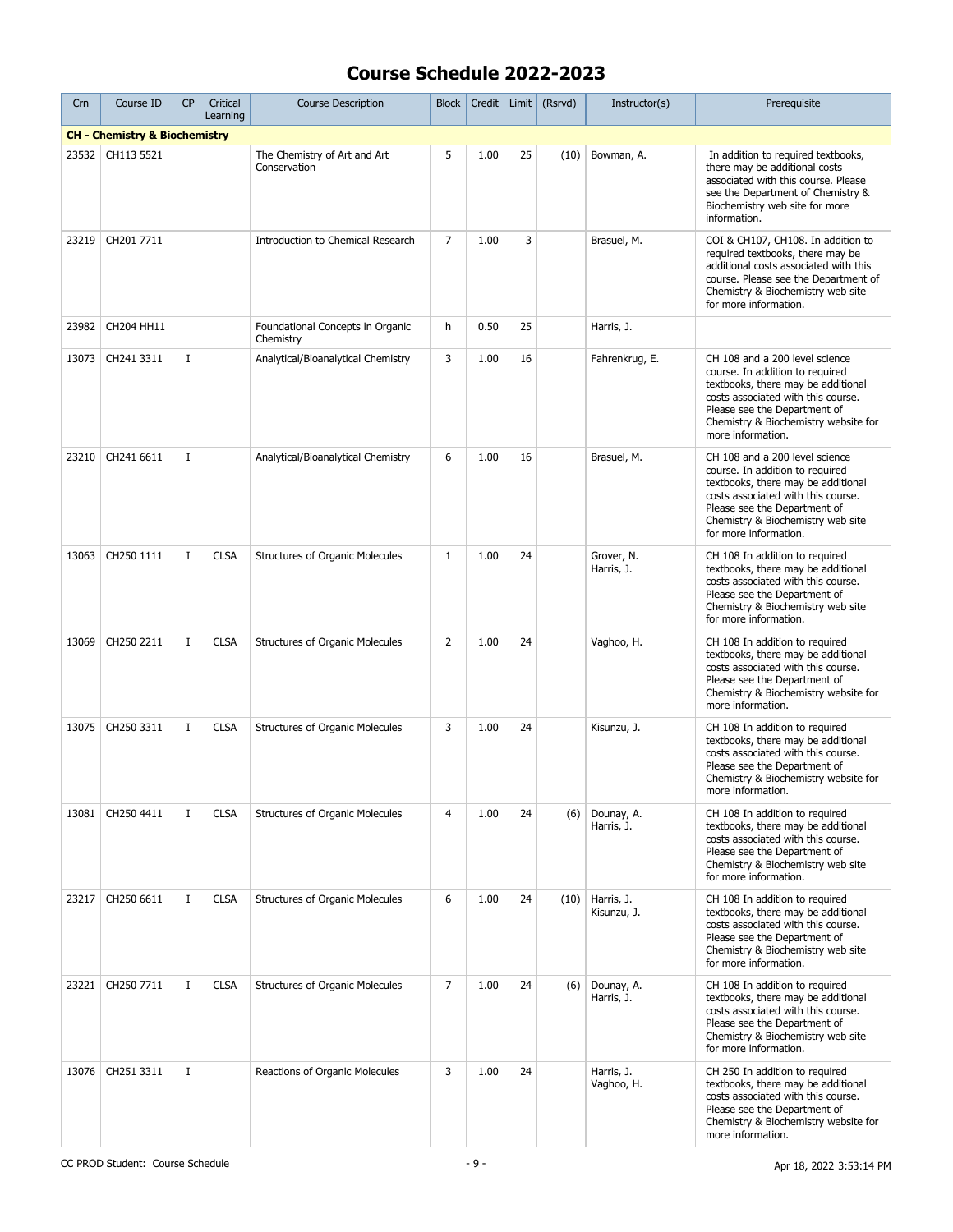| Crn   | Course ID                                | <b>CP</b>   | Critical<br>Learning | <b>Course Description</b>                   | <b>Block</b>   | Credit | Limit        | (Rsrvd) | Instructor(s)             | Prerequisite                                                                                                                                                                                                          |
|-------|------------------------------------------|-------------|----------------------|---------------------------------------------|----------------|--------|--------------|---------|---------------------------|-----------------------------------------------------------------------------------------------------------------------------------------------------------------------------------------------------------------------|
|       | <b>CH - Chemistry &amp; Biochemistry</b> |             |                      |                                             |                |        |              |         |                           |                                                                                                                                                                                                                       |
| 13082 | CH251 4411                               | 1           |                      | Reactions of Organic Molecules              | 4              | 1.00   | 24           |         | Kisunzu, J.               | CH 250 In addition to required<br>textbooks, there may be additional<br>costs associated with this course.<br>Please see the Department of<br>Chemistry & Biochemistry web site<br>for more information.              |
| 23198 | CH251 5511                               | $\mathbf I$ |                      | Reactions of Organic Molecules              | 5              | 1.00   | 24           | (6)     | Harris, J.<br>Kisunzu, J. | CH 250 In addition to required<br>textbooks, there may be additional<br>costs associated with this course.<br>Please see the Department of<br>Chemistry & Biochemistry web site<br>for more information.              |
| 23214 | CH251 6611                               | $\mathbf I$ |                      | Reactions of Organic Molecules              | 6              | 1.00   | 24           |         | Dounay, A.<br>Harris, J.  | CH 250 In addition to required<br>textbooks, there may be additional<br>costs associated with this course.<br>Please see the Department of<br>Chemistry & Biochemistry web site<br>for more information.              |
| 23224 | CH251 7711                               | I           |                      | Reactions of Organic Molecules              | $\overline{7}$ | 1.00   | 24           | (6)     | Harris, J.<br>Vaghoo, H.  | CH 250 In addition to required<br>textbooks, there may be additional<br>costs associated with this course.<br>Please see the Department of<br>Chemistry & Biochemistry web site<br>for more information.              |
| 13068 | CH266 2211                               | Г           |                      | Fundamentals of Physical Chemistry          | 2              | 1.00   | 25           |         | Meyer, S.                 | CH108 and MA129 In addition to<br>required textbooks, there may be<br>additional costs associated with this<br>course. Please see the Department of<br>Chemistry & Biochemistry website for<br>more information.      |
| 13065 | CH275 2211                               |             |                      | Foundations of Inorganic                    | $\overline{2}$ | 1.00   | 16           |         | Clayton, D.               | Chemistry 107, 108 In addition to<br>required textbooks, there may be<br>additional costs associated with this<br>course. Please see the Department of<br>Chemistry & Biochemistry website for<br>more information.   |
| 23196 | CH275 5511                               |             |                      | Foundations of Inorganic                    | 5              | 1.00   | 16           |         | Fahrenkrug, E.            | Chemistry 107, 108 In addition to<br>required textbooks, there may be<br>additional costs associated with this<br>course. Please see the Department of<br>Chemistry & Biochemistry web site<br>for more information.  |
| 13077 | CH302 4411                               |             |                      | Mentored Research in Inorganic<br>Chemistry | 4              | 1.00   | $\mathbf 1$  |         | Bowman, A.                | COI & CH201, CH275. In addition to<br>required textbooks, there may be<br>additional costs associated with this<br>course. Please see the Department of<br>Chemistry & Biochemistry website for<br>more information.  |
| 23195 | CH303 5511                               |             |                      | Mentored Research in Biochemistry           | 5              | 1.00   | $\mathbf{1}$ |         | Daugherty, M.             | COI & CH201, CH382. In addition to<br>required textbooks, there may be<br>additional costs associated with this<br>course. Please see the Department of<br>Chemistry & Biochemistry web site<br>for more information. |
| 13084 | CH304 4411                               |             |                      | Mentored Research in Organic<br>Chemistry   | $\overline{4}$ | 1.00   | $\mathbf{1}$ |         | Vaghoo, H.                | COI & CH251. In addition to required<br>textbooks, there may be additional<br>costs associated with this course.<br>Please see the Department of<br>Chemistry & Biochemistry web site<br>for more information.        |
| 23227 | CH304 8811                               |             |                      | Mentored Research in Organic<br>Chemistry   | 8              | 1.00   | $\mathbf{1}$ |         | Dounay, A.                | COI & CH251. In addition to required<br>textbooks, there may be additional<br>costs associated with this course.<br>Please see the Department of<br>Chemistry & Biochemistry web site<br>for more information.        |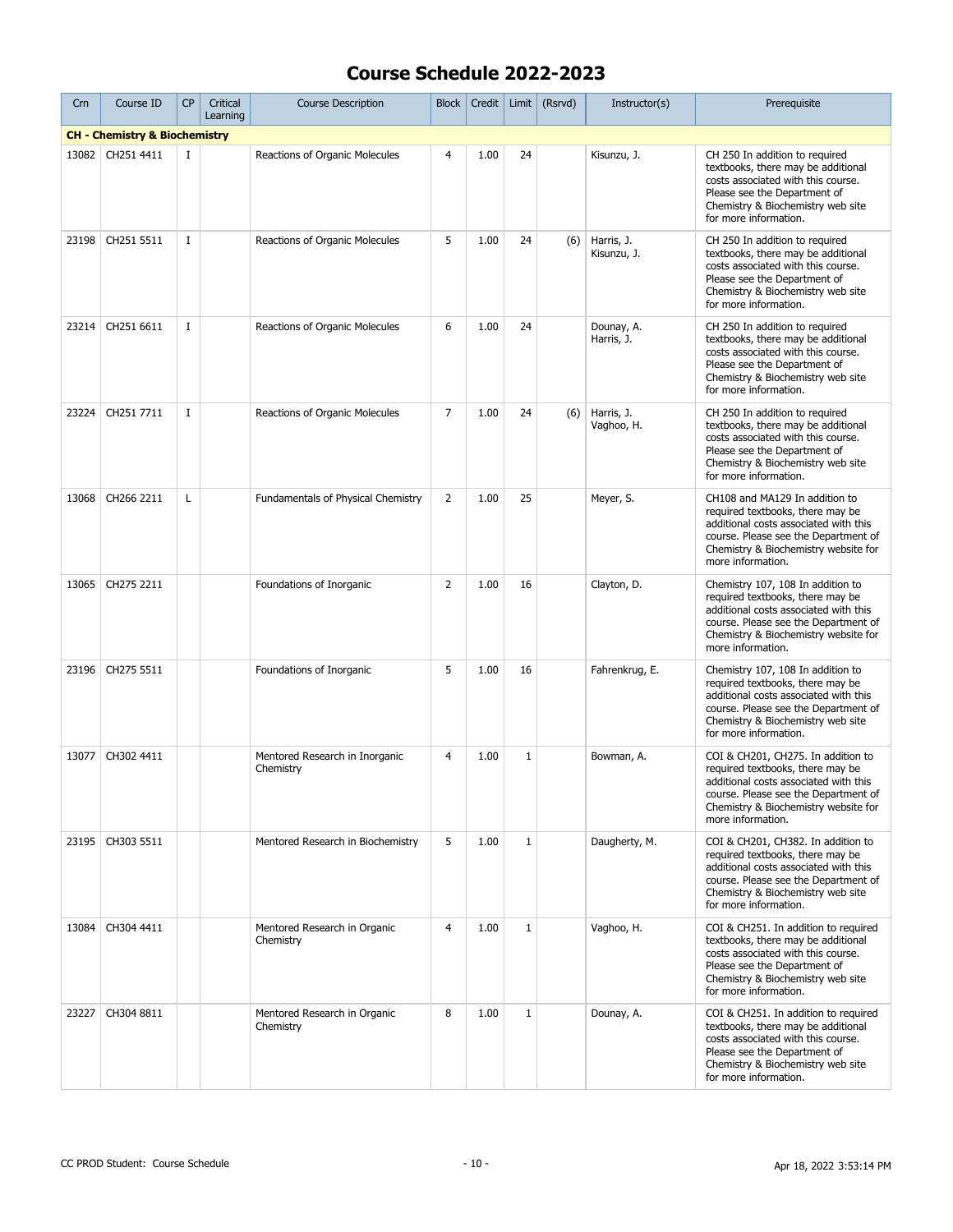| Crn   | Course ID                                | <b>CP</b> | Critical<br>Learning | <b>Course Description</b>                       | <b>Block</b>   | Credit | Limit        | (Rsrvd) | Instructor(s)                         | Prerequisite                                                                                                                                                                                                                                                                 |
|-------|------------------------------------------|-----------|----------------------|-------------------------------------------------|----------------|--------|--------------|---------|---------------------------------------|------------------------------------------------------------------------------------------------------------------------------------------------------------------------------------------------------------------------------------------------------------------------------|
|       | <b>CH - Chemistry &amp; Biochemistry</b> |           |                      |                                                 |                |        |              |         |                                       |                                                                                                                                                                                                                                                                              |
| 23229 | CH305 8811                               |           |                      | Mentored Research in Physical<br>Chemistry      | 8              | 1.00   | $\mathbf{1}$ |         | Meyer, S.                             | COI & CH366 or CH367. In addition<br>to required textbooks, there may be<br>additional costs associated with this<br>course. Please see the Department of<br>Chemistry & Biochemistry web site<br>for more information.                                                      |
| 13078 | CH342 4411                               |           |                      | Introduction to Instrumental<br>Methods         | $\overline{4}$ | 1.00   | 25           |         | Brasuel, M.                           | COI CH241 or COI Prerequisite:<br>CH241 or PC242 (CH365, CH366, or<br>COI)] In addition to required<br>textbooks, there may be additional<br>costs associated with this course.<br>Please see the Department of<br>Chemistry & Biochemistry website for<br>more information. |
| 23230 | CH351 8811                               | L         |                      | Synthesis of Organic Molecules                  | 8              | 1.00   | 12           |         | Vaghoo, H.                            | CH 251 In addition to required<br>textbooks, there may be additional<br>costs associated with this course.<br>Please see the Department of<br>Chemistry & Biochemistry web site<br>for more information.                                                                     |
| 23539 | CH366 7711                               | Г         |                      | Chemical Equilibrium and Kinetics               | $\overline{7}$ | 1.00   | 25           |         | Meyer, S.                             | CH266 or COI In addition to required<br>textbooks, there may be additional<br>costs associated with this course.<br>Please see the Department of<br>Chemistry & Biochemistry web site<br>for more information.                                                               |
| 13062 | CH382 1111                               |           |                      | Biochemistry I                                  | $\mathbf{1}$   | 1.00   | 16           |         | Daugherty, M.<br>Gorensek-Benitez, A. | CH 251 In addition to required<br>textbooks, there may be additional<br>costs associated with this course.<br>Please see the Department of<br>Chemistry & Biochemistry web site<br>for more information.                                                                     |
| 13067 | CH382 2211                               |           |                      | Biochemistry I                                  | $\overline{2}$ | 1.00   | 16           |         | Gorensek-Benitez, A.<br>Grover, N.    | CH 251 In addition to required<br>textbooks, there may be additional<br>costs associated with this course.<br>Please see the Department of<br>Chemistry & Biochemistry website for<br>more information.                                                                      |
| 13080 | CH382 4411                               |           |                      | Biochemistry I                                  | 4              | 1.00   | 16           |         | Daugherty, M.<br>Gorensek-Benitez, A. | CH 251 In addition to required<br>textbooks, there may be additional<br>costs associated with this course.<br>Please see the Department of<br>Chemistry & Biochemistry web site<br>for more information.                                                                     |
|       | 23197   CH382 5511                       |           |                      | Biochemistry I                                  | 5              | 1.00   | 16           |         | Gorensek-Benitez, A.<br>Grover, N.    | CH 251 In addition to required<br>textbooks, there may be additional<br>costs associated with this course.<br>Please see the Department of<br>Chemistry & Biochemistry web site<br>for more information.                                                                     |
| 23228 | CH382 8811                               |           |                      | Biochemistry I                                  | 8              | 1.00   | 16           |         | Gorensek-Benitez, A.<br>Grover, N.    | CH 251 In addition to required<br>textbooks, there may be additional<br>costs associated with this course.<br>Please see the Department of<br>Chemistry & Biochemistry web site<br>for more information.                                                                     |
|       | 23216 CH383 6611                         |           |                      | Biochemistry II                                 | 6              | 1.00   | 16           |         | Grover, N.                            | CH 382 In addition to required<br>textbooks, there may be additional<br>costs associated with this course.<br>Please see the Department of<br>Chemistry & Biochemistry web site<br>for more information.                                                                     |
| 13378 | CH398 1412                               |           |                      | Computational Modeling of Chemical<br>Reactions | $1 - 4$        | 0.25   | 25           |         | Jones, H.                             | Students purchase the Spartan<br>software as their "text" for this<br>course. Department has laptops<br>available for students who do not<br>have their own for this course.                                                                                                 |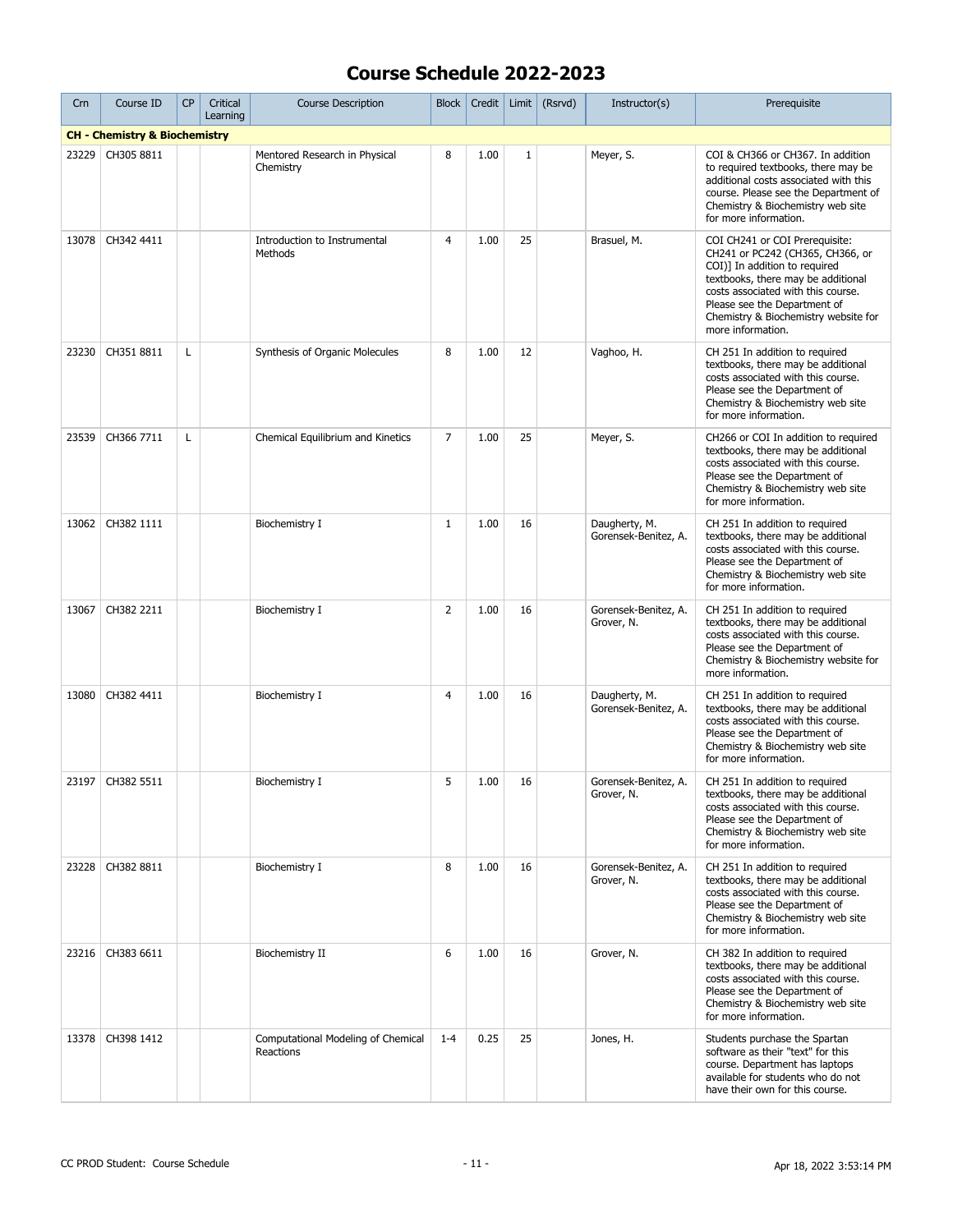| Crn                  | Course ID                                | <b>CP</b> | Critical<br>Learning | <b>Course Description</b>                                                                                      | <b>Block</b>   | Credit | Limit        | (Rsrvd) | Instructor(s)           | Prerequisite                                                                                                                                                                                                                |
|----------------------|------------------------------------------|-----------|----------------------|----------------------------------------------------------------------------------------------------------------|----------------|--------|--------------|---------|-------------------------|-----------------------------------------------------------------------------------------------------------------------------------------------------------------------------------------------------------------------------|
|                      | <b>CH - Chemistry &amp; Biochemistry</b> |           |                      |                                                                                                                |                |        |              |         |                         |                                                                                                                                                                                                                             |
| 23540                | CH398 5812                               |           |                      | Computational Modeling of Chemical<br>Reactions                                                                | $5 - 8$        | 0.25   | 25           |         | Jones, H.               | Students purchase the Spartan<br>software as their "text" for this<br>course. Department has laptops<br>available for students who do not<br>have their own for this course.                                                |
| 23215                | CH401 6611                               |           |                      | Advanced Mentored Research in<br>Analytical Biochemistry                                                       | 6              | 1.00   | $\mathbf{1}$ |         | Fahrenkrug, E.          | COI & CH 301. In addition to<br>required textbooks, there may be<br>additional costs associated with this<br>course. Please see the Department of<br>Chemistry & Biochemistry web site<br>for more information.             |
| 13061                | CH402 1111                               |           |                      | Advanced Mentored Research in<br><b>Inorganic Chemistry</b>                                                    | $\mathbf{1}$   | 1.00   | $1\,$        |         | Clayton, D.             | <b>COI &amp; CH302</b>                                                                                                                                                                                                      |
| 13074                | CH403 3311                               |           |                      | Advanced Mentored Research in<br>Biochemistry                                                                  | 3              | 1.00   | $1\,$        |         | Grover, N.              | COI & CH303 In addition to required<br>textbooks, there may be additional<br>costs associated with this course.<br>Please see the Department of<br>Chemistry & Biochemistry website for<br>more information.                |
| 23223                | CH404 7711                               |           |                      | Advanced Mentored Research in<br>Organic Chemistry                                                             | 7              | 1.00   | $\mathbf{1}$ |         | Kisunzu, J.             | COI & CH304. In addition to required<br>textbooks, there may be additional<br>costs associated with this course.<br>Please see the Department of<br>Chemistry & Biochemistry web site<br>for more information.              |
| 13070                | CH475 3311                               |           |                      | Advanced Inorganic Chemistry                                                                                   | 3              | 1.00   | 16           |         | Bowman, A.              | COI CH250, CH275 or COI In<br>addition to required textbooks, there<br>may be additional costs associated<br>with this course. Please see the<br>Department of Chemistry &<br>Biochemistry website for more<br>information. |
| 23220                | CH480 7711                               |           |                      | Advanced Metabolic Pathways                                                                                    | $\overline{7}$ | 1.00   | 16           |         | Daugherty, M.           | CH382 In addition to required<br>textbooks, there may be additional<br>costs associated with this course.<br>Please see the Department of<br>Chemistry & Biochemistry web site<br>for more information.                     |
| 13379                | CH490 1413                               |           |                      | Senior Seminar                                                                                                 | $1 - 4$        | 0.50   | 25           |         | Fahrenkrug, E.          | Required for Chemistry &<br><b>Biochemistry Majors</b>                                                                                                                                                                      |
| 23541                | CH490 5813                               |           |                      | Senior Seminar                                                                                                 | $5 - 8$        | 0.50   | 25           |         | Fahrenkrug, E.          | Required for Chemistry &<br><b>Biochemistry Majors</b>                                                                                                                                                                      |
|                      |                                          |           |                      |                                                                                                                |                |        |              |         |                         |                                                                                                                                                                                                                             |
| <b>CL - Classics</b> |                                          |           |                      |                                                                                                                |                |        |              |         |                         |                                                                                                                                                                                                                             |
| 23644                | CL101 5611                               |           | <b>CEL</b>           | Greek for Beginners                                                                                            | $5 - 6$        | 2.00   | 18           |         | Buxton, R.              |                                                                                                                                                                                                                             |
| 13536                | CL103 1412                               |           |                      | Review of Elementary Greek                                                                                     | $1 - 4$        | 0.25   | 25           |         | Department              | COD or Classics 101 or equivalent.                                                                                                                                                                                          |
| 23690                | CL104 5812                               |           |                      | Review of Elementary Greek                                                                                     | $5 - 8$        | 0.25   | 25           |         | Department              | COD or Classics 101 or equivalent.                                                                                                                                                                                          |
| 13528                | CL107 3311                               |           | <b>CLHP</b>          | Intro to Greek and Roman<br>Civilizations                                                                      | 3              | 1.00   | 25           | (8)     | Kimmey, S.              |                                                                                                                                                                                                                             |
| 23681                | CL109 7711                               |           | <b>CLSH</b>          | Everyday Life in the Ancient World                                                                             | 7              | 1.00   | 25           |         | Kimmey, S.              |                                                                                                                                                                                                                             |
| 23729                | CL111 5611                               |           | CEL;<br><b>CLAI</b>  | Latin for Beginners                                                                                            | $5 - 6$        | 2.00   | 18           |         | Department              |                                                                                                                                                                                                                             |
| 13539                | CL113 1412                               |           |                      | Review of Elementary Latin                                                                                     | $1 - 4$        | 0.25   | 25           |         | Department              | COD or Classics 111 or equivalent.                                                                                                                                                                                          |
| 23693                | CL114 5812                               |           |                      | Review of Elementary Latin                                                                                     | $5 - 8$        | 0.25   | 25           |         | Department              | COD or Classics 111 or equivalent.                                                                                                                                                                                          |
| 13575                | CL116 2211                               |           | CLAI;<br>EPG         | Greek History and Philosophy: Self<br>and Soul from Antiquity to<br>Modernity<br>(Also HY116 2211, PH116 2211) | $\overline{2}$ | 1.00   | 32           | (12)    | Dobson, M.<br>Riker, J. |                                                                                                                                                                                                                             |
| 23581                | CL160 6611                               | S         | CLAI;<br><b>CLHP</b> | Race, Ethnicity, and Prejudice in the<br>Ancient World<br>(Also HY209 6611, RM200 6611)                        | 6              | 1.00   | 25           |         | Cramer, O.              |                                                                                                                                                                                                                             |
|                      | 13413   CL202 4411                       |           |                      | Reading in Greek                                                                                               | 4              | 1.00   | 18           |         | Dobson, M.              | CL 101 or COI                                                                                                                                                                                                               |
| 13537                | CL203 1412                               |           |                      | Review of Intermediate Greek                                                                                   | $1 - 4$        | 0.25   | 25           |         | Department              | COD or Classics 201 or equivalent.                                                                                                                                                                                          |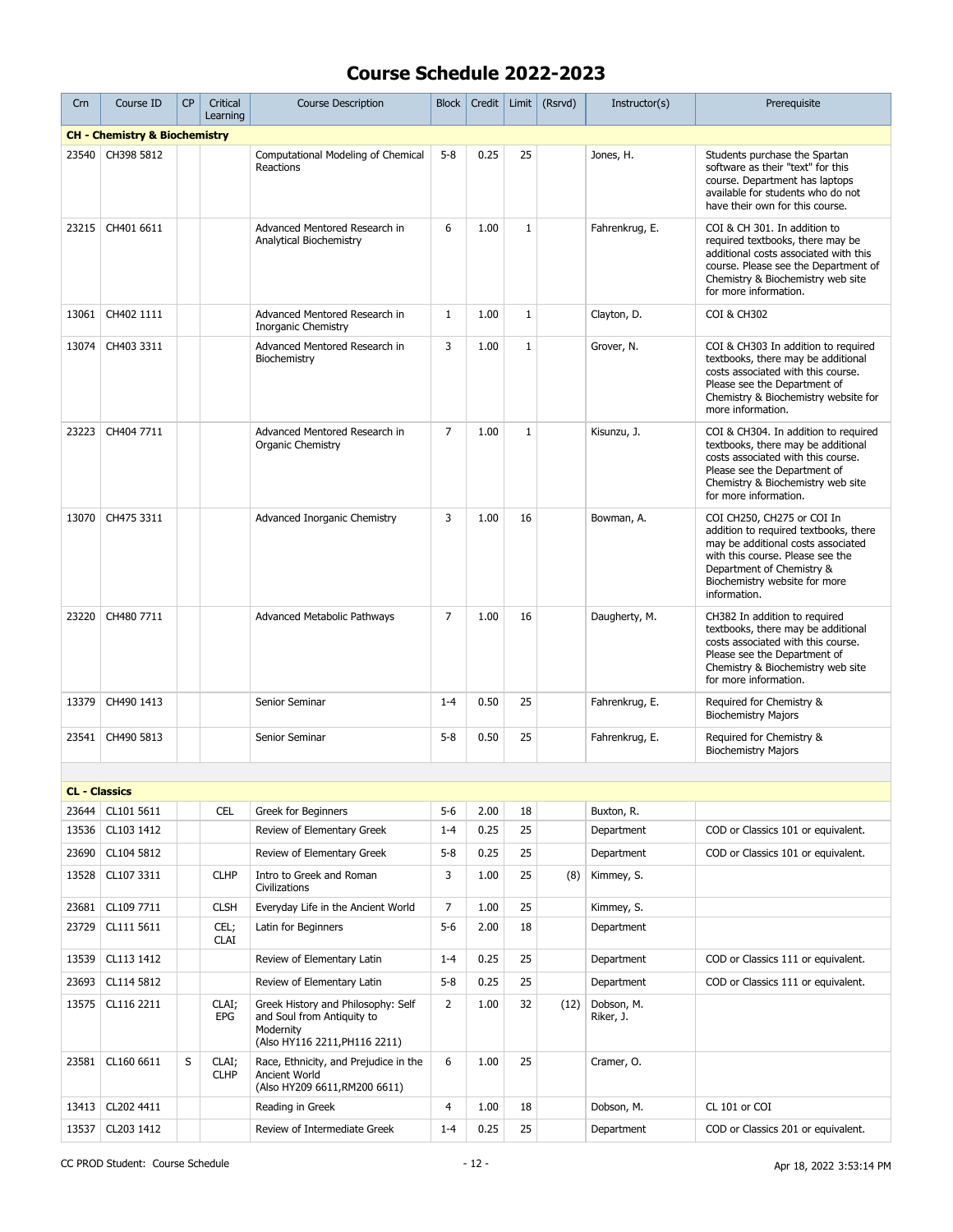| Crn                  | Course ID        | CP     | Critical<br>Learning  | <b>Course Description</b>                                                                                       | <b>Block</b>   | Credit | Limit | (Rsrvd) | Instructor(s)  | Prerequisite                       |
|----------------------|------------------|--------|-----------------------|-----------------------------------------------------------------------------------------------------------------|----------------|--------|-------|---------|----------------|------------------------------------|
| <b>CL - Classics</b> |                  |        |                       |                                                                                                                 |                |        |       |         |                |                                    |
| 23691                | CL204 5812       |        |                       | Review of Intermediate Greek                                                                                    | $5 - 8$        | 0.25   | 25    |         | Department     | COD or Classics 201 or equivalent. |
| 13529                | CL207 4411       |        |                       | Sustainable Development &<br>Agriculture in Antiguity<br>(Also EV260 4411, AN208 4431)                          | 4              | 1.00   | 25    | (8)     | Kimmey, S.     |                                    |
| 13489                | CL208 1111       |        | <b>EPG</b>            | Slavery in Ancient Greece and Rome                                                                              | $\mathbf{1}$   | 1.00   | 25    | (8)     | Buxton, R.     |                                    |
| 13737                | CL209 4411       |        | CLAI;<br><b>CLHP</b>  | Late Antiquity: Imperial Rome,<br>Mystery Religions, Judaism,<br>Christianity and Islam<br>(Also AH209 4411)    | $\overline{4}$ | 1.00   | 25    |         | Kolarik, R.    |                                    |
| 13320                | CL210 3311       |        | CLAI;<br><b>CLHP</b>  | Greek Philosophy<br>(Also PH101 3311)                                                                           | 3              | 1.00   | 25    | (10)    | Furtak, R.     |                                    |
| 13408                | CL211 4411       |        | CEL;<br><b>CLAI</b>   | Reading in Latin                                                                                                | 4              | 1.00   | 18    |         | Cramer, O.     | CL 111 or COI                      |
| 23584                | CL212 8811       |        | CEL;<br><b>CLAI</b>   | Reading in Latin                                                                                                | 8              | 1.00   | 18    |         | Cramer, O.     | CL111 or COI.                      |
| 13540                | CL213 1412       |        |                       | Review of Intermediate Latin                                                                                    | $1 - 4$        | 0.25   | 25    |         | Department     | COD or Classics 211 or equivalent. |
| 23694                | CL214 5812       |        |                       | Review of Intermediate Latin                                                                                    | $5 - 8$        | 0.25   | 25    |         | Department     | COD or Classics 211 or equivalent. |
| 23579                | CL218 5511       |        | CLAI;<br><b>CLHP</b>  | Homer<br>(Also CO200 5531)                                                                                      | 5              | 1.00   | 25    |         | Cramer, O.     |                                    |
| 23917                | CL220 5511       | G<br>S | <b>CLAI</b>           | Myth & Meaning<br>(Also CO200 5551, FG220 5511)                                                                 | 5              | 1.00   | 25    |         | Kimmey, S.     |                                    |
| 23645                | CL221 8811       |        | CLAI;<br><b>CLHP</b>  | The Invention of History<br>(Also HY302 8811)                                                                   | 8              | 1.00   | 25    |         | Buxton, R.     |                                    |
| 13728                | CL222 2211       |        | <b>CLCP</b>           | Topics: Intro. to Classical<br>Archaeology and Cultural Heritage<br>Management<br>(Also AN208 2221, MS222 2211) | $\overline{2}$ | 1.00   | 25    | (8)     | Kimmey, S.     |                                    |
| 13264                | CL222 4411       |        | CLAI;<br><b>CLHP</b>  | Topics: The Bible: Myth and History<br>(Also RE110 4411)                                                        | 4              | 1.00   | 25    | (8)     | Reaves, P.     |                                    |
| 13624                | CL222 4421       |        | <b>CLHP</b>           | Topics: Classical Social and Political<br>Philosophy<br>(Also PH244 4421)                                       | $\overline{4}$ | 1.00   | 25    | (10)    | McEnnerney, D. |                                    |
| 23680                | CL222 6611       |        | <b>CLAI</b>           | Topics: Greek Archaeology                                                                                       | 6              | 1.00   | 25    |         | Kimmey, S.     |                                    |
| 23406                | CL222 7711       |        |                       | Topics: Making and Faking<br><b>Scriptures</b><br>(Also RE305 7711)                                             | 7              | 1.00   | 25    |         | Reaves, P.     | COI 4-day field trip week three    |
| 23992                | CL222 HH11       |        |                       | Topics: The Origins of Medicine                                                                                 | h              | 0.50   | 25    |         | Kimmey, S.     |                                    |
| 13490                | CL236 4411       |        | <b>CLAI</b>           | History of the Roman Empire<br>(Also HY227 4411)                                                                | 4              | 1.00   | 25    | (8)     | Buxton, R.     |                                    |
|                      | 13406 CL252 3311 |        | <b>CLHP</b>           | Age of Alexander the Great<br>(Also HY209 3311)                                                                 | 3              | 1.00   | 25    | (8)     | Cramer, O.     |                                    |
| 23730                | CL260 8811       | S      | CLAI;<br>CLHP;<br>EPG | Gender and Sexuality in the Ancient<br>World<br>(Also FG206 8821, CO200 8831)                                   | 8              | 1.00   | 25    |         | Department     |                                    |
| 13414                | CL302 4411       |        |                       | Advanced Reading in Greek                                                                                       | 4              | 1.00   | 18    |         | Dobson, M.     | CL 202 or COI                      |
| 13538                | CL303 1412       |        |                       | Review of Greek with Emphasis on<br>Rhetorical and Poetic Reading Skills                                        | $1 - 4$        | 0.25   | 25    |         | Department     | COD or Classics 301.               |
| 23692                | CL304 5812       |        |                       | Review of Greek with Emphasis on<br>Rhetorical and Poetic Reading Skills                                        | $5 - 8$        | 0.25   | 25    |         | Department     | COD or Classics 301.               |
| 13409                | CL311 4411       |        | CEL;<br><b>CLAI</b>   | Advanced Reading in Latin                                                                                       | 4              | 1.00   | 18    |         | Cramer, O.     | CL 212 or COI                      |
| 23585                | CL312 8811       |        | CEL;<br><b>CLAI</b>   | Advanced Reading in Latin                                                                                       | 8              | 1.00   | 25    |         | Cramer, O.     | CL 212                             |
| 13541                | CL313 1412       |        |                       | Review of Latin with Emphasis on<br>Rhetorical and Poetic Reading Skills                                        | $1 - 4$        | 0.25   | 25    |         | Department     | COD or Classics 311.               |
| 23695                | CL314 5812       |        |                       | Review of Latin with Emphasis on<br>Rhetorical and Poetic Reading Skills                                        | $5 - 8$        | 0.25   | 25    |         | Department     | COD or Classics 311.               |
| 13415                | CL402 4411       |        |                       | Directed Readings in Greek                                                                                      | 4              | 1.00   | 25    |         | Dobson, M.     | 301, 302                           |
| 13410                | CL411 4411       |        | CEL;<br>CLAI          | Directed Readings in Latin                                                                                      | 4              | 1.00   | 25    |         | Cramer, O.     | 311, 312 or COI                    |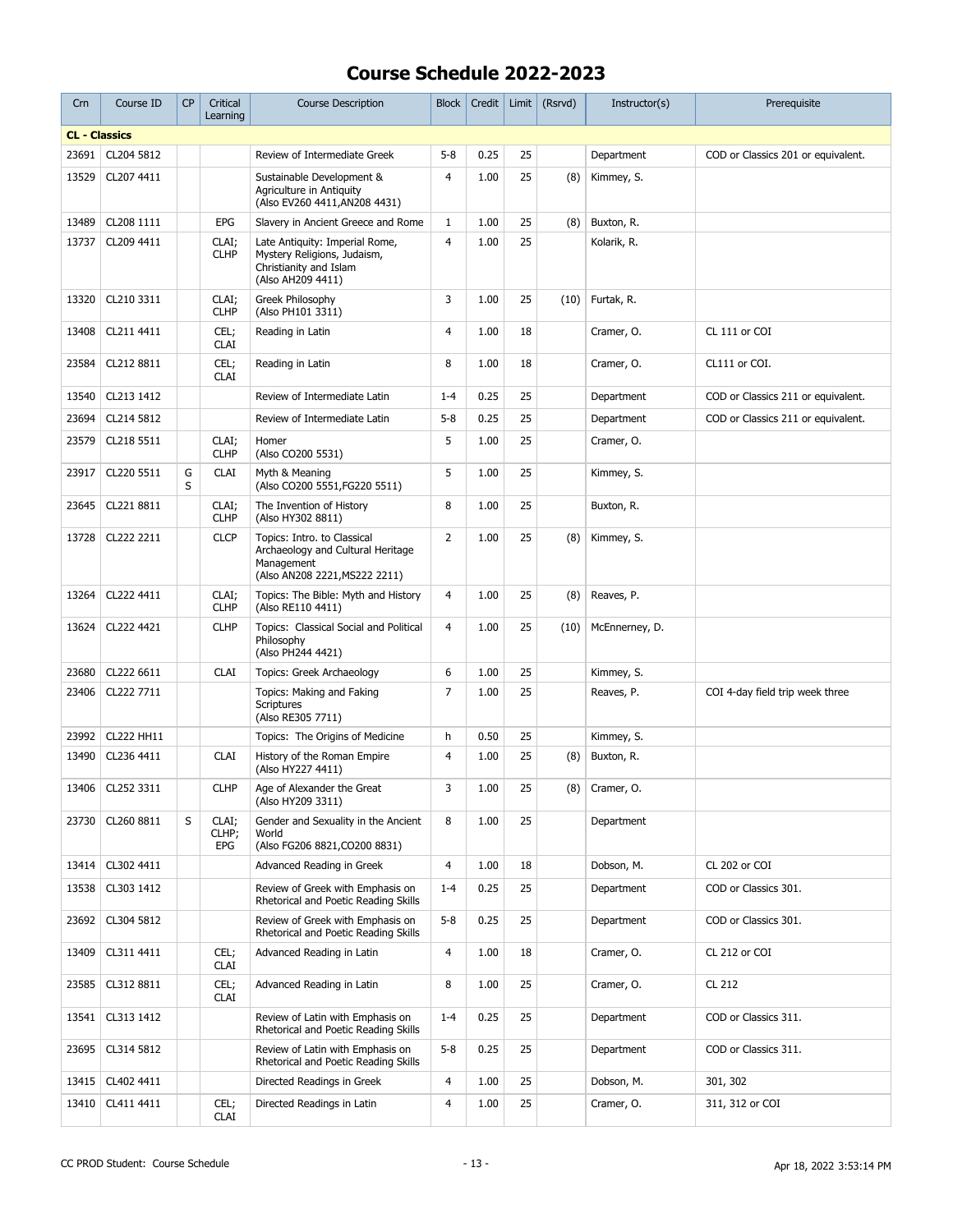| Crn                  | Course ID                          | <b>CP</b> | Critical<br>Learning | <b>Course Description</b>                                                                                                           | Block          | Credit | Limit | (Rsrvd) | Instructor(s) | Prerequisite                                                                                                                       |
|----------------------|------------------------------------|-----------|----------------------|-------------------------------------------------------------------------------------------------------------------------------------|----------------|--------|-------|---------|---------------|------------------------------------------------------------------------------------------------------------------------------------|
| <b>CL - Classics</b> |                                    |           |                      |                                                                                                                                     |                |        |       |         |               |                                                                                                                                    |
|                      | 23586 CL412 8811                   |           | CEL;<br><b>CLAI</b>  | Directed Readings in Latin                                                                                                          | 8              | 1.00   | 25    |         | Cramer, O.    | 311, 312                                                                                                                           |
|                      |                                    |           |                      |                                                                                                                                     |                |        |       |         |               |                                                                                                                                    |
|                      | <b>CN - Chinese Language</b>       |           |                      |                                                                                                                                     |                |        |       |         |               |                                                                                                                                    |
| 13425                | CN101 3411                         |           | <b>CEL</b>           | <b>Elementary Chinese</b><br>(Also PA101 3411)                                                                                      | $3 - 4$        | 2.00   | 18    |         | Department    |                                                                                                                                    |
|                      | 23592 CN101 5611                   |           | <b>CEL</b>           | <b>Elementary Chinese</b><br>(Also PA101 5611)                                                                                      | $5-6$          | 2.00   | 18    |         | Department    |                                                                                                                                    |
| 23686                | CN101 7811                         |           | <b>CEL</b>           | <b>Elementary Chinese</b><br>(Also PA101 7811)                                                                                      | $7 - 8$        | 2.00   | 18    |         | Jiang, H.     | COD There is no program fee for<br>students who are already paying CC<br>tuition and room & board. Must<br>attend both blocks 7&8  |
| 13430                | CN103 1412                         |           |                      | Chinese Skill Maintenance<br>(Also PA113 1412)                                                                                      | $1 - 4$        | 0.25   | 25    |         | Jiang, H.     | CN 101                                                                                                                             |
| 23605                | CN104 5812                         |           |                      | Chinese Skill Maintenance<br>(Also PA114 5812)                                                                                      | $5-8$          | 0.25   | 25    |         | Department    | COD or CN 101                                                                                                                      |
| 23599                | CN201 7711                         |           | <b>CEL</b>           | Intermediate Chinese I<br>(Also PA201 7711)                                                                                         | $\overline{7}$ | 1.00   | 18    |         | Department    | COD CN 101 Taught in China. There<br>is no program fee for students who<br>are already paying for CC tuition and<br>room & board.  |
| 23601                | CN202 8811                         |           | <b>CEL</b>           | Advanced Intermediate Chinese II<br>(Also PA202 8811)                                                                               | 8              | 1.00   | 18    |         | Department    | COD CN 201 Taught in China. There<br>is no program fee for students who<br>are already paying for CC tuition and<br>room & board.  |
| 13432                | CN205 1412                         |           |                      | Chinese Skill Maintenance<br>(Also PA205 1412)                                                                                      | $1 - 4$        | 0.25   | 25    |         | Jiang, H.     | <b>CN 201</b>                                                                                                                      |
| 23607                | CN206 5812                         |           |                      | Chinese Skill Maintenance (Upper<br>Level)<br>(Also PA206 5812)                                                                     | $5 - 8$        | 0.25   | 25    |         | Department    | COD or CN 201                                                                                                                      |
| 23924                | CN250 7812                         |           |                      | Topics in Chinese Literature and<br>Culture: Calligraphy and Painting<br>(Also PA250 7812)                                          | $7 - 8$        | 0.25   | 25    |         | Tu, H.        |                                                                                                                                    |
| 13423                | CN301 2211                         |           | <b>CEL</b>           | Advanced Chinese Language I<br>(Also PA302 2211)                                                                                    | $\overline{2}$ | 1.00   | 18    |         | Jiang, H.     | CN 202 or COI                                                                                                                      |
| 23594                | CN302 7711                         |           | <b>CEL</b>           | Advanced Chinese Language II<br>(Also PA304 7711)                                                                                   | 7              | 1.00   | 18    |         | Jiang, H.     | COD CN 301. Taught in China. There<br>is no program fee for students who<br>are already paying for CC tuition and<br>room & board. |
| 23596                | CN350 8811                         |           | <b>CLAI</b>          | Advanced Topics in Chinese<br>Literature and Culture: Topics in<br>Translation: Tell Stories<br>(Also PA350 8821)                   | 8              | 1.00   | 25    |         | Jiang, H.     | COD Course taught in China. There is<br>no program fee for students who are<br>already paying for CC tuition and<br>room & board.  |
| 13428                | CN401.1 1413                       |           |                      | Chinese Culture and Language<br>(Also PA404.1 1413)                                                                                 | $1 - 4$        | 0.50   | 25    |         | Jiang, H.     | CN 302 or COI                                                                                                                      |
| 23603                | CN401.2 5813                       |           |                      | Chinese Culture and Language<br>(Also PA404.2 5813)                                                                                 | $5 - 8$        | 0.50   | 25    |         | Jiang, H.     | CN 302 or COI                                                                                                                      |
|                      |                                    |           |                      |                                                                                                                                     |                |        |       |         |               |                                                                                                                                    |
|                      | <b>CO - Comparative Literature</b> |           |                      |                                                                                                                                     |                |        |       |         |               |                                                                                                                                    |
| 13573                | CO120 3311                         |           | CLAI;<br>EPG         | Literature, Power and Identities:<br>Marginalized Identities                                                                        | 3              | 1.00   | 25    | (5)     | Scheiner, C.  |                                                                                                                                    |
| 23648                | CO120 6611                         |           | CLAI;<br>EPG         | Literature, Power and Identities:<br>Identity and Power in the<br>Mediterranean World                                               | 6              | 1.00   | 25    |         | Davis, W.     |                                                                                                                                    |
|                      | 13510 CO121 1111                   |           | CLAI;<br><b>CLHP</b> | Literature, Place, and the World:<br>Greek Landscapes and Seascapes<br>(Also EN280 1111)                                            | $\mathbf{1}$   | 1.00   | 16    |         | Hughes, L.    | COI                                                                                                                                |
| 23688                | CO121 8811                         |           | <b>CLAI</b>          | Literature, Place, and the World:<br>Greek Characters<br>(Also EN280 8811)                                                          | 8              | 1.00   | 25    |         | Hughes, L.    |                                                                                                                                    |
| 13473                | CO200 3311                         |           | <b>CLAI</b>          | Topics in Comparative Literature:<br>Psyche, Symbol, Dream: C.J. Jung<br>and Archetypal Psychology<br>(Also HS218 3311, PH203 3311) | 3              | 1.00   | 25    | (5)     | Dobson, M.    |                                                                                                                                    |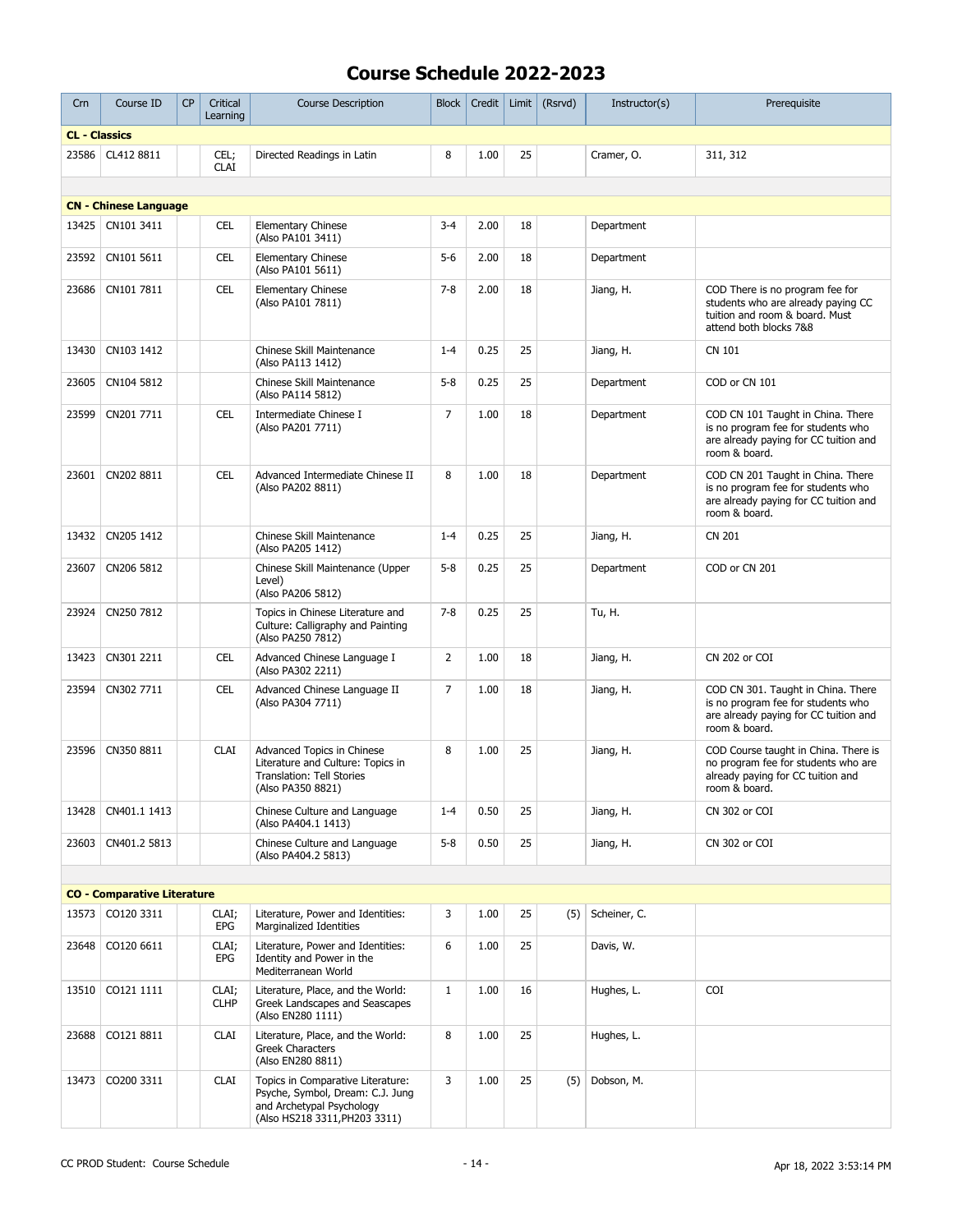| Crn   | Course ID                                  | CP     | Critical<br>Learning         | <b>Course Description</b>                                                                                                     | <b>Block</b>   | Credit | Limit        | (Rsrvd) | Instructor(s)           | Prerequisite                                                                |
|-------|--------------------------------------------|--------|------------------------------|-------------------------------------------------------------------------------------------------------------------------------|----------------|--------|--------------|---------|-------------------------|-----------------------------------------------------------------------------|
|       | <b>CO - Comparative Literature</b>         |        |                              |                                                                                                                               |                |        |              |         |                         |                                                                             |
| 23568 | CO200 5521                                 |        |                              | Topics in Comparative Literature:<br>James Baldwin & Religion<br>(Also RE200 5511, RM200 5511)                                | 5              | 1.00   | 25           |         | Hunt, C.                |                                                                             |
| 23580 | CO200 5531                                 |        | CLAI;<br><b>CLHP</b>         | Topics in Comparative Literature:<br>Homer<br>(Also CL218 5511)                                                               | 5              | 1.00   | 25           |         | Cramer, O.              |                                                                             |
| 23642 | CO200 5541                                 |        |                              | Topics in Comparative Literature:<br>Discovering the Unconscious<br>(Also PH262 5511)                                         | 5              | 1.00   | 25           |         | Dobson, M.              |                                                                             |
| 23918 | CO200 5551                                 | G<br>S | <b>CLAI</b>                  | Topics in Comparative Literature:<br>Myth & Meaning<br>(Also CL220 5511, FG220 5511)                                          | 5              | 1.00   | 25           |         | Kimmey, S.              |                                                                             |
| 24013 | CO200 7711                                 |        | CLAI;<br><b>CLSH</b>         | Topics in Comparative Literature:<br>Contemporary Psychoanalysis:<br>Theory and Practice<br>(Also PH263 7711)                 | 7              | 1.00   | 17           |         | Dobson, M.<br>Riker, J. | Taught in Chicago                                                           |
| 23283 | CO200 8811                                 |        | <b>EPG</b>                   | Topics in Comparative Literature:<br>Representing the Holocaust<br>(Also GR220 8811, GR320<br>8811, FG206 8811, HY200 8821)   | 8              | 1.00   | 25           |         | Lisiecki, C.            | COI Taught in Germany. Program fee<br>$-$ \$4000.                           |
| 23529 | CO200 8821                                 |        |                              | Topics in Comparative Literature:<br>Philosophy and Science Fiction<br>(Also PH142 8811)                                      | 8              | 1.00   | 25           |         | Daly, H.                |                                                                             |
| 23732 | CO200 8831                                 | S      | CLAI;<br>CLHP;<br><b>EPG</b> | Topics in Comparative Literature:<br>Gender and Sexuality in the Ancient<br>World<br>(Also CL260 8811, FG206 8821)            | 8              | 1.00   | 25           |         | Department              |                                                                             |
| 23675 | CO250 7711                                 |        |                              | Introduction to Literary Theory<br>(Also EN250 7711)                                                                          | $\overline{7}$ | 1.00   | 25           |         | Davis, W.               |                                                                             |
| 23808 | CO255 5511                                 | G      | CLAI;<br><b>EPG</b>          | World Literature/Comparative<br>Literature                                                                                    | 5              | 1.00   | 25           | (5)     | Scheiner, C.            |                                                                             |
| 13512 | CO300 2211                                 |        |                              | Topics in Comparative Literature:<br>Greek Myth and Environment<br>(Also EN330 2211)                                          | $\overline{2}$ | 1.00   | 25           |         | Hughes, L.              | COI EN221 or EN250.                                                         |
| 13633 | CO300 4411                                 |        |                              | Topics in Comparative Literature:<br>Anglo-phone Arab and Arab<br>Literature in the Diaspora<br>(Also AR320 4411, RM200 4421) | $\overline{4}$ | 1.00   | 25           |         | Naji, A.                |                                                                             |
| 23817 | CO300 6611                                 |        | <b>CLAI</b>                  | Topics in Comparative Literature:<br>David Foster Wallace<br>(Also EN280 6621)                                                | 6              | 1.00   | 25           |         | Scheiner, C.            |                                                                             |
| 24012 | CO300 6621                                 |        | <b>CLAI</b>                  | Topics in Comparative Literature:<br>Come to Hell: Dante and His World/<br>Our World<br>(Also IT320 6611, EN381 6611)         | 6              | 1.00   | 25           |         | Minervini, A.           |                                                                             |
| 13577 | CO390 4411                                 |        |                              | Translation: Theory and Practice                                                                                              | 4              | 1.00   | 25           |         | Scheiner, C.            | CO250 or EN 250 & a 300 level<br>Language course (or equivalent) or<br>COI. |
| 23677 | CO430 8811                                 |        |                              | Thesis Preparation                                                                                                            | 8              | 1.00   | 25           |         | Davis, W.               | Junior or Senior standing, Reguired<br>of All Majors.                       |
| 23810 | CO431 7711                                 |        |                              | Senior Thesis                                                                                                                 | 7              | 1.00   | $\mathbf{1}$ |         | Scheiner, C.            | CO255 & CO430, Required for Majors                                          |
|       |                                            |        |                              |                                                                                                                               |                |        |              |         |                         |                                                                             |
| 13217 | <b>CP - Computer Science</b><br>CP115 3311 | Q      | <b>CLFR</b>                  | <b>Computational Thinking</b>                                                                                                 | 3              | 1.00   | 25           | (10)    | Scott, C.               |                                                                             |
| 13544 | CP122 1111                                 | Q      | <b>CLFR</b>                  | Computer Science I                                                                                                            | $\mathbf{1}$   | 1.00   | 25           |         | Scott, C.               | Computer Science 115 or consent of<br>instructor                            |
| 13696 | CP122 3311                                 | Q      | <b>CLFR</b>                  | Computer Science I                                                                                                            | 3              | 1.00   | 25           | (5)     | Department              | COD or Computer Science 115                                                 |
| 23371 | CP122 8811                                 | Q      | <b>CLFR</b>                  | Computer Science I                                                                                                            | 8              | 1.00   | 25           | (5)     | Department              | COD or Computer Science 115                                                 |
| 13697 | CP222 3311                                 | Q      | <b>CLFR</b>                  | Computer Science II                                                                                                           | 3              | 1.00   | 25           |         | Department              | COD or CP 122                                                               |
| 23355 | CP222 5511                                 | Q      | <b>CLFR</b>                  | Computer Science II                                                                                                           | 5              | 1.00   | 25           |         | Department              | COD or CP 122                                                               |
| 13208 | CP274 1111                                 |        |                              | Software Design                                                                                                               | $\mathbf{1}$   | 1.00   | 32           |         | Ellsworth, D.           | Computer Science 222                                                        |
| 23370 | CP274 6611                                 |        |                              | Software Design                                                                                                               | 6              | 1.00   | 25           |         | Department              | COD or Computer Science 222                                                 |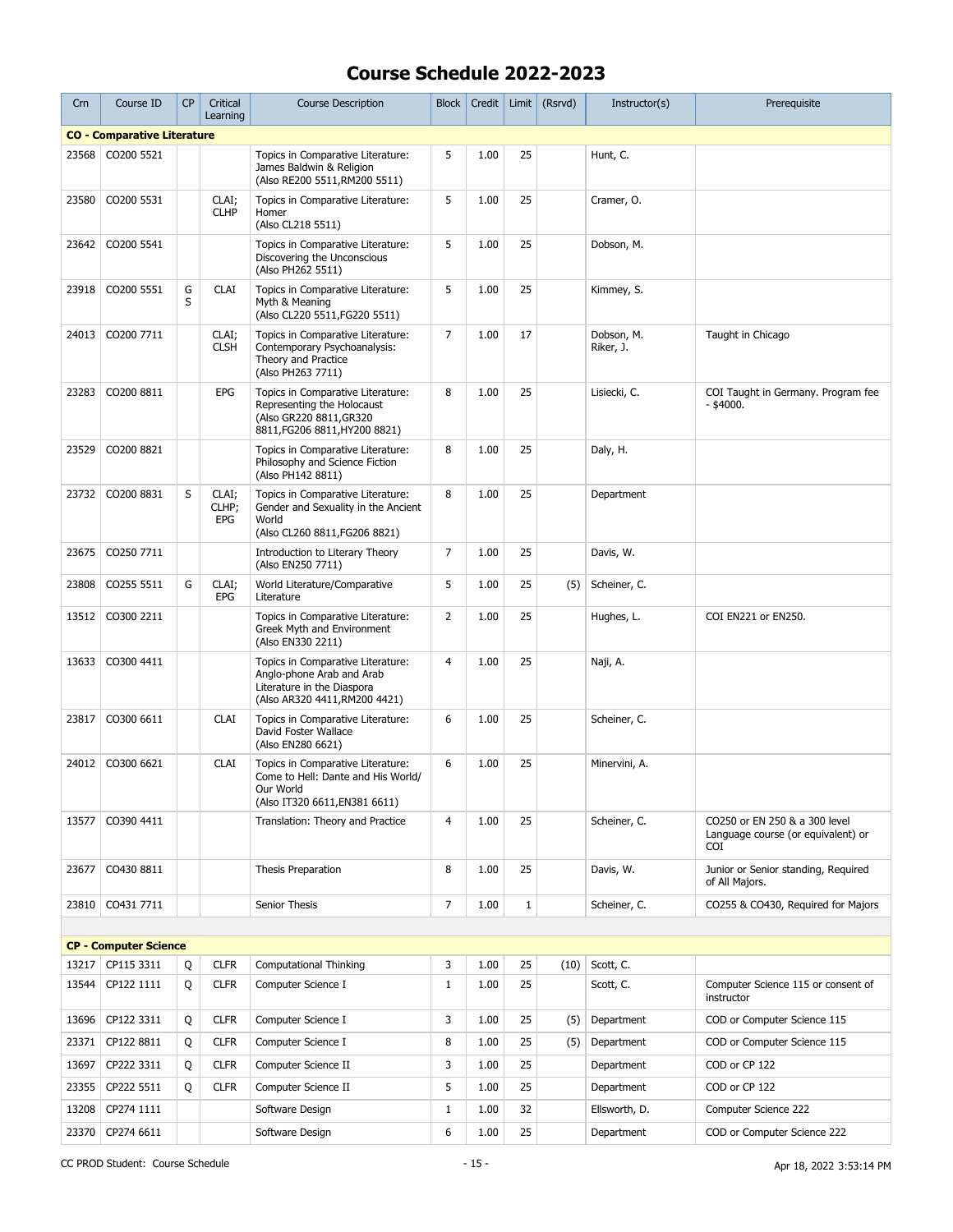| Crn   | Course ID                    | <b>CP</b> | Critical<br>Learning | <b>Course Description</b>                                                                       | <b>Block</b>   | Credit | Limit | (Rsrvd) | Instructor(s)                 | Prerequisite                                                                                                                  |
|-------|------------------------------|-----------|----------------------|-------------------------------------------------------------------------------------------------|----------------|--------|-------|---------|-------------------------------|-------------------------------------------------------------------------------------------------------------------------------|
|       | <b>CP - Computer Science</b> |           |                      |                                                                                                 |                |        |       |         |                               |                                                                                                                               |
| 13206 | CP275 4411                   |           |                      | <b>Computer Organization</b>                                                                    | 4              | 1.00   | 25    |         | Ellsworth, D.                 | Computer Science 222                                                                                                          |
| 13193 | CP307 4411                   |           |                      | Data Structures and Algorithms                                                                  | $\overline{4}$ | 1.00   | 25    |         | Scott, C.                     | CP222 and either MA201 or MA251                                                                                               |
| 23331 | CP307 8811                   |           |                      | Data Structures and Algorithms                                                                  | 8              | 1.00   | 25    |         | Scott, C.                     | CP222 and either MA201 or MA251                                                                                               |
| 13694 | CP341 1111                   |           |                      | Topics in Computer Science: Natural<br>Language Processing                                      | $\mathbf{1}$   | 1.00   | 25    |         | Department                    | COD or CP222, CP274, CP275                                                                                                    |
| 13205 | CP341 2211                   |           |                      | Topics in Computer Science:<br><b>Computer Networking</b>                                       | $\overline{2}$ | 1.00   | 25    |         | Ellsworth, D.                 | CP222, CP274, CP275                                                                                                           |
| 13213 | CP341 2221                   |           |                      | Topics in Computer Science:<br>Introduction to programming<br>language implementation           | $\overline{2}$ | 1.00   | 25    |         | Koo, R.                       | CP222, CP274, CP275                                                                                                           |
| 23330 | CP341 7711                   |           |                      | Topics in Computer Science:<br><b>Scientific Computing</b>                                      | $\overline{7}$ | 1.00   | 25    |         | Scott, C.                     | CP222, CP274, CP275                                                                                                           |
| 23372 | CP341 8811                   |           |                      | Topics in Computer Science:<br>Foundations of Human-Computer<br>Interaction                     | 8              | 1.00   | 25    |         | Department                    | COD or CP222, CP274, CP275                                                                                                    |
| 23356 | CP405 6611                   |           |                      | Theory of Computation                                                                           | 6              | 1.00   | 25    |         | Department                    | COD or CP274, CP275 and CP307                                                                                                 |
| 13695 | CP499 4411                   |           |                      | <b>Team Software Project</b>                                                                    | $\overline{4}$ | 1.00   | 25    |         | Department                    | COD & Computer Science Major,<br>CP274, CP275, and CP307, and one<br>additional 300-400 level computer<br>science class.      |
| 23329 | CP499 5511                   |           |                      | Team Software Project                                                                           | 5              | 1.00   | 25    |         | Scott, C.                     | COI & Computer Science Major,<br>CP274, CP275, and CP307, and one<br>additional 300-400 level computer<br>science class.      |
|       |                              |           |                      |                                                                                                 |                |        |       |         |                               |                                                                                                                               |
|       | <b>DA - Dance Theory</b>     |           |                      |                                                                                                 |                |        |       |         |                               |                                                                                                                               |
| 23265 | DA110 6611                   |           | <b>CLCP</b>          | Fund of Performance<br>(Also TH110 6611)                                                        | 6              | 1.00   | 14    |         | Eckwall, H.                   |                                                                                                                               |
| 13152 | DA125 2211                   |           | <b>CLCP</b>          | The Body in Motion                                                                              | $\overline{2}$ | 1.00   | 25    |         | Herminjard, P.                | 9am - 12 pm. Cossitt Gym                                                                                                      |
| 23158 | DA125 5511                   |           | <b>CLCP</b>          | The Body in Motion                                                                              | 5              | 1.00   | 25    |         | Womack, S.                    | 9am-12pm Cornerstone Flexroom                                                                                                 |
| 13003 | DA200 1111                   |           |                      | Topics in Dance: Philosophies of<br>the Body: Bodies and Power<br>(Also TH200 1121, PH203 1111) | $\mathbf{1}$   | 1.00   | 25    |         | Sriram, P.                    |                                                                                                                               |
| 13159 | DA200 4411                   |           |                      | Topics in Dance: The Nakedness of<br>Being<br>(Also TH200 4411, PA250<br>4411, FG200 4411)      | 4              | 1.00   | 25    |         | Otake, E.                     |                                                                                                                               |
| 23161 | DA200 8811                   |           |                      | Topics in Dance: Moving<br>Writing/Writing Movement<br>(Also EN286 8831)                        | 8              | 1.00   | 16    |         | Hilberry, J.<br>Womack, S.    |                                                                                                                               |
| 23334 | DA214 5612                   |           |                      | Theatre/Acting Studio: DanSix                                                                   | $5-6$          | 0.25   | 25    |         | Martin, P.                    | COI Sets and tech                                                                                                             |
| 23335 | DA214 5622                   |           |                      | Theatre/Acting Studio: DanSix                                                                   | $5-6$          | 0.25   | 25    |         | Herminiard, P.<br>Sriram, P.  | COI Stage Manager                                                                                                             |
| 23148 | DA214 5632                   |           |                      | Theatre/Acting Studio: DanSix                                                                   | $5-6$          | 0.25   | 25    |         | Herminjard, P.<br>Sriram, P.  | <b>COI Dancers</b>                                                                                                            |
| 13037 | DA221 4411                   |           | <b>CLCP</b>          | Choreography                                                                                    | 4              | 1.00   | 25    |         | Womack, S.                    | DS105, 106 or 107, or one 200-400<br>level Studio adjunct course or COI<br>9am - 12p Cossitt Gym, and Cossitt<br>South Studio |
| 24022 | DA224 7711                   | G<br>S    | <b>CLCP</b>          | Contemporary Performance<br>(Also TH224 7711)                                                   | 7              | 1.00   | 25    |         | Platt, R.                     |                                                                                                                               |
| 23278 | DA230 7711                   |           | <b>CLCP</b>          | Video Dance                                                                                     | $\overline{7}$ | 1.00   | 16    |         | Herminjard, P.                | 9am - 12pm Cossitt Gym                                                                                                        |
| 13030 | DA232 4411                   |           |                      | Performance Away<br>(Also TH232 4411)                                                           | $\overline{4}$ | 1.00   | 25    |         | Sriram, P.                    | COI Program Fee \$3250<br>Additional costs: Airfare and Meals                                                                 |
| 23277 | DA304 8811                   |           |                      | Advanced Performance:<br>(Also TH304 8811)                                                      | 8              | 1.00   | 25    |         | Herminjard, P.<br>Sanchez, M. | DA 221 or COI.                                                                                                                |
| 13025 | DA311 2211                   | G<br>S    | CLCP;<br>EPG         | <b>Encountering Global Dance</b>                                                                | $\overline{2}$ | 1.00   | 25    |         | Sriram, P.                    |                                                                                                                               |
| 23333 | DA425 5612                   |           |                      | Dance Repertory                                                                                 | $5-6$          | 0.25   | 25    |         | Herminjard, P.<br>Sriram, P.  | COI DanSix Performance                                                                                                        |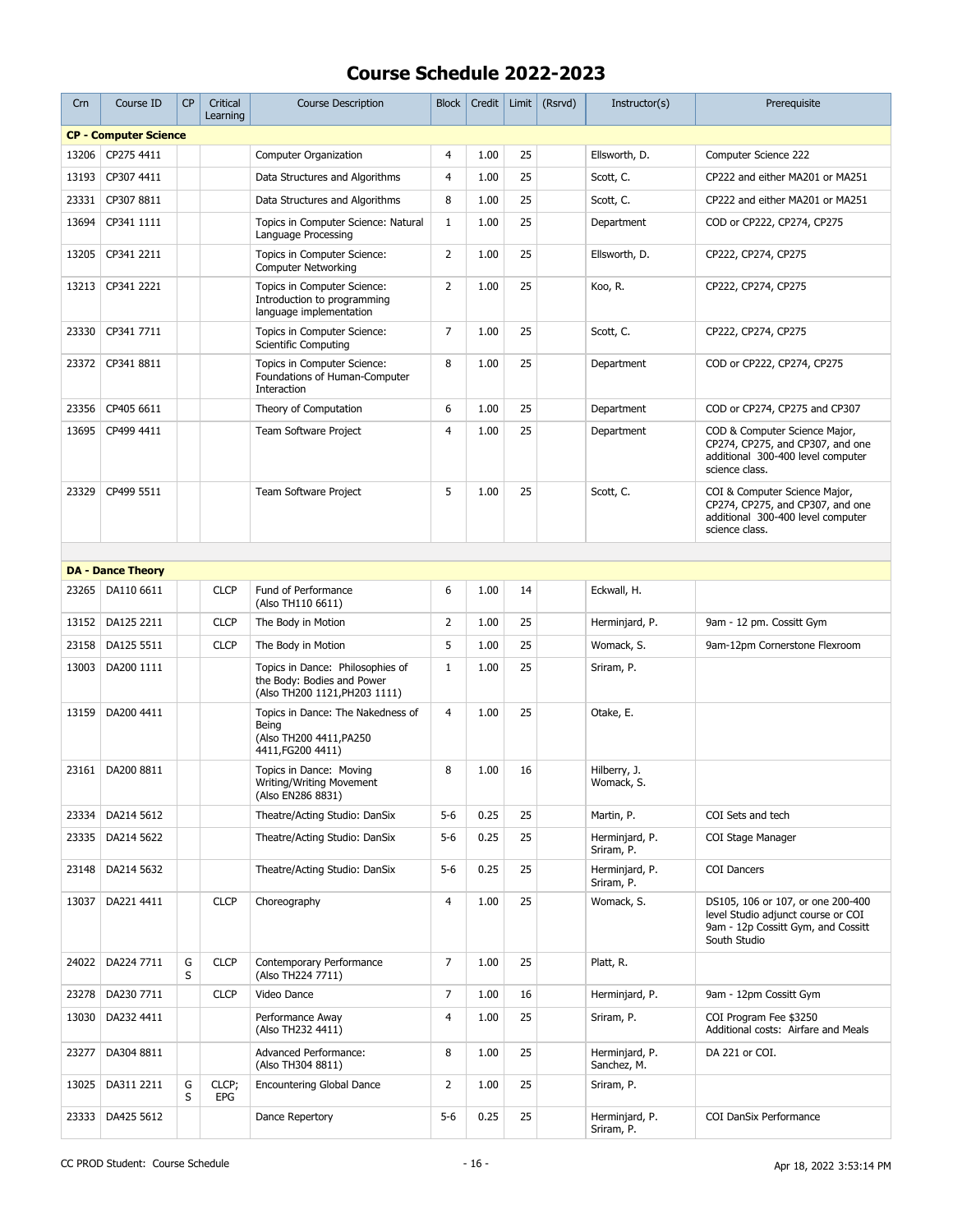| Crn   | Course ID                              | <b>CP</b> | Critical<br>Learning | <b>Course Description</b>                                         | <b>Block</b>   | Credit       |          | Limit $(Rsrvd)$ | Instructor(s)                   | Prerequisite                                                   |
|-------|----------------------------------------|-----------|----------------------|-------------------------------------------------------------------|----------------|--------------|----------|-----------------|---------------------------------|----------------------------------------------------------------|
|       | <b>DA - Dance Theory</b>               |           |                      |                                                                   |                |              |          |                 |                                 |                                                                |
|       |                                        |           |                      |                                                                   |                |              |          |                 |                                 |                                                                |
|       | <b>DS - Dance Studio</b>               |           |                      |                                                                   |                |              |          |                 |                                 |                                                                |
| 13009 | DS102 2312                             |           |                      | Introduction to Latin Dance                                       | $2 - 3$        | 0.25         | 25       |                 | DeJesus, K.                     | Cossitt Gym M/W/F 1:00-2:30                                    |
| 13008 | DS103 3412                             |           |                      | Beginning Ballet                                                  | $3 - 4$        | 0.25         | 25       |                 | McHenry, J.                     | M/W/F 1:00-2:30 Cossitt North<br>Studio                        |
| 23126 | DS103 5612                             |           |                      | Beginning Ballet                                                  | $5 - 6$        | 0.25         | 25       |                 | McHenry, J.                     | M/W/F 1:00-2:30 Cossitt North<br>Studio                        |
| 13035 | DS105 2312                             |           | <b>CLCP</b>          | Dance Fundamentals                                                | $2 - 3$        | 0.50         | 25       |                 | Womack, S.                      | 3:15-4:45 M/W/F) Cossitt Gym                                   |
| 23156 | DS106 7813                             |           | <b>CLCP</b>          | Dance Fundamentals                                                | $7 - 8$        | 0.50         | 25       |                 | Sriram, P.                      | 1:00-3:00 T/TH Cossitt Gym                                     |
| 13798 | DS200 2312                             |           |                      | Topics in Dance Studio: South<br>Asian Contemporary Dance/Theater | $2 - 3$        | 0.25         | 25       |                 | Sriram, P.                      | T Th 2:30-4pm (block 2), T Th<br>1-2:30 (block 3) South Studio |
| 23286 | DS200 5812                             |           |                      | Topics in Dance Studio: Choreo Lab                                | $5 - 8$        | 0.50         | 25       |                 | Herminjard, P.                  | Thursday 3-4:30pm Cossitt Gym .25<br>credits                   |
| 23132 | DS204 5812                             |           |                      | <b>Ballroom Dance</b>                                             | $5 - 8$        | 0.25         | 32       |                 | Dobson, M.<br>Riker, J.         | Cossitt South Studio Wed 12:30 -<br>1:30                       |
| 23122 | DS218 5612                             |           |                      | West African Dance and Drumming<br>(Also RM219 5612)              | $5-6$          | 0.25         | 25       |                 | Fall, D.                        | Cossitt Gym 4:30-6:00 T/TH                                     |
| 23124 | DS219 7812                             |           |                      | West African Dance and Drumming<br>(Also RM219 7812)              | $7 - 8$        | 0.25         | 25       |                 | Fall, D.                        | Cossitt Gym 4:30-6:00 T/TH                                     |
| 13036 | DS223 3412                             |           |                      | Improvisation                                                     | $3 - 4$        | 0.25         | 20       |                 | Womack, S.                      | T/TH 3:15-4:45 Cossitt North Studio                            |
| 23133 | DS224 6712                             |           |                      | Improvisation                                                     | $6 - 7$        | 0.25         | 20       |                 | Lauther, S.                     | Contact Improvisation, Cossitt North<br>Studio T/TH3:00-4:30   |
|       | 13011   DS229 1412                     |           |                      | <b>Balinese Dance</b>                                             | $1 - 4$        | 0.25         | 25       |                 | Marni, N.                       | South Studio M/W 5:00 - 6:00                                   |
| 23129 | DS229 5812                             |           |                      | <b>Balinese Dance</b>                                             | $5 - 8$        | 0.25         | 25       |                 | Marni, N.                       | Cossitt South Studio M/W 5:00 - 6:00                           |
| 13012 | DS231 1212                             |           |                      | Hip Hop Dance<br>(Also RM231 1212)                                | $1 - 2$        | 0.25         | 25       |                 | Jules, R.                       | Cossitt Gym M/W/F 1:00-2:30                                    |
| 23130 | DS232 5812                             |           |                      | Hip Hop Dance<br>(Also RM232 5812)                                | $5 - 8$        | 0.25         | 25       |                 | Jules, R.                       | Cossitt Gym M 1:00-2:30)                                       |
| 13010 | DS236 2312                             |           |                      | Samba                                                             | $2 - 3$        | 0.25         | 25       |                 | DeJesus, K.                     | Cossitt South Studio M/F 3:00-4:30                             |
| 13153 | DS307 3412                             |           |                      | Intermediate/Advanced<br><b>Contemporary Dance</b>                | $3 - 4$        | 0.25         | 25       |                 | Herminjard, P.                  | 1:00-2:30 M/T/TH Cossitt Gym                                   |
| 23128 | DS307 7812                             |           |                      | Intermediate/Advanced<br><b>Contemporary Dance</b>                | $7 - 8$        | 0.25         | 25       |                 | McHenry, J.                     | 2:45 - 4:15 M/W/F Cossitt North<br>Studio                      |
|       | 13007 DS413 1212                       |           |                      | <b>Advanced Ballet</b>                                            | $1 - 2$        | 0.25         | 25       |                 | McHenry, J.                     | M/W/F 1-2:30 Cossitt North Studio                              |
|       | 13584 DS414 3412                       |           |                      | <b>Advanced Ballet</b>                                            | $3 - 4$        | 0.25         | 25       |                 | McHenry, J.                     | (M/W/F 2:45 - 4:15 Cossitt North<br>Studio)                    |
|       | 23127   DS415 5612                     |           |                      | <b>Advanced Ballet</b>                                            | $5-6$          | 0.25         | 25       |                 | McHenry, J.                     | M/W/F 2:45-4:15 Cossitt North<br>Studio                        |
|       | 23765   DS416 7812                     |           |                      | <b>Advanced Ballet</b>                                            | $7 - 8$        | 0.25         | 25       |                 | McHenry, J.                     | (M/W/F 1:00-2:30 Cossitt North<br>Studio)                      |
|       |                                        |           |                      |                                                                   |                |              |          |                 |                                 |                                                                |
|       | <b>EC - Economics</b>                  |           |                      |                                                                   |                |              |          |                 |                                 |                                                                |
|       | 13594 EC100 3411                       |           |                      | Principles of Economics                                           | $3 - 4$        | 2.00         | 25       | (10)            | Acri, K.<br>Yang, G.            |                                                                |
|       | 23813 EC100 5611                       |           |                      | Principles of Economics                                           | $5-6$          | 2.00         | 25       |                 | Eiswerth, M.                    |                                                                |
|       | 23802 EC100 7811                       |           |                      | Principles of Economics                                           | $7 - 8$        | 2.00         | 25       |                 | Batmaz, O.                      |                                                                |
|       | 13592 EC101 1111                       | Q         |                      | Principles of Microeconomics                                      | 1              | 1.00         | 25       |                 | Acri, K.                        |                                                                |
|       | 13599 EC101 4411                       | Q         |                      | Principles of Microeconomics                                      | 4<br>5         | 1.00         | 25<br>25 |                 | Fenn, A.                        |                                                                |
|       | 23789 EC101 5511<br>23791   EC101 6611 | Q<br>Q    |                      | Principles of Microeconomics<br>Principles of Microeconomics      | 6              | 1.00<br>1.00 | 25       |                 | Hoel, J.<br>Kapuria-Foreman, V. |                                                                |
|       | 23909 EC101 7711                       | Q         |                      | Principles of Microeconomics                                      | 7              | 1.00         | 25       |                 | Department                      |                                                                |
|       | 13613 EC102 1111                       | Q         |                      | Principles of Macroeconomics                                      | $\mathbf{1}$   | 1.00         | 25       |                 | Organ, J.                       |                                                                |
|       | 13725 EC102 2211                       | Q         |                      | Principles of Macroeconomics                                      | $\overline{2}$ | 1.00         | 25       |                 | Department                      |                                                                |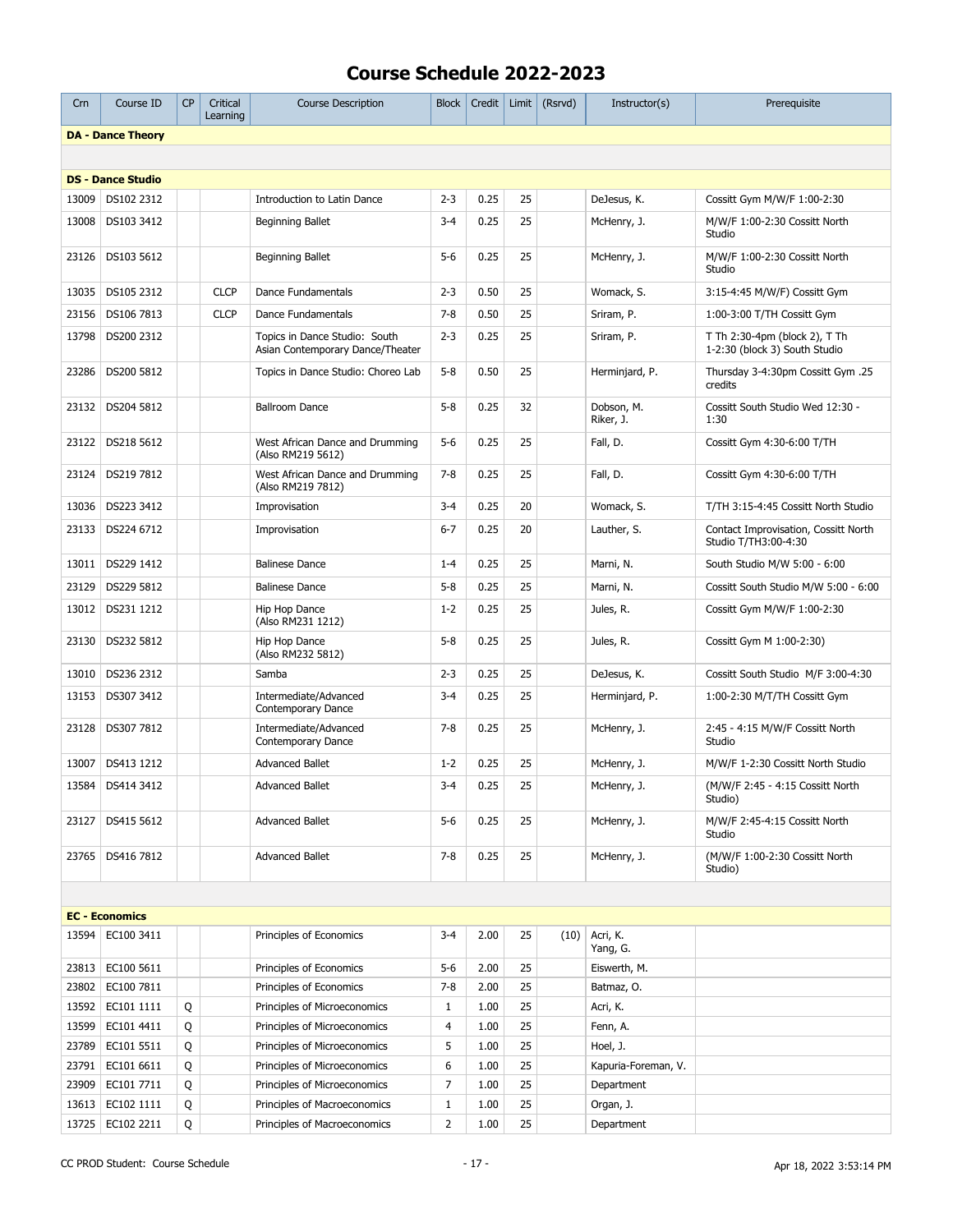| Crn   | Course ID             | <b>CP</b> | Critical<br>Learning | <b>Course Description</b>                                                              | Block          | Credit |    | Limit $(Rsrvd)$ | Instructor(s)       | Prerequisite                                                                                                                                           |
|-------|-----------------------|-----------|----------------------|----------------------------------------------------------------------------------------|----------------|--------|----|-----------------|---------------------|--------------------------------------------------------------------------------------------------------------------------------------------------------|
|       | <b>EC - Economics</b> |           |                      |                                                                                        |                |        |    |                 |                     |                                                                                                                                                        |
| 13727 | EC102 3311            | Q         |                      | Principles of Macroeconomics                                                           | 3              | 1.00   | 25 | (10)            | Department          |                                                                                                                                                        |
| 23803 | EC102 5511            | Q         |                      | Principles of Macroeconomics                                                           | 5              | 1.00   | 25 |                 | Organ, J.           |                                                                                                                                                        |
| 23800 | EC102 7711            | Q         |                      | Principles of Macroeconomics                                                           | $\overline{7}$ | 1.00   | 25 |                 | Yang, G.            |                                                                                                                                                        |
| 23788 | EC241 6611            |           |                      | The Economics of Sports                                                                | 6              | 1.00   | 25 |                 | Fenn, A.            | -EC100 or -EC101 and -EC102; -<br>MA117 or -MA217 field trips may be<br>included                                                                       |
| 13628 | EC243 4411            |           |                      | <b>Environmental Economics</b><br>(Also EV335 4411)                                    | $\overline{4}$ | 1.00   | 25 |                 | Eiswerth, M.        | -EC100 or -EC101 and -EC102<br>Qualifies as an approved Social<br>Issues economics course for the<br>Business, Economics and Society<br>major (BESoc). |
| 13766 | EC275 4411            |           |                      | Intro to Intl Pol Economy<br>(Also PS375 4411)                                         | $\overline{4}$ | 1.00   | 25 |                 | Gould, J.           | EC 201                                                                                                                                                 |
| 13610 | EC285 1111            |           |                      | Intermediate Topics in<br>Macroeconomics: Economics of<br>Inequality                   | $\mathbf{1}$   | 1.00   | 25 |                 | Yang, G.            | -EC100 or -EC101 and -EC102                                                                                                                            |
| 13615 | EC285 4411            |           |                      | Intermediate Topics in<br>Macroeconomics: African Economies                            | 4              | 1.00   | 25 |                 | Organ, J.           | -EC100 or -EC101 and -EC102                                                                                                                            |
| 23804 | EC285 7711            |           |                      | Intermediate Topics in<br>Macroeconomics: Economic Thought                             | $\overline{7}$ | 1.00   | 25 |                 | Organ, J.           | -EC100 or -EC101 and -EC102                                                                                                                            |
| 13602 | EC301 1111            |           |                      | Microeconomic Theory                                                                   | $\mathbf{1}$   | 1.00   | 25 |                 | Kapuria-Foreman, V. | -MA125 or -MA126 and either -EC100<br>or -EC101 and -EC102.                                                                                            |
| 13598 | EC301 3311            |           |                      | Microeconomic Theory                                                                   | 3              | 1.00   | 25 |                 | Fenn, A.            | -MA125 or -MA126 and either -EC100<br>or -EC101 and -EC102.                                                                                            |
| 23782 | EC301 6611            |           |                      | Microeconomic Theory                                                                   | 6              | 1.00   | 25 |                 | Acri, K.            | -MA125 or -MA126 and either -EC100<br>or -EC101 and -EC102.                                                                                            |
| 23910 | EC301 8811            |           |                      | Microeconomic Theory                                                                   | 8              | 1.00   | 25 |                 | Department          | COD or -MA125 or -MA126 and either<br>-EC100 or -EC101 and -EC102.                                                                                     |
| 13614 | EC302 2211            |           |                      | Macroeconomic Theory                                                                   | $\overline{2}$ | 1.00   | 25 |                 | Organ, J.           | -MA125 or -MA126 and either -EC100<br>or -EC101 and -EC102.                                                                                            |
| 13612 | EC302 4411            |           |                      | Macroeconomic Theory                                                                   | 4              | 1.00   | 25 |                 | Batmaz, O.          | -MA125 or -MA126 and either -EC100<br>or -EC101 and -EC102.                                                                                            |
| 23799 | EC302 5511            |           |                      | Macroeconomic Theory                                                                   | 5              | 1.00   | 25 |                 | Yang, G.            | -MA125 or -MA126 and either -EC100<br>or -EC101 and -EC102.                                                                                            |
| 23784 | EC302 7711            |           |                      | Macroeconomic Theory                                                                   | $\overline{7}$ | 1.00   | 25 |                 | de Araujo, P.       | -MA125 or -MA126 and either -EC100<br>or -EC101 and -EC102.                                                                                            |
| 13600 | EC303 1111            |           |                      | Econometrics                                                                           | $\mathbf{1}$   | 1.00   | 25 |                 | Hoel, J.            | -EC100 or -EC101 and -EC102; -<br>EC301 or -EC302: and -MA117 or -<br>MA217. Alternatively, by consent of<br>instructor.                               |
| 13603 | EC303 3311            |           |                      | Econometrics                                                                           | 3              | 1.00   | 25 |                 | Kapuria-Foreman, V. | -EC100 or -EC101 and -EC102; -<br>EC301 or -EC302; and -MA117 or -<br>MA217. Alternatively, by consent of<br>instructor.                               |
| 23790 | EC303 8811            |           |                      | Econometrics                                                                           | 8              | 1.00   | 25 |                 | Hoel, J.            | -EC100 or -EC101 and -EC102; -<br>EC301 or -EC302; and -MA117 or -<br>MA217. Alternatively, by consent of<br>instructor.                               |
| 13593 | EC344 2211            |           |                      | The Economics of Strategy:<br>Industrial Organization, Structure,<br>and Public Policy | $\overline{2}$ | 1.00   | 25 |                 | Acri, K.            | -EC301 and -EC302 This class<br>qualifies as a cross-listed BU/EC<br>elective for the 2021 Economics<br>Major requirements                             |
| 23783 | EC347 7711            |           |                      | Economics of International Trade                                                       | $\overline{7}$ | 1.00   | 25 |                 | Acri, K.            | -EC301 and -EC302.                                                                                                                                     |
| 23801 | EC371 6611            |           |                      | Money, Banking, and Financial<br>Markets                                               | 6              | 1.00   | 25 |                 | Batmaz, O.          | -EC301 and -EC302 This class<br>qualifies as a cross-listed BU/EC<br>elective for the 2021 Economics<br>Major requirements                             |
| 23792 | EC372 7711            | G         |                      | Economic Development                                                                   | 7              | 1.00   | 25 |                 | Kapuria-Foreman, V. | $-EC302$                                                                                                                                               |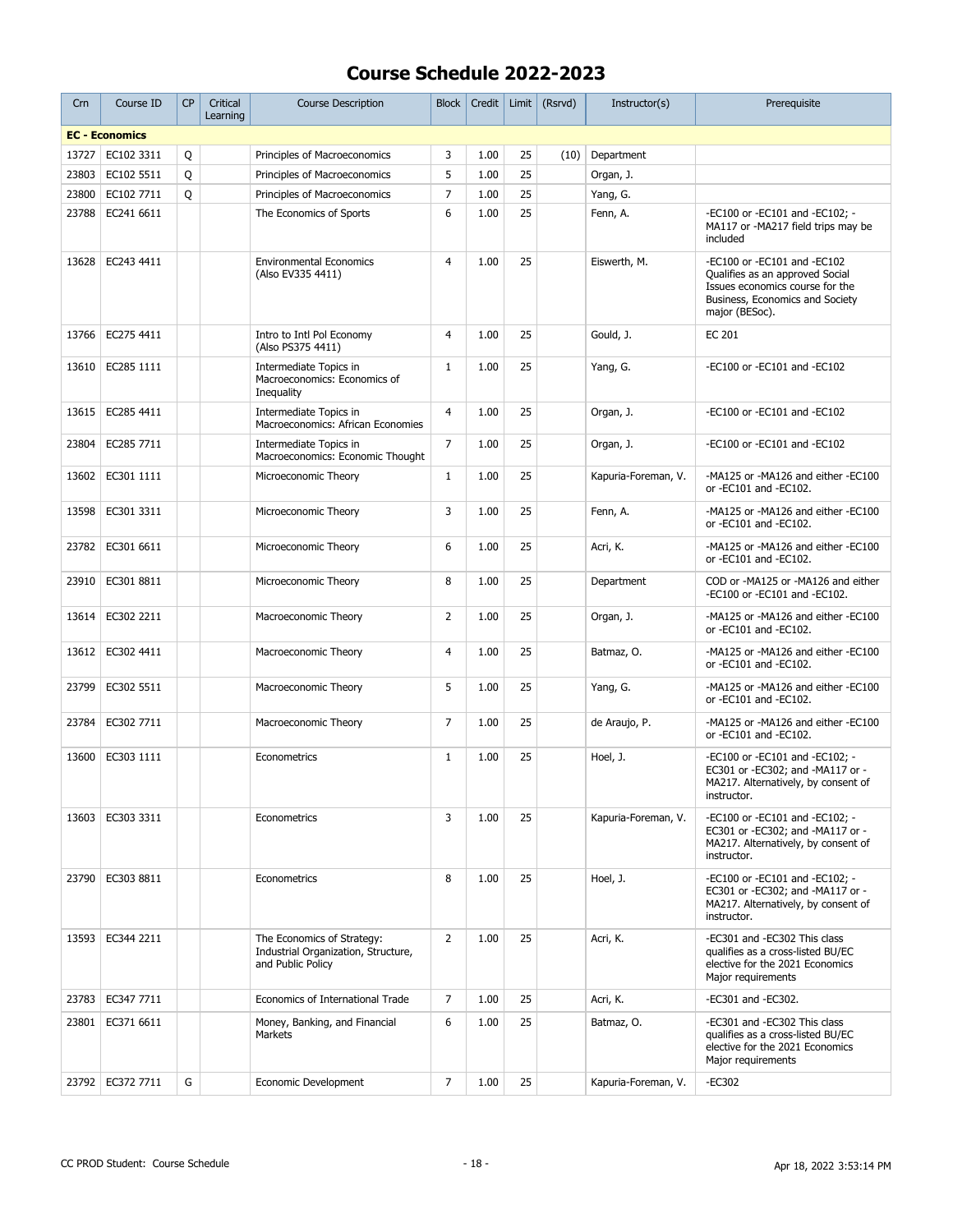| Crn   | Course ID             | <b>CP</b> | Critical<br>Learning | <b>Course Description</b>                                                                                  | <b>Block</b>   | Credit | Limit | (Rsrvd) | Instructor(s) | Prerequisite                                                                                                               |
|-------|-----------------------|-----------|----------------------|------------------------------------------------------------------------------------------------------------|----------------|--------|-------|---------|---------------|----------------------------------------------------------------------------------------------------------------------------|
|       | <b>EC - Economics</b> |           |                      |                                                                                                            |                |        |       |         |               |                                                                                                                            |
| 13611 | EC377 2211            |           |                      | Economics of International Finance                                                                         | $\overline{2}$ | 1.00   | 25    |         | Batmaz, O.    | -EC301 and -EC302 This class<br>qualifies as a cross-listed BU/EC<br>elective for the 2021 Economics<br>Major requirements |
| 13596 | EC403 2211            | Q         |                      | <b>Econometric Theory</b>                                                                                  | $\overline{2}$ | 1.00   | 25    |         | de Araujo, P. | -EC301, -EC302, -MA217, and -<br>MA220                                                                                     |
| 23787 | EC403 5511            | Q         |                      | <b>Econometric Theory</b>                                                                                  | 5              | 1.00   | 25    |         | Fenn, A.      | -EC301, -EC302, -MA217, and -<br><b>MA220</b>                                                                              |
| 13597 | EC405 1111            |           |                      | Mathematical Economics of<br>Addiction                                                                     | $\mathbf{1}$   | 1.00   | 25    |         | Fenn, A.      | Consent of Instructor                                                                                                      |
| 23797 | EC406 8811            |           |                      | Mathematical Economics of Game<br>Theory                                                                   | 8              | 1.00   | 25    |         | Redmount, E.  | -EC301, -MA117 or -MA217, -MA129,<br>-MA220.                                                                               |
| 13601 | EC455 4411            |           |                      | Advanced Topics in Microeconomics:<br><b>Experimental and Behavioral</b><br>Economics-Time and Uncertainty | $\overline{4}$ | 1.00   | 25    |         | Hoel, J.      | COI & -EC301, -EC302, and at least<br>one 300-level Economics elective.<br>Additional prerequisite MA117 or 217            |
|       |                       |           |                      |                                                                                                            |                |        |       |         |               |                                                                                                                            |
|       | <b>ED - Education</b> |           |                      |                                                                                                            |                |        |       |         |               |                                                                                                                            |
| 13243 | ED101 1111            |           | <b>CLSH</b>          | Introduction to K-12 Classroom<br>Culture                                                                  | $\mathbf{1}$   | 1.00   | 25    |         | Valtierra, T. |                                                                                                                            |
| 23448 | ED101 5511            |           | <b>CLSH</b>          | Introduction to K-12 Classroom<br>Culture                                                                  | 5              | 1.00   | 25    | (15)    | Coomer, N.    |                                                                                                                            |
| 23449 | ED101 6611            |           | <b>CLSH</b>          | Introduction to K-12 Classroom<br>Culture                                                                  | 6              | 1.00   | 25    | (15)    | Valtierra, T. |                                                                                                                            |
| 13233 | ED110 4411            |           |                      | Linking Literacy, Language and<br>Linguistics                                                              | $\overline{4}$ | 1.00   | 25    |         | Fitzhugh, L.  | COI Block abroad in Spain: Sevilla<br>and Barcelona                                                                        |
| 13234 | ED120 1111            |           |                      | Practicum in Environmental<br>Education                                                                    | $\mathbf{1}$   | 1.00   | 25    |         | Arias, J.     | COI (enrollment in TREE Semester).                                                                                         |
| 23424 | ED200 6611            |           | CLSH;<br><b>EPUS</b> | Teaching Culturally and<br><b>Linguistically Diverse Learners</b>                                          | 6              | 1.00   | 25    |         | Walter, C.    |                                                                                                                            |
| 23423 | ED205 8811            |           |                      | Disability and Society                                                                                     | 8              | 1.00   | 25    |         | Coomer, N.    |                                                                                                                            |
| 23640 | ED217 7711            |           |                      | Music Learning<br>(Also MU217 7711)                                                                        | $\overline{7}$ | 1.00   | 25    |         | Hanagan, J.   | COI Basic music reading and COI                                                                                            |
| 13237 | ED225 2211            |           | <b>EPUS</b>          | Critical Foundations of<br><b>Environmental Education</b><br>(Also EV265 2211)                             | $\overline{2}$ | 1.00   | 25    |         | Arias, J.     | COI ED120                                                                                                                  |
| 13636 | ED250 4411            |           |                      | Topics in Education: Science,<br>Technology, Engineering, and Math<br>Education                            | $\overline{4}$ | 1.00   | 25    |         | Taber, M.     |                                                                                                                            |
| 23421 | ED260 5611            | Q         |                      | Educational Research Design                                                                                | $5-6$          | 2.00   | 25    |         | Taber, M.     | ED101, ED210, ED211, ED218,<br>ED222, or ED255.                                                                            |
|       | 13635   ED280 1111    |           |                      | Sociology of Education<br>(Also SO280 1111)                                                                | $\mathbf{1}$   | 1.00   | 25    |         | Wong, S.      | Any 100-level SO course or COI                                                                                             |
| 13239 | ED311 4411            |           | <b>CLSH</b>          | <b>Educational Psychology</b><br>(Also PY270 4411)                                                         | 4              | 1.00   | 25    |         | Arias, J.     | ED 101 and one of the following: ED<br>210, ED 211, ED 218, ED 222, ED<br>225, ED 235, or ED 255.                          |
|       | 23412   ED311 7711    |           | <b>CLSH</b>          | <b>Educational Psychology</b><br>(Also PY270 7711)                                                         | 7              | 1.00   | 25    |         | Arias, J.     | ED 101 and one of the following: ED<br>210, ED 211, ED 218, ED 222, ED<br>225, ED 235, or ED 255.                          |
| 13242 | ED360 1111            |           |                      | Classroom Management                                                                                       | $\mathbf{1}$   | 1.00   | 25    |         | Coomer, N.    | Declared Education Major or Minor,<br>ED101 and ED260.                                                                     |
| 13246 | ED385 3311            |           |                      | <b>Environmental and Sustainability</b><br>Education<br>(Also EV365 3311)                                  | 3              | 1.00   | 25    |         | Drossman, H.  | COI ED 120 and ED 225                                                                                                      |
| 13232 | ED450 3311            |           |                      | Philosophy of Education                                                                                    | 3              | 1.00   | 12    |         | Stoller, A.   | Satisfies education policy course<br>requirement.                                                                          |
| 13524 | ED466 4421            |           |                      | Data Driven Instruction for<br>(Also ED566 4411)                                                           | 4              | 1.00   | 25    |         | Coomer, N.    | MAT                                                                                                                        |
| 23419 | ED477 8811            |           |                      | Culturally Responsive Teaching and<br>Disciplinary Literacy Methods                                        | 8              | 1.00   | 25    |         | Valtierra, T. | COI & ED101, ED260, ED311. Or<br>Master of Arts in Teaching Candidate.                                                     |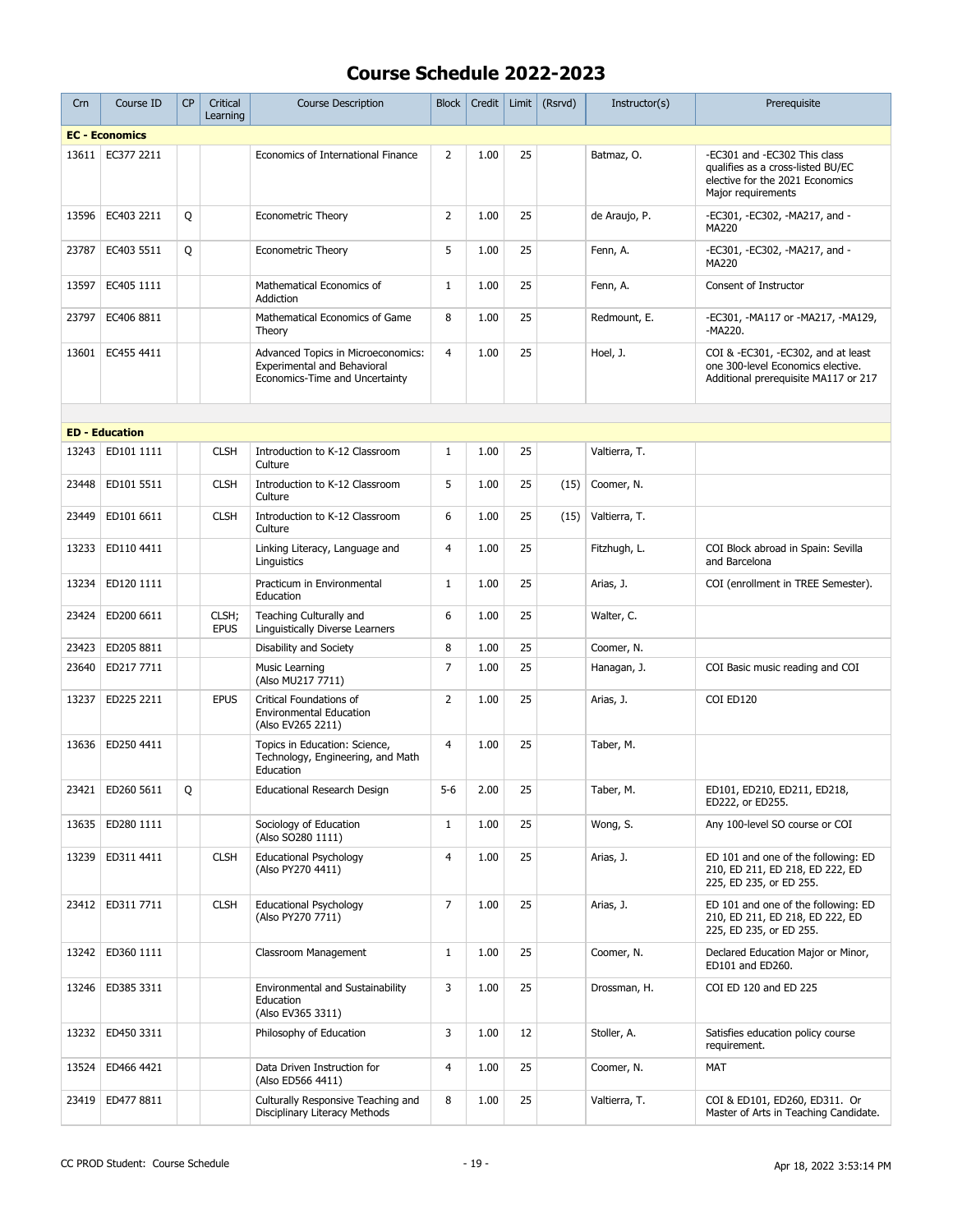| Crn                 | Course ID                | CP | Critical<br>Learning | <b>Course Description</b>                                                                | <b>Block</b>   | Credit       | Limit        | (Rsrvd) | Instructor(s)              | Prerequisite                                             |
|---------------------|--------------------------|----|----------------------|------------------------------------------------------------------------------------------|----------------|--------------|--------------|---------|----------------------------|----------------------------------------------------------|
|                     | <b>ED - Education</b>    |    |                      |                                                                                          |                |              |              |         |                            |                                                          |
| 13245               | ED478 2311               |    |                      | Advanced Methods: Inclusive<br>Pedagogies in Literacy, Curriculum<br>and Instruction     | $2 - 3$        | 2.00         | 25           |         | Valtierra, T.              | ED477 and MAT or Teacher Licensure<br>Candidate.         |
| 23418               | ED490 5511               |    |                      | Thesis Writing                                                                           | 5              | 1.00         | $\mathbf{1}$ |         | Valtierra, T.              | ED260, ED311.                                            |
| 23422               | ED490 6611               |    |                      | Thesis Writing                                                                           | 6              | 1.00         | $\mathbf{1}$ |         | Coomer, N.                 | ED260, ED311.                                            |
| 23411               | ED495 5811               |    |                      | Internship in Education                                                                  | $5 - 8$        | 0.50         | 25           |         | Arias, J.                  | COI & Declared Education Major or<br>Minor.              |
| 13254               | ED542 1413               |    |                      | Literacy Seminar 1                                                                       | $1 - 4$        | 0.50         | 25           |         | Fitzhugh, L.               | ED541                                                    |
| 23425               | ED543 5813               |    |                      | Literacy Seminar 2                                                                       | $5 - 8$        | 0.50         | 25           |         | Fitzhugh, L.               | ED542                                                    |
| 13255               | ED546 1411               |    |                      | Advanced Literacy Seminar 1                                                              | $1 - 4$        | 0.50         | 25           |         | Fitzhugh, L.               | ED545                                                    |
| 23427               | ED547 5813               |    |                      | Advanced Literacy Seminar 2                                                              | $5 - 8$        | 0.50         | 25           |         | Fitzhugh, L.               | ED546                                                    |
| 13241               | ED553 1111               |    |                      | Action Research Methods for MAT<br>Candidates                                            | $\mathbf{1}$   | 1.00         | 25           |         | Taber, M.                  | ED477 or Master of Arts in Teaching<br>Candidate         |
| 13250               | ED554 1413               |    |                      | Master's Research                                                                        | $1 - 4$        | 0.50         | $\mathbf{1}$ |         | Valtierra, T.              | Master of Arts Teaching Candidate.                       |
| 13251               | ED554 1423               |    |                      | Master's Research                                                                        | $1 - 4$        | 0.50         | $\mathbf 1$  |         | Taber, M.                  | Master of Arts Teaching Candidate.                       |
| 13252               | ED554 1433               |    |                      | Master's Research                                                                        | $1 - 4$        | 0.50         | $\mathbf 1$  |         | Coomer, N.                 | Master of Arts Teaching Candidate.                       |
| 13253               | ED554 1443               |    |                      | Master's Research                                                                        | $1 - 4$        | 0.50         | $1\,$        |         | Drossman, H.               | Master of Arts Teaching Candidate.                       |
| 13753               | ED562 1413               |    |                      | Numeracy through the Fission and<br>Fusion of Math and Science                           | $1 - 4$        | 0.50         | 25           |         | Taber, M.                  | <b>MAT</b>                                               |
| 13256               | ED563 1413               |    |                      | Literacy Practicum I                                                                     | $1 - 4$        | 1.00         | 25           |         | Fitzhugh, L.               | ED541                                                    |
| 23426               | ED564 5813               |    |                      | Literacy Practicum 2                                                                     | $5 - 8$        | 1.00         | 25           |         | Fitzhugh, L.               | ED563                                                    |
| 13248               | ED566 4411               |    |                      | Data Driven Instruction for Diverse<br>Learners in the 21st Century<br>(Also ED466 4421) | $\overline{4}$ | 1.00         | 25           |         | Coomer, N.                 | MAT                                                      |
| 23414               | ED572 8811               |    |                      | Teacher and Teaching Identities                                                          | 8              | 1.00         | 25           |         | Arias, J.                  | Open to M.A.T. candidates only.                          |
| 13257               | ED573 1413               |    |                      | Advanced Literacy Practicum I                                                            | $1 - 4$        | 1.00         | 25           |         | Fitzhugh, L.               | ED545                                                    |
| 23428               | ED574 5813               |    |                      | Advanced Literacy Practicum 2                                                            | $5 - 8$        | 1.00         | 25           |         | Fitzhugh, L.               | ED573                                                    |
| 23420               | ED577 8811               |    |                      | Culturally Responsive Teaching and<br>Disciplinary Literacy                              | 8              | 1.00         | 25           |         | Valtierra, T.              | MAT and licensure candidates only.                       |
| 13244               | ED578 2311               |    |                      | Advanced Methods: Inclusive<br>Pedagogies in Literacy Curriculum,<br>and Instruction     | $2 - 3$        | 2.00         | 25           |         | Valtierra, T.              | ED477 and Master of Arts in<br><b>Teaching Candidate</b> |
|                     |                          |    |                      |                                                                                          |                |              |              |         |                            |                                                          |
| <b>EN</b> - English |                          |    |                      |                                                                                          |                |              |              |         |                            |                                                          |
| 23717               | EN211 7711               |    |                      | Reading Fiction                                                                          | 7              | 1.00         | 25           |         | Butte, G.                  |                                                          |
| 13794               | EN221 2211               |    | <b>CLAI</b>          | <b>Introduction to Poetry</b>                                                            | 2              | 1.00         | 25           | (5)     | Department                 |                                                          |
| 13518               | EN221 4411               |    | <b>CLAI</b>          | Introduction to Poetry                                                                   | 4              | 1.00         | 25           | (5)     | Lo, A.                     |                                                          |
| 23733               | EN221 7711               |    | <b>CLAI</b>          | Introduction to Poetry                                                                   | 7              | 1.00         | 25           |         | Goldberg, S.               |                                                          |
| 23748               | EN221 8811               |    | <b>CLAI</b>          | Introduction to Poetry                                                                   | 8              | 1.00         | 25           |         | Marshall, N.               |                                                          |
| 13550               | EN225 3311               |    | <b>CLAI</b>          | Introduction to Shakespeare<br>Introduction to Shakespeare                               | 3<br>6         | 1.00         | 25           |         | Department                 |                                                          |
| 23755<br>13479      | EN225 6611<br>EN230 3311 |    | <b>CLAI</b>          | Introduction to Literature and                                                           | 3              | 1.00<br>1.00 | 25<br>25     |         | Department<br>Goldberg, S. |                                                          |
|                     |                          |    |                      | Environment<br>(Also EV285 3311)                                                         |                |              |              |         |                            |                                                          |
| 13516               | EN250 3311               |    | <b>CLAI</b>          | Introduction to Literary Theory                                                          | 3              | 1.00         | 25           |         | Islam, N.                  |                                                          |
| 13476               | EN250 4411               |    | <b>CLAI</b>          | Introduction to Literary Theory                                                          | 4              | 1.00         | 25           |         | Butte, G.                  |                                                          |
| 23676               | EN250 7711               |    |                      | Introduction to Literary Theory<br>(Also CO250 7711)                                     | 7              | 1.00         | 25           |         | Davis, W.                  |                                                          |
| 23721               | EN250 8811               |    | <b>CLAI</b>          | Introduction to Literary Theory                                                          | 8              | 1.00         | 25           |         | Evitt, R.                  |                                                          |
| 13559               | EN251 4411               | S  |                      | Literature by Native American<br>Writers                                                 | 4              | 1.00         | 25           |         | Department                 |                                                          |
| 23739               | EN270 6611               |    |                      | Introduction to Postcolonial Studies                                                     | 6              | 1.00         | 25           |         | Islam, N.                  |                                                          |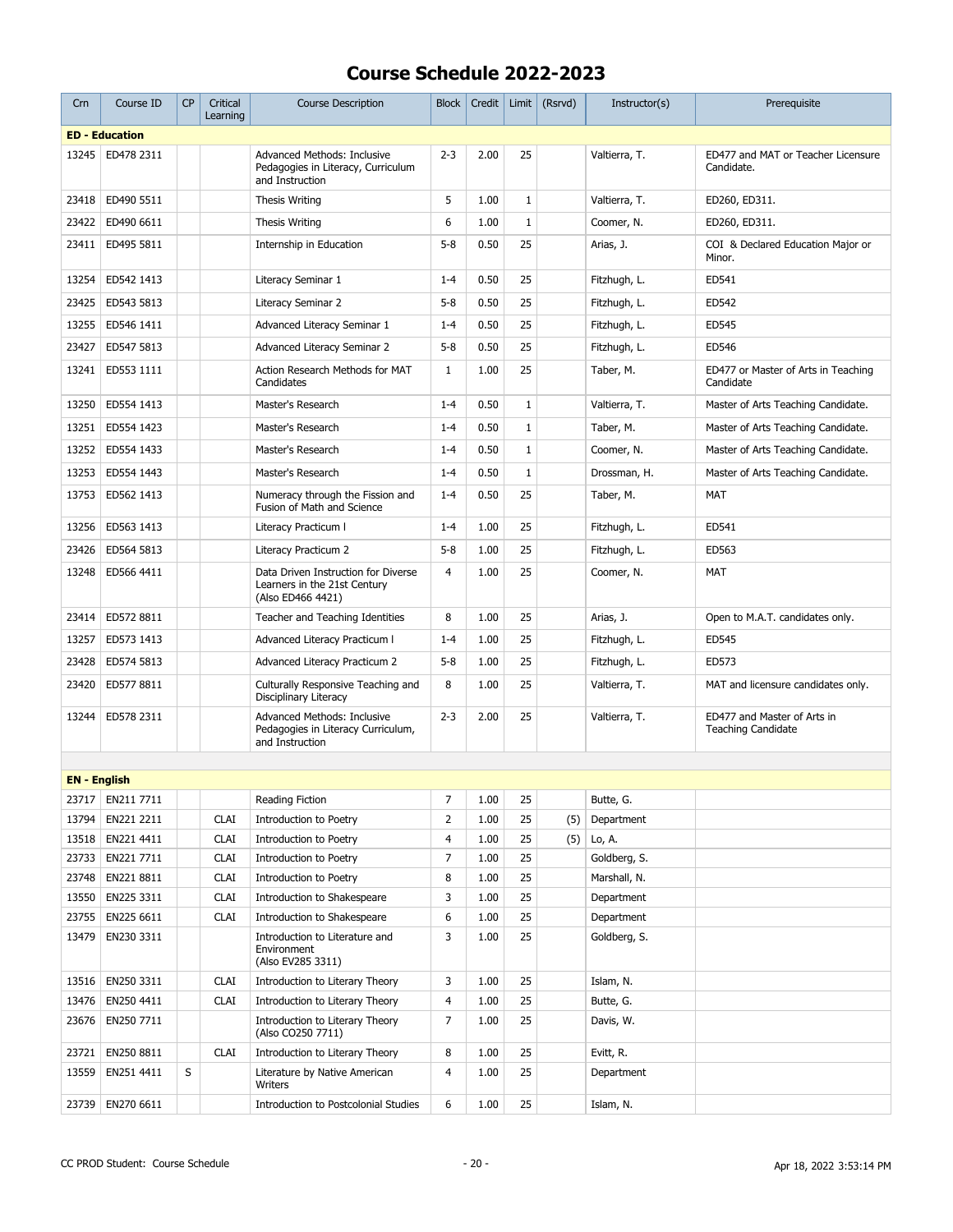| Crn                 | Course ID          | <b>CP</b> | Critical<br>Learning | <b>Course Description</b>                                                                             | Block          | Credit | Limit $ $ | (Rsrvd) | Instructor(s)              | Prerequisite         |
|---------------------|--------------------|-----------|----------------------|-------------------------------------------------------------------------------------------------------|----------------|--------|-----------|---------|----------------------------|----------------------|
| <b>EN</b> - English |                    |           |                      |                                                                                                       |                |        |           |         |                            |                      |
| 13509               | EN280 1111         |           | CLAI;<br><b>CLHP</b> | Topics in Literature: Greek<br>Landscapes and Seascapes<br>(Also CO121 1111)                          | $\mathbf{1}$   | 1.00   | 16        |         | Hughes, L.                 | <b>COI</b>           |
| 13517               | EN280 1121         |           |                      | Topics in Literature: U.S. Multi-<br>ethnic Literature<br>(Also RM200 1121)                           | $\mathbf{1}$   | 1.00   | 25        |         | Lo, A.                     |                      |
| 13800               | EN280 2211         |           |                      | Topics in Literature: Introduction to<br>Latinx/Chicanx Literature<br>(Also SW200 2211)               | $\overline{2}$ | 1.00   | 25        |         | Department                 |                      |
| 13520               | EN280 4421         |           |                      | Topics in Literature: Introducing<br>Caribbean Literature & Art                                       | $\overline{4}$ | 1.00   | 25        |         | Islam, N.                  |                      |
| 23268               | EN280 5511         | S         | <b>EPUS</b>          | Topics in Literature: Rewriting<br>America: Playwrights and Cultural<br>Identity<br>(Also TH229 5511) | 5              | 1.00   | 25        |         | Rollins, L.                |                      |
| 23753               | EN280 5521         |           |                      | Topics in Literature: Japanese<br>American Incarceration Literature                                   | 5              | 1.00   | 25        |         | Shimoda, B.                |                      |
| 23742               | EN280 6611         |           |                      | Topics in Literature: Intro to Asian<br>American Literature<br>(Also PA250 6631, RM200 6621)          | 6              | 1.00   | 25        |         | Lo, A.                     |                      |
| 23818               | EN280 6621         |           | <b>CLAI</b>          | Topics in Literature: David Foster<br>Wallace<br>(Also CO300 6611)                                    | 6              | 1.00   | 25        |         | Scheiner, C.               |                      |
| 23689               | EN280 8811         |           | <b>CLAI</b>          | Topics in Literature: Literature,<br>Place, and the World: Greek<br>Characters<br>(Also CO121 8811)   | 8              | 1.00   | 25        |         | Hughes, L.                 |                      |
| 23734               | EN280 8821         |           |                      | Topics in Literature: Western<br>American Literature                                                  | 8              | 1.00   | 25        |         | Goldberg, S.               |                      |
| 23757               | EN280 8831         |           |                      | Topics in Literature:                                                                                 | 8              | 1.00   | 25        |         | Department                 |                      |
| 23766               | EN280 8841         |           |                      | Topics in Literature: Jewish Comics<br>Graphic Narrative                                              | 8              | 1.00   | 25        |         | Richman, J.                |                      |
| 23979               | EN280 HH11         |           |                      | Topics in Literature: Movies about<br><b>Movies</b>                                                   | h              | 0.50   | 25        |         | Butte, G.                  |                      |
| 13552               | EN282 2211         |           |                      | Beginning Poetry Writing                                                                              | $\overline{2}$ | 1.00   | 16        |         | Devota, D.                 |                      |
| 13480               | EN283 1111         |           |                      | Beginning Fiction Writing                                                                             | $\mathbf{1}$   | 1.00   | 16        |         | Hayward, S.                |                      |
| 13521               | EN285 1111         |           |                      | <b>Beginning Creative Nonfiction</b><br>Writing                                                       | $\mathbf{1}$   | 1.00   | 16        |         | Shimoda, B.                |                      |
| 23754               | EN285 8811         |           |                      | Beginning Creative Nonfiction<br>Writing                                                              | 8              | 1.00   | 16        |         | Shimoda, B.                |                      |
|                     | 13002   EN286 1111 |           |                      | Topics in Creative Writing: Writing<br>from the Well: Mining the<br>Subconscious<br>(Also TH225 1111) | $\mathbf{1}$   | 1.00   | 16        |         | Sanchez, M.                |                      |
|                     | 13132 EN286 1121   |           |                      | Topics in Creative Writing: Zeitgeist<br>(Also FM205 1111)                                            | $\mathbf{1}$   | 1.00   | 25        |         | Chavez, F.                 |                      |
| 13523               | EN286 3311         |           |                      | Topics in Creative Writing:<br><b>Advanced Creative Nonfiction</b>                                    | 3              | 1.00   | 16        |         | Shimoda, B.                | Prerequisite: EN 285 |
| 13557               | EN286 3321         |           |                      | Topics in Creative Writing: The<br>Moving Line                                                        | 3              | 1.00   | 16        |         | Bash, B.                   |                      |
| 23272               | EN286 5511         |           | <b>CLCP</b>          | Topics in Creative Writing:<br>Playwriting<br>(Also TH217 5511)                                       | 5              | 1.00   | 16        |         | Sanchez, M.                |                      |
| 23760               | EN286 6611         |           |                      | Topics in Creative Writing: Intro to<br>Creative Writing                                              | 6              | 1.00   | 16        |         | Devota, D.                 |                      |
| 23244               | EN286 8811         |           |                      | Topics in Creative Writing: The<br><b>Inspiration Lab</b><br>(Also FM205 8811)                        | 8              | 1.00   | 25        |         | Chavez, F.                 |                      |
| 23417               | EN286 8831         |           |                      | Topics in Creative Writing: Moving<br>Writing/Writing Movement<br>(Also DA200 8811)                   | 8              | 1.00   | 16        |         | Hilberry, J.<br>Womack, S. |                      |
| 24024               | EN308 5511         |           |                      | Advanced Poetry Workshop                                                                              | 5              | 1.00   | 12        |         | Hilberry, J.               | & EN 282             |
| 13553               | EN309 4411         |           |                      | Advanced Fiction Workshop                                                                             | 4              | 1.00   | 12        |         | Department                 | COD or EN 283        |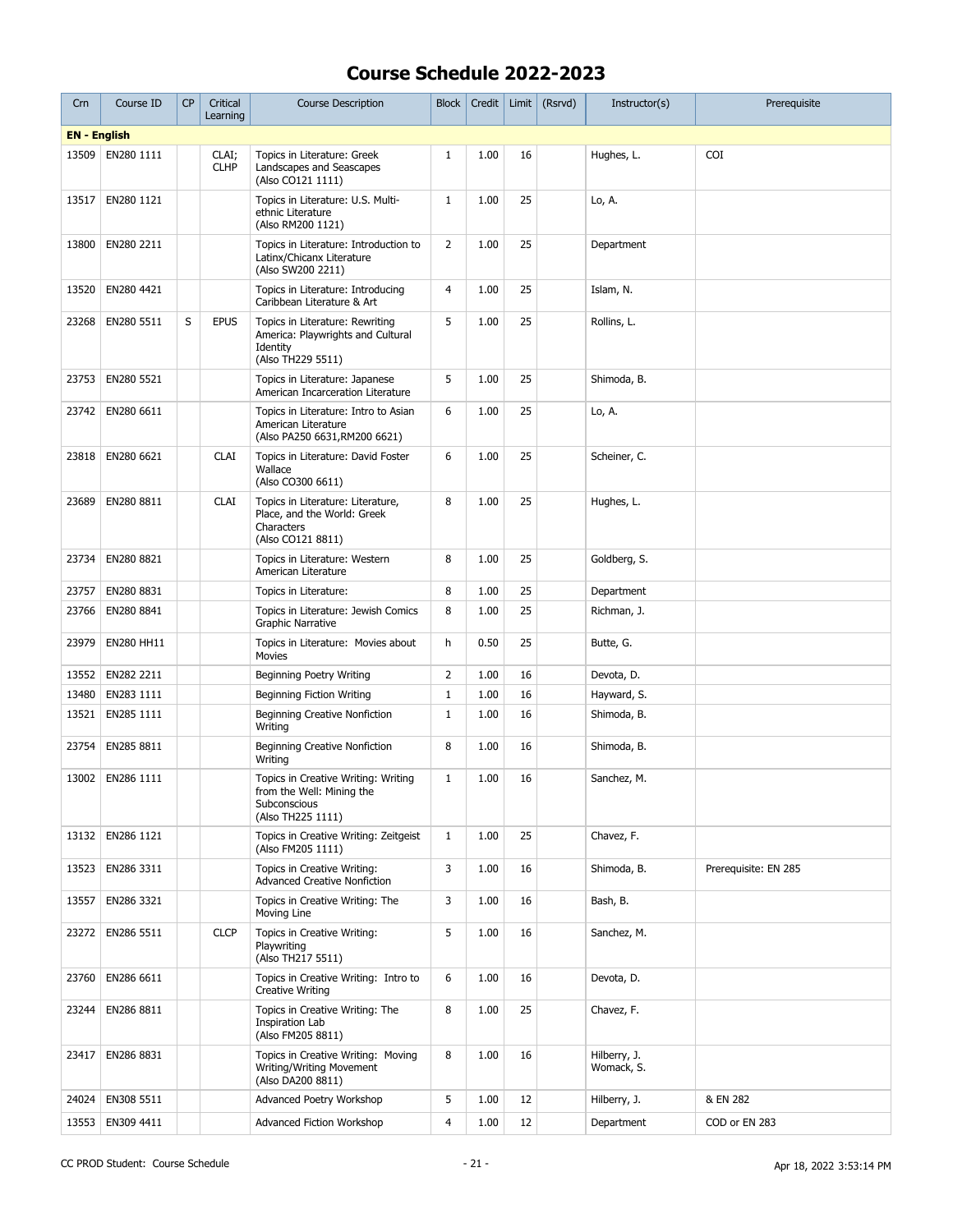| Crn                 | Course ID  | CP | Critical<br>Learning | <b>Course Description</b>                                                                                                     | <b>Block</b>   | Credit |              | Limit $(Rsrvd)$ | Instructor(s) | Prerequisite                                                                                              |
|---------------------|------------|----|----------------------|-------------------------------------------------------------------------------------------------------------------------------|----------------|--------|--------------|-----------------|---------------|-----------------------------------------------------------------------------------------------------------|
| <b>EN - English</b> |            |    |                      |                                                                                                                               |                |        |              |                 |               |                                                                                                           |
| 23719               | EN312 5511 |    |                      | The Other Chaucer                                                                                                             | 5              | 1.00   | 25           |                 | Evitt, R.     | EN 221 or 250 or COI                                                                                      |
| 24010               | EN320 5511 |    |                      | Issues in Renaissance Literature:                                                                                             | 5              | 1.00   | 25           |                 | Department    | COD or 221 or 250                                                                                         |
| 13511               | EN330 2211 |    |                      | Advanced Topics in Literature and<br>Environment: Greek Myth and<br>Environment<br>(Also CO300 2211)                          | $\overline{2}$ | 1.00   | 25           |                 | Hughes, L.    | COI EN221 or EN250 or consent of<br>instructor.                                                           |
| 13560               | EN350 2211 |    |                      | Issues in Literature of the Long 18th<br>Century:                                                                             | 2              | 1.00   | 25           |                 | Department    | COD or 221 or 250                                                                                         |
| 13815               | EN350 2221 |    |                      | Issues in Literature of the Long 18th<br>Century: Disability and Literature                                                   | $\overline{2}$ | 1.00   | 25           |                 | Department    | 221 or 250 or COI                                                                                         |
| 24008               | EN360 7711 |    |                      | Issues in British Romanticism:<br>Gender & the Gothic                                                                         | $\overline{7}$ | 1.00   | 25           |                 | Richman, J.   | EN 221 or 250 or COI                                                                                      |
| 13797               | EN372 3311 |    |                      | 19th-Century British Novel                                                                                                    | 3              | 1.00   | 25           |                 | Butte, G.     | EN221 or EN250 or COI                                                                                     |
| 24006               | EN380 6611 |    |                      | Advanced Topics in Literary and<br>Cultural Studies: Historical Novels of<br>the U.S.-Mexico Borderlands<br>(Also SW300 6621) | 6              | 1.00   | 25           |                 | Department    | EN 221 or 250 or COI COD or EN 221<br>or 250                                                              |
| 24018               | EN380 6621 |    |                      | Advanced Topics in Literary and<br>Cultural Studies: Historical Novels of<br>the U.S.-Mexico Borderlands<br>(Also SW300 6611) | 6              | 1.00   | 25           |                 | Department    |                                                                                                           |
| 24007               | EN380 7711 |    |                      | Advanced Topics in Literary and<br>Cultural Studies: Contemporary<br>American Multi-Ethnic Fiction                            | $\overline{7}$ | 1.00   | 25           |                 | Department    | EN 221 or 250 or COI                                                                                      |
| 23740               | EN380 7721 |    |                      | Advanced Topics in Literary and<br>Cultural Studies: Global Plantation<br>Imaginares                                          | $\overline{7}$ | 1.00   | 25           |                 | Islam, N.     | EN 221 or 250 or COI                                                                                      |
| 24011               | EN380 8811 |    |                      | Advanced Topics in Literary and<br><b>Cultural Studies</b>                                                                    | 8              | 1.00   | 25           |                 | Department    | COD or EN 221 or 250                                                                                      |
| 23247               | EN381 6611 |    | <b>CLAI</b>          | Major Authors: Come to Hell: Dante<br>and His World/ Our World<br>(Also IT320 6611, CO300 6621)                               | 6              | 1.00   | 25           |                 | Minervini, A. |                                                                                                           |
| 23726               | EN391 5511 |    |                      | Early American Literature<br>(Also EV361 5511)                                                                                | 5              | 1.00   | 25           |                 | Goldberg, S.  | 221 or 250 or COI Early American<br>Nature Writing                                                        |
| 23743               | EN398 8811 |    |                      | Contemporary American Fiction                                                                                                 | 8              | 1.00   | 25           |                 | Lo, A.        | EN221 or EN250 or COI                                                                                     |
| 13477               | EN399 1111 |    |                      | Junior Seminar: Dante's "Inferno"<br><b>Intertexts and Covers</b>                                                             | $\mathbf{1}$   | 1.00   | 16           |                 | Evitt, R.     | EN221, EN250, junior standing, a<br>declared major in English. May be<br>taken more than once for credit. |
| 23738               | EN399 5511 |    |                      | Junior Seminar                                                                                                                | 5              | 1.00   | 16           |                 | Islam, N.     | EN221, EN250, junior standing, a<br>declared major in English. May be<br>taken more than once for credit. |
| 13478               | EN480 2211 |    |                      | Senior Seminar: Literature                                                                                                    | 2              | 1.00   | 16           |                 | Goldberg, S.  | EN399                                                                                                     |
| 23736               | EN481 6611 |    |                      | Senior Seminar: Creative Writing<br>Workshop                                                                                  | 6              | 1.00   | 16           |                 | Hayward, S.   | COI & EN 221 and EN 250.                                                                                  |
| 23746               | EN481 6621 |    |                      | Senior Seminar: Creative Writing<br>Workshop                                                                                  | 6              | 1.00   | 16           |                 | Marshall, N.  | COI & EN 221 and EN 250.                                                                                  |
| 23737               | EN485 7711 |    |                      | Senior Project: Creative Writing                                                                                              | 7              | 1.00   | 12           |                 | Hayward, S.   | COI EN 221, EN 250 and EN 481                                                                             |
| 23747               | EN485 7721 |    |                      | Senior Project: Creative Writing                                                                                              | 7              | 1.00   | 12           |                 | Marshall, N.  | EN 221, EN 250 and EN 481                                                                                 |
| 23761               | EN485 7731 |    |                      | Senior Project: Creative Writing                                                                                              | 7              | 1.00   | 12           |                 | Department    | COD EN 221, EN 250 and EN 481                                                                             |
| 13481               | EN499 2211 |    |                      | Senior Project: Independent Thesis                                                                                            | $\overline{2}$ | 1.00   | $\mathbf{1}$ |                 | Hayward, S.   | COI EN 221, EN 250, and EN 480                                                                            |
| 13513               | EN499 2221 |    |                      | Senior Project: Independent Thesis                                                                                            | 2              | 1.00   | $1\,$        |                 | Islam, N.     | COI EN 221, EN 250, and EN 480                                                                            |
| 13547               | EN499 4411 |    |                      | Senior Project: Independent Thesis                                                                                            | 4              | 1.00   | $\mathbf{1}$ |                 | Shimoda, B.   | COI EN 221, EN 250, and EN 480                                                                            |
| 13582               | EN499 4421 |    |                      | Senior Project: Independent Thesis                                                                                            | 4              | 1.00   | $\,1$        |                 | Goldberg, S.  | COI EN 221, EN 250, and EN 480                                                                            |
| 23741               | EN499 5511 |    |                      | Senior Project: Independent Thesis                                                                                            | 5              | 1.00   | $1\,$        |                 | Lo, A.        | COI EN 221, EN 250, and EN 480                                                                            |
| 23718               | EN499 5521 |    |                      | Senior Project: Independent Thesis                                                                                            | 5              | 1.00   | $\mathbf{1}$ |                 | Butte, G.     | COI EN 221, EN 250, and EN 480                                                                            |
| 23720               | EN499 6611 |    |                      | Senior Project: Independent Thesis                                                                                            | 6              | 1.00   | $\mathbf{1}$ |                 | Evitt, R.     | COI EN 221, EN 250, and EN 480                                                                            |
| 23749               | EN499 6621 |    |                      | Senior Project: Independent Thesis                                                                                            | 6              | 1.00   | $\mathbf{1}$ |                 | Richman, J.   | COI EN 221, EN 250, and EN 480                                                                            |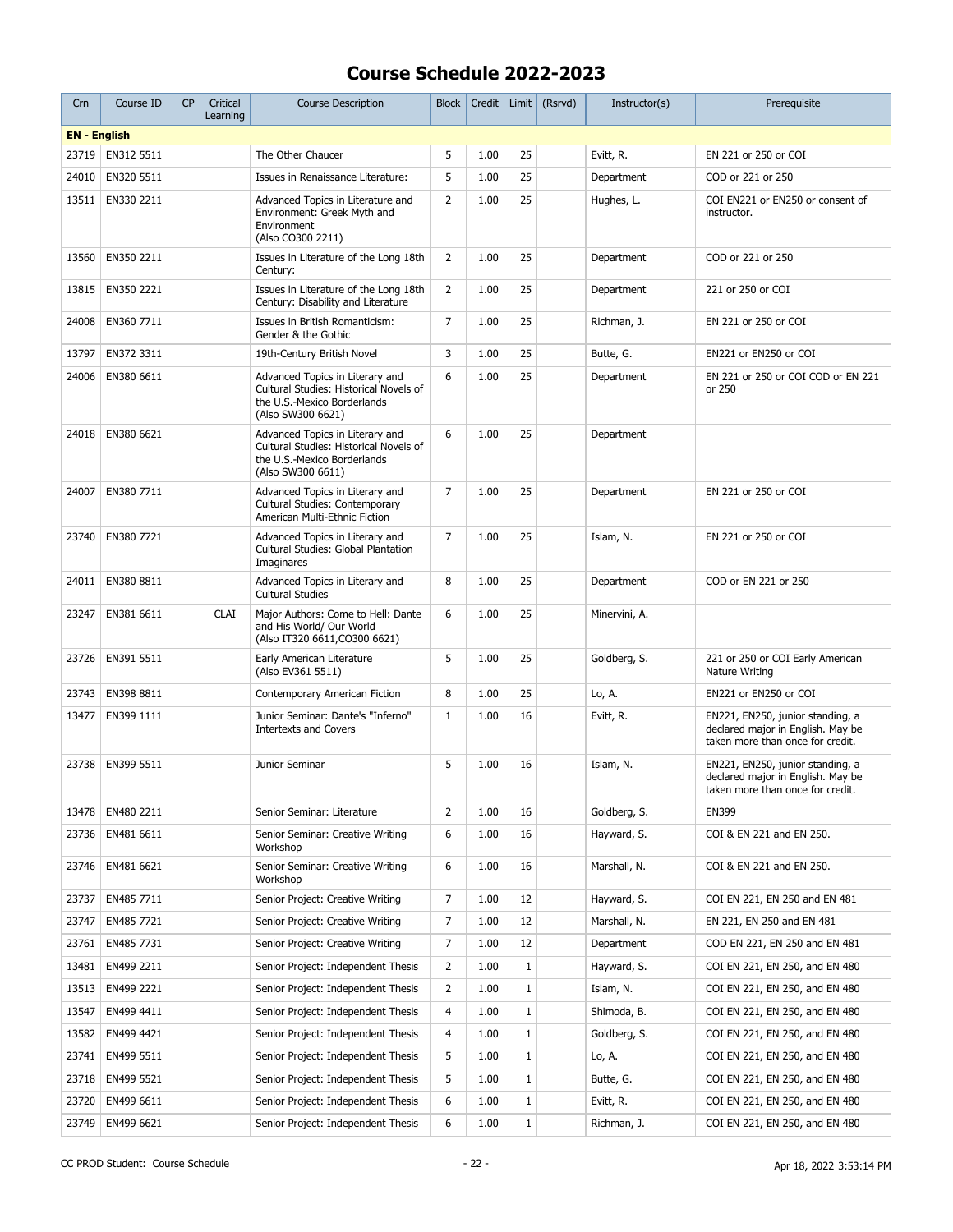| Crn                 | Course ID                         | <b>CP</b> | Critical<br>Learning | <b>Course Description</b>                                                                                                          | <b>Block</b>   | Credit | Limit $\vert$ | (Rsrvd) | Instructor(s)  | Prerequisite                                                                                                                                                                |
|---------------------|-----------------------------------|-----------|----------------------|------------------------------------------------------------------------------------------------------------------------------------|----------------|--------|---------------|---------|----------------|-----------------------------------------------------------------------------------------------------------------------------------------------------------------------------|
| <b>EN</b> - English |                                   |           |                      |                                                                                                                                    |                |        |               |         |                |                                                                                                                                                                             |
|                     |                                   |           |                      |                                                                                                                                    |                |        |               |         |                |                                                                                                                                                                             |
|                     | <b>EV - Environmental Program</b> |           |                      |                                                                                                                                    |                |        |               |         |                |                                                                                                                                                                             |
| 13732               | EV126 4411                        |           | <b>CLSA</b>          | Aquatic and Terrestrial Ecosystems<br>(Also EV221 4411)                                                                            | 4              | 1.00   | 25            |         | Drossman, H.   | COI ED120 - Environmental<br>Education Practicum.                                                                                                                           |
| 23993               | EV127 HH11                        |           |                      | Introduction to Geographic<br>Information Systems (GIS)                                                                            | h              | 0.50   | 15            |         | Cooney, M.     |                                                                                                                                                                             |
| 13309               | EV128 1121                        | IQ        | <b>CLSA</b>          | Introduction to Global Climate<br>Change                                                                                           | $\mathbf{1}$   | 1.00   | 25            |         | Department     |                                                                                                                                                                             |
| 13313               | EV128 2211                        | IQ        | <b>CLSA</b>          | <b>Introduction to Global Climate</b><br>Change                                                                                    | $\overline{2}$ | 1.00   | 25            | (7)     | Department     |                                                                                                                                                                             |
| 13361               | EV128 3311                        | IQ        | <b>CLSA</b>          | Introduction to Global Climate<br>Change                                                                                           | 3              | 1.00   | 25            | (7)     | Taber, M.      | Please note - this will be a morning<br>class with two afternoon labs per<br>week. At least one if not two field<br>trips.                                                  |
| 13311               | EV128 4411                        | IQ        | <b>CLSA</b>          | <b>Introduction to Global Climate</b><br>Change                                                                                    | $\overline{4}$ | 1.00   | 25            | (7)     | Department     |                                                                                                                                                                             |
| 23498               | EV128 5511                        | IQ        | <b>CLSA</b>          | <b>Introduction to Global Climate</b><br>Change                                                                                    | 5              | 1.00   | 25            | (7)     | Gabrielsen, C. |                                                                                                                                                                             |
| 23470               | EV128 6611                        | IQ        | <b>CLSA</b>          | <b>Introduction to Global Climate</b><br>Change                                                                                    | 6              | 1.00   | 25            | (7)     | Department     |                                                                                                                                                                             |
| 23472               | EV128 7711                        | IQ        | <b>CLSA</b>          | <b>Introduction to Global Climate</b><br>Change                                                                                    | $\overline{7}$ | 1.00   | 25            | (7)     | Fricke, H.     |                                                                                                                                                                             |
| 23514               | EV128 8811                        | IQ        | <b>CLSA</b>          | Introduction to Global Climate<br>Change                                                                                           | 8              | 1.00   | 25            | (7)     | Taber, M.      | Please note - this will be a morning<br>class with two afternoon labs per<br>week. At least one if not two field<br>trips.                                                  |
| 13366               | EV145 1111                        |           | <b>CLSH</b>          | <b>Environment and Society</b>                                                                                                     | $\mathbf{1}$   | 1.00   | 25            |         | Lee, $J.$      |                                                                                                                                                                             |
| 13487               | EV145 3311                        |           | <b>CLSH</b>          | <b>Environment and Society</b>                                                                                                     | 3              | 1.00   | 25            | (7)     | McKendry, C.   |                                                                                                                                                                             |
| 13437               | EV145 4411                        |           | <b>CLSH</b>          | <b>Environment and Society</b>                                                                                                     | $\overline{4}$ | 1.00   | 25            | (7)     | Perramond, E.  |                                                                                                                                                                             |
| 23612               | EV145 5511                        |           | <b>CLSH</b>          | <b>Environment and Society</b>                                                                                                     | 5              | 1.00   | 25            | (7)     | Ashley, S.     |                                                                                                                                                                             |
| 23641               | EV145 6611                        |           | <b>CLSH</b>          | <b>Environment and Society</b>                                                                                                     | 6              | 1.00   | 25            | (7)     | McKendry, C.   |                                                                                                                                                                             |
| 23527               | EV145 8811                        |           | <b>CLSH</b>          | <b>Environment and Society</b>                                                                                                     | 8              | 1.00   | 25            | (7)     | Lee, J.        |                                                                                                                                                                             |
| 13359               | EV209 4411                        | L         |                      | Ecology and the Environment                                                                                                        | $\overline{4}$ | 1.00   | 16            |         | Gabrielsen, C. | EV128 and MA126 Please note- with<br>occasional afternoons labs or field<br>trips.                                                                                          |
| 23610               | EV209 8811                        | L         |                      | Ecology and the Environment                                                                                                        | 8              | 1.00   | 16            |         | Heschel, S.    | EV128 and MA126 Please note - plan<br>to teach EV209 in both the morning<br>and afternoon - also, there will be<br>multiple local field trips.                              |
|                     | 13312   EV212 3311                | Ι.        |                      | Energy: Environmental<br>Thermodynamics and Energetics                                                                             | 3              | 1.00   | 25            |         | Department     | COD or EV 211 or the following: (CH<br>107 or EV 110) and MA 126/125 and<br>EV128.                                                                                          |
| 23469               | EV212 5511                        | $\bf{I}$  |                      | Energy: Environmental<br>Thermodynamics and Energetics                                                                             | 5              | 1.00   | 25            |         | Department     | COD or EV 211 or the following: (CH<br>107 or EV 110) and MA 126/125 and<br>EV128.                                                                                          |
| 13733               | EV221 4411                        |           | <b>CLSA</b>          | Environmental Inquiry<br>(Also EV126 4411)                                                                                         | $\overline{4}$ | 1.00   | 25            |         | Drossman, H.   | COI ED120 - Environmental<br><b>Education Practicum.</b>                                                                                                                    |
| 13283               | EV260 1111                        |           | <b>CLSH</b>          | Topics in Environmental Social<br>Sciences: Anthropocene<br>(Also AN270 1111)                                                      | $\mathbf{1}$   | 1.00   | 25            |         | Hautzinger, S. |                                                                                                                                                                             |
| 13627               | EV260 1121                        |           |                      | Intermediate Topics in Business:<br>Capitalism & Sustainability<br>(Also BU225 1111)                                               | $\mathbf{1}$   | 1.00   | 25            |         | Eiswerth, M.   | Any 100 or 200 level EC or BU<br>designated course. Qualifies as an<br>approved Social Issues economics<br>course for the Business, Economics<br>and Society major (BESoc). |
| 13530               | EV260 4411                        |           |                      | Topics in Environmental Social<br>Sciences: Sustainable Development<br>& Agriculture in Antiquity<br>(Also CL207 4411, AN208 4431) | $\overline{4}$ | 1.00   | 25            | (8)     | Kimmey, S.     |                                                                                                                                                                             |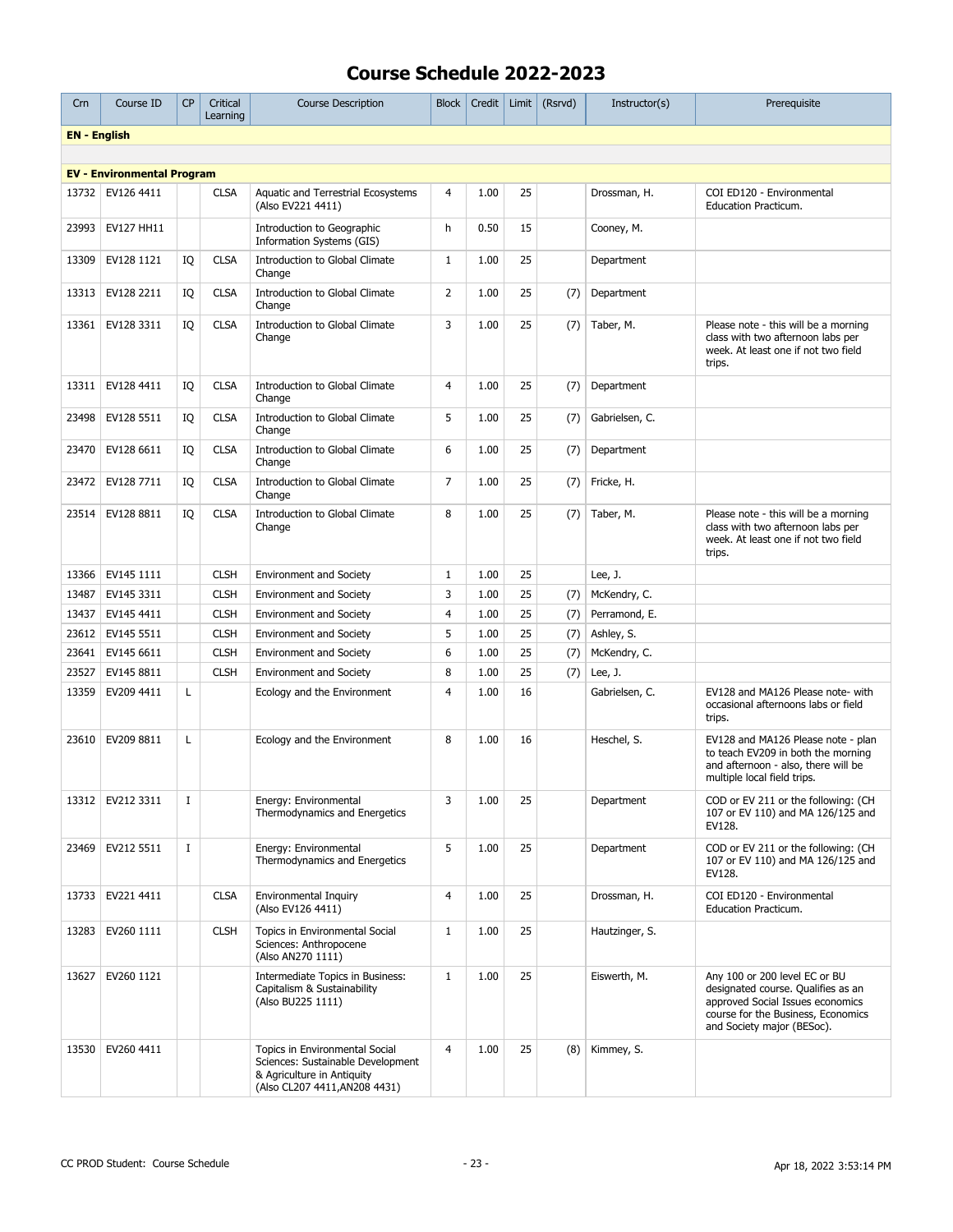| Crn   | Course ID                         | <b>CP</b> | Critical<br>Learning | <b>Course Description</b>                                                                        | <b>Block</b>   | Credit |    | Limit $(Rsrvd)$ | Instructor(s)  | Prerequisite                                                                                                                                                                                                                                                                                                                                                                                |
|-------|-----------------------------------|-----------|----------------------|--------------------------------------------------------------------------------------------------|----------------|--------|----|-----------------|----------------|---------------------------------------------------------------------------------------------------------------------------------------------------------------------------------------------------------------------------------------------------------------------------------------------------------------------------------------------------------------------------------------------|
|       | <b>EV - Environmental Program</b> |           |                      |                                                                                                  |                |        |    |                 |                |                                                                                                                                                                                                                                                                                                                                                                                             |
| 23977 | EV260 7711                        |           |                      | Topics in Environmental Social<br>Sciences: The Business of<br>Conservation<br>(Also BU225 7711) | $\overline{7}$ | 1.00   | 25 |                 | Department     | COD or Any 100 or 200 level EC or<br>BU designated course.                                                                                                                                                                                                                                                                                                                                  |
| 13238 | EV265 2211                        |           | <b>EPUS</b>          | Critical Foundations of<br><b>Environmental Education</b><br>(Also ED225 2211)                   | $\overline{2}$ | 1.00   | 25 |                 | Arias, J.      | COI ED120                                                                                                                                                                                                                                                                                                                                                                                   |
| 13355 | EV271 1111                        |           |                      | US Environmental Law and Policy                                                                  | 1              | 1.00   | 25 |                 | Angstadt, M.   | EV145 or COI                                                                                                                                                                                                                                                                                                                                                                                |
| 13398 | EV272 1111                        |           | <b>EPUS</b>          | Cities, Sustainability and<br><b>Environmental Justice</b><br>(Also PS272 1111)                  | $\mathbf{1}$   | 1.00   | 25 |                 | McKendry, C.   |                                                                                                                                                                                                                                                                                                                                                                                             |
| 23172 | EV273 7711                        |           | <b>CLHP</b>          | American Environmental History<br>(Also HY212 7711)                                              | $\overline{7}$ | 1.00   | 25 |                 | Kohout, A.     |                                                                                                                                                                                                                                                                                                                                                                                             |
| 23565 | EV274 8811                        |           |                      | U.S.Environmental Politics and<br>Policy<br>(Also PS274 8811)                                    | 8              | 1.00   | 25 |                 | McKendry, C.   | EV141 or PS200 recommended. EV<br>Policy majors and EV Integrated<br>Science majors can count this course<br>or EV271 toward the major, but not<br>both                                                                                                                                                                                                                                     |
| 13327 | EV281 2211                        |           | <b>CLAI</b>          | <b>Environmental Ethics</b><br>(Also PH246 2211)                                                 | 2              | 1.00   | 25 |                 | Hourdequin, M. |                                                                                                                                                                                                                                                                                                                                                                                             |
| 23479 | EV282 6611                        | S         | CLAI;<br><b>EPUS</b> | <b>Contesting Climate Justice</b><br>(Also PH248 6611)                                           | 6              | 1.00   | 25 |                 | Hourdequin, M. |                                                                                                                                                                                                                                                                                                                                                                                             |
| 13568 | EV285 3311                        |           |                      | Introduction to Literature and<br>Environment<br>(Also EN230 3311)                               | 3              | 1.00   | 25 |                 | Goldberg, S.   |                                                                                                                                                                                                                                                                                                                                                                                             |
| 13324 | EV309 3311                        |           |                      | Population dynamics of wild,<br>harvested, and endangered species                                | 3              | 1.00   | 25 |                 | Kummel, M.     | MA126 and EV209 or BE208. Please<br>note the course will run daily 9-12<br>noon and 1-3pm in the afternoon.<br>There is no extensive field work<br>planned but the course may include a<br>few short local field trips that fit into<br>the 9-3pm window and will not incur<br>any direct cost to the students<br>outside of the students providing<br>their own lunch. (ie no course fee). |
| 23499 | EV316 8811                        |           |                      | Environmental Geographic<br>Information Systems (GIS)                                            | 8              | 1.00   | 20 |                 | Gabrielsen, C. | EV128 and EV145 or COI. Please<br>note - occasional afternoons labs or<br>field trips                                                                                                                                                                                                                                                                                                       |
| 13494 | EV320 4411                        |           |                      | Advanced Topics in Environmental<br>Science                                                      | $\overline{4}$ | 1.00   | 25 |                 | Department     |                                                                                                                                                                                                                                                                                                                                                                                             |
| 23658 | EV320 5511                        |           |                      | Advanced Topics in Environmental<br>Science                                                      | 5              | 1.00   | 25 |                 | Department     |                                                                                                                                                                                                                                                                                                                                                                                             |
|       | 23670   EV320 7711                |           |                      | Advanced Topics in Environmental<br>Science                                                      | $\overline{7}$ | 1.00   | 25 |                 | Department     |                                                                                                                                                                                                                                                                                                                                                                                             |
| 23659 | EV320 8811                        |           |                      | Advanced Topics in Environmental<br>Science                                                      | 8              | 1.00   | 25 |                 | Department     |                                                                                                                                                                                                                                                                                                                                                                                             |
| 13360 | EV333 2211                        |           |                      | <b>Atmospheric Dynamics</b>                                                                      | $\overline{2}$ | 1.00   | 25 |                 | Gratz, L.      | EV212, or CH108 and PC241, or<br>PC251. Please note the Prof. expects<br>to have some additional afternoon<br>meetings, dates TBD.                                                                                                                                                                                                                                                          |
| 23505 | EV333 5511                        |           |                      | <b>Atmospheric Dynamics</b>                                                                      | 5              | 1.00   | 25 |                 | Gratz, L.      | EV212, or CH108 and PC241, or<br>PC251. Please note the Prof. expects<br>to have some additional afternoon<br>meetings, dates TBD.                                                                                                                                                                                                                                                          |
| 13629 | EV335 4411                        |           |                      | <b>Environmental Economics</b><br>(Also EC243 4411)                                              | $\overline{4}$ | 1.00   | 25 |                 | Eiswerth, M.   | -EC100 or -EC101 and -EC102<br>Qualifies as an approved Social<br>Issues economics course for the<br>Business, Economics and Society<br>major (BESoc).                                                                                                                                                                                                                                      |
| 13367 | EV341 3311                        |           |                      | <b>Ecological Economics</b>                                                                      | 3              | 1.00   | 25 |                 | Lee, J.        | Any 100-level or higher economics<br>course or COI                                                                                                                                                                                                                                                                                                                                          |
| 13310 | EV351 1111                        |           |                      | Hydrology                                                                                        | $\mathbf{1}$   | 1.00   | 25 |                 | Department     | COD or GY140 or GY150; EV212                                                                                                                                                                                                                                                                                                                                                                |
|       | 23975   EV351 8811                |           |                      | Hydrology                                                                                        | 8              | 1.00   | 25 |                 | Department     | COD or GY140 or GY150; EV212                                                                                                                                                                                                                                                                                                                                                                |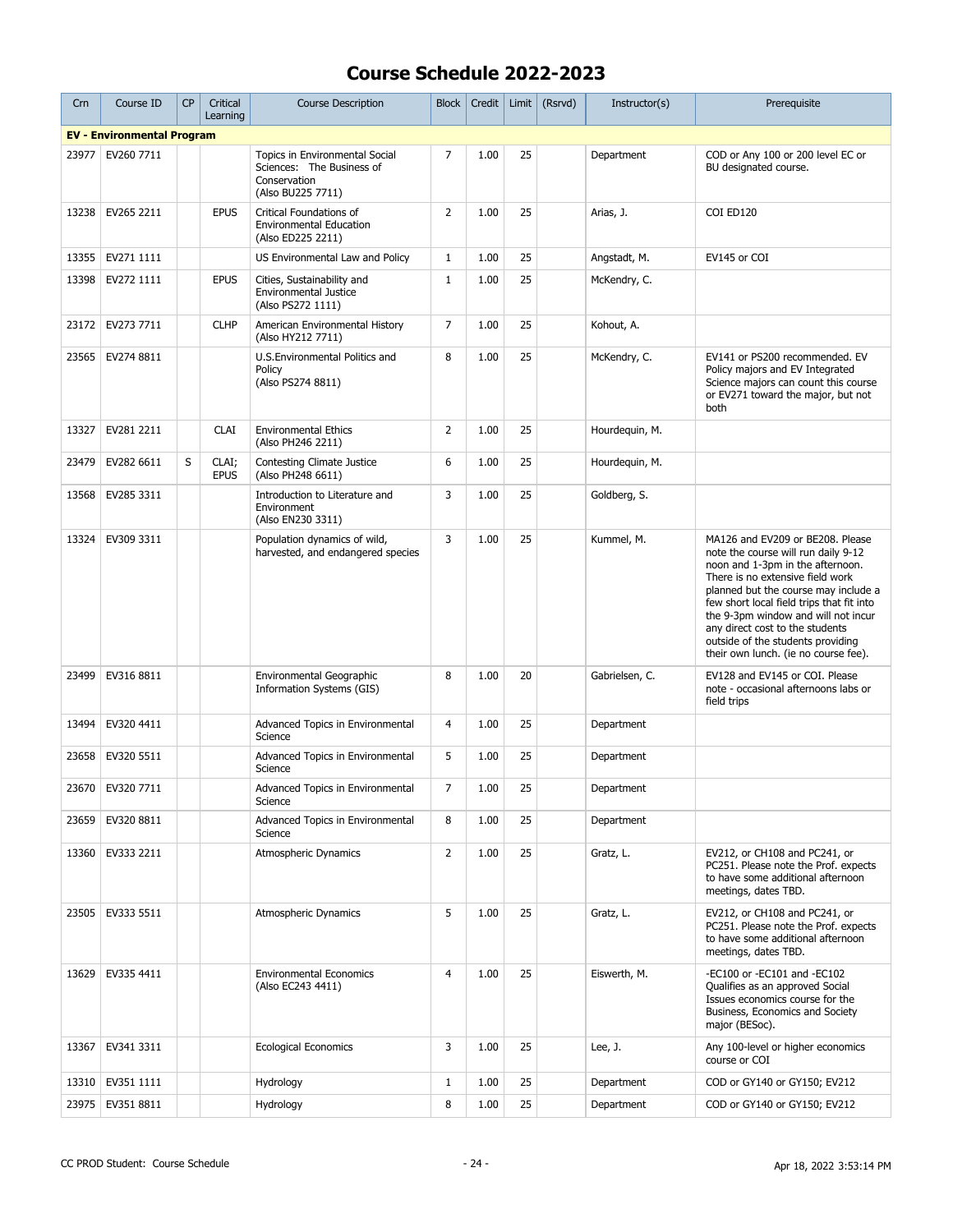| Crn   | Course ID                                 | <b>CP</b>   | Critical<br>Learning | <b>Course Description</b>                                                                                        | Block          | Credit | Limit        | (Rsrvd) | Instructor(s)                   | Prerequisite                                                                                                                                                       |
|-------|-------------------------------------------|-------------|----------------------|------------------------------------------------------------------------------------------------------------------|----------------|--------|--------------|---------|---------------------------------|--------------------------------------------------------------------------------------------------------------------------------------------------------------------|
|       | <b>EV - Environmental Program</b>         |             |                      |                                                                                                                  |                |        |              |         |                                 |                                                                                                                                                                    |
| 13435 | EV352 1111                                |             |                      | Waters of the West<br>(Also SW352 1111)                                                                          | $\mathbf{1}$   | 1.00   | 25           |         | Perramond, E.                   | COI SW102 or EV128 or EV145.<br>Please note - course will have some<br>some field trips (possibly day-long).                                                       |
| 13358 | EV356 2211                                |             |                      | Global Environmental Policy                                                                                      | $\overline{2}$ | 1.00   | 25           |         | Angstadt, M.                    |                                                                                                                                                                    |
| 23812 | EV360 8811                                |             |                      | Advanced Topics in Environmental<br>Social Science: Energy Policy &<br>Economics<br>(Also BU325 8811)            | 8              | 1.00   | 25           |         | Eiswerth, M.                    | -EC100 or -EC101 and -EC102 and -<br>BU205 Qualifies as an approved<br>Social Issues economics course for<br>the Business, Economics and Society<br>major (BESoc). |
| 23735 | EV361 5511                                |             |                      | Advanced Topics in Environmental<br>Humanities: Early American<br>Literature<br>(Also EN391 5511)                | 5              | 1.00   | 25           |         | Goldberg, S.                    | 221 or 250 or COI Early American<br>Nature Writing                                                                                                                 |
| 13372 | EV365 3311                                |             |                      | Environmental and Sustainability<br>Education<br>(Also ED385 3311)                                               | 3              | 1.00   | 25           |         | Drossman, H.                    | COI ED 120 and ED 225                                                                                                                                              |
| 23492 | EV373 6611                                |             | <b>CLSH</b>          | Public Policymaking<br>(Also PS321 6611)                                                                         | 6              | 1.00   | 25           |         | Coggins, E.                     |                                                                                                                                                                    |
| 13368 | EV375 4411                                | G<br>S      |                      | <b>Community Forestry</b>                                                                                        | $\overline{4}$ | 1.00   | 25           |         | Lee, J.                         |                                                                                                                                                                    |
| 23522 | EV391 5511                                |             |                      | Junior Research Seminar                                                                                          | 5              | 1.00   | 25           |         | Lee, $J.$                       | Open to third year Environmental<br>Studies track majors                                                                                                           |
| 23609 | EV421 7711                                |             |                      | <b>Environmental Synthesis</b>                                                                                   | $\overline{7}$ | 1.00   | 32           |         | Gabrielsen, C.<br>Perramond, E. | Senior standing in Environmental<br>Science or Environment Studies<br>major or COI.                                                                                |
| 23510 | EV431 6611                                | $\mathbf I$ |                      | Atmospheric Chemistry                                                                                            | 6              | 1.00   | 25           |         | Gratz, L.                       | EV333 or COI. Please note the Prof.<br>expects to have some additional<br>afternoon meetings, dates TBD.                                                           |
| 13374 | EV499 3311                                |             |                      | Senior Thesis:                                                                                                   | 3              | 1.00   | $\mathbf{1}$ |         | Gratz, L.                       | COI Environmental Studies majors<br>must complete EV391; Junior<br>Research Seminar to write a thesis.                                                             |
| 13427 | EV499 3321                                |             |                      | Senior Thesis:                                                                                                   | 3              | 1.00   | $\mathbf{1}$ |         | Gabrielsen, C.                  | COI Environmental Studies majors<br>must complete EV391; Junior<br>Research Seminar to write a thesis.                                                             |
| 13438 | EV499 3331                                |             |                      | Senior Thesis:                                                                                                   | 3              | 1.00   | $\mathbf{1}$ |         | Perramond, E.                   | COI Environmental Studies majors<br>must complete EV391; Junior<br>Research Seminar to write a thesis.                                                             |
| 23764 | EV499 5511                                |             |                      | Senior Thesis:                                                                                                   | 5              | 1.00   | $\mathbf{1}$ |         | McKendry, C.                    | COI Environmental Studies majors<br>must complete EV391; Junior<br>Research Seminar to write a thesis.                                                             |
|       | 23697   EV499 6611                        |             |                      | Senior Thesis:                                                                                                   | 6              | 1.00   | $\mathbf{1}$ |         | Lee, J.                         | COI Environmental Studies majors<br>must complete EV391; Junior<br>Research Seminar to write a thesis.                                                             |
|       |                                           |             |                      |                                                                                                                  |                |        |              |         |                                 |                                                                                                                                                                    |
|       | <b>FG - Feminist &amp; Gender Studies</b> |             |                      |                                                                                                                  |                |        |              |         |                                 |                                                                                                                                                                    |
| 13730 | FG110 4411                                | S           | CLSH;<br><b>EPUS</b> | Introduction to Feminist and Gender<br><b>Studies</b>                                                            | $\overline{4}$ | 1.00   | 25           |         | Department                      |                                                                                                                                                                    |
| 23920 | FG110 5511                                | S           | CLSH;<br><b>EPUS</b> | Introduction to Feminist and Gender<br><b>Studies</b>                                                            | 5              | 1.00   | 25           |         | Department                      |                                                                                                                                                                    |
| 13731 | FG114 3311                                | S           | <b>EPUS</b>          | Introduction to Queer Studies                                                                                    | 3              | 1.00   | 25           |         | Department                      |                                                                                                                                                                    |
| 12989 | FG160 3311                                | S           |                      | The Psychology of Women: Women<br>and Madness                                                                    | 3              | 1.00   | 25           |         | Waters, T.                      |                                                                                                                                                                    |
| 13162 | FG200 4411                                |             |                      | Topics in Feminist and Gender<br>Studies: The Nakedness of Being<br>(Also DA200 4411, TH200<br>4411, PA250 4411) | $\overline{4}$ | 1.00   | 25           |         | Otake, E.                       |                                                                                                                                                                    |
| 23921 | FG200 6611                                | S           | CLSH;<br><b>EPUS</b> | Feminist Theory                                                                                                  | 6              | 1.00   | 25           |         | Department                      | COD or FG 110 or FG 114                                                                                                                                            |
| 23772 | FG203 7711                                | S           | CLHP;<br>EPG         | Women in Art<br>(Also AH203 7711)                                                                                | 7              | 1.00   | 25           |         | Murray, G.                      |                                                                                                                                                                    |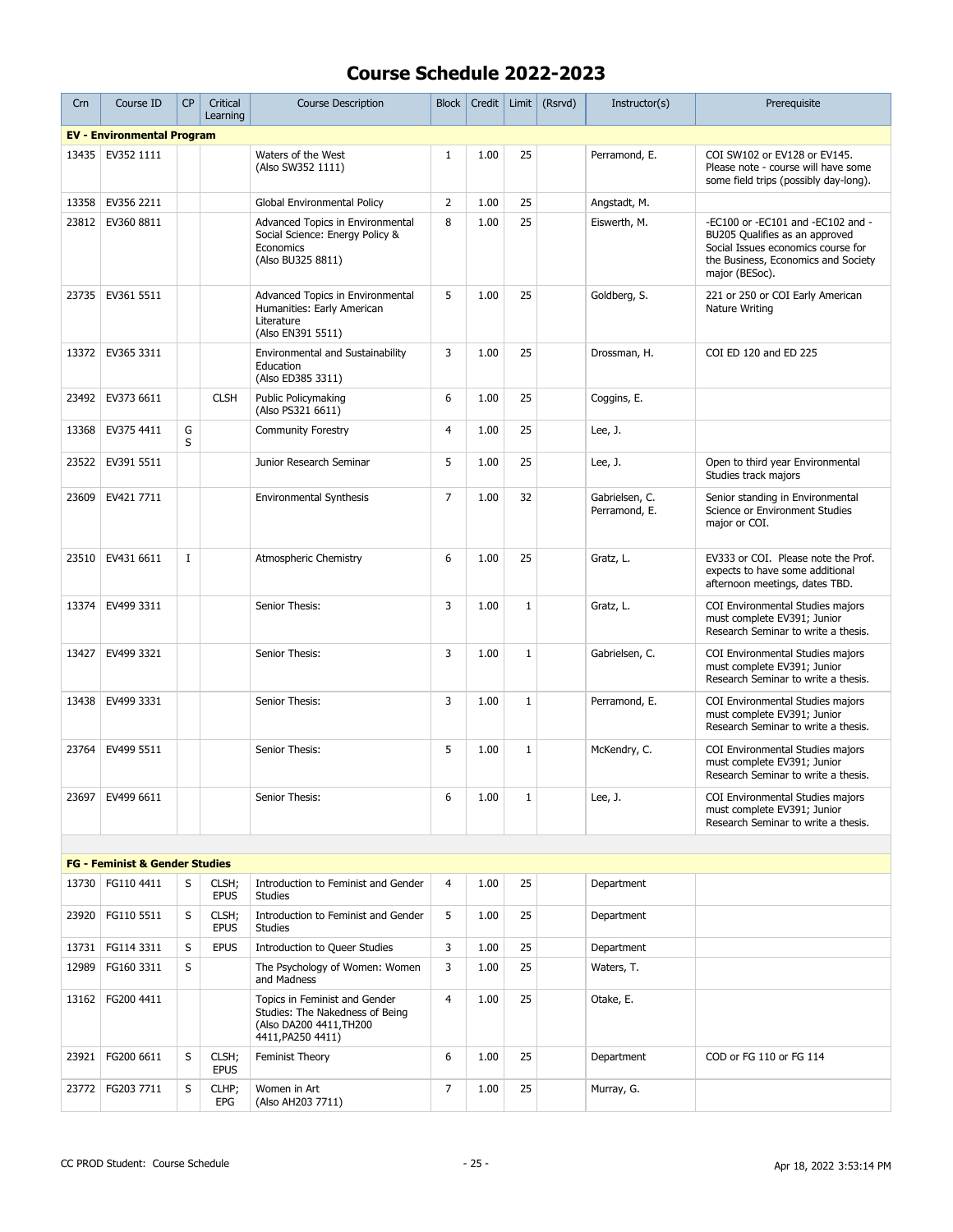| Crn   | Course ID                                 | <b>CP</b> | Critical<br>Learning          | <b>Course Description</b>                                                                                                                        | Block          | Credit | Limit | (Rsrvd) | Instructor(s) | Prerequisite                                                         |
|-------|-------------------------------------------|-----------|-------------------------------|--------------------------------------------------------------------------------------------------------------------------------------------------|----------------|--------|-------|---------|---------------|----------------------------------------------------------------------|
|       | <b>FG - Feminist &amp; Gender Studies</b> |           |                               |                                                                                                                                                  |                |        |       |         |               |                                                                      |
| 13617 | FG206 1111                                | S         | <b>EPUS</b>                   | Intermediate Topics in Feminist and<br>Gender Studies: Inequality in the<br>U.S.<br>(Also SO101 1111, RM200 1141)                                | $\mathbf{1}$   | 1.00   | 25    |         | Rojo, F.      |                                                                      |
| 13484 | FG206 3311                                | S         | <b>EPUS</b>                   | Intermediate Topics in Feminist and<br>Gender Studies: Inequality in the<br>U.S.<br>(Also SO101 3311, RM200 3311)                                | 3              | 1.00   | 25    | (16)    | Muñoz, V.     |                                                                      |
| 13135 | FG206 4411                                |           | EPG                           | Intermediate Topics in Feminist and<br>Gender Studies: Love & Anarchy:<br>Romance, Sex, and Politics in It<br>(Also IT320 4411, FM205 4411)      | $\overline{4}$ | 1.00   | 25    |         | Minervini, A. |                                                                      |
| 23270 | FG206 6611                                |           |                               | Intermediate Topics in Feminist and<br>Gender Studies: Black Women and<br>Diasporic Theatrical Expression<br>(Also TH200 6611)                   | 6              | 1.00   | 25    |         | Rollins, L.   |                                                                      |
| 23401 | FG206 6621                                |           |                               | Intermediate Topics in Feminist and<br>Gender Studies: Queer(ing)<br>Religious Thought: An Introduction<br>to<br>(Also RE200 6611)               | 6              | 1.00   | 25    |         | Hunt, C.      |                                                                      |
| 23911 | FG206 6631                                |           |                               | Intermediate Topics in Feminist and<br>Gender Studies: Sex Cultures,<br><b>Sexual Politics</b>                                                   | 6              | 1.00   | 25    |         | Kumar, R.     |                                                                      |
| 23399 | FG206 7711                                | G<br>S    | CLAI;<br>EPG                  | Intermediate Topics in Feminist and<br>Gender Studies: Women and<br>Goddesses in Hinduism<br>(Also RE261 7711, PA261 7711)                       | $\overline{7}$ | 1.00   | 12    |         | Coleman, T.   |                                                                      |
| 23891 | FG206 7721                                |           |                               | Intermediate Topics in Feminist and<br>Gender Studies: Critical Disabilities<br><b>Studies</b>                                                   | $\overline{7}$ | 1.00   | 25    |         | Guessous, N.  |                                                                      |
| 23284 | FG206 8811                                |           | EPG                           | Intermediate Topics in Feminist and<br>Gender Studies: Representing the<br>Holocaust<br>(Also GR220 8811, GR320<br>8811, CO200 8811, HY200 8821) | 8              | 1.00   | 25    |         | Lisiecki, C.  | COI taught in English Taught in<br>Germany. Program fee - \$4000.    |
| 23731 | FG206 8821                                | S         | CLAI;<br>CLHP;<br><b>EPG</b>  | Intermediate Topics in Feminist and<br>Gender Studies: Gender and<br>Sexuality in the Ancient World<br>(Also CL260 8811, CO200 8831)             | 8              | 1.00   | 25    |         | Department    |                                                                      |
| 13721 | FG211 1111                                | S         |                               | <b>Critical Feminist Methodologies</b>                                                                                                           | $\mathbf{1}$   | 1.00   | 25    |         | Kumar, R.     | COI FG200.                                                           |
| 13785 | FG212 3311                                | D<br>S    | CLAI;<br>CLSH;<br><b>EPUS</b> | Critical Media Studies<br>(Also RM200 3351, FM205 3311)                                                                                          | 3              | 1.00   | 25    |         | Amin, T.      |                                                                      |
|       | 23919   FG220 5511                        | G<br>S    | <b>CLAI</b>                   | Myth & Meaning<br>(Also CL220 5511, CO200 5551)                                                                                                  | 5              | 1.00   | 25    |         | Kimmey, S.    |                                                                      |
| 13723 | FG236 2211                                | S         | <b>EPUS</b>                   | LGBTQ Social Movements in the U.S.<br>(Also RM200 2221)                                                                                          | 2              | 1.00   | 25    |         | Kumar, R.     |                                                                      |
| 13042 | FG247 3311                                | S         |                               | Women, Children and Men: Families<br>in Historical Perspective<br>(Also HY249 3311)                                                              | 3              | 1.00   | 25    |         | Neel, C.      |                                                                      |
| 23827 | FG306 5511                                | S         | <b>CLHP</b>                   | History of Sex: Modernity<br>(Also HY308 5511)                                                                                                   | 5              | 1.00   | 25    |         | Ragan, T.     |                                                                      |
| 13706 | FG307 4411                                | G<br>S    | <b>CLHP</b>                   | History of Sex: Traditions<br>(Also HY307 4411)                                                                                                  | 4              | 1.00   | 25    |         | Ragan, T.     |                                                                      |
|       | 13472   FG308 4411                        |           | CLAI;<br>EPG                  | Advanced Topics in Feminist &<br>Gender Studies: Gender, Body,<br>Sound<br>(Also MU397 4411)                                                     | $\overline{4}$ | 1.00   | 25    |         | Carrizo, L.   |                                                                      |
|       | 23912   FG308 7711                        |           |                               | Advanced Topics in Feminist &<br>Gender Studies: Queer and Trans<br>Theories                                                                     | $\overline{7}$ | 1.00   | 25    |         | Kumar, R.     | COI FG110 & FG114, and Junior or<br>Senior Standing.                 |
| 13783 | FG312 2211                                | S         | CLSH;<br><b>EPUS</b>          | <b>Black Feminist Theory</b><br>(Also RM300 2211)                                                                                                | $\overline{2}$ | 1.00   | 25    |         | Amin, T.      | COI FG 110, FG 114, FG 200, and<br>junior or senior standing, or COI |
| 23901 | FG318 5511                                |           | EPG                           | The Politics of Transnational<br>Feminism<br>(Also RM300 5511)                                                                                   | 5              | 1.00   | 25    |         | Guessous, N.  | COI FG110, & FG114, and Junior or<br>Senior Standing                 |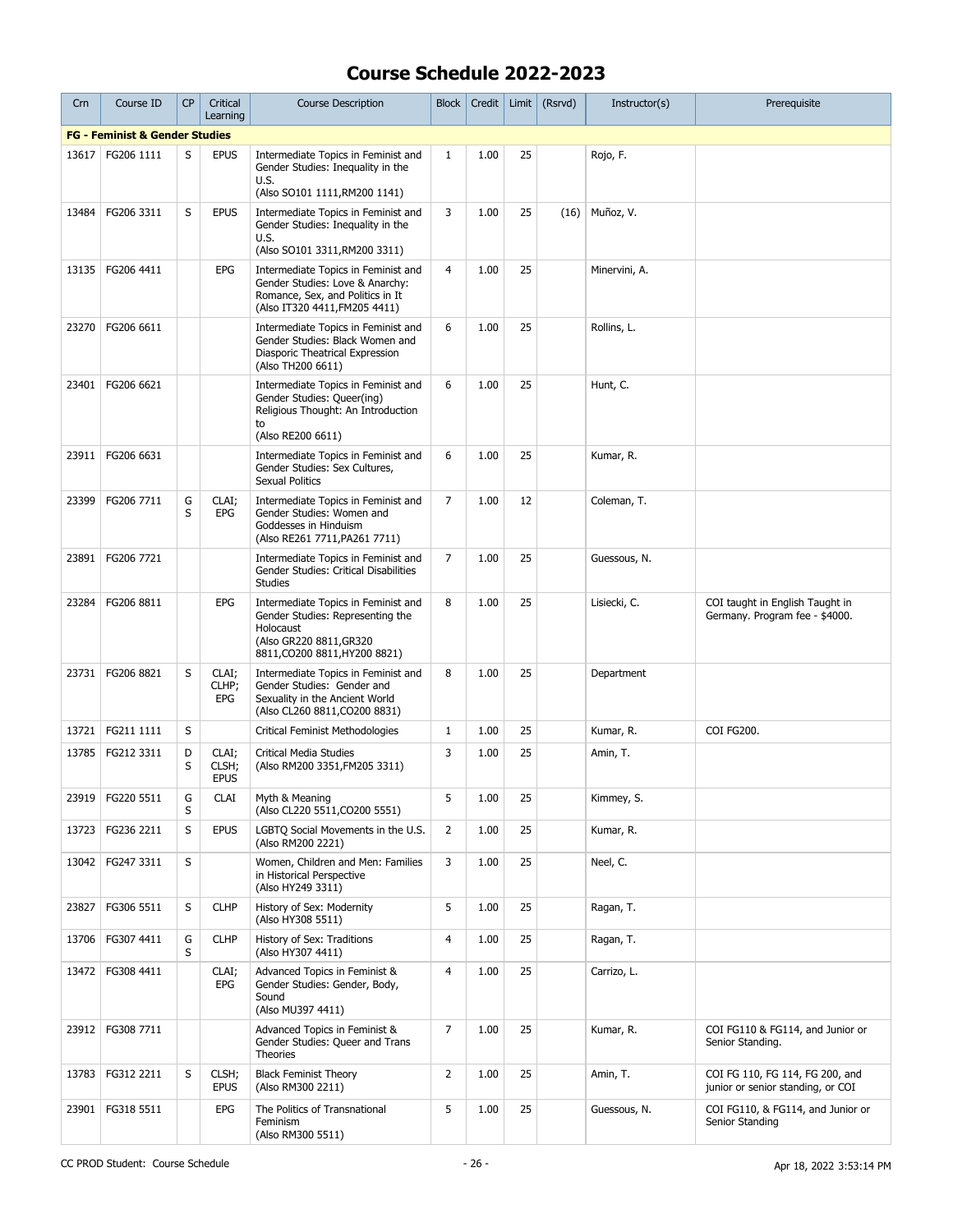| Crn   | Course ID                                 | <b>CP</b> | Critical<br>Learning          | <b>Course Description</b>                                                                                                             | <b>Block</b>   | Credit | Limit        | (Rsrvd) | Instructor(s)            | Prerequisite                                                                                                                                                                                                                                                                                                                     |
|-------|-------------------------------------------|-----------|-------------------------------|---------------------------------------------------------------------------------------------------------------------------------------|----------------|--------|--------------|---------|--------------------------|----------------------------------------------------------------------------------------------------------------------------------------------------------------------------------------------------------------------------------------------------------------------------------------------------------------------------------|
|       | <b>FG - Feminist &amp; Gender Studies</b> |           |                               |                                                                                                                                       |                |        |              |         |                          |                                                                                                                                                                                                                                                                                                                                  |
| 23904 | FG322 8811                                |           |                               | Junior Seminar                                                                                                                        | 8              | 1.00   | 25           |         | Guessous, N.             | COI Feminist & Gender Studies<br>major, junior standing                                                                                                                                                                                                                                                                          |
| 13726 | FG404 4411                                |           |                               | Senior Project:                                                                                                                       | $\overline{4}$ | 1.00   | $\mathbf{1}$ |         | Kumar, R.                | COI FG200, any discipline-based<br>research methods course (see FGS<br>website for list of courses), and<br>FG311.                                                                                                                                                                                                               |
| 23822 | FG404 6611                                |           |                               | Senior Project:                                                                                                                       | 6              | 1.00   | $\mathbf{1}$ |         | Lewis, H.                | COI FG200, any discipline-based<br>research methods course (see FGS<br>website for list of courses), and<br>FG311.                                                                                                                                                                                                               |
| 23825 | FG405 7711                                |           |                               | <b>Advanced Senior Project</b>                                                                                                        | 7              | 1.00   | $\mathbf 1$  |         | Lewis, H.                | <b>COI</b>                                                                                                                                                                                                                                                                                                                       |
| 23915 | FG405 7721                                |           |                               | <b>Advanced Senior Project</b>                                                                                                        | $\overline{7}$ | 1.00   | $\mathbf 1$  |         | Kumar, R.                | COI                                                                                                                                                                                                                                                                                                                              |
| 23916 | FG416 8811                                |           |                               | Senior Seminar: Advanced Readings<br>in Feminist & Gender Studies                                                                     | 8              | 1.00   | 25           |         | Kumar, R.                | COI Feminist & Gender Studies<br>major, Senior Standing                                                                                                                                                                                                                                                                          |
|       |                                           |           |                               |                                                                                                                                       |                |        |              |         |                          |                                                                                                                                                                                                                                                                                                                                  |
|       | <b>FM - Film and Media Studies</b>        |           |                               |                                                                                                                                       |                |        |              |         |                          |                                                                                                                                                                                                                                                                                                                                  |
| 13098 | FM101 3311                                |           | <b>CLAI</b>                   | Introduction to Film Studies                                                                                                          | 3              | 1.00   | 25           |         | Krzych, S.               |                                                                                                                                                                                                                                                                                                                                  |
| 23237 | FM101 6611                                |           | <b>CLAI</b>                   | Introduction to Film Studies                                                                                                          | 6              | 1.00   | 25           |         | Department               |                                                                                                                                                                                                                                                                                                                                  |
| 13096 | FM102 2211                                |           | <b>CLCP</b>                   | <b>Basic Filmmaking</b>                                                                                                               | $\overline{2}$ | 1.00   | 16           |         | Nelson, D.               |                                                                                                                                                                                                                                                                                                                                  |
| 23239 | FM102 7711                                |           | <b>CLCP</b>                   | <b>Basic Filmmaking</b>                                                                                                               | $\overline{7}$ | 1.00   | 16           |         | Choi, A.                 |                                                                                                                                                                                                                                                                                                                                  |
| 13095 | FM200 1111                                |           | <b>EPG</b>                    | Topics in Film Genre and History:<br>New Media Publics and Social<br>Movements                                                        | $\mathbf{1}$   | 1.00   | 25           |         | Germen, B.               |                                                                                                                                                                                                                                                                                                                                  |
| 13100 | FM200 3311                                |           | <b>EPG</b>                    | Topics in Film Genre and History:<br>Global Berlin: Film, City, and<br>Identity<br>(Also GR121 3311)                                  | 3              | 1.00   | 25           |         | Germen, B.               | COD Taught in Germany as part of<br>the CC Semester in Germany<br>program. There is no program fee for<br>students who are already paying CC<br>tuition and room & board.                                                                                                                                                        |
| 23232 | FM200 5511                                |           |                               | Topics in Film Genre and History:<br><b>TBA</b>                                                                                       | 5              | 1.00   | 25           |         | Department               |                                                                                                                                                                                                                                                                                                                                  |
| 23238 | FM200 7711                                |           |                               | Topics in Film Genre and History:<br>New York: Politics, Film, and Culture<br>(Also PS203 7711)                                       | $\overline{7}$ | 1.00   | 25           |         | Krzych, S.<br>Sorace, C. | COI \$3,200 program fee includes<br>lodging, ground transportation,<br>excursions, and group meals. Student<br>is responsible for airfare and meals.<br>Students on a CC meal plan receive a<br>refund for 1 block, providing funding<br>for on-site meals. Apply on Summit<br>by March 31 to be considered for an<br>aid award. |
|       | 23236   FM202 6611                        |           | <b>CLCP</b>                   | Screenwriting                                                                                                                         | 6              | 1.00   | 16           |         | Lumumba, M.              |                                                                                                                                                                                                                                                                                                                                  |
|       | 13131   FM205 1111                        |           |                               | Topics in Film and Media Studies:<br>Zeitgeist<br>(Also EN286 1121)                                                                   | $\mathbf{1}$   | 1.00   | 25           |         | Chavez, F.               |                                                                                                                                                                                                                                                                                                                                  |
| 13787 | FM205 3311                                | D<br>S    | CLAI;<br>CLSH;<br><b>EPUS</b> | Topics in Film & Media Studies<br>(Also FG212 3311, RM200 3351)                                                                       | 3              | 1.00   | 25           |         | Amin, T.                 |                                                                                                                                                                                                                                                                                                                                  |
| 13134 | FM205 4411                                |           | <b>EPG</b>                    | Topics in Film and Media Studies:<br>Love & Anarchy: Romance, Sex, and<br>Politics in Italian Cinema<br>(Also IT320 4411, FG206 4411) | 4              | 1.00   | 25           |         | Minervini, A.            |                                                                                                                                                                                                                                                                                                                                  |
| 24020 | FM205 6611                                |           |                               | Topics in Film and Media Studies:<br><b>Hitchcock</b>                                                                                 | 6              | 1.00   | 25           |         | Butte, G.                |                                                                                                                                                                                                                                                                                                                                  |
| 23243 | FM205 8811                                |           |                               | Topics in Film and Media Studies:<br>The Inspiration Lab<br>(Also EN286 8811)                                                         | 8              | 1.00   | 25           |         | Chavez, F.               |                                                                                                                                                                                                                                                                                                                                  |
|       | 13102   FM210 4411                        |           |                               | Topics in Filmmaking: Storytelling<br>through Sound                                                                                   | 4              | 1.00   | 16           |         | Choi, A.                 |                                                                                                                                                                                                                                                                                                                                  |
| 23241 | FM300 8811                                |           |                               | Film History and Theory                                                                                                               | 8              | 1.00   | 25           |         | Krzych, S.               | FM101                                                                                                                                                                                                                                                                                                                            |
| 13097 | FM301 2211                                |           |                               | Advanced Theory and Research<br>Methods                                                                                               | $\overline{2}$ | 1.00   | 25           |         | Germen, B.               | FM 300                                                                                                                                                                                                                                                                                                                           |
| 13099 | FM302 3311                                |           |                               | <b>Advanced Filmmaking</b>                                                                                                            | 3              | 1.00   | 12           |         | Choi, A.                 | FM102                                                                                                                                                                                                                                                                                                                            |
| 23240 | FM302 7711                                |           |                               | <b>Advanced Filmmaking</b>                                                                                                            | $\overline{7}$ | 1.00   | 12           |         | Mahaffie, S.             | FM102                                                                                                                                                                                                                                                                                                                            |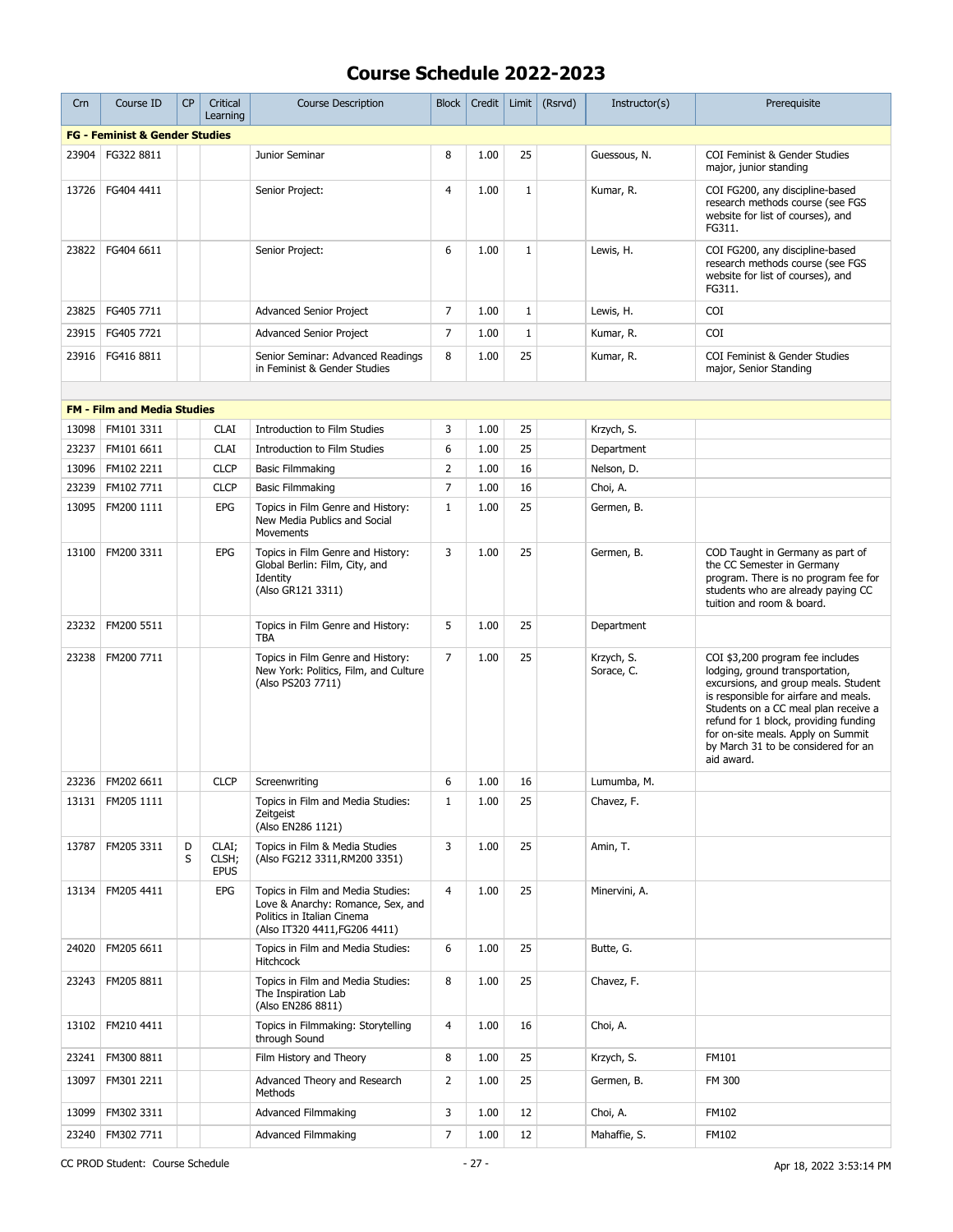| Crn                | Course ID                          | <b>CP</b> | Critical<br>Learning | <b>Course Description</b>                                                             | <b>Block</b>   | Credit | Limit        | (Rsrvd) | Instructor(s) | Prerequisite                                                                                                                                                                                                                                                                                                                                                                  |
|--------------------|------------------------------------|-----------|----------------------|---------------------------------------------------------------------------------------|----------------|--------|--------------|---------|---------------|-------------------------------------------------------------------------------------------------------------------------------------------------------------------------------------------------------------------------------------------------------------------------------------------------------------------------------------------------------------------------------|
|                    | <b>FM - Film and Media Studies</b> |           |                      |                                                                                       |                |        |              |         |               |                                                                                                                                                                                                                                                                                                                                                                               |
| 13101              | FM310 4411                         |           |                      | Advanced Topics in Filmmaking:<br>Creative Documentary Form                           | $\overline{4}$ | 1.00   | 12           |         | Nelson, D.    | COI or FM312                                                                                                                                                                                                                                                                                                                                                                  |
| 23242              | FM310 8811                         |           |                      | Advanced Topics in Filmmaking:<br><b>Destination Filmmaking</b>                       | 8              | 1.00   | 12           |         | Choi, A.      | COI or FM102. Program fee of<br>\$3,000 includes lodging, ground<br>transportation, excursions, and group<br>meals but student is responsible for<br>airfare and individual meals. Students<br>on a CC meal plan receive a refund<br>for 1 block, providing funding for on-<br>site meals. Apply on Summit by<br>March 31 to be considered for an aid<br>award.               |
| 13094              | FM312 1111                         |           |                      | Documentary Form and Filmmaking                                                       | $\mathbf{1}$   | 1.00   | 16           |         | Nelson, D.    | FM102                                                                                                                                                                                                                                                                                                                                                                         |
| 23231              | FM400 5511                         |           |                      | Independent Film, Filmmaking, and<br>the Sundance Film Festival                       | 5              | 1.00   | 16           |         | Nelson, D.    | COI This course is reserved for<br>seniors majoring in Film and Media<br>Studies. Part of the course involves<br>participating in the Sundance Film<br>Festival which takes place in Park<br>City, UT, late January through early<br>February. No course fee required.<br>Field trip and course delivery format<br>are subject to change depending on<br>COVID-19 conditions. |
| 23233              | FM401 6611                         |           |                      | Senior Thesis (Critical)                                                              | 6              | 1.00   | 1            |         | Krzych, S.    | COI                                                                                                                                                                                                                                                                                                                                                                           |
| 23234              | FM402 6611                         |           |                      | Senior Thesis (Creative)                                                              | 6              | 1.00   | $\mathbf{1}$ |         | Nelson, D.    | COI & FM202 or FM302 or FM312                                                                                                                                                                                                                                                                                                                                                 |
| 23235              | FM402 6621                         |           |                      | Senior Thesis (Creative)                                                              | 6              | 1.00   | $\mathbf{1}$ |         | Choi, A.      | COI & FM202 or FM302 or FM312                                                                                                                                                                                                                                                                                                                                                 |
|                    |                                    |           |                      |                                                                                       |                |        |              |         |               |                                                                                                                                                                                                                                                                                                                                                                               |
| <b>FR - French</b> |                                    |           |                      |                                                                                       |                |        |              |         |               |                                                                                                                                                                                                                                                                                                                                                                               |
| 13500              | FR101 1111                         |           | <b>CEL</b>           | Elementary French I                                                                   | $\mathbf{1}$   | 1.00   | 18           |         | Wade, I.      |                                                                                                                                                                                                                                                                                                                                                                               |
| 13498              | FR101 3311                         |           | <b>CEL</b>           | Elementary French I                                                                   | 3              | 1.00   | 18           |         | O'Riley, M.   |                                                                                                                                                                                                                                                                                                                                                                               |
| 23668              | FR101 5511                         |           | <b>CEL</b>           | Elementary French I                                                                   | 5              | 1.00   | 18           |         | Department    |                                                                                                                                                                                                                                                                                                                                                                               |
| 13502              | FR102 2211                         |           | <b>CEL</b>           | Elementary French II                                                                  | 2              | 1.00   | 18           |         | Department    | COD or FR101                                                                                                                                                                                                                                                                                                                                                                  |
| 13503              | FR102 4411                         |           | <b>CEL</b>           | Elementary French II                                                                  | 4              | 1.00   | 18           |         | Department    | COD or FR101                                                                                                                                                                                                                                                                                                                                                                  |
| 23669              | FR102 6611                         |           | <b>CEL</b>           | Elementary French II                                                                  | 6              | 1.00   | 18           |         | Department    | COD or FR101                                                                                                                                                                                                                                                                                                                                                                  |
| 13821              | FR103 1412                         |           |                      | Review of Elementary French                                                           | $1 - 4$        | 0.25   | 25           |         | Diop, N.      | FR 101 or equivalent                                                                                                                                                                                                                                                                                                                                                          |
| 24029              | FR104 5812                         |           |                      | Review of Elementary French                                                           | $5 - 8$        | 0.25   | 25           |         | Diop, N.      | FR101 or equivalent                                                                                                                                                                                                                                                                                                                                                           |
| 23650              | FR201 5511                         |           | <b>CEL</b>           | Intermediate French I                                                                 | 5              | 1.00   | 18           |         | Diop, N.      | French 102 or equivalent                                                                                                                                                                                                                                                                                                                                                      |
| 23651              | FR202 6611                         |           | CEL                  | Intermediate French II                                                                | 6              | 1.00   | 18           |         | Diop, N.      | French 201                                                                                                                                                                                                                                                                                                                                                                    |
| 13822              | FR203 1412                         |           |                      | Review of Intermediate French                                                         | $1 - 4$        | 0.25   | 25           |         | Diop, N.      | FR201 or equivalent                                                                                                                                                                                                                                                                                                                                                           |
| 24030              | FR204 5812                         |           |                      | Review of Intermediate French                                                         | $5 - 8$        | 0.25   | 25           |         | Diop, N.      | FR201 or equivalent                                                                                                                                                                                                                                                                                                                                                           |
| 23769              | FR299 5611                         |           |                      | French Language Study Abroad                                                          | 5-6            | 2.00   | 18           |         | Department    | COD FR102 and acceptance into the<br>semester in France program.                                                                                                                                                                                                                                                                                                              |
| 23980              | FR300 HH11                         |           |                      | Orientation French Program (taught<br>in France                                       | h              | 0.50   | 20           |         | Wade, I.      | Must be enrolled in French Semester                                                                                                                                                                                                                                                                                                                                           |
| 13823              | FR301 1412                         |           |                      | Review of French with Emphasis on<br>French/Francophone Civilizations<br>and Cultures | $1 - 4$        | 0.25   | 25           |         | Diop, N.      | French 202 or equivalent                                                                                                                                                                                                                                                                                                                                                      |
| 24031              | FR302 5812                         |           |                      | Review of French with Emphasis on<br>French/Francophone Civilizations<br>and Cultures | $5 - 8$        | 0.25   | 25           |         | Diop, N.      | French 202 or equivalent                                                                                                                                                                                                                                                                                                                                                      |
| 23664              | FR304 8811                         |           | CEL                  | <b>Cultural Context and Oral Practice</b>                                             | 8              | 1.00   | 18           |         | Tallent, A.   | French 202 or equivalent                                                                                                                                                                                                                                                                                                                                                      |
| 13496              | FR305 4411                         |           | CEL                  | Cultural Context and Written<br>Expression                                            | 4              | 1.00   | 15           |         | Tallent, A.   | French 202 or equivalent                                                                                                                                                                                                                                                                                                                                                      |
| 23665              | FR305 5511                         |           | <b>CEL</b>           | Cultural Context and Written<br>Expression                                            | 5              | 1.00   | 15           |         | O'Riley, M.   | French 202 or equivalent                                                                                                                                                                                                                                                                                                                                                      |
| 23667              | FR306 6611                         |           | CEL;<br><b>CLAI</b>  | <b>Cultural Context and Critical Analysis</b>                                         | 6              | 1.00   | 18           |         | Wade, I.      | 305 or equivalent                                                                                                                                                                                                                                                                                                                                                             |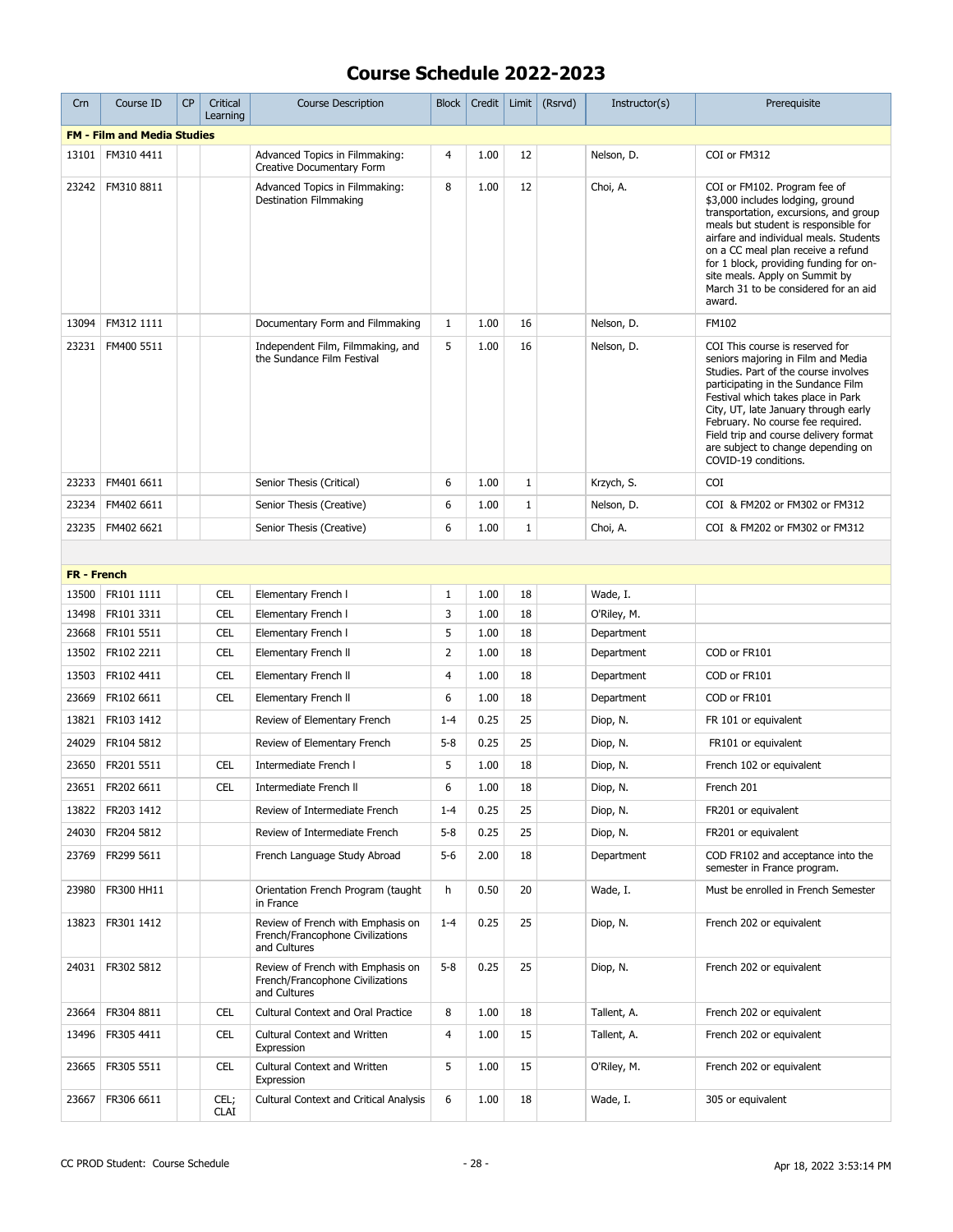| Crn                | Course ID  | CP | Critical<br>Learning | <b>Course Description</b>                                        | <b>Block</b>   | Credit | Limit | (Rsrvd) | Instructor(s) | Prerequisite                                                                                                                  |
|--------------------|------------|----|----------------------|------------------------------------------------------------------|----------------|--------|-------|---------|---------------|-------------------------------------------------------------------------------------------------------------------------------|
| <b>FR</b> - French |            |    |                      |                                                                  |                |        |       |         |               |                                                                                                                               |
| 13501              | FR309 3311 |    | <b>CEL</b>           | <b>Translation Practice</b><br>French/English/French             | 3              | 1.00   | 25    |         | Wade, I.      | FR290, FR305, or equivalent                                                                                                   |
| 13495              | FR318 2211 |    |                      | French for Business                                              | $\overline{2}$ | 1.00   | 25    |         | Tallent, A.   | FR 202 or consent of instructor                                                                                               |
| 13562              | FR320 4411 |    | <b>EPG</b>           | Topics in Francophone Culture:<br>French and Francophone Cinema  | 4              | 1.00   | 25    |         | O'Riley, M.   | FR202 suggested but not required or<br><b>COI</b>                                                                             |
| 23962              | FR320 8811 |    | <b>EPG</b>           | Topics in Francophone Culture:<br>Francophone Cultures in France | 8              | 1.00   | 25    |         | Wade, I.      | COI FR202 Suggested but not<br>required.                                                                                      |
| 23653              | FR329 7711 |    | CEL;<br><b>CLCP</b>  | Paris & the Arts                                                 | 7              | 1.00   | 25    |         | Tallent, A.   | COI FR202 or consent of instructor.<br>(Taught in France as part of the CC<br>in France semester) (not offered<br>every year) |
| 13497              | FR431 2211 |    |                      | <b>Research Methods</b>                                          | $\overline{2}$ | 1.00   | 25    |         | O'Riley, M.   | Required of all Majors                                                                                                        |
| 23666              | FR432 7711 |    |                      | Senior Capstone                                                  | 7              | 1.00   | 3     |         | O'Riley, M.   | FR 431                                                                                                                        |

\*\*\* SEMESTER IN FRANCE STUDENTS ENROLLED IN THE SPRING SEMESTER IN FRANCE MUST TAKE FR300 AND FR306 AND NEED TO ENROLL IN 4 OTHER COURSES. STUDENTS WHO FAIL TO TAKE THE PROGRAM IN ITS ENTIRETY SHALL RECEIVE NO CREDIT.

|       | <b>GR</b> - German |             |                                                                                                          |                |      |    |                   |                                                                                                                                                                           |
|-------|--------------------|-------------|----------------------------------------------------------------------------------------------------------|----------------|------|----|-------------------|---------------------------------------------------------------------------------------------------------------------------------------------------------------------------|
| 13155 | GR101 3311         | <b>CEL</b>  | Elementary German (I)                                                                                    | 3              | 1.00 | 18 | Lisiecki, C.      |                                                                                                                                                                           |
| 23291 | GR101 5511         | <b>CEL</b>  | Elementary German (I)                                                                                    | 5              | 1.00 | 18 | Steckenbiller, C. |                                                                                                                                                                           |
| 13151 | GR102 4411         | <b>CEL</b>  | Elementary German (II)                                                                                   | $\overline{4}$ | 1.00 | 18 | Steckenbiller, C. | successful completion of GR101, or<br>placement into GR102 by an<br>adequate score on the German<br>placement exam                                                        |
| 23292 | GR102 6611         | <b>CEL</b>  | Elementary German (II)                                                                                   | 6              | 1.00 | 18 | Steckenbiller, C. | successful completion of GR101, or<br>placement into GR102 by an<br>adequate score on the German<br>placement exam                                                        |
| 13165 | GR103 1412         |             | German Skill Maintenance                                                                                 | $1 - 4$        | 0.25 | 25 | Steckenbiller, C. | GR 101                                                                                                                                                                    |
| 23295 | GR104 5812         |             | German Skill Maintenance                                                                                 | $5 - 8$        | 0.25 | 25 | Steckenbiller, C. | GR 101                                                                                                                                                                    |
| 13154 | GR120 1111         | <b>CLAI</b> | Germany Cultural History 1                                                                               | $\mathbf{1}$   | 1.00 | 25 | Lisiecki, C.      | COD Taught in Germany as part of<br>semester program. There is no<br>program fee for students who are<br>already paying CC tuition and room &<br>board.                   |
| 13130 | GR121 3311         | EPG         | German Cultural History 2<br>(Also FM200 3311)                                                           | 3              | 1.00 | 25 | Germen, B.        | COD Taught in Germany as part of<br>the CC Semester in Germany<br>program. There is no program fee for<br>students who are already paying CC<br>tuition and room & board. |
| 13150 | GR200 2211         |             | German Language                                                                                          | $\overline{2}$ | 1.00 | 25 | Steckenbiller, C. | COD Taught in Germany as semester<br>program. There is no program fee for<br>students who are already paying CC<br>tuition and room & board.                              |
| 13801 | GR200 4411         |             | German Language                                                                                          | $\overline{4}$ | 1.00 | 25 | Steckenbiller, C. | COD Taught in Germany as part of<br>semester program. There is no<br>program fee for students who are<br>already paying CC tuition and room &<br>board                    |
| 23274 | GR201 5511         | <b>CEL</b>  | Intermediate German I                                                                                    | 5              | 1.00 | 18 | Steckenbiller, C. | 102 or equivalent                                                                                                                                                         |
| 23279 | GR202 6611         | <b>CEL</b>  | Intermediate German II                                                                                   | 6              | 1.00 | 18 | Lisiecki, C.      | 201 or equivalent                                                                                                                                                         |
| 13166 | GR205 1412         |             | German Skill Maintenance                                                                                 | $1 - 4$        | 0.25 | 25 | Steckenbiller, C. | GR 201                                                                                                                                                                    |
| 23296 | GR206 5812         |             | German Skill Maintenance                                                                                 | $5 - 8$        | 0.25 | 25 | Steckenbiller, C. | GR 201                                                                                                                                                                    |
| 13157 | GR220 1111         |             | Intermediate Topics in German<br>Studies: Europe and its<br>Governments<br>(Also GR320 1111, PS301 1111) | $\mathbf{1}$   | 1.00 | 25 | Siefken, S.       |                                                                                                                                                                           |
| 23293 | GR220 7711         |             | Intermediate Topics in German<br>Studies: TBD<br>(Also GR320 7711)                                       | $\overline{7}$ | 1.00 | 25 | Department        |                                                                                                                                                                           |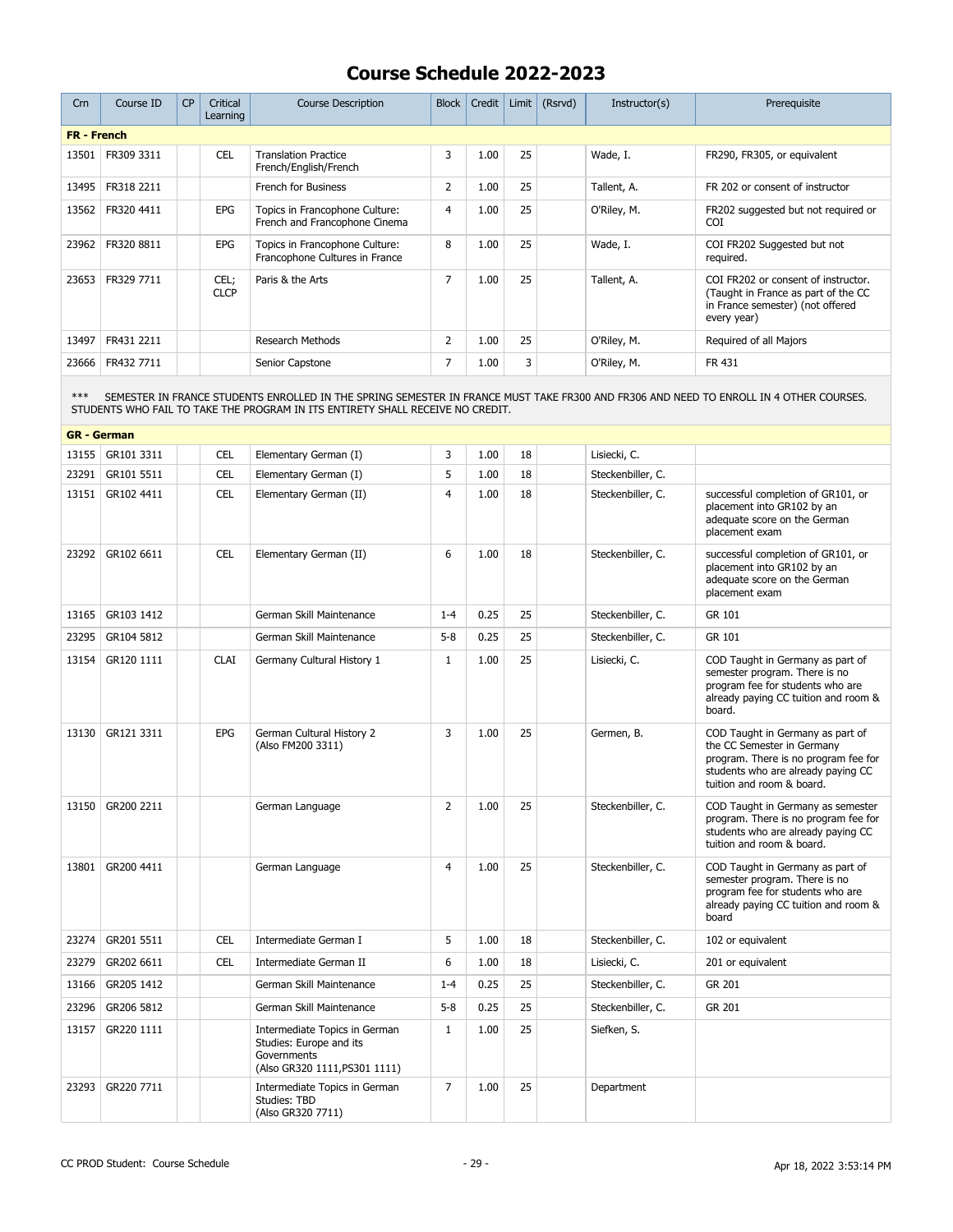| Crn   | Course ID                   | <b>CP</b> | Critical<br>Learning | <b>Course Description</b>                                                                                                        | <b>Block</b>   | Credit | Limit        | (Rsrvd) | Instructor(s)                 | Prerequisite                                                                             |
|-------|-----------------------------|-----------|----------------------|----------------------------------------------------------------------------------------------------------------------------------|----------------|--------|--------------|---------|-------------------------------|------------------------------------------------------------------------------------------|
|       | <b>GR</b> - German          |           |                      |                                                                                                                                  |                |        |              |         |                               |                                                                                          |
| 23660 | GR220 7721                  |           | <b>EPG</b>           | Intermediate Topics in German<br>Studies: Unraveling Europe<br>(Also GS232 7711, GR320 7721)                                     | $\overline{7}$ | 1.00   | 25           |         | Ruiz, C.<br>Steckenbiller, C. | taught in English                                                                        |
| 23281 | GR220 8811                  |           | <b>EPG</b>           | Intermediate Topics in German<br>Studies: Representing the Holocaust<br>(Also GR320 8811, CO200<br>8811, FG206 8811, HY200 8821) | 8              | 1.00   | 25           |         | Lisiecki, C.                  | COI Taught in Germany. Program fee<br>- \$4000.                                          |
| 13158 | GR320 1111                  |           |                      | Advanced Topics in German Studies:<br>Europe and its Governments<br>(Also GR220 1111, PS301 1111)                                | $\mathbf{1}$   | 1.00   | 25           |         | Siefken, S.                   | Course Assignments will be in<br>German                                                  |
| 23294 | GR320 7711                  |           |                      | Advanced Topics in German Studies:<br><b>TBD</b><br>(Also GR220 7711)                                                            | $\overline{7}$ | 1.00   | 25           |         | Department                    | Course Assignments will be in<br>German                                                  |
| 23662 | GR320 7721                  |           | EPG                  | Advanced Topics in German Studies:<br>Unraveling Europe<br>(Also GR220 7721, GS232 7711)                                         | 7              | 1.00   | 25           |         | Ruiz, C.<br>Steckenbiller, C. |                                                                                          |
| 23282 | GR320 8811                  |           | EPG                  | Advanced Topics in German Studies:<br>Representing the Holocaust<br>(Also GR220 8811, CO200<br>8811, FG206 8811, HY200 8821)     | 8              | 1.00   | 25           |         | Lisiecki, C.                  | COI Course Assignments will be in<br>German. Taught in Germany.<br>Program fee - \$4000. |
|       |                             |           |                      |                                                                                                                                  |                |        |              |         |                               |                                                                                          |
|       | <b>GS - General Studies</b> |           |                      |                                                                                                                                  |                |        |              |         |                               |                                                                                          |
|       | 23710 GS100 5812            |           |                      | Bridge Scholar Programs: Theory<br>and Practice of Peer Mentoring                                                                | $5 - 8$        | 0.25   | 25           |         | Fhagen, P.                    | Offered as P/F Only.                                                                     |
| 13555 | GS105 3412                  |           |                      | The Power of Data and Models                                                                                                     | $3 - 4$        | 0.25   | 25           |         | Getty, S.                     | Offered Pass/Fail Only.                                                                  |
| 13556 | GS113 1413                  |           |                      | E.M.T. Basic                                                                                                                     | $1 - 4$        | 0.50   | 24           |         | Hammes, R.                    |                                                                                          |
| 23711 | GS113 5813                  |           |                      | E.M.T. Basic                                                                                                                     | $5 - 8$        | 0.50   | 24           |         | Hammes, R.                    |                                                                                          |
| 13567 | GS118 1413                  |           |                      | Topics in Community Engagement:<br><b>Introduction to Community</b><br>Engagement - Bonner Fellows                               | $1 - 4$        | 0.25   | 25           |         | Radke, J.                     | Course offered as P/F Only.                                                              |
| 23713 | GS118 5813                  |           |                      | Topics in Community Engagement:<br><b>Introduction to Community</b><br>Engagement - Bonner Fellows                               | $5 - 8$        | 0.25   | 25           |         | Radke, J.                     | Course offered as P/F Only.                                                              |
| 13805 | GS199 1412                  |           |                      | Internship: DIS Copenhagen<br>Marketing & Communications                                                                         | $1 - 4$        | 0.25   | $\mathbf{1}$ |         | de Araujo, P.                 |                                                                                          |
| 13565 | GS208 1213                  |           |                      | Advanced Language Practice for<br>Culturally and Linguistically Diverse<br><b>Students</b>                                       | $1 - 2$        | 0.50   | 25           |         | Walter, C.                    |                                                                                          |
| 23702 | GS216 5511                  |           |                      | Introduction to Journalism                                                                                                       | 5              | 1.00   | 16           |         | Hutchins, C.                  |                                                                                          |
| 23704 | GS216 8811                  |           |                      | Introduction to Journalism                                                                                                       | 8              | 1.00   | 16           |         | Hutchins, C.                  |                                                                                          |
|       | 13558 GS222 1421            |           |                      | Special Topics: State of the Rockies<br>Research and Reporting                                                                   | $1 - 4$        | 0.25   | 25           |         | Miller-Stevens, K.            |                                                                                          |
| 23724 | GS222 5821                  |           |                      | Special Topics: State of the Rockies<br>Research Design                                                                          | $5 - 8$        | 0.25   | 25           |         | Miller-Stevens, K.            |                                                                                          |
| 23990 | GS222 HH11                  |           |                      | Special Topics: R You Ready?!<br>Starting with R and Data<br>Visualization                                                       | h              | 0.50   | 25           |         | Chui, K.<br>Getty, S.         |                                                                                          |
| 23995 | GS222 HH21                  |           |                      | Special Topics: Campaigning for<br>Social Change in the Digital Era<br>(Also PS203 HH21)                                         | h              | 0.50   | 25           |         | Popovic, S.                   |                                                                                          |
| 23661 | GS232 7711                  |           | EPG                  | Intermediate Topics in German<br>Studies: Unraveling Europe<br>(Also GR220 7721, GR320 7721)                                     | $\overline{7}$ | 1.00   | 25           |         | Ruiz, C.<br>Steckenbiller, C. | taught in English                                                                        |
| 13572 | GS233 1111                  |           |                      | Topics in Journalism: Crime<br>Reporting                                                                                         | $\mathbf{1}$   | 1.00   | 16           |         | Prendergast, A.               |                                                                                          |
| 13796 | GS233 3311                  |           |                      | Topics in Journalism: Radio<br><b>Journalism</b>                                                                                 | 3              | 1.00   | 16           |         | Breslow, P.<br>Hayward, S.    |                                                                                          |
| 13545 | GS233 4411                  |           |                      | Topics in Journalism: Inbox<br>Journalism: Writing for Newsletters                                                               | 4              | 1.00   | 16           |         | Hutchins, C.                  |                                                                                          |
| 23562 | GS233 6611                  |           |                      | Topics in Journalism: Secrecy<br>Surveillance and Democracy<br>(Also PS329 6611)                                                 | 6              | 1.00   | 32           |         | Alters, D.<br>Lindau, J.      |                                                                                          |
| 23703 | GS233 7711                  |           |                      | Topics in Journalism: The Future<br>and Sustainability of Local News                                                             | $\overline{7}$ | 1.00   | 16           |         | Hutchins, C.                  |                                                                                          |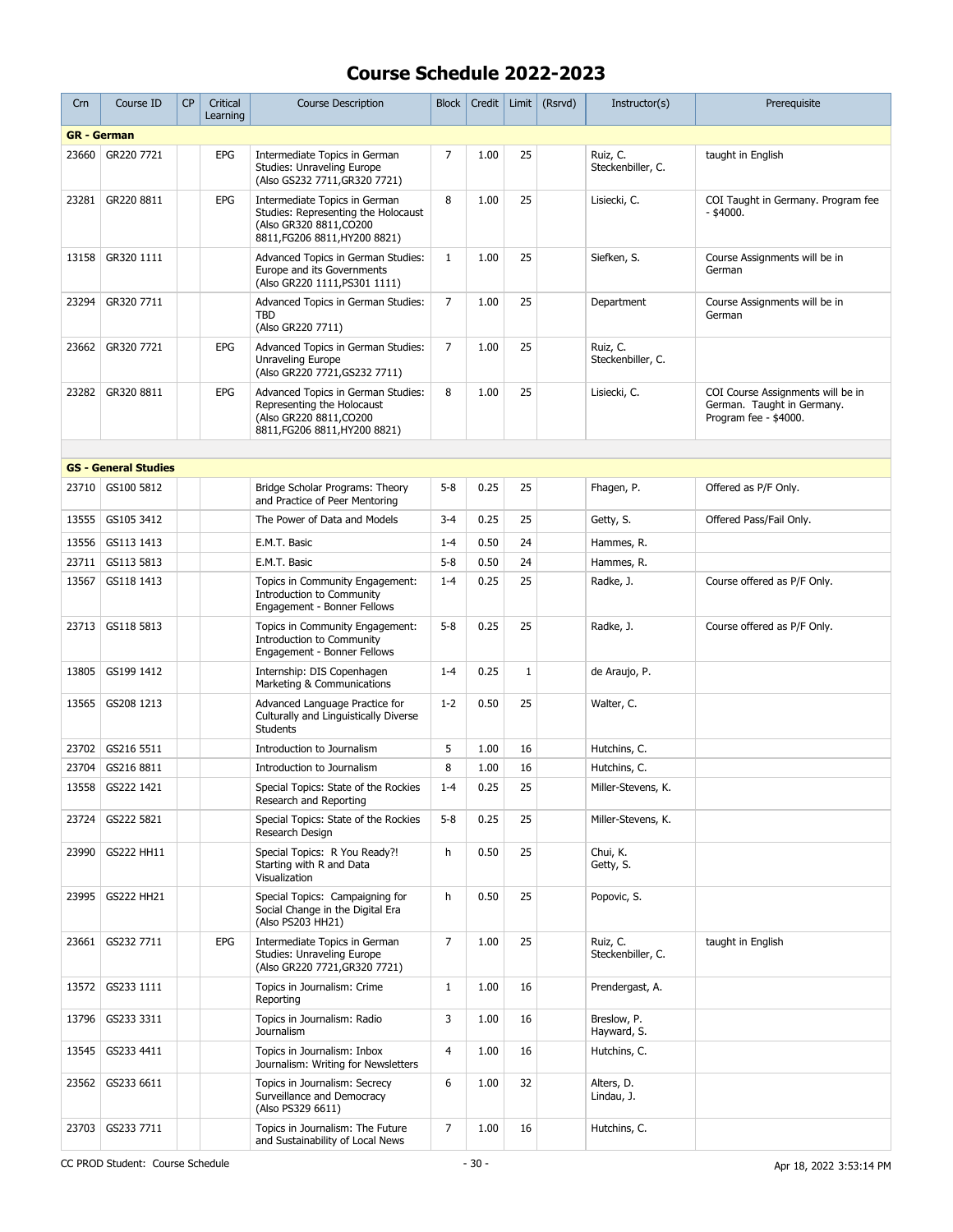| Crn   | Course ID                   | <b>CP</b> | Critical<br>Learning | <b>Course Description</b>                                                                  | <b>Block</b> | Credit | Limit | (Rsrvd) | Instructor(s)     | Prerequisite                                                                                                                                                                                                                                                                                                                                      |
|-------|-----------------------------|-----------|----------------------|--------------------------------------------------------------------------------------------|--------------|--------|-------|---------|-------------------|---------------------------------------------------------------------------------------------------------------------------------------------------------------------------------------------------------------------------------------------------------------------------------------------------------------------------------------------------|
|       | <b>GS - General Studies</b> |           |                      |                                                                                            |              |        |       |         |                   |                                                                                                                                                                                                                                                                                                                                                   |
| 23705 | GS233 7721                  |           |                      | Topics in Journalism: A Writer's<br>Field Guide to Colorado Springs                        | 7            | 1.00   | 16    |         | Devota, D.        |                                                                                                                                                                                                                                                                                                                                                   |
| 23976 | GS233 8811                  |           |                      | Topics in Journalism: TBD                                                                  | 8            | 1.00   | 16    |         | Department        |                                                                                                                                                                                                                                                                                                                                                   |
| 23991 | GS257 HH11                  |           |                      | Topics in Reading and Rhetoric in<br>the Liberal Arts: The Reading &<br>Rhetoric of Fandom | h            | 0.50   | 25    |         | Sartin, R.        |                                                                                                                                                                                                                                                                                                                                                   |
| 23725 | GS261 6611                  |           |                      | The Idea of Latin America                                                                  | 6            | 1.00   | 25    |         | Guerra, S.        |                                                                                                                                                                                                                                                                                                                                                   |
| 23989 | GS300 HH11                  |           |                      | Theory and Practice of Peer<br>Tutoring                                                    | h            | 0.50   | 25    |         | Schacht, C.       | COI & Must apply during 2nd block.                                                                                                                                                                                                                                                                                                                |
| 23821 | GS330 5511                  |           |                      | Urban Investigations                                                                       | 5            | 1.00   | $1\,$ |         | McKendry, C.      | SO123 or COI                                                                                                                                                                                                                                                                                                                                      |
| 23973 | GS350 7711                  |           |                      | Interdisciplinary Research: Process<br>and Theory                                          | 7            | 1.00   | 25    |         | Stoller, A.       | COD                                                                                                                                                                                                                                                                                                                                               |
| 23715 | GS390 5813                  |           |                      | <b>Grant Writing</b>                                                                       | $5 - 8$      | 0.50   | 12    |         | Sartin, R.        |                                                                                                                                                                                                                                                                                                                                                   |
| 13757 | GS391 1111                  |           |                      | Senior Thesis/Ind. Stdy Course                                                             | $\mathbf{1}$ | 1.00   | 99    |         | Apodaca, P.       | PLACEHOLDER ONLY                                                                                                                                                                                                                                                                                                                                  |
| 13758 | GS391 2211                  |           |                      | Senior Thesis/Ind. Stdy Course                                                             | 2            | 1.00   | 99    |         | Apodaca, P.       | PLACEHOLDER ONLY                                                                                                                                                                                                                                                                                                                                  |
| 13759 | GS391 3311                  |           |                      | Senior Thesis/Ind. Stdy Course                                                             | 3            | 1.00   | 99    |         | Apodaca, P.       | PLACEHOLDER ONLY                                                                                                                                                                                                                                                                                                                                  |
| 13760 | GS391 4411                  |           |                      | Senior Thesis/Ind. Stdy Course                                                             | 4            | 1.00   | 99    |         | Apodaca, P.       | PLACEHOLDER ONLY                                                                                                                                                                                                                                                                                                                                  |
| 23964 | GS391 5511                  |           |                      | Senior Thesis/Ind. Stdy Course                                                             | 5            | 1.00   | 99    |         | Apodaca, P.       | PLACEHOLDER ONLY                                                                                                                                                                                                                                                                                                                                  |
| 23965 | GS391 6611                  |           |                      | Senior Thesis/Ind. Stdy Course                                                             | 6            | 1.00   | 99    |         | Apodaca, P.       | PLACEHOLDER ONLY                                                                                                                                                                                                                                                                                                                                  |
| 23967 | GS391 7711                  |           |                      | Senior Thesis/Ind. Stdy Course                                                             | 7            | 1.00   | 99    |         | Apodaca, P.       | PLACEHOLDER ONLY                                                                                                                                                                                                                                                                                                                                  |
| 23968 | GS391 8811                  |           |                      | Senior Thesis/Ind. Stdy Course                                                             | 8            | 1.00   | 99    |         | Apodaca, P.       | PLACEHOLDER ONLY                                                                                                                                                                                                                                                                                                                                  |
| 24003 | GS391 8821                  |           |                      | Senior Thesis/Ind. Stdy Course                                                             | 8            | 1.00   | 99    |         | Department        | Use this course as a placeholder to<br>indicate where you have already<br>applied or will apply for a semester<br>or half-semester (two block) program<br>abroad or off-campus through the CC<br>Center for Global Education & Field<br>Study. This placeholder course does<br>not admit or enroll you in any study<br>abroad program on its own. |
| 13788 | GS392 1111                  |           |                      | Off-Campus Study Abroad Semester                                                           | $\mathbf{1}$ | 1.00   | 80    |         | Powell Browne, H. | Use this course as a placeholder to<br>indicate where you have already<br>applied or will apply for a semester<br>or half-semester (two block) program<br>abroad or off-campus through the CC<br>Center for Global Education & Field<br>Study. This placeholder course does<br>not admit or enroll you in any study<br>abroad program on its own. |
| 13789 | GS392 2211                  |           |                      | Off-Campus Study Abroad Semester                                                           | 2            | 1.00   | 80    |         | Powell Browne, H. | Use this course as a placeholder to<br>indicate where you have already<br>applied or will apply for a semester<br>or half-semester (two block) program<br>abroad or off-campus through the CC<br>Center for Global Education & Field<br>Study. This placeholder course does<br>not admit or enroll you in any study<br>abroad program on its own. |
| 13790 | GS392 3311                  |           |                      | Off-Campus Study Abroad Semester                                                           | 3            | 1.00   | 80    |         | Powell Browne, H. | Use this course as a placeholder to<br>indicate where you have already<br>applied or will apply for a semester<br>or half-semester (two block) program<br>abroad or off-campus through the CC<br>Center for Global Education & Field<br>Study. This placeholder course does<br>not admit or enroll you in any study<br>abroad program on its own. |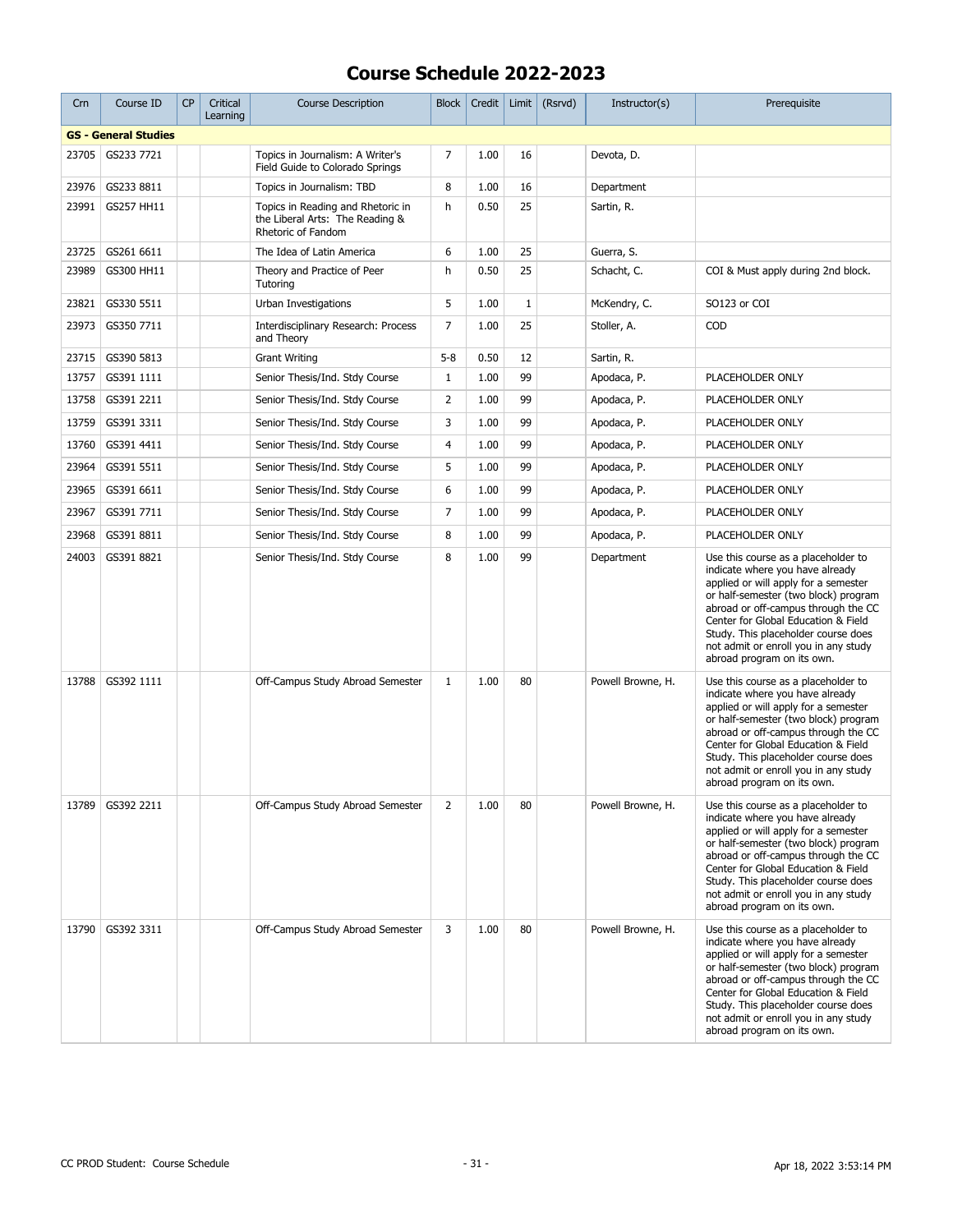| Crn   | Course ID                   | <b>CP</b> | Critical<br>Learning | <b>Course Description</b>                                             | <b>Block</b>   | Credit | Limit | (Rsrvd) | Instructor(s)     | Prerequisite                                                                                                                                                                                                                                                                                                                                      |
|-------|-----------------------------|-----------|----------------------|-----------------------------------------------------------------------|----------------|--------|-------|---------|-------------------|---------------------------------------------------------------------------------------------------------------------------------------------------------------------------------------------------------------------------------------------------------------------------------------------------------------------------------------------------|
|       | <b>GS - General Studies</b> |           |                      |                                                                       |                |        |       |         |                   |                                                                                                                                                                                                                                                                                                                                                   |
| 13791 | GS392 4411                  |           |                      | Off-Campus Study Abroad Semester                                      | 4              | 1.00   | 80    |         | Powell Browne, H. | Use this course as a placeholder to<br>indicate where you have already<br>applied or will apply for a semester<br>or half-semester (two block) program<br>abroad or off-campus through the CC<br>Center for Global Education & Field<br>Study. This placeholder course does<br>not admit or enroll you in any study<br>abroad program on its own. |
| 24000 | GS392 5511                  |           |                      | Off-Campus Study Abroad Semester                                      | 5              | 1.00   | 80    |         | Powell Browne, H. | Use this course as a placeholder to<br>indicate where you have already<br>applied or will apply for a semester<br>or half-semester (two block) program<br>abroad or off-campus through the CC<br>Center for Global Education & Field<br>Study. This placeholder course does<br>not admit or enroll you in any study<br>abroad program on its own. |
| 24001 | GS392 6611                  |           |                      | Off-Campus Study Abroad Semester                                      | 6              | 1.00   | 80    |         | Powell Browne, H. | Use this course as a placeholder to<br>indicate where you have already<br>applied or will apply for a semester<br>or half-semester (two block) program<br>abroad or off-campus through the CC<br>Center for Global Education & Field<br>Study. This placeholder course does<br>not admit or enroll you in any study<br>abroad program on its own. |
| 24002 | GS392 7711                  |           |                      | Off-Campus Study Abroad Semester                                      | $\overline{7}$ | 1.00   | 80    |         | Powell Browne, H. | Use this course as a placeholder to<br>indicate where you have already<br>applied or will apply for a semester<br>or half-semester (two block) program<br>abroad or off-campus through the CC<br>Center for Global Education & Field<br>Study. This placeholder course does<br>not admit or enroll you in any study<br>abroad program on its own. |
| 24004 | GS392 8811                  |           |                      | Off-Campus Study Abroad Semester                                      | 8              | 1.00   | 80    |         | Powell Browne, H. | Use this course as a placeholder to<br>indicate where you have already<br>applied or will apply for a semester<br>or half-semester (two block) program<br>abroad or off-campus through the CC<br>Center for Global Education & Field<br>Study. This placeholder course does<br>not admit or enroll you in any study<br>abroad program on its own. |
| 23716 | GS395 5813                  |           |                      | Peer Tutoring Practicum                                               | $5 - 8$        | 0.50   | 25    |         | Schacht, C.       | GS 300 or COI. Pass/Fail Only                                                                                                                                                                                                                                                                                                                     |
|       | 13546   GS399 3412          |           |                      | Topics in Advanced Writing Projects:<br>Thesis Lab                    | $3 - 4$        | 0.25   | 12    |         | Department        | COI & Pass/Fail grade track only.(1.0<br>units maximum credit in any given<br>year)                                                                                                                                                                                                                                                               |
| 23707 | GS399 5612                  |           |                      | Topics in Advanced Writing Projects:<br><b>Thesis</b>                 | $5-6$          | 0.25   | 12    |         | Department        | COD or Pass/Fail grade track only.<br>(1.0 units maximum credit in any<br>given year)                                                                                                                                                                                                                                                             |
|       |                             |           |                      |                                                                       |                |        |       |         |                   |                                                                                                                                                                                                                                                                                                                                                   |
|       | <b>GY</b> - Geology         |           |                      |                                                                       |                |        |       |         |                   |                                                                                                                                                                                                                                                                                                                                                   |
| 13570 | GY100 1111                  |           |                      | Studies in Geology: TBD                                               | $\mathbf{1}$   | 1.00   | 25    |         | Department        | No credit if taken after 130 or 140                                                                                                                                                                                                                                                                                                               |
| 23204 | GY101 5511                  |           | <b>CLSA</b>          | Catastrophic Geology: Causes and<br>Consequences of Natural Disasters | 5              | 1.00   | 16    |         | Department        | There will be overnight field trips and<br>possibly longer field trips.                                                                                                                                                                                                                                                                           |
| 13086 | GY140 1121                  | L         | <b>CLSA</b>          | Introduction to Earth Systems                                         | $\mathbf{1}$   | 1.00   | 25    |         | Gevedon, M.       | There will be overnight field trips and<br>possibly longer field trips.                                                                                                                                                                                                                                                                           |
| 13088 | GY140 2211                  | L         | <b>CLSA</b>          | Introduction to Earth Systems                                         | 2              | 1.00   | 25    |         | Myrow, P.         | There will be overnight field trips and<br>possibly longer field trips.                                                                                                                                                                                                                                                                           |
| 23208 | GY140 7711                  | L         | <b>CLSA</b>          | Introduction to Earth Systems                                         | 7              | 1.00   | 25    | (8)     | Myrow, P.         | There will be overnight field trips and<br>possibly longer field trips.                                                                                                                                                                                                                                                                           |
| 23211 | GY140 8811                  | Г         | <b>CLSA</b>          | Introduction to Earth Systems                                         | 8              | 1.00   | 25    |         | Gevedon, M.       | There will be overnight field trips and<br>possibly longer field trips.                                                                                                                                                                                                                                                                           |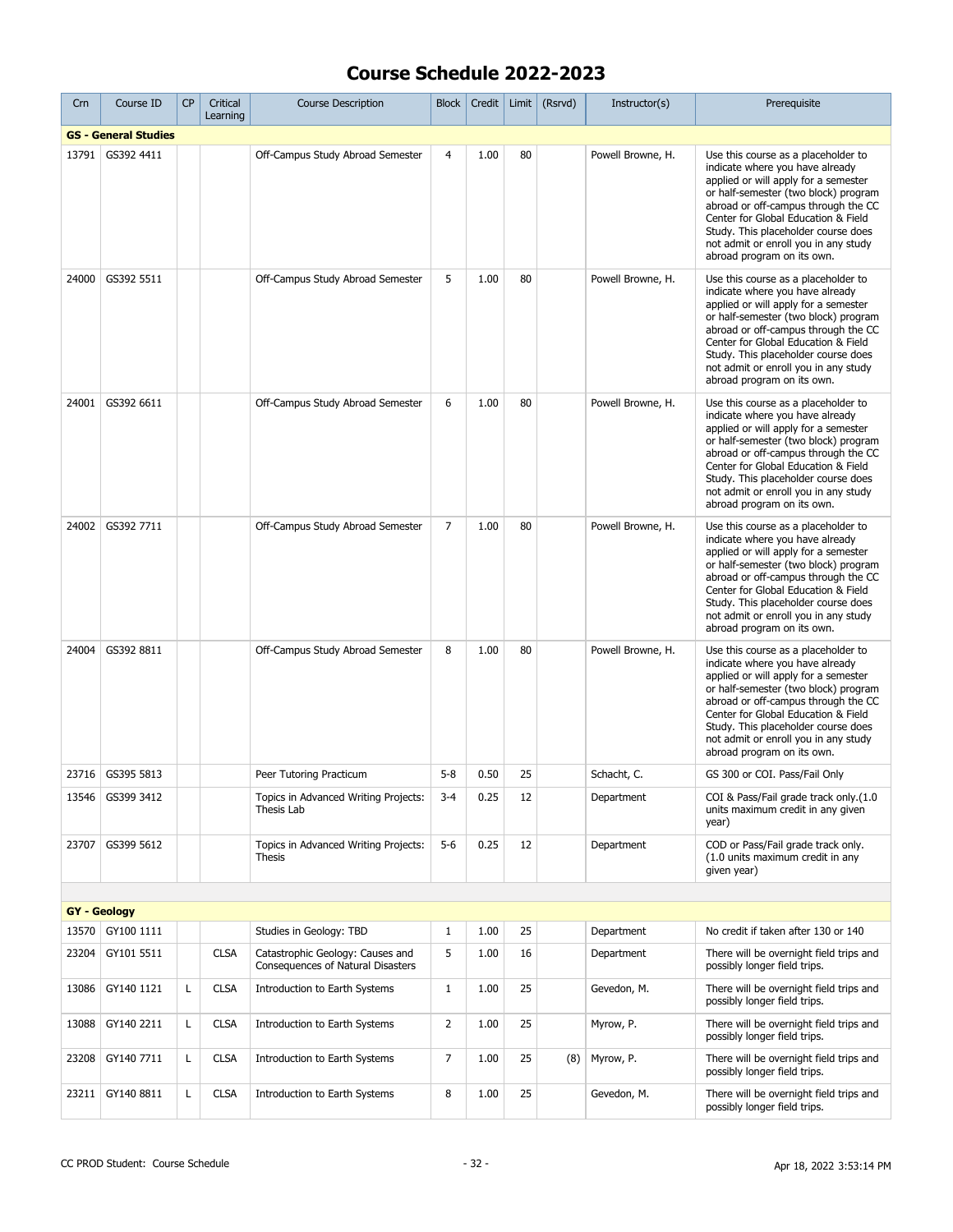| Crn                | Course ID           | <b>CP</b>   | Critical<br>Learning | <b>Course Description</b>                                                                               | <b>Block</b>   | Credit |             | Limit $(Rsrvd)$ | Instructor(s)              | Prerequisite                                                                                                                                                               |
|--------------------|---------------------|-------------|----------------------|---------------------------------------------------------------------------------------------------------|----------------|--------|-------------|-----------------|----------------------------|----------------------------------------------------------------------------------------------------------------------------------------------------------------------------|
|                    | <b>GY</b> - Geology |             |                      |                                                                                                         |                |        |             |                 |                            |                                                                                                                                                                            |
| 13142              | GY150 4411          | $\mathbf I$ | <b>CLSA</b>          | <b>Environmental Geology</b>                                                                            | 4              | 1.00   | 25          | (8)             | Department                 | There will be overnight field trips and<br>possibly longer field trips.                                                                                                    |
| 23192              | GY150 8811          | Ι.          | <b>CLSA</b>          | <b>Environmental Geology</b>                                                                            | 8              | 1.00   | 25          | (8)             | Department                 | There will be overnight field trips and<br>possibly longer field trips.                                                                                                    |
| 23209              | GY203 7711          |             |                      | Natural Hazards                                                                                         | 7              | 1.00   | 25          |                 | Department                 | COD or GY140 or GY150 There will<br>be overnight field trips and possibly<br>longer field trips.                                                                           |
| 23212              | GY205 8811          | $\mathbf I$ | <b>CLSA</b>          | Earth, Oceans, Climate and Life<br>through Time                                                         | 8              | 1.00   | 25          |                 | Myrow, P.                  | GY140 or GY150 There will be<br>overnight field trips and possibly<br>longer field trips.                                                                                  |
| 13092              | GY211 4411          | Ι.          | <b>CLSA</b>          | Earth Materials                                                                                         | $\overline{4}$ | 1.00   | 25          |                 | Fricke, H.                 | GY140 or GY150;CH 107 There will<br>be overnight field trips and possibly<br>longer field trips.                                                                           |
| 13569              | GY212 1111          | $\mathbf I$ | <b>CLSA</b>          | Investigating Earth as a Physical<br>System                                                             | $\mathbf{1}$   | 1.00   | 32          |                 | Schanz, S.<br>Siddoway, C. | GY140 or GY150; PC 141 or 241<br>There will be overnight field trips and<br>possibly longer field trips.                                                                   |
| 13571              | GY250 2211          |             |                      | Studies in Geology: Contemporary<br>topics in geological research                                       | $\overline{2}$ | 1.00   | 25          |                 | Gevedon, M.                | GY 130 or 140 Pre-requisite: GY140<br>or GY150, or consent of instructor<br>(Michelle Gevedon).<br>There will be overnight field trips and<br>possibly longer field trips. |
| 23257              | GY250 5511          |             |                      | Studies in Geology: Energy in the<br>21st Century                                                       | 5              | 1.00   | 25          |                 | Department                 | COD or GY 130 or 140 There will be<br>overnight field trips and possibly<br>longer field trips.                                                                            |
| 13093              | GY301 4411          |             |                      | Numerical Model in Earth Science                                                                        | 4              | 1.00   | 25          |                 | Schanz, S.                 | GY140 or GY150; and MA126                                                                                                                                                  |
| 13087              | GY305 1111          |             |                      | Stratigraphy & Sedimentation                                                                            | $\mathbf{1}$   | 1.00   | 25          |                 | Myrow, P.                  | GY 211 There will be overnight field<br>trips and possibly longer field trips.                                                                                             |
| 23206              | GY310 7711          |             |                      | Origin and Petrology of Earth's Crust                                                                   | $\overline{7}$ | 1.00   | 25          |                 | Gevedon, M.                | GY211 There will be overnight field<br>trips and possibly longer field trips.                                                                                              |
| 23203              | GY315 5511          |             |                      | Rock Deformation and the Structure<br>of Mountains                                                      | 5              | 1.00   | 25          |                 | Siddoway, C.               | GY 212; PC 141 or PC 241 There will<br>be overnight field trips and possibly<br>longer field trips.                                                                        |
| 13089              | GY320 2211          | $\bf{I}$    |                      | Landscape Processes and Evolution                                                                       | 2              | 1.00   | 25          |                 | Schanz, S.                 | GY212 There will be overnight field<br>trips and possibly longer field trips.                                                                                              |
| 23205              | GY335 6611          |             |                      | Earth System Geochemistry                                                                               | 6              | 1.00   | 25          |                 | Fricke, H.                 | GY211 or COI There will be overnight<br>field trips and possibly longer field<br>trips.                                                                                    |
| 13091              | GY345 3311          |             |                      | Regional Studies in Geology                                                                             | 3              | 1.00   | 32          |                 | Fricke, H.<br>Gevedon, M.  | GY211 and GY212 and two of:<br>GY305, GY315, GY320 or GY355: or<br>COI There will be overnight field trips<br>and possibly longer field trips.                             |
| 13090              | GY405 2211          |             |                      | Research Topics in Geology:                                                                             | 2              | 1.00   | $1\,$       |                 | Siddoway, C.               | COI There will be overnight field trips<br>and possibly longer field trips.                                                                                                |
| 13816              | GY405 2221          |             |                      | Research Topics in Geology:<br>Isotopic investigation of 'flash"-<br>precipitated tourmaline in brittle | $\overline{2}$ | 1.00   | $\mathbf 1$ |                 | Siddoway, C.               | COI                                                                                                                                                                        |
| 23200              | GY405 5511          |             |                      | Research Topics in Geology:                                                                             | 5              | 1.00   | $1\,$       |                 | Fricke, H.                 | COI There will be overnight field trips<br>and possibly longer field trips.                                                                                                |
| 23201              | GY405 5521          |             |                      | Research Topics in Geology:                                                                             | 5              | 1.00   | $1\,$       |                 | Gevedon, M.                | COI There will be overnight field trips<br>and possibly longer field trips.                                                                                                |
| 23202              | GY405 5531          |             |                      | Research Topics in Geology:                                                                             | 5              | 1.00   | $\mathbf 1$ |                 | Myrow, P.                  | COI There will be overnight field trips<br>and possibly longer field trips.                                                                                                |
|                    |                     |             |                      |                                                                                                         |                |        |             |                 |                            |                                                                                                                                                                            |
| <b>HE - Hebrew</b> |                     |             |                      |                                                                                                         |                |        |             |                 |                            |                                                                                                                                                                            |
| 13818              | HE121 1412          |             |                      | <b>Elementary Hebrew</b>                                                                                | $1 - 4$        | 0.25   | 25          |                 | Chumash, K.                |                                                                                                                                                                            |
| 24026              | HE122 5812          |             |                      | <b>Elementary Hebrew</b>                                                                                | $5 - 8$        | 0.25   | 25          |                 | Chumash, K.                |                                                                                                                                                                            |
| 13819              | HE221 1412          |             |                      | Intermediate Hebrew                                                                                     | $1 - 4$        | 0.25   | 25          |                 | Chumash, K.                |                                                                                                                                                                            |
| 24027              | HE222 5812          |             |                      | <b>Intermediate Hebrew</b>                                                                              | $5 - 8$        | 0.25   | 25          |                 | Chumash, K.                |                                                                                                                                                                            |
| 13820              | HE321 1412          |             |                      | <b>Advanced Hebrew</b>                                                                                  | $1 - 4$        | 0.25   | 25          |                 | Chumash, K.                |                                                                                                                                                                            |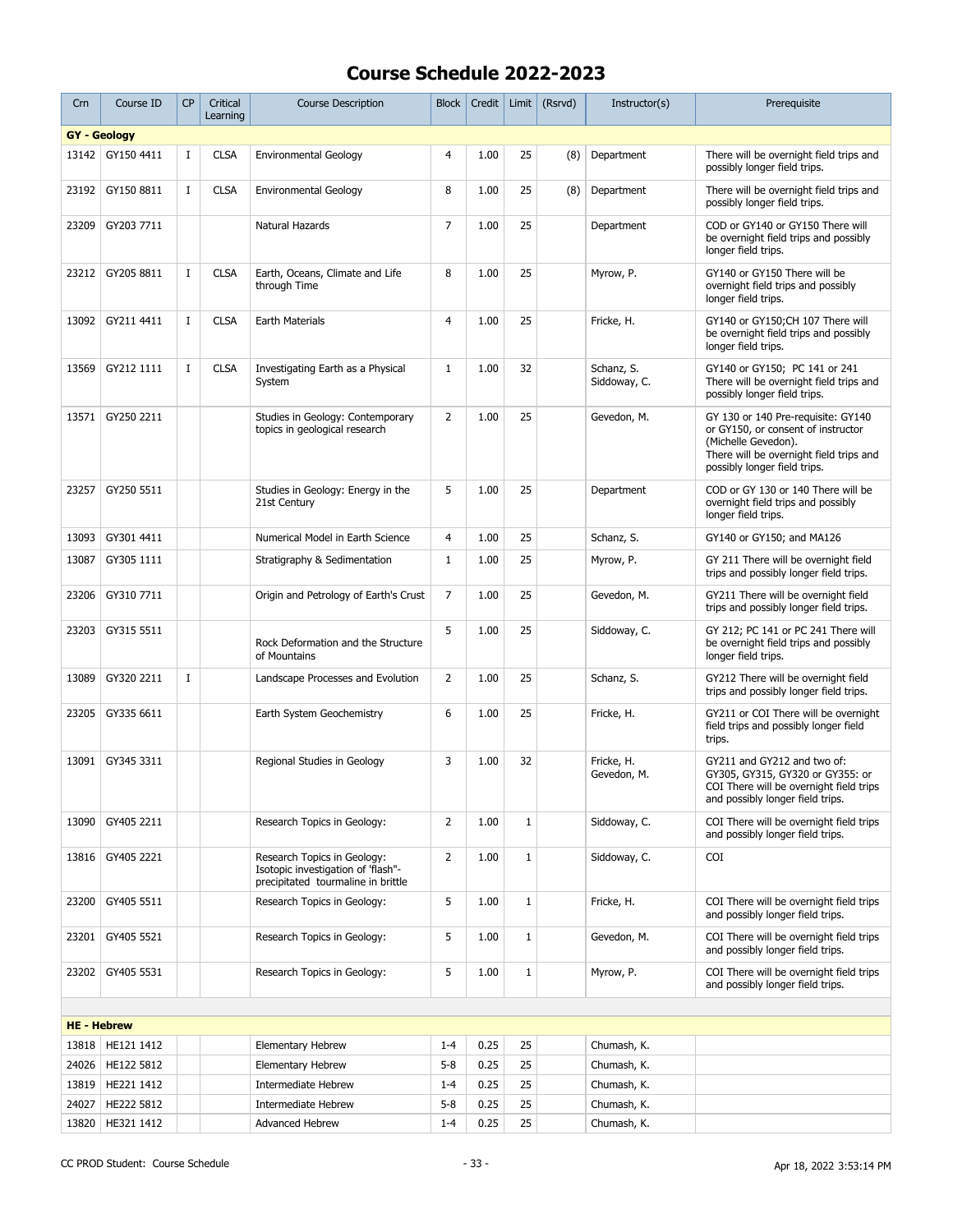| Crn                 | Course ID                                 | CP       | Critical<br>Learning | <b>Course Description</b>                                                                                                        | <b>Block</b>   | Credit | Limit        | (Rsrvd) | Instructor(s)           | Prerequisite                                                                                                                                                                                                                                                                   |
|---------------------|-------------------------------------------|----------|----------------------|----------------------------------------------------------------------------------------------------------------------------------|----------------|--------|--------------|---------|-------------------------|--------------------------------------------------------------------------------------------------------------------------------------------------------------------------------------------------------------------------------------------------------------------------------|
| <b>HE - Hebrew</b>  |                                           |          |                      |                                                                                                                                  |                |        |              |         |                         |                                                                                                                                                                                                                                                                                |
| 24028               | HE322 5812                                |          |                      | <b>Advanced Hebrew</b>                                                                                                           | $5 - 8$        | 0.25   | 25           |         | Chumash, K.             |                                                                                                                                                                                                                                                                                |
|                     |                                           |          |                      |                                                                                                                                  |                |        |              |         |                         |                                                                                                                                                                                                                                                                                |
|                     | <b>HK - Human Biology and Kinesiology</b> |          |                      |                                                                                                                                  |                |        |              |         |                         |                                                                                                                                                                                                                                                                                |
| 23985               | <b>HK120 HH11</b>                         |          |                      | Topics in Human Biology and<br>Kinesiology: Intro to Biomechanics                                                                | h              | 0.50   | 25           |         | Murphy, E.              |                                                                                                                                                                                                                                                                                |
| 13303               | HK125 3311                                | <b>I</b> |                      | Introduction to Human Nutrition                                                                                                  | 3              | 1.00   | 25           | (10)    | Murphy, E.              |                                                                                                                                                                                                                                                                                |
| 23153               | HK125 6611                                | $\bf{I}$ |                      | Introduction to Human Nutrition                                                                                                  | 6              | 1.00   | 25           |         | Murphy, E.              |                                                                                                                                                                                                                                                                                |
| 13033               | HK204 4411                                |          |                      | Introduction to Human Anatomy                                                                                                    | $\overline{4}$ | 1.00   | 20           |         | Miska, D.               | 1 unit of BE105, 106, or 107, or<br>MB131, or HK130, or PY296 or 299,<br>or COI. Sophomore Standing or<br>higher.                                                                                                                                                              |
| 23157               | HK204 5511                                |          |                      | Introduction to Human Anatomy                                                                                                    | 5              | 1.00   | 20           |         | Miska, D.               | 1 unit of BE105, 106, or 107, or<br>MB131, or HK130, or PY296 or 299,<br>or COI. Sophomore Standing or<br>higher.                                                                                                                                                              |
| 13032               | HK304 2211                                |          |                      | Advanced Human Anatomy                                                                                                           | 2              | 1.00   | 24           |         | Miska, D.               | <b>HK 204</b>                                                                                                                                                                                                                                                                  |
| 23986               | <b>HK306 HH11</b>                         |          |                      | <b>Advanced Joint Anatomy</b>                                                                                                    | h              | 0.50   | 24           |         | Miska, D.               | <b>HK204</b>                                                                                                                                                                                                                                                                   |
| 13029               | HK321 2211                                |          |                      | Human Physiology                                                                                                                 | 2              | 1.00   | 15           |         | Murphy, E.              | <b>HK 204</b>                                                                                                                                                                                                                                                                  |
| 23152               | HK321 5511                                |          |                      | Human Physiology                                                                                                                 | 5              | 1.00   | 15           |         | Murphy, E.              | <b>HK 204</b>                                                                                                                                                                                                                                                                  |
| 23149               | HK330 6611                                | Q<br>L   |                      | <b>Exercise Physiology</b>                                                                                                       | 6              | 1.00   | 14           |         | Bull, A.                | HK204, and HK321 or BE366.                                                                                                                                                                                                                                                     |
| 23150               | HK330 7711                                | Q<br>L   |                      | <b>Exercise Physiology</b>                                                                                                       | $\overline{7}$ | 1.00   | 14           |         | Bull, A.                | HK204, and HK321 or BE366.                                                                                                                                                                                                                                                     |
| 23154               | HK350 7711                                |          |                      | Investigations in Human Biology and<br>Kinesiology                                                                               | $\overline{7}$ | 1.00   | $1\,$        |         | Murphy, E.              | HK 330 and consent of instructor.                                                                                                                                                                                                                                              |
| 23155               | HK350 8811                                |          |                      | Investigations in Human Biology and<br>Kinesiology                                                                               | 8              | 1.00   | $\mathbf{1}$ |         | Bull, A.                | HK 330 and consent of instructor.                                                                                                                                                                                                                                              |
| 13317               | HK354 3311                                |          |                      | Advanced Head and Neck Anatomy                                                                                                   | 3              | 1.00   | 24           |         | Miska, D.               | <b>HK204</b>                                                                                                                                                                                                                                                                   |
|                     |                                           |          |                      |                                                                                                                                  |                |        |              |         |                         |                                                                                                                                                                                                                                                                                |
|                     | <b>HS - Studies in Humanities</b>         |          |                      |                                                                                                                                  |                |        |              |         |                         |                                                                                                                                                                                                                                                                                |
|                     | 13474   HS218 3311                        |          | <b>CLAI</b>          | Psyche, Symbol, Dream: C.J. Jung<br>and Archetypal Psychology<br>(Also CO200 3311, PH203 3311)                                   | 3              | 1.00   | 25           | (5)     | Dobson, M.              |                                                                                                                                                                                                                                                                                |
|                     |                                           |          |                      |                                                                                                                                  |                |        |              |         |                         |                                                                                                                                                                                                                                                                                |
| <b>HY</b> - History |                                           |          |                      |                                                                                                                                  |                |        |              |         |                         |                                                                                                                                                                                                                                                                                |
|                     | 23175 HY110 5511                          |          |                      | Encountering the Past: Animal-<br>Human Boundary                                                                                 | 5              | 1.00   | 25           |         | Neel, C.                |                                                                                                                                                                                                                                                                                |
|                     | 23180   HY110 7711                        |          | <b>CLHP</b>          | Encountering the Past: The French<br>Revolution                                                                                  | 7              | 1.00   | 25           |         | Ragan, T.               |                                                                                                                                                                                                                                                                                |
| 23191               | HY110 8811                                |          |                      | Encountering the Past: World War II<br>In Africa                                                                                 | 8              | 1.00   | 25           |         | Sanchez, D.             |                                                                                                                                                                                                                                                                                |
| 13576               | HY116 2211                                |          | CLAI;<br><b>EPG</b>  | Greek History & Philosophy<br>(Also CL116 2211, PH116 2211)                                                                      | 2              | 1.00   | 32           | (12)    | Dobson, M.<br>Riker, J. |                                                                                                                                                                                                                                                                                |
| 13038               | HY200 1111                                |          |                      | Topics in History: Community<br>Organizing in the 20th Century                                                                   | $\mathbf{1}$   | 1.00   | 25           |         | Adler, P.               |                                                                                                                                                                                                                                                                                |
| 13200               | HY200 1131                                | S        |                      | Tpcs in History: Art in Context:<br>Paris on a Precipice: Early 20th<br>Century Challenges in Art and<br>(Also AH275 1111)       | $\mathbf{1}$   | 1.00   | 15           |         | Murray, G.<br>Ragan, T. | COI & Counts toward the major and<br>minor in Art History or History, and<br>the minor in European Studies.<br>Knowledge of French is not<br>necessary. Taught in Paris, France.<br>Class will meet mornings and several<br>afternoons. \$\$\$.](also listed as<br>HY200 1131) |
| 13271               | HY200 2211                                |          | CLHP;<br>EPG         | Topics in History: Caste: Histories<br>and Theories of Exclusion, Stigma,<br>and Discrimination<br>(Also PA250 2211, RM200 2211) | $\overline{2}$ | 1.00   | 25           |         | Mehta, P.               |                                                                                                                                                                                                                                                                                |
| 13039               | HY200 3311                                |          |                      | Topics in History: US Backlashes on<br>Screen                                                                                    | 3              | 1.00   | 25           |         | Adler, P.               |                                                                                                                                                                                                                                                                                |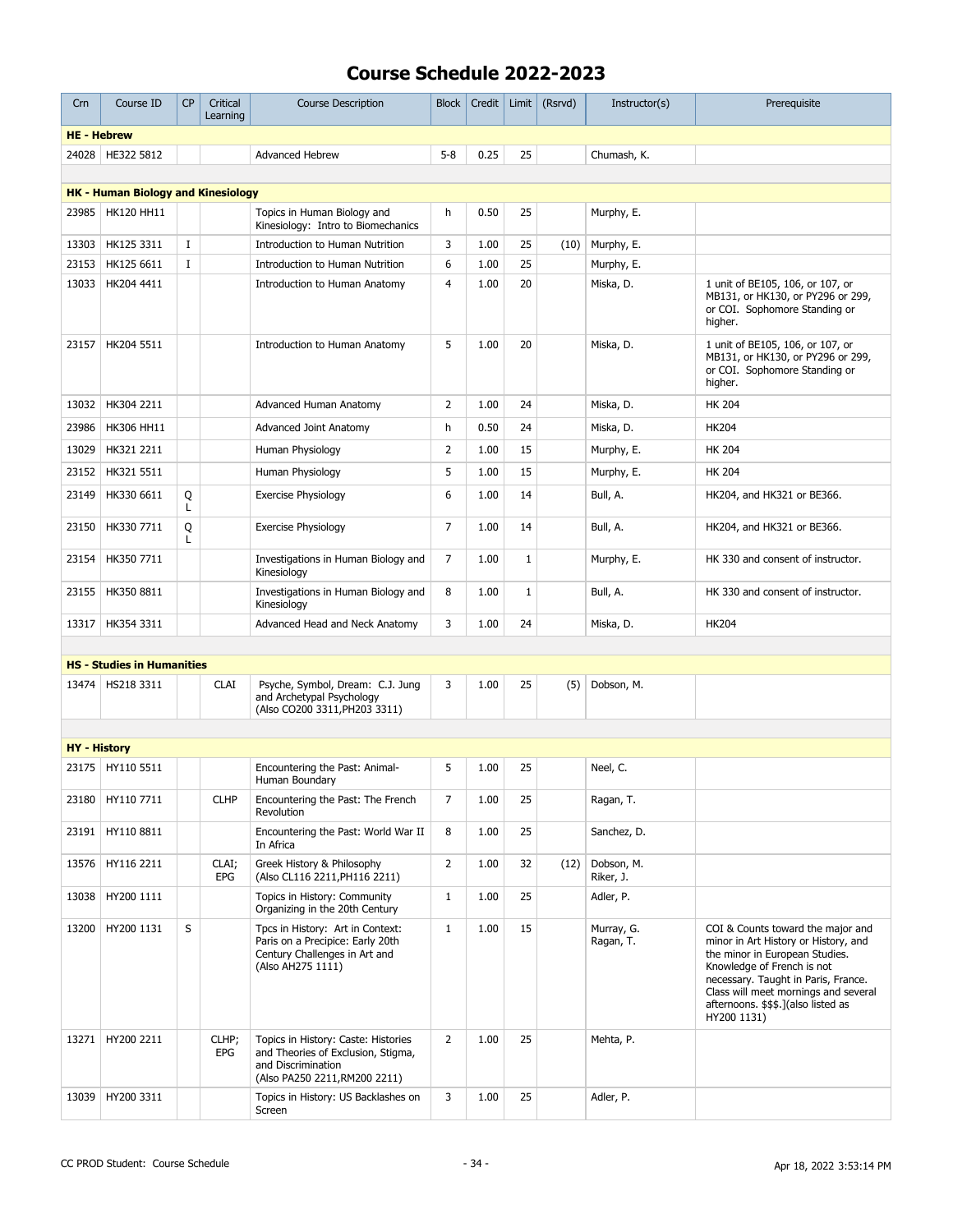| Crn                 | Course ID          | <b>CP</b> | Critical<br>Learning          | <b>Course Description</b>                                                                                             | <b>Block</b>   | Credit | Limit | (Rsrvd) | Instructor(s)   | Prerequisite                                      |
|---------------------|--------------------|-----------|-------------------------------|-----------------------------------------------------------------------------------------------------------------------|----------------|--------|-------|---------|-----------------|---------------------------------------------------|
| <b>HY</b> - History |                    |           |                               |                                                                                                                       |                |        |       |         |                 |                                                   |
| 13443               | HY200 3321         | G         | <b>CLAI</b>                   | Topics in History: Russian History in<br>Russian Literature I<br>(Also RU255 3311)                                    | 3              | 1.00   | 25    |         | Pavlenko, A.    |                                                   |
| 13446               | HY200 4411         | G         | <b>CLAI</b>                   | Topics in History: Russian History in<br>Russian Literature II<br>(Also RU256 4411)                                   | 4              | 1.00   | 25    |         | Pavlenko, A.    |                                                   |
| 23167               | HY200 6611         |           |                               | Topics in History: The Great<br>Depression and New Deal                                                               | 6              | 1.00   | 25    |         | Adler, P.       |                                                   |
| 23404               | HY200 6621         |           |                               | Topics in History: Martyrs & Saints<br>(Also RE200 6621)                                                              | 6              | 1.00   | 25    |         | Reaves, P.      | COI taught in Italy; program fees                 |
| 23188               | HY200 7711         |           |                               | Topics in History: Art and Power in<br>Florence<br>(Also IT320 7711)                                                  | 7              | 1.00   | 25    |         | Ashley, S.      |                                                   |
| 23174               | HY200 7721         |           |                               | Topics in History: Islamic Cities                                                                                     | 7              | 1.00   | 25    |         | Murphy, J.      |                                                   |
| 23762               | HY200 8811         |           |                               | Topics in History: Cutpurses and<br>Courtesans: Criminal Identities in<br>Britain during the Eighteenth               | 8              | 1.00   | 25    |         | Golightly, J.   |                                                   |
| 23429               | HY200 8821         |           | <b>EPG</b>                    | Topics in History: Representing the<br>Holocaust<br>(Also GR220 8811, GR320<br>8811, CO200 8811, FG206 8811)          | 8              | 1.00   | 25    |         | Lisiecki, C.    | COI Taught in Germany. Program fee<br>$-$ \$4000. |
| 13049               | HY204 4411         |           | CLAI;<br><b>CLHP</b>          | Dreamworlds and Nightmares in the<br>Soviet Union                                                                     | $\overline{4}$ | 1.00   | 25    |         | Smith, J.       |                                                   |
| 23186               | HY205 7711         | S         |                               | US History to 1860                                                                                                    | 7              | 1.00   | 25    |         | Department      |                                                   |
| 23187               | HY206 8811         | S         | CLHP;<br>CLSH;<br><b>EPUS</b> | US History since 1860                                                                                                 | 8              | 1.00   | 25    |         | Department      |                                                   |
| 13407               | HY209 3311         |           | <b>CLHP</b>                   | Topics in Ancient History: Age of<br>Alexander the Great<br>(Also CL252 3311)                                         | 3              | 1.00   | 25    | (8)     | Cramer, O.      |                                                   |
| 23582               | HY209 6611         | S         | CLAI;<br><b>CLHP</b>          | Topics in Ancient History: Race,<br>Ethnicity, and Prejudice in the<br>Ancient World<br>(Also CL160 6611, RM200 6611) | 6              | 1.00   | 25    |         | Cramer, O.      |                                                   |
| 23171               | HY212 7711         |           | <b>CLHP</b>                   | American Environmental History<br>(Also EV273 7711)                                                                   | 7              | 1.00   | 25    |         | Kohout, A.      |                                                   |
| 13050               | HY223 3311         | G<br>S    | <b>CLHP</b>                   | China in the Age of Confucius<br>(Also PA217 3311)                                                                    | 3              | 1.00   | 25    |         | Williams, J.    |                                                   |
| 13543               | HY227 4411         |           | <b>CLAI</b>                   | History of the Roman Empire<br>(Also CL236 4411)                                                                      | $\overline{4}$ | 1.00   | 25    | (8)     | Buxton, R.      |                                                   |
| 13047               | HY230 4411         | S         |                               | The Early Republic, 1789-1848                                                                                         | 4              | 1.00   | 25    |         | Rommel-Ruiz, B. |                                                   |
|                     | 23181 HY231 5511   | S         | CLHP;<br><b>EPUS</b>          | Civil War and Reconstruction,<br>1845-1877                                                                            | 5              | 1.00   | 25    |         | Rommel-Ruiz, B. |                                                   |
|                     | 23168 HY234 8811   | S         | CLHP;<br>CLSH;<br><b>EPUS</b> | Contemporary U.S. History                                                                                             | 8              | 1.00   | 25    |         | Adler, P.       |                                                   |
|                     | 13051   HY243 1111 | S         |                               | Slavery and Antislavery Movements<br>to 1860                                                                          | $\mathbf{1}$   | 1.00   | 25    |         | Department      |                                                   |
| 23185               | HY244 5511         | S         |                               | Black People in the US since the<br>Civil War                                                                         | 5              | 1.00   | 25    |         | Department      |                                                   |
| 23183               | HY248 6611         | G<br>S    |                               | History of Korea<br>(Also PA248 6611)                                                                                 | 6              | 1.00   | 25    |         | Williams, J.    |                                                   |
| 13041               | HY249 3311         | S         |                               | Women, Children & Men: Families in<br><b>Historical Perspective</b><br>(Also FG247 3311)                              | 3              | 1.00   | 25    |         | Neel, C.        |                                                   |
| 13305               | HY253 3311         |           | CLHP;<br>EPG                  | History of Modern South Asia<br>(Also RM200 3321, PA250 3321)                                                         | 3              | 1.00   | 25    |         | Mehta, P.       |                                                   |
|                     | 13268   HY254 1111 |           | CLHP;<br>EPG                  | History of Gender and Sexuality in<br>South Asia<br>(Also PA250 1111, RM200 1111)                                     | $\mathbf{1}$   | 1.00   | 25    |         | Mehta, P.       |                                                   |
|                     | 23173   HY262 6611 | G<br>S    |                               | The Modern Middle East: Freedoms<br>and Authorities                                                                   | 6              | 1.00   | 25    |         | Murphy, J.      |                                                   |
| 13040               | HY274 2211         |           | CLAI;<br><b>CLHP</b>          | The Medieval Imaginary                                                                                                | $\overline{2}$ | 1.00   | 25    |         | Neel, C.        |                                                   |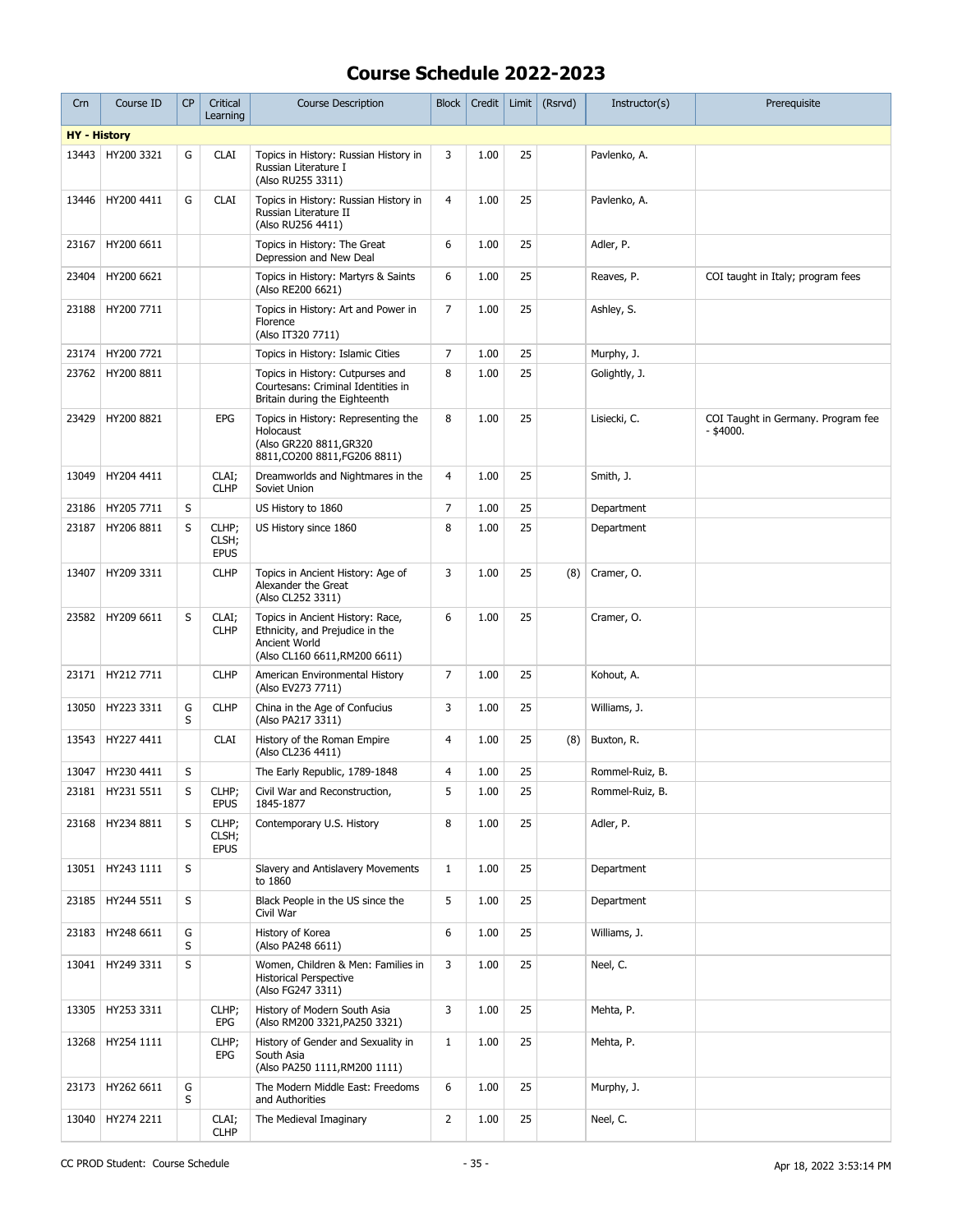| Crn                 | Course ID          | CP     | Critical<br>Learning | <b>Course Description</b>                                                                                                      | <b>Block</b>   | Credit | Limit | (Rsrvd) | Instructor(s)                     | Prerequisite                                                                                                                                      |
|---------------------|--------------------|--------|----------------------|--------------------------------------------------------------------------------------------------------------------------------|----------------|--------|-------|---------|-----------------------------------|---------------------------------------------------------------------------------------------------------------------------------------------------|
| <b>HY</b> - History |                    |        |                      |                                                                                                                                |                |        |       |         |                                   |                                                                                                                                                   |
| 23176               | HY275 6611         |        | <b>CLHP</b>          | The Renaissance and the<br>Reformation: Crisis and Dissent                                                                     | 6              | 1.00   | 25    |         | Neel, C.                          |                                                                                                                                                   |
| 13043               | HY287 3311         |        | <b>CLHP</b>          | <b>Enlightenment Culture</b>                                                                                                   | 3              | 1.00   | 25    |         | Ragan, T.                         |                                                                                                                                                   |
| 23646               | HY302 8811         |        | CLAI;<br><b>CLHP</b> | The Invention of History<br>(Also CL221 8811)                                                                                  | 8              | 1.00   | 25    |         | Buxton, R.                        |                                                                                                                                                   |
| 13054               | HY304 2211         |        |                      | Advanced Topics in History: Activism<br><b>Beyond Borders</b>                                                                  | $\overline{2}$ | 1.00   | 25    |         | Adler, P.                         |                                                                                                                                                   |
| 23184               | HY304 8811         |        |                      | Advanced Topics in History:<br>Discipline and Punishment in Late<br>Imperial China<br>(Also PA350 8811)                        | 8              | 1.00   | 25    |         | Williams, J.                      |                                                                                                                                                   |
| 13705               | HY307 4411         | G<br>S | <b>CLHP</b>          | History of Sex: Traditions<br>(Also FG307 4411)                                                                                | $\overline{4}$ | 1.00   | 25    |         | Ragan, T.                         |                                                                                                                                                   |
| 23178               | HY308 5511         | S      | <b>CLHP</b>          | History of Sex: Modernity<br>(Also FG306 5511)                                                                                 | 5              | 1.00   | 25    |         | Ragan, T.                         |                                                                                                                                                   |
| 13048               | HY324 3311         |        |                      | Haunted Landscapes: History,<br>Memory, and the Built Environment                                                              | 3              | 1.00   | 25    |         | Smith, J.                         |                                                                                                                                                   |
| 13056               | HY330 4411         |        |                      | Colloquium in History and Political<br>Science<br>(Also PS330 4411)                                                            | $\overline{4}$ | 1.00   | 32    |         | Fenner, S.<br>Murphy, J.          | HY/PS Major or COI Includes a field<br>trip in week one to the Denver for<br>the Middle East Studies Association<br>Meeting. No additional costs. |
| 23190               | HY350 7711         |        |                      | History-Philosophy Seminar:<br>(Also PH350 7721)                                                                               | 7              | 1.00   | 32    |         | McEnnerney, D.<br>Rommel-Ruiz, B. |                                                                                                                                                   |
| 13046               | HY399 2211         |        |                      | Junior Seminar: Studying History                                                                                               | 2              | 1.00   | 15    |         | Rommel-Ruiz, B.                   | COI & Junior standing                                                                                                                             |
| 23177               | HY399 7711         |        |                      | Junior Seminar: Studying History                                                                                               | 7              | 1.00   | 15    |         | Neel, C.                          | COI & Junior standing                                                                                                                             |
| 23169               | HY410 5511         |        |                      | Senior Seminar                                                                                                                 | 5              | 1.00   | 12    |         | Kohout, A.                        | COI HY 399, and senior standing                                                                                                                   |
| 23182               | HY410 5521         |        |                      | Senior Seminar                                                                                                                 | 5              | 1.00   | 12    |         | Sanchez, D.                       | COI HY 399, and senior standing                                                                                                                   |
| 23170               | HY420 6611         |        |                      | Senior Essay                                                                                                                   | 6              | 1.00   | 12    |         | Kohout, A.<br>Sanchez, D.         | COI HY 399 and 410, and, senior<br>standing                                                                                                       |
|                     |                    |        |                      |                                                                                                                                |                |        |       |         |                                   |                                                                                                                                                   |
| IT - Italian        |                    |        |                      |                                                                                                                                |                |        |       |         |                                   |                                                                                                                                                   |
| 13139               | IT101 1412         |        |                      | Introduction to Italian                                                                                                        | $1 - 4$        | 0.25   | 25    |         | Department                        |                                                                                                                                                   |
| 23254               | IT102 5812         |        |                      | Introduction to Italian                                                                                                        | $5 - 8$        | 0.25   | 25    |         | Department                        |                                                                                                                                                   |
| 13137               | IT103 3311         |        | <b>CEL</b>           | Elementary Italian I                                                                                                           | 3              | 1.00   | 18    |         | Cornette, C.                      |                                                                                                                                                   |
|                     | 23251   IT103 5511 |        | <b>CEL</b>           | Elementary Italian I                                                                                                           | 5              | 1.00   | 18    |         | Minervini, A.                     |                                                                                                                                                   |
| 13138               | IT104 4411         |        | <b>CEL</b>           | Elementary Italian II                                                                                                          | $\overline{4}$ | 1.00   | 18    |         | Cornette, C.                      | Italian 103                                                                                                                                       |
|                     | 23248   IT104 6611 |        | <b>CEL</b>           | Elementary Italian II                                                                                                          | 6              | 1.00   | 18    |         | Cornette, C.                      | Italian 103                                                                                                                                       |
|                     | 23997   IT120 HH11 |        |                      | Topics in Music (Spring Semester)<br>The Renaissance Banchetto!<br>(Also MU228 HH11)                                           | h              | 0.50   | 25    |         | Ekberg, N.<br>Sponchiado, D.      |                                                                                                                                                   |
| 13140               | IT201 1412         |        |                      | Review of Elementary Italian                                                                                                   | $1 - 4$        | 0.25   | 25    |         | Minervini, A.                     | Italian 104 or equivalent                                                                                                                         |
| 23255               | IT202 5812         |        |                      | Review of Elementary Italian                                                                                                   | $5 - 8$        | 0.25   | 25    |         | Department                        | COD or Italian 104 or equivalent                                                                                                                  |
|                     | 23252 TT203 7711   |        | <b>CEL</b>           | Intermediate Italian I                                                                                                         | $\overline{7}$ | 1.00   | 18    |         | Cornette, C.                      | Italian 104 or equivalent                                                                                                                         |
| 23253               | IT204 8811         |        | <b>CEL</b>           | Intermediate Italian II                                                                                                        | 8              | 1.00   | 18    |         | Cornette, C.                      | COI Italian 203                                                                                                                                   |
| 13141               | IT301 1412         |        |                      | Review of Italian with Emphasis on<br><b>Italian Civilization</b>                                                              | $1 - 4$        | 0.25   | 25    |         | Minervini, A.                     | Italian 204 or equivalent                                                                                                                         |
| 23256               | IT302 5812         |        |                      | Review of Italian with Emphasis on<br>Italian Civilization and Culture                                                         | $5 - 8$        | 0.25   | 25    |         | Department                        | COD or IT 204 or equivalent                                                                                                                       |
| 13136               | IT320 2211         |        |                      | Topics in Italian Culture: Women<br>Outside the Lines: Patriarchy, The<br>Southern Question, and Neapolita                     | $\overline{2}$ | 1.00   | 25    |         | Cornette, C.                      |                                                                                                                                                   |
|                     | 13133   IT320 4411 |        | EPG                  | Topics in Italian Culture: Love &<br>Anarchy: Romance, Sex, and Politics<br>in Italian Cinema<br>(Also FM205 4411, FG206 4411) | 4              | 1.00   | 25    |         | Minervini, A.                     |                                                                                                                                                   |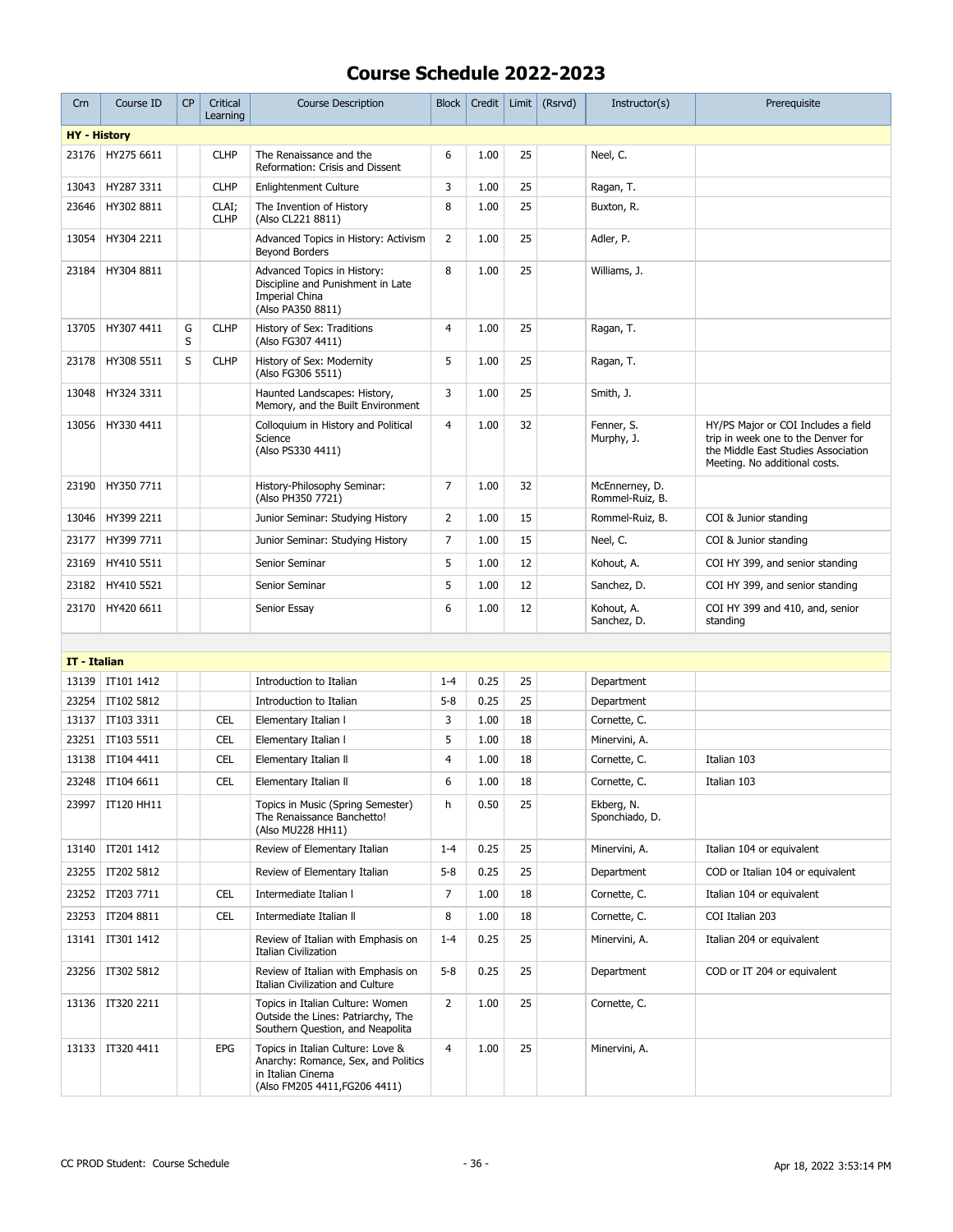| IT - Italian<br>23245<br>IT320 6611<br><b>CLAI</b><br>Topics in Italian Culture: Come to<br>6<br>1.00<br>25<br>Minervini, A.<br>Hell: Dante and His World/ Our<br>World<br>(Also EN381 6611, CO300 6621)<br>$\overline{7}$<br>25<br>IT320 7711<br>Topics in Italian Culture: Art and<br>1.00<br>23189<br>Ashley, S.<br>Power in Florence<br>(Also HY200 7711)<br>8<br>25<br>IT320 8811<br>1.00<br>23249<br>Topics in Italian Culture: Gusto:<br>Minervini, A.<br>COI Course Taught in Italy. Program<br>Italian Food as Art, Culture &<br>fee will apply.<br>Tradition<br>JA - Japanese<br>JA101 3411<br><b>CEL</b><br>Elementary Japanese<br>$3 - 4$<br>2.00<br>18<br>Onishi, H.<br>13019<br>(Also PA102 3411)<br>$7 - 8$<br>18<br>23142<br>JA101 7811<br><b>CEL</b><br>Elementary Japanese<br>2.00<br>Ericson, J.<br>(Also PA102 7811)<br>0.25<br>25<br>13021<br>JA103 1412<br>Japanese Skill Maintenance<br>$1 - 4$<br>JA 101<br>Ericson, J.<br>(Also PA105 1412)<br>JA104 5812<br>Japanese Skill Maintenance<br>$5 - 8$<br>0.25<br>25<br>JA 101<br>23144<br>Ericson, J.<br>(Also PA106 5812)<br>5<br><b>CEL</b><br>1.00<br>18<br>23134<br>JA201 5511<br>Intermediate Japanese I<br>Onishi, H.<br>JA 101<br>(Also PA221 5511)<br>Advanced Intermediate Japanese II<br>8<br>18<br>Onishi, H.<br>23138<br>JA202 8811<br><b>CEL</b><br>1.00<br>JA 201<br>(Also PA222 8811)<br>JA205 1412<br>Japanese Skill Maintenance<br>$1 - 4$<br>0.25<br>25<br>13023<br>Onishi, H.<br>JA 201<br>(Also PA215 1412)<br>25<br>23159<br>JA206 5822<br>Japanese Skill Maintenance<br>$5 - 8$<br>0.25<br>JA 201<br>Ericson, J.<br>(Also PA216 5822)<br>6<br>23136<br>JA250 6611<br>Topics in Japanese Studies:<br>1.00<br>25<br>Onishi, H.<br>Languages and Cultures of Japan<br>(Also PA250 6611)<br>5<br>JA252 5511<br>G<br><b>CLAI</b><br>Gender and Sexuality in Japanese<br>1.00<br>12<br>23140<br>Ericson, J.<br>Literature, Film, and Manga<br>(Also PA250 5511)<br>JA301 2211<br><b>CEL</b><br>Advanced Japanese Language I<br>2<br>1.00<br>18<br>JA 202 or COI.<br>13017<br>Onishi, H.<br>(Also PA301 2211)<br><b>MA - Mathematics</b><br>5<br>IQ<br><b>CLFR</b><br>1.00<br>25<br>23320<br>MA110 5511<br>Mathematical Explorations:<br>(5)<br>Siddoway, M.<br>Not recommended for Math majors.<br>Mathematics for Sustainability<br>CLFR;<br>$\mathbf{1}$<br>1.00<br>25<br>13172<br>MA117 1111<br>IQ<br>Probability & Statistics<br>Kim, M.<br>No credit after BE220 or any other<br><b>CLSA</b><br>college-level statistics course.<br>$\overline{2}$<br>25<br>MA117 2211<br>CLFR;<br>1.00<br>13182<br>IQ<br>Probability & Statistics<br>Sancier-Barbosa, F.<br>No credit after BE220 or any other<br>college-level statistics course.<br><b>CLSA</b><br>3<br>25<br>13186<br>MA117 3311<br>IQ<br>CLFR;<br>Probability & Statistics<br>1.00<br>Gordon, R.<br>No credit after BE220 or any other<br><b>CLSA</b><br>college-level statistics course.<br>3<br>25<br>13188<br>MA117 3321<br>IQ<br>CLFR;<br>Probability & Statistics<br>1.00<br>Department<br>No credit after BE220 or any other<br>(10)<br><b>CLSA</b><br>college-level statistics course.<br>4<br>13183<br>MA117 4411<br>IQ<br>CLFR;<br>Probability & Statistics<br>1.00<br>25<br>(10)<br>Sancier-Barbosa, F.<br>No credit after BE220 or any other<br><b>CLSA</b><br>college-level statistics course.<br>5<br>CLFR;<br>1.00<br>25<br>Kim, M.<br>23309<br>MA117 5511<br>IQ<br>Probability & Statistics<br>(10)<br>No credit after BE220 or any other<br><b>CLSA</b><br>college-level statistics course.<br>6<br>1.00<br>25<br>23318<br>MA117 6611<br>IQ<br>CLFR;<br>Probability & Statistics<br>(10)<br>Sancier-Barbosa, F.<br>No credit after BE220 or any other<br><b>CLSA</b><br>college-level statistics course.<br>$\overline{7}$<br>1.00<br>25<br>Gordon, R.<br>23323<br>MA117 7711<br>IQ<br>CLFR;<br>Probability & Statistics<br>(5)<br>No credit after BE220 or any other<br><b>CLSA</b><br>college-level statistics course.<br>MA117 8811<br>8<br>25<br>23301<br>IQ<br>CLFR;<br>Probability & Statistics<br>1.00<br>(5)<br>Brown, D.<br>No credit after BE220 or any other<br><b>CLSA</b><br>college-level statistics course.<br>MA125 5611<br><b>CLFR</b><br>$5-6$<br>2.00<br>25<br>23325<br>IQ<br>Pre-Calculus & Calculus<br>(15)<br>Department<br>25<br>13187<br>MA126 1111<br><b>CLFR</b><br>$\mathbf{1}$<br>1.00<br>IQ<br>Calculus 1<br>Department | Crn | Course ID | <b>CP</b> | Critical<br>Learning | <b>Course Description</b> | <b>Block</b> | Credit | Limit | (Rsrvd) | Instructor(s) | Prerequisite |
|----------------------------------------------------------------------------------------------------------------------------------------------------------------------------------------------------------------------------------------------------------------------------------------------------------------------------------------------------------------------------------------------------------------------------------------------------------------------------------------------------------------------------------------------------------------------------------------------------------------------------------------------------------------------------------------------------------------------------------------------------------------------------------------------------------------------------------------------------------------------------------------------------------------------------------------------------------------------------------------------------------------------------------------------------------------------------------------------------------------------------------------------------------------------------------------------------------------------------------------------------------------------------------------------------------------------------------------------------------------------------------------------------------------------------------------------------------------------------------------------------------------------------------------------------------------------------------------------------------------------------------------------------------------------------------------------------------------------------------------------------------------------------------------------------------------------------------------------------------------------------------------------------------------------------------------------------------------------------------------------------------------------------------------------------------------------------------------------------------------------------------------------------------------------------------------------------------------------------------------------------------------------------------------------------------------------------------------------------------------------------------------------------------------------------------------------------------------------------------------------------------------------------------------------------------------------------------------------------------------------------------------------------------------------------------------------------------------------------------------------------------------------------------------------------------------------------------------------------------------------------------------------------------------------------------------------------------------------------------------------------------------------------------------------------------------------------------------------------------------------------------------------------------------------------------------------------------------------------------------------------------------------------------------------------------------------------------------------------------------------------------------------------------------------------------------------------------------------------------------------------------------------------------------------------------------------------------------------------------------------------------------------------------------------------------------------------------------------------------------------------------------------------------------------------------------------------------------------------------------------------------------------------------------------------------------------------------------------------------------------------------------------------------------------------------------------------------------------------------------------------------------------------------------------------------------------------------------------------------------------------------------------------------------------------------------------------------------------------------------------------------------------------------------------|-----|-----------|-----------|----------------------|---------------------------|--------------|--------|-------|---------|---------------|--------------|
|                                                                                                                                                                                                                                                                                                                                                                                                                                                                                                                                                                                                                                                                                                                                                                                                                                                                                                                                                                                                                                                                                                                                                                                                                                                                                                                                                                                                                                                                                                                                                                                                                                                                                                                                                                                                                                                                                                                                                                                                                                                                                                                                                                                                                                                                                                                                                                                                                                                                                                                                                                                                                                                                                                                                                                                                                                                                                                                                                                                                                                                                                                                                                                                                                                                                                                                                                                                                                                                                                                                                                                                                                                                                                                                                                                                                                                                                                                                                                                                                                                                                                                                                                                                                                                                                                                                                                                                                                      |     |           |           |                      |                           |              |        |       |         |               |              |
|                                                                                                                                                                                                                                                                                                                                                                                                                                                                                                                                                                                                                                                                                                                                                                                                                                                                                                                                                                                                                                                                                                                                                                                                                                                                                                                                                                                                                                                                                                                                                                                                                                                                                                                                                                                                                                                                                                                                                                                                                                                                                                                                                                                                                                                                                                                                                                                                                                                                                                                                                                                                                                                                                                                                                                                                                                                                                                                                                                                                                                                                                                                                                                                                                                                                                                                                                                                                                                                                                                                                                                                                                                                                                                                                                                                                                                                                                                                                                                                                                                                                                                                                                                                                                                                                                                                                                                                                                      |     |           |           |                      |                           |              |        |       |         |               |              |
|                                                                                                                                                                                                                                                                                                                                                                                                                                                                                                                                                                                                                                                                                                                                                                                                                                                                                                                                                                                                                                                                                                                                                                                                                                                                                                                                                                                                                                                                                                                                                                                                                                                                                                                                                                                                                                                                                                                                                                                                                                                                                                                                                                                                                                                                                                                                                                                                                                                                                                                                                                                                                                                                                                                                                                                                                                                                                                                                                                                                                                                                                                                                                                                                                                                                                                                                                                                                                                                                                                                                                                                                                                                                                                                                                                                                                                                                                                                                                                                                                                                                                                                                                                                                                                                                                                                                                                                                                      |     |           |           |                      |                           |              |        |       |         |               |              |
|                                                                                                                                                                                                                                                                                                                                                                                                                                                                                                                                                                                                                                                                                                                                                                                                                                                                                                                                                                                                                                                                                                                                                                                                                                                                                                                                                                                                                                                                                                                                                                                                                                                                                                                                                                                                                                                                                                                                                                                                                                                                                                                                                                                                                                                                                                                                                                                                                                                                                                                                                                                                                                                                                                                                                                                                                                                                                                                                                                                                                                                                                                                                                                                                                                                                                                                                                                                                                                                                                                                                                                                                                                                                                                                                                                                                                                                                                                                                                                                                                                                                                                                                                                                                                                                                                                                                                                                                                      |     |           |           |                      |                           |              |        |       |         |               |              |
|                                                                                                                                                                                                                                                                                                                                                                                                                                                                                                                                                                                                                                                                                                                                                                                                                                                                                                                                                                                                                                                                                                                                                                                                                                                                                                                                                                                                                                                                                                                                                                                                                                                                                                                                                                                                                                                                                                                                                                                                                                                                                                                                                                                                                                                                                                                                                                                                                                                                                                                                                                                                                                                                                                                                                                                                                                                                                                                                                                                                                                                                                                                                                                                                                                                                                                                                                                                                                                                                                                                                                                                                                                                                                                                                                                                                                                                                                                                                                                                                                                                                                                                                                                                                                                                                                                                                                                                                                      |     |           |           |                      |                           |              |        |       |         |               |              |
|                                                                                                                                                                                                                                                                                                                                                                                                                                                                                                                                                                                                                                                                                                                                                                                                                                                                                                                                                                                                                                                                                                                                                                                                                                                                                                                                                                                                                                                                                                                                                                                                                                                                                                                                                                                                                                                                                                                                                                                                                                                                                                                                                                                                                                                                                                                                                                                                                                                                                                                                                                                                                                                                                                                                                                                                                                                                                                                                                                                                                                                                                                                                                                                                                                                                                                                                                                                                                                                                                                                                                                                                                                                                                                                                                                                                                                                                                                                                                                                                                                                                                                                                                                                                                                                                                                                                                                                                                      |     |           |           |                      |                           |              |        |       |         |               |              |
|                                                                                                                                                                                                                                                                                                                                                                                                                                                                                                                                                                                                                                                                                                                                                                                                                                                                                                                                                                                                                                                                                                                                                                                                                                                                                                                                                                                                                                                                                                                                                                                                                                                                                                                                                                                                                                                                                                                                                                                                                                                                                                                                                                                                                                                                                                                                                                                                                                                                                                                                                                                                                                                                                                                                                                                                                                                                                                                                                                                                                                                                                                                                                                                                                                                                                                                                                                                                                                                                                                                                                                                                                                                                                                                                                                                                                                                                                                                                                                                                                                                                                                                                                                                                                                                                                                                                                                                                                      |     |           |           |                      |                           |              |        |       |         |               |              |
|                                                                                                                                                                                                                                                                                                                                                                                                                                                                                                                                                                                                                                                                                                                                                                                                                                                                                                                                                                                                                                                                                                                                                                                                                                                                                                                                                                                                                                                                                                                                                                                                                                                                                                                                                                                                                                                                                                                                                                                                                                                                                                                                                                                                                                                                                                                                                                                                                                                                                                                                                                                                                                                                                                                                                                                                                                                                                                                                                                                                                                                                                                                                                                                                                                                                                                                                                                                                                                                                                                                                                                                                                                                                                                                                                                                                                                                                                                                                                                                                                                                                                                                                                                                                                                                                                                                                                                                                                      |     |           |           |                      |                           |              |        |       |         |               |              |
|                                                                                                                                                                                                                                                                                                                                                                                                                                                                                                                                                                                                                                                                                                                                                                                                                                                                                                                                                                                                                                                                                                                                                                                                                                                                                                                                                                                                                                                                                                                                                                                                                                                                                                                                                                                                                                                                                                                                                                                                                                                                                                                                                                                                                                                                                                                                                                                                                                                                                                                                                                                                                                                                                                                                                                                                                                                                                                                                                                                                                                                                                                                                                                                                                                                                                                                                                                                                                                                                                                                                                                                                                                                                                                                                                                                                                                                                                                                                                                                                                                                                                                                                                                                                                                                                                                                                                                                                                      |     |           |           |                      |                           |              |        |       |         |               |              |
|                                                                                                                                                                                                                                                                                                                                                                                                                                                                                                                                                                                                                                                                                                                                                                                                                                                                                                                                                                                                                                                                                                                                                                                                                                                                                                                                                                                                                                                                                                                                                                                                                                                                                                                                                                                                                                                                                                                                                                                                                                                                                                                                                                                                                                                                                                                                                                                                                                                                                                                                                                                                                                                                                                                                                                                                                                                                                                                                                                                                                                                                                                                                                                                                                                                                                                                                                                                                                                                                                                                                                                                                                                                                                                                                                                                                                                                                                                                                                                                                                                                                                                                                                                                                                                                                                                                                                                                                                      |     |           |           |                      |                           |              |        |       |         |               |              |
|                                                                                                                                                                                                                                                                                                                                                                                                                                                                                                                                                                                                                                                                                                                                                                                                                                                                                                                                                                                                                                                                                                                                                                                                                                                                                                                                                                                                                                                                                                                                                                                                                                                                                                                                                                                                                                                                                                                                                                                                                                                                                                                                                                                                                                                                                                                                                                                                                                                                                                                                                                                                                                                                                                                                                                                                                                                                                                                                                                                                                                                                                                                                                                                                                                                                                                                                                                                                                                                                                                                                                                                                                                                                                                                                                                                                                                                                                                                                                                                                                                                                                                                                                                                                                                                                                                                                                                                                                      |     |           |           |                      |                           |              |        |       |         |               |              |
|                                                                                                                                                                                                                                                                                                                                                                                                                                                                                                                                                                                                                                                                                                                                                                                                                                                                                                                                                                                                                                                                                                                                                                                                                                                                                                                                                                                                                                                                                                                                                                                                                                                                                                                                                                                                                                                                                                                                                                                                                                                                                                                                                                                                                                                                                                                                                                                                                                                                                                                                                                                                                                                                                                                                                                                                                                                                                                                                                                                                                                                                                                                                                                                                                                                                                                                                                                                                                                                                                                                                                                                                                                                                                                                                                                                                                                                                                                                                                                                                                                                                                                                                                                                                                                                                                                                                                                                                                      |     |           |           |                      |                           |              |        |       |         |               |              |
|                                                                                                                                                                                                                                                                                                                                                                                                                                                                                                                                                                                                                                                                                                                                                                                                                                                                                                                                                                                                                                                                                                                                                                                                                                                                                                                                                                                                                                                                                                                                                                                                                                                                                                                                                                                                                                                                                                                                                                                                                                                                                                                                                                                                                                                                                                                                                                                                                                                                                                                                                                                                                                                                                                                                                                                                                                                                                                                                                                                                                                                                                                                                                                                                                                                                                                                                                                                                                                                                                                                                                                                                                                                                                                                                                                                                                                                                                                                                                                                                                                                                                                                                                                                                                                                                                                                                                                                                                      |     |           |           |                      |                           |              |        |       |         |               |              |
|                                                                                                                                                                                                                                                                                                                                                                                                                                                                                                                                                                                                                                                                                                                                                                                                                                                                                                                                                                                                                                                                                                                                                                                                                                                                                                                                                                                                                                                                                                                                                                                                                                                                                                                                                                                                                                                                                                                                                                                                                                                                                                                                                                                                                                                                                                                                                                                                                                                                                                                                                                                                                                                                                                                                                                                                                                                                                                                                                                                                                                                                                                                                                                                                                                                                                                                                                                                                                                                                                                                                                                                                                                                                                                                                                                                                                                                                                                                                                                                                                                                                                                                                                                                                                                                                                                                                                                                                                      |     |           |           |                      |                           |              |        |       |         |               |              |
|                                                                                                                                                                                                                                                                                                                                                                                                                                                                                                                                                                                                                                                                                                                                                                                                                                                                                                                                                                                                                                                                                                                                                                                                                                                                                                                                                                                                                                                                                                                                                                                                                                                                                                                                                                                                                                                                                                                                                                                                                                                                                                                                                                                                                                                                                                                                                                                                                                                                                                                                                                                                                                                                                                                                                                                                                                                                                                                                                                                                                                                                                                                                                                                                                                                                                                                                                                                                                                                                                                                                                                                                                                                                                                                                                                                                                                                                                                                                                                                                                                                                                                                                                                                                                                                                                                                                                                                                                      |     |           |           |                      |                           |              |        |       |         |               |              |
|                                                                                                                                                                                                                                                                                                                                                                                                                                                                                                                                                                                                                                                                                                                                                                                                                                                                                                                                                                                                                                                                                                                                                                                                                                                                                                                                                                                                                                                                                                                                                                                                                                                                                                                                                                                                                                                                                                                                                                                                                                                                                                                                                                                                                                                                                                                                                                                                                                                                                                                                                                                                                                                                                                                                                                                                                                                                                                                                                                                                                                                                                                                                                                                                                                                                                                                                                                                                                                                                                                                                                                                                                                                                                                                                                                                                                                                                                                                                                                                                                                                                                                                                                                                                                                                                                                                                                                                                                      |     |           |           |                      |                           |              |        |       |         |               |              |
|                                                                                                                                                                                                                                                                                                                                                                                                                                                                                                                                                                                                                                                                                                                                                                                                                                                                                                                                                                                                                                                                                                                                                                                                                                                                                                                                                                                                                                                                                                                                                                                                                                                                                                                                                                                                                                                                                                                                                                                                                                                                                                                                                                                                                                                                                                                                                                                                                                                                                                                                                                                                                                                                                                                                                                                                                                                                                                                                                                                                                                                                                                                                                                                                                                                                                                                                                                                                                                                                                                                                                                                                                                                                                                                                                                                                                                                                                                                                                                                                                                                                                                                                                                                                                                                                                                                                                                                                                      |     |           |           |                      |                           |              |        |       |         |               |              |
|                                                                                                                                                                                                                                                                                                                                                                                                                                                                                                                                                                                                                                                                                                                                                                                                                                                                                                                                                                                                                                                                                                                                                                                                                                                                                                                                                                                                                                                                                                                                                                                                                                                                                                                                                                                                                                                                                                                                                                                                                                                                                                                                                                                                                                                                                                                                                                                                                                                                                                                                                                                                                                                                                                                                                                                                                                                                                                                                                                                                                                                                                                                                                                                                                                                                                                                                                                                                                                                                                                                                                                                                                                                                                                                                                                                                                                                                                                                                                                                                                                                                                                                                                                                                                                                                                                                                                                                                                      |     |           |           |                      |                           |              |        |       |         |               |              |
|                                                                                                                                                                                                                                                                                                                                                                                                                                                                                                                                                                                                                                                                                                                                                                                                                                                                                                                                                                                                                                                                                                                                                                                                                                                                                                                                                                                                                                                                                                                                                                                                                                                                                                                                                                                                                                                                                                                                                                                                                                                                                                                                                                                                                                                                                                                                                                                                                                                                                                                                                                                                                                                                                                                                                                                                                                                                                                                                                                                                                                                                                                                                                                                                                                                                                                                                                                                                                                                                                                                                                                                                                                                                                                                                                                                                                                                                                                                                                                                                                                                                                                                                                                                                                                                                                                                                                                                                                      |     |           |           |                      |                           |              |        |       |         |               |              |
|                                                                                                                                                                                                                                                                                                                                                                                                                                                                                                                                                                                                                                                                                                                                                                                                                                                                                                                                                                                                                                                                                                                                                                                                                                                                                                                                                                                                                                                                                                                                                                                                                                                                                                                                                                                                                                                                                                                                                                                                                                                                                                                                                                                                                                                                                                                                                                                                                                                                                                                                                                                                                                                                                                                                                                                                                                                                                                                                                                                                                                                                                                                                                                                                                                                                                                                                                                                                                                                                                                                                                                                                                                                                                                                                                                                                                                                                                                                                                                                                                                                                                                                                                                                                                                                                                                                                                                                                                      |     |           |           |                      |                           |              |        |       |         |               |              |
|                                                                                                                                                                                                                                                                                                                                                                                                                                                                                                                                                                                                                                                                                                                                                                                                                                                                                                                                                                                                                                                                                                                                                                                                                                                                                                                                                                                                                                                                                                                                                                                                                                                                                                                                                                                                                                                                                                                                                                                                                                                                                                                                                                                                                                                                                                                                                                                                                                                                                                                                                                                                                                                                                                                                                                                                                                                                                                                                                                                                                                                                                                                                                                                                                                                                                                                                                                                                                                                                                                                                                                                                                                                                                                                                                                                                                                                                                                                                                                                                                                                                                                                                                                                                                                                                                                                                                                                                                      |     |           |           |                      |                           |              |        |       |         |               |              |
|                                                                                                                                                                                                                                                                                                                                                                                                                                                                                                                                                                                                                                                                                                                                                                                                                                                                                                                                                                                                                                                                                                                                                                                                                                                                                                                                                                                                                                                                                                                                                                                                                                                                                                                                                                                                                                                                                                                                                                                                                                                                                                                                                                                                                                                                                                                                                                                                                                                                                                                                                                                                                                                                                                                                                                                                                                                                                                                                                                                                                                                                                                                                                                                                                                                                                                                                                                                                                                                                                                                                                                                                                                                                                                                                                                                                                                                                                                                                                                                                                                                                                                                                                                                                                                                                                                                                                                                                                      |     |           |           |                      |                           |              |        |       |         |               |              |
|                                                                                                                                                                                                                                                                                                                                                                                                                                                                                                                                                                                                                                                                                                                                                                                                                                                                                                                                                                                                                                                                                                                                                                                                                                                                                                                                                                                                                                                                                                                                                                                                                                                                                                                                                                                                                                                                                                                                                                                                                                                                                                                                                                                                                                                                                                                                                                                                                                                                                                                                                                                                                                                                                                                                                                                                                                                                                                                                                                                                                                                                                                                                                                                                                                                                                                                                                                                                                                                                                                                                                                                                                                                                                                                                                                                                                                                                                                                                                                                                                                                                                                                                                                                                                                                                                                                                                                                                                      |     |           |           |                      |                           |              |        |       |         |               |              |
|                                                                                                                                                                                                                                                                                                                                                                                                                                                                                                                                                                                                                                                                                                                                                                                                                                                                                                                                                                                                                                                                                                                                                                                                                                                                                                                                                                                                                                                                                                                                                                                                                                                                                                                                                                                                                                                                                                                                                                                                                                                                                                                                                                                                                                                                                                                                                                                                                                                                                                                                                                                                                                                                                                                                                                                                                                                                                                                                                                                                                                                                                                                                                                                                                                                                                                                                                                                                                                                                                                                                                                                                                                                                                                                                                                                                                                                                                                                                                                                                                                                                                                                                                                                                                                                                                                                                                                                                                      |     |           |           |                      |                           |              |        |       |         |               |              |
|                                                                                                                                                                                                                                                                                                                                                                                                                                                                                                                                                                                                                                                                                                                                                                                                                                                                                                                                                                                                                                                                                                                                                                                                                                                                                                                                                                                                                                                                                                                                                                                                                                                                                                                                                                                                                                                                                                                                                                                                                                                                                                                                                                                                                                                                                                                                                                                                                                                                                                                                                                                                                                                                                                                                                                                                                                                                                                                                                                                                                                                                                                                                                                                                                                                                                                                                                                                                                                                                                                                                                                                                                                                                                                                                                                                                                                                                                                                                                                                                                                                                                                                                                                                                                                                                                                                                                                                                                      |     |           |           |                      |                           |              |        |       |         |               |              |
|                                                                                                                                                                                                                                                                                                                                                                                                                                                                                                                                                                                                                                                                                                                                                                                                                                                                                                                                                                                                                                                                                                                                                                                                                                                                                                                                                                                                                                                                                                                                                                                                                                                                                                                                                                                                                                                                                                                                                                                                                                                                                                                                                                                                                                                                                                                                                                                                                                                                                                                                                                                                                                                                                                                                                                                                                                                                                                                                                                                                                                                                                                                                                                                                                                                                                                                                                                                                                                                                                                                                                                                                                                                                                                                                                                                                                                                                                                                                                                                                                                                                                                                                                                                                                                                                                                                                                                                                                      |     |           |           |                      |                           |              |        |       |         |               |              |
|                                                                                                                                                                                                                                                                                                                                                                                                                                                                                                                                                                                                                                                                                                                                                                                                                                                                                                                                                                                                                                                                                                                                                                                                                                                                                                                                                                                                                                                                                                                                                                                                                                                                                                                                                                                                                                                                                                                                                                                                                                                                                                                                                                                                                                                                                                                                                                                                                                                                                                                                                                                                                                                                                                                                                                                                                                                                                                                                                                                                                                                                                                                                                                                                                                                                                                                                                                                                                                                                                                                                                                                                                                                                                                                                                                                                                                                                                                                                                                                                                                                                                                                                                                                                                                                                                                                                                                                                                      |     |           |           |                      |                           |              |        |       |         |               |              |
|                                                                                                                                                                                                                                                                                                                                                                                                                                                                                                                                                                                                                                                                                                                                                                                                                                                                                                                                                                                                                                                                                                                                                                                                                                                                                                                                                                                                                                                                                                                                                                                                                                                                                                                                                                                                                                                                                                                                                                                                                                                                                                                                                                                                                                                                                                                                                                                                                                                                                                                                                                                                                                                                                                                                                                                                                                                                                                                                                                                                                                                                                                                                                                                                                                                                                                                                                                                                                                                                                                                                                                                                                                                                                                                                                                                                                                                                                                                                                                                                                                                                                                                                                                                                                                                                                                                                                                                                                      |     |           |           |                      |                           |              |        |       |         |               |              |
|                                                                                                                                                                                                                                                                                                                                                                                                                                                                                                                                                                                                                                                                                                                                                                                                                                                                                                                                                                                                                                                                                                                                                                                                                                                                                                                                                                                                                                                                                                                                                                                                                                                                                                                                                                                                                                                                                                                                                                                                                                                                                                                                                                                                                                                                                                                                                                                                                                                                                                                                                                                                                                                                                                                                                                                                                                                                                                                                                                                                                                                                                                                                                                                                                                                                                                                                                                                                                                                                                                                                                                                                                                                                                                                                                                                                                                                                                                                                                                                                                                                                                                                                                                                                                                                                                                                                                                                                                      |     |           |           |                      |                           |              |        |       |         |               |              |
|                                                                                                                                                                                                                                                                                                                                                                                                                                                                                                                                                                                                                                                                                                                                                                                                                                                                                                                                                                                                                                                                                                                                                                                                                                                                                                                                                                                                                                                                                                                                                                                                                                                                                                                                                                                                                                                                                                                                                                                                                                                                                                                                                                                                                                                                                                                                                                                                                                                                                                                                                                                                                                                                                                                                                                                                                                                                                                                                                                                                                                                                                                                                                                                                                                                                                                                                                                                                                                                                                                                                                                                                                                                                                                                                                                                                                                                                                                                                                                                                                                                                                                                                                                                                                                                                                                                                                                                                                      |     |           |           |                      |                           |              |        |       |         |               |              |
|                                                                                                                                                                                                                                                                                                                                                                                                                                                                                                                                                                                                                                                                                                                                                                                                                                                                                                                                                                                                                                                                                                                                                                                                                                                                                                                                                                                                                                                                                                                                                                                                                                                                                                                                                                                                                                                                                                                                                                                                                                                                                                                                                                                                                                                                                                                                                                                                                                                                                                                                                                                                                                                                                                                                                                                                                                                                                                                                                                                                                                                                                                                                                                                                                                                                                                                                                                                                                                                                                                                                                                                                                                                                                                                                                                                                                                                                                                                                                                                                                                                                                                                                                                                                                                                                                                                                                                                                                      |     |           |           |                      |                           |              |        |       |         |               |              |

CC PROD Student: Course Schedule - 37 - 37 - 37 - Apr 18, 2022 3:53:14 PM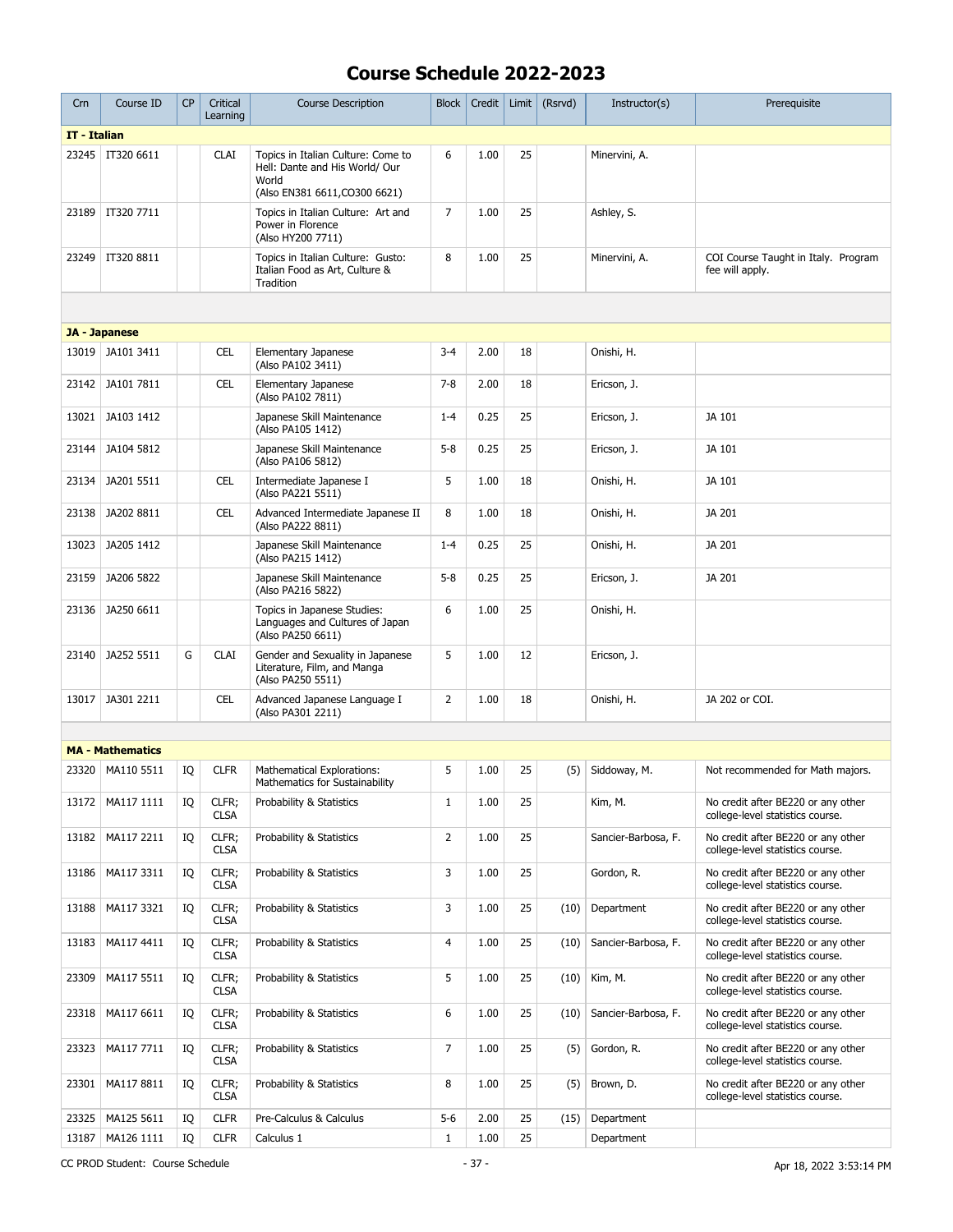| <b>MA - Mathematics</b><br>$\overline{2}$<br>25<br>MA126 2211<br><b>CLFR</b><br>Calculus 1<br>1.00<br>13184<br>IQ<br>Siddoway, M.<br>3<br>25<br>Erickson, S.<br>13167<br>MA126 3311<br><b>CLFR</b><br>1.00<br>IQ<br>Calculus 1<br>(12)<br>3<br>25<br>13170<br>MA126 3321<br><b>CLFR</b><br>1.00<br>Garcia Puente, L.<br>IQ<br>Calculus 1<br>(12)<br>25<br>13180<br>MA126 4411<br><b>CLFR</b><br>4<br>1.00<br>(10)<br>IQ<br>Calculus 1<br>Nelsen, L.<br>5<br>25<br>23313<br>MA126 5511<br><b>CLFR</b><br>1.00<br>IQ<br>Calculus 1<br>Moran, M.<br>6<br>25<br>23324<br>MA126 6611<br><b>CLFR</b><br>IQ<br>Calculus 1<br>1.00<br>Department<br>$\overline{7}$<br>25<br>23327<br>MA126 7711<br><b>CLFR</b><br>1.00<br>IQ<br>Calculus 1<br>(10)<br>Department<br>8<br>25<br>23305<br>MA126 8811<br><b>CLFR</b><br>1.00<br>IQ<br>Calculus 1<br>(5)<br>Garcia Puente, L.<br>25<br>MA129 1111<br>1.00<br>13189<br>IQ<br><b>CLFR</b><br>Calculus 2<br>$\mathbf{1}$<br>Department<br>COD or Mathematics 125 or 126. No<br>credit after MA128.<br>MA129 2211<br><b>CLFR</b><br>2<br>1.00<br>25<br>Mathematics 125 or 126. No credit<br>13179<br>IQ<br>Calculus 2<br>Nelsen, L.<br>after MA128.<br>3<br>MA129 3311<br>1.00<br>25<br>13190<br>IQ<br><b>CLFR</b><br>Calculus 2<br>(10)<br>Department<br>COD or Mathematics 125 or 126. No<br>credit after MA128.<br>MA129 5511<br><b>CLFR</b><br>5<br>1.00<br>25<br>Erickson, S.<br>Mathematics 125 or 126. No credit<br>23302<br>IQ<br>Calculus 2<br>(10)<br>after MA128.<br>MA129 6611<br><b>CLFR</b><br>6<br>1.00<br>25<br>Mathematics 125 or 126. No credit<br>23321<br>IQ<br>Calculus 2<br>Siddoway, M.<br>after MA128.<br>23328<br>MA129 8811<br><b>CLFR</b><br>8<br>1.00<br>25<br>COD or Mathematics 125 or 126. No<br>IQ<br>Calculus 2<br>(5)<br>Department<br>credit after MA128.<br>25<br>MA201 2211<br>Q<br><b>CLFR</b><br><b>Foundations of Discrete</b><br>$\overline{2}$<br>1.00<br>Mathematics 129 or Mathematics 204<br>13169<br>Garcia Puente, L.<br>Mathematics<br>or 2 credits of college level calculus<br>with consent of instructor.<br>$\overline{4}$<br>25<br>McDougall, J.<br>13175<br>MA204 4411<br>IQ<br><b>CLFR</b><br>Calculus 3<br>1.00<br>(10)<br>MA129.<br>5<br>25<br>23316<br>MA204 5511<br><b>CLFR</b><br>Calculus 3<br>1.00<br>(5)<br>Nelsen, L.<br>MA129.<br>IQ<br>25<br>23299<br>MA204 8811<br><b>CLFR</b><br>8<br>1.00<br>IQ<br>Calculus 3<br>(3)<br>Agbanusi, I.<br>MA129.<br>25<br>$\mathbf{1}$<br>1.00<br>13181<br>MA217 1111<br>IQ<br>Probability and Statistical Modeling<br>Sancier-Barbosa, F.<br>MA 117 or 126<br>25<br>23311<br>MA217 7711<br>$\overline{7}$<br>1.00<br>IQ<br>Probability and Statistical Modeling<br>Kim, M.<br>MA 117 or 126<br>MA220 4411<br><b>CLFR</b><br>4<br>1.00<br>25<br>Mathematics 129 or Mathematics 204<br>13185<br>Q<br>Linear Algebra<br>(5)<br>Siddoway, M.<br>or 2 credits of college level calculus<br>with consent of instructor<br>MA220 6611<br><b>CLFR</b><br>6<br>1.00<br>25<br>23303<br>Q<br>Linear Algebra<br>(5)<br>Erickson, S.<br>Mathematics 129 or Mathematics 204<br>or 2 credits of college level calculus<br>with consent of instructor<br>$\overline{7}$<br>23317   MA220 7711<br>Q<br>1.00<br>25<br><b>CLFR</b><br>Linear Algebra<br>$(5)$ Nelsen, L.<br>Mathematics 129 or Mathematics 204<br>or 2 credits of college level calculus<br>with consent of instructor<br>25<br>3<br>1.00<br>MA251 3311<br>Q<br><b>CLFR</b><br>Number Theory<br>Mathematics 129 or Mathematics 204<br>13177<br>Moran, M.<br>or 2 credits of college level calculus<br>with consent of instructor<br>$\overline{7}$<br>MA251 7711<br>O<br><b>CLFR</b><br>Number Theory<br>1.00<br>25<br>COD or Mathematics 129 or<br>23326<br>Department<br>Mathematics 204 or 2 credits of<br>college level calculus with consent of<br>instructor<br>MA313 6611<br>6<br>1.00<br>25<br>Mathematics 204 and 220<br>23310<br>Probability<br>Kim, M.<br>25<br>MA315 4411<br>Ordinary Differential Equations<br>4<br>1.00<br>13191<br>Department<br>COD or Mathematics 204 and 220<br>7<br>25<br>23298<br>MA315 7711<br>1.00<br>Ordinary Differential Equations<br>Agbanusi, I.<br>Mathematics 204 and 220<br>4<br>12<br>13168<br>MA321 4411<br>Abstract Algebra I<br>1.00<br>Erickson, S.<br>MA 220 & 251<br>12<br>MA321 6611<br>6<br>23314<br>Abstract Algebra I<br>1.00<br>Moran, M.<br>MA 220 & 251<br>MA325 1111<br>$\mathbf{1}$<br>1.00<br>25<br>13178<br>Graph Theory<br>Nelsen, L.<br>Mathematics 220 & either 251 or<br>201.<br>3<br>MA340 3311<br>1.00<br>25<br>13173<br>Topics in Mathematics: Statistical<br>Kim, M.<br>Modeling Using R<br>MA375 1111<br>$\mathbf{1}$<br>1.00<br>12<br>13176<br>Real Analysis I<br>Moran, M.<br>Mathematics 204, 220 and 251 | Crn | Course ID | <b>CP</b> | Critical<br>Learning | <b>Course Description</b> | <b>Block</b> | Credit | Limit | (Rsrvd) | Instructor(s) | Prerequisite |
|------------------------------------------------------------------------------------------------------------------------------------------------------------------------------------------------------------------------------------------------------------------------------------------------------------------------------------------------------------------------------------------------------------------------------------------------------------------------------------------------------------------------------------------------------------------------------------------------------------------------------------------------------------------------------------------------------------------------------------------------------------------------------------------------------------------------------------------------------------------------------------------------------------------------------------------------------------------------------------------------------------------------------------------------------------------------------------------------------------------------------------------------------------------------------------------------------------------------------------------------------------------------------------------------------------------------------------------------------------------------------------------------------------------------------------------------------------------------------------------------------------------------------------------------------------------------------------------------------------------------------------------------------------------------------------------------------------------------------------------------------------------------------------------------------------------------------------------------------------------------------------------------------------------------------------------------------------------------------------------------------------------------------------------------------------------------------------------------------------------------------------------------------------------------------------------------------------------------------------------------------------------------------------------------------------------------------------------------------------------------------------------------------------------------------------------------------------------------------------------------------------------------------------------------------------------------------------------------------------------------------------------------------------------------------------------------------------------------------------------------------------------------------------------------------------------------------------------------------------------------------------------------------------------------------------------------------------------------------------------------------------------------------------------------------------------------------------------------------------------------------------------------------------------------------------------------------------------------------------------------------------------------------------------------------------------------------------------------------------------------------------------------------------------------------------------------------------------------------------------------------------------------------------------------------------------------------------------------------------------------------------------------------------------------------------------------------------------------------------------------------------------------------------------------------------------------------------------------------------------------------------------------------------------------------------------------------------------------------------------------------------------------------------------------------------------------------------------------------------------------------------------------------------------------------------------------------------------------------------------------------------------------------------------------------------------------------------------------------------------------------------------------------------------------------------------------------------------------------------------------------------------------------------------------------------------------------------------------------------------------------------------------------------------------------------------------------------------------------------------------------------------------|-----|-----------|-----------|----------------------|---------------------------|--------------|--------|-------|---------|---------------|--------------|
|                                                                                                                                                                                                                                                                                                                                                                                                                                                                                                                                                                                                                                                                                                                                                                                                                                                                                                                                                                                                                                                                                                                                                                                                                                                                                                                                                                                                                                                                                                                                                                                                                                                                                                                                                                                                                                                                                                                                                                                                                                                                                                                                                                                                                                                                                                                                                                                                                                                                                                                                                                                                                                                                                                                                                                                                                                                                                                                                                                                                                                                                                                                                                                                                                                                                                                                                                                                                                                                                                                                                                                                                                                                                                                                                                                                                                                                                                                                                                                                                                                                                                                                                                                                                                                                                                                                                                                                                                                                                                                                                                                                                                                                                                                                                                                        |     |           |           |                      |                           |              |        |       |         |               |              |
|                                                                                                                                                                                                                                                                                                                                                                                                                                                                                                                                                                                                                                                                                                                                                                                                                                                                                                                                                                                                                                                                                                                                                                                                                                                                                                                                                                                                                                                                                                                                                                                                                                                                                                                                                                                                                                                                                                                                                                                                                                                                                                                                                                                                                                                                                                                                                                                                                                                                                                                                                                                                                                                                                                                                                                                                                                                                                                                                                                                                                                                                                                                                                                                                                                                                                                                                                                                                                                                                                                                                                                                                                                                                                                                                                                                                                                                                                                                                                                                                                                                                                                                                                                                                                                                                                                                                                                                                                                                                                                                                                                                                                                                                                                                                                                        |     |           |           |                      |                           |              |        |       |         |               |              |
|                                                                                                                                                                                                                                                                                                                                                                                                                                                                                                                                                                                                                                                                                                                                                                                                                                                                                                                                                                                                                                                                                                                                                                                                                                                                                                                                                                                                                                                                                                                                                                                                                                                                                                                                                                                                                                                                                                                                                                                                                                                                                                                                                                                                                                                                                                                                                                                                                                                                                                                                                                                                                                                                                                                                                                                                                                                                                                                                                                                                                                                                                                                                                                                                                                                                                                                                                                                                                                                                                                                                                                                                                                                                                                                                                                                                                                                                                                                                                                                                                                                                                                                                                                                                                                                                                                                                                                                                                                                                                                                                                                                                                                                                                                                                                                        |     |           |           |                      |                           |              |        |       |         |               |              |
|                                                                                                                                                                                                                                                                                                                                                                                                                                                                                                                                                                                                                                                                                                                                                                                                                                                                                                                                                                                                                                                                                                                                                                                                                                                                                                                                                                                                                                                                                                                                                                                                                                                                                                                                                                                                                                                                                                                                                                                                                                                                                                                                                                                                                                                                                                                                                                                                                                                                                                                                                                                                                                                                                                                                                                                                                                                                                                                                                                                                                                                                                                                                                                                                                                                                                                                                                                                                                                                                                                                                                                                                                                                                                                                                                                                                                                                                                                                                                                                                                                                                                                                                                                                                                                                                                                                                                                                                                                                                                                                                                                                                                                                                                                                                                                        |     |           |           |                      |                           |              |        |       |         |               |              |
|                                                                                                                                                                                                                                                                                                                                                                                                                                                                                                                                                                                                                                                                                                                                                                                                                                                                                                                                                                                                                                                                                                                                                                                                                                                                                                                                                                                                                                                                                                                                                                                                                                                                                                                                                                                                                                                                                                                                                                                                                                                                                                                                                                                                                                                                                                                                                                                                                                                                                                                                                                                                                                                                                                                                                                                                                                                                                                                                                                                                                                                                                                                                                                                                                                                                                                                                                                                                                                                                                                                                                                                                                                                                                                                                                                                                                                                                                                                                                                                                                                                                                                                                                                                                                                                                                                                                                                                                                                                                                                                                                                                                                                                                                                                                                                        |     |           |           |                      |                           |              |        |       |         |               |              |
|                                                                                                                                                                                                                                                                                                                                                                                                                                                                                                                                                                                                                                                                                                                                                                                                                                                                                                                                                                                                                                                                                                                                                                                                                                                                                                                                                                                                                                                                                                                                                                                                                                                                                                                                                                                                                                                                                                                                                                                                                                                                                                                                                                                                                                                                                                                                                                                                                                                                                                                                                                                                                                                                                                                                                                                                                                                                                                                                                                                                                                                                                                                                                                                                                                                                                                                                                                                                                                                                                                                                                                                                                                                                                                                                                                                                                                                                                                                                                                                                                                                                                                                                                                                                                                                                                                                                                                                                                                                                                                                                                                                                                                                                                                                                                                        |     |           |           |                      |                           |              |        |       |         |               |              |
|                                                                                                                                                                                                                                                                                                                                                                                                                                                                                                                                                                                                                                                                                                                                                                                                                                                                                                                                                                                                                                                                                                                                                                                                                                                                                                                                                                                                                                                                                                                                                                                                                                                                                                                                                                                                                                                                                                                                                                                                                                                                                                                                                                                                                                                                                                                                                                                                                                                                                                                                                                                                                                                                                                                                                                                                                                                                                                                                                                                                                                                                                                                                                                                                                                                                                                                                                                                                                                                                                                                                                                                                                                                                                                                                                                                                                                                                                                                                                                                                                                                                                                                                                                                                                                                                                                                                                                                                                                                                                                                                                                                                                                                                                                                                                                        |     |           |           |                      |                           |              |        |       |         |               |              |
|                                                                                                                                                                                                                                                                                                                                                                                                                                                                                                                                                                                                                                                                                                                                                                                                                                                                                                                                                                                                                                                                                                                                                                                                                                                                                                                                                                                                                                                                                                                                                                                                                                                                                                                                                                                                                                                                                                                                                                                                                                                                                                                                                                                                                                                                                                                                                                                                                                                                                                                                                                                                                                                                                                                                                                                                                                                                                                                                                                                                                                                                                                                                                                                                                                                                                                                                                                                                                                                                                                                                                                                                                                                                                                                                                                                                                                                                                                                                                                                                                                                                                                                                                                                                                                                                                                                                                                                                                                                                                                                                                                                                                                                                                                                                                                        |     |           |           |                      |                           |              |        |       |         |               |              |
|                                                                                                                                                                                                                                                                                                                                                                                                                                                                                                                                                                                                                                                                                                                                                                                                                                                                                                                                                                                                                                                                                                                                                                                                                                                                                                                                                                                                                                                                                                                                                                                                                                                                                                                                                                                                                                                                                                                                                                                                                                                                                                                                                                                                                                                                                                                                                                                                                                                                                                                                                                                                                                                                                                                                                                                                                                                                                                                                                                                                                                                                                                                                                                                                                                                                                                                                                                                                                                                                                                                                                                                                                                                                                                                                                                                                                                                                                                                                                                                                                                                                                                                                                                                                                                                                                                                                                                                                                                                                                                                                                                                                                                                                                                                                                                        |     |           |           |                      |                           |              |        |       |         |               |              |
|                                                                                                                                                                                                                                                                                                                                                                                                                                                                                                                                                                                                                                                                                                                                                                                                                                                                                                                                                                                                                                                                                                                                                                                                                                                                                                                                                                                                                                                                                                                                                                                                                                                                                                                                                                                                                                                                                                                                                                                                                                                                                                                                                                                                                                                                                                                                                                                                                                                                                                                                                                                                                                                                                                                                                                                                                                                                                                                                                                                                                                                                                                                                                                                                                                                                                                                                                                                                                                                                                                                                                                                                                                                                                                                                                                                                                                                                                                                                                                                                                                                                                                                                                                                                                                                                                                                                                                                                                                                                                                                                                                                                                                                                                                                                                                        |     |           |           |                      |                           |              |        |       |         |               |              |
|                                                                                                                                                                                                                                                                                                                                                                                                                                                                                                                                                                                                                                                                                                                                                                                                                                                                                                                                                                                                                                                                                                                                                                                                                                                                                                                                                                                                                                                                                                                                                                                                                                                                                                                                                                                                                                                                                                                                                                                                                                                                                                                                                                                                                                                                                                                                                                                                                                                                                                                                                                                                                                                                                                                                                                                                                                                                                                                                                                                                                                                                                                                                                                                                                                                                                                                                                                                                                                                                                                                                                                                                                                                                                                                                                                                                                                                                                                                                                                                                                                                                                                                                                                                                                                                                                                                                                                                                                                                                                                                                                                                                                                                                                                                                                                        |     |           |           |                      |                           |              |        |       |         |               |              |
|                                                                                                                                                                                                                                                                                                                                                                                                                                                                                                                                                                                                                                                                                                                                                                                                                                                                                                                                                                                                                                                                                                                                                                                                                                                                                                                                                                                                                                                                                                                                                                                                                                                                                                                                                                                                                                                                                                                                                                                                                                                                                                                                                                                                                                                                                                                                                                                                                                                                                                                                                                                                                                                                                                                                                                                                                                                                                                                                                                                                                                                                                                                                                                                                                                                                                                                                                                                                                                                                                                                                                                                                                                                                                                                                                                                                                                                                                                                                                                                                                                                                                                                                                                                                                                                                                                                                                                                                                                                                                                                                                                                                                                                                                                                                                                        |     |           |           |                      |                           |              |        |       |         |               |              |
|                                                                                                                                                                                                                                                                                                                                                                                                                                                                                                                                                                                                                                                                                                                                                                                                                                                                                                                                                                                                                                                                                                                                                                                                                                                                                                                                                                                                                                                                                                                                                                                                                                                                                                                                                                                                                                                                                                                                                                                                                                                                                                                                                                                                                                                                                                                                                                                                                                                                                                                                                                                                                                                                                                                                                                                                                                                                                                                                                                                                                                                                                                                                                                                                                                                                                                                                                                                                                                                                                                                                                                                                                                                                                                                                                                                                                                                                                                                                                                                                                                                                                                                                                                                                                                                                                                                                                                                                                                                                                                                                                                                                                                                                                                                                                                        |     |           |           |                      |                           |              |        |       |         |               |              |
|                                                                                                                                                                                                                                                                                                                                                                                                                                                                                                                                                                                                                                                                                                                                                                                                                                                                                                                                                                                                                                                                                                                                                                                                                                                                                                                                                                                                                                                                                                                                                                                                                                                                                                                                                                                                                                                                                                                                                                                                                                                                                                                                                                                                                                                                                                                                                                                                                                                                                                                                                                                                                                                                                                                                                                                                                                                                                                                                                                                                                                                                                                                                                                                                                                                                                                                                                                                                                                                                                                                                                                                                                                                                                                                                                                                                                                                                                                                                                                                                                                                                                                                                                                                                                                                                                                                                                                                                                                                                                                                                                                                                                                                                                                                                                                        |     |           |           |                      |                           |              |        |       |         |               |              |
|                                                                                                                                                                                                                                                                                                                                                                                                                                                                                                                                                                                                                                                                                                                                                                                                                                                                                                                                                                                                                                                                                                                                                                                                                                                                                                                                                                                                                                                                                                                                                                                                                                                                                                                                                                                                                                                                                                                                                                                                                                                                                                                                                                                                                                                                                                                                                                                                                                                                                                                                                                                                                                                                                                                                                                                                                                                                                                                                                                                                                                                                                                                                                                                                                                                                                                                                                                                                                                                                                                                                                                                                                                                                                                                                                                                                                                                                                                                                                                                                                                                                                                                                                                                                                                                                                                                                                                                                                                                                                                                                                                                                                                                                                                                                                                        |     |           |           |                      |                           |              |        |       |         |               |              |
|                                                                                                                                                                                                                                                                                                                                                                                                                                                                                                                                                                                                                                                                                                                                                                                                                                                                                                                                                                                                                                                                                                                                                                                                                                                                                                                                                                                                                                                                                                                                                                                                                                                                                                                                                                                                                                                                                                                                                                                                                                                                                                                                                                                                                                                                                                                                                                                                                                                                                                                                                                                                                                                                                                                                                                                                                                                                                                                                                                                                                                                                                                                                                                                                                                                                                                                                                                                                                                                                                                                                                                                                                                                                                                                                                                                                                                                                                                                                                                                                                                                                                                                                                                                                                                                                                                                                                                                                                                                                                                                                                                                                                                                                                                                                                                        |     |           |           |                      |                           |              |        |       |         |               |              |
|                                                                                                                                                                                                                                                                                                                                                                                                                                                                                                                                                                                                                                                                                                                                                                                                                                                                                                                                                                                                                                                                                                                                                                                                                                                                                                                                                                                                                                                                                                                                                                                                                                                                                                                                                                                                                                                                                                                                                                                                                                                                                                                                                                                                                                                                                                                                                                                                                                                                                                                                                                                                                                                                                                                                                                                                                                                                                                                                                                                                                                                                                                                                                                                                                                                                                                                                                                                                                                                                                                                                                                                                                                                                                                                                                                                                                                                                                                                                                                                                                                                                                                                                                                                                                                                                                                                                                                                                                                                                                                                                                                                                                                                                                                                                                                        |     |           |           |                      |                           |              |        |       |         |               |              |
|                                                                                                                                                                                                                                                                                                                                                                                                                                                                                                                                                                                                                                                                                                                                                                                                                                                                                                                                                                                                                                                                                                                                                                                                                                                                                                                                                                                                                                                                                                                                                                                                                                                                                                                                                                                                                                                                                                                                                                                                                                                                                                                                                                                                                                                                                                                                                                                                                                                                                                                                                                                                                                                                                                                                                                                                                                                                                                                                                                                                                                                                                                                                                                                                                                                                                                                                                                                                                                                                                                                                                                                                                                                                                                                                                                                                                                                                                                                                                                                                                                                                                                                                                                                                                                                                                                                                                                                                                                                                                                                                                                                                                                                                                                                                                                        |     |           |           |                      |                           |              |        |       |         |               |              |
|                                                                                                                                                                                                                                                                                                                                                                                                                                                                                                                                                                                                                                                                                                                                                                                                                                                                                                                                                                                                                                                                                                                                                                                                                                                                                                                                                                                                                                                                                                                                                                                                                                                                                                                                                                                                                                                                                                                                                                                                                                                                                                                                                                                                                                                                                                                                                                                                                                                                                                                                                                                                                                                                                                                                                                                                                                                                                                                                                                                                                                                                                                                                                                                                                                                                                                                                                                                                                                                                                                                                                                                                                                                                                                                                                                                                                                                                                                                                                                                                                                                                                                                                                                                                                                                                                                                                                                                                                                                                                                                                                                                                                                                                                                                                                                        |     |           |           |                      |                           |              |        |       |         |               |              |
|                                                                                                                                                                                                                                                                                                                                                                                                                                                                                                                                                                                                                                                                                                                                                                                                                                                                                                                                                                                                                                                                                                                                                                                                                                                                                                                                                                                                                                                                                                                                                                                                                                                                                                                                                                                                                                                                                                                                                                                                                                                                                                                                                                                                                                                                                                                                                                                                                                                                                                                                                                                                                                                                                                                                                                                                                                                                                                                                                                                                                                                                                                                                                                                                                                                                                                                                                                                                                                                                                                                                                                                                                                                                                                                                                                                                                                                                                                                                                                                                                                                                                                                                                                                                                                                                                                                                                                                                                                                                                                                                                                                                                                                                                                                                                                        |     |           |           |                      |                           |              |        |       |         |               |              |
|                                                                                                                                                                                                                                                                                                                                                                                                                                                                                                                                                                                                                                                                                                                                                                                                                                                                                                                                                                                                                                                                                                                                                                                                                                                                                                                                                                                                                                                                                                                                                                                                                                                                                                                                                                                                                                                                                                                                                                                                                                                                                                                                                                                                                                                                                                                                                                                                                                                                                                                                                                                                                                                                                                                                                                                                                                                                                                                                                                                                                                                                                                                                                                                                                                                                                                                                                                                                                                                                                                                                                                                                                                                                                                                                                                                                                                                                                                                                                                                                                                                                                                                                                                                                                                                                                                                                                                                                                                                                                                                                                                                                                                                                                                                                                                        |     |           |           |                      |                           |              |        |       |         |               |              |
|                                                                                                                                                                                                                                                                                                                                                                                                                                                                                                                                                                                                                                                                                                                                                                                                                                                                                                                                                                                                                                                                                                                                                                                                                                                                                                                                                                                                                                                                                                                                                                                                                                                                                                                                                                                                                                                                                                                                                                                                                                                                                                                                                                                                                                                                                                                                                                                                                                                                                                                                                                                                                                                                                                                                                                                                                                                                                                                                                                                                                                                                                                                                                                                                                                                                                                                                                                                                                                                                                                                                                                                                                                                                                                                                                                                                                                                                                                                                                                                                                                                                                                                                                                                                                                                                                                                                                                                                                                                                                                                                                                                                                                                                                                                                                                        |     |           |           |                      |                           |              |        |       |         |               |              |
|                                                                                                                                                                                                                                                                                                                                                                                                                                                                                                                                                                                                                                                                                                                                                                                                                                                                                                                                                                                                                                                                                                                                                                                                                                                                                                                                                                                                                                                                                                                                                                                                                                                                                                                                                                                                                                                                                                                                                                                                                                                                                                                                                                                                                                                                                                                                                                                                                                                                                                                                                                                                                                                                                                                                                                                                                                                                                                                                                                                                                                                                                                                                                                                                                                                                                                                                                                                                                                                                                                                                                                                                                                                                                                                                                                                                                                                                                                                                                                                                                                                                                                                                                                                                                                                                                                                                                                                                                                                                                                                                                                                                                                                                                                                                                                        |     |           |           |                      |                           |              |        |       |         |               |              |
|                                                                                                                                                                                                                                                                                                                                                                                                                                                                                                                                                                                                                                                                                                                                                                                                                                                                                                                                                                                                                                                                                                                                                                                                                                                                                                                                                                                                                                                                                                                                                                                                                                                                                                                                                                                                                                                                                                                                                                                                                                                                                                                                                                                                                                                                                                                                                                                                                                                                                                                                                                                                                                                                                                                                                                                                                                                                                                                                                                                                                                                                                                                                                                                                                                                                                                                                                                                                                                                                                                                                                                                                                                                                                                                                                                                                                                                                                                                                                                                                                                                                                                                                                                                                                                                                                                                                                                                                                                                                                                                                                                                                                                                                                                                                                                        |     |           |           |                      |                           |              |        |       |         |               |              |
|                                                                                                                                                                                                                                                                                                                                                                                                                                                                                                                                                                                                                                                                                                                                                                                                                                                                                                                                                                                                                                                                                                                                                                                                                                                                                                                                                                                                                                                                                                                                                                                                                                                                                                                                                                                                                                                                                                                                                                                                                                                                                                                                                                                                                                                                                                                                                                                                                                                                                                                                                                                                                                                                                                                                                                                                                                                                                                                                                                                                                                                                                                                                                                                                                                                                                                                                                                                                                                                                                                                                                                                                                                                                                                                                                                                                                                                                                                                                                                                                                                                                                                                                                                                                                                                                                                                                                                                                                                                                                                                                                                                                                                                                                                                                                                        |     |           |           |                      |                           |              |        |       |         |               |              |
|                                                                                                                                                                                                                                                                                                                                                                                                                                                                                                                                                                                                                                                                                                                                                                                                                                                                                                                                                                                                                                                                                                                                                                                                                                                                                                                                                                                                                                                                                                                                                                                                                                                                                                                                                                                                                                                                                                                                                                                                                                                                                                                                                                                                                                                                                                                                                                                                                                                                                                                                                                                                                                                                                                                                                                                                                                                                                                                                                                                                                                                                                                                                                                                                                                                                                                                                                                                                                                                                                                                                                                                                                                                                                                                                                                                                                                                                                                                                                                                                                                                                                                                                                                                                                                                                                                                                                                                                                                                                                                                                                                                                                                                                                                                                                                        |     |           |           |                      |                           |              |        |       |         |               |              |
|                                                                                                                                                                                                                                                                                                                                                                                                                                                                                                                                                                                                                                                                                                                                                                                                                                                                                                                                                                                                                                                                                                                                                                                                                                                                                                                                                                                                                                                                                                                                                                                                                                                                                                                                                                                                                                                                                                                                                                                                                                                                                                                                                                                                                                                                                                                                                                                                                                                                                                                                                                                                                                                                                                                                                                                                                                                                                                                                                                                                                                                                                                                                                                                                                                                                                                                                                                                                                                                                                                                                                                                                                                                                                                                                                                                                                                                                                                                                                                                                                                                                                                                                                                                                                                                                                                                                                                                                                                                                                                                                                                                                                                                                                                                                                                        |     |           |           |                      |                           |              |        |       |         |               |              |
|                                                                                                                                                                                                                                                                                                                                                                                                                                                                                                                                                                                                                                                                                                                                                                                                                                                                                                                                                                                                                                                                                                                                                                                                                                                                                                                                                                                                                                                                                                                                                                                                                                                                                                                                                                                                                                                                                                                                                                                                                                                                                                                                                                                                                                                                                                                                                                                                                                                                                                                                                                                                                                                                                                                                                                                                                                                                                                                                                                                                                                                                                                                                                                                                                                                                                                                                                                                                                                                                                                                                                                                                                                                                                                                                                                                                                                                                                                                                                                                                                                                                                                                                                                                                                                                                                                                                                                                                                                                                                                                                                                                                                                                                                                                                                                        |     |           |           |                      |                           |              |        |       |         |               |              |
|                                                                                                                                                                                                                                                                                                                                                                                                                                                                                                                                                                                                                                                                                                                                                                                                                                                                                                                                                                                                                                                                                                                                                                                                                                                                                                                                                                                                                                                                                                                                                                                                                                                                                                                                                                                                                                                                                                                                                                                                                                                                                                                                                                                                                                                                                                                                                                                                                                                                                                                                                                                                                                                                                                                                                                                                                                                                                                                                                                                                                                                                                                                                                                                                                                                                                                                                                                                                                                                                                                                                                                                                                                                                                                                                                                                                                                                                                                                                                                                                                                                                                                                                                                                                                                                                                                                                                                                                                                                                                                                                                                                                                                                                                                                                                                        |     |           |           |                      |                           |              |        |       |         |               |              |
|                                                                                                                                                                                                                                                                                                                                                                                                                                                                                                                                                                                                                                                                                                                                                                                                                                                                                                                                                                                                                                                                                                                                                                                                                                                                                                                                                                                                                                                                                                                                                                                                                                                                                                                                                                                                                                                                                                                                                                                                                                                                                                                                                                                                                                                                                                                                                                                                                                                                                                                                                                                                                                                                                                                                                                                                                                                                                                                                                                                                                                                                                                                                                                                                                                                                                                                                                                                                                                                                                                                                                                                                                                                                                                                                                                                                                                                                                                                                                                                                                                                                                                                                                                                                                                                                                                                                                                                                                                                                                                                                                                                                                                                                                                                                                                        |     |           |           |                      |                           |              |        |       |         |               |              |
|                                                                                                                                                                                                                                                                                                                                                                                                                                                                                                                                                                                                                                                                                                                                                                                                                                                                                                                                                                                                                                                                                                                                                                                                                                                                                                                                                                                                                                                                                                                                                                                                                                                                                                                                                                                                                                                                                                                                                                                                                                                                                                                                                                                                                                                                                                                                                                                                                                                                                                                                                                                                                                                                                                                                                                                                                                                                                                                                                                                                                                                                                                                                                                                                                                                                                                                                                                                                                                                                                                                                                                                                                                                                                                                                                                                                                                                                                                                                                                                                                                                                                                                                                                                                                                                                                                                                                                                                                                                                                                                                                                                                                                                                                                                                                                        |     |           |           |                      |                           |              |        |       |         |               |              |
|                                                                                                                                                                                                                                                                                                                                                                                                                                                                                                                                                                                                                                                                                                                                                                                                                                                                                                                                                                                                                                                                                                                                                                                                                                                                                                                                                                                                                                                                                                                                                                                                                                                                                                                                                                                                                                                                                                                                                                                                                                                                                                                                                                                                                                                                                                                                                                                                                                                                                                                                                                                                                                                                                                                                                                                                                                                                                                                                                                                                                                                                                                                                                                                                                                                                                                                                                                                                                                                                                                                                                                                                                                                                                                                                                                                                                                                                                                                                                                                                                                                                                                                                                                                                                                                                                                                                                                                                                                                                                                                                                                                                                                                                                                                                                                        |     |           |           |                      |                           |              |        |       |         |               |              |
|                                                                                                                                                                                                                                                                                                                                                                                                                                                                                                                                                                                                                                                                                                                                                                                                                                                                                                                                                                                                                                                                                                                                                                                                                                                                                                                                                                                                                                                                                                                                                                                                                                                                                                                                                                                                                                                                                                                                                                                                                                                                                                                                                                                                                                                                                                                                                                                                                                                                                                                                                                                                                                                                                                                                                                                                                                                                                                                                                                                                                                                                                                                                                                                                                                                                                                                                                                                                                                                                                                                                                                                                                                                                                                                                                                                                                                                                                                                                                                                                                                                                                                                                                                                                                                                                                                                                                                                                                                                                                                                                                                                                                                                                                                                                                                        |     |           |           |                      |                           |              |        |       |         |               |              |
|                                                                                                                                                                                                                                                                                                                                                                                                                                                                                                                                                                                                                                                                                                                                                                                                                                                                                                                                                                                                                                                                                                                                                                                                                                                                                                                                                                                                                                                                                                                                                                                                                                                                                                                                                                                                                                                                                                                                                                                                                                                                                                                                                                                                                                                                                                                                                                                                                                                                                                                                                                                                                                                                                                                                                                                                                                                                                                                                                                                                                                                                                                                                                                                                                                                                                                                                                                                                                                                                                                                                                                                                                                                                                                                                                                                                                                                                                                                                                                                                                                                                                                                                                                                                                                                                                                                                                                                                                                                                                                                                                                                                                                                                                                                                                                        |     |           |           |                      |                           |              |        |       |         |               |              |
|                                                                                                                                                                                                                                                                                                                                                                                                                                                                                                                                                                                                                                                                                                                                                                                                                                                                                                                                                                                                                                                                                                                                                                                                                                                                                                                                                                                                                                                                                                                                                                                                                                                                                                                                                                                                                                                                                                                                                                                                                                                                                                                                                                                                                                                                                                                                                                                                                                                                                                                                                                                                                                                                                                                                                                                                                                                                                                                                                                                                                                                                                                                                                                                                                                                                                                                                                                                                                                                                                                                                                                                                                                                                                                                                                                                                                                                                                                                                                                                                                                                                                                                                                                                                                                                                                                                                                                                                                                                                                                                                                                                                                                                                                                                                                                        |     |           |           |                      |                           |              |        |       |         |               |              |
| 5<br>23297<br>MA375 5511<br>1.00<br>12<br>Real Analysis I<br>Agbanusi, I.<br>Mathematics 204, 220 and 251                                                                                                                                                                                                                                                                                                                                                                                                                                                                                                                                                                                                                                                                                                                                                                                                                                                                                                                                                                                                                                                                                                                                                                                                                                                                                                                                                                                                                                                                                                                                                                                                                                                                                                                                                                                                                                                                                                                                                                                                                                                                                                                                                                                                                                                                                                                                                                                                                                                                                                                                                                                                                                                                                                                                                                                                                                                                                                                                                                                                                                                                                                                                                                                                                                                                                                                                                                                                                                                                                                                                                                                                                                                                                                                                                                                                                                                                                                                                                                                                                                                                                                                                                                                                                                                                                                                                                                                                                                                                                                                                                                                                                                                              |     |           |           |                      |                           |              |        |       |         |               |              |

CC PROD Student: Course Schedule **- 38 -** - 38 - Apr 18, 2022 3:53:14 PM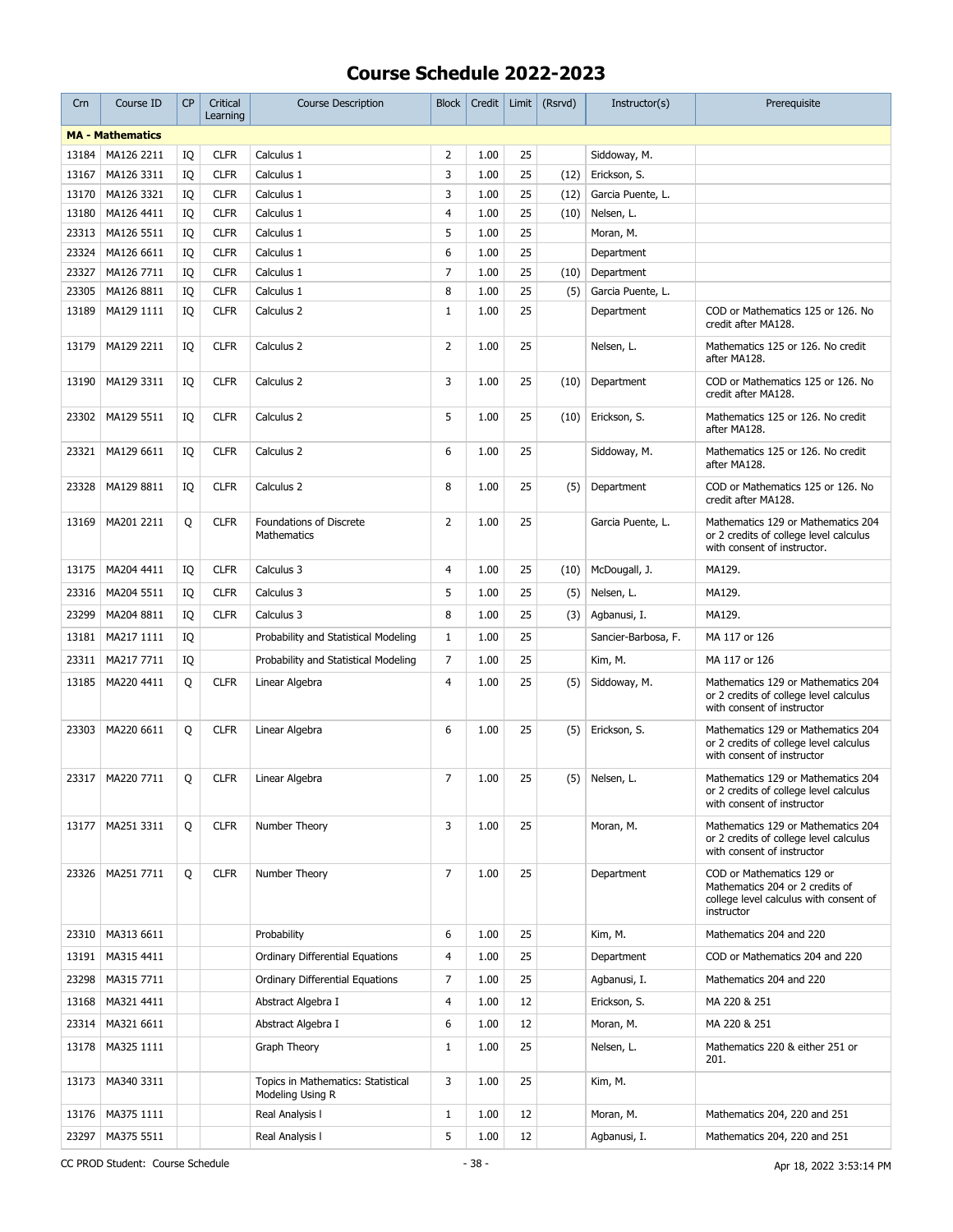| Crn   | Course ID                     | <b>CP</b> | Critical<br>Learning | <b>Course Description</b>                                                                                | Block          | Credit | Limit        | (Rsrvd) | Instructor(s)           | Prerequisite                                                                                                                                       |
|-------|-------------------------------|-----------|----------------------|----------------------------------------------------------------------------------------------------------|----------------|--------|--------------|---------|-------------------------|----------------------------------------------------------------------------------------------------------------------------------------------------|
|       | <b>MA - Mathematics</b>       |           |                      |                                                                                                          |                |        |              |         |                         |                                                                                                                                                    |
| 23315 | MA400 8811                    |           |                      | Topology                                                                                                 | 8              | 1.00   | 25           |         | Moran, M.               | MA 375                                                                                                                                             |
| 23322 | MA408 7711                    |           |                      | <b>History of Mathematics</b>                                                                            | $\overline{7}$ | 1.00   | 25           |         | Siddoway, M.            | MA 321 and 375.                                                                                                                                    |
| 23312 | MA410 6611                    |           |                      | <b>Complex Analysis</b>                                                                                  | 6              | 1.00   | 25           |         | McDougall, J.           | COI or MA 375                                                                                                                                      |
| 23300 | MA416 5511                    |           |                      | Partial Differential Equations                                                                           | 5              | 1.00   | 25           |         | Brown, D.               | Mathematics 315 or some experience<br>with ordinary differential equations<br>with consent of instructor.                                          |
| 23319 | MA417 8811                    |           |                      | <b>Mathematical Statistics</b>                                                                           | 8              | 1.00   | 25           |         | Sancier-Barbosa, F.     | COI or MA 313                                                                                                                                      |
| 23304 | MA421 7711                    |           |                      | Abstract Algebra II                                                                                      | $\overline{7}$ | 1.00   | 25           |         | Garcia Puente, L.       | MA 321                                                                                                                                             |
| 13174 | MA475 2211                    |           |                      | Real Analysis II                                                                                         | $\overline{2}$ | 1.00   | 25           |         | McDougall, J.           | Mathematics 375                                                                                                                                    |
|       |                               |           |                      |                                                                                                          |                |        |              |         |                         |                                                                                                                                                    |
|       | <b>MB - Molecular Biology</b> |           |                      |                                                                                                          |                |        |              |         |                         |                                                                                                                                                    |
| 23308 | MB100 8811                    |           |                      | Topics in Molecular Biology:<br>Biohacking 101: Kitchen Sink<br>Science and Theatre<br>(Also TH200 8821) | 8              | 1.00   | 32           |         | Hanson, S.<br>Platt, R. |                                                                                                                                                    |
| 13109 | MB131 1111                    | IQ        |                      | Introduction to Molecular and<br>Cellular Biology                                                        | $\mathbf{1}$   | 1.00   | 24           |         | Course, M.              | CH 107, or AP/IB equivalent, or<br>consent of instructor.                                                                                          |
| 13117 | MB131 3311                    | IQ        |                      | Introduction to Molecular and<br>Cellular Biology                                                        | 3              | 1.00   | 24           | (3)     | Hatton, O.              | CH 107, or AP/IB equivalent, or<br>consent of instructor.                                                                                          |
| 13129 | MB131 4411                    | IQ        |                      | Introduction to Molecular and<br>Cellular Biology                                                        | $\overline{4}$ | 1.00   | 24           |         | Lostroh, P.             | CH 107, or AP/IB equivalent, or<br>consent of instructor.                                                                                          |
| 23359 | MB131 5511                    | IQ        |                      | Introduction to Molecular and<br>Cellular Biology                                                        | 5              | 1.00   | 24           | (8)     | Garcia, J.              | CH 107, or AP/IB equivalent, or<br>consent of instructor.                                                                                          |
| 23451 | MB131 7711                    | IQ        |                      | Introduction to Molecular and<br>Cellular Biology                                                        | $\overline{7}$ | 1.00   | 24           | (12)    | Course, M.              | CH 107, or AP/IB equivalent, or<br>consent of instructor.                                                                                          |
| 13111 | MB201 2211                    |           | <b>CLSA</b>          | Laboratory in Molecular and Cellular<br><b>Biology and Genetics</b>                                      | $\overline{2}$ | 1.00   | 24           |         | Course, M.              | MB 131 or MB 111; or consent of<br>instructor.                                                                                                     |
| 13121 | MB201 4411                    |           | <b>CLSA</b>          | Laboratory in Molecular and Cellular<br><b>Biology and Genetics</b>                                      | $\overline{4}$ | 1.00   | 24           |         | Hatton, O.              | MB 131 or MB 111; or consent of<br>instructor.                                                                                                     |
| 23366 | MB201 6611                    |           | <b>CLSA</b>          | Laboratory in Molecular and Cellular<br><b>Biology and Genetics</b>                                      | 6              | 1.00   | 24           | (6)     | Garcia, J.              | MB 131 or MB 111; or consent of<br>instructor.                                                                                                     |
| 23465 | MB201 8811                    |           | <b>CLSA</b>          | Laboratory in Molecular and Cellular<br><b>Biology and Genetics</b>                                      | 8              | 1.00   | 24           | (8)     | Department              | COD or MB 131 or MB 111                                                                                                                            |
| 13114 | MB209 3311                    |           |                      | Introduction to Mentored Research<br>in Molecular Biology                                                | 3              | 1.00   | $\mathbf{1}$ |         | Course, M.              | COI MB 201 and arranged at least<br>one block ahead of time.                                                                                       |
|       | 13122   MB209 4411            |           |                      | Introduction to Mentored Research<br>in Molecular Biology                                                | $\overline{4}$ | 1.00   | $\mathbf{1}$ |         | Killian, D.             | COI MB 201 and arranged at least<br>one block ahead of time.                                                                                       |
| 23452 | MB209 7711                    |           |                      | Introduction to Mentored Research<br>in Molecular Biology                                                | 7              | 1.00   | $\mathbf 1$  |         | Hanson, S.              | COI MB 201 and arranged at least<br>one block ahead of time.                                                                                       |
| 23456 | MB209 7721                    |           |                      | Introduction to Mentored Research<br>in Molecular Biology                                                | 7              | 1.00   | $\mathbf{1}$ |         | Lostroh, P.             | COI MB 201 and arranged at least<br>one block ahead of time.                                                                                       |
| 23460 | MB209 8811                    |           |                      | <b>Introduction to Mentored Research</b><br>in Molecular Biology                                         | 8              | 1.00   | $\mathbf{1}$ |         | Garcia, J.              | COI MB 201 and arranged at least<br>one block ahead of time.                                                                                       |
| 23360 | MB209 8821                    |           |                      | Introduction to Mentored Research<br>in Molecular Biology                                                | 8              | 1.00   | $\mathbf{1}$ |         | Hatton, O.              | COI consent of instructor and MB 201<br>and arranged at least one block<br>ahead of time. MB 201 and arranged<br>at least one block ahead of time. |
| 13112 | MB231 2211                    |           |                      | Genetics                                                                                                 | $\overline{2}$ | 1.00   | 24           |         | Killian, D.             | 1) MB 201, and 2) Chemistry 108, or<br>COI.                                                                                                        |
| 23365 | MB231 5511                    |           |                      | Genetics                                                                                                 | 5              | 1.00   | 24           |         | Lostroh, P.             | 1) MB 201, and 2) Chemistry 108, or<br>COI.                                                                                                        |
| 23464 | MB231 8811                    |           |                      | Genetics                                                                                                 | 8              | 1.00   | 24           |         | Killian, D.             | 1) MB 201, and 2) Chemistry 108, or<br>COI.                                                                                                        |
| 23357 | MB301 5511                    |           |                      | Special Topics in Molecular Biology:<br>Molecular Neuro Biology                                          | 5              | 1.00   | 24           |         | Course, M.              | BY 231 or BY 232 or MB 231<br>Molecular Neurobiology                                                                                               |
| 13118 | MB321 3311                    |           |                      | Microbiology: Cells, Molecules, and<br>Infection                                                         | 3              | 1.00   | 24           |         | Lostroh, P.             | CH250 and MB231. HK204 or BE106<br>strongly recommended.                                                                                           |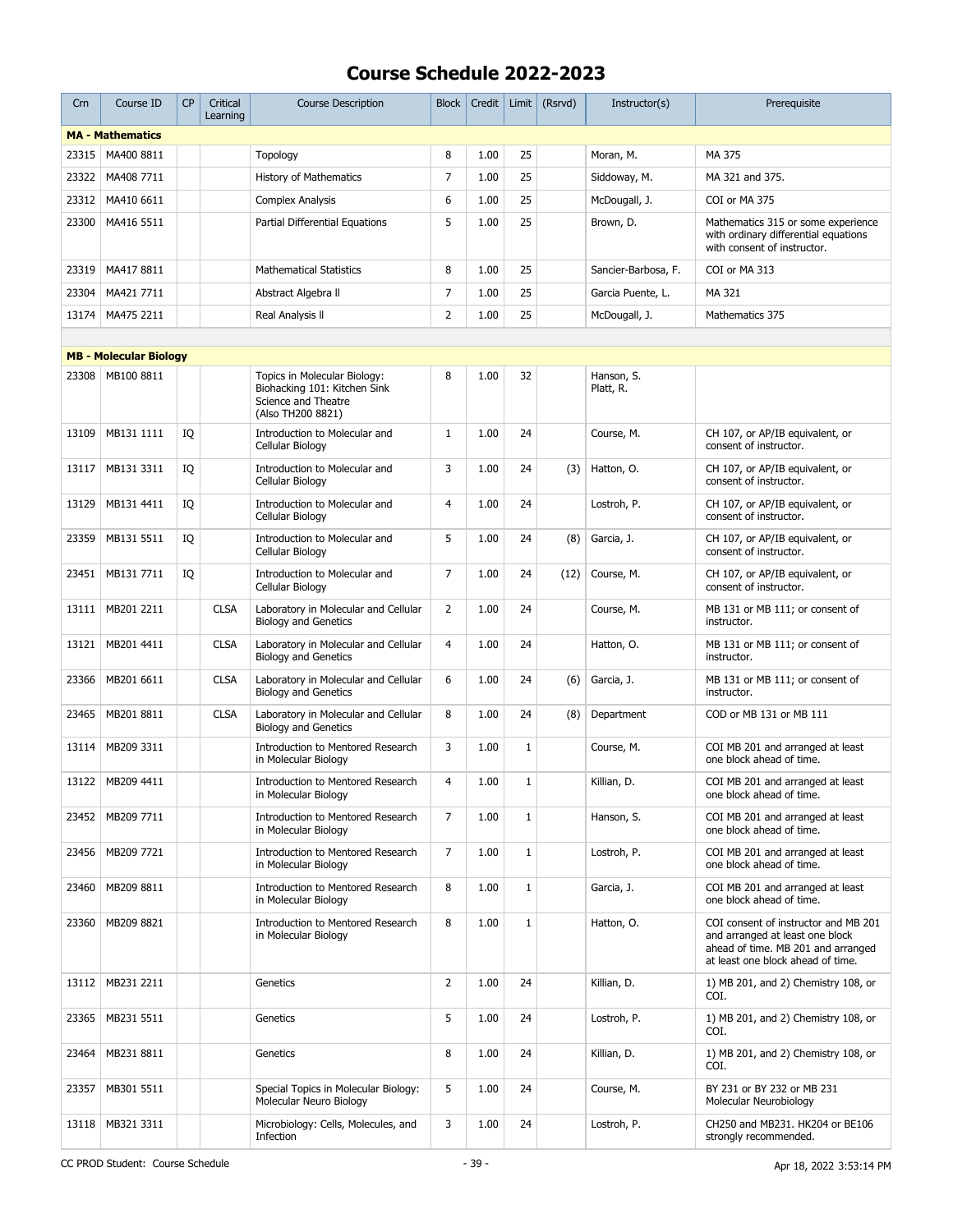| Crn   | Course ID                     | CP | Critical<br>Learning | <b>Course Description</b>                                                                     | Block          | Credit |                | Limit $(Rsrvd)$ | Instructor(s) | Prerequisite                                                                                                                                                                            |
|-------|-------------------------------|----|----------------------|-----------------------------------------------------------------------------------------------|----------------|--------|----------------|-----------------|---------------|-----------------------------------------------------------------------------------------------------------------------------------------------------------------------------------------|
|       | <b>MB - Molecular Biology</b> |    |                      |                                                                                               |                |        |                |                 |               |                                                                                                                                                                                         |
| 23455 | MB325 7711                    |    |                      | Molecular and Cellular Immunology                                                             | 7              | 1.00   | 25             |                 | Hatton, O.    | MB231                                                                                                                                                                                   |
| 13302 | MB350 4411                    |    |                      | Special Topics in Laboratory<br>Research in Molecular Biology:<br><b>Biochemical Genetics</b> | $\overline{4}$ | 1.00   | 24             |                 | Course, M.    | 1) BY 231 or BY 232 or MB 231 and<br>2) CH 251 Biochemical Genetics                                                                                                                     |
| 13110 | MB355 1111                    |    |                      | Laboratory Advanced Genetics                                                                  | $\mathbf{1}$   | 1.00   | 24             |                 | Garcia, J.    | MB 231.                                                                                                                                                                                 |
| 23367 | MB375 6611                    |    |                      | Laboratory in Advanced Cell Biology                                                           | 6              | 1.00   | 25             |                 | Hatton, O.    | MB231                                                                                                                                                                                   |
| 13103 | MB397 1413                    |    |                      | Mentored Research in Molecular<br><b>Biology Alternative Format</b>                           | $1 - 4$        | 0.50   | $\overline{4}$ |                 | Hanson, S.    | COI MB231 and arranged at lease<br>one block ahead of time.                                                                                                                             |
| 13104 | MB397 1423                    |    |                      | Mentored Research in Molecular<br><b>Biology Alternative Format</b>                           | $1 - 4$        | 0.50   | 4              |                 | Course, M.    | COI MB231 and arranged at lease<br>one block ahead of time.                                                                                                                             |
| 13105 | MB397 1433                    |    |                      | Mentored Research in Molecular<br><b>Biology Alternative Format</b>                           | $1 - 4$        | 0.50   | $\overline{4}$ |                 | Garcia, J.    | COI MB231 and arranged at lease<br>one block ahead of time.                                                                                                                             |
| 13106 | MB397 1443                    |    |                      | Mentored Research in Molecular<br><b>Biology Alternative Format</b>                           | $1 - 4$        | 0.50   | 4              |                 | Hatton, O.    | COI MB231 and arranged at lease<br>one block ahead of time.                                                                                                                             |
| 13107 | MB397 1453                    |    |                      | Mentored Research in Molecular<br><b>Biology Alternative Format</b>                           | $1 - 4$        | 0.50   | 4              |                 | Killian, D.   | COI MB231 and arranged at lease<br>one block ahead of time.                                                                                                                             |
| 13108 | MB397 1463                    |    |                      | Mentored Research in Molecular<br><b>Biology Alternative Format</b>                           | $1 - 4$        | 0.50   | 4              |                 | Lostroh, P.   | COI MB231 and arranged at lease<br>one block ahead of time.                                                                                                                             |
| 23349 | MB397 5813                    |    |                      | Mentored Research in Molecular<br><b>Biology Alternative Format</b>                           | $5 - 8$        | 0.50   | 4              |                 | Hanson, S.    | COI MB231 and arranged at lease<br>one block ahead of time.                                                                                                                             |
| 23350 | MB397 5823                    |    |                      | Mentored Research in Molecular<br>Biology Alternative Format                                  | $5 - 8$        | 0.50   | 4              |                 | Course, M.    | COI MB231 and arranged at lease<br>one block ahead of time.                                                                                                                             |
| 23351 | MB397 5833                    |    |                      | Mentored Research in Molecular<br><b>Biology Alternative Format</b>                           | $5 - 8$        | 0.50   | $\overline{4}$ |                 | Garcia, J.    | COI MB231 and arranged at lease<br>one block ahead of time.                                                                                                                             |
| 23352 | MB397 5843                    |    |                      | Mentored Research in Molecular<br><b>Biology Alternative Format</b>                           | $5 - 8$        | 0.50   | $\overline{4}$ |                 | Hatton, O.    | COI MB231 and arranged at lease<br>one block ahead of time.                                                                                                                             |
| 23353 | MB397 5853                    |    |                      | Mentored Research in Molecular<br><b>Biology Alternative Format</b>                           | $5 - 8$        | 0.50   | 4              |                 | Killian, D.   | COI MB231 and arranged at lease<br>one block ahead of time.                                                                                                                             |
| 23354 | MB397 5863                    |    |                      | Mentored Research in Molecular<br>Biology Alternative Format                                  | $5 - 8$        | 0.50   | $\overline{4}$ |                 | Lostroh, P.   | COI MB231 and arranged at lease<br>one block ahead of time.                                                                                                                             |
| 13127 | MB399 3311                    |    |                      | Mentored Research in Molecular<br>Biology                                                     | 3              | 1.00   | $\mathbf 1$    |                 | Course, M.    | COI BY 231, BY 232 or MB 231 and<br>arranged at least one block ahead of<br>time                                                                                                        |
| 13123 | MB399 4411                    |    |                      | Mentored Research in Molecular<br>Biology                                                     | $\overline{4}$ | 1.00   | $\mathbf 1$    |                 | Killian, D.   | COI BY 231, BY 232 or MB 231 and<br>arranged at least one block ahead of<br>time                                                                                                        |
| 23457 | MB399 7711                    |    |                      | Mentored Research in Molecular<br>Biology                                                     | 7              | 1.00   | $\mathbf{1}$   |                 | Lostroh, P.   | COI BY 231, BY 232 or MB 231 and<br>arranged at least one block ahead of<br>time                                                                                                        |
| 23468 | MB399 7721                    |    |                      | Mentored Research in Molecular<br>Biology                                                     | 7              | 1.00   | $\mathbf 1$    |                 | Hanson, S.    | COI BY 231, BY 232 or MB 231 and<br>arranged at least one block ahead of<br>time                                                                                                        |
| 23461 | MB399 8811                    |    |                      | Mentored Research in Molecular<br>Biology                                                     | 8              | 1.00   | $1\,$          |                 | Garcia, J.    | COI BY 231, BY 232 or MB 231 and<br>arranged at least one block ahead of<br>time                                                                                                        |
| 23361 | MB399 8821                    |    |                      | Mentored Research in Molecular<br>Biology                                                     | 8              | 1.00   | $1\,$          |                 | Hatton, O.    | COI consent of instructor and BY<br>231, BY 232 or MB 231 and arranged<br>at least one block ahead of time BY<br>231, BY 232 or MB 231 and arranged<br>at least one block ahead of time |
| 13113 | MB410 2211                    |    |                      | Molecular and Cellular Virology                                                               | $\overline{2}$ | 1.00   | 25             |                 | Lostroh, P.   | 1) Any 300-level course in Molecular<br>Biology and 2) CH 251 or consent of<br>instructor; BY 380 or MB 310 and CH<br>382 strongly recommended                                          |
| 23364 | MB415 5511                    |    |                      | Developmental Neurobiology                                                                    | 5              | 1.00   | 25             |                 | Killian, D.   | Any MB course at the 300-level OR<br>MB231 Genetics AND PY298<br>Neuroscience II                                                                                                        |
| 13120 | MB497 4411                    |    |                      | Senior Capstone in Molecular<br>Biology                                                       | 4              | 1.00   | 25             |                 | Garcia, J.    | Senior Standing and a declared major<br>in Biology-MCB track, or Molecular<br>Biology.                                                                                                  |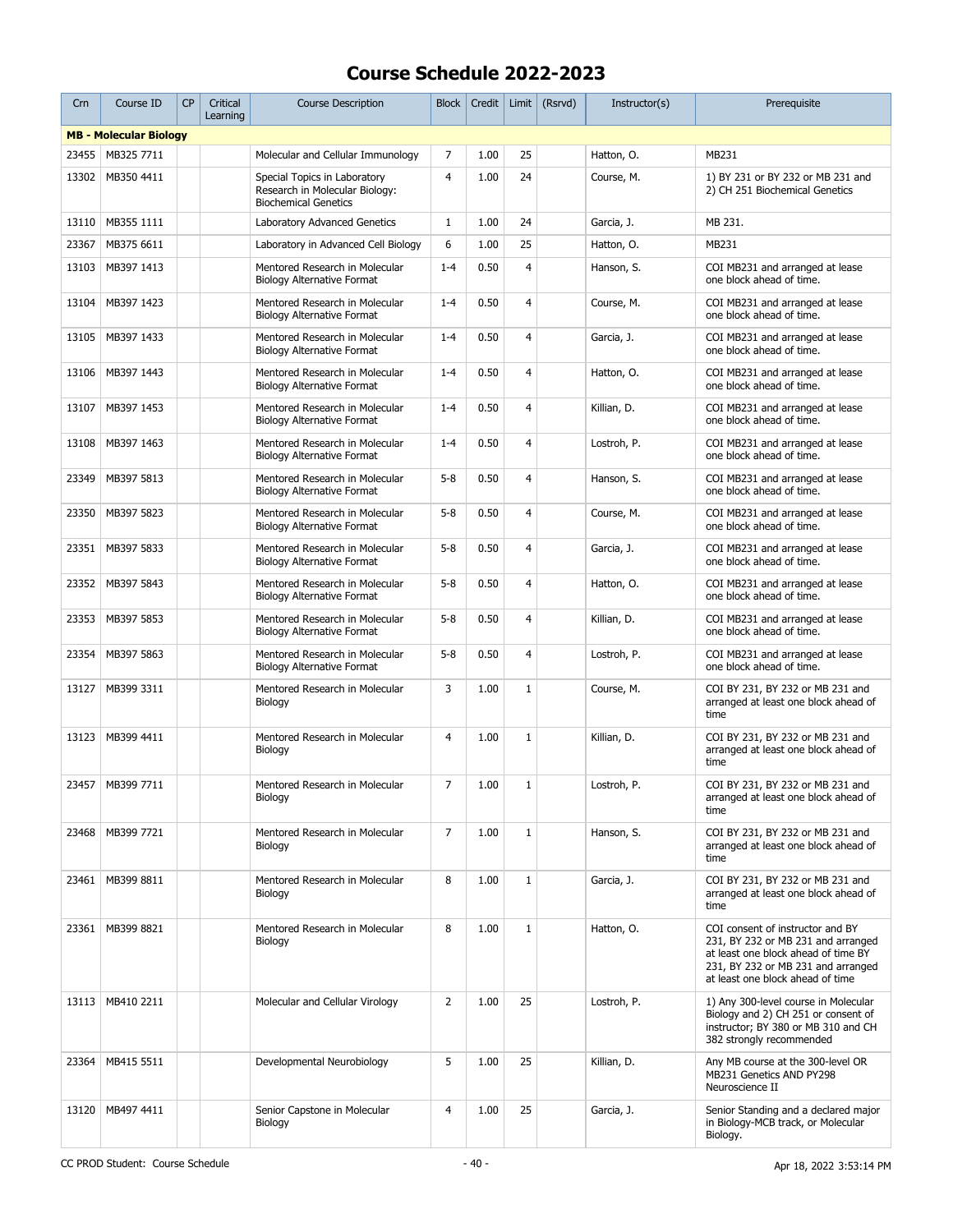| Crn               | Course ID                     | <b>CP</b> | Critical<br>Learning | <b>Course Description</b>                                                                                                         | <b>Block</b>   | Credit | Limit        | (Rsrvd) | Instructor(s)    | Prerequisite                                                                                                                                                                                                                           |
|-------------------|-------------------------------|-----------|----------------------|-----------------------------------------------------------------------------------------------------------------------------------|----------------|--------|--------------|---------|------------------|----------------------------------------------------------------------------------------------------------------------------------------------------------------------------------------------------------------------------------------|
|                   | <b>MB - Molecular Biology</b> |           |                      |                                                                                                                                   |                |        |              |         |                  |                                                                                                                                                                                                                                        |
| 23368             | MB497 6611                    |           |                      | Senior Capstone in Molecular<br>Biology                                                                                           | 6              | 1.00   | 25           |         | Lostroh, P.      | Senior Standing and a declared major<br>in Biology-MCB track, or Molecular<br>Biology. Beneficial symbioses                                                                                                                            |
| 13115             | MB498 3311                    |           |                      | Advanced Mentored Research in<br>Molecular Biology                                                                                | 3              | 1.00   | $\mathbf{1}$ |         | Course, M.       | COI any 300-level course in<br>Molecular Biology; must be arranged<br>at least one block ahead of time                                                                                                                                 |
| 13125             | MB498 4421                    |           |                      | Advanced Mentored Research in<br>Molecular Biology                                                                                | $\overline{4}$ | 1.00   | $\mathbf{1}$ |         | Killian, D.      | COI any 300-level course in<br>Molecular Biology; must be arranged<br>at least one block ahead of time                                                                                                                                 |
| 23453             | MB498 7711                    |           |                      | Advanced Mentored Research in<br>Molecular Biology                                                                                | $\overline{7}$ | 1.00   | $\mathbf{1}$ |         | Hanson, S.       | COI any 300-level course in<br>Molecular Biology; must be arranged<br>at least one block ahead of time                                                                                                                                 |
| 23458             | MB498 7721                    |           |                      | Advanced Mentored Research in<br>Molecular Biology                                                                                | $\overline{7}$ | 1.00   | $\mathbf{1}$ |         | Lostroh, P.      | COI any 300-level course in<br>Molecular Biology; must be arranged<br>at least one block ahead of time                                                                                                                                 |
| 23462             | MB498 8811                    |           |                      | Advanced Mentored Research in<br>Molecular Biology                                                                                | 8              | 1.00   | $\mathbf{1}$ |         | Garcia, J.       | COI any 300-level course in<br>Molecular Biology; must be arranged<br>at least one block ahead of time                                                                                                                                 |
| 23362             | MB498 8821                    |           |                      | Advanced Mentored Research in<br>Molecular Biology                                                                                | 8              | 1.00   | $\mathbf{1}$ |         | Hatton, O.       | COI consent of instructor and any<br>300-level course in Molecular Biology;<br>must be arranged at least one block<br>ahead of time any 300-level course in<br>Molecular Biology; must be arranged<br>at least one block ahead of time |
| 13128             | MB499 3311                    |           |                      | Senior Thesis in Molecular Biology                                                                                                | 3              | 1.00   | $\mathbf{1}$ |         | Course, M.       | COI must be arranged 1 semester in<br>advance                                                                                                                                                                                          |
| 13126             | MB499 4411                    |           |                      | Senior Thesis in Molecular Biology                                                                                                | 4              | 1.00   | $\mathbf{1}$ |         | Killian, D.      | COI must be arranged 1 semester in<br>advance                                                                                                                                                                                          |
| 23454             | MB499 7711                    |           |                      | Senior Thesis in Molecular Biology                                                                                                | 7              | 1.00   | $\mathbf{1}$ |         | Hanson, S.       | COI must be arranged 1 semester in<br>advance                                                                                                                                                                                          |
| 23459             | MB499 7721                    |           |                      | Senior Thesis in Molecular Biology                                                                                                | 7              | 1.00   | $\mathbf{1}$ |         | Lostroh, P.      | COI must be arranged 1 semester in<br>advance                                                                                                                                                                                          |
| 23463             | MB499 8811                    |           |                      | Senior Thesis in Molecular Biology                                                                                                | 8              | 1.00   | $\mathbf{1}$ |         | Garcia, J.       | COI must be arranged 1 semester in<br>advance                                                                                                                                                                                          |
| 23450             | MB499 8821                    |           |                      | Senior Thesis in Molecular Biology                                                                                                | 8              | 1.00   | $\mathbf{1}$ |         | Hatton, O.       | COI Consent of Instructor must be<br>arranged 1 semester in advance must<br>be arranged 1 semester in advance                                                                                                                          |
|                   |                               |           |                      |                                                                                                                                   |                |        |              |         |                  |                                                                                                                                                                                                                                        |
|                   | <b>MS - Museum Studies</b>    |           |                      |                                                                                                                                   |                |        |              |         |                  |                                                                                                                                                                                                                                        |
|                   | 13802 MS222 2211              |           | <b>CLCP</b>          | Topics in Museum Studies: Intro. to<br>Classical Archaeology and Cultural<br>Heritage Management<br>(Also CL222 2211, AN208 2221) | $\overline{2}$ | 1.00   | 25           |         | $(8)$ Kimmey, S. |                                                                                                                                                                                                                                        |
| 23723             | MS247 7711                    |           |                      | <b>Introduction to Museum Studies</b>                                                                                             | 7              | 1.00   | 25           |         | Tucker, R.       | Includes occasional day field trips,<br>including one to Denver.                                                                                                                                                                       |
| 13564             | MS250 1413                    |           |                      | Museum Practicum                                                                                                                  | $1 - 4$        | 0.50   | 25           |         | Tucker, R.       | MS247 or other Museum Studies<br>course; or Consent of Instructor<br>Meeting time: Wednesdays at<br>1:30PM                                                                                                                             |
| 23722             | MS250 5813                    |           |                      | Museum Practicum                                                                                                                  | $5 - 8$        | 0.50   | 25           |         | Tucker, R.       | MS247 or other Museum Studies<br>course; or Consent of Instructor<br>Meeting time: Wednesdays at<br>1:30PM                                                                                                                             |
|                   |                               |           |                      |                                                                                                                                   |                |        |              |         |                  |                                                                                                                                                                                                                                        |
| <b>MU - Music</b> |                               |           |                      |                                                                                                                                   |                |        |              |         |                  |                                                                                                                                                                                                                                        |
| 13639             | MU107 1412                    |           |                      | Percussion                                                                                                                        | $1 - 4$        | 0.25   | 25           |         | Cooper, P.       | COD Application. Register online via<br>music department website Deadline<br>9/7/2022                                                                                                                                                  |
| 23844             | MU107 5812                    |           |                      | Percussion                                                                                                                        | $5 - 8$        | 0.25   | 25           |         | Cooper, P.       | COD Application. Register online via<br>music department website Deadline<br>2/8/2023                                                                                                                                                  |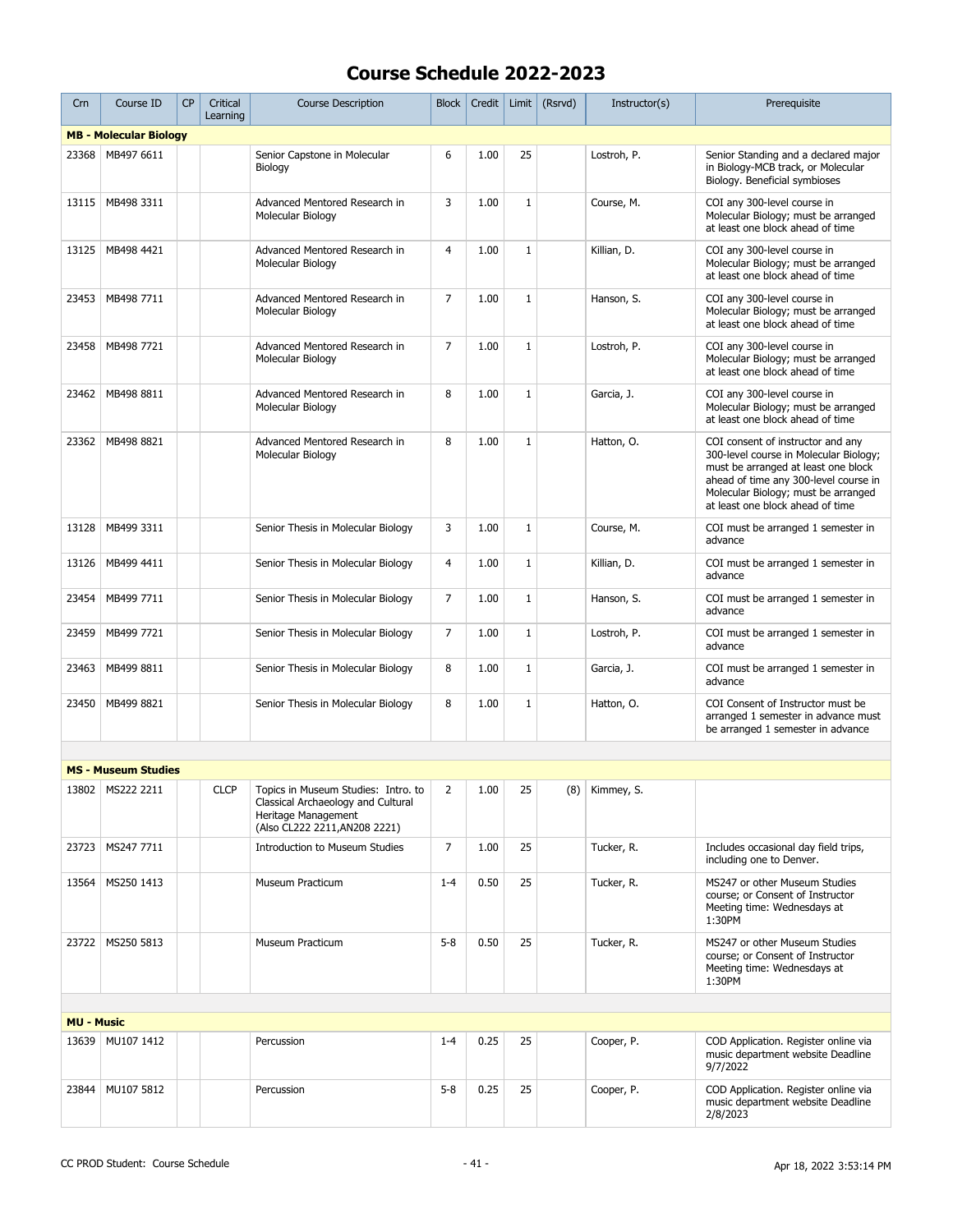| Crn               | Course ID        | CP | Critical<br>Learning | <b>Course Description</b> | <b>Block</b> | Credit |    | Limit $(Rsrvd)$ | Instructor(s)  | Prerequisite                                                                          |
|-------------------|------------------|----|----------------------|---------------------------|--------------|--------|----|-----------------|----------------|---------------------------------------------------------------------------------------|
| <b>MU - Music</b> |                  |    |                      |                           |              |        |    |                 |                |                                                                                       |
| 13640             | MU110 1412       |    |                      | Voice                     | $1 - 4$      | 0.25   | 25 |                 | DeDominici, J. | COD Application. Register online via<br>music department website Deadline<br>9/7/2022 |
| 13641             | MU110 1422       |    |                      | Voice                     | $1 - 4$      | 0.25   | 25 |                 | Brink, A.      | COD Application. Register online via<br>music department website Deadline<br>9/7/2022 |
| 13642             | MU110 1432       |    |                      | Voice                     | $1 - 4$      | 0.25   | 25 |                 | Brink, S.      | COD Application. Register online via<br>music department website Deadline<br>9/7/2022 |
| 13643             | MU110 1442       |    |                      | Voice                     | $1 - 4$      | 0.25   | 25 |                 | Hays, J.       | COD Application. Register online via<br>music department website Deadline<br>9/7/2022 |
| 23845             | MU110 5812       |    |                      | Voice                     | $5 - 8$      | 0.25   | 25 |                 | DeDominici, J. | COD Application. Register online via<br>music department website Deadline<br>2/8/2023 |
| 23846             | MU110 5822       |    |                      | Voice                     | $5 - 8$      | 0.25   | 25 |                 | Brink, A.      | COD Application. Register online via<br>music department website Deadline<br>2/8/2023 |
| 23847             | MU110 5832       |    |                      | Voice                     | $5 - 8$      | 0.25   | 25 |                 | Brink, S.      | COD Application. Register online via<br>music department website Deadline<br>2/8/2023 |
| 23848             | MU110 5842       |    |                      | Voice                     | $5 - 8$      | 0.25   | 25 |                 | Hays, J.       | COD Application. Register online via<br>music department website Deadline<br>2/8/2023 |
| 13644             | MU112 1412       |    |                      | Piano                     | $1 - 4$      | 0.25   | 25 |                 | Grace, S.      | COD Application. Register online via<br>music department website Deadline<br>9/7/2022 |
| 13645             | MU112 1422       |    |                      | Piano                     | $1 - 4$      | 0.25   | 25 |                 | Brink, D.      | COD Application. Register online via<br>music department website Deadline<br>9/7/2022 |
| 13646             | MU112 1432       |    |                      | Piano                     | $1 - 4$      | 0.25   | 25 |                 | Ali, S.        | COD Application. Register online via<br>music department website Deadline<br>9/7/2022 |
| 13647             | MU112 1442       |    |                      | Piano                     | $1 - 4$      | 0.25   | 25 |                 | Brink, B.      | COD Application. Register online via<br>music department website Deadline<br>9/7/2022 |
| 13648             | MU112 1452       |    |                      | Piano                     | $1 - 4$      | 0.25   | 25 |                 | Hanagan, J.    | COD Application. Register online via<br>music department website Deadline<br>9/7/2022 |
| 13649             | MU112 1462       |    |                      | Piano                     | $1 - 4$      | 0.25   | 25 |                 | Wilson, C.     | COD Application. Register online via<br>music department website Deadline<br>9/7/2022 |
| 23849             | MU112 5812       |    |                      | Piano                     | $5 - 8$      | 0.25   | 25 |                 | Grace, S.      | COD Application. Register online via<br>music department website Deadline<br>2/8/2023 |
| 23850             | MU112 5822       |    |                      | Piano                     | $5 - 8$      | 0.25   | 25 |                 | Brink, D.      | COD Application. Register online via<br>music department website Deadline<br>2/8/2023 |
| 23851             | MU112 5832       |    |                      | Piano                     | $5 - 8$      | 0.25   | 25 |                 | Ali, S.        | COD Application. Register online via<br>music department website Deadline<br>2/8/2023 |
|                   | 23852 MU112 5842 |    |                      | Piano                     | $5 - 8$      | 0.25   | 25 |                 | Brink, B.      | COD Application. Register online via<br>music department website Deadline<br>2/8/2023 |
| 23853             | MU112 5852       |    |                      | Piano                     | $5 - 8$      | 0.25   | 25 |                 | Hanagan, J.    | COD Application. Register online via<br>music department website Deadline<br>2/8/2023 |
| 23854             | MU112 5862       |    |                      | Piano                     | $5 - 8$      | 0.25   | 25 |                 | Wilson, C.     | COD Application. Register online via<br>music department website Deadline<br>2/8/2023 |
| 13650             | MU113 1412       |    |                      | Organ                     | $1 - 4$      | 0.25   | 25 |                 | Wicks, E.      | COD Application. Register online via<br>music department website Deadline<br>9/7/2022 |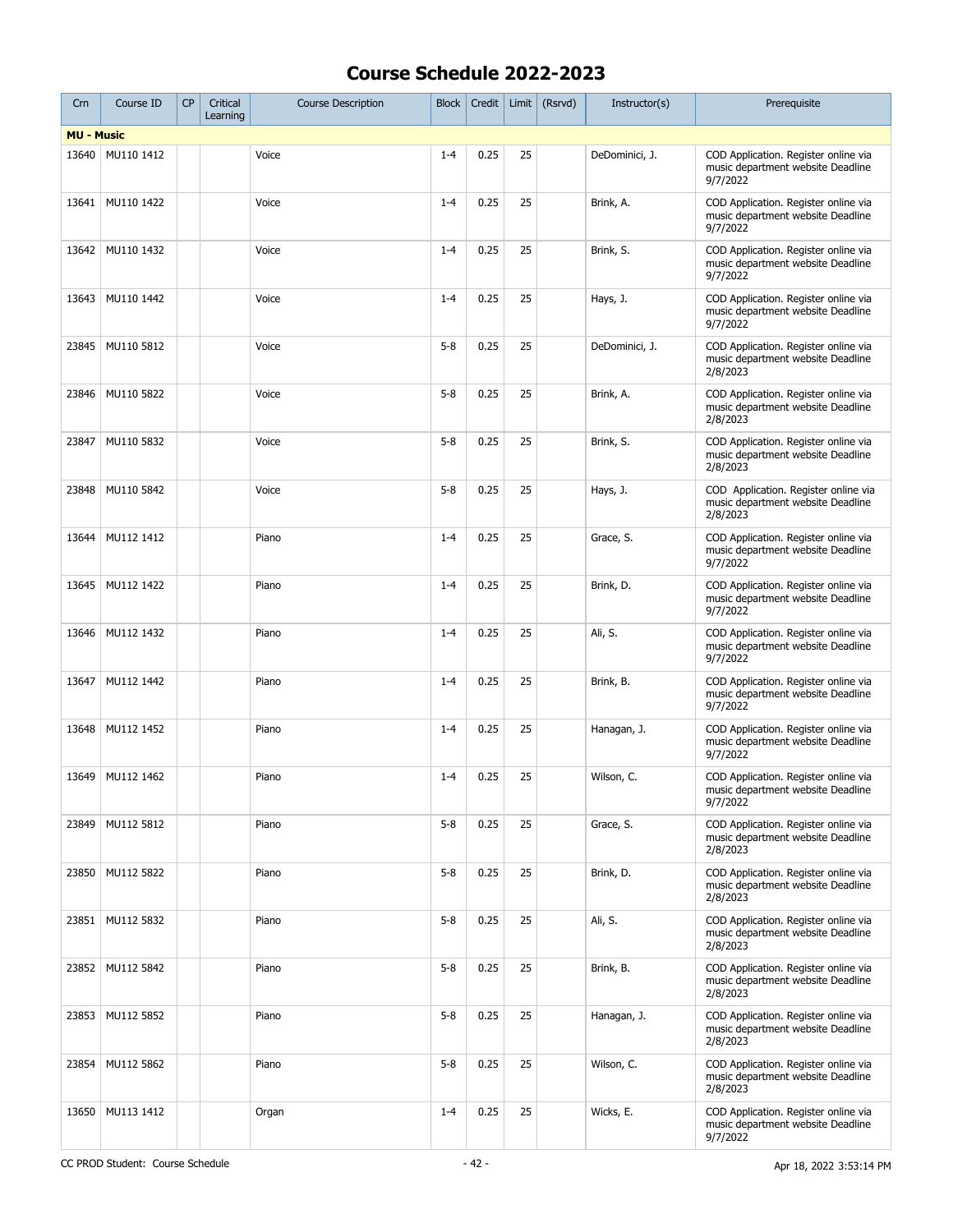| Crn               | Course ID        | CP | Critical<br>Learning | <b>Course Description</b> | <b>Block</b> | Credit |    | Limit $(Rsrvd)$ | Instructor(s)      | Prerequisite                                                                          |
|-------------------|------------------|----|----------------------|---------------------------|--------------|--------|----|-----------------|--------------------|---------------------------------------------------------------------------------------|
| <b>MU - Music</b> |                  |    |                      |                           |              |        |    |                 |                    |                                                                                       |
| 23855             | MU113 5812       |    |                      | Organ                     | $5 - 8$      | 0.25   | 25 |                 | Wicks, E.          | COD Application. Register online via<br>music department website Deadline<br>2/8/2023 |
| 13651             | MU114 1412       |    |                      | Harp                      | $1 - 4$      | 0.25   | 25 |                 | Hunt, J.           | COD Application. Register online via<br>music department website Deadline<br>9/7/2022 |
| 23856             | MU114 5812       |    |                      | Harp                      | $5 - 8$      | 0.25   | 25 |                 | Hunt, J.           | COD Application. Register online via<br>music department website Deadline<br>2/8/2023 |
| 13652             | MU116 1412       |    |                      | Jazz Bass Guitar          | $1 - 4$      | 0.25   | 25 |                 | Neihof, M.         | COD Application. Register online via<br>music department website Deadline<br>9/7/2022 |
| 23857             | MU116 5812       |    |                      | Jazz Bass Guitar          | $5 - 8$      | 0.25   | 25 |                 | Neihof, M.         | COD Application. Register online via<br>music department website Deadline<br>2/8/2023 |
| 13653             | MU117 1412       |    |                      | Jazz Guitar               | $1 - 4$      | 0.25   | 25 |                 | Horanzy, M.        | COD Application. Register online via<br>music department website Deadline<br>9/7/2022 |
| 23858             | MU117 5812       |    |                      | Jazz Guitar               | $5 - 8$      | 0.25   | 25 |                 | Horanzy, M.        | COD Application. Register online via<br>music department website Deadline<br>2/8/2023 |
| 13654             | MU118 1412       |    |                      | Jazz Piano                | $1 - 4$      | 0.25   | 25 |                 | Barta, S.          | COD Application. Register online via<br>music department website Deadline<br>9/7/2022 |
| 23859             | MU118 5812       |    |                      | Jazz Piano                | $5 - 8$      | 0.25   | 25 |                 | Barta, S.          | COD Application. Register online via<br>music department website Deadline<br>2/8/2023 |
| 13655             | MU121 1412       |    |                      | Double Bass               | $1 - 4$      | 0.25   | 25 |                 | Neihof, M.         | COD Application. Register online via<br>music department website Deadline<br>9/7/2022 |
| 23860             | MU121 5812       |    |                      | Double Bass               | $5 - 8$      | 0.25   | 25 |                 | Neihof, M.         | COD Application. Register online via<br>music department website Deadline<br>2/8/2023 |
| 13656             | MU122 1412       |    |                      | Cello                     | $1 - 4$      | 0.25   | 25 |                 | Kolb, A.           | COD Application. Register online via<br>music department website Deadline<br>9/7/2022 |
| 23861             | MU122 5812       |    |                      | Cello                     | $5 - 8$      | 0.25   | 25 |                 | Kolb, A.           | COD Application. Register online via<br>music department website Deadline<br>2/8/2023 |
|                   | 13657 MU123 1412 |    |                      | Viola                     | $1 - 4$      | 0.25   | 25 |                 | Dobrotvorskaia, K. | COD Application. Register online via<br>music department website Deadline<br>9/7/2022 |
|                   | 23862 MU123 5812 |    |                      | Viola                     | $5 - 8$      | 0.25   | 25 |                 | Dobrotvorskaia, K. | COD Application. Register online via<br>music department website Deadline<br>2/8/2023 |
| 13658             | MU124 1412       |    |                      | Violin                    | $1 - 4$      | 0.25   | 25 |                 | Jorgensen, J.      | COD Application. Register online via<br>music department website Deadline<br>9/7/2022 |
| 23863             | MU124 5812       |    |                      | Violin                    | $5 - 8$      | 0.25   | 25 |                 | Jorgensen, J.      | COD Application. Register online via<br>music department website Deadline<br>2/8/2023 |
| 13659             | MU126 1412       |    |                      | Banjo                     | $1 - 4$      | 0.25   | 25 |                 | Reed, K.           | COD Application. Register online via<br>music department website Deadline<br>9/7/2022 |
| 23864             | MU126 5812       |    |                      | Banjo                     | $5 - 8$      | 0.25   | 25 |                 | Reed, K.           | COD Application. Register online via<br>music department website Deadline<br>2/8/2023 |
| 13660             | MU127 1412       |    |                      | <b>Bluegrass Guitar</b>   | $1 - 4$      | 0.25   | 25 |                 | Reed, K.           | COD Application. Register online via<br>music department website Deadline<br>9/7/2022 |
| 23865             | MU127 5812       |    |                      | <b>Bluegrass Guitar</b>   | $5 - 8$      | 0.25   | 25 |                 | Reed, K.           | COD Application. Register online via<br>music department website Deadline<br>2/8/2023 |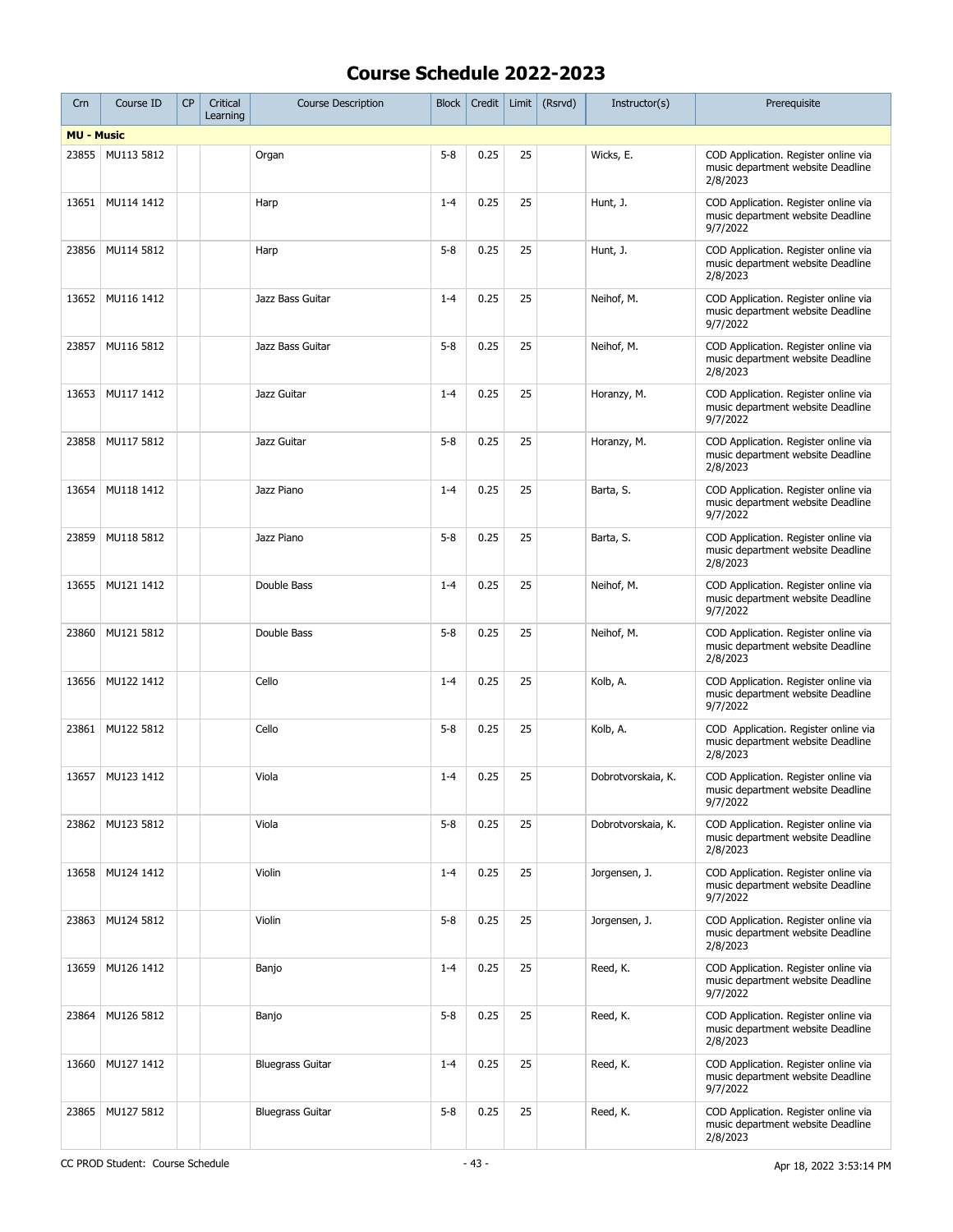| Crn               | Course ID  | CP | Critical<br>Learning | <b>Course Description</b> | <b>Block</b> | Credit | Limit | (Rsrvd) | Instructor(s) | Prerequisite                                                                          |
|-------------------|------------|----|----------------------|---------------------------|--------------|--------|-------|---------|---------------|---------------------------------------------------------------------------------------|
| <b>MU - Music</b> |            |    |                      |                           |              |        |       |         |               |                                                                                       |
| 13661             | MU128 1412 |    |                      | Mandolin                  | $1 - 4$      | 0.25   | 25    |         | Reed, K.      | COD Application. Register online via<br>music department website Deadline<br>9/7/2022 |
| 13662             | MU128 1422 |    |                      | Mandolin                  | $1 - 4$      | 0.25   | 25    |         | Miller, D.    | COD Application. Register online via<br>music department website Deadline<br>9/7/2022 |
| 23866             | MU128 5812 |    |                      | Mandolin                  | $5 - 8$      | 0.25   | 25    |         | Reed, K.      | COD Application. Register online via<br>music department website Deadline<br>2/8/2023 |
| 23867             | MU128 5822 |    |                      | Mandolin                  | $5 - 8$      | 0.25   | 25    |         | Miller, D.    | COD Application. Register online via<br>music department website Deadline<br>2/8/2023 |
| 13663             | MU129 1412 |    |                      | <b>Classical Guitar</b>   | $1 - 4$      | 0.25   | 25    |         | Miller, D.    | COD Application. Register online via<br>music department website Deadline<br>9/7/2022 |
| 23868             | MU129 5812 |    |                      | Classical Guitar          | $5 - 8$      | 0.25   | 25    |         | Miller, D.    | COD Application. Register online via<br>music department website Deadline<br>2/8/2023 |
| 13664             | MU130 1412 |    |                      | Tuba                      | $1 - 4$      | 0.25   | 25    |         | Van Hoy, J.   | COD Application. Register online via<br>music department website Deadline<br>9/7/2022 |
| 23869             | MU130 5812 |    |                      | Tuba                      | $5 - 8$      | 0.25   | 25    |         | Van Hoy, J.   | COD Application. Register online via<br>music department website Deadline<br>2/8/2023 |
| 13665             | MU131 1412 |    |                      | Baritone                  | $1 - 4$      | 0.25   | 25    |         | Van Hoy, J.   | COD Application. Register online via<br>music department website Deadline<br>9/7/2022 |
| 23870             | MU131 5812 |    |                      | <b>Baritone</b>           | $5 - 8$      | 0.25   | 25    |         | Van Hoy, J.   | COD Application. Register online via<br>music department website Deadline<br>2/8/2023 |
| 13666             | MU132 1412 |    |                      | Trombone                  | $1 - 4$      | 0.25   | 25    |         | Van Hoy, J.   | COD Application. Register online via<br>music department website Deadline<br>9/7/2022 |
| 23871             | MU132 5812 |    |                      | Trombone                  | $5 - 8$      | 0.25   | 25    |         | Van Hoy, J.   | COD Application. Register online via<br>music department website Deadline<br>2/8/2023 |
| 13667             | MU133 1412 |    |                      | Trumpet                   | $1 - 4$      | 0.25   | 25    |         | Wilson, T.    | COD Application. Register online via<br>music department website Deadline<br>9/7/2022 |
| 23873             | MU133 5812 |    |                      | Trumpet                   | $5 - 8$      | 0.25   | 25    |         | Wilson, T.    | COD Application. Register online via<br>music department website Deadline<br>2/8/2023 |
| 13668             | MU134 1412 |    |                      | French Horn               | $1 - 4$      | 0.25   | 25    |         | Ford, S.      | COD Application. Register online via<br>music department website Deadline<br>9/7/2022 |
| 23874             | MU134 5812 |    |                      | French Horn               | $5 - 8$      | 0.25   | 25    |         | Ford, S.      | COD Application. Register online via<br>music department website Deadline<br>2/8/2023 |
| 13669             | MU135 1412 |    |                      | Saxophone                 | $1 - 4$      | 0.25   | 25    |         | Sweum, R.     | COD Application. Register online via<br>music department website Deadline<br>9/7/2022 |
| 23875             | MU135 5812 |    |                      | Saxophone                 | $5 - 8$      | 0.25   | 25    |         | Sweum, R.     | COD Application. Register online via<br>music department website Deadline<br>2/8/2023 |
| 13670             | MU136 1412 |    |                      | Clarinet                  | $1 - 4$      | 0.25   | 25    |         | Stevens, D.   | COD Application. Register online via<br>music department website Deadline<br>9/7/2022 |
| 23876             | MU136 5812 |    |                      | Clarinet                  | $5 - 8$      | 0.25   | 25    |         | Stevens, D.   | COD Application. Register online via<br>music department website Deadline<br>2/8/2023 |
| 13671             | MU137 1412 |    |                      | Flute                     | $1 - 4$      | 0.25   | 25    |         | Nagem, P.     | COD Application. Register online via<br>music department website Deadline<br>9/7/2022 |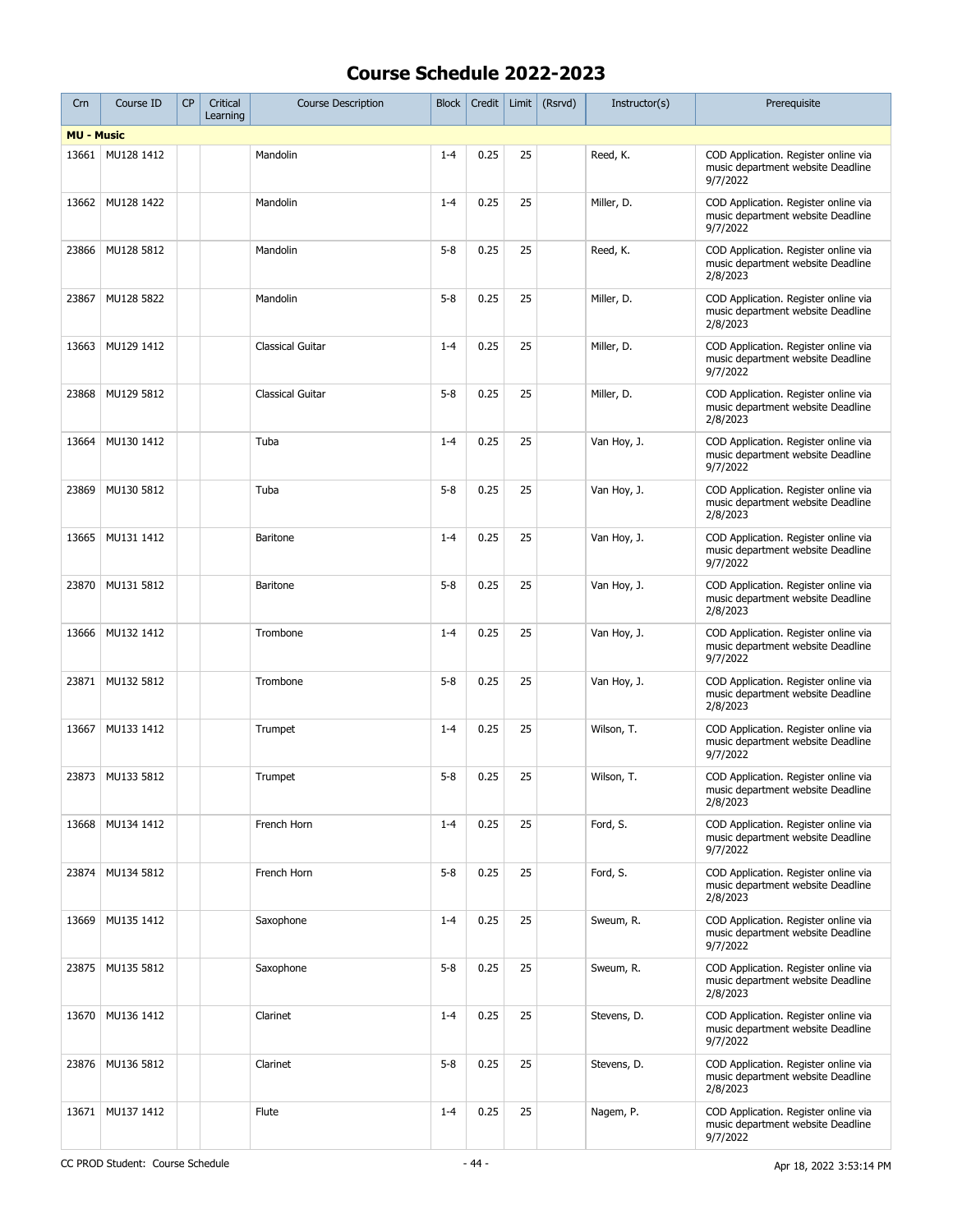| Crn               | Course ID        | <b>CP</b> | Critical<br>Learning | <b>Course Description</b>                      | <b>Block</b> | Credit |    | Limit $(Rsrvd)$ | Instructor(s)  | Prerequisite                                                                          |
|-------------------|------------------|-----------|----------------------|------------------------------------------------|--------------|--------|----|-----------------|----------------|---------------------------------------------------------------------------------------|
| <b>MU - Music</b> |                  |           |                      |                                                |              |        |    |                 |                |                                                                                       |
| 23877             | MU137 5812       |           |                      | Flute                                          | $5 - 8$      | 0.25   | 25 |                 | Nagem, P.      | COD Application. Register online via<br>music department website Deadline<br>2/8/2023 |
| 13672             | MU138 1412       |           |                      | Oboe                                           | $1 - 4$      | 0.25   | 25 |                 | Ding, M.       | COD Application. Register online via<br>music department website Deadline<br>9/7/2022 |
| 23878             | MU138 5812       |           |                      | Oboe                                           | $5 - 8$      | 0.25   | 25 |                 | Ding, M.       | COD Application. Register online via<br>music department website Deadline<br>2/8/2023 |
| 13673             | MU139 1412       |           |                      | Bassoon                                        | $1 - 4$      | 0.25   | 25 |                 | Vieira, A.     | COD Application. Register online via<br>music department website Deadline<br>9/7/2022 |
| 23879             | MU139 5812       |           |                      | Bassoon                                        | $5 - 8$      | 0.25   | 25 |                 | Vieira, A.     | COD Application. Register online via<br>music department website Deadline<br>2/8/2023 |
| 13674             | MU140 1412       |           |                      | Recorder                                       | $1 - 4$      | 0.25   | 25 |                 | Ekberg, N.     | COD Application. Register online via<br>music department website Deadline<br>9/7/2022 |
| 23880             | MU140 5812       |           |                      | Recorder                                       | $5 - 8$      | 0.25   | 25 |                 | Ekberg, N.     | COD Application. Register online via<br>music department website Deadline<br>2/8/2023 |
| 13675             | MU145 1412       |           |                      | Class Instruction in Beginning Guitar          | $1 - 4$      | 0.25   | 25 |                 | Miller, D.     | COD Application. Register online via<br>music department website Deadline<br>9/7/2022 |
| 23882             | MU145 5822       |           |                      | Class Instruction in Beginning Guitar          | $5 - 8$      | 0.25   | 25 |                 | Miller, D.     | COD Application. Register online via<br>music department website Deadline<br>2/8/2023 |
| 13676             | MU146 1412       |           |                      | Class Instruction in Intermediate<br>Guitar    | $1 - 4$      | 0.25   | 25 |                 | Miller, D.     | COD Application. Register online via<br>music department website Deadline<br>9/7/2022 |
| 23884             | MU146 5812       |           |                      | Class Instruction in Intermediate<br>Guitar    | $5 - 8$      | 0.25   | 25 |                 | Miller, D.     | COD Application. Register online via<br>music department website Deadline<br>2/8/2023 |
| 13677             | MU147 1412       |           |                      | Class Instruction in Piano                     | $1 - 4$      | 0.25   | 25 |                 | Brink, D.      | COD Application. Register online via<br>music department website Deadline<br>9/7/2022 |
| 23885             | MU147 5812       |           |                      | Class Instruction in Piano                     | $5 - 8$      | 0.25   | 25 |                 | Brink, D.      | COD Application. Register online via<br>music department website Deadline<br>2/8/2023 |
|                   | 13678 MU148 1412 |           |                      | Class Instruction in Voice                     | $1 - 4$      | 0.25   | 25 |                 | DeDominici, J. | COD Application. Register online via<br>music department website Deadline<br>9/7/2022 |
| 23886             | MU148 5812       |           |                      | Class Instruction in Voice                     | $5 - 8$      | 0.25   | 25 |                 | DeDominici, J. | COD Application. Register online via<br>music department website Deadline<br>2/8/2023 |
| 13679             | MU149 1412       |           |                      | Advanced Class Instruction in Vocal<br>Diction | $1 - 4$      | 0.25   | 25 |                 | DeDominici, J. | COI Application. Register online via<br>music department website Deadline<br>9/7/2022 |
| 23887             | MU149 5812       |           |                      | Advanced Class Instruction in Vocal<br>Diction | $5 - 8$      | 0.25   | 25 |                 | DeDominici, J. | COI Application. Register online via<br>music department website Deadline<br>2/8/2023 |
| 13680             | MU159 1412       |           |                      | Mariachi Tigre                                 | $1 - 4$      | 0.25   | 25 |                 | Martinez, A.   | <b>COI</b>                                                                            |
| 23888             | MU159 5812       |           |                      | Mariachi Tigre                                 | $5 - 8$      | 0.25   | 25 |                 | Martinez, A.   | COI                                                                                   |
| 13681             | MU160 1412       |           |                      | Chamber Chorus                                 | $1 - 4$      | 0.25   | 25 |                 | Teske, D.      | <b>COI</b>                                                                            |
| 23889             | MU160 5812       |           |                      | Chamber Chorus                                 | $5 - 8$      | 0.25   | 25 |                 | Teske, D.      | <b>COI</b>                                                                            |
| 13682             | MU161 1412       |           |                      | College Choir                                  | $1 - 4$      | 0.25   | 25 |                 | Teske, D.      | COI                                                                                   |
| 13683             | MU162 1412       |           |                      | Collegium Musicum                              | $1 - 4$      | 0.25   | 25 |                 | Ekberg, N.     | COI                                                                                   |
| 23890             | MU162 5812       |           |                      | Collegium Musicum                              | $5 - 8$      | 0.25   | 25 |                 | Ekberg, N.     | COI                                                                                   |
| 13684             | MU163 1412       |           |                      | Small Chamber Ensemble                         | $1 - 4$      | 0.25   | 25 |                 | DeDominici, J. | COI                                                                                   |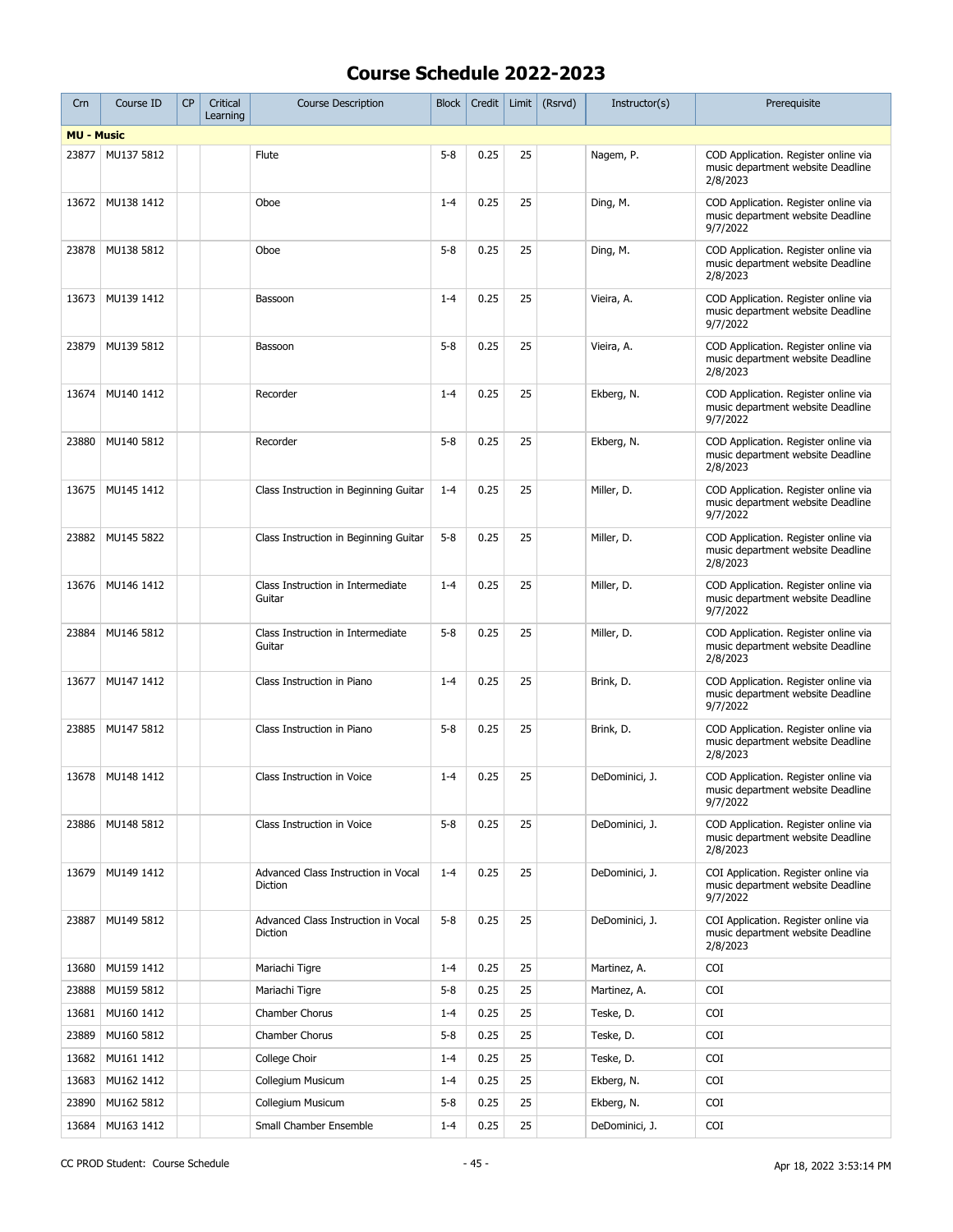| Crn               | Course ID                | <b>CP</b> | Critical<br>Learning | <b>Course Description</b>                                                                                      | <b>Block</b>   | Credit       | Limit    | (Rsrvd) | Instructor(s)                | Prerequisite                               |
|-------------------|--------------------------|-----------|----------------------|----------------------------------------------------------------------------------------------------------------|----------------|--------------|----------|---------|------------------------------|--------------------------------------------|
| <b>MU - Music</b> |                          |           |                      |                                                                                                                |                |              |          |         |                              |                                            |
| 13685             | MU163 1422               |           |                      | Small Chamber Ensemble                                                                                         | $1 - 4$        | 0.25         | 25       |         | Jorgensen, J.                | <b>COI</b>                                 |
| 13686             | MU163 1432               |           |                      | Small Chamber Ensemble                                                                                         | $1 - 4$        | 0.25         | 25       |         | Lasmawan, M.                 | COI                                        |
| 23892             | MU163 5812               |           |                      | Small Chamber Ensemble                                                                                         | $5 - 8$        | 0.25         | 25       |         | Brink, A.                    | COI                                        |
| 23893             | MU163 5822               |           |                      | Small Chamber Ensemble                                                                                         | $5 - 8$        | 0.25         | 25       |         | Jorgensen, J.                | COI                                        |
| 23894             | MU163 5832               |           |                      | Small Chamber Ensemble                                                                                         | $5 - 8$        | 0.25         | 25       |         | Lasmawan, M.                 | <b>COI</b>                                 |
| 13687             | MU164 1412               |           |                      | Concert Band                                                                                                   | $1 - 4$        | 0.25         | 25       |         | Van Hoy, J.                  | <b>COI</b>                                 |
| 23895             | MU164 5812               |           |                      | Concert Band                                                                                                   | $5 - 8$        | 0.25         | 25       |         | Van Hoy, J.                  | COI                                        |
| 13688             | MU165 1412               |           |                      | Chamber Orchestra                                                                                              | $1 - 4$        | 0.25         | 25       |         | Brink, D.                    | COI                                        |
| 23896             | MU165 5812               |           |                      | Chamber Orchestra                                                                                              | $5 - 8$        | 0.25         | 25       |         | Brink, D.                    | COI                                        |
| 13689             | MU166 1412               |           |                      | Guitar Ensemble                                                                                                | $1 - 4$        | 0.25         | 25       |         | Miller, D.                   | COI                                        |
| 23897             | MU166 5812               |           |                      | Guitar Ensemble                                                                                                | $5 - 8$        | 0.25         | 25       |         | Miller, D.                   | <b>COI</b>                                 |
| 13690             | MU167 1412               |           |                      | Jazz Ensemble                                                                                                  | $1 - 4$        | 0.25         | 25       |         | Sweum, R.                    | COI                                        |
| 23898             | MU167 5812               |           |                      | Jazz Ensemble                                                                                                  | $5 - 8$        | 0.25         | 25       |         | Sweum, R.                    | <b>COI</b>                                 |
| 13691             | MU168 1412               |           |                      | <b>Balinese Gamelan</b>                                                                                        | $1 - 4$        | 0.25         | 25       |         | Lasmawan, M.                 | COI                                        |
|                   |                          |           |                      | <b>Balinese Gamelan</b>                                                                                        |                |              | 25       |         |                              |                                            |
| 23899             | MU168 5812               |           |                      |                                                                                                                | $5 - 8$        | 0.25         |          |         | Lasmawan, M.                 | COI                                        |
| 13692             | MU169 1412               |           |                      | <b>Bluegrass Ensemble</b>                                                                                      | $1 - 4$        | 0.25         | 25       |         | Reed, K.                     | COI                                        |
| 23900             | MU169 5812               |           |                      | <b>Bluegrass Ensemble</b>                                                                                      | $5 - 8$        | 0.25         | 25       |         | Reed, K.                     | COI                                        |
| 13581             | MU199 3311               |           |                      | <b>Music Fundamentals</b>                                                                                      | 3              | 1.00         | 15       |         | Department                   |                                            |
| 23635             | MU199 8811               |           |                      | <b>Music Fundamentals</b>                                                                                      | 8              | 1.00         | 15       |         | Brink, D.                    |                                            |
| 13693             | MU216 1412               |           |                      | <b>Concert Attendance</b>                                                                                      | $1 - 4$        | 0.25         | 25<br>25 |         | Banagale, R.                 |                                            |
| 23903<br>23639    | MU216 5812<br>MU217 7711 |           |                      | Concert Attendance<br>Music Learning Theories for                                                              | $5 - 8$<br>7   | 0.25<br>1.00 | 25       |         | Banagale, R.<br>Hanagan, J.  | COI Basic music reading                    |
|                   |                          |           |                      | Teaching K-12 Band and Orchestra<br>Instruments<br>(Also ED217 7711)                                           |                |              |          |         |                              |                                            |
| 13811             | MU222 2211               |           | <b>CLSH</b>          | Topics in Ethnomusicology:<br>Performing the Hindu Epics<br>(Also PA250 2221)                                  | 2              | 1.00         | 25       |         | Lasmawan, M.                 |                                            |
| 23773             | MU222 8811               | G         | <b>CLSH</b>          | Topics in Ethnomusicology: Music<br>and Dance in Bali<br>(Also PA250 8831)                                     | 8              | 1.00         | 25       |         | Lasmawan, M.                 |                                            |
| 13464             | MU227 3311               |           |                      | Topics in Music: (Fall Semester) 'Til<br>the Fat Lady Sings                                                    | 3              | 1.00         | 25       |         | Brink, D.                    |                                            |
| 13580             | MU227 3321               |           |                      | Topics in Music: (Fall Semester)<br><b>Music Education Practicum</b>                                           | 3              | 1.00         | 25       |         | Hanagan, J.                  | COI                                        |
| 23415             | MU228 5511               |           |                      | Topics in Music: (Spring Semester)<br>Modernism in Art and Music<br>(Also AH200 5511)                          | 5              | 1.00         | 25       |         | Grace, M.<br>Murray, G.      |                                            |
| 23767             | MU228 5521               |           | CLCP;<br><b>CLSH</b> | Topics in Music: (Spring Semester)<br>Music, the Supernatural, and<br>Otherworldly Realms<br>(Also RE200 5521) | 5              | 1.00         | 15       |         | Carrizo, L.                  | COI Field trip to BACA in week 3           |
| 23631             | MU228 8811               |           | <b>CLCP</b>          | Topics in Music: (Spring Semester)<br><b>Environment and Sound</b>                                             | 8              | 1.00         | 15       |         | Aharony, I.                  | Week 2: 5-day field trip to BACA<br>campus |
| 23996             | MU228 HH11               |           |                      | Topics in Music (Spring Semester)<br>The Renaissance Banchetto!<br>(Also IT120 HH11)                           | h              | 0.50         | 25       |         | Ekberg, N.<br>Sponchiado, D. |                                            |
| 23998             | MU228 HH21               |           |                      | Topics in Music (Spring Semester):<br>Jazz Theory                                                              | h              | 0.50         | 25       |         | Sweum, R.                    |                                            |
| 23634             | MU251 5511               |           |                      | Tonal Harmony                                                                                                  | 5              | 1.00         | 25       |         | Brink, D.                    | COI                                        |
| 24019             | MU271 5511               | S         |                      | Musicals in American Culture                                                                                   | 5              | 1.00         | 25       |         | Banagale, R.                 |                                            |
| 13459             | MU272 2211               |           | <b>CLCP</b>          | Digital Music Production                                                                                       | $\overline{2}$ | 1.00         | 15       |         | Aharony, I.                  |                                            |
| 13462             | MU272 4411               |           | <b>CLCP</b>          | Digital Music Production                                                                                       | 4              | 1.00         | 15       |         | Aharony, I.                  |                                            |
| 13460             | MU275 3311               |           | <b>CLCP</b>          | Songwriting: Creative Workshop                                                                                 | 3              | 1.00         | 15       |         | Aharony, I.                  |                                            |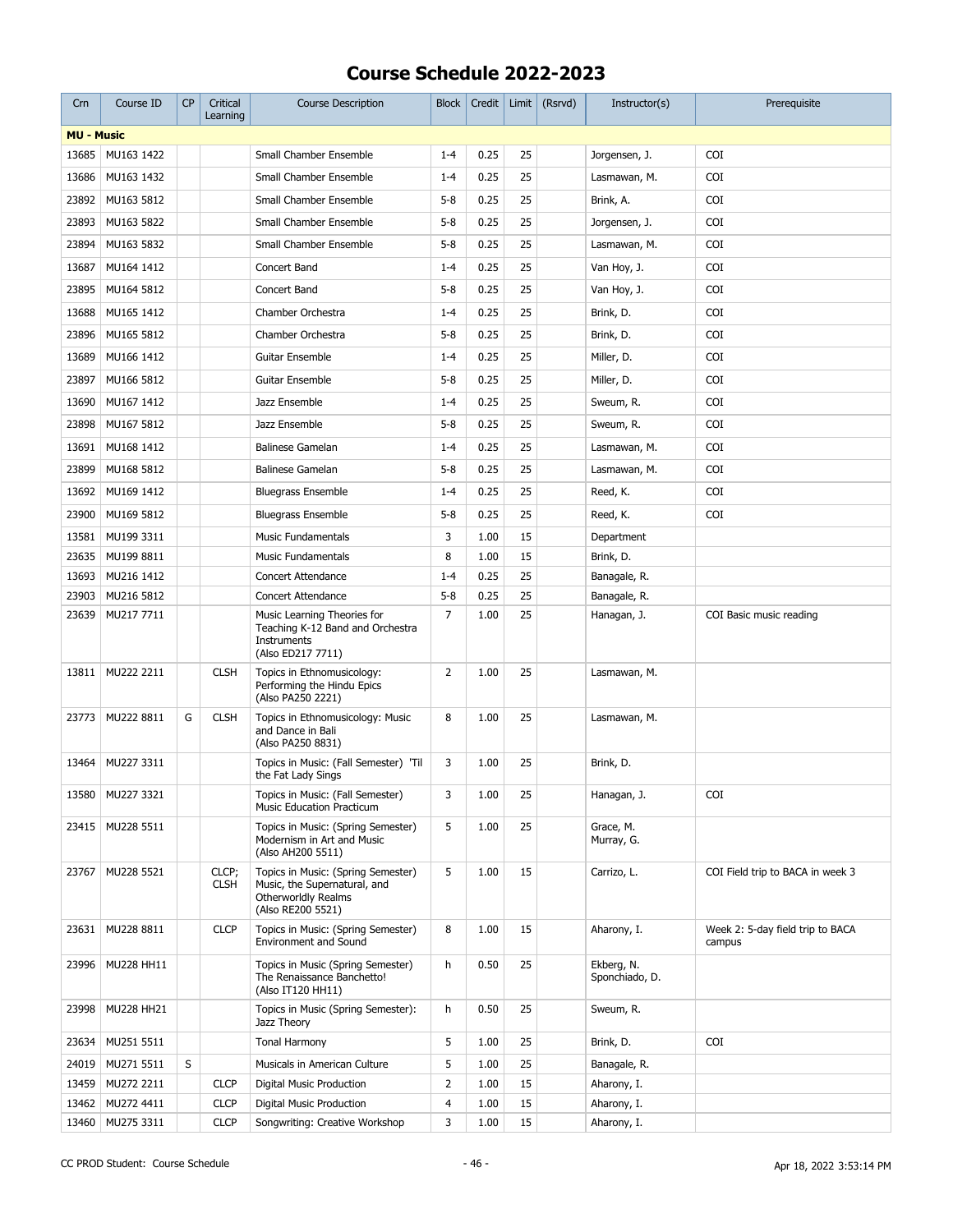| Crn               | Course ID                 | <b>CP</b> | Critical<br>Learning | <b>Course Description</b>                                                                                                                                                                                                                                                                                 | <b>Block</b>   | Credit |    | Limit $(Rsrvd)$ | Instructor(s)             | Prerequisite                                                                                                                      |
|-------------------|---------------------------|-----------|----------------------|-----------------------------------------------------------------------------------------------------------------------------------------------------------------------------------------------------------------------------------------------------------------------------------------------------------|----------------|--------|----|-----------------|---------------------------|-----------------------------------------------------------------------------------------------------------------------------------|
| <b>MU - Music</b> |                           |           |                      |                                                                                                                                                                                                                                                                                                           |                |        |    |                 |                           |                                                                                                                                   |
| 13467             | MU283 3311                |           |                      | Mozart & His Age                                                                                                                                                                                                                                                                                          | 3              | 1.00   | 25 |                 | Grace, M.                 | COI Field trip to BACA in week 3                                                                                                  |
| 23637             | MU285 6611                |           |                      | Music of the Baroque and Classical<br>Eras                                                                                                                                                                                                                                                                | 6              | 1.00   | 25 |                 | Grace, M.                 | MU 199 or Consent of Instructor                                                                                                   |
| 23638             | MU286 8811                |           |                      | Music of the Romantic and Early-<br>Modern Eras                                                                                                                                                                                                                                                           | 8              | 1.00   | 25 |                 | Grace, M.                 | MU199 or consent of instructor.                                                                                                   |
| 13469             | MU295 4411                | G         | <b>CLSH</b>          | Music in Culture: Indonesia<br>(Also AN221 4411, PA250 4431)                                                                                                                                                                                                                                              | $\overline{4}$ | 1.00   | 25 |                 | Lasmawan, M.              |                                                                                                                                   |
| 13463             | MU301 1111                |           | <b>CLCP</b>          | Composition                                                                                                                                                                                                                                                                                               | $\mathbf{1}$   | 1.00   | 25 |                 | Ben-Amots, O.             | MU199 Music Fundamentals or COI                                                                                                   |
| 13579             | MU397 2211                |           |                      | Advanced Topics in Music: The<br>Beatles: Then and Now                                                                                                                                                                                                                                                    | $\overline{2}$ | 1.00   | 25 |                 | Banagale, R.              | COI MU251: Tonal Harmony or<br>MU228: Musicianship                                                                                |
| 13466             | MU397 4411                |           | CLAI;<br>EPG         | Advanced Topics in Music: Gender,<br>Body, Sound<br>(Also FG308 4411)                                                                                                                                                                                                                                     | 4              | 1.00   | 25 |                 | Carrizo, L.               |                                                                                                                                   |
| 23630             | MU398 7711                |           |                      | Advanced Topics in Music: Projects<br>in Digital Music                                                                                                                                                                                                                                                    | $\overline{7}$ | 1.00   | 15 |                 | Aharony, I.               | MU272/227/228: Digital Music<br>Production or MU227/228:<br>Introduction to Topics in Digital Music                               |
| 23633             | MU398 7721                |           |                      | Advanced Topics in Music: American<br><b>Folk Music</b>                                                                                                                                                                                                                                                   | $\overline{7}$ | 1.00   | 32 |                 | Ben-Amots, O.<br>Reed, K. | COI Field trip to Durango Bluegrass<br>Meltdown over break following block<br>7                                                   |
|                   | 23636 MU435 6611          |           |                      | Junior Seminar                                                                                                                                                                                                                                                                                            | 6              | 1.00   | 25 |                 | Carrizo, L.               | Junior Music Majors Only                                                                                                          |
|                   |                           |           |                      | Private instruction in voice and all instruments, and class instruction in African drumming, guitar, piano and voice are available for a fee; students MUST contact the Music<br>Department Coordinator at the beginning of each semester. All are offered as adjunct courses for .25 units per semester. |                |        |    |                 |                           |                                                                                                                                   |
|                   | <b>PA - Asian Studies</b> |           |                      |                                                                                                                                                                                                                                                                                                           |                |        |    |                 |                           |                                                                                                                                   |
| 13426             | PA101 3411                |           | <b>CEL</b>           | <b>Elementary Chinese</b><br>(Also CN101 3411)                                                                                                                                                                                                                                                            | $3 - 4$        | 2.00   | 18 |                 | Department                |                                                                                                                                   |
| 23593             | PA101 5611                |           | CEL                  | <b>Elementary Chinese</b><br>(Also CN101 5611)                                                                                                                                                                                                                                                            | $5 - 6$        | 2.00   | 18 |                 | Department                |                                                                                                                                   |
| 23687             | PA101 7811                |           | <b>CEL</b>           | Elementary Chinese<br>(Also CN101 7811)                                                                                                                                                                                                                                                                   | $7 - 8$        | 2.00   | 18 |                 | Jiang, H.                 | COD There is no program fee for<br>students who are already paying CC<br>tuition and room & board. Must<br>attend both blocks 7&8 |
| 13020             | PA102 3411                |           | <b>CEL</b>           | Elementary Japanese<br>(Also JA101 3411)                                                                                                                                                                                                                                                                  | $3-4$          | 2.00   | 18 |                 | Onishi, H.                |                                                                                                                                   |
| 23143             | PA102 7811                |           | <b>CEL</b>           | Elementary Japanese<br>(Also JA101 7811)                                                                                                                                                                                                                                                                  | $7 - 8$        | 2.00   | 18 |                 | Ericson, J.               |                                                                                                                                   |
| 13022             | PA105 1412                |           |                      | Japanese Skill Maint-Beginning<br>(Also JA103 1412)                                                                                                                                                                                                                                                       | $1 - 4$        | 0.25   | 25 |                 | Ericson, J.               | JA 101                                                                                                                            |
|                   | 23145   PA106 5812        |           |                      | Japanese Skill Maint-Beginning<br>(Also JA104 5812)                                                                                                                                                                                                                                                       | $5 - 8$        | 0.25   | 25 |                 | Ericson, J.               | JA 101                                                                                                                            |
| 13431             | PA113 1412                |           |                      | Chinese Skill Maint: Beginning<br>(Also CN103 1412)                                                                                                                                                                                                                                                       | $1 - 4$        | 0.25   | 25 |                 | Department                | COD or CN 101                                                                                                                     |
| 23606             | PA114 5812                |           |                      | Chinese Skill Maint-Beginning<br>(Also CN104 5812)                                                                                                                                                                                                                                                        | $5 - 8$        | 0.25   | 25 |                 | Department                | COD or CN 101                                                                                                                     |
| 13769             | PA117 4421                | G         |                      | Introduction to Asian Art<br>(Also AH113 4411)                                                                                                                                                                                                                                                            | $\overline{4}$ | 1.00   | 25 | (5)             | Department                |                                                                                                                                   |
| 13262             | PA160 4411                | G         | <b>CLAI</b>          | Hinduism<br>(Also RE160 4411)                                                                                                                                                                                                                                                                             | $\overline{4}$ | 1.00   | 25 | (8)             | Coleman, T.               |                                                                                                                                   |
| 23395             | PA160 5511                | G         | <b>CLAI</b>          | Hinduism<br>(Also RE160 5511)                                                                                                                                                                                                                                                                             | 5              | 1.00   | 25 |                 | Coleman, T.               |                                                                                                                                   |
| 23410             | PA199 7711                | G         | CLHP;<br><b>CLSH</b> | Islam<br>(Also RE140 7711)                                                                                                                                                                                                                                                                                | 7              | 1.00   | 25 |                 | Wright, P.                |                                                                                                                                   |
|                   | 23341   PA200 7711        |           |                      | Topics in Asian Studies: Asian<br>Architecture<br>(Also AH200 7711)                                                                                                                                                                                                                                       | 7              | 1.00   | 25 |                 | Department                |                                                                                                                                   |
| 23914             | PA200 8811                |           |                      | Topics in Asian Studies: Japanese<br><b>Woodblock Prints</b><br>(Also AH200 8821)                                                                                                                                                                                                                         | 8              | 1.00   | 25 |                 | Department                |                                                                                                                                   |
| 23600             | PA201 7711                |           | <b>CEL</b>           | Intermediate Chinese I<br>(Also CN201 7711)                                                                                                                                                                                                                                                               | 7              | 1.00   | 18 |                 | Department                | COD CN 101 Taught in China. There<br>is no program fee for students who<br>are already paying for CC tuition and<br>room & board. |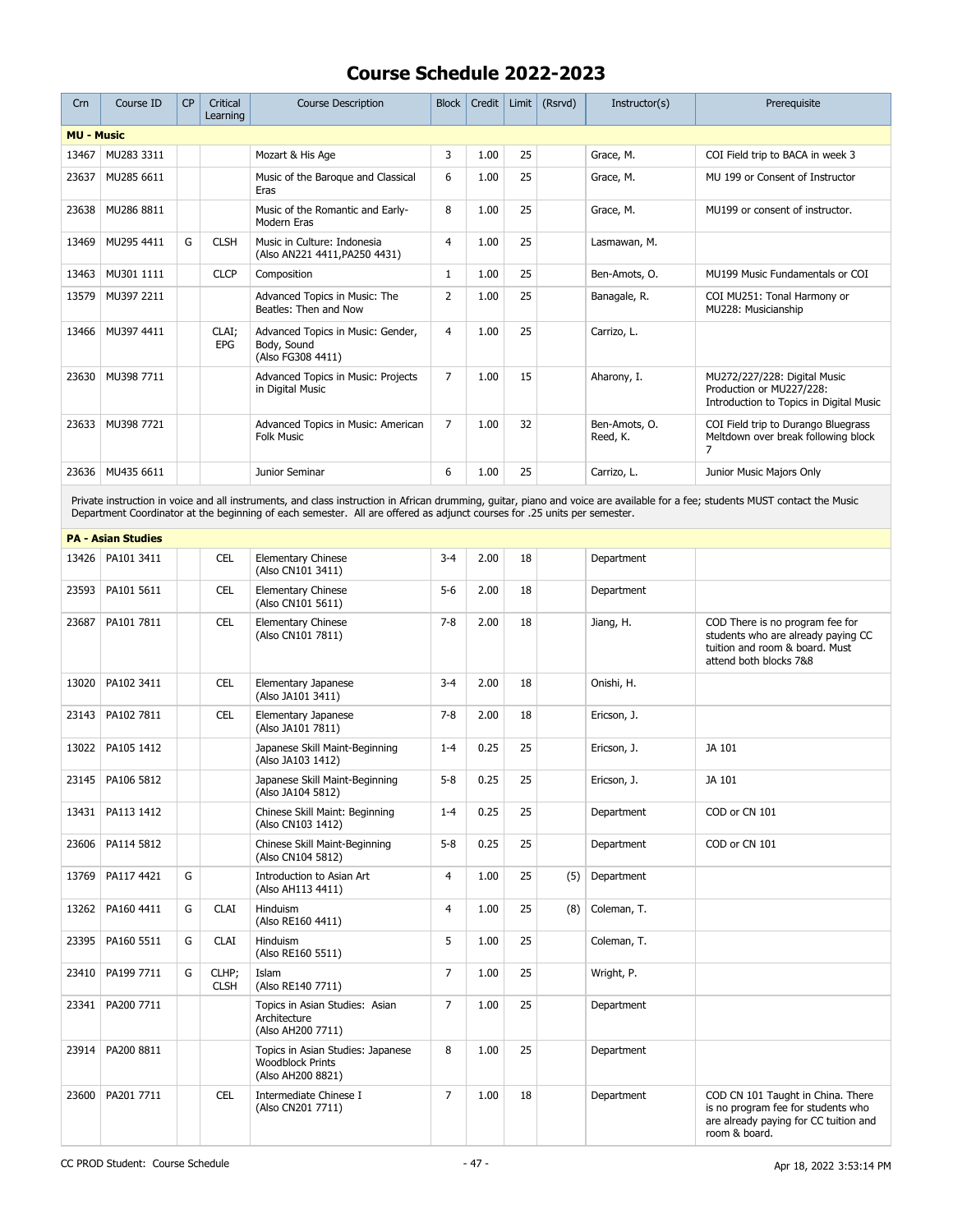| Crn   | Course ID                 | <b>CP</b> | Critical<br>Learning | <b>Course Description</b>                                                                                                                   | <b>Block</b>   | Credit |    | Limit $(Rsrvd)$ | Instructor(s)     | Prerequisite                                                                                                                      |
|-------|---------------------------|-----------|----------------------|---------------------------------------------------------------------------------------------------------------------------------------------|----------------|--------|----|-----------------|-------------------|-----------------------------------------------------------------------------------------------------------------------------------|
|       | <b>PA - Asian Studies</b> |           |                      |                                                                                                                                             |                |        |    |                 |                   |                                                                                                                                   |
| 23602 | PA202 8811                |           | <b>CEL</b>           | Intermediate Chinese II<br>(Also CN202 8811)                                                                                                | 8              | 1.00   | 18 |                 | Department        | COD CN 201 Taught in China. There<br>is no program fee for students who<br>are already paying for CC tuition and<br>room & board. |
| 13433 | PA205 1412                |           |                      | Chinese Skill Maintenance<br>(Also CN205 1412)                                                                                              | $1 - 4$        | 0.25   | 25 |                 | Department        | COD or CN 201                                                                                                                     |
| 23608 | PA206 5812                |           |                      | Chinese Skill Maintenance<br>(Also CN206 5812)                                                                                              | $5 - 8$        | 0.25   | 25 |                 | Department        | COD or CN 201                                                                                                                     |
| 13024 | PA215 1412                |           |                      | Japanese Skill Maintenance<br>(Also JA205 1412)                                                                                             | $1 - 4$        | 0.25   | 25 |                 | Onishi, H.        | JA 201                                                                                                                            |
| 23160 | PA216 5822                |           |                      | Japanese Skill Maintenance<br>(Also JA206 5822)                                                                                             | $5 - 8$        | 0.25   | 25 |                 | Ericson, J.       | JA 201                                                                                                                            |
| 13304 | PA217 3311                | G<br>S    | <b>CLHP</b>          | China in the Age of Confucius<br>(Also HY223 3311)                                                                                          | 3              | 1.00   | 25 |                 | Williams, J.      |                                                                                                                                   |
| 23135 | PA221 5511                |           | <b>CEL</b>           | Intermediate Japanese I<br>(Also JA201 5511)                                                                                                | 5              | 1.00   | 18 |                 | Onishi, H.        | JA 101                                                                                                                            |
| 23139 | PA222 8811                |           | <b>CEL</b>           | Intermediate Japanese II<br>(Also JA202 8811)                                                                                               | 8              | 1.00   | 18 |                 | Onishi, H.        | JA 201                                                                                                                            |
| 23466 | PA248 6611                | G<br>S    |                      | History of Korea<br>(Also HY248 6611)                                                                                                       | 6              | 1.00   | 25 |                 | Williams, J.      |                                                                                                                                   |
| 13269 | PA250 1111                |           | CLHP;<br>EPG         | Topics in Asian Literature & Culture:<br>History of Gender and Sexuality in<br>South Asia<br>(Also HY254 1111, RM200 1111)                  | $\mathbf{1}$   | 1.00   | 25 |                 | Mehta, P.         |                                                                                                                                   |
| 13740 | PA250 1121                |           |                      | Topics in Asian Literature and<br>Culture: Introduction to Asian<br>American Studies<br>(Also RM200 1151)                                   | $\mathbf{1}$   | 1.00   | 25 |                 | Department        |                                                                                                                                   |
| 13272 | PA250 2211                |           | CLHP;<br>EPG         | Topics in Asian Literature & Culture:<br>Caste: Histories and Theories of<br>Exclusion, Stigma, and Discri<br>(Also HY200 2211, RM200 2211) | $\overline{2}$ | 1.00   | 25 |                 | Mehta, P.         |                                                                                                                                   |
| 13812 | PA250 2221                |           | <b>CLSH</b>          | Topics in Ethnomusicology:<br>Performing the Hindu Epics<br>(Also MU222 2211)                                                               | $\overline{2}$ | 1.00   | 25 |                 | Lasmawan, M.      |                                                                                                                                   |
| 13307 | PA250 3321                |           | CLHP;<br>EPG         | Topics in Asian Literature & Culture:<br>History of Modern South Asia<br>(Also HY253 3311, RM200 3321)                                      | 3              | 1.00   | 25 |                 | Mehta, P.         |                                                                                                                                   |
|       | 13161   PA250 4411        |           |                      | Topics in Asian Literature and<br>Culture: The Nakedness of Being<br>(Also DA200 4411, TH200<br>4411, FG200 4411)                           | $\overline{4}$ | 1.00   | 25 |                 | Otake, E.         |                                                                                                                                   |
|       | 13259 PA250 4421          |           |                      | Topics in Asian Literature & Culture:<br>Colonialism & Religion<br>(Also RE200 4411, AN208 4411)                                            | $\overline{4}$ | 1.00   | 25 |                 | (5) Chandrani, Y. |                                                                                                                                   |
|       | 13471   PA250 4431        | G         | <b>CLSH</b>          | Topics in Asian Literature & Culture:<br>Music in Ethnomusicology:<br>Indonesia<br>(Also MU295 4411, AN221 4411)                            | $\overline{4}$ | 1.00   | 25 |                 | Lasmawan, M.      |                                                                                                                                   |
|       | 23141   PA250 5511        | G         | <b>CLAI</b>          | Topics in Asian Literature & Culture:<br>Gender and Sexuality in Japanese<br>Literature, Film and Magna<br>(Also JA252 5511)                | 5              | 1.00   | 12 |                 | Ericson, J.       |                                                                                                                                   |
| 23137 | PA250 6611                |           |                      | Topics in Asian Literature & Culture:<br>Languages and Cultures of Japan<br>(Also JA250 6611)                                               | 6              | 1.00   | 25 |                 | Onishi, H.        |                                                                                                                                   |
| 23393 | PA250 6621                |           | EPG                  | Topics in Asian Literature & Culture:<br>Politics, Religion and the Secular<br>(Also RE207 6611, AN208<br>6611, PS203 6611)                 | 6              | 1.00   | 25 |                 | Chandrani, Y.     |                                                                                                                                   |
| 23744 | PA250 6631                |           |                      | Topics in Asian Literature & Culture:<br>Intro to Asian American Literature<br>(Also EN280 6611, RM200 6621)                                | 6              | 1.00   | 25 |                 | Lo, A.            |                                                                                                                                   |
| 23923 | PA250 7812                |           |                      | Topics in Asian Literature & Culture:<br>Calligraphy and Painting<br>(Also CN250 7812)                                                      | $7 - 8$        | 0.25   | 25 |                 | Tu, H.            |                                                                                                                                   |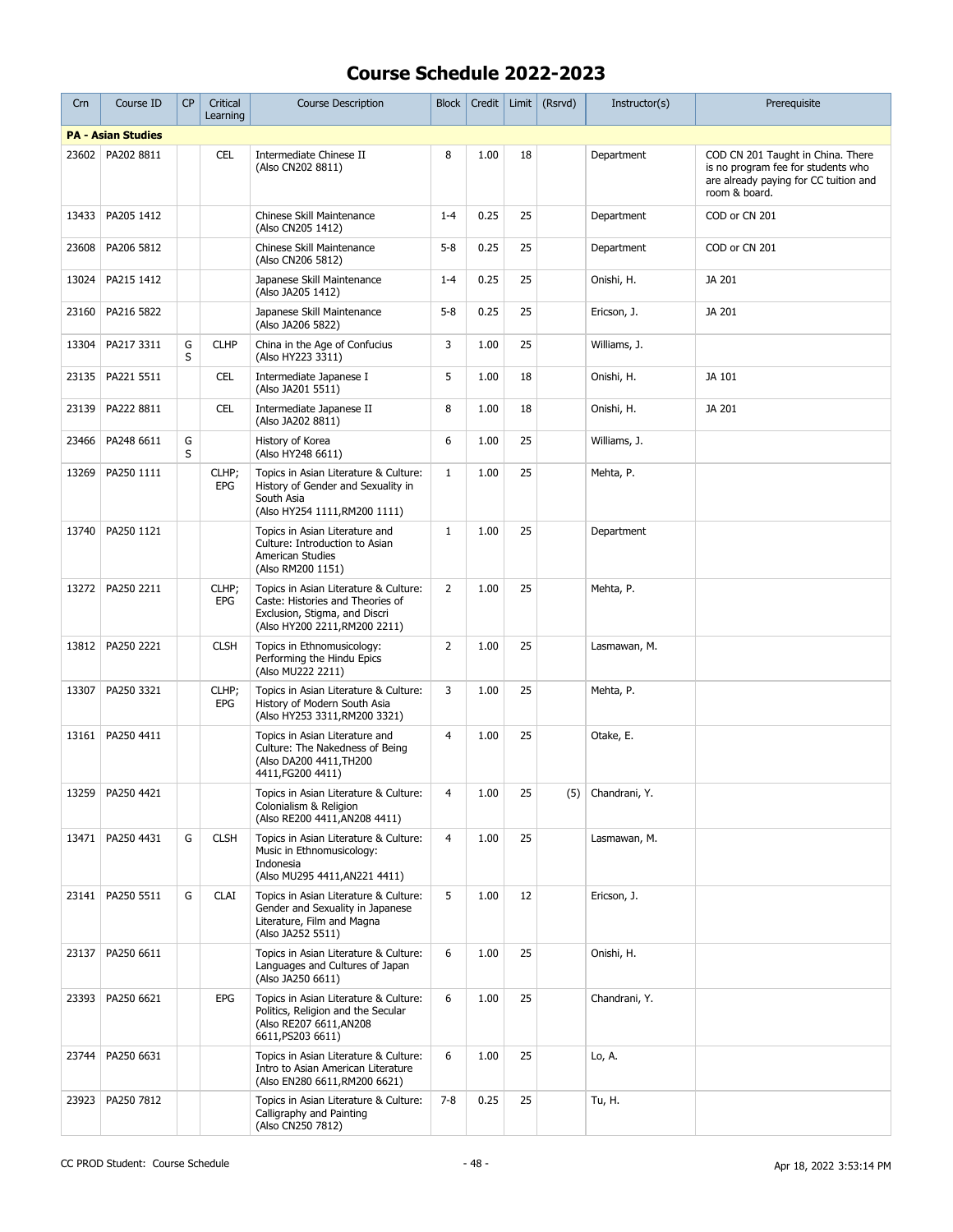| Crn                 | Course ID                 | <b>CP</b> | Critical<br>Learning | <b>Course Description</b>                                                                                                    | <b>Block</b>   | Credit | Limit        | (Rsrvd) | Instructor(s)                | Prerequisite                                                                                                                       |
|---------------------|---------------------------|-----------|----------------------|------------------------------------------------------------------------------------------------------------------------------|----------------|--------|--------------|---------|------------------------------|------------------------------------------------------------------------------------------------------------------------------------|
|                     | <b>PA - Asian Studies</b> |           |                      |                                                                                                                              |                |        |              |         |                              |                                                                                                                                    |
| 23487               | PA250 8811                |           |                      | Topics in Asian Literature and<br>Culture: Paradoxes of North East<br>Asia<br>(Also PS203 8811)                              | 8              | 1.00   | 25           |         | Bang, J.                     |                                                                                                                                    |
| 23531               | PA250 8821                |           |                      | Topics in Asian Literature & Culture:<br>Japanese Existentialism: The Kyoto<br>School<br>(Also PH380 8811)                   | 8              | 1.00   | 25           |         | Furtak, R.                   | One unit in Philosophy or Consent of<br>Instructor.                                                                                |
| 23774               | PA250 8831                | G         | <b>CLSH</b>          | Topics in Asian Literature and<br>Culture: Ethnomusicology: Music<br>and Dance in Bali<br>(Also MU222 8811)                  | 8              | 1.00   | 25           |         | Lasmawan, M.                 |                                                                                                                                    |
| 23927               | PA250 8851                |           |                      | Topics in Asian Literature & Culture:<br>The Minority Question in Asia                                                       | 8              | 1.00   | 25           |         | Chandrani, Y.                |                                                                                                                                    |
| 13767               | PA254 3311                | G         | <b>CLHP</b>          | The Art of China<br>(Also AH254 3311)                                                                                        | 3              | 1.00   | 25           |         | Department                   |                                                                                                                                    |
| 13719               | PA255 1111                | G         | <b>CLHP</b>          | The Art of Japan<br>(Also AH255 1111)                                                                                        | $\mathbf{1}$   | 1.00   | 25           |         | Department                   |                                                                                                                                    |
| 23398               | PA261 7711                | G<br>S    | CLAI;<br><b>EPG</b>  | Women and Goddesses in Hinduism<br>(Also RE261 7711, FG206 7711)                                                             | $\overline{7}$ | 1.00   | 12           |         | Coleman, T.                  |                                                                                                                                    |
| 23922               | PA290 5511                | G<br>S    | EPG                  | Studying Asia                                                                                                                | 5              | 1.00   | 25           |         | Chandrani, Y.                |                                                                                                                                    |
| 13018               | PA301 2211                |           | <b>CEL</b>           | Advanced Japanese Language<br>(Also JA301 2211)                                                                              | $\overline{2}$ | 1.00   | 18           |         | Onishi, H.                   | JA 202 or COI.                                                                                                                     |
| 13424               | PA302 2211                |           | <b>CEL</b>           | Advanced Chinese Language I<br>(Also CN301 2211)                                                                             | $\overline{2}$ | 1.00   | 18           |         | Jiang, H.                    | CN 202 or COI                                                                                                                      |
| 23595               | PA304 7711                |           | <b>CEL</b>           | Advanced Chinese Language II<br>(Also CN302 7711)                                                                            | $\overline{7}$ | 1.00   | 18           |         | Jiang, H.                    | COD CN 301. Taught in China. There<br>is no program fee for students who<br>are already paying for CC tuition and<br>room & board. |
| 23467               | PA350 8811                |           |                      | Advanced Topics in Asian Literature<br>and Culture: Discipline and<br>Punishment in Late Imperial China<br>(Also HY304 8811) | 8              | 1.00   | 25           |         | Williams, J.                 |                                                                                                                                    |
| 23597               | PA350 8821                |           | <b>CLAI</b>          | Advanced Topics in Asian Literature<br>and Culture: Topics in Translation:<br><b>Tell Stories</b><br>(Also CN350 8811)       | 8              | 1.00   | 25           |         | Jiang, H.                    | COD Course taught in China. There is<br>no program fee for students who are<br>already paying for CC tuition and<br>room & board.  |
| 23928               | PA400 7711                |           |                      | Senior Thesis                                                                                                                | 7              | 1.00   | $\mathbf{1}$ |         | Chandrani, Y.                |                                                                                                                                    |
| 13429               | PA404.1 1413              |           |                      | Chinese Language and Culture<br>(Also CN401.1 1413)                                                                          | $1 - 4$        | 0.50   | 25           |         | Jiang, H.                    | CN 302 or COI                                                                                                                      |
| 23604               | PA404.2 5813              |           |                      | Chinese Language and Culture<br>(Also CN401.2 5813)                                                                          | $5 - 8$        | 0.50   | 25           |         | Jiang, H.                    | CN 302 or COI                                                                                                                      |
|                     |                           |           |                      |                                                                                                                              |                |        |              |         |                              |                                                                                                                                    |
| <b>PC - Physics</b> |                           |           |                      |                                                                                                                              |                |        |              |         |                              |                                                                                                                                    |
| 23832               | PC108 5813                |           |                      | Introduction to Machining and<br>Fabrication                                                                                 | $5 - 8$        | 0.50   | 8            |         | Burt, S.                     |                                                                                                                                    |
| 23830               | PC129 5511                |           | <b>CLFR</b>          | <b>Musical Acoustics</b>                                                                                                     | 5              | 1.00   | 25           |         | Lang, K.                     |                                                                                                                                    |
| 13698               | PC132 1412                |           |                      | Observational Astronomy for<br>Amateurs                                                                                      | $1 - 4$        | 0.25   | 12           |         | Wetterer, C.                 | No credit after completing PC 362;<br>may be taken up to two times for<br>credit.                                                  |
| 23833               | PC132 5812                |           |                      | Observational Astronomy for<br>Amateurs                                                                                      | $5 - 8$        | 0.25   | 12           |         | Wetterer, C.                 | No credit after completing PC 362;<br>may be taken up to two times for<br>credit.                                                  |
| 13701               | PC133 1111                | Q<br>L    | CLFR;<br><b>CLSA</b> | Astronomy                                                                                                                    | $\mathbf{1}$   | 1.00   | 32           |         | Hinkel, A.<br>Krishnarao, D. |                                                                                                                                    |
| 23842               | PC133 8811                | Q<br>L    | CLFR;<br><b>CLSA</b> | Astronomy                                                                                                                    | 8              | 1.00   | 32           |         | Hinkel, A.<br>Krishnarao, D. |                                                                                                                                    |
| 13710               | PC141 3311                | Q<br>L    | CLFR;<br><b>CLSA</b> | Physics for the Life Sciences I                                                                                              | 3              | 1.00   | 32           | (10)    | Purdue, P.                   | Mathematics 125 or 126                                                                                                             |
| 23836               | PC141 6611                | Q<br>L    | CLFR;<br><b>CLSA</b> | Physics for the Life Sciences I                                                                                              | 6              | 1.00   | 32           |         | Hinkel, A.                   | Mathematics 125 or 126                                                                                                             |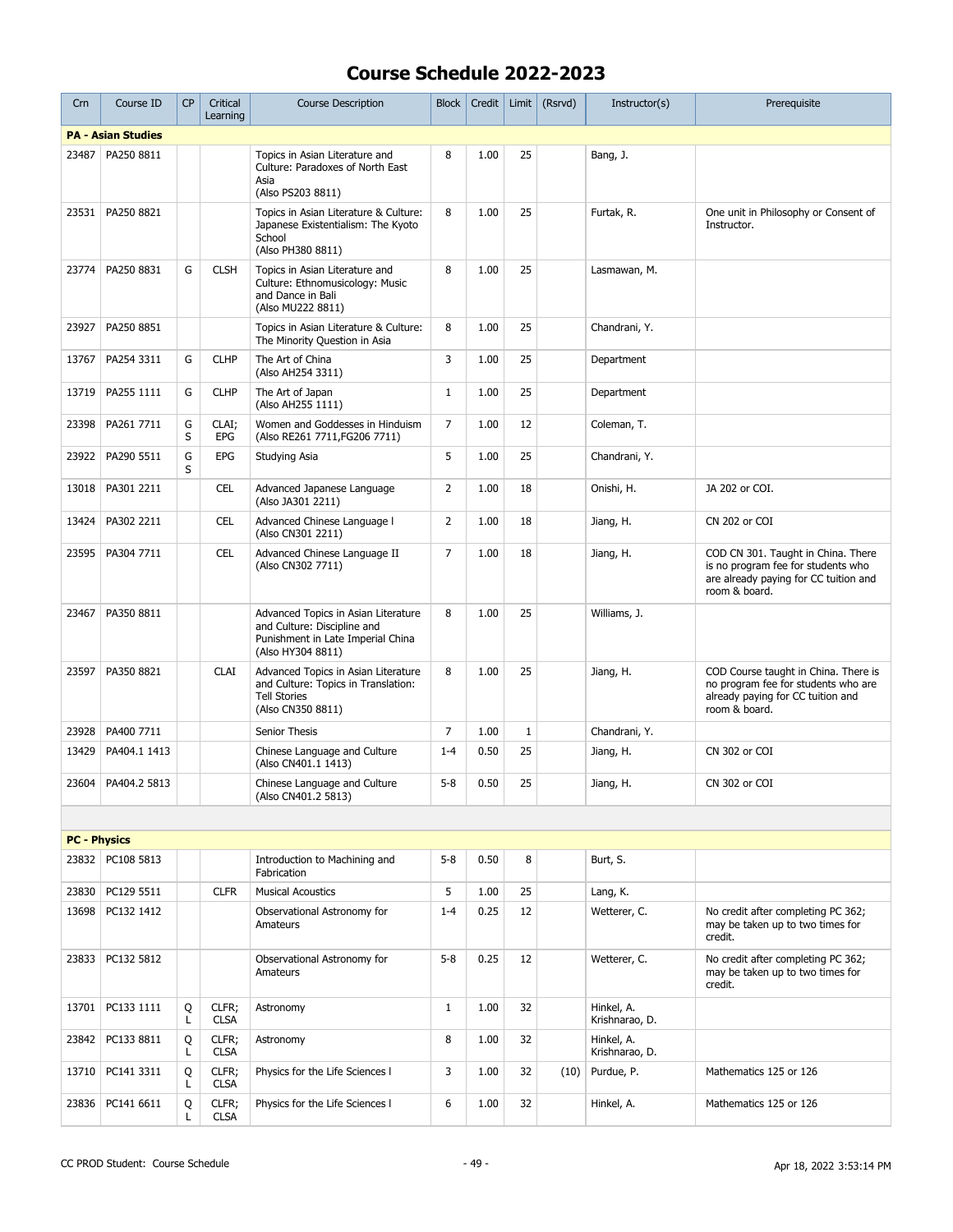| Crn                 | Course ID              | <b>CP</b> | Critical<br>Learning | <b>Course Description</b>                                        | <b>Block</b>   | Credit | Limit       | (Rsrvd) | Instructor(s)                | Prerequisite                                                        |
|---------------------|------------------------|-----------|----------------------|------------------------------------------------------------------|----------------|--------|-------------|---------|------------------------------|---------------------------------------------------------------------|
| <b>PC - Physics</b> |                        |           |                      |                                                                  |                |        |             |         |                              |                                                                     |
| 13715               | PC142 4411             | Q<br>L    | CLFR;<br><b>CLSA</b> | Physics for the Life Sciences II                                 | 4              | 1.00   | 32          | (10)    | Hinkel, A.                   | MA125 or MA126, and PC141 or<br>PC241                               |
| 13699               | PC241 1111             | Q<br>L    | CLFR;<br><b>CLSA</b> | Physics for the Physical Sciences I:<br>Mechanics                | 1              | 1.00   | 32          |         | Cervantes, P.<br>Purdue, P.  | Mathematics 125 or 126                                              |
| 23828               | PC241 5511             | Q<br>L    | CLFR;<br><b>CLSA</b> | Physics for the Physical Sciences I:<br>Mechanics                | 5              | 1.00   | 32          |         | Cervantes, P.<br>Gosnell, N. | Mathematics 125 or 126                                              |
| 23838               | PC241 7711             | Q<br>Г    | CLFR;<br><b>CLSA</b> | Physics for the Physical Sciences I:<br>Mechanics                | 7              | 1.00   | 32          |         | Hinkel, A.<br>Lang, K.       | Mathematics 125 or 126                                              |
| 13703               | PC242 2211             | Q<br>Г    | CLFR;<br><b>CLSA</b> | Physics for the Physical Sciences II:<br>Electricity & Magnetism | $\overline{2}$ | 1.00   | 32          |         | Gosnell, N.<br>Hinkel, A.    | MA129 and PC241                                                     |
| 23841               | PC242 8811             | Q<br>L    | CLFR;<br><b>CLSA</b> | Physics for the Physical Sciences II:<br>Electricity & Magnetism | 8              | 1.00   | 32          |         | Gosnell, N.                  | MA129 and PC241                                                     |
| 13708               | PC251 3311             | Q<br>L    | CLFR;<br><b>CLSA</b> | <b>Introductory Modern Physics</b>                               | 3              | 1.00   | 32          |         | Burns, S.<br>Krishnarao, D.  | PC 242                                                              |
| 13707               | PC253 1411             |           |                      | <b>Computational Physics</b>                                     | $1 - 4$        | 0.50   | 25          |         | Light, A.                    | PC 242                                                              |
| 13713               | PC261 4411             |           | <b>CLFR</b>          | Electronics I                                                    | 4              | 1.00   | 12          |         | Krishnarao, D.<br>Light, A.  | PC 242                                                              |
| 23829               | PC261 5511             |           | <b>CLFR</b>          | Electronics I                                                    | 5              | 1.00   | 12          |         | Krishnarao, D.               | PC 242                                                              |
| 23843               | PC311 8811             |           |                      | <b>Vector Analysis</b>                                           | 8              | 1.00   | 25          |         | Purdue, P.                   | MA 204                                                              |
| 23840               | PC333 8811             |           |                      | Solid State Physics                                              | 8              | 1.00   | 25          |         | Cervantes, P.                | PC 251                                                              |
| 23834               | PC341 6611             |           |                      | Mechanics                                                        | 6              | 1.00   | 25          |         | Burns, S.                    | PC 251 & MA 204                                                     |
| 23835               | PC349 6611             |           |                      | <b>Thermal Physics</b>                                           | 6              | 1.00   | 25          |         | Cervantes, P.                | PC 251 & MA 204                                                     |
|                     | 13704   PC353 2211     |           |                      | Electromagnetic Theory                                           | $\overline{2}$ | 1.00   | 25          |         | Lang, K.                     | PC251, and PC311                                                    |
| 23831               | PC354 5511             |           |                      | Electromagnetic Waves and Optics                                 | 5              | 1.00   | 25          |         | Purdue, P.                   | PC251                                                               |
| 23837               | PC358 7711             |           |                      | Extragalactic Astronomy and                                      | 7              | 1.00   | 25          |         | Gosnell, N.                  | Physics 251                                                         |
|                     |                        |           |                      | Cosmology                                                        |                |        |             |         |                              |                                                                     |
| 23839               | PC361 7711             |           |                      | Techniques of Experimental Physics                               | 7              | 1.00   | 12          |         | Purdue, P.                   | PC 251, and PC261                                                   |
| 13702               | PC362 2211             |           |                      | Observational Astronomy                                          | $\overline{2}$ | 1.00   | 12          |         | Burns, S.                    | PC 251, 261                                                         |
| 13712               | PC391 4411             |           |                      | Investigations in Physics:                                       | 4              | 1.00   | 1           |         | Gosnell, N.                  |                                                                     |
| 13714               | PC391 4421             |           |                      | Investigations in Physics:                                       | 4              | 1.00   | $\mathbf 1$ |         | Purdue, P.                   |                                                                     |
| 13709               | PC441 3311             |           |                      | Quantum Mechanics I                                              | 3              | 1.00   | 25          |         | Cervantes, P.                | PC311, and PC341, and MA220                                         |
| 13711               | PC442 4411             |           |                      | Quantum Mechanics and Relativity<br>П                            | $\overline{4}$ | 1.00   | 25          |         | Cervantes, P.                | PC 441                                                              |
| 13700               | PC450 1111             |           |                      | Senior Capstone Experience                                       | $\mathbf{1}$   | 1.00   | 25          |         | Gosnell, N.                  | Declared Physics Major                                              |
|                     |                        |           |                      |                                                                  |                |        |             |         |                              |                                                                     |
|                     | <b>PG - Portuguese</b> |           |                      |                                                                  |                |        |             |         |                              |                                                                     |
| 23984               | PG199 HH11             |           |                      | Brazilian Music and Language                                     | h              | 0.50   | 25          |         | Wood, N.                     |                                                                     |
| 13416               | PG300 4411             |           | <b>CEL</b>           | Portuguese for Spanish-speakers                                  | $\overline{4}$ | 1.00   | 18          |         | Department                   | COD PG101, SP201, placement into<br>SP305 or consent of instructor. |
| 23622               | PG316 5511             |           |                      | Topics in Brazilian Culture<br>(Also TH200 5511)                 | 5              | 1.00   | 25          |         | Department                   | PG 101<br>COD or                                                    |
|                     |                        |           |                      |                                                                  |                |        |             |         |                              |                                                                     |
|                     | <b>PH - Philosophy</b> |           |                      |                                                                  |                |        |             |         |                              |                                                                     |
| 13319               | PH101 3311             |           | CLAI;<br><b>CLHP</b> | Greek Philosophy<br>(Also CL210 3311)                            | 3              | 1.00   | 25          | (10)    | Furtak, R.                   |                                                                     |
| 13756               | PH116 2211             |           | CLAI;<br>EPG         | Greek History and Philosophy:<br>(Also CL116 2211, HY116 2211)   | $\overline{2}$ | 1.00   | 32          | (12)    | Dobson, M.<br>Riker, J.      |                                                                     |
|                     | 13316   PH122 3311     |           | <b>CLAI</b>          | Philosophical Argument and Writing                               | 3              | 1.00   | 12          | (4)     | Daly, H.                     |                                                                     |
| 13373               | PH140 3311             |           | <b>CLAI</b>          | Ethics                                                           | 3              | 1.00   | 25          | (10)    | Riker, J.                    |                                                                     |
| 23528               | PH142 8811             |           |                      | Philosophy and Science Fiction<br>(Also CO200 8821)              | 8              | 1.00   | 25          |         | Daly, H.                     |                                                                     |
| 13371               | PH202 2211             |           | <b>CLAI</b>          | Modern European Philosophy: A<br>View from the Margins of Reason | $\overline{2}$ | 1.00   | 25          |         | Hernandez-Lemus, A.          |                                                                     |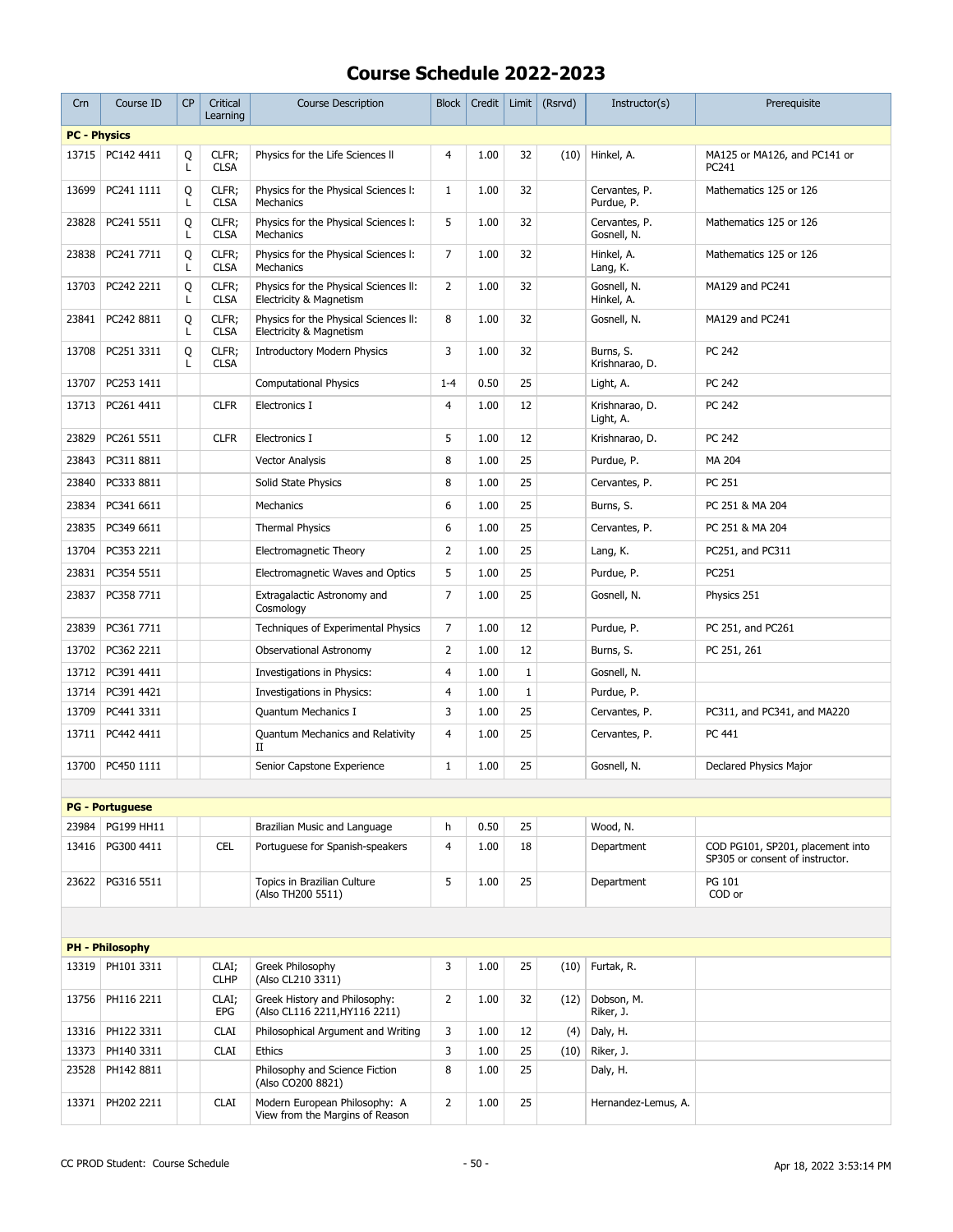| Crn   | Course ID              | <b>CP</b> | Critical<br>Learning | <b>Course Description</b>                                                                                               | <b>Block</b>   | Credit | Limit | (Rsrvd) | Instructor(s)                     | Prerequisite                                              |
|-------|------------------------|-----------|----------------------|-------------------------------------------------------------------------------------------------------------------------|----------------|--------|-------|---------|-----------------------------------|-----------------------------------------------------------|
|       | <b>PH - Philosophy</b> |           |                      |                                                                                                                         |                |        |       |         |                                   |                                                           |
| 13028 | PH203 1111             |           |                      | Topics in Philosophy: Philosophies<br>of the Body: Bodies and Power<br>(Also DA200 1111, TH200 1121)                    | $\mathbf{1}$   | 1.00   | 25    |         | Sriram, P.                        |                                                           |
| 13475 | PH203 3311             |           | <b>CLAI</b>          | Topics in Philosophy: Psyche,<br>Symbol, Dream: C.J. Jung and<br>Archetypal Psychology<br>(Also CO200 3311, HS218 3311) | 3              | 1.00   | 25    | (5)     | Dobson, M.                        |                                                           |
| 13267 | PH203 4411             |           | <b>CLAI</b>          | Topics in Philosophy: Mysticism<br>(Also RE200 4421)                                                                    | 4              | 1.00   | 25    | (5)     | Wright, P.                        |                                                           |
| 24014 | PH203 6611             |           |                      | Topics in Philosophy: Practical<br>Philosophy                                                                           | 6              | 1.00   | 25    |         | Department                        |                                                           |
| 24015 | PH203 7711             |           |                      | Topics in Philosophy: Buddhist<br>Philosophy                                                                            | 7              | 1.00   | 25    |         | Department                        |                                                           |
| 13328 | PH205 2211             |           | <b>CLAI</b>          | French Philosophy in Context: 1930<br>to the Present                                                                    | 2              | 1.00   | 32    |         | Lee, J.<br>McEnnerney, D.         | COI Taught in Paris; fees                                 |
| 13376 | PH208 1413             |           |                      | Philosophical Topics: Philosophy for<br>Children                                                                        | $1 - 4$        | 0.50   | 32    |         | Hernandez-Lemus, A.<br>Kern, S.   |                                                           |
| 23537 | PH208 5813             |           |                      | Philosophical Topics: Philosophy for<br>Children                                                                        | $5 - 8$        | 0.50   | 25    |         | Kern, S.                          |                                                           |
| 23978 | PH226 7711             | Q         | <b>CLFR</b>          | Formal Logic                                                                                                            | $\overline{7}$ | 1.00   | 25    |         | Daly, H.                          |                                                           |
| 13325 | PH228 1111             |           | <b>CLAI</b>          | Philosophy of Science                                                                                                   | $\mathbf{1}$   | 1.00   | 25    |         | Hourdequin, M.                    |                                                           |
| 13315 | PH229 4411             |           |                      | Philosophy of Language                                                                                                  | $\overline{4}$ | 1.00   | 25    | (5)     | Daly, H.                          |                                                           |
| 13461 | PH244 4421             |           | <b>CLHP</b>          | <b>Classical Social and Political</b><br>Philosophy<br>(Also CL222 4421)                                                | $\overline{4}$ | 1.00   | 25    | (10)    | McEnnerney, D.                    |                                                           |
| 23628 | PH245 5521             |           |                      | Modern Social and Political<br>Philosophy                                                                               | 5              | 1.00   | 25    |         | McEnnerney, D.                    |                                                           |
| 13326 | PH246 2211             |           | <b>CLAI</b>          | <b>Environmental Ethics</b><br>(Also EV281 2211)                                                                        | $\overline{2}$ | 1.00   | 25    |         | Hourdequin, M.                    |                                                           |
| 13323 | PH247 3311             |           |                      | Aesthetics                                                                                                              | 3              | 1.00   | 12    |         | Hernandez-Lemus, A.               |                                                           |
| 23478 | PH248 6611             | S         | CLAI;<br><b>EPUS</b> | <b>Contesting Climate Justice</b><br>(Also EV282 6611)                                                                  | 6              | 1.00   | 25    |         | Hourdequin, M.                    |                                                           |
| 23643 | PH262 5511             |           |                      | Discovering the Unconscious<br>(Also CO200 5541)                                                                        | 5              | 1.00   | 25    |         | Dobson, M.                        |                                                           |
| 23534 | PH263 7711             |           | CLAI;<br><b>CLSH</b> | Contemporary Psychoanalysis:<br>Theory and Practice<br>(Also CO200 7711)                                                | $\overline{7}$ | 1.00   | 17    |         | Dobson, M.<br>Riker, J.           | Taught in Chicago                                         |
| 13321 | PH285 1111             | S         |                      | Philosophy & Race<br>(Also RM285 1111)                                                                                  | $\mathbf{1}$   | 1.00   | 25    |         | Hernandez-Lemus, A.               |                                                           |
|       | 24016 PH303 8811       |           |                      | Advanced Topics in Philosophy:<br>Post Colonial Theory                                                                  | 8              | 1.00   | 25    |         | Department                        | COD or One unit of Philosophy                             |
| 13332 | PH314 4411             |           |                      | Text Seminar: Lacan                                                                                                     | $\overline{4}$ | 1.00   | 18    |         | Lee, $J.$                         | 2 units in philosophy                                     |
| 23826 | PH327 5511             |           | <b>CLAI</b>          | Epistemology                                                                                                            | 5              | 1.00   | 25    |         | Hourdequin, M.                    | One unit in Philosophy or Consent of<br>Instructor.       |
| 23483 | PH342 6621             |           |                      | <b>Critical Theory</b>                                                                                                  | 6              | 1.00   | 18    |         | McEnnerney, D.                    |                                                           |
| 23520 | PH350 7721             |           |                      | History-Philosophy Seminar:<br>(Also HY350 7711)                                                                        | 7              | 1.00   | 32    |         | McEnnernev, D.<br>Rommel-Ruiz, B. |                                                           |
| 23533 | PH360 5511             |           | CLAI;<br><b>CLSH</b> | Philosophy & Psychoanalysis                                                                                             | 5              | 1.00   | 18    |         | Riker, J.                         | 2 units in philosophy                                     |
| 13318 | PH361 2211             |           |                      | Philosophy of Emotions                                                                                                  | $\overline{2}$ | 1.00   | 18    |         | Furtak, R.                        | 2 units in philosophy or COI                              |
| 23530 | PH380 8811             |           |                      | Japanese Existentialism: The Kyoto<br>School<br>(Also PA250 8821)                                                       | 8              | 1.00   | 25    |         | Furtak, R.                        | One unit in Philosophy or Consent of<br>Instructor.       |
| 23474 | PH452 6611             |           |                      | Junior Seminar                                                                                                          | 6              | 1.00   | 25    |         | Furtak, R.<br>Riker, J.           | PH101 or PH244 and a declared<br>major in philosophy.     |
| 13314 | PH456.1 1413           |           |                      | Senior Colloquium                                                                                                       | $1 - 4$        | 0.50   | 25    |         | Daly, H.<br>Furtak, R.            | Philosophy Majors with senior<br>standing. Pass/Fail Only |
| 23471 | PH456.2 5813           |           |                      | Senior Colloquium                                                                                                       | $5 - 8$        | 0.50   | 25    |         | Daly, H.<br>Furtak, R.            | Philosophy Majors with senior<br>standing. Pass/Fail Only |
| 23480 | PH476 8811             |           |                      | Senior Seminar                                                                                                          | 8              | 1.00   | 32    |         | Hourdequin, M.                    | PH 475. Pass/Fail Only.                                   |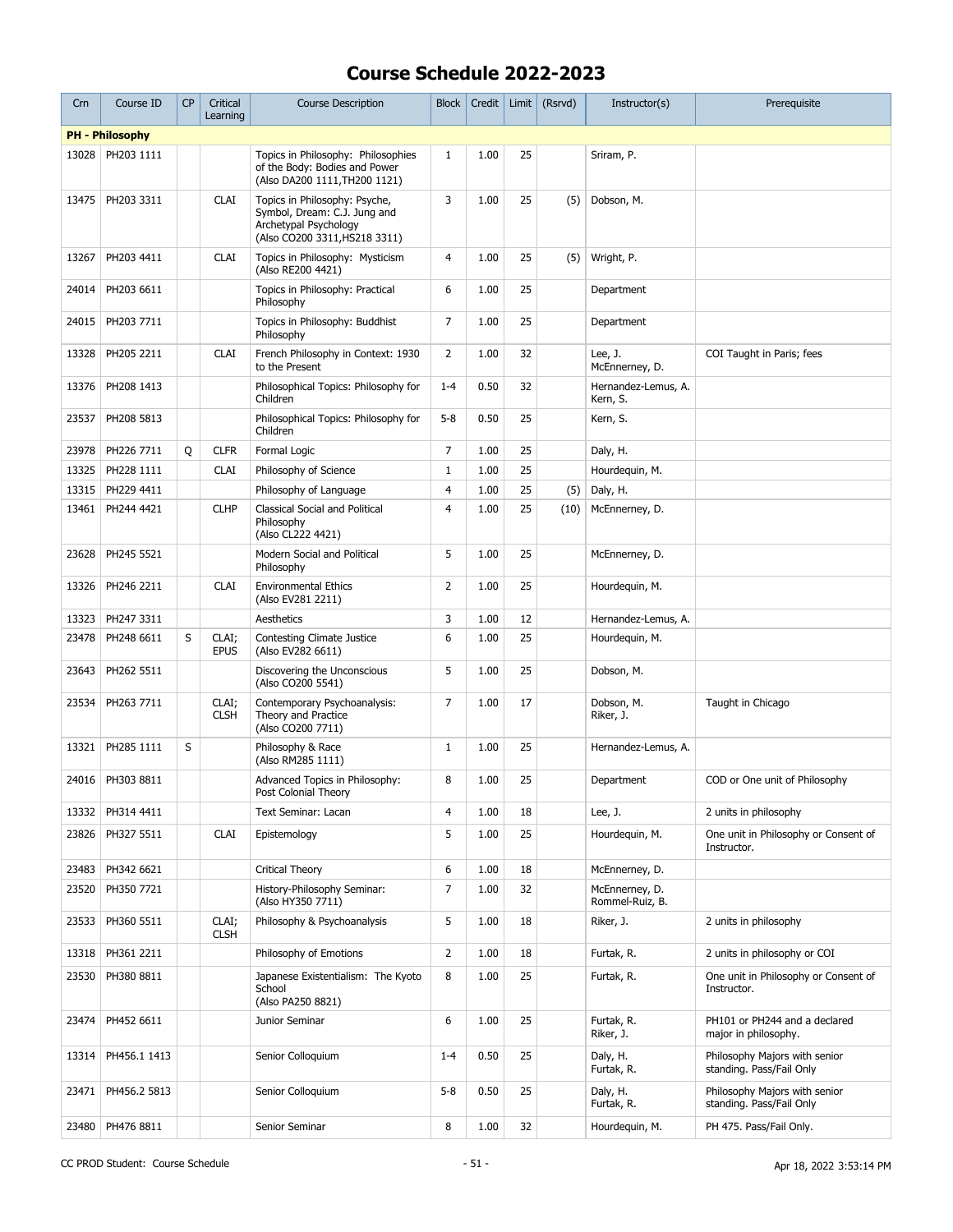| Crn   | Course ID                     | <b>CP</b> | Critical<br>Learning | <b>Course Description</b>                                                                                 | <b>Block</b>   | Credit |    | Limit $(Rsrvd)$ | Instructor(s)            | Prerequisite                                                                                                                                                                                                                                                                                                                     |
|-------|-------------------------------|-----------|----------------------|-----------------------------------------------------------------------------------------------------------|----------------|--------|----|-----------------|--------------------------|----------------------------------------------------------------------------------------------------------------------------------------------------------------------------------------------------------------------------------------------------------------------------------------------------------------------------------|
|       | <b>PH - Philosophy</b>        |           |                      |                                                                                                           |                |        |    |                 |                          |                                                                                                                                                                                                                                                                                                                                  |
|       |                               |           |                      |                                                                                                           |                |        |    |                 |                          |                                                                                                                                                                                                                                                                                                                                  |
|       | <b>PS - Political Science</b> |           |                      |                                                                                                           |                |        |    |                 |                          |                                                                                                                                                                                                                                                                                                                                  |
| 13403 | PS200 2211                    |           |                      | United States Politics and<br>Government                                                                  | $\overline{2}$ | 1.00   | 25 |                 | Wolfe, D.                |                                                                                                                                                                                                                                                                                                                                  |
| 13362 | PS200 3311                    |           |                      | United States Politics and<br>Government                                                                  | 3              | 1.00   | 25 |                 | Derdzinski, J.           |                                                                                                                                                                                                                                                                                                                                  |
| 23548 | PS200 5511                    |           |                      | United States Politics and<br>Government                                                                  | 5              | 1.00   | 25 |                 | Edlin, D.                |                                                                                                                                                                                                                                                                                                                                  |
| 23489 | PS200 7711                    |           |                      | United States Politics and<br>Government                                                                  | $\overline{7}$ | 1.00   | 25 |                 | Coggins, E.              |                                                                                                                                                                                                                                                                                                                                  |
| 13385 | PS203 1111                    |           |                      | Topics in Politics: Democratization                                                                       | $\mathbf{1}$   | 1.00   | 25 |                 | Derdzinski, J.           |                                                                                                                                                                                                                                                                                                                                  |
| 13399 | PS203 1121                    |           |                      | Topics in Politics: International Law                                                                     | $\mathbf{1}$   | 1.00   | 25 |                 | Department               |                                                                                                                                                                                                                                                                                                                                  |
| 13493 | PS203 1131                    |           |                      | Topics in Politics: Security,<br>Insecurity & The Expanse                                                 | $\mathbf{1}$   | 1.00   | 25 |                 | Bang, J.                 |                                                                                                                                                                                                                                                                                                                                  |
| 13591 | PS203 2211                    |           |                      | Topics in Politics: Power, Populism<br>and the Pandemic                                                   | $\overline{2}$ | 1.00   | 32 |                 | Gould, J.<br>Sorace, C.  |                                                                                                                                                                                                                                                                                                                                  |
| 13348 | PS203 4411                    |           |                      | Topics in Politics: The "Other"<br><b>Strikes Back</b>                                                    | $\overline{4}$ | 1.00   | 25 |                 | Bang, J.                 |                                                                                                                                                                                                                                                                                                                                  |
| 23559 | PS203 5511                    |           |                      | Topics in Politics: Philosophy of<br>Human Rights                                                         | 5              | 1.00   | 25 |                 | Grace, E.                |                                                                                                                                                                                                                                                                                                                                  |
| 23392 | PS203 6611                    |           | EPG                  | Topics in Politics: Politics, Religion<br>and the Secular<br>(Also RE207 6611, AN208<br>6611, PA250 6621) | 6              | 1.00   | 25 |                 | Chandrani, Y.            |                                                                                                                                                                                                                                                                                                                                  |
| 23287 | PS203 7711                    |           |                      | Topics in Politics: New York:<br>Politics, Film, and Culture<br>(Also FM200 7711)                         | $\overline{7}$ | 1.00   | 25 |                 | Krzych, S.<br>Sorace, C. | COI \$3,200 program fee includes<br>lodging, ground transportation,<br>excursions, and group meals. Student<br>is responsible for airfare and meals.<br>Students on a CC meal plan receive a<br>refund for 1 block, providing funding<br>for on-site meals. Apply on Summit<br>by March 31 to be considered for an<br>aid award. |
| 23696 | PS203 7721                    |           |                      | Topics in Politics: Concepts in Global<br><b>Justice</b>                                                  | 7              | 1.00   | 25 |                 | Department               |                                                                                                                                                                                                                                                                                                                                  |
| 23486 | PS203 8811                    |           |                      | Topics in Politics: Paradoxes of<br>North East Asia<br>(Also PA250 8811)                                  | 8              | 1.00   | 25 |                 | Bang, J.                 |                                                                                                                                                                                                                                                                                                                                  |
| 23779 | PS203 8821                    |           |                      | Topics in Politics: The Arab Left                                                                         | 8              | 1.00   | 25 |                 | Fenner, S.               |                                                                                                                                                                                                                                                                                                                                  |
| 23987 | PS203 HH11                    |           |                      | Topics in Politics: Liberal Education:<br>What and Why?                                                   | h              | 0.50   | 25 |                 | Grace, E.                |                                                                                                                                                                                                                                                                                                                                  |
|       | 23994   PS203 HH21            |           |                      | Topics in Politics: Campaigning for<br>Social Change in the Digital Era<br>(Also GS222 HH21)              | h              | 0.50   | 25 |                 | Popovic, S.              |                                                                                                                                                                                                                                                                                                                                  |
| 13390 | PS205 3311                    |           |                      | Foundations of Political Economy                                                                          | 3              | 1.00   | 25 |                 | Fuller, T.               |                                                                                                                                                                                                                                                                                                                                  |
| 13345 | PS209 3311                    |           |                      | Introduction to International<br>Relations                                                                | 3              | 1.00   | 25 |                 | Bang, J.                 | Either 209 or 225 can be counted<br>towards the PS and IPE majors, but<br>not both                                                                                                                                                                                                                                               |
| 13401 | PS209 4411                    |           |                      | Introduction to International<br>Relations                                                                | $\overline{4}$ | 1.00   | 25 |                 | Department               | Either 209 or 225 can be counted<br>towards the PS and IPE majors, but<br>not both                                                                                                                                                                                                                                               |
| 23519 | PS209 5511                    |           |                      | Introduction to International<br>Relations                                                                | 5              | 1.00   | 25 |                 | Derdzinski, J.           | Either 209 or 225 can be counted<br>towards the PS and IPE majors, but<br>not both                                                                                                                                                                                                                                               |
| 23569 | PS225 5511                    |           |                      | Conduct of U.S. Foreign Policy                                                                            | 5              | 1.00   | 25 |                 | Department               | Either 209 or 225 can be counted<br>towards the PS and IPE majors, but<br>not both                                                                                                                                                                                                                                               |
| 23485 | PS225 7711                    |           |                      | Conduct of U.S. Foreign Policy                                                                            | 7              | 1.00   | 25 |                 | Bang, J.                 | Either 209 or 225 can be counted<br>towards the PS and IPE majors, but<br>not both                                                                                                                                                                                                                                               |
| 23558 | PS226 8811                    | S         |                      | Gender & Politics                                                                                         | 8              | 1.00   | 25 |                 | Grace, E.                |                                                                                                                                                                                                                                                                                                                                  |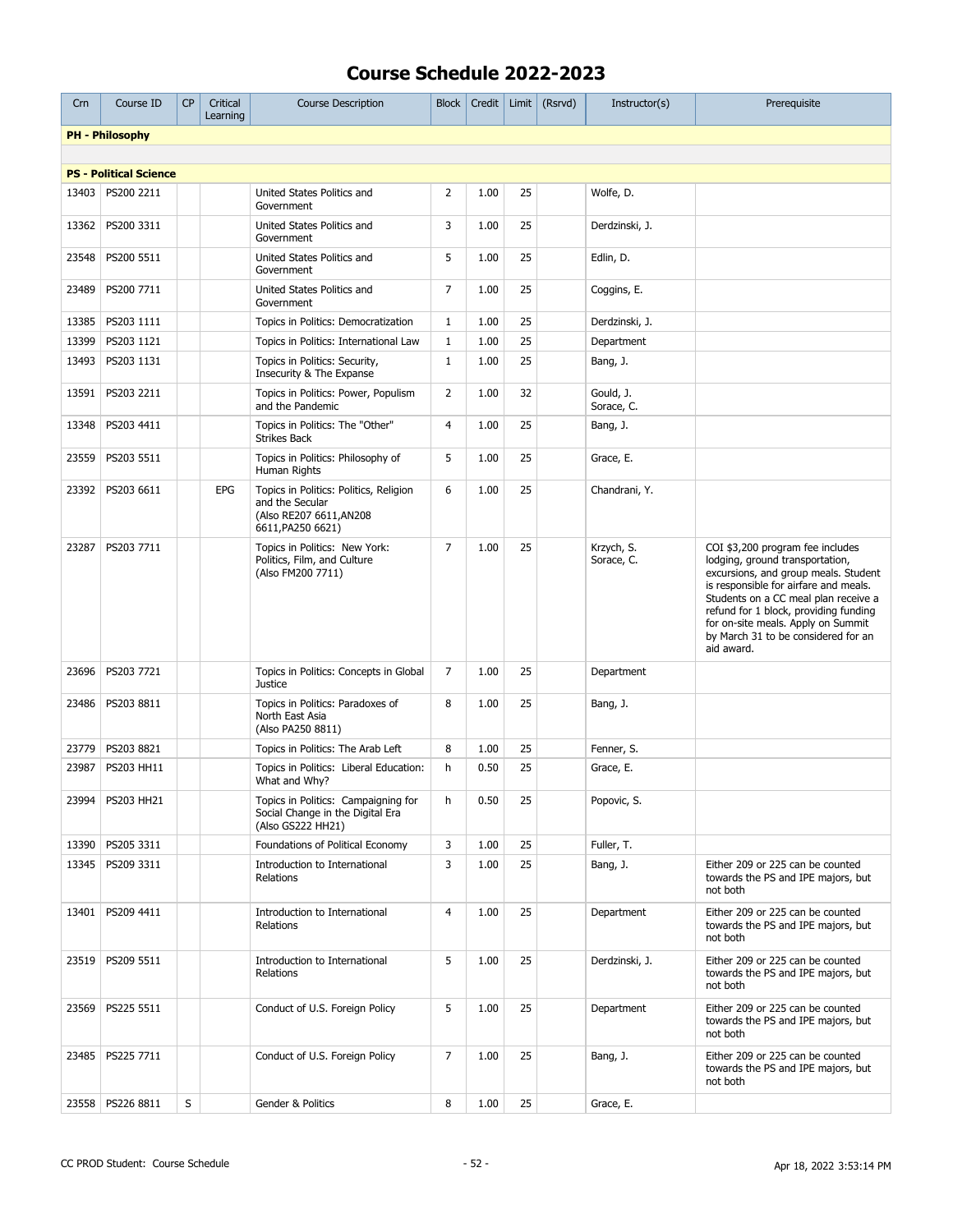| Crn   | Course ID                     | <b>CP</b> | Critical<br>Learning | <b>Course Description</b>                                                                  | <b>Block</b>   | Credit | Limit | (Rsrvd) | Instructor(s)                            | Prerequisite                                                                                                                                            |
|-------|-------------------------------|-----------|----------------------|--------------------------------------------------------------------------------------------|----------------|--------|-------|---------|------------------------------------------|---------------------------------------------------------------------------------------------------------------------------------------------------------|
|       | <b>PS - Political Science</b> |           |                      |                                                                                            |                |        |       |         |                                          |                                                                                                                                                         |
| 13392 | PS230 3311                    |           |                      | Waging Nonviolent Conflict                                                                 | 3              | 1.00   | 25    |         | Djinovic, S.<br>Gould, J.<br>Popovic, S. |                                                                                                                                                         |
| 13405 | PS235 4411                    |           |                      | Shakespeare's Political Wisdom                                                             | $\overline{4}$ | 1.00   | 25    |         | Grace, J.                                |                                                                                                                                                         |
| 13396 | PS236 3311                    | S         |                      | Introduction to Comparative Politics                                                       | 3              | 1.00   | 25    |         | Lindau, J.                               |                                                                                                                                                         |
| 23551 | PS236 5511                    | S         |                      | Introduction to Comparative Politics                                                       | 5              | 1.00   | 25    |         | Fenner, S.                               |                                                                                                                                                         |
| 23546 | PS236 7711                    | S         |                      | Introduction to Comparative Politics                                                       | $\overline{7}$ | 1.00   | 25    |         | Derdzinski, J.                           |                                                                                                                                                         |
| 23574 | PS236 8811                    | S         |                      | Introduction to Comparative Politics                                                       | 8              | 1.00   | 25    |         | Sorace, C.                               |                                                                                                                                                         |
| 13397 | PS272 1111                    |           | <b>EPUS</b>          | Cities, Sustainability, and<br><b>Environmental Justice</b><br>(Also EV272 1111)           | $\mathbf{1}$   | 1.00   | 25    |         | McKendry, C.                             |                                                                                                                                                         |
| 23564 | PS274 8811                    |           |                      | U. S. Environmental Politics and<br>Policy<br>(Also EV274 8811)                            | 8              | 1.00   | 25    |         | McKendry, C.                             | EV141 or PS200 recommended. EV<br>Policy majors and EV Integrated<br>Science majors can count this course<br>or EV271 toward the major, but not<br>both |
| 13387 | PS276 3311                    |           | <b>CLCP</b>          | Syria in Revolution and War                                                                | 3              | 1.00   | 25    |         | Fenner, S.                               |                                                                                                                                                         |
| 13388 | PS290 1111                    |           |                      | Introduction to Political Philosophy                                                       | $\mathbf{1}$   | 1.00   | 25    |         | Fuller, T.                               |                                                                                                                                                         |
| 23555 | PS290 6611                    |           |                      | Introduction to Political Philosophy                                                       | 6              | 1.00   | 25    |         | Grace, E.                                |                                                                                                                                                         |
| 13391 | PS292 4411                    |           |                      | American Political Thought                                                                 | $\overline{4}$ | 1.00   | 25    |         | Fuller, T.                               |                                                                                                                                                         |
| 13286 | PS301 1111                    |           |                      | Europe and its Governments<br>(Also GR220 1111, GR320 1111)                                | $\mathbf{1}$   | 1.00   | 25    |         | Siefken, S.                              |                                                                                                                                                         |
| 23577 | PS304 8811                    |           |                      | Political Psychology                                                                       | 8              | 1.00   | 25    |         | Wolfe, D.                                |                                                                                                                                                         |
| 23553 | PS306 5511                    | G         | EPG                  | Democracy & Markets                                                                        | 5              | 1.00   | 25    |         | Gould, J.                                |                                                                                                                                                         |
| 23547 | PS309 8811                    |           |                      | Origins of the Modern State System                                                         | 8              | 1.00   | 25    |         | Derdzinski, J.                           |                                                                                                                                                         |
| 13404 | PS315 3311                    |           |                      | Elections                                                                                  | 3              | 1.00   | 25    |         | Wolfe, D.                                |                                                                                                                                                         |
| 13349 | PS320 1111                    |           |                      | The United States Congress                                                                 | $\mathbf{1}$   | 1.00   | 25    |         | Coggins, E.                              |                                                                                                                                                         |
| 23488 | PS321 6611                    |           | <b>CLSH</b>          | Public Policymaking<br>(Also EV373 6611)                                                   | 6              | 1.00   | 25    |         | Coggins, E.                              |                                                                                                                                                         |
| 23550 | PS326 8811                    | S         | CLAI;<br><b>EPUS</b> | Race and the Judicial Process                                                              | 8              | 1.00   | 25    |         | Edlin, D.                                |                                                                                                                                                         |
| 23549 | PS328 7711                    |           |                      | Philosophy of Law                                                                          | $\overline{7}$ | 1.00   | 25    |         | Edlin, D.                                |                                                                                                                                                         |
| 23561 | PS329 6611                    |           |                      | Secrecy Surveillance and Democracy<br>(Also GS233 6611)                                    | 6              | 1.00   | 32    |         | Alters, D.<br>Lindau, J.                 |                                                                                                                                                         |
| 13057 | PS330 4411                    |           |                      | Colloquium in HY & Politics<br>(Also HY330 4411)                                           | $\overline{4}$ | 1.00   | 32    |         | Fenner, S.<br>Murphy, J.                 | HY/PS Major or COI Includes a field<br>trip in week one to the Denver for<br>the Middle East Studies Association<br>Meeting. No additional costs.       |
|       | 23572   PS331 5511            | S         |                      | Comparative Politics: China                                                                | 5              | 1.00   | 25    |         | Sorace, C.                               |                                                                                                                                                         |
| 13395 | PS335 2211                    | S         |                      | Comparative Politics of Latin<br>America                                                   | $\overline{2}$ | 1.00   | 25    |         | Lindau, J.                               |                                                                                                                                                         |
| 23563 | PS336 7711                    | S         |                      | The Cuban Revolution                                                                       | 7              | 1.00   | 25    |         | Lindau, J.                               | PS 335 or COI                                                                                                                                           |
| 13402 | PS337 1111                    | G         |                      | Power and Everyday Life                                                                    | $\mathbf{1}$   | 1.00   | 25    |         | Sorace, C.                               |                                                                                                                                                         |
| 13394 | PS342 1111                    | S         |                      | Intervention, the Drug War and<br>Human Migration: The U.S.-Latin<br>American Relationship | $\mathbf{1}$   | 1.00   | 25    |         | Lindau, J.                               |                                                                                                                                                         |
| 23557 | PS344 7711                    |           |                      | Realism and Idealism: the<br>Challenge of Machiavelli                                      | $\overline{7}$ | 1.00   | 25    |         | Grace, E.                                |                                                                                                                                                         |
| 13386 | PS355 1111                    |           |                      | Authoritarianism                                                                           | $\mathbf{1}$   | 1.00   | 25    |         | Fenner, S.                               |                                                                                                                                                         |
| 13389 | PS371 2211                    |           |                      | Political Thought from Kant to<br>Nietzsche                                                | $\overline{2}$ | 1.00   | 25    |         | Fuller, T.                               |                                                                                                                                                         |
| 13393 | PS375 4411                    |           |                      | Introduction to International Political<br>Economy<br>(Also EC275 4411)                    | $\overline{4}$ | 1.00   | 25    |         | Gould, J.                                | <b>EC 201</b>                                                                                                                                           |
| 23576 | PS381 6611                    |           |                      | Political Research and Analysis                                                            | 6              | 1.00   | 25    |         | Wolfe, D.                                |                                                                                                                                                         |
| 23575 | PS404 5511                    |           |                      | Tutorial in United States Politics                                                         | 5              | 1.00   | 10    |         | Wolfe, D.                                | COI                                                                                                                                                     |
| 13468 | PS410 2211                    |           |                      | Tutorial in International Relations                                                        | $\overline{2}$ | 1.00   | 10    |         | Bang, J.                                 | COI                                                                                                                                                     |
| 13400 | PS410 3311                    |           |                      | Tutorial in International Relations                                                        | 3              | 1.00   | 10    |         | Department                               | <b>COD</b>                                                                                                                                              |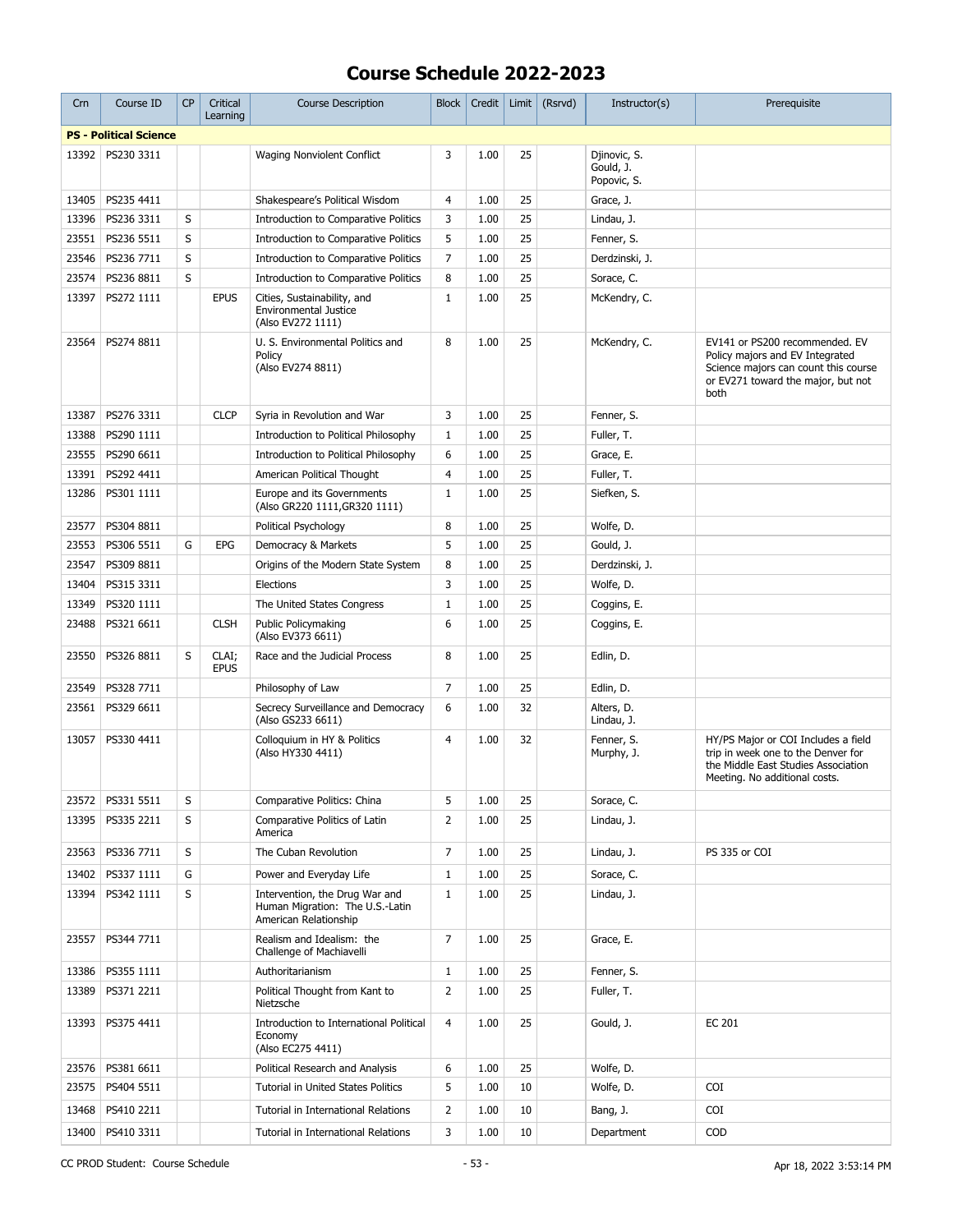| Crn   | Course ID                     | <b>CP</b> | Critical<br>Learning | <b>Course Description</b>                                           | <b>Block</b>   | Credit | Limit        | (Rsrvd) | Instructor(s)        | Prerequisite                                                                                                                              |
|-------|-------------------------------|-----------|----------------------|---------------------------------------------------------------------|----------------|--------|--------------|---------|----------------------|-------------------------------------------------------------------------------------------------------------------------------------------|
|       | <b>PS - Political Science</b> |           |                      |                                                                     |                |        |              |         |                      |                                                                                                                                           |
| 13363 | PS410 4411                    |           |                      | Tutorial in International Relations                                 | $\overline{4}$ | 1.00   | 10           |         | Derdzinski, J.       | <b>COI</b>                                                                                                                                |
| 23560 | PS412 5521                    |           |                      | Tutorial in Comparative Politics                                    | 5              | 1.00   | 10           |         | Lindau, J.           | <b>COI</b>                                                                                                                                |
| 23552 | PS412 6611                    |           |                      | Tutorial in Comparative Politics                                    | 6              | 1.00   | 10           |         | Fenner, S.           | <b>COI</b>                                                                                                                                |
| 23573 | PS412 6621                    |           |                      | Tutorial in Comparative Politics                                    | 6              | 1.00   | 10           |         | Sorace, C.           | <b>COI</b>                                                                                                                                |
| 23554 | PS470 6611                    |           |                      | Tutorial in International Political<br>Economy                      | 6              | 1.00   | 10           |         | Gould, J.            | COI IPE major or COI                                                                                                                      |
|       |                               |           |                      |                                                                     |                |        |              |         |                      |                                                                                                                                           |
|       | <b>PY - Psychology</b>        |           |                      |                                                                     |                |        |              |         |                      |                                                                                                                                           |
| 12980 | PY100 1111                    | L         | <b>CLSA</b>          | Introduction to Psychology: Bases of<br><b>Behavior</b>             | $\mathbf{1}$   | 1.00   | 25           |         | Roberts, T.          |                                                                                                                                           |
| 12981 | PY100 2211                    | L         | <b>CLSA</b>          | Introduction to Psychology: Bases of<br><b>Behavior</b>             | $\overline{2}$ | 1.00   | 25           | (12)    | Waters, T.           |                                                                                                                                           |
| 12982 | PY100 3311                    | Г         | <b>CLSA</b>          | Introduction to Psychology: Bases of<br>Behavior                    | 3              | 1.00   | 25           | (12)    | Martin, C.           |                                                                                                                                           |
| 23097 | PY100 5511                    | L         | <b>CLSA</b>          | Introduction to Psychology: Bases of<br><b>Behavior</b>             | 5              | 1.00   | 25           |         | Martin, C.           |                                                                                                                                           |
| 23098 | PY100 6611                    | Г         | <b>CLSA</b>          | Introduction to Psychology: Bases of<br>Behavior                    | 6              | 1.00   | 25           |         | Peters, G.           |                                                                                                                                           |
| 23099 | PY100 7711                    | Г         | <b>CLSA</b>          | Introduction to Psychology: Bases of<br><b>Behavior</b>             | 7              | 1.00   | 25           |         | Jacobs, B.           |                                                                                                                                           |
| 23101 | PY105 8811                    | Ι.        |                      | Introduction to Psychological<br>Science                            | 8              | 1.00   | 45           |         | Horner, J.           | No Credit if taken after PY100 or<br>PY101.                                                                                               |
| 12990 | PY160 3311                    | S         |                      | Women & Madness                                                     | 3              | 1.00   | 25           | (8)     | Waters, T.           |                                                                                                                                           |
| 12998 | PY162 4411                    |           |                      | The Non-human Animal Mind                                           | $\overline{4}$ | 1.00   | 12           | (8)     | Jacobs, B.           |                                                                                                                                           |
| 23106 | PY178 7711                    |           |                      | Topics in Psychology: Designing a<br>Brain                          | $\overline{7}$ | 1.00   | 25           |         | Driscoll, L.         |                                                                                                                                           |
| 23117 | PY178 8811                    |           |                      | Topics in Psychology: Contextual<br>Influences on Human Development | 8              | 1.00   | 25           |         | Martin, C.           |                                                                                                                                           |
| 12985 | PY205 1111                    |           |                      | Introduction to Methods and<br>Statistics ("Methods I")             | $\mathbf{1}$   | 1.00   | 16           |         | Fernandez-Peters, M. | PY100 or PY105                                                                                                                            |
| 13000 | PY205 4411                    |           |                      | Introduction to Methods and<br>Statistics ("Methods I")             | 4              | 1.00   | 16           |         | Peters, G.           | PY100 or PY105                                                                                                                            |
| 23103 | PY205 6611                    |           |                      | Introduction to Methods and<br>Statistics ("Methods I")             | 6              | 1.00   | 16           |         | Driscoll, L.         | PY100 or PY105                                                                                                                            |
| 23108 | PY205 7711                    |           |                      | Introduction to Methods and<br>Statistics ("Methods I")             | 7              | 1.00   | 16           |         | Fernandez-Peters, M. | PY100 or PY105                                                                                                                            |
| 12992 | PY251 3311                    |           |                      | Psychological Investigations:                                       | 3              | 1.00   | $1\,$        |         | Driscoll, L.         | COI & PY 100 or 101                                                                                                                       |
| 12995 | PY251 4411                    |           |                      | Psychological Investigations:                                       | 4              | 1.00   | 1            |         | Erdal, K.            | COI & PY 100 or 101                                                                                                                       |
| 23945 | PY251 5613                    |           |                      | Psychological Investigations:                                       | $5-6$          | 1.00   | 1            |         | Fernandez-Peters, M. | BYOB Schedule (C). PY100 or PY101.                                                                                                        |
| 23951 | PY251 5623                    |           |                      | Psychological Investigations:                                       | $5-6$          | 1.00   | $1\,$        |         | Jacobs, B.           | BYOB Schedule (C).                                                                                                                        |
| 23954 | PY251 5633                    |           |                      | Psychological Investigations:                                       | $5-6$          | 1.00   | $1\,$        |         | Roberts, T.          | BYOB Schedule (C).                                                                                                                        |
| 23956 | PY251 5643                    |           |                      | Psychological Investigations:                                       | $5-6$          | 1.00   | $1\,$        |         | Waters, T.           | BYOB Schedule (C).                                                                                                                        |
| 23960 | PY251 5653                    |           |                      | Psychological Investigations:                                       | $5-6$          | 1.00   | $\mathbf{1}$ |         | Horner, J.           | BYOB Schedule (C).                                                                                                                        |
| 23104 | PY251 6611                    |           |                      | Psychological Investigations:                                       | 6              | 1.00   | $\mathbf{1}$ |         | Weaver, J.           | COI & PY 100 or 101                                                                                                                       |
| 13240 | PY270 4411                    |           | <b>CLSH</b>          | <b>Educational Psychology</b><br>(Also ED311 4411)                  | 4              | 1.00   | 25           |         | Arias, J.            | ED 101 and one of the following: ED<br>210, ED 211, ED 218, ED 222, ED<br>225, ED 235, or ED 255.                                         |
| 23413 | PY270 7711                    |           | <b>CLSH</b>          | <b>Educational Psychology</b><br>(Also ED311 7711)                  | 7              | 1.00   | 25           |         | Arias, J.            | ED 101 and one of the following: ED<br>210, ED 211, ED 218, ED 222, ED<br>225, ED 235, or ED 255.                                         |
| 12999 | PY281 4411                    |           |                      | Personality                                                         | 4              | 1.00   | 25           |         | Roberts, T.          | PY 100 or 101 or 111                                                                                                                      |
| 12988 | PY296 3311                    |           |                      | <b>Functional Neuroscience</b>                                      | 3              | 1.00   | 25           |         | Fernandez-Peters, M. | PY100 or PY101 or PY111, or MB131<br>or Consent of Instructor. May not<br>count toward major requirements if<br>taken after passing PY299 |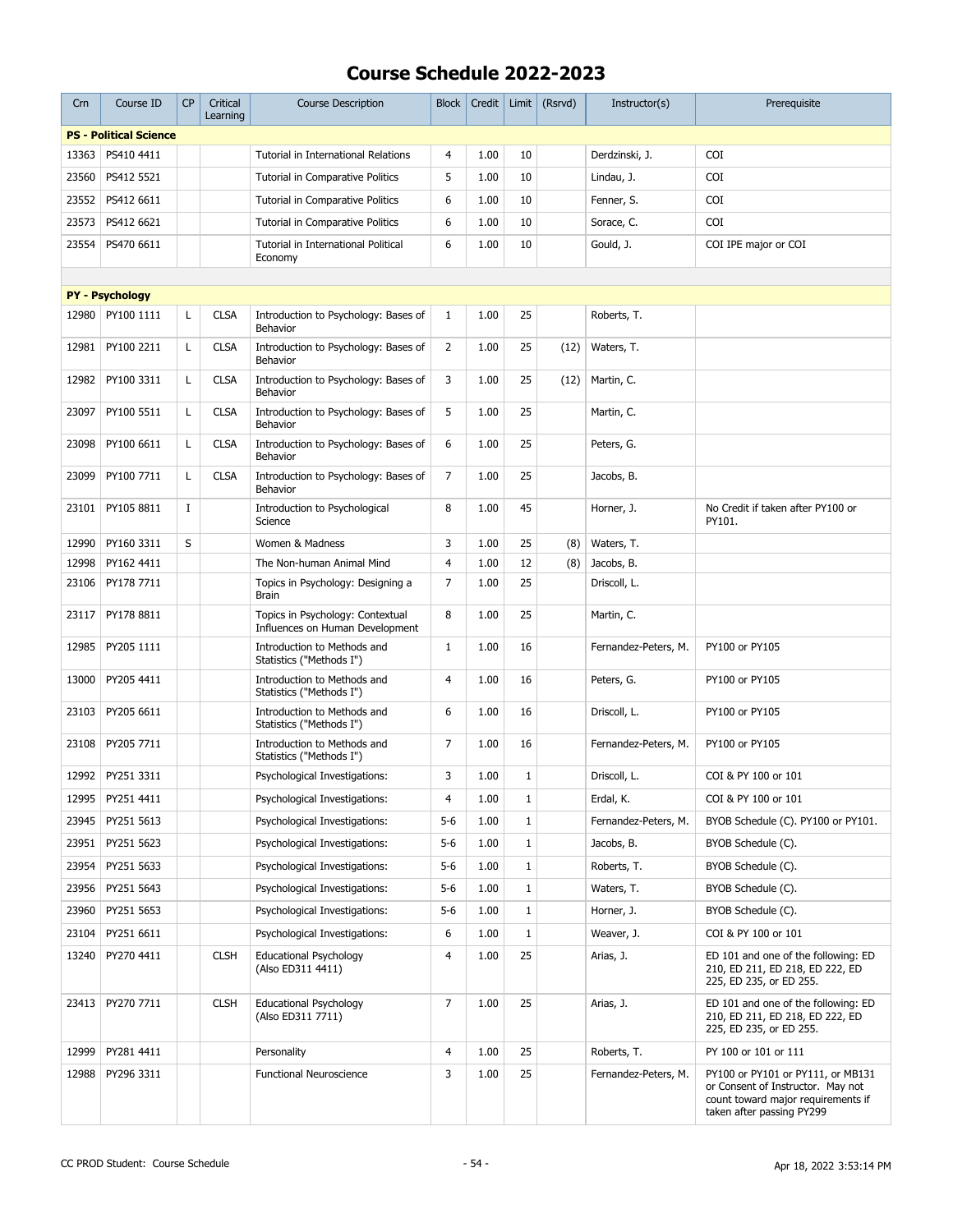| Crn                  | Course ID              | CP | Critical<br>Learning | <b>Course Description</b>                                                                             | <b>Block</b>   | Credit |              | Limit $(Rsrvd)$ | Instructor(s)              | Prerequisite                                                   |
|----------------------|------------------------|----|----------------------|-------------------------------------------------------------------------------------------------------|----------------|--------|--------------|-----------------|----------------------------|----------------------------------------------------------------|
|                      | <b>PY - Psychology</b> |    |                      |                                                                                                       |                |        |              |                 |                            |                                                                |
| 12984                | PY299 1211             |    |                      | Neuroscience                                                                                          | $1 - 2$        | 2.00   | 25           |                 | Driscoll, L.<br>Jacobs, B. | PY100 or PY101 or PY111, or MB131,<br>or Consent of Instructor |
| 23949                | PY300 5613             |    |                      | Topical Issues in Psychology:                                                                         | $5-6$          | 1.00   | 25           |                 | Fernandez-Peters, M.       | BYOB Schedule (A). PY296 or PY299                              |
| 12991                | PY305 3311             |    |                      | Topics in Advanced Methods and<br>Statistics ("MethodsII"):                                           | 3              | 1.00   | 25           |                 | Horner, J.                 | PY205                                                          |
| 23107                | PY305 7711             |    |                      | Topics in Advanced Methods and<br>Statistics ("MethodsII"): Analysis of<br>Variance                   | $\overline{7}$ | 1.00   | 25           |                 | Erdal, K.                  | PY205                                                          |
| 23116                | PY305 8811             |    |                      | Topics in Advanced Methods and<br>Statistics ("MethodsII"):<br>Mechanisms and Interactions            | 8              | 1.00   | 25           |                 | Weaver, J.                 | PY205                                                          |
| 23110                | PY332 7711             |    |                      | Learning & Adaptive Behavior                                                                          | 7              | 1.00   | 25           |                 | Peters, G.                 | PY 205 or COI                                                  |
| 23963                | PY344 5613             |    |                      | Cognition                                                                                             | $5-6$          | 1.00   | 25           |                 | Horner, J.                 | BYOB Schedule (A). PY205                                       |
| 23111                | PY362 8811             |    |                      | Abnormal Psychology                                                                                   | 8              | 1.00   | 25           |                 | Erdal, K.                  | PY 100 or 101 or 105, 205                                      |
| 23983                | PY363 HH11             |    |                      | Science and Pseudoscience in<br>Clinical Psychology                                                   | h              | 0.50   | 25           |                 | Erdal, K.                  | PY100                                                          |
| 23953                | PY364 5613             |    |                      | Emotion                                                                                               | $5-6$          | 1.00   | 25           |                 | Roberts, T.                | BYOB Schedule (A). PY205 or COI                                |
| 23959                | PY374 5613             |    |                      | Lifespan Developmental Psych                                                                          | $5-6$          | 1.00   | 25           |                 | Waters, T.                 | BYOB Schedule (B). PY205.                                      |
| 23102                | PY382 5511             |    |                      | Social Psychology                                                                                     | 5              | 1.00   | 25           |                 | Weaver, J.                 | PY205 or COI                                                   |
| 23647                | PY408 8811             |    |                      | Topical Seminar: Neurophysiology                                                                      | 8              | 1.00   | 25           |                 | Fernandez-Peters, M.       | PY205<br>or PY299                                              |
| 23115                | PY408 8821             |    |                      | Topical Seminar: Psychology of<br>Aesthetics                                                          | 8              | 1.00   | 25           |                 | Roberts, T.                | PY205<br>and PY281 or 364                                      |
| 12987                | PY412 3311             |    |                      | Human Neuropsychology                                                                                 | 3              | 1.00   | 15           |                 | Erdal, K.                  | PY202 or 205 and 296 or PY297 and<br>PY298 or 299              |
| 23950                | PY420 5613             |    |                      | Cognitive Neuroethology                                                                               | $5-6$          | 1.00   | 25           |                 | Jacobs, B.                 | BYOB Schedule (B). PY202 or PY205,<br>PY297 and PY298 or PY299 |
| 12986                | PY426 2211             |    |                      | Sport Psychology                                                                                      | $\overline{2}$ | 1.00   | 25           |                 | Erdal, K.                  | PY 205, 3 core courses in PY                                   |
| 23109                | PY430 7711             |    |                      | Adolescence                                                                                           | $\overline{7}$ | 1.00   | 25           |                 | Waters, T.                 | PY 362 or 374                                                  |
| 12994                | PY433 4411             |    |                      | Neuropharmacology                                                                                     | 4              | 1.00   | 25           |                 | Driscoll, L.               | Psychology 202 or 205, 297 and 298<br>or PY299                 |
| 12997                | PY437 4411             |    |                      | Evolutionary Psychology                                                                               | 4              | 1.00   | 25           |                 | Horner, J.                 | PY 205, 3 core courses in<br>Psychology, or COI                |
| 12993                | PY451 3311             |    |                      | Final Project:                                                                                        | 3              | 1.00   | 1            |                 | Driscoll, L.               | COI & PY 205                                                   |
| 12996                | PY451 4411             |    |                      | Final Project:                                                                                        | $\overline{4}$ | 1.00   | $\mathbf{1}$ |                 | Erdal, K.                  | COI & PY 205                                                   |
| 13804                | PY451 4421             |    |                      | Final Project: A Replication and<br>Extension of a Youth Mindful Social<br>Media Fast in Young Adults | 4              | 1.00   | 1            |                 | Roberts, T.                | COI & PY 205                                                   |
| 13810                | PY451 4431             |    |                      | Final Project:                                                                                        | 4              | 1.00   | $\mathbf{1}$ |                 | Erdal, K.                  | COI & PY 205                                                   |
| 23946                | PY451 5613             |    |                      | Final Project:                                                                                        | $5-6$          | 1.00   | $\mathbf{1}$ |                 | Fernandez-Peters, M.       | COI PY205. BYOB Schedule (C).                                  |
| 23952                | PY451 5623             |    |                      | Final Project:                                                                                        | $5-6$          | 1.00   | $\mathbf{1}$ |                 | Jacobs, B.                 | COI PY205. BYOB Schedule (C).                                  |
| 23955                | PY451 5633             |    |                      | Final Project:                                                                                        | $5-6$          | 1.00   | $\mathbf{1}$ |                 | Roberts, T.                | COI PY205. BYOB Schedule (C).                                  |
| 23957                | PY451 5643             |    |                      | Final Project:                                                                                        | $5-6$          | 1.00   | 1            |                 | Waters, T.                 | COI PY205. BYOB Schedule (C).                                  |
| 23961                | PY451 5653             |    |                      | Final Project:                                                                                        | $5-6$          | 1.00   | $\mathbf 1$  |                 | Horner, J.                 | COI PY205. BYOB Schedule (C)                                   |
| 23105                | PY451 6611             |    |                      | Final Project:                                                                                        | 6              | 1.00   | $\mathbf{1}$ |                 | Weaver, J.                 | COI & PY 205                                                   |
| 24023                | PY452 6611             |    |                      | Final Project:                                                                                        | 6              | 1.00   | $\mathbf{1}$ |                 | Erdal, K.                  | COI & PY 205                                                   |
|                      |                        |    |                      |                                                                                                       |                |        |              |                 |                            |                                                                |
| <b>RE</b> - Religion |                        |    |                      |                                                                                                       |                |        |              |                 |                            |                                                                |
| 13265                | RE101 3311             |    | <b>CLAI</b>          | Introduction to Religion                                                                              | 3              | 1.00   | 25           | (8)             | Wright, P.                 |                                                                |
| 13263                | RE110 4411             |    | CLAI;<br><b>CLHP</b> | The Bible: Myth and History<br>(Also CL222 4411)                                                      | 4              | 1.00   | 25           | (8)             | Reaves, P.                 |                                                                |
| 23409                | RE140 7711             | G  | CLHP;<br><b>CLSH</b> | Islam<br>(Also PA199 7711)                                                                            | 7              | 1.00   | 25           |                 | Wright, P.                 |                                                                |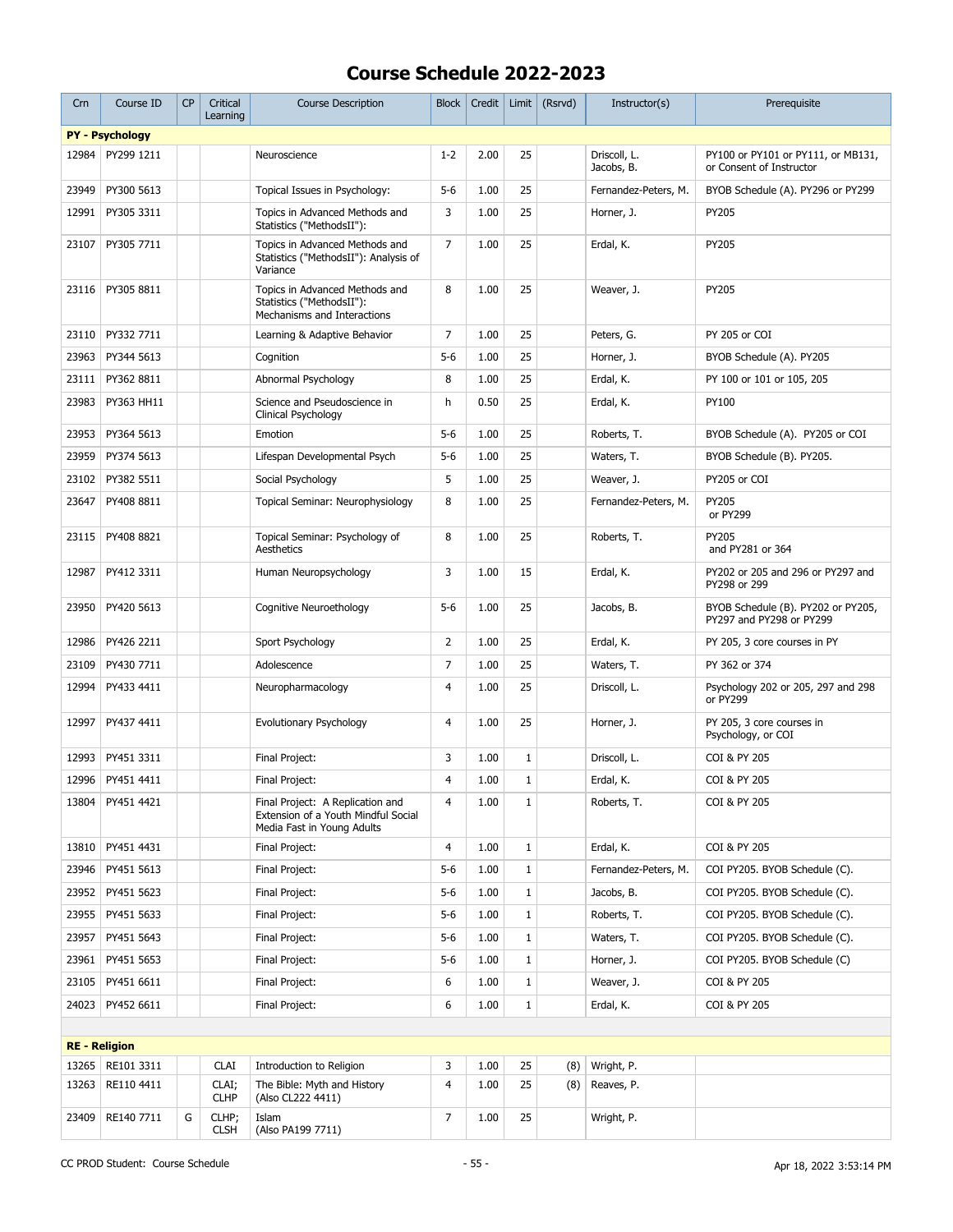| Crn                  | Course ID                                  | <b>CP</b> | Critical<br>Learning | <b>Course Description</b>                                                                                                              | <b>Block</b>   | Credit |              | Limit $(Rsrvd)$ | Instructor(s)  | Prerequisite                                                                             |
|----------------------|--------------------------------------------|-----------|----------------------|----------------------------------------------------------------------------------------------------------------------------------------|----------------|--------|--------------|-----------------|----------------|------------------------------------------------------------------------------------------|
| <b>RE</b> - Religion |                                            |           |                      |                                                                                                                                        |                |        |              |                 |                |                                                                                          |
| 13261                | RE160 4411                                 | G         | <b>CLAI</b>          | Hinduism<br>(Also PA160 4411)                                                                                                          | 4              | 1.00   | 25           | (8)             | Coleman, T.    |                                                                                          |
| 23394                | RE160 5511                                 | G         | <b>CLAI</b>          | Hinduism<br>(Also PA160 5511)                                                                                                          | 5              | 1.00   | 25           |                 | Coleman, T.    |                                                                                          |
| 13258                | RE200 4411                                 |           | EPG                  | Topics in Religion: Colonialism &<br>Religion<br>(Also PA250 4421, AN208 4411)                                                         | 4              | 1.00   | 25           | (5)             | Chandrani, Y.  |                                                                                          |
| 13266                | RE200 4421                                 |           | <b>CLAI</b>          | Topics in Religion: Mysticism<br>(Also PH203 4411)                                                                                     | 4              | 1.00   | 25           | (5)             | Wright, P.     |                                                                                          |
| 23566                | RE200 5511                                 |           |                      | Topics in Religion: James Baldwin &<br>Religion<br>(Also RM200 5511, CO200 5521)                                                       | 5              | 1.00   | 25           |                 | Hunt, C.       |                                                                                          |
| 23768                | RE200 5521                                 |           | CLCP;<br><b>CLSH</b> | Topics in Religion: Music, the<br>Supernatural, and Otherworldly<br>Realms<br>(Also MU228 5521)                                        | 5              | 1.00   | 15           |                 | Carrizo, L.    | COI Field trip to BACA in week 3                                                         |
| 23400                | RE200 6611                                 |           |                      | Topics in Religion: Queer(ing)<br>Religious Thought: An Introduction<br>to Queer Studies in Religion<br>(Also FG206 6621)              | 6              | 1.00   | 25           |                 | Hunt, C.       |                                                                                          |
| 23403                | RE200 6621                                 |           |                      | Topics in Religion: Martyrs & Saints<br>(Also HY200 6621)                                                                              | 6              | 1.00   | 25           |                 | Reaves, P.     | <b>COI</b><br>taught in Italy; program fees                                              |
| 23947                | RE200 6631                                 | G         | <b>CLAI</b>          | Topics in Religion: Religion and<br>Ritual<br>(Also AN326 6611)                                                                        | 6              | 1.00   | 25           |                 | Hautzinger, S. | One cultural anthropology course or<br>consent of instructor. One week at<br>Baca Campus |
| 23390                | RE207 6611                                 |           | EPG                  | Politics, Religion and the Secular<br>(Also AN208 6611, PS203<br>6611, PA250 6621)                                                     | 6              | 1.00   | 25           |                 | Chandrani, Y.  |                                                                                          |
| 23407                | RE210 5511                                 |           | <b>EPG</b>           | Religion, Violence, and Non-Violence                                                                                                   | 5              | 1.00   | 25           |                 | Wright, P.     |                                                                                          |
| 23397                | RE261 7711                                 | G<br>S    | CLAI;<br>EPG         | Women and Goddesses in Hinduism<br>(Also PA261 7711, FG206 7711)                                                                       | 7              | 1.00   | 12           |                 | Coleman, T.    |                                                                                          |
| 23570                | RE300 8811                                 |           |                      | Topics in Religion: Religion & Race<br>in the Modern World<br>(Also RM200 8811)                                                        | 8              | 1.00   | 25           |                 | Hunt, C.       |                                                                                          |
| 23405                | RE305 7711                                 |           |                      | Making and Faking Scriptures<br>(Also CL222 7711)                                                                                      | 7              | 1.00   | 25           |                 | Reaves, P.     | COI 4-day field trip week three                                                          |
| 23402                | RE406 5511                                 |           |                      | Senior Thesis                                                                                                                          | 5              | 1.00   | $1\,$        |                 | Reaves, P.     | COI & RE405.                                                                             |
| 23396                | RE406 6611                                 |           |                      | Senior Thesis                                                                                                                          | 6              | 1.00   | $\mathbf{1}$ |                 | Coleman, T.    | COI & RE405.                                                                             |
| 23408                | RE406 6621                                 |           |                      | Senior Thesis                                                                                                                          | 6              | 1.00   | $\mathbf{1}$ |                 | Wright, P.     | COI & RE405.                                                                             |
| 23538                | RE406 7711                                 |           |                      | Senior Thesis                                                                                                                          | $\overline{7}$ | 1.00   | $\mathbf{1}$ |                 | Chandrani, Y.  | COI & RE405.                                                                             |
|                      |                                            |           |                      |                                                                                                                                        |                |        |              |                 |                |                                                                                          |
|                      | <b>RM - Race, Ethnicity, and Migration</b> |           |                      |                                                                                                                                        |                |        |              |                 |                |                                                                                          |
| 13623                | RM113 2211                                 | S         | CLSH;<br><b>EPUS</b> | Racial Inequality<br>(Also SO113 2211)                                                                                                 | $\overline{2}$ | 1.00   | 25           | (5)             | Wong, S.       |                                                                                          |
| 23806                | RM113 6611                                 | S         | CLSH;<br><b>EPUS</b> | Racial Inequality<br>(Also SO113 6611)                                                                                                 | 6              | 1.00   | 25           | (10)            | Wong, S.       |                                                                                          |
| 13535                | RM116 3311                                 | G<br>S    | CLSH;<br>EPG         | Global Inequality<br>(Also SO116 3311)                                                                                                 | 3              | 1.00   | 25           | (18)            | Popkin, E.     |                                                                                          |
| 23685                | RM116 5511                                 | G<br>S    | CLSH;<br>EPG         | Global Inequality<br>(Also SO116 5511)                                                                                                 | 5              | 1.00   | 25           | (18)            | Popkin, E.     |                                                                                          |
| 13741                | RM185 3311                                 | G<br>S    | <b>EPUS</b>          | Introduction to the Comparative<br>Study of Race and Ethnicity                                                                         | 3              | 1.00   | 25           |                 | Department     |                                                                                          |
| 13747                | RM185 4411                                 | G<br>S    | <b>EPUS</b>          | Introduction to the Comparative<br>Study of Race and Ethnicity                                                                         | 4              | 1.00   | 25           |                 | Department     |                                                                                          |
| 23940                | RM185 8811                                 | G<br>S    | <b>EPUS</b>          | Introduction to the Comparative<br>Study of Race and Ethnicity                                                                         | 8              | 1.00   | 25           |                 | Department     |                                                                                          |
| 23943                | RM185 8821                                 | G<br>S    | <b>EPUS</b>          | Introduction to the Comparative<br>Study of Race and Ethnicity                                                                         | 8              | 1.00   | 25           |                 | Department     |                                                                                          |
| 13270                | RM200 1111                                 |           | CLHP;<br>EPG         | Topics in Race, Ethnicity, and<br>Migration Studies: History of Gender<br>and Sexuality in South Asia<br>(Also HY254 1111, PA250 1111) | $\mathbf{1}$   | 1.00   | 25           |                 | Mehta, P.      |                                                                                          |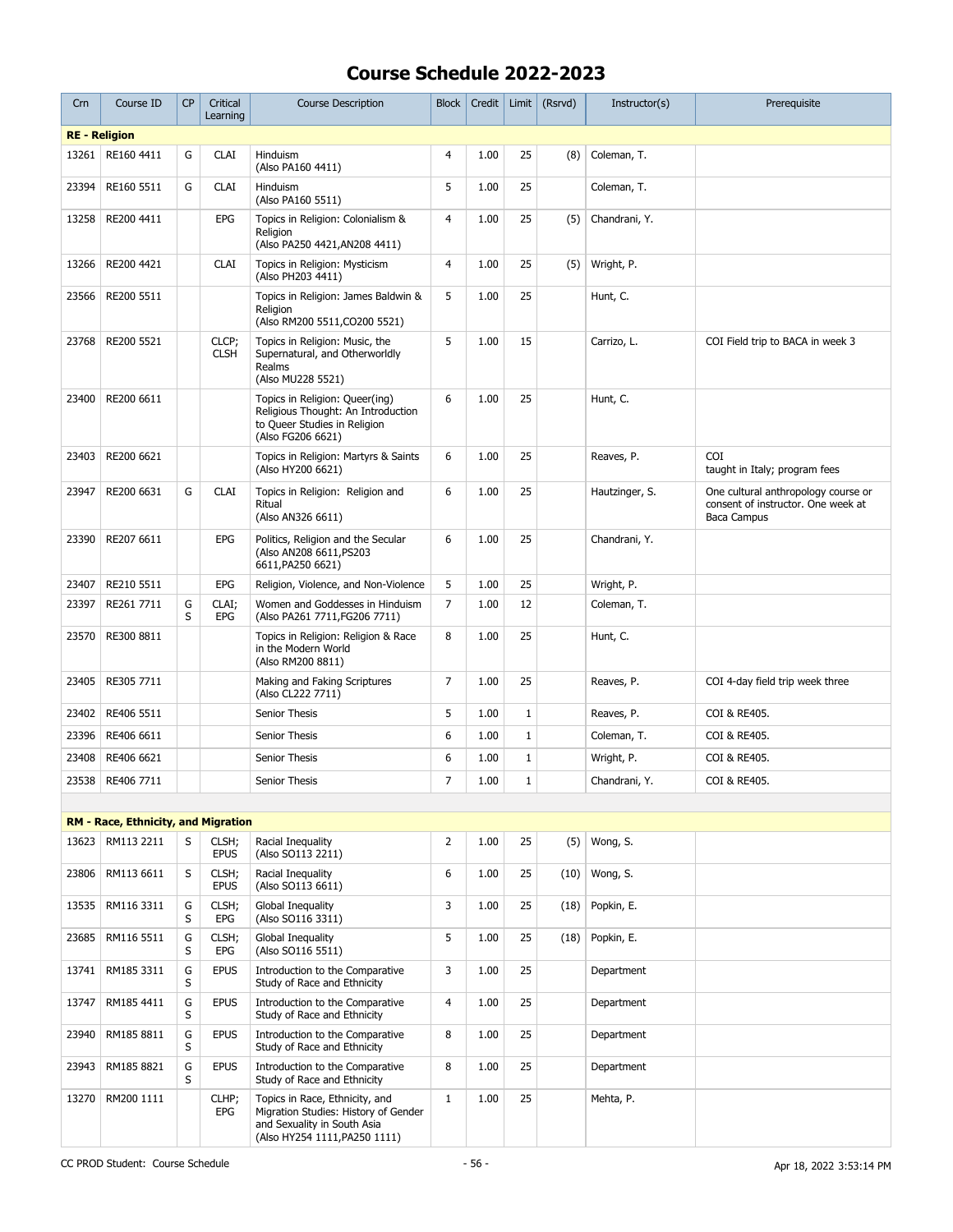| Crn   | Course ID                                  | <b>CP</b> | Critical<br>Learning          | <b>Course Description</b>                                                                                                                      | Block          | Credit |    | Limit $(Rsrvd)$ | Instructor(s) | Prerequisite                                                  |
|-------|--------------------------------------------|-----------|-------------------------------|------------------------------------------------------------------------------------------------------------------------------------------------|----------------|--------|----|-----------------|---------------|---------------------------------------------------------------|
|       | <b>RM - Race, Ethnicity, and Migration</b> |           |                               |                                                                                                                                                |                |        |    |                 |               |                                                               |
| 13578 | RM200 1121                                 |           |                               | Topics in Race, Ethnicity, and<br>Migration Studies: U.S. Multiethnic<br>Literature<br>(Also EN280 1121)                                       | $\mathbf{1}$   | 1.00   | 25 |                 | Lo, A.        |                                                               |
| 13590 | RM200 1131                                 | G<br>S    |                               | Topics in Race, Ethnicity, and<br>Migration Studies: Development and<br>Social Change in the Global South<br>(Also SO247 1111)                 | $\mathbf{1}$   | 1.00   | 25 |                 | Popkin, E.    | Any 100-level SO course or COI                                |
| 13618 | RM200 1141                                 | S         | <b>EPUS</b>                   | Topics in Race, Ethnicity, and<br>Migration Studies: Inequality in the<br>U.S.<br>(Also SO101 1111, FG206 1111)                                | $\mathbf{1}$   | 1.00   | 25 |                 | Rojo, F.      |                                                               |
| 13739 | RM200 1151                                 |           |                               | Topics in Race, Ethnicity, and<br>Migration Studies: Introduction to<br>Asian American Studies<br>(Also PA250 1121)                            | $\mathbf{1}$   | 1.00   | 25 |                 | Department    |                                                               |
| 13273 | RM200 2211                                 |           | CLHP;<br><b>EPG</b>           | Topics in Race, Ethnicity, and<br>Migration Studies: Caste: Histories<br>and Theories of Exclusion, Stigma<br>(Also HY200 2211, PA250 2211)    | $\overline{2}$ | 1.00   | 25 |                 | Mehta, P.     |                                                               |
| 13724 | RM200 2221                                 | S         | <b>EPUS</b>                   | Topics in Race, Ethnicity, and<br>Migration Studies: LGBTQ Social<br>Movements in the U.S.<br>(Also FG236 2211)                                | $\overline{2}$ | 1.00   | 25 |                 | Kumar, R.     |                                                               |
| 13485 | RM200 3311                                 | S         | <b>EPUS</b>                   | Topics in Race, Ethnicity, and<br>Migration Studies: Inequality in the<br>U.S.<br>(Also SO101 3311, FG206 3311)                                | 3              | 1.00   | 25 | (16)            | Muñoz, V.     |                                                               |
| 13306 | RM200 3321                                 |           | CLHP;<br>EPG                  | Topics in Race, Ethnicity, and<br>Migration Studies: History of<br>Modern South Asia<br>(Also HY253 3311, PA250 3321)                          | 3              | 1.00   | 25 |                 | Mehta, P.     |                                                               |
| 13746 | RM200 3331                                 |           |                               | Topics in Race, Ethnicity, and<br>Migration Studies: Intro to Africana<br><b>Studies</b>                                                       | 3              | 1.00   | 25 |                 | Department    |                                                               |
| 13750 | RM200 3341                                 |           |                               | Topics in Race, Ethnicity, and<br>Migration Studies: Anthropological<br>Theory<br>(Also AN215 3311)                                            | 3              | 1.00   | 25 |                 | Leza, C.      | One previous anthropology course or<br>consent of instructor. |
| 13786 | RM200 3351                                 | D<br>S    | CLAI;<br>CLSH;<br><b>EPUS</b> | Topics in Race, Ethnicity, and<br>(Also FG212 3311, FM205 3311)                                                                                | 3              | 1.00   | 25 |                 | Amin, T.      |                                                               |
| 13454 | RM200 4411                                 | G         | CLSH;<br>EPG                  | Topics in Race, Ethnicity, and<br>Migration Studies: The Other<br>Russia: The Indigenous Peoples of<br>the No<br>(Also RS200 4411, AN208 4421) | 4              | 1.00   | 25 |                 | Khan, N.      |                                                               |
| 13634 | RM200 4421                                 |           |                               | Topics in Race, Ethnicity, and<br>Migration Studies: Anglo-phone<br>Arab and Arab Literature in the<br>Diasp<br>(Also AR320 4411, CO300 4411)  | $\overline{4}$ | 1.00   | 25 |                 | Naji, A.      |                                                               |
| 23567 | RM200 5511                                 |           |                               | Topics in Race, Ethnicity, and<br>Migration Studies: James Baldwin &<br>Religion<br>(Also RE200 5511, CO200 5521)                              | 5              | 1.00   | 25 |                 | Hunt, C.      |                                                               |
| 23583 | RM200 6611                                 | S         | CLAI;<br><b>CLHP</b>          | Topics in Race, Ethnicity, and<br>Migration Studies: Race, Ethnicity, &<br>Prejudice in the Ancient World<br>(Also CL160 6611, HY209 6611)     | 6              | 1.00   | 25 |                 | Cramer, O.    |                                                               |
| 23745 | RM200 6621                                 |           |                               | Topics in Race, Ethnicity, and<br>Migration Studies: Intro to Asian<br>American Literature<br>(Also EN280 6611, PA250 6631)                    | 6              | 1.00   | 25 |                 | Lo, A.        |                                                               |
| 23934 | RM200 7711                                 |           |                               | Topics in Race, Ethnicity, and<br>Migration Studies: Movies,<br>Representation, Intervention                                                   | 7              | 1.00   | 25 |                 | McKay, D.     |                                                               |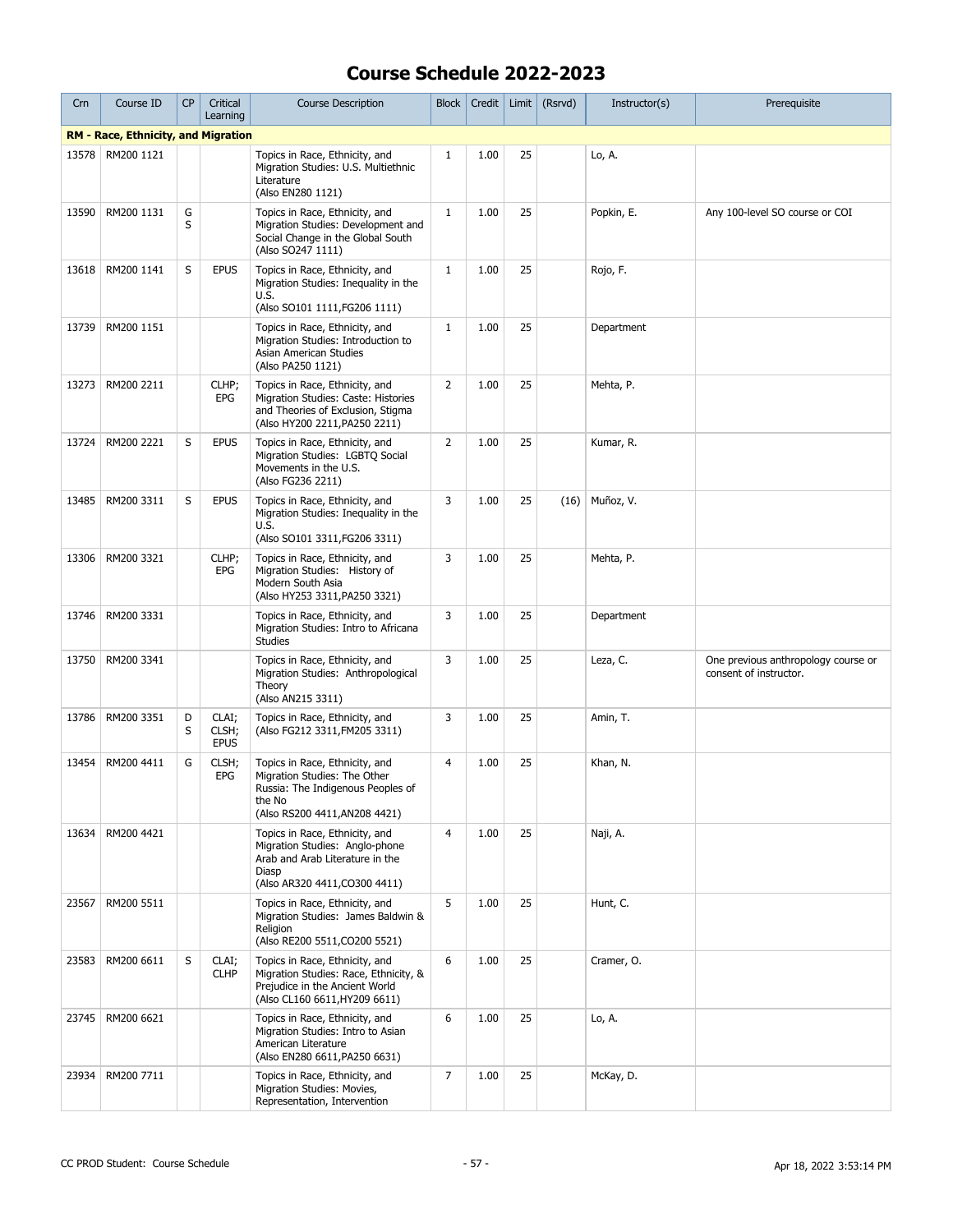| Crn                 | Course ID                                  | <b>CP</b> | Critical<br>Learning | <b>Course Description</b>                                                                                                                      | <b>Block</b>   | Credit | Limit        | (Rsrvd) | Instructor(s)       | Prerequisite                                                         |
|---------------------|--------------------------------------------|-----------|----------------------|------------------------------------------------------------------------------------------------------------------------------------------------|----------------|--------|--------------|---------|---------------------|----------------------------------------------------------------------|
|                     | <b>RM - Race, Ethnicity, and Migration</b> |           |                      |                                                                                                                                                |                |        |              |         |                     |                                                                      |
| 23571               | RM200 8811                                 |           |                      | Topics in Race, Ethnicity and<br>Migration Studies: Religion & Race<br>in the Modern World<br>(Also RE300 8811)                                | 8              | 1.00   | 25           |         | Hunt, C.            |                                                                      |
| 23752               | RM200 8821                                 |           | <b>EPG</b>           | Topics in Race, Ethnicity, and<br>Migration Studies: Representing the<br>Holocaust<br>(Also GR220 8811, GR320<br>8811, CO200 8811, FG206 8811) | 8              | 1.00   | 25           |         | Lisiecki, C.        | COI & taught in English Taught in<br>Germany. Program fee - \$4000.  |
| 23948               | RM205 7711                                 | G<br>S    |                      | Language and Culture<br>(Also AN105 7711)                                                                                                      | $\overline{7}$ | 1.00   | 25           |         | Saha Roy, S.        |                                                                      |
| 13745               | RM212 1111                                 | S         |                      | Theories of Race and Ethnicity                                                                                                                 | $\mathbf{1}$   | 1.00   | 25           |         | Department          | COD or FG 110 or RM 185                                              |
| 23937               | RM215 6611                                 |           |                      | Research Design: Method and<br>Theory                                                                                                          | 6              | 1.00   | 25           |         | Department          |                                                                      |
| 23123               | RM219 5612                                 |           |                      | African Dance<br>(Also DS218 5612)                                                                                                             | $5-6$          | 0.25   | 25           |         | Fall, D.            | Cossitt Gym 4:30-6:00 T/TH                                           |
| 23125               | RM219 7812                                 |           |                      | African Dance<br>(Also DS219 7812)                                                                                                             | $7 - 8$        | 0.25   | 25           |         | Fall, D.            | Cossitt Gym 4:30-6:00 T/TH                                           |
| 13013               | RM231 1212                                 |           |                      | Hip Hop Dance<br>(Also DS231 1212)                                                                                                             | $1 - 2$        | 0.25   | 25           |         | Jules, R.           | Cossitt Gym M/W/F 1:00-2:30                                          |
| 23131               | RM232 5812                                 |           |                      | Hip Hop Dance<br>(Also DS232 5812)                                                                                                             | $5 - 8$        | 0.25   | 25           |         | Jules, R.           | Cossitt Gym M 1:00-2:30)                                             |
| 23933               | RM251 6611                                 | S         |                      | Introduction to Indigenous Studies                                                                                                             | 6              | 1.00   | 25           |         | McKay, D.           |                                                                      |
| 13322               | RM285 1111                                 | S         |                      | Philosophy & Race<br>(Also PH285 1111)                                                                                                         | $\mathbf{1}$   | 1.00   | 25           |         | Hernandez-Lemus, A. |                                                                      |
| 13784               | RM300 2211                                 | S         | CLSH;<br><b>EPUS</b> | Advanced Topics in Race,<br>(Also FG312 2211)                                                                                                  | 2              | 1.00   | 25           |         | Amin, T.            | COI FG 110, FG 114, FG 200, and<br>junior or senior standing, or COI |
| 13742               | RM300 4411                                 |           |                      | Advanced Topics in Race, Ethnicity,<br>and Migration Studies: Studies in<br>Asian American Popular Culture                                     | $\overline{4}$ | 1.00   | 25           |         | Department          |                                                                      |
| 23902               | RM300 5511                                 |           | <b>EPG</b>           | Advanced Topics in Race, Ethnicity,<br>and Migration Studies: The Politics<br>of Transnational Feminism<br>(Also FG318 5511)                   | 5              | 1.00   | 25           |         | Guessous, N.        | COI FG110, & FG114, and Junior or<br>Senior Standing                 |
| 23942               | RM300 6611                                 |           |                      | Advanced Topics in Race, Ethnicity,<br>and Migration Studies: Pan-African<br>Social Movements                                                  | 6              | 1.00   | 25           |         | Department          |                                                                      |
| 23935               | RM300 8811                                 |           |                      | Advanced Topics in Race, Ethnicity,<br>and Migration Studies: Food and<br>Culture                                                              | 8              | 1.00   | 25           |         | McKay, D.           | <b>COI</b>                                                           |
|                     | 23941   RM499 5511                         |           |                      | Senior Project:                                                                                                                                | 5              | 1.00   | $\mathbf{1}$ |         | Department          | COD                                                                  |
| 23939               | RM499 7711                                 |           |                      | Senior Project:                                                                                                                                | $\overline{7}$ | 1.00   | 1            |         | Department          | COD                                                                  |
|                     |                                            |           |                      |                                                                                                                                                |                |        |              |         |                     |                                                                      |
|                     | <b>RS - Russian &amp; Eurasian Studies</b> |           |                      |                                                                                                                                                |                |        |              |         |                     |                                                                      |
| 13452               | RS200 4411                                 | G         | CLSH;<br>EPG         | Topics in Russian and Eurasian<br>Studies: The Other Russia: The<br>Indigenous Peoples of the North<br>(Also AN208 4421, RM200 4411)           | $\overline{4}$ | 1.00   | 25           |         | Khan, N.            |                                                                      |
| 23623               | RS200 5511                                 | G         |                      | Topics in Russian and Eurasian<br>Studies: Soviet Science Fiction<br>(1920s to 1990s): Visions of Utopia                                       | 5              | 1.00   | 25           |         | Nikolskaya, T.      |                                                                      |
|                     |                                            |           |                      |                                                                                                                                                |                |        |              |         |                     |                                                                      |
| <b>RU - Russian</b> |                                            |           |                      |                                                                                                                                                |                |        |              |         |                     |                                                                      |
| 13449               | RU101 3311                                 |           | <b>CEL</b>           | Elementary Russian I                                                                                                                           | 3              | 1.00   | 18           |         | Khan, N.            |                                                                      |
| 23613               | RU101 5511                                 |           | <b>CEL</b>           | Elementary Russian I                                                                                                                           | 5              | 1.00   | 18           |         | Pavlenko, A.        |                                                                      |
| 23614               | RU102 6611                                 |           | <b>CEL</b>           | Elementary Russian II                                                                                                                          | 6              | 1.00   | 18           |         | Pavlenko, A.        | <b>RU101</b>                                                         |
| 13456               | RU103 1412                                 |           |                      | Elementary Russian Skill<br>Maintenance                                                                                                        | $1 - 4$        | 0.25   | 25           |         | Pavlenko, A.        | <b>RU 101</b>                                                        |
| 23626               | RU104 5812                                 |           |                      | Elementary Russian Skill<br>Maintenance                                                                                                        | $5 - 8$        | 0.25   | 25           |         | Department          | <b>COD RU 101</b>                                                    |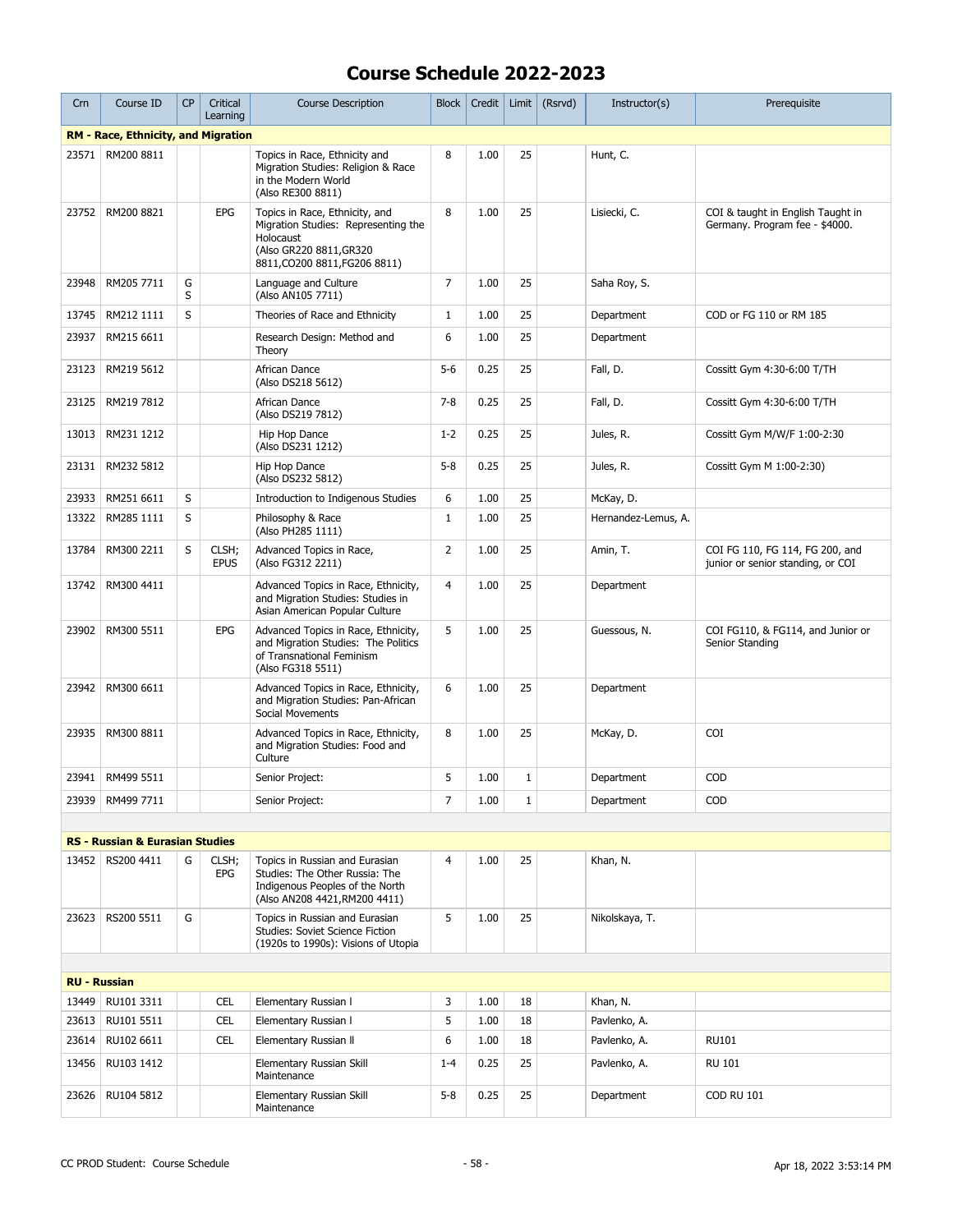| Crn   | Course ID             | <b>CP</b> | Critical<br>Learning | <b>Course Description</b>                                                                               | <b>Block</b>   | Credit | Limit | (Rsrvd) | Instructor(s)    | Prerequisite                                                                                                                                                                             |
|-------|-----------------------|-----------|----------------------|---------------------------------------------------------------------------------------------------------|----------------|--------|-------|---------|------------------|------------------------------------------------------------------------------------------------------------------------------------------------------------------------------------------|
|       | <b>RU - Russian</b>   |           |                      |                                                                                                         |                |        |       |         |                  |                                                                                                                                                                                          |
| 23616 | RU201 7711            | G         | <b>CEL</b>           | Intermediate Russian I: Language<br>through Film I                                                      | $\overline{7}$ | 1.00   | 25    |         | Pavlenko, A.     | COD RU 101. Taught Abroad in<br>Bishkek, Kyrgyzstan. There is no<br>program fee for students who are<br>already paying CC tuition and room &<br>board, as part of a 2 block program.     |
| 23624 | RU202 8811            | G         | <b>CEL</b>           | Intermediate Russian II: Language<br>through Film                                                       | 8              | 1.00   | 25    |         | Nikolskaya, T.   | COD RU 201. Taught in Bishkek,<br>Kyrgyzstan. There is no program fee<br>for students who are already paying<br>CC tuition and room & board, as part<br>of 2 block program.              |
| 13457 | RU205 1412            |           |                      | Intermediate Russian Skill<br>Maintenance                                                               | $1 - 4$        | 0.25   | 25    |         | Pavlenko, A.     | <b>RU 201</b>                                                                                                                                                                            |
| 23627 | RU206 5812            |           |                      | Intermediate Russian Skill<br>Maintenance                                                               | $5 - 8$        | 0.25   | 25    |         | Department       | COD or RU 201                                                                                                                                                                            |
| 13442 | RU255 3311            | G         | <b>CLAI</b>          | Russian History in Russian Literature<br>(Also HY200 3321)                                              | 3              | 1.00   | 25    |         | Pavlenko, A.     |                                                                                                                                                                                          |
| 13445 | RU256 4411            | G         | <b>CLAI</b>          | Russian History in Russian Literature<br>п<br>(Also HY200 4411)                                         | 4              | 1.00   | 25    |         | Pavlenko, A.     |                                                                                                                                                                                          |
| 23618 | RU305 7711            |           | <b>CEL</b>           | Advanced Russian Language I                                                                             | $\overline{7}$ | 1.00   | 18    |         | Pavlenko, A.     | COD RU 202 Taught Abroad in<br>Bishkek, Kyrgyzstan. There is no<br>program fee for students who are<br>already paying CC tuition and room &<br>board, must attend blocks 7&8<br>program. |
| 23625 | RU306 8811            |           |                      | Advanced Russian Language II                                                                            | 8              | 1.00   | 18    |         | Nikolskaya, T.   | COD RU 305 Taught in Bishkek,<br>Kyrgyzstan. There is no program fee<br>for students who are already paying<br>CC tuition and room & board, as part<br>of 2 block program.               |
| 13458 | RU307 1412            |           |                      | Advanced Russian Skill Maintenance                                                                      | $1 - 4$        | 0.25   | 25    |         | Pavlenko, A.     | Russian 305 or COI.                                                                                                                                                                      |
| 23629 | RU308 5812            |           |                      | Advanced Russian Skill Maintenance                                                                      | $5 - 8$        | 0.25   | 25    |         | Department       | COD or Russian 305                                                                                                                                                                       |
|       |                       |           |                      |                                                                                                         |                |        |       |         |                  |                                                                                                                                                                                          |
|       | <b>SO - Sociology</b> |           |                      |                                                                                                         |                |        |       |         |                  |                                                                                                                                                                                          |
| 13616 | SO101 1111            | S         | <b>EPUS</b>          | Inequality in the U.S.<br>(Also FG206 1111, RM200 1141)                                                 | $\mathbf{1}$   | 1.00   | 25    |         | Rojo, F.         |                                                                                                                                                                                          |
| 13483 | SO101 3311            | S         | <b>EPUS</b>          | Inequality in the U.S.<br>(Also FG206 3311, RM200 3311)                                                 | 3              | 1.00   | 25    | (16)    | Muñoz, V.        |                                                                                                                                                                                          |
| 13622 | SO113 2211            | S         | CLSH;<br><b>EPUS</b> | Racial Inequality<br>(Also RM113 2211)                                                                  | $\overline{2}$ | 1.00   | 25    | (5)     | Wong, S.         |                                                                                                                                                                                          |
| 23805 | SO113 6611            | S         | CLSH;<br><b>EPUS</b> | Racial Inequality<br>(Also RM113 6611)                                                                  | 6              | 1.00   | 25    |         | $(10)$ Wong, S.  |                                                                                                                                                                                          |
| 13534 | SO116 3311            | G<br>S    | CLSH;<br>EPG         | Global Inequality<br>(Also RM116 3311)                                                                  | 3              | 1.00   | 25    | (18)    | Popkin, E.       |                                                                                                                                                                                          |
| 23684 | SO116 5511            | G<br>S    | CLSH;<br>EPG         | Global Inequality<br>(Also RM116 5511)                                                                  | 5              | 1.00   | 25    | (18)    | Popkin, E.       |                                                                                                                                                                                          |
| 13533 | SO118 4411            |           | <b>EPUS</b>          | Deviance and Social Control                                                                             | $\overline{4}$ | 1.00   | 25    | (15)    | Hughes, C.       |                                                                                                                                                                                          |
| 23683 | SO118 5511            |           | <b>EPUS</b>          | Deviance and Social Control                                                                             | 5              | 1.00   | 25    | (15)    | Hughes, C.       |                                                                                                                                                                                          |
| 13586 | SO190 4411            |           |                      | Topics in Sociology: Cuerpo y<br>territorio<br>(Also SP308 4411)                                        | $\overline{4}$ | 1.00   | 25    |         | Figueroa, C.     | COI Acceptance into the CC in Latin<br>America Program. SP201 or<br>placement into SP305, course taught<br>in Spanish.                                                                   |
| 23936 | SO190 8811            |           |                      | Topics in Sociology: Health Justice<br>in a "Glocal" Context: Systemic<br>Racism, Oppression, and COVID | 8              | 1.00   | 25    |         | Department       |                                                                                                                                                                                          |
| 13531 | SO228 2211            |           |                      | Social Theory                                                                                           | $\overline{2}$ | 1.00   | 25    |         | Figueroa, C.     | Any two sociology courses or COI.                                                                                                                                                        |
| 23682 | SO228 7711            |           |                      | Social Theory                                                                                           | 7              | 1.00   | 25    |         | Figueroa, C.     | Any two sociology courses or COI.                                                                                                                                                        |
| 13588 | SO229 3311            | Q         | CLSA;<br><b>CLSH</b> | Sociological Research Design                                                                            | 3              | 1.00   | 25    |         | Murphy-Geiss, G. | Any 100 level sociology course or<br>COI Afternoon labs.                                                                                                                                 |
| 23777 | SO229 6611            | Q         | CLSA;<br><b>CLSH</b> | Sociological Research Design                                                                            | 6              | 1.00   | 25    |         | Murphy-Geiss, G. | Any 100 level sociology course or<br>COI Afternoon labs.                                                                                                                                 |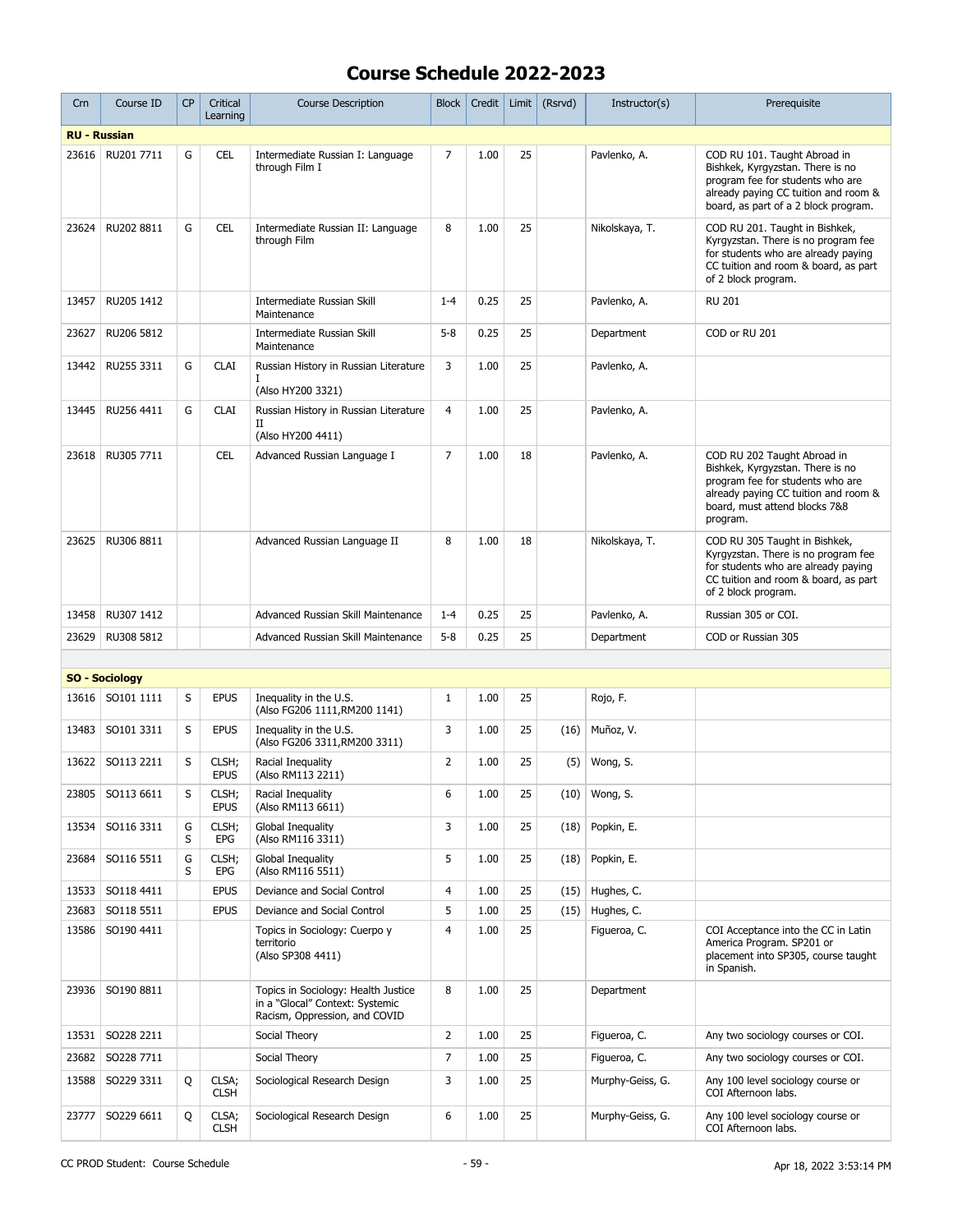| Crn                 | Course ID             | <b>CP</b> | Critical<br>Learning | <b>Course Description</b>                                                                            | Block          | Credit | Limit | (Rsrvd) | Instructor(s)    | Prerequisite                                                                                                            |
|---------------------|-----------------------|-----------|----------------------|------------------------------------------------------------------------------------------------------|----------------|--------|-------|---------|------------------|-------------------------------------------------------------------------------------------------------------------------|
|                     | <b>SO - Sociology</b> |           |                      |                                                                                                      |                |        |       |         |                  |                                                                                                                         |
| 23778               | SO240 5511            | S         | CLSH;<br><b>EPUS</b> | Law and Society                                                                                      | 5              | 1.00   | 25    |         | Murphy-Geiss, G. | Any 100-level Sociology course or<br>consent of instructor.                                                             |
| 13589               | SO247 1111            | G<br>S    |                      | Development and Social Change in<br>the Global South<br>(Also RM200 1131)                            | $\mathbf{1}$   | 1.00   | 25    |         | Popkin, E.       | Any 100-level SO course or COI                                                                                          |
| 23793               | SO267 6611            |           |                      | Development and Grassroots<br>Resistance in Latin America: Theory<br>into Practice                   | 6              | 1.00   | 12    |         | Popkin, E.       | COI Any 100-level SO course; First<br>week and a half at CC, last 12 days<br>of block in Chile. Program fee<br>\$3,800. |
| 13621               | SO280 1111            |           |                      | Sociology of Education<br>(Also ED280 1111)                                                          | $\mathbf{1}$   | 1.00   | 25    |         | Wong, S.         | Any 100-level SO course or COI                                                                                          |
| 13752               | SO290 2211            |           |                      | Advanced Topics in Sociology: The<br>Sociological Memoir                                             | $\overline{2}$ | 1.00   | 25    |         | Department       | COD or Any 100 level SO class                                                                                           |
| 13620               | SO290 4411            |           |                      | Advanced Topics in Sociology:<br>Crimmigration: The criminalization<br>of immigration and immigrants | $\overline{4}$ | 1.00   | 25    |         | Rojo, F.         | Any 100 level SO class or COI                                                                                           |
| 23776               | SO290 8811            |           |                      | Advanced Topics in Sociology: U.S.<br>Poverty and Social Welfare                                     | 8              | 1.00   | 25    |         | Hughes, C.       | Any 100 level SO class or COI                                                                                           |
| 23798               | SO290 8821            |           |                      | Advanced Topics in Sociology: Data<br>Visualization for Social Epidemiology                          | 8              | 1.00   | 25    |         | Roberts, W.      | SO 229 or COI                                                                                                           |
| 23932               | SO318 6611            |           |                      | Politics, Inequality, and Social Policy                                                              | 6              | 1.00   | 25    |         | Roberts, W.      | SO228 and SO229; or COI.                                                                                                |
| 13486               | SO322 4411            |           |                      | Symbolic Interactionism                                                                              | $\overline{4}$ | 1.00   | 25    |         | Muñoz, V.        | SO228 and SO229; or COI.                                                                                                |
| 13532               | SO324 2211            |           |                      | Urban Sociology                                                                                      | $\overline{2}$ | 1.00   | 25    |         | Hughes, C.       | SO228 and SO229; or COI.                                                                                                |
| 13638               | SO390 1111            |           |                      | Advanced Topics in Sociology:<br>Global Mental Health Policy                                         | $\mathbf{1}$   | 1.00   | 25    |         | Figueroa, C.     | SO228 and SO229 or COI.                                                                                                 |
| 13619               | SO390 3311            |           |                      | Advanced Topics in Sociology:<br>Community Based Research                                            | 3              | 1.00   | 25    |         | Rojo, F.         | SO228 and SO229 or COI.                                                                                                 |
| 13607               | SO401 1111            |           |                      | Quantitative Research Methods                                                                        | $\mathbf{1}$   | 1.00   | 25    |         | Roberts, W.      | SO228 and SO229 or COI                                                                                                  |
| 13482               | SO402 2211            |           |                      | Qualitative Research Methods                                                                         | $\overline{2}$ | 1.00   | 25    |         | Muñoz, V.        | SO228 and SO229 or COI                                                                                                  |
| 23807               | SO411 H613            |           |                      | <b>Community Based Praxis</b>                                                                        | $h-6$          | 1.00   | 25    |         | Murphy-Geiss, G. | COI SO228 and SO229                                                                                                     |
| 23775               | SO451 8811            |           |                      | Senior Seminar                                                                                       | 8              | 1.00   | 25    |         | Figueroa, C.     | SO 450 Does not count as an elective<br>for the Sociology Major. Pass/Fail<br>grade track.                              |
|                     |                       |           |                      |                                                                                                      |                |        |       |         |                  |                                                                                                                         |
| <b>SP - Spanish</b> |                       |           |                      |                                                                                                      |                |        |       |         |                  |                                                                                                                         |
|                     | 13440   SP101 2311    |           | <b>CEL</b>           | Elementary Spanish                                                                                   | $2 - 3$        | 2.00   | 18    |         | Department       | Language Placement Examination<br>Required.                                                                             |
|                     | 13434 SP101 3411      |           | <b>CEL</b>           | Elementary Spanish                                                                                   | $3-4$          | 2.00   | 18    |         | Department       | Language Placement Examination<br>Required.                                                                             |
| 23556               | SP101 5611            |           | <b>CEL</b>           | Elementary Spanish                                                                                   | $5-6$          | 2.00   | 18    |         | Ruiz, C.         | Language Placement Examination<br>Required.                                                                             |
|                     | 23591   SP101 7811    |           | <b>CEL</b>           | Elementary Spanish                                                                                   | $7 - 8$        | 2.00   | 18    |         | Norton, D.       | Language Placement Examination<br>Reauired.                                                                             |
| 13444               | SP103 1412            |           |                      | Review of Elementary Spanish                                                                         | $1 - 4$        | 0.25   | 25    |         | Rodriguez, M.    | SP 101 or equivalent                                                                                                    |
| 23615               | SP104 5812            |           |                      | Review of Elementary Spanish                                                                         | $5 - 8$        | 0.25   | 25    |         | Rodriguez, M.    | SP 101 or equivalent                                                                                                    |
| 13421               | SP201 1211            |           | <b>CEL</b>           | Intermediate Spanish                                                                                 | $1 - 2$        | 2.00   | 18    |         | Norton, D.       | SP 101 or equivalent                                                                                                    |
| 13422               | SP201 3411            |           | <b>CEL</b>           | Intermediate Spanish                                                                                 | $3 - 4$        | 2.00   | 18    |         | Norton, D.       | SP 101 or equivalent                                                                                                    |
| 23590               | SP201 6711            |           | CEL                  | Intermediate Spanish                                                                                 | $6 - 7$        | 2.00   | 18    |         | Cardenas, A.     | SP 101 or equivalent                                                                                                    |
| 13447               | SP203 1412            |           |                      | Oral Review of Intermediate Spanish                                                                  | $1 - 4$        | 0.25   | 25    |         | Rodriguez, M.    | SP 201 or equivalent                                                                                                    |
|                     |                       |           |                      |                                                                                                      | $5 - 8$        |        | 25    |         |                  |                                                                                                                         |
| 23617               | SP204 5812            |           |                      | Oral Review of Intermediate Spanish                                                                  |                | 0.25   |       |         | Rodriguez, M.    | SP 201 or equivalent                                                                                                    |
| 13448               | SP301 1412            |           |                      | Review of Language with Emphasis<br>on Civilizations and Cultures of the<br>Spanish-speaking Regions | $1 - 4$        | 0.25   | 25    |         | Rodriguez, M.    | SP 201                                                                                                                  |
| 23619               | SP302 5812            |           |                      | Review of Language with Emphasis<br>on Civilizations and Cultures of the<br>Spanish-speaking Regions | $5 - 8$        | 0.25   | 25    |         | Rodriguez, M.    | SP 201                                                                                                                  |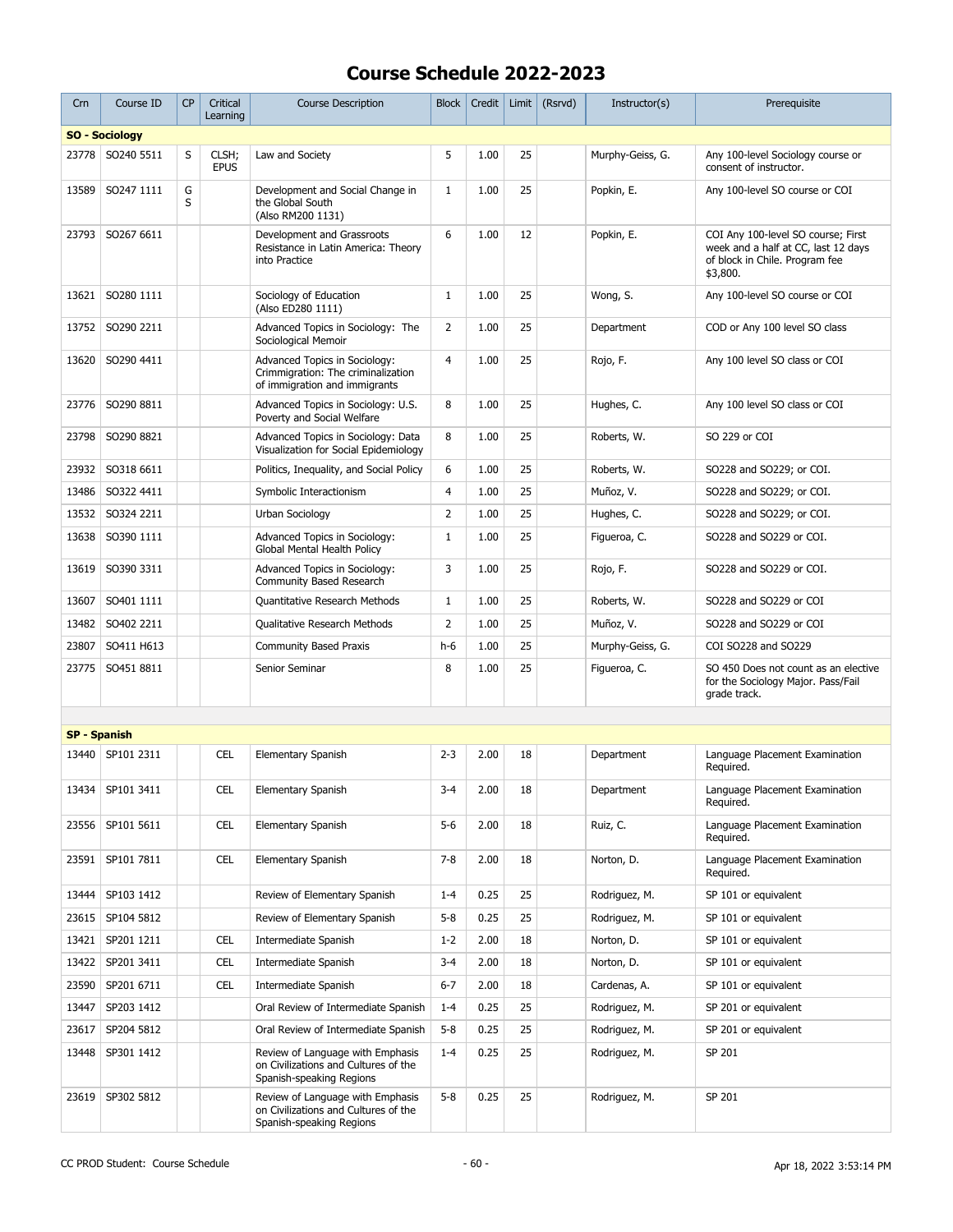| Crn                 | Course ID                     | <b>CP</b> | Critical<br>Learning | <b>Course Description</b>                                                                                                     | Block          | Credit | Limit        | (Rsrvd) | Instructor(s)          | Prerequisite                                                                                                                                                                                                                       |
|---------------------|-------------------------------|-----------|----------------------|-------------------------------------------------------------------------------------------------------------------------------|----------------|--------|--------------|---------|------------------------|------------------------------------------------------------------------------------------------------------------------------------------------------------------------------------------------------------------------------------|
| <b>SP - Spanish</b> |                               |           |                      |                                                                                                                               |                |        |              |         |                        |                                                                                                                                                                                                                                    |
| 13383               | SP304 1111                    |           | CEL;<br><b>CLAI</b>  | <b>Cultural Context and Oral Practice</b>                                                                                     | $\mathbf{1}$   | 1.00   | 18           |         | Ruiz, C.               | 201 or equivalent                                                                                                                                                                                                                  |
| 13384               | SP304 4411                    |           | CEL;<br><b>CLAI</b>  | <b>Cultural Context and Oral Practice</b>                                                                                     | $\overline{4}$ | 1.00   | 18           |         | Ruiz, C.               | 201 or equivalent                                                                                                                                                                                                                  |
| 13418               | SP305 1111                    |           | CEL;<br><b>CLAI</b>  | <b>Cultural Context and Written</b><br>Expression                                                                             | $\mathbf{1}$   | 1.00   | 15           |         | Cardenas, A.           | SP 201 or equivalent                                                                                                                                                                                                               |
| 13419               | SP305 3311                    |           | CEL;<br><b>CLAI</b>  | Cultural Context and Written<br>Expression                                                                                    | 3              | 1.00   | 15           |         | Cardenas, A.           | SP 201 or equivalent                                                                                                                                                                                                               |
| 13441               | SP305 4411                    |           | CEL;<br><b>CLAI</b>  | <b>Cultural Context and Written</b><br>Expression                                                                             | $\overline{4}$ | 1.00   | 15           |         | Department             | COD SP 201 or equivalent                                                                                                                                                                                                           |
| 23589               | SP305 5511                    |           | CEL;<br><b>CLAI</b>  | <b>Cultural Context and Written</b><br>Expression                                                                             | 5              | 1.00   | 15           |         | Cardenas, A.           | SP 201 or equivalent                                                                                                                                                                                                               |
| 13380               | SP306 2211                    |           | CEL;<br><b>CLAI</b>  | <b>Cultural Context and Critical Analysis</b>                                                                                 | $\overline{2}$ | 1.00   | 18           |         | Castro, A.             | 305 or equivalent                                                                                                                                                                                                                  |
| 13420               | SP306 4411                    |           | CEL;<br><b>CLAI</b>  | <b>Cultural Context and Critical Analysis</b>                                                                                 | 4              | 1.00   | 18           |         | Cardenas, A.           | 305 or equivalent                                                                                                                                                                                                                  |
| 23545               | SP306 6611                    |           | CEL;<br><b>CLAI</b>  | <b>Cultural Context and Critical Analysis</b>                                                                                 | 6              | 1.00   | 18           |         | Castro, A.             | 305 or equivalent                                                                                                                                                                                                                  |
| 13587               | SP308 4411                    |           |                      | Topics in Sociology: Cuerpo y<br>territorio<br>(Also SO190 4411)                                                              | $\overline{4}$ | 1.00   | 25           |         | Figueroa, C.           | COI Acceptance into the CC in Latin<br>America Program. SP201 or<br>placement into SP305, course taught<br>in Spanish.                                                                                                             |
| 13492               | SP312 3311                    |           | CEL;<br><b>CLAI</b>  | Oral Practice and Composition<br>Abroad                                                                                       | 3              | 1.00   | 15           |         | Wood, N.               | COI Spanish 201 (or equivalent).                                                                                                                                                                                                   |
| 13171               | SP316 3311                    |           |                      | Topics in Hispanic Literature and<br>Culture: New Mexican Culture and<br>Identity through the Performing<br>(Also SW200 3311) | 3              | 1.00   | 32           |         | Rovbal, K.<br>Ruiz, C. | Pre-requisite for Spanish credit:<br>SP306<br>Field trip to New Mexico is planned,<br>\$500 fee for field trip. Scholarships<br>are available for those with financial<br>need, please contact professors for<br>more information. |
| 13455               | SP350 4411                    |           | EPG                  | Transatlantic Studies: Cinema and<br>the Invention of the "Americas"                                                          | $\overline{4}$ | 1.00   | 25           |         | Castro, A.             | SP306                                                                                                                                                                                                                              |
| 23649               | SP370 8811                    |           |                      | Genre Studies: Subversive<br>Hispanophone Song Production                                                                     | 8              | 1.00   | 25           |         | Department             | COD SP306                                                                                                                                                                                                                          |
| 23542               | SP432 5511                    |           |                      | <b>Honors Senior Thesis</b>                                                                                                   | 5              | 1.00   | $\mathbf 1$  |         | Castro, A.             | Spanish 431. Only open to majors<br>with 3.5 (college) & 3.7 (dept.) GPA's                                                                                                                                                         |
| 23587               | SP432 6611                    |           |                      | <b>Honors Senior Thesis</b>                                                                                                   | 6              | 1.00   | $\mathbf{1}$ |         | Wood, N.               | Spanish 431. Only open to majors<br>with 3.5 (college) & 3.7 (dept.) GPA's                                                                                                                                                         |
|                     | 23578 SP432 7711              |           |                      | <b>Honors Senior Thesis</b>                                                                                                   | $\overline{7}$ | 1.00   | 1            |         | Ruiz, C.               | Spanish 431. Only open to majors<br>with 3.5 (college) & 3.7 (dept.) GPA's                                                                                                                                                         |
| 23588               | SP433 7711                    |           |                      | <b>Culminating Project</b>                                                                                                    | 7              | 1.00   | 15           |         | Wood, N.               | COI & Declared Hispanic Studies<br>Major.                                                                                                                                                                                          |
|                     | <b>SW - Southwest Studies</b> |           |                      |                                                                                                                               |                |        |              |         |                        |                                                                                                                                                                                                                                    |
| 23260               | SW102 8811                    | G<br>S    | <b>CLSH</b>          | Place, Space and the Southwest                                                                                                | 8              | 1.00   | 25           |         | Guerra, S.             |                                                                                                                                                                                                                                    |
| 23988               | SW182 HH11                    |           |                      | Oral History and Qualitative<br><b>Interview Methods</b>                                                                      | h              | 0.50   | 25           |         | Guerra, S.             |                                                                                                                                                                                                                                    |
| 13799               | SW200 2211                    |           |                      | Topics in Southwest Studies:<br>Introduction to Latinx/Chicanx<br>Literature<br>(Also EN280 2211)                             | $\overline{2}$ | 1.00   | 25           |         | Department             |                                                                                                                                                                                                                                    |
| 13813               | SW200 2221                    |           |                      | Topics in Literature: Introduction to<br>Latinx/Chicanx Literature<br>(Also EN280 2221)                                       | $\overline{2}$ | 1.00   | 25           |         | Department             |                                                                                                                                                                                                                                    |
| 13147               | SW200 3311                    |           |                      | Topics in Southwest Studies: New<br>Mexican Culture and Identity<br>through the Performing Arts<br>(Also SP316 3311)          | 3              | 1.00   | 32           |         | Roybal, K.<br>Ruiz, C. | Pre-requisite for Spanish credit:<br>SP306<br>Field trip to New Mexico is planned,<br>\$500 fee for field trip. Scholarships<br>are available for those with financial<br>need, please contact professors for<br>more information. |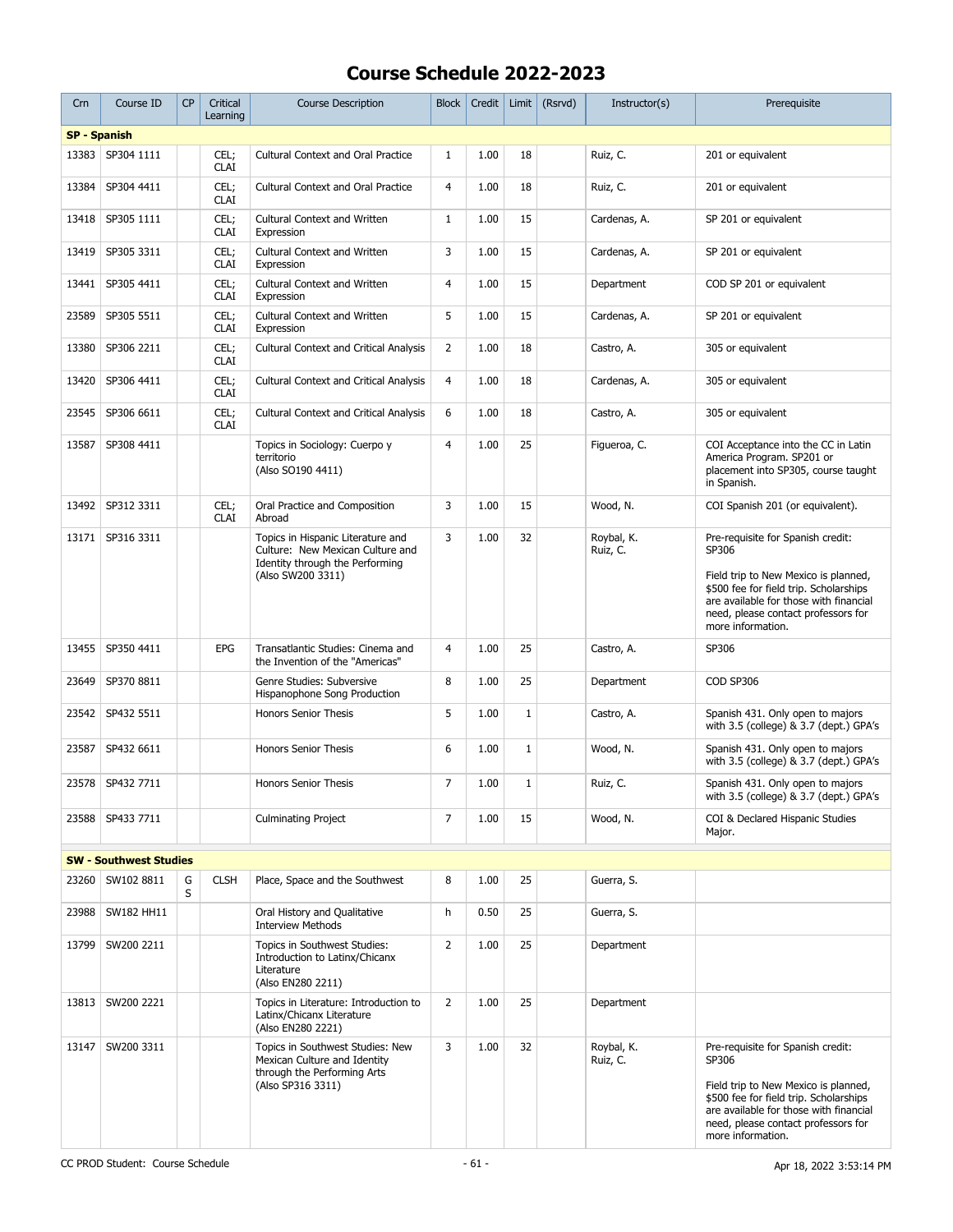| Crn   | Course ID                     | <b>CP</b>    | Critical<br>Learning | <b>Course Description</b>                                                                                                     | <b>Block</b>   | Credit | Limit | (Rsrvd) | Instructor(s) | Prerequisite                                                                                                           |
|-------|-------------------------------|--------------|----------------------|-------------------------------------------------------------------------------------------------------------------------------|----------------|--------|-------|---------|---------------|------------------------------------------------------------------------------------------------------------------------|
|       | <b>SW - Southwest Studies</b> |              |                      |                                                                                                                               |                |        |       |         |               |                                                                                                                        |
| 23509 | SW202 8811                    | L            |                      | Field Botany<br>(Also BE202 8811)                                                                                             | 8              | 1.00   | 14    |         | Jabaily, R.   | BE 105 Single and/or Multi-day trips -<br>no additional cost                                                           |
| 13331 | SW208 1111                    | $\mathsf{L}$ |                      | Ecology<br>(Also BE208 1111)                                                                                                  | $\mathbf{1}$   | 1.00   | 14    |         | Gamboa, M.    | CH 107 and 1 unit from BE 105, 106,<br>107 Geology 130 or 140 Single<br>and/or Multi-day trips - no additional<br>cost |
| 13342 | SW208 2211                    | L            |                      | Ecology<br>(Also BE208 2211)                                                                                                  | $\overline{2}$ | 1.00   | 14    |         | Khorsand, R.  | CH 107 and 1 unit from BE 105, 106,<br>107 Geology 130 or 140 Single<br>and/or Multi-day trips - no additional<br>cost |
| 13357 | SW208 4411                    | L            |                      | Ecology<br>(Also BE208 4411)                                                                                                  | $\overline{4}$ | 1.00   | 14    |         | Linkhart, B.  | CH 107 and 1 unit from BE 105, 106,<br>107 Geology 130 or 140 Single<br>and/or Multi-day trips - no additional<br>cost |
| 23507 | SW208 8811                    | L            |                      | Ecology<br>(Also BE208 8811)                                                                                                  | 8              | 1.00   | 14    |         | Gamboa, M.    | CH 107 and 1 unit from BE 105, 106,<br>107 Geology 130 or 140 Single<br>and/or Multi-day trips - no additional<br>cost |
| 23517 | SW208 8821                    | L            |                      | Ecology<br>(Also BE208 8821)                                                                                                  | 8              | 1.00   | 14    |         | Khorsand, R.  | CH 107 and 1 unit from BE 105, 106,<br>107 Geology 130 or 140 Single<br>and/or Multi-day trips - no additional<br>cost |
| 13145 | SW251 3311                    |              | EPG;<br><b>EPUS</b>  | The Drug War                                                                                                                  | 3              | 1.00   | 25    |         | Guerra, S.    |                                                                                                                        |
| 13143 | SW259 1111                    |              | EPG;<br><b>EPUS</b>  | Ritual and Medicine of the<br>Southwest                                                                                       | $\mathbf{1}$   | 1.00   | 25    |         | Guerra, S.    |                                                                                                                        |
| 23263 | SW272 5511                    |              | <b>CLSH</b>          | Cultural Landscapes of the<br>Southwest                                                                                       | 5              | 1.00   | 25    |         | Perramond, E. |                                                                                                                        |
| 13146 | SW273 2211                    | G<br>S       | CLAI;<br><b>EPUS</b> | Art, Power & Resistance                                                                                                       | $\overline{2}$ | 1.00   | 25    |         | Roybal, K.    |                                                                                                                        |
| 24017 | SW300 6611                    |              |                      | Advanced Topics in Southwest<br>Studies: Historical Novels of the<br>U.S.-Mexico Borderlands:<br>(Also EN380 6621)            | 6              | 1.00   | 25    |         | Department    |                                                                                                                        |
| 24025 | SW300 6621                    |              |                      | Advanced Topics in Literary and<br>Cultural Studies: Historical Novels of<br>the U.S.-Mexico Borderlands<br>(Also EN380 6611) | 6              | 1.00   | 25    |         | Department    | EN 221 or 250 or COI COD or EN 221<br>or 250                                                                           |
| 23502 | SW300 7711                    |              |                      | Advanced Topics in Southwest<br>Studies: Plant Ecology<br>(Also BE362 7711)                                                   | 7              | 1.00   | 14    |         | Heschel, S.   | BE 208, BE 105 Single and/or Multi-<br>day trips - EXTRA EXPENSE - food<br>only                                        |
| 13337 | SW303 1111                    |              |                      | Animal Ecology<br>(Also BE367 1111)                                                                                           | $\mathbf{1}$   | 1.00   | 14    |         | Linkhart, B.  | COI BE 106, & BE 208 Single and/or<br>Multi-day trips - no additional cost                                             |
| 13749 | SW320 1111                    |              | <b>CLSA</b>          | Field Archaeology<br>(Also AN320 1121)                                                                                        | $\mathbf{1}$   | 1.00   | 14    |         | Mitchell, M.  | AN220 or consent of instructor, 7-9<br>day fieldtrip, in state                                                         |
| 23258 | SW322 5511                    |              | EPG;<br><b>EPUS</b>  | Borders and Borderlands                                                                                                       | 5              | 1.00   | 11    |         | Guerra, S.    | 1 SO/SW/AN course and 201 level<br>Spanish.                                                                            |
| 13436 | SW352 1111                    |              |                      | Waters of the West<br>(Also EV352 1111)                                                                                       | $\mathbf{1}$   | 1.00   | 25    |         | Perramond, E. | COI SW102 or EV128 or EV145 or<br>COI Please note - course will have<br>some some field trips (possibly day-<br>long). |
| 23259 | SW395 7711                    |              |                      | Junior Research Seminar                                                                                                       | $\overline{7}$ | 1.00   | 25    |         | Guerra, S.    | Majors & Minors Only                                                                                                   |
| 13144 | SW400 2211                    |              |                      | Senior Capstone Project:                                                                                                      | $\overline{2}$ | 1.00   | $1\,$ |         | Guerra, S.    | COI & SW 175, 272, 273, 3 units<br>from approved SWS course list &<br>required methodology course.                     |
| 13439 | SW400 3311                    |              |                      | Senior Capstone Project:                                                                                                      | 3              | 1.00   | $1\,$ |         | Perramond, E. | COI Environmental Studies majors<br>must complete EV391; Junior<br>Research Seminar to write a thesis.                 |
| 13808 | SW400 3321                    |              |                      | Senior Capstone Project:                                                                                                      | 3              | 1.00   | $1\,$ |         | Roybal, K.    | COI & SW 175, 272, 273, 3 units<br>from approved SWS course list &<br>required methodology course.                     |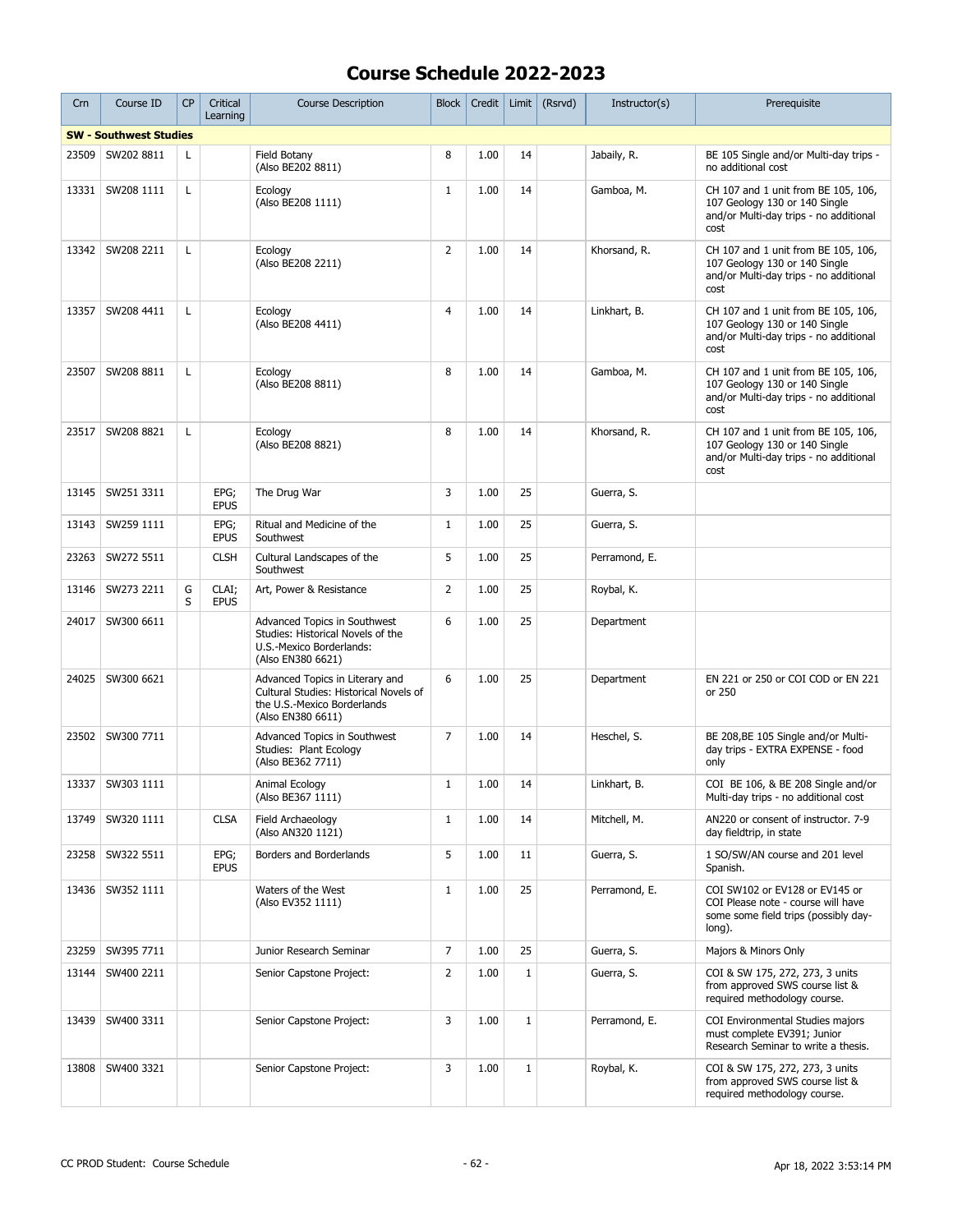| Crn                 | Course ID                     | CP     | Critical<br>Learning | <b>Course Description</b>                                                                         | <b>Block</b>   | Credit | Limit | (Rsrvd) | Instructor(s)           | Prerequisite                                                                                    |
|---------------------|-------------------------------|--------|----------------------|---------------------------------------------------------------------------------------------------|----------------|--------|-------|---------|-------------------------|-------------------------------------------------------------------------------------------------|
|                     | <b>SW - Southwest Studies</b> |        |                      |                                                                                                   |                |        |       |         |                         |                                                                                                 |
| 13809               | SW401 4411                    |        |                      | Senior Capstone Project:                                                                          | 4              | 1.00   | 1     |         | Roybal, K.              | COI SW 175, 272, 273, 3 units from<br>approved SWS course list & required<br>methodology course |
| 23512               | SW410 8811                    |        |                      | Ornithology<br>(Also BE410 8811)                                                                  | 8              | 1.00   | 14    |         | Linkhart, B.            | COI or BE 367 Single and/or Multi-<br>day trips - EXTRA EXPENSE: food<br>only                   |
|                     |                               |        |                      |                                                                                                   |                |        |       |         |                         |                                                                                                 |
| <b>TH - Theatre</b> |                               |        |                      |                                                                                                   |                |        |       |         |                         |                                                                                                 |
| 13005               | TH101 2312                    |        |                      | Stagecraft Practicum                                                                              | $2 - 3$        | 0.25   | 8     |         | Martin, P.              | CAC Shop, W, 3:30 -5:00                                                                         |
| 23118               | TH101 5612                    |        |                      | Stagecraft Practicum                                                                              | $5 - 6$        | 0.25   | 8     |         | Martin, P.              | CAC Shop, W, 3:30 -5:00                                                                         |
| 23119               | TH101 7812                    |        |                      | Stagecraft Practicum                                                                              | $7 - 8$        | 0.25   | 8     |         | Martin, P.              | CAC Shop, W, 3:30 -5:00                                                                         |
| 23120               | TH102 6612                    |        |                      | Stagecraft Practicum II                                                                           | 6              | 0.25   | 8     |         | Martin, P.              | COI CAC Shop, W, 3:30 -5:00)                                                                    |
| 23121               | TH102 8812                    |        |                      | Stagecraft Practicum II                                                                           | 8              | 0.25   | 8     |         | Martin, P.              | COI CAC Shop, W, 3:30 -5:00                                                                     |
| 13149               | TH105 4411                    |        | <b>CLCP</b>          | Acting I: Introduction                                                                            | $\overline{4}$ | 1.00   | 18    |         | Rollins, L.             |                                                                                                 |
| 23332               | TH105 8811                    |        | <b>CLCP</b>          | Acting I: Introduction                                                                            | 8              | 1.00   | 18    |         | Department              |                                                                                                 |
| 23264               | TH110 6611                    |        | <b>CLCP</b>          | Fundamentals of Performance<br>Design<br>(Also DA110 6611)                                        | 6              | 1.00   | 14    |         | Eckwall, H.             |                                                                                                 |
| 13027               | TH200 1121                    |        |                      | Topics in Theatre: Philosophies of<br>the Body: Bodies and Power<br>(Also DA200 1111, PH203 1111) | $\mathbf{1}$   | 1.00   | 25    |         | Sriram, P.              |                                                                                                 |
| 13160               | TH200 4411                    |        |                      | Topics in Theatre: The Nakedness of<br>Being<br>(Also DA200 4411, PA250<br>4411, FG200 4411)      | 4              | 1.00   | 25    |         | Otake, E.               |                                                                                                 |
| 24021               | TH200 5511                    |        |                      | Topics in Theatre: Brazilian Culture:<br>(Also PG316 5511)                                        | 5              | 1.00   | 25    |         | Department              | PG 101<br>COD or                                                                                |
| 23269               | TH200 6611                    |        |                      | Topics in Theatre: Black Women<br>and Diasporic Theatrical Expression<br>(Also FG206 6611)        | 6              | 1.00   | 25    |         | Rollins, L.             |                                                                                                 |
| 23273               | TH200 7711                    |        |                      | Topics in Theatre: Being Seen:<br>Acting and the Camera                                           | $\overline{7}$ | 1.00   | 25    |         | Sanchez, M.             |                                                                                                 |
| 23288               | TH200 8821                    |        |                      | Topics in Theatre: Biohacking 101:<br>Kitchen Sink Science and Theatre<br>(Also MB100 8811)       | 8              | 1.00   | 32    |         | Hanson, S.<br>Platt, R. |                                                                                                 |
| 23266               | TH207 7711                    |        |                      | Lighting Design                                                                                   | $\overline{7}$ | 1.00   | 15    |         | Eckwall, H.             |                                                                                                 |
| 13164               | TH208 3412                    |        |                      | Finding Your Voice                                                                                | $3 - 4$        | 0.25   | 25    |         | Aronson, K.             | T/TH 3:00-4:30 Cossitt South Studio                                                             |
|                     | 13014   TH212 3311            |        |                      | Theatre/Acting Studio                                                                             | 3              | 0.25   | 25    |         | Sanchez, M.             | COI must audition for play. This is an<br>acting credit                                         |
| 13015               | TH212 3321                    |        |                      | Theatre/Acting Studio                                                                             | 3              | 0.25   | 25    |         | Martin, P.              | COI Technical Theatre Job for 3rd<br>block production                                           |
| 13016               | TH212 3331                    |        |                      | Theatre/Acting Studio                                                                             | 3              | 0.25   | 25    |         | Sanchez, M.             | COI Stage Manager Credit for 3rd<br>block production                                            |
| 23336               | TH215 7812                    |        |                      | Theatre/Acting Studio                                                                             | $7 - 8$        | 0.25   | 25    |         | Martin, P.              | COI 8th block productions - tech<br>crew                                                        |
| 23337               | TH215 7822                    |        |                      | Theatre/Acting Studio                                                                             | $7 - 8$        | 0.25   | 25    |         | Rollins, L.             | COI Acting, must audition                                                                       |
| 23339               | TH215 7832                    |        |                      | Theatre/Acting Studio                                                                             | $7 - 8$        | 0.25   | 25    |         | Rollins, L.             | COI 8th block production, stage<br>manager                                                      |
| 23271               | TH217 5511                    |        | <b>CLCP</b>          | Playwriting<br>(Also EN286 5511)                                                                  | 5              | 1.00   | 16    |         | Sanchez, M.             |                                                                                                 |
| 23280               | TH224 7711                    | G<br>S | <b>CLCP</b>          | Contemporary Performance 1950-<br>Present<br>(Also DA224 7711)                                    | 7              | 1.00   | 25    |         | Platt, R.               |                                                                                                 |
| 13001               | TH225 1111                    |        |                      | Writing from the Well: Mining the<br>Subconscious<br>(Also EN286 1111)                            | $\mathbf{1}$   | 1.00   | 16    |         | Sanchez, M.             |                                                                                                 |
| 23267               | TH229 5511                    | S      | <b>EPUS</b>          | Rewriting America: Playwrights and<br>Cultural Identity<br>(Also EN280 5511)                      | 5              | 1.00   | 25    |         | Rollins, L.             |                                                                                                 |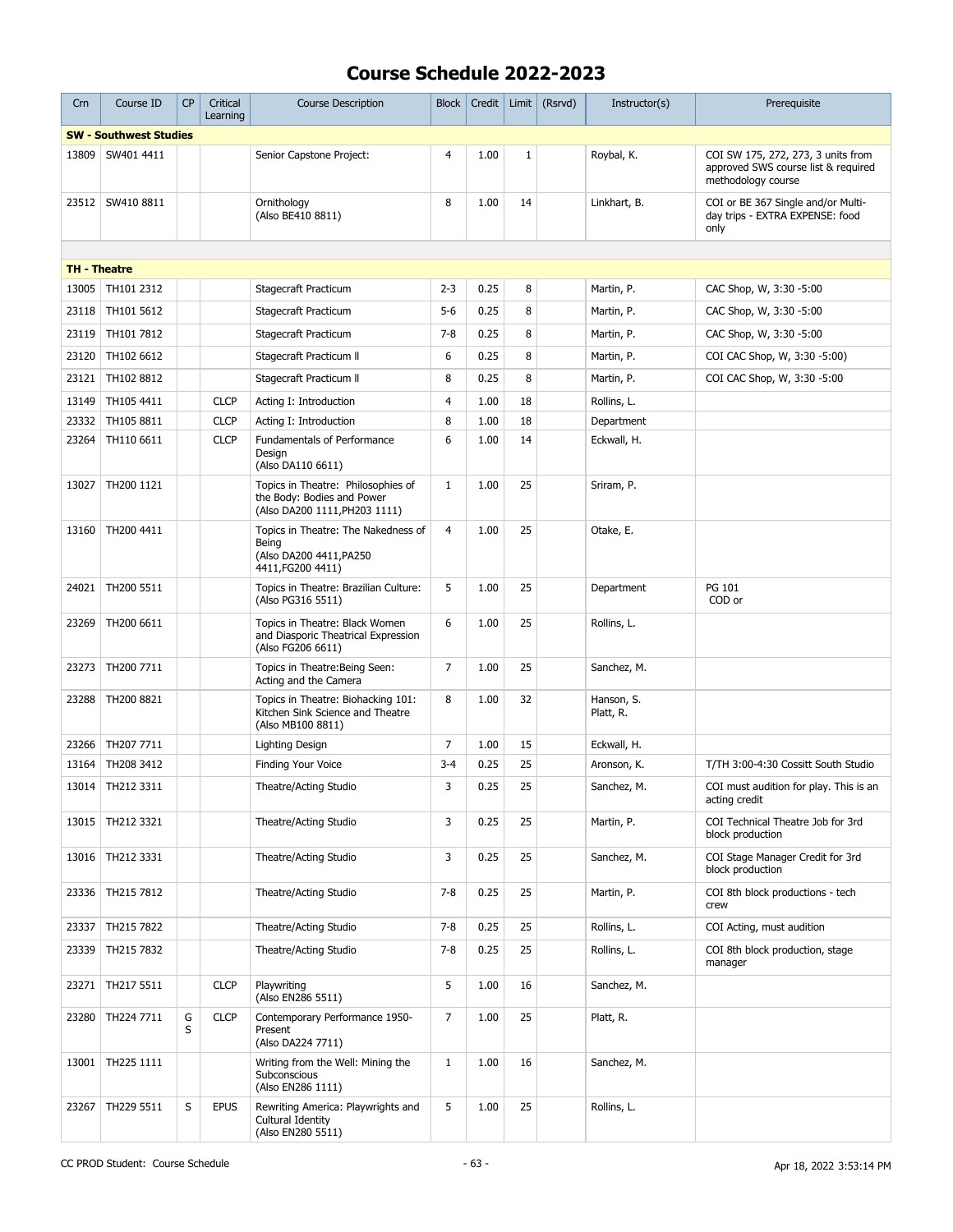| Crn                 | Course ID  | CP | Critical<br>Learning | <b>Course Description</b>                                  | <b>Block</b> | Credit | Limit | (Rsrvd) | Instructor(s)                 | Prerequisite                                                  |
|---------------------|------------|----|----------------------|------------------------------------------------------------|--------------|--------|-------|---------|-------------------------------|---------------------------------------------------------------|
| <b>TH - Theatre</b> |            |    |                      |                                                            |              |        |       |         |                               |                                                               |
| 13031               | TH232 4411 |    |                      | Performance Away<br>(Also DA232 4411)                      |              | 1.00   | 25    |         | Sriram, P.                    | COI Program Fee \$3250<br>Additional costs: Airfare and Meals |
| 13782               | TH300 2211 |    |                      | Topics in Theatre: Directing II: The<br>World of the Stage |              | 1.00   | 25    |         | Rollins, L.                   | Directing I and/or COI                                        |
| 23276               | TH304 8811 |    |                      | Advanced Performance:<br>(Also DA304 8811)                 | 8            | 1.00   | 25    |         | Herminjard, P.<br>Sanchez, M. | DA 221 or COI.                                                |
| 13156               | TH329 3311 | S  | <b>CLAI</b>          | Feminist & Queer Performance                               |              | 1.00   | 25    |         | Platt, R.                     |                                                               |
|                     |            |    |                      |                                                            |              |        |       |         |                               |                                                               |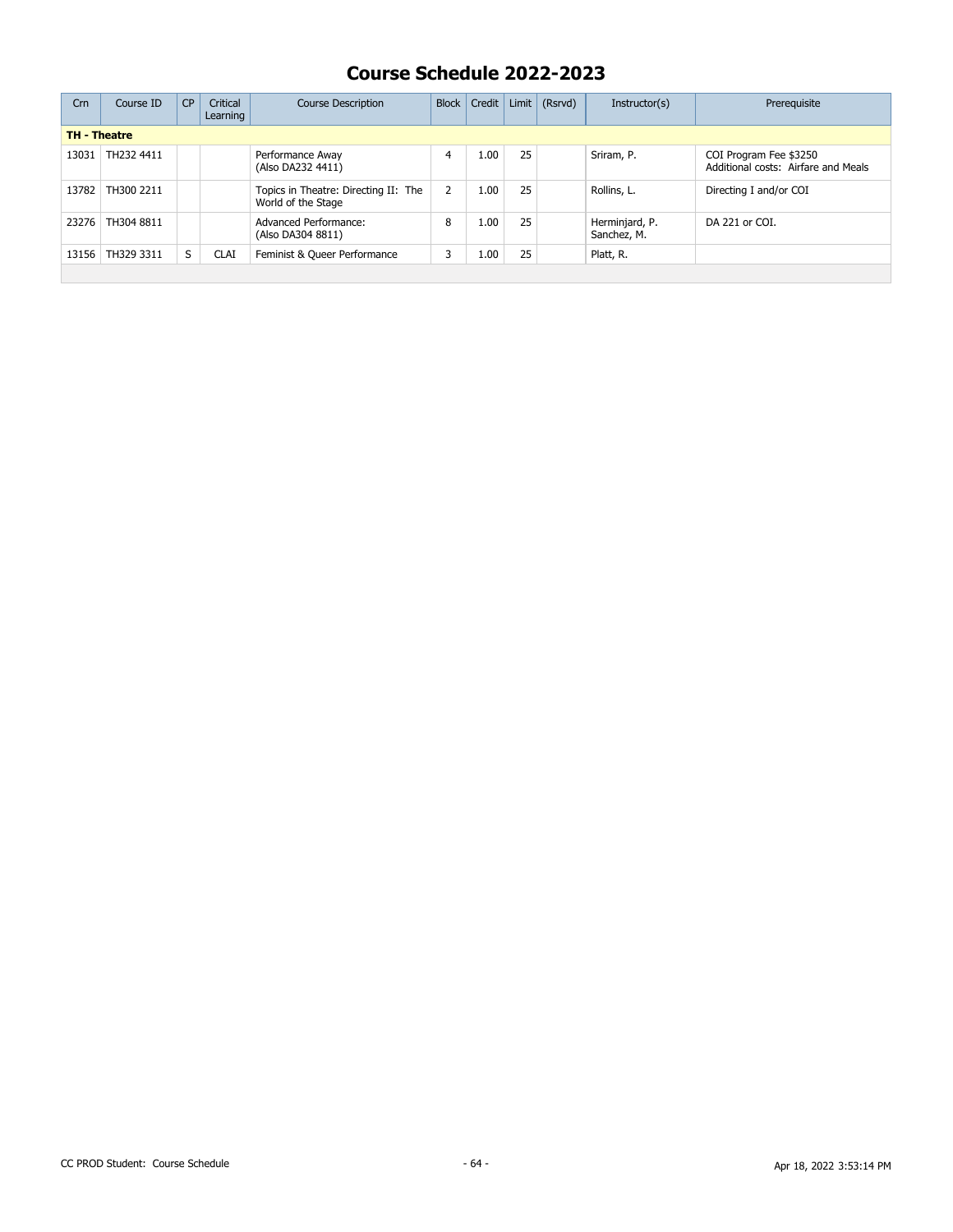| Crn                  | Course ID                                | <b>CP</b> | Critical<br>Learning | <b>Course Description</b>                                                                  | <b>Block</b> | Credit | Limit | (Rsrvd) | Instructor(s)                | Prerequisite                                                                                                                                                                 |
|----------------------|------------------------------------------|-----------|----------------------|--------------------------------------------------------------------------------------------|--------------|--------|-------|---------|------------------------------|------------------------------------------------------------------------------------------------------------------------------------------------------------------------------|
|                      | <b>ADJUNCT COURSES</b>                   |           |                      |                                                                                            |              |        |       |         |                              |                                                                                                                                                                              |
|                      | <b>AN - Anthropology</b>                 |           |                      |                                                                                            |              |        |       |         |                              |                                                                                                                                                                              |
| 13298                | AN123 1412                               |           |                      | American Sign Language I                                                                   | $1 - 4$      | 0.25   | 25    |         | Department                   |                                                                                                                                                                              |
| 23447                | AN124 5812                               |           |                      | American Sign Language I                                                                   | $5 - 8$      | 0.25   | 25    |         | Department                   |                                                                                                                                                                              |
| <b>AR - Arabic</b>   |                                          |           |                      |                                                                                            |              |        |       |         |                              |                                                                                                                                                                              |
|                      | 23815 AR104 5812                         |           |                      | Elementary Arabic Review                                                                   | $5 - 8$      | 0.25   | 25    |         | Naji, A.                     | AR 101                                                                                                                                                                       |
| 23816                | AR204 5812                               |           |                      | <b>Intermediate Arabic Review</b>                                                          | $5 - 8$      | 0.25   | 25    |         | Naji, A.                     | AR 202                                                                                                                                                                       |
|                      | <b>CH - Chemistry &amp; Biochemistry</b> |           |                      |                                                                                            |              |        |       |         |                              |                                                                                                                                                                              |
| 13378                | CH398 1412                               |           |                      | Computational Modeling of Chemical<br>Reactions                                            | $1 - 4$      | 0.25   | 25    |         | Jones, H.                    | Students purchase the Spartan<br>software as their "text" for this<br>course. Department has laptops<br>available for students who do not<br>have their own for this course. |
| 23540                | CH398 5812                               |           |                      | Computational Modeling of Chemical<br>Reactions                                            | $5 - 8$      | 0.25   | 25    |         | Jones, H.                    | Students purchase the Spartan<br>software as their "text" for this<br>course. Department has laptops<br>available for students who do not<br>have their own for this course. |
| <b>CL - Classics</b> |                                          |           |                      |                                                                                            |              |        |       |         |                              |                                                                                                                                                                              |
| 13536                | CL103 1412                               |           |                      | Review of Elementary Greek                                                                 | $1 - 4$      | 0.25   | 25    |         | Department                   | COD or Classics 101 or equivalent.                                                                                                                                           |
| 23690                | CL104 5812                               |           |                      | Review of Elementary Greek                                                                 | $5 - 8$      | 0.25   | 25    |         | Department                   | COD or Classics 101 or equivalent.                                                                                                                                           |
| 13539                | CL113 1412                               |           |                      | Review of Elementary Latin                                                                 | $1 - 4$      | 0.25   | 25    |         | Department                   | COD or Classics 111 or equivalent.                                                                                                                                           |
| 23693                | CL114 5812                               |           |                      | Review of Elementary Latin                                                                 | $5 - 8$      | 0.25   | 25    |         | Department                   | COD or Classics 111 or equivalent.                                                                                                                                           |
| 13537                | CL203 1412                               |           |                      | Review of Intermediate Greek                                                               | $1 - 4$      | 0.25   | 25    |         | Department                   | COD or Classics 201 or equivalent.                                                                                                                                           |
| 23691                | CL204 5812                               |           |                      | Review of Intermediate Greek                                                               | $5 - 8$      | 0.25   | 25    |         | Department                   | COD or Classics 201 or equivalent.                                                                                                                                           |
| 13540                | CL213 1412                               |           |                      | Review of Intermediate Latin                                                               | $1 - 4$      | 0.25   | 25    |         | Department                   | COD or Classics 211 or equivalent.                                                                                                                                           |
| 23694                | CL214 5812                               |           |                      | Review of Intermediate Latin                                                               | $5 - 8$      | 0.25   | 25    |         | Department                   | COD or Classics 211 or equivalent.                                                                                                                                           |
| 13538                | CL303 1412                               |           |                      | Review of Greek with Emphasis on<br>Rhetorical and Poetic Reading Skills                   | $1 - 4$      | 0.25   | 25    |         | Department                   | COD or Classics 301.                                                                                                                                                         |
| 23692                | CL304 5812                               |           |                      | Review of Greek with Emphasis on<br>Rhetorical and Poetic Reading Skills                   | $5 - 8$      | 0.25   | 25    |         | Department                   | COD or Classics 301.                                                                                                                                                         |
| 13541                | CL313 1412                               |           |                      | Review of Latin with Emphasis on<br>Rhetorical and Poetic Reading Skills                   | $1 - 4$      | 0.25   | 25    |         | Department                   | COD or Classics 311.                                                                                                                                                         |
| 23695                | CL314 5812                               |           |                      | Review of Latin with Emphasis on<br>Rhetorical and Poetic Reading Skills                   | $5 - 8$      | 0.25   | 25    |         | Department                   | COD or Classics 311.                                                                                                                                                         |
|                      | <b>CN - Chinese Language</b>             |           |                      |                                                                                            |              |        |       |         |                              |                                                                                                                                                                              |
|                      | 13430   CN103 1412                       |           |                      | Chinese Skill Maintenance<br>(Also PA113 1412)                                             | $1 - 4$      | 0.25   | 25    |         | Jiang, H.                    | CN 101                                                                                                                                                                       |
| 23605                | CN104 5812                               |           |                      | Chinese Skill Maintenance<br>(Also PA114 5812)                                             | $5 - 8$      | 0.25   | 25    |         | Department                   | COD or CN 101                                                                                                                                                                |
|                      | 13432   CN205 1412                       |           |                      | Chinese Skill Maintenance<br>(Also PA205 1412)                                             | $1 - 4$      | 0.25   | 25    |         | Jiang, H.                    | CN 201                                                                                                                                                                       |
| 23607                | CN206 5812                               |           |                      | Chinese Skill Maintenance (Upper<br>Level)<br>(Also PA206 5812)                            | $5 - 8$      | 0.25   | 25    |         | Department                   | COD or CN 201                                                                                                                                                                |
| 23924                | CN250 7812                               |           |                      | Topics in Chinese Literature and<br>Culture: Calligraphy and Painting<br>(Also PA250 7812) | $7 - 8$      | 0.25   | 25    |         | Tu, H.                       |                                                                                                                                                                              |
|                      | <b>DA - Dance Theory</b>                 |           |                      |                                                                                            |              |        |       |         |                              |                                                                                                                                                                              |
| 23334                | DA214 5612                               |           |                      | Theatre/Acting Studio: DanSix                                                              | $5-6$        | 0.25   | 25    |         | Martin, P.                   | COI Sets and tech                                                                                                                                                            |
| 23335                | DA214 5622                               |           |                      | Theatre/Acting Studio: DanSix                                                              | $5 - 6$      | 0.25   | 25    |         | Herminjard, P.<br>Sriram, P. | COI Stage Manager                                                                                                                                                            |
| 23148                | DA214 5632                               |           |                      | Theatre/Acting Studio: DanSix                                                              | $5-6$        | 0.25   | 25    |         | Herminjard, P.<br>Sriram, P. | <b>COI Dancers</b>                                                                                                                                                           |
| 23333                | DA425 5612                               |           |                      | Dance Repertory                                                                            | $5 - 6$      | 0.25   | 25    |         | Herminjard, P.<br>Sriram, P. | COI DanSix Performance                                                                                                                                                       |
|                      | <b>DS - Dance Studio</b>                 |           |                      |                                                                                            |              |        |       |         |                              |                                                                                                                                                                              |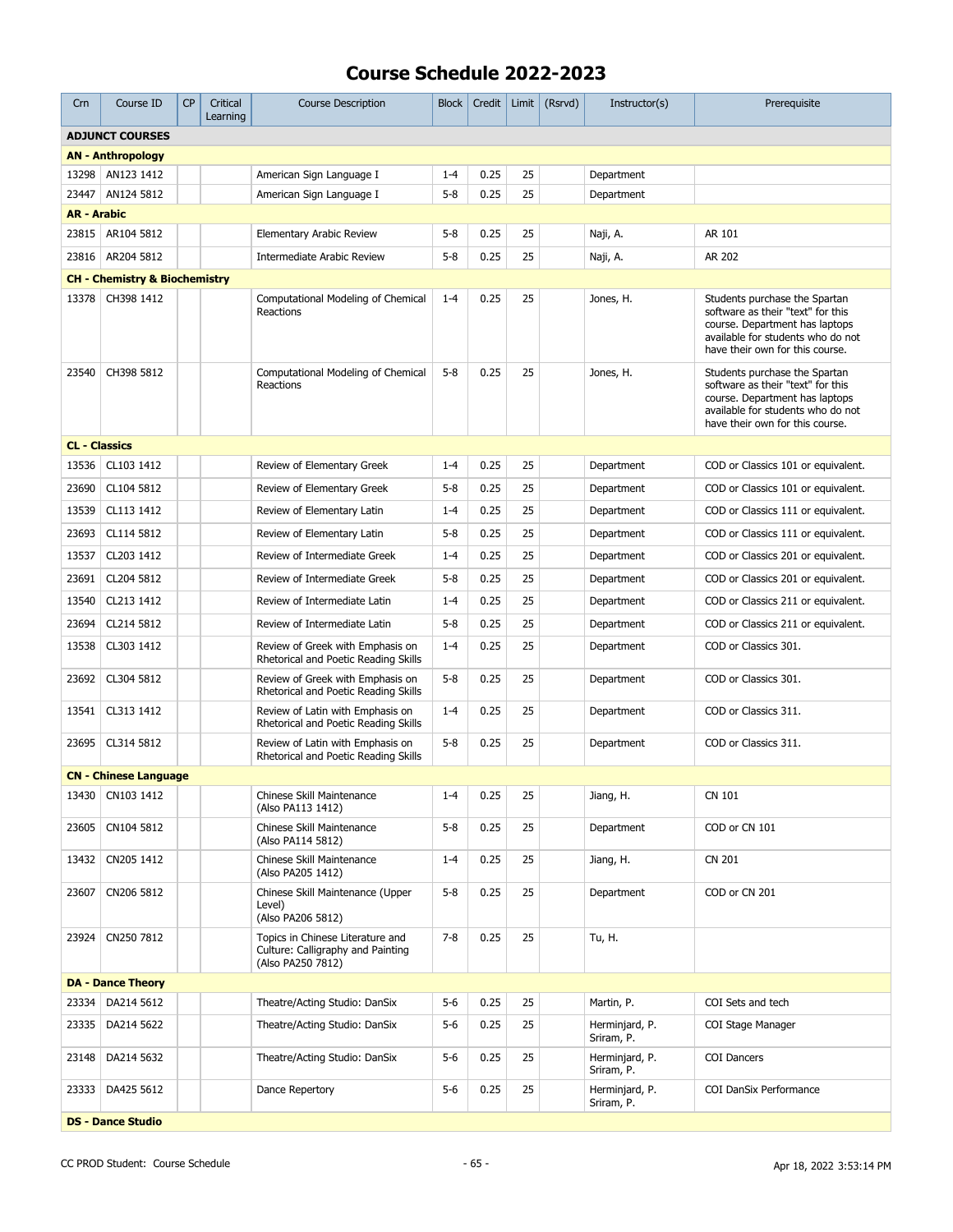| Crn                | Course ID                | CP | Critical<br>Learning | <b>Course Description</b>                                                             | <b>Block</b> | Credit | Limit | (Rsrvd) | Instructor(s)           | Prerequisite                                                   |
|--------------------|--------------------------|----|----------------------|---------------------------------------------------------------------------------------|--------------|--------|-------|---------|-------------------------|----------------------------------------------------------------|
|                    | <b>ADJUNCT COURSES</b>   |    |                      |                                                                                       |              |        |       |         |                         |                                                                |
|                    | <b>DS - Dance Studio</b> |    |                      |                                                                                       |              |        |       |         |                         |                                                                |
| 13009              | DS102 2312               |    |                      | Introduction to Latin Dance                                                           | $2 - 3$      | 0.25   | 25    |         | DeJesus, K.             | Cossitt Gvm M/W/F 1:00-2:30                                    |
| 13008              | DS103 3412               |    |                      | Beginning Ballet                                                                      | $3 - 4$      | 0.25   | 25    |         | McHenry, J.             | M/W/F 1:00-2:30 Cossitt North<br>Studio                        |
| 23126              | DS103 5612               |    |                      | Beginning Ballet                                                                      | $5-6$        | 0.25   | 25    |         | McHenry, J.             | M/W/F 1:00-2:30 Cossitt North<br>Studio                        |
| 13035              | DS105 2312               |    | <b>CLCP</b>          | Dance Fundamentals                                                                    | $2 - 3$      | 0.50   | 25    |         | Womack, S.              | 3:15-4:45 M/W/F) Cossitt Gym                                   |
| 13798              | DS200 2312               |    |                      | Topics in Dance Studio: South<br>Asian Contemporary Dance/Theater                     | $2 - 3$      | 0.25   | 25    |         | Sriram, P.              | T Th 2:30-4pm (block 2), T Th<br>1-2:30 (block 3) South Studio |
| 23286              | DS200 5812               |    |                      | Topics in Dance Studio: Choreo Lab                                                    | $5 - 8$      | 0.50   | 25    |         | Herminjard, P.          | Thursday 3-4:30pm Cossitt Gym .25<br>credits                   |
| 23132              | DS204 5812               |    |                      | <b>Ballroom Dance</b>                                                                 | $5 - 8$      | 0.25   | 32    |         | Dobson, M.<br>Riker, J. | Cossitt South Studio Wed 12:30 -<br>1:30                       |
| 23122              | DS218 5612               |    |                      | West African Dance and Drumming<br>(Also RM219 5612)                                  | $5-6$        | 0.25   | 25    |         | Fall, D.                | Cossitt Gym 4:30-6:00 T/TH                                     |
| 23124              | DS219 7812               |    |                      | West African Dance and Drumming<br>(Also RM219 7812)                                  | $7 - 8$      | 0.25   | 25    |         | Fall, D.                | Cossitt Gym 4:30-6:00 T/TH                                     |
| 13036              | DS223 3412               |    |                      | Improvisation                                                                         | $3 - 4$      | 0.25   | 20    |         | Womack, S.              | T/TH 3:15-4:45 Cossitt North Studio                            |
| 23133              | DS224 6712               |    |                      | Improvisation                                                                         | $6 - 7$      | 0.25   | 20    |         | Lauther, S.             | Contact Improvisation, Cossitt North<br>Studio T/TH3:00-4:30   |
| 13011              | DS229 1412               |    |                      | <b>Balinese Dance</b>                                                                 | $1 - 4$      | 0.25   | 25    |         | Marni, N.               | South Studio M/W 5:00 - 6:00                                   |
| 23129              | DS229 5812               |    |                      | <b>Balinese Dance</b>                                                                 | $5 - 8$      | 0.25   | 25    |         | Marni, N.               | Cossitt South Studio M/W 5:00 - 6:00                           |
| 13012              | DS231 1212               |    |                      | Hip Hop Dance<br>(Also RM231 1212)                                                    | $1 - 2$      | 0.25   | 25    |         | Jules, R.               | Cossitt Gym M/W/F 1:00-2:30                                    |
| 23130              | DS232 5812               |    |                      | Hip Hop Dance<br>(Also RM232 5812)                                                    | $5 - 8$      | 0.25   | 25    |         | Jules, R.               | Cossitt Gym M 1:00-2:30)                                       |
| 13010              | DS236 2312               |    |                      | Samba                                                                                 | $2 - 3$      | 0.25   | 25    |         | DeJesus, K.             | Cossitt South Studio M/F 3:00-4:30                             |
| 13153              | DS307 3412               |    |                      | Intermediate/Advanced<br>Contemporary Dance                                           | $3 - 4$      | 0.25   | 25    |         | Herminjard, P.          | 1:00-2:30 M/T/TH Cossitt Gym                                   |
| 23128              | DS307 7812               |    |                      | Intermediate/Advanced<br>Contemporary Dance                                           | $7 - 8$      | 0.25   | 25    |         | McHenry, J.             | 2:45 - 4:15 M/W/F Cossitt North<br>Studio                      |
| 13007              | DS413 1212               |    |                      | <b>Advanced Ballet</b>                                                                | $1 - 2$      | 0.25   | 25    |         | McHenry, J.             | M/W/F 1-2:30 Cossitt North Studio                              |
| 13584              | DS414 3412               |    |                      | <b>Advanced Ballet</b>                                                                | $3 - 4$      | 0.25   | 25    |         | McHenry, J.             | (M/W/F 2:45 - 4:15 Cossitt North<br>Studio)                    |
|                    | 23127   DS415 5612       |    |                      | <b>Advanced Ballet</b>                                                                | $5-6$        | 0.25   | 25    |         | McHenry, J.             | M/W/F 2:45-4:15 Cossitt North<br>Studio                        |
|                    | 23765   DS416 7812       |    |                      | <b>Advanced Ballet</b>                                                                | $7 - 8$      | 0.25   | 25    |         | McHenry, J.             | (M/W/F 1:00-2:30 Cossitt North<br>Studio)                      |
| <b>FR</b> - French |                          |    |                      |                                                                                       |              |        |       |         |                         |                                                                |
| 13821              | FR103 1412               |    |                      | Review of Elementary French                                                           | $1 - 4$      | 0.25   | 25    |         | Diop, N.                | FR 101 or equivalent                                           |
| 24029              | FR104 5812               |    |                      | Review of Elementary French                                                           | $5 - 8$      | 0.25   | 25    |         | Diop, N.                | FR101 or equivalent                                            |
| 13822              | FR203 1412               |    |                      | Review of Intermediate French                                                         | $1 - 4$      | 0.25   | 25    |         | Diop, N.                | FR201 or equivalent                                            |
| 24030              | FR204 5812               |    |                      | Review of Intermediate French                                                         | $5 - 8$      | 0.25   | 25    |         | Diop, N.                | FR201 or equivalent                                            |
| 13823              | FR301 1412               |    |                      | Review of French with Emphasis on<br>French/Francophone Civilizations<br>and Cultures | $1 - 4$      | 0.25   | 25    |         | Diop, N.                | French 202 or equivalent                                       |
|                    | 24031   FR302 5812       |    |                      | Review of French with Emphasis on<br>French/Francophone Civilizations<br>and Cultures | $5 - 8$      | 0.25   | 25    |         | Diop, N.                | French 202 or equivalent                                       |
|                    | <b>GR</b> - German       |    |                      |                                                                                       |              |        |       |         |                         |                                                                |
| 13165              | GR103 1412               |    |                      | German Skill Maintenance                                                              | $1 - 4$      | 0.25   | 25    |         | Steckenbiller, C.       | GR 101                                                         |
| 23295              | GR104 5812               |    |                      | German Skill Maintenance                                                              | $5 - 8$      | 0.25   | 25    |         | Steckenbiller, C.       | GR 101                                                         |
| 13166              | GR205 1412               |    |                      | German Skill Maintenance                                                              | $1 - 4$      | 0.25   | 25    |         | Steckenbiller, C.       | GR 201                                                         |
| 23296              | GR206 5812               |    |                      | German Skill Maintenance                                                              | $5 - 8$      | 0.25   | 25    |         | Steckenbiller, C.       | GR 201                                                         |
|                    |                          |    |                      |                                                                                       |              |        |       |         |                         |                                                                |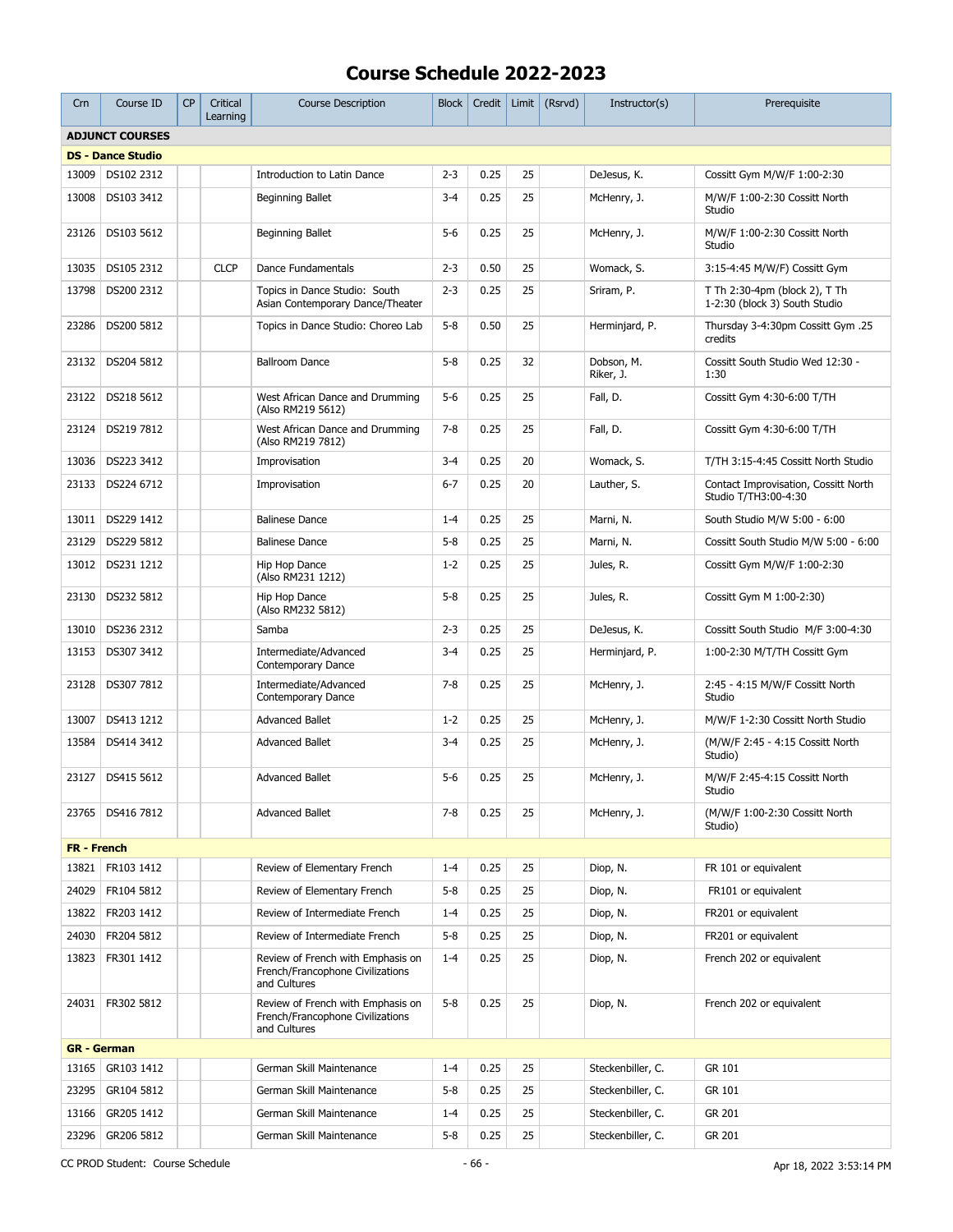| Crn                | Course ID                   | <b>CP</b> | Critical<br>Learning | <b>Course Description</b>                                              | <b>Block</b> | Credit | Limit       | (Rsrvd) | Instructor(s)  | Prerequisite                                                                          |
|--------------------|-----------------------------|-----------|----------------------|------------------------------------------------------------------------|--------------|--------|-------------|---------|----------------|---------------------------------------------------------------------------------------|
|                    | <b>ADJUNCT COURSES</b>      |           |                      |                                                                        |              |        |             |         |                |                                                                                       |
|                    | <b>GS - General Studies</b> |           |                      |                                                                        |              |        |             |         |                |                                                                                       |
| 23710              | GS100 5812                  |           |                      | Bridge Scholar Programs: Theory<br>and Practice of Peer Mentoring      | $5 - 8$      | 0.25   | 25          |         | Fhagen, P.     | Offered as P/F Only.                                                                  |
| 13555              | GS105 3412                  |           |                      | The Power of Data and Models                                           | $3 - 4$      | 0.25   | 25          |         | Getty, S.      | Offered Pass/Fail Only.                                                               |
| 13805              | GS199 1412                  |           |                      | Internship: DIS Copenhagen<br>Marketing & Communications               | $1 - 4$      | 0.25   | $\mathbf 1$ |         | de Araujo, P.  |                                                                                       |
| 13546              | GS399 3412                  |           |                      | Topics in Advanced Writing Projects:<br>Thesis Lab                     | $3 - 4$      | 0.25   | 12          |         | Department     | COI & Pass/Fail grade track only.(1.0<br>units maximum credit in any given<br>year)   |
| 23707              | GS399 5612                  |           |                      | Topics in Advanced Writing Projects:<br><b>Thesis</b>                  | $5-6$        | 0.25   | 12          |         | Department     | COD or Pass/Fail grade track only.<br>(1.0 units maximum credit in any<br>given year) |
| <b>HE - Hebrew</b> |                             |           |                      |                                                                        |              |        |             |         |                |                                                                                       |
| 13818              | HE121 1412                  |           |                      | <b>Elementary Hebrew</b>                                               | $1 - 4$      | 0.25   | 25          |         | Chumash, K.    |                                                                                       |
| 24026              | HE122 5812                  |           |                      | <b>Elementary Hebrew</b>                                               | $5 - 8$      | 0.25   | 25          |         | Chumash, K.    |                                                                                       |
| 13819              | HE221 1412                  |           |                      | <b>Intermediate Hebrew</b>                                             | $1 - 4$      | 0.25   | 25          |         | Chumash, K.    |                                                                                       |
| 24027              | HE222 5812                  |           |                      | Intermediate Hebrew                                                    | $5 - 8$      | 0.25   | 25          |         | Chumash, K.    |                                                                                       |
| 13820              | HE321 1412                  |           |                      | <b>Advanced Hebrew</b>                                                 | $1 - 4$      | 0.25   | 25          |         | Chumash, K.    |                                                                                       |
| 24028              | HE322 5812                  |           |                      | Advanced Hebrew                                                        | $5 - 8$      | 0.25   | 25          |         | Chumash, K.    |                                                                                       |
| IT - Italian       |                             |           |                      |                                                                        |              |        |             |         |                |                                                                                       |
| 13139              | IT101 1412                  |           |                      | Introduction to Italian                                                | $1 - 4$      | 0.25   | 25          |         | Department     |                                                                                       |
| 23254              | IT102 5812                  |           |                      | Introduction to Italian                                                | $5 - 8$      | 0.25   | 25          |         | Department     |                                                                                       |
| 13140              | IT201 1412                  |           |                      | Review of Elementary Italian                                           | $1 - 4$      | 0.25   | 25          |         | Minervini, A.  | Italian 104 or equivalent                                                             |
| 23255              | IT202 5812                  |           |                      | Review of Elementary Italian                                           | $5 - 8$      | 0.25   | 25          |         | Department     | COD or Italian 104 or equivalent                                                      |
| 13141              | IT301 1412                  |           |                      | Review of Italian with Emphasis on<br><b>Italian Civilization</b>      | $1 - 4$      | 0.25   | 25          |         | Minervini, A.  | Italian 204 or equivalent                                                             |
| 23256              | IT302 5812                  |           |                      | Review of Italian with Emphasis on<br>Italian Civilization and Culture | $5 - 8$      | 0.25   | 25          |         | Department     | COD or IT 204 or equivalent                                                           |
|                    | JA - Japanese               |           |                      |                                                                        |              |        |             |         |                |                                                                                       |
| 13021              | JA103 1412                  |           |                      | Japanese Skill Maintenance<br>(Also PA105 1412)                        | $1 - 4$      | 0.25   | 25          |         | Ericson, J.    | JA 101                                                                                |
| 23144              | JA104 5812                  |           |                      | Japanese Skill Maintenance<br>(Also PA106 5812)                        | $5 - 8$      | 0.25   | 25          |         | Ericson, J.    | JA 101                                                                                |
| 13023              | JA205 1412                  |           |                      | Japanese Skill Maintenance<br>(Also PA215 1412)                        | $1 - 4$      | 0.25   | 25          |         | Onishi, H.     | JA 201                                                                                |
| 23159              | JA206 5822                  |           |                      | Japanese Skill Maintenance<br>(Also PA216 5822)                        | $5 - 8$      | 0.25   | 25          |         | Ericson, J.    | JA 201                                                                                |
| <b>MU - Music</b>  |                             |           |                      |                                                                        |              |        |             |         |                |                                                                                       |
| 13639              | MU107 1412                  |           |                      | Percussion                                                             | $1 - 4$      | 0.25   | 25          |         | Cooper, P.     | COD Application. Register online via<br>music department website Deadline<br>9/7/2022 |
| 23844              | MU107 5812                  |           |                      | Percussion                                                             | $5-8$        | 0.25   | 25          |         | Cooper, P.     | COD Application. Register online via<br>music department website Deadline<br>2/8/2023 |
| 13640              | MU110 1412                  |           |                      | Voice                                                                  | $1 - 4$      | 0.25   | 25          |         | DeDominici, J. | COD Application. Register online via<br>music department website Deadline<br>9/7/2022 |
| 13641              | MU110 1422                  |           |                      | Voice                                                                  | $1 - 4$      | 0.25   | 25          |         | Brink, A.      | COD Application. Register online via<br>music department website Deadline<br>9/7/2022 |
| 13642              | MU110 1432                  |           |                      | Voice                                                                  | $1 - 4$      | 0.25   | 25          |         | Brink, S.      | COD Application. Register online via<br>music department website Deadline<br>9/7/2022 |
| 13643              | MU110 1442                  |           |                      | Voice                                                                  | $1 - 4$      | 0.25   | 25          |         | Hays, J.       | COD Application. Register online via<br>music department website Deadline<br>9/7/2022 |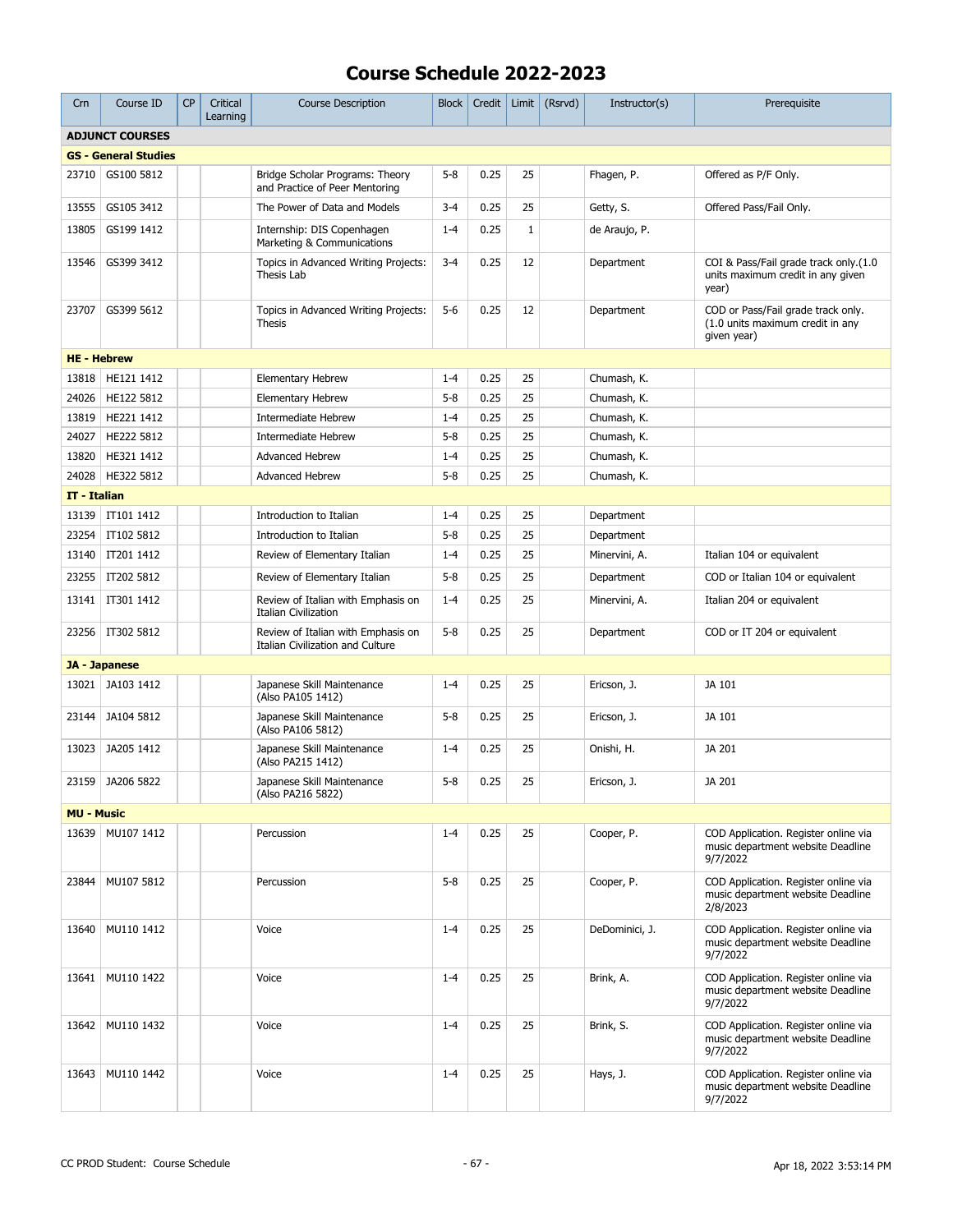| Crn               | Course ID              | CP | Critical<br>Learning | <b>Course Description</b> | <b>Block</b> | Credit | Limit | (Rsrvd) | Instructor(s)  | Prerequisite                                                                          |
|-------------------|------------------------|----|----------------------|---------------------------|--------------|--------|-------|---------|----------------|---------------------------------------------------------------------------------------|
|                   | <b>ADJUNCT COURSES</b> |    |                      |                           |              |        |       |         |                |                                                                                       |
| <b>MU - Music</b> |                        |    |                      |                           |              |        |       |         |                |                                                                                       |
| 23845             | MU110 5812             |    |                      | Voice                     | $5 - 8$      | 0.25   | 25    |         | DeDominici, J. | COD Application. Register online via<br>music department website Deadline<br>2/8/2023 |
| 23846             | MU110 5822             |    |                      | Voice                     | $5 - 8$      | 0.25   | 25    |         | Brink, A.      | COD Application. Register online via<br>music department website Deadline<br>2/8/2023 |
| 23847             | MU110 5832             |    |                      | Voice                     | $5 - 8$      | 0.25   | 25    |         | Brink, S.      | COD Application. Register online via<br>music department website Deadline<br>2/8/2023 |
| 23848             | MU110 5842             |    |                      | Voice                     | $5 - 8$      | 0.25   | 25    |         | Hays, J.       | COD Application. Register online via<br>music department website Deadline<br>2/8/2023 |
| 13644             | MU112 1412             |    |                      | Piano                     | $1 - 4$      | 0.25   | 25    |         | Grace, S.      | COD Application. Register online via<br>music department website Deadline<br>9/7/2022 |
| 13645             | MU112 1422             |    |                      | Piano                     | $1 - 4$      | 0.25   | 25    |         | Brink, D.      | COD Application. Register online via<br>music department website Deadline<br>9/7/2022 |
| 13646             | MU112 1432             |    |                      | Piano                     | $1 - 4$      | 0.25   | 25    |         | Ali, S.        | COD Application. Register online via<br>music department website Deadline<br>9/7/2022 |
| 13647             | MU112 1442             |    |                      | Piano                     | $1 - 4$      | 0.25   | 25    |         | Brink, B.      | COD Application. Register online via<br>music department website Deadline<br>9/7/2022 |
| 13648             | MU112 1452             |    |                      | Piano                     | $1 - 4$      | 0.25   | 25    |         | Hanagan, J.    | COD Application. Register online via<br>music department website Deadline<br>9/7/2022 |
| 13649             | MU112 1462             |    |                      | Piano                     | $1 - 4$      | 0.25   | 25    |         | Wilson, C.     | COD Application. Register online via<br>music department website Deadline<br>9/7/2022 |
| 23849             | MU112 5812             |    |                      | Piano                     | $5 - 8$      | 0.25   | 25    |         | Grace, S.      | COD Application. Register online via<br>music department website Deadline<br>2/8/2023 |
| 23850             | MU112 5822             |    |                      | Piano                     | $5 - 8$      | 0.25   | 25    |         | Brink, D.      | COD Application. Register online via<br>music department website Deadline<br>2/8/2023 |
| 23851             | MU112 5832             |    |                      | Piano                     | $5 - 8$      | 0.25   | 25    |         | Ali, S.        | COD Application. Register online via<br>music department website Deadline<br>2/8/2023 |
|                   | 23852 MU112 5842       |    |                      | Piano                     | $5 - 8$      | 0.25   | 25    |         | Brink, B.      | COD Application. Register online via<br>music department website Deadline<br>2/8/2023 |
| 23853             | MU112 5852             |    |                      | Piano                     | $5 - 8$      | 0.25   | 25    |         | Hanagan, J.    | COD Application. Register online via<br>music department website Deadline<br>2/8/2023 |
| 23854             | MU112 5862             |    |                      | Piano                     | $5 - 8$      | 0.25   | 25    |         | Wilson, C.     | COD Application. Register online via<br>music department website Deadline<br>2/8/2023 |
| 13650             | MU113 1412             |    |                      | Organ                     | $1 - 4$      | 0.25   | 25    |         | Wicks, E.      | COD Application. Register online via<br>music department website Deadline<br>9/7/2022 |
| 23855             | MU113 5812             |    |                      | Organ                     | $5 - 8$      | 0.25   | 25    |         | Wicks, E.      | COD Application. Register online via<br>music department website Deadline<br>2/8/2023 |
| 13651             | MU114 1412             |    |                      | Harp                      | $1 - 4$      | 0.25   | 25    |         | Hunt, J.       | COD Application. Register online via<br>music department website Deadline<br>9/7/2022 |
| 23856             | MU114 5812             |    |                      | Harp                      | $5 - 8$      | 0.25   | 25    |         | Hunt, J.       | COD Application. Register online via<br>music department website Deadline<br>2/8/2023 |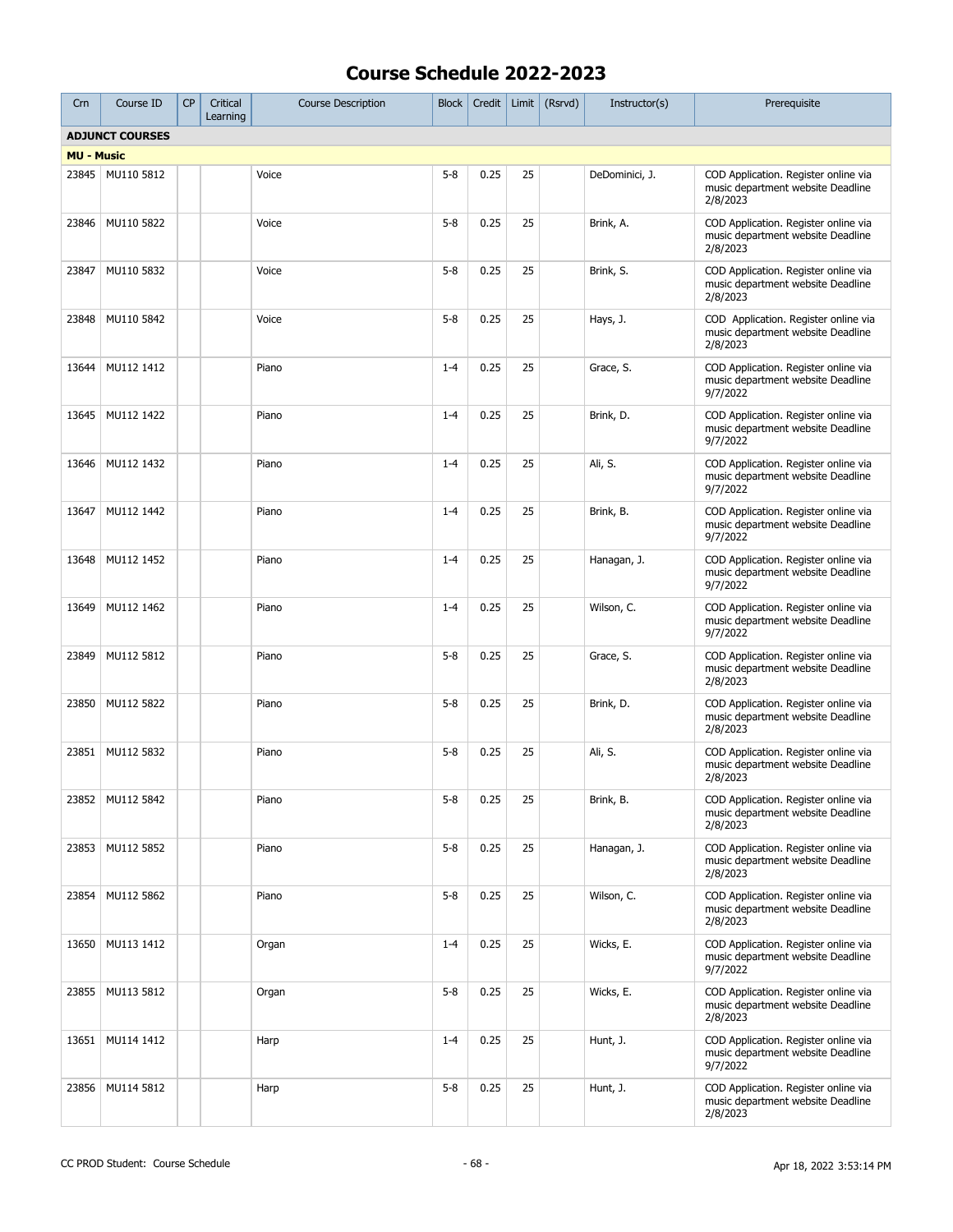| Crn               | Course ID              | <b>CP</b> | Critical<br>Learning | <b>Course Description</b> | <b>Block</b> | Credit | Limit | (Rsrvd) | Instructor(s)      | Prerequisite                                                                          |
|-------------------|------------------------|-----------|----------------------|---------------------------|--------------|--------|-------|---------|--------------------|---------------------------------------------------------------------------------------|
|                   | <b>ADJUNCT COURSES</b> |           |                      |                           |              |        |       |         |                    |                                                                                       |
| <b>MU - Music</b> |                        |           |                      |                           |              |        |       |         |                    |                                                                                       |
|                   | 13652 MU116 1412       |           |                      | Jazz Bass Guitar          | $1 - 4$      | 0.25   | 25    |         | Neihof, M.         | COD Application. Register online via<br>music department website Deadline<br>9/7/2022 |
| 23857             | MU116 5812             |           |                      | Jazz Bass Guitar          | $5 - 8$      | 0.25   | 25    |         | Neihof, M.         | COD Application. Register online via<br>music department website Deadline<br>2/8/2023 |
| 13653             | MU117 1412             |           |                      | Jazz Guitar               | $1 - 4$      | 0.25   | 25    |         | Horanzy, M.        | COD Application. Register online via<br>music department website Deadline<br>9/7/2022 |
| 23858             | MU117 5812             |           |                      | Jazz Guitar               | $5 - 8$      | 0.25   | 25    |         | Horanzy, M.        | COD Application. Register online via<br>music department website Deadline<br>2/8/2023 |
| 13654             | MU118 1412             |           |                      | Jazz Piano                | $1 - 4$      | 0.25   | 25    |         | Barta, S.          | COD Application. Register online via<br>music department website Deadline<br>9/7/2022 |
| 23859             | MU118 5812             |           |                      | Jazz Piano                | $5 - 8$      | 0.25   | 25    |         | Barta, S.          | COD Application. Register online via<br>music department website Deadline<br>2/8/2023 |
| 13655             | MU121 1412             |           |                      | Double Bass               | $1 - 4$      | 0.25   | 25    |         | Neihof, M.         | COD Application. Register online via<br>music department website Deadline<br>9/7/2022 |
| 23860             | MU121 5812             |           |                      | Double Bass               | $5 - 8$      | 0.25   | 25    |         | Neihof, M.         | COD Application. Register online via<br>music department website Deadline<br>2/8/2023 |
| 13656             | MU122 1412             |           |                      | Cello                     | $1 - 4$      | 0.25   | 25    |         | Kolb, A.           | COD Application. Register online via<br>music department website Deadline<br>9/7/2022 |
| 23861             | MU122 5812             |           |                      | Cello                     | $5 - 8$      | 0.25   | 25    |         | Kolb, A.           | COD Application. Register online via<br>music department website Deadline<br>2/8/2023 |
| 13657             | MU123 1412             |           |                      | Viola                     | $1 - 4$      | 0.25   | 25    |         | Dobrotvorskaia, K. | COD Application. Register online via<br>music department website Deadline<br>9/7/2022 |
| 23862             | MU123 5812             |           |                      | Viola                     | $5 - 8$      | 0.25   | 25    |         | Dobrotvorskaia, K. | COD Application. Register online via<br>music department website Deadline<br>2/8/2023 |
| 13658             | MU124 1412             |           |                      | Violin                    | $1 - 4$      | 0.25   | 25    |         | Jorgensen, J.      | COD Application. Register online via<br>music department website Deadline<br>9/7/2022 |
|                   | 23863 MU124 5812       |           |                      | Violin                    | $5 - 8$      | 0.25   | 25    |         | Jorgensen, J.      | COD Application. Register online via<br>music department website Deadline<br>2/8/2023 |
| 13659             | MU126 1412             |           |                      | Banjo                     | $1 - 4$      | 0.25   | 25    |         | Reed, K.           | COD Application. Register online via<br>music department website Deadline<br>9/7/2022 |
| 23864             | MU126 5812             |           |                      | Banjo                     | $5 - 8$      | 0.25   | 25    |         | Reed, K.           | COD Application. Register online via<br>music department website Deadline<br>2/8/2023 |
| 13660             | MU127 1412             |           |                      | <b>Bluegrass Guitar</b>   | $1 - 4$      | 0.25   | 25    |         | Reed, K.           | COD Application. Register online via<br>music department website Deadline<br>9/7/2022 |
| 23865             | MU127 5812             |           |                      | <b>Bluegrass Guitar</b>   | $5 - 8$      | 0.25   | 25    |         | Reed, K.           | COD Application. Register online via<br>music department website Deadline<br>2/8/2023 |
| 13661             | MU128 1412             |           |                      | Mandolin                  | $1 - 4$      | 0.25   | 25    |         | Reed, K.           | COD Application. Register online via<br>music department website Deadline<br>9/7/2022 |
| 13662             | MU128 1422             |           |                      | Mandolin                  | $1 - 4$      | 0.25   | 25    |         | Miller, D.         | COD Application. Register online via<br>music department website Deadline<br>9/7/2022 |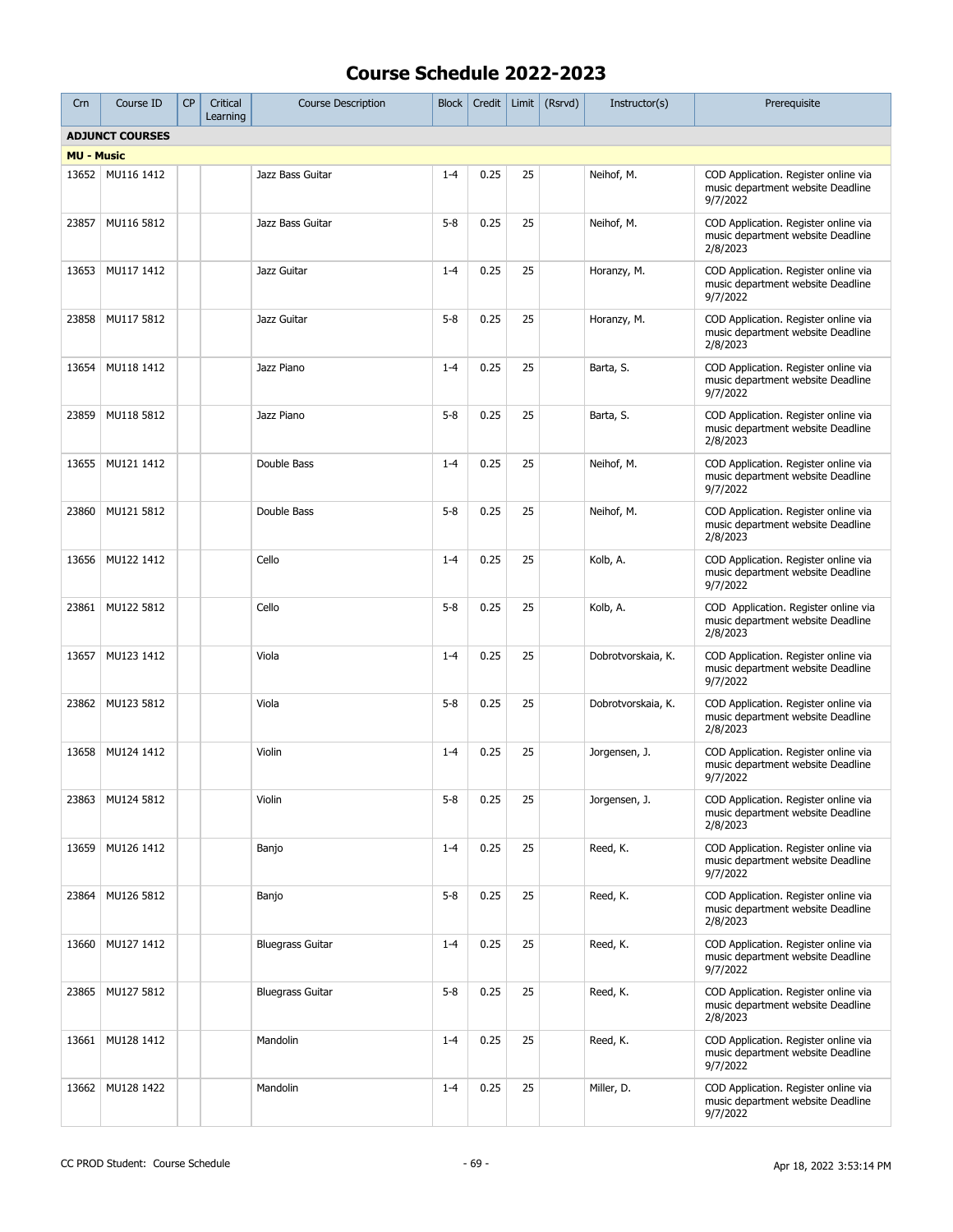| Crn               | Course ID              | <b>CP</b> | Critical<br>Learning | <b>Course Description</b> | <b>Block</b> | Credit | Limit | (Rsrvd) | Instructor(s) | Prerequisite                                                                          |
|-------------------|------------------------|-----------|----------------------|---------------------------|--------------|--------|-------|---------|---------------|---------------------------------------------------------------------------------------|
|                   | <b>ADJUNCT COURSES</b> |           |                      |                           |              |        |       |         |               |                                                                                       |
| <b>MU - Music</b> |                        |           |                      |                           |              |        |       |         |               |                                                                                       |
| 23866             | MU128 5812             |           |                      | Mandolin                  | $5 - 8$      | 0.25   | 25    |         | Reed, K.      | COD Application. Register online via<br>music department website Deadline<br>2/8/2023 |
| 23867             | MU128 5822             |           |                      | Mandolin                  | $5 - 8$      | 0.25   | 25    |         | Miller, D.    | COD Application. Register online via<br>music department website Deadline<br>2/8/2023 |
| 13663             | MU129 1412             |           |                      | Classical Guitar          | $1 - 4$      | 0.25   | 25    |         | Miller, D.    | COD Application. Register online via<br>music department website Deadline<br>9/7/2022 |
| 23868             | MU129 5812             |           |                      | Classical Guitar          | $5 - 8$      | 0.25   | 25    |         | Miller, D.    | COD Application. Register online via<br>music department website Deadline<br>2/8/2023 |
| 13664             | MU130 1412             |           |                      | Tuba                      | $1 - 4$      | 0.25   | 25    |         | Van Hoy, J.   | COD Application. Register online via<br>music department website Deadline<br>9/7/2022 |
| 23869             | MU130 5812             |           |                      | Tuba                      | $5 - 8$      | 0.25   | 25    |         | Van Hoy, J.   | COD Application. Register online via<br>music department website Deadline<br>2/8/2023 |
| 13665             | MU131 1412             |           |                      | <b>Baritone</b>           | $1 - 4$      | 0.25   | 25    |         | Van Hoy, J.   | COD Application. Register online via<br>music department website Deadline<br>9/7/2022 |
| 23870             | MU131 5812             |           |                      | <b>Baritone</b>           | $5 - 8$      | 0.25   | 25    |         | Van Hoy, J.   | COD Application. Register online via<br>music department website Deadline<br>2/8/2023 |
| 13666             | MU132 1412             |           |                      | Trombone                  | $1 - 4$      | 0.25   | 25    |         | Van Hoy, J.   | COD Application. Register online via<br>music department website Deadline<br>9/7/2022 |
| 23871             | MU132 5812             |           |                      | Trombone                  | $5 - 8$      | 0.25   | 25    |         | Van Hoy, J.   | COD Application. Register online via<br>music department website Deadline<br>2/8/2023 |
| 13667             | MU133 1412             |           |                      | Trumpet                   | $1 - 4$      | 0.25   | 25    |         | Wilson, T.    | COD Application. Register online via<br>music department website Deadline<br>9/7/2022 |
| 23873             | MU133 5812             |           |                      | Trumpet                   | $5 - 8$      | 0.25   | 25    |         | Wilson, T.    | COD Application. Register online via<br>music department website Deadline<br>2/8/2023 |
| 13668             | MU134 1412             |           |                      | French Horn               | $1 - 4$      | 0.25   | 25    |         | Ford, S.      | COD Application. Register online via<br>music department website Deadline<br>9/7/2022 |
|                   | 23874   MU134 5812     |           |                      | French Horn               | $5 - 8$      | 0.25   | 25    |         | Ford, S.      | COD Application. Register online via<br>music department website Deadline<br>2/8/2023 |
| 13669             | MU135 1412             |           |                      | Saxophone                 | $1 - 4$      | 0.25   | 25    |         | Sweum, R.     | COD Application. Register online via<br>music department website Deadline<br>9/7/2022 |
| 23875             | MU135 5812             |           |                      | Saxophone                 | $5 - 8$      | 0.25   | 25    |         | Sweum, R.     | COD Application. Register online via<br>music department website Deadline<br>2/8/2023 |
| 13670             | MU136 1412             |           |                      | Clarinet                  | $1 - 4$      | 0.25   | 25    |         | Stevens, D.   | COD Application. Register online via<br>music department website Deadline<br>9/7/2022 |
| 23876             | MU136 5812             |           |                      | Clarinet                  | $5 - 8$      | 0.25   | 25    |         | Stevens, D.   | COD Application. Register online via<br>music department website Deadline<br>2/8/2023 |
| 13671             | MU137 1412             |           |                      | Flute                     | $1 - 4$      | 0.25   | 25    |         | Nagem, P.     | COD Application. Register online via<br>music department website Deadline<br>9/7/2022 |
| 23877             | MU137 5812             |           |                      | Flute                     | $5 - 8$      | 0.25   | 25    |         | Nagem, P.     | COD Application. Register online via<br>music department website Deadline<br>2/8/2023 |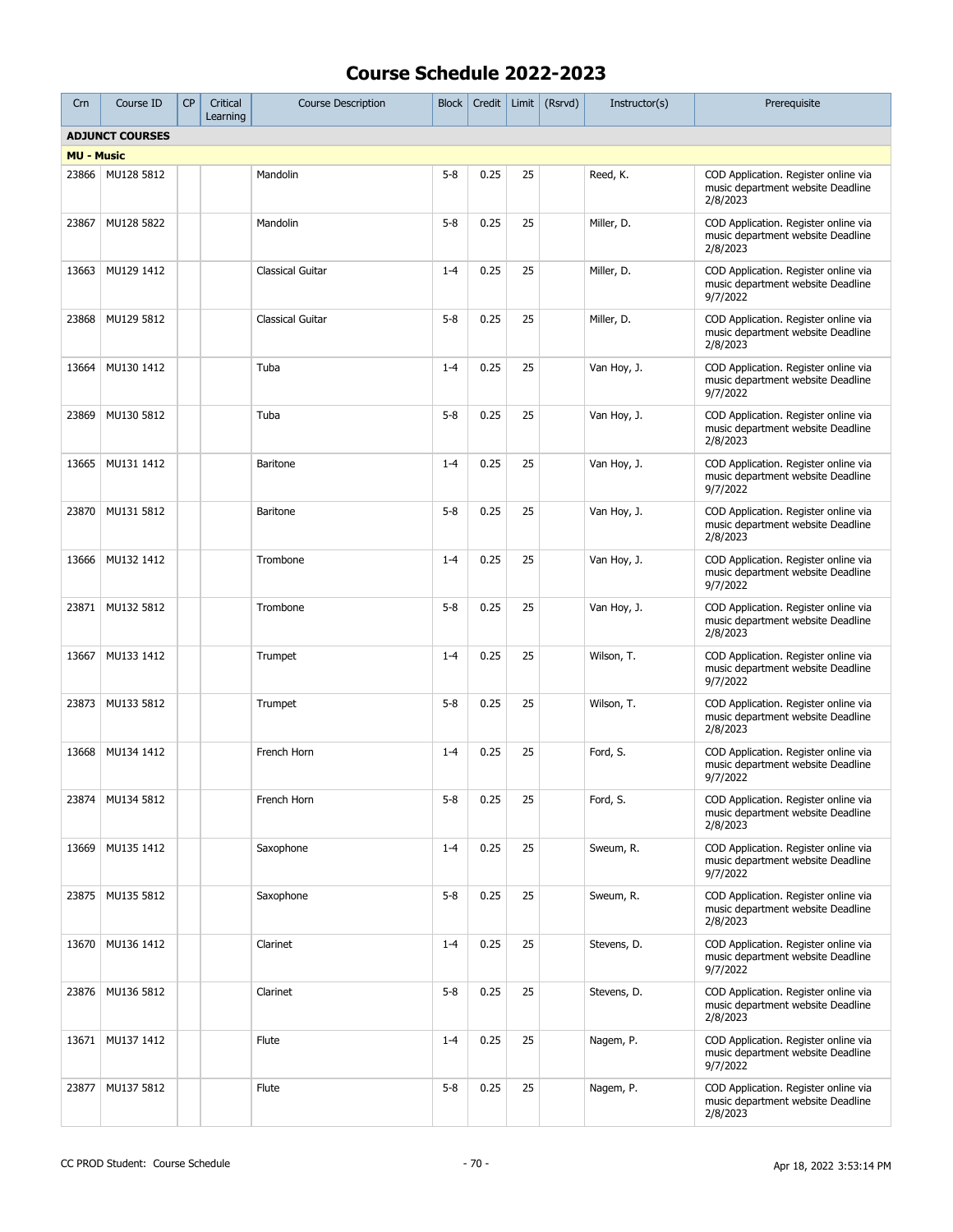| Crn                    | Course ID          | <b>CP</b> | Critical<br>Learning | <b>Course Description</b>                      | <b>Block</b> | Credit | Limit | (Rsrvd) | Instructor(s)  | Prerequisite                                                                          |
|------------------------|--------------------|-----------|----------------------|------------------------------------------------|--------------|--------|-------|---------|----------------|---------------------------------------------------------------------------------------|
| <b>ADJUNCT COURSES</b> |                    |           |                      |                                                |              |        |       |         |                |                                                                                       |
| <b>MU - Music</b>      |                    |           |                      |                                                |              |        |       |         |                |                                                                                       |
|                        | 13672   MU138 1412 |           |                      | Oboe                                           | $1 - 4$      | 0.25   | 25    |         | Ding, M.       | COD Application. Register online via<br>music department website Deadline<br>9/7/2022 |
| 23878                  | MU138 5812         |           |                      | Oboe                                           | $5 - 8$      | 0.25   | 25    |         | Ding, M.       | COD Application. Register online via<br>music department website Deadline<br>2/8/2023 |
| 13673                  | MU139 1412         |           |                      | Bassoon                                        | $1 - 4$      | 0.25   | 25    |         | Vieira, A.     | COD Application. Register online via<br>music department website Deadline<br>9/7/2022 |
| 23879                  | MU139 5812         |           |                      | Bassoon                                        | $5 - 8$      | 0.25   | 25    |         | Vieira, A.     | COD Application. Register online via<br>music department website Deadline<br>2/8/2023 |
| 13674                  | MU140 1412         |           |                      | Recorder                                       | $1 - 4$      | 0.25   | 25    |         | Ekberg, N.     | COD Application. Register online via<br>music department website Deadline<br>9/7/2022 |
| 23880                  | MU140 5812         |           |                      | Recorder                                       | $5 - 8$      | 0.25   | 25    |         | Ekberg, N.     | COD Application. Register online via<br>music department website Deadline<br>2/8/2023 |
| 13675                  | MU145 1412         |           |                      | Class Instruction in Beginning Guitar          | $1 - 4$      | 0.25   | 25    |         | Miller, D.     | COD Application. Register online via<br>music department website Deadline<br>9/7/2022 |
| 23882                  | MU145 5822         |           |                      | Class Instruction in Beginning Guitar          | $5 - 8$      | 0.25   | 25    |         | Miller, D.     | COD Application. Register online via<br>music department website Deadline<br>2/8/2023 |
| 13676                  | MU146 1412         |           |                      | Class Instruction in Intermediate<br>Guitar    | $1 - 4$      | 0.25   | 25    |         | Miller, D.     | COD Application. Register online via<br>music department website Deadline<br>9/7/2022 |
| 23884                  | MU146 5812         |           |                      | Class Instruction in Intermediate<br>Guitar    | $5 - 8$      | 0.25   | 25    |         | Miller, D.     | COD Application. Register online via<br>music department website Deadline<br>2/8/2023 |
| 13677                  | MU147 1412         |           |                      | Class Instruction in Piano                     | $1 - 4$      | 0.25   | 25    |         | Brink, D.      | COD Application. Register online via<br>music department website Deadline<br>9/7/2022 |
| 23885                  | MU147 5812         |           |                      | Class Instruction in Piano                     | $5 - 8$      | 0.25   | 25    |         | Brink, D.      | COD Application. Register online via<br>music department website Deadline<br>2/8/2023 |
| 13678                  | MU148 1412         |           |                      | Class Instruction in Voice                     | $1 - 4$      | 0.25   | 25    |         | DeDominici, J. | COD Application. Register online via<br>music department website Deadline<br>9/7/2022 |
|                        | 23886 MU148 5812   |           |                      | Class Instruction in Voice                     | $5 - 8$      | 0.25   | 25    |         | DeDominici, J. | COD Application. Register online via<br>music department website Deadline<br>2/8/2023 |
| 13679                  | MU149 1412         |           |                      | Advanced Class Instruction in Vocal<br>Diction | $1 - 4$      | 0.25   | 25    |         | DeDominici, J. | COI Application. Register online via<br>music department website Deadline<br>9/7/2022 |
| 23887                  | MU149 5812         |           |                      | Advanced Class Instruction in Vocal<br>Diction | $5 - 8$      | 0.25   | 25    |         | DeDominici, J. | COI Application. Register online via<br>music department website Deadline<br>2/8/2023 |
| 13680                  | MU159 1412         |           |                      | Mariachi Tigre                                 | $1 - 4$      | 0.25   | 25    |         | Martinez, A.   | COI                                                                                   |
| 23888                  | MU159 5812         |           |                      | Mariachi Tigre                                 | $5 - 8$      | 0.25   | 25    |         | Martinez, A.   | COI                                                                                   |
| 13681                  | MU160 1412         |           |                      | Chamber Chorus                                 | $1 - 4$      | 0.25   | 25    |         | Teske, D.      | COI                                                                                   |
| 23889                  | MU160 5812         |           |                      | Chamber Chorus                                 | $5 - 8$      | 0.25   | 25    |         | Teske, D.      | COI                                                                                   |
| 13682                  | MU161 1412         |           |                      | College Choir                                  | $1 - 4$      | 0.25   | 25    |         | Teske, D.      | COI                                                                                   |
| 13683                  | MU162 1412         |           |                      | Collegium Musicum                              | $1 - 4$      | 0.25   | 25    |         | Ekberg, N.     | COI                                                                                   |
| 23890                  | MU162 5812         |           |                      | Collegium Musicum                              | $5 - 8$      | 0.25   | 25    |         | Ekberg, N.     | COI                                                                                   |
| 13684                  | MU163 1412         |           |                      | Small Chamber Ensemble                         | $1 - 4$      | 0.25   | 25    |         | DeDominici, J. | COI                                                                                   |
| 13685                  | MU163 1422         |           |                      | Small Chamber Ensemble                         | $1 - 4$      | 0.25   | 25    |         | Jorgensen, J.  | COI                                                                                   |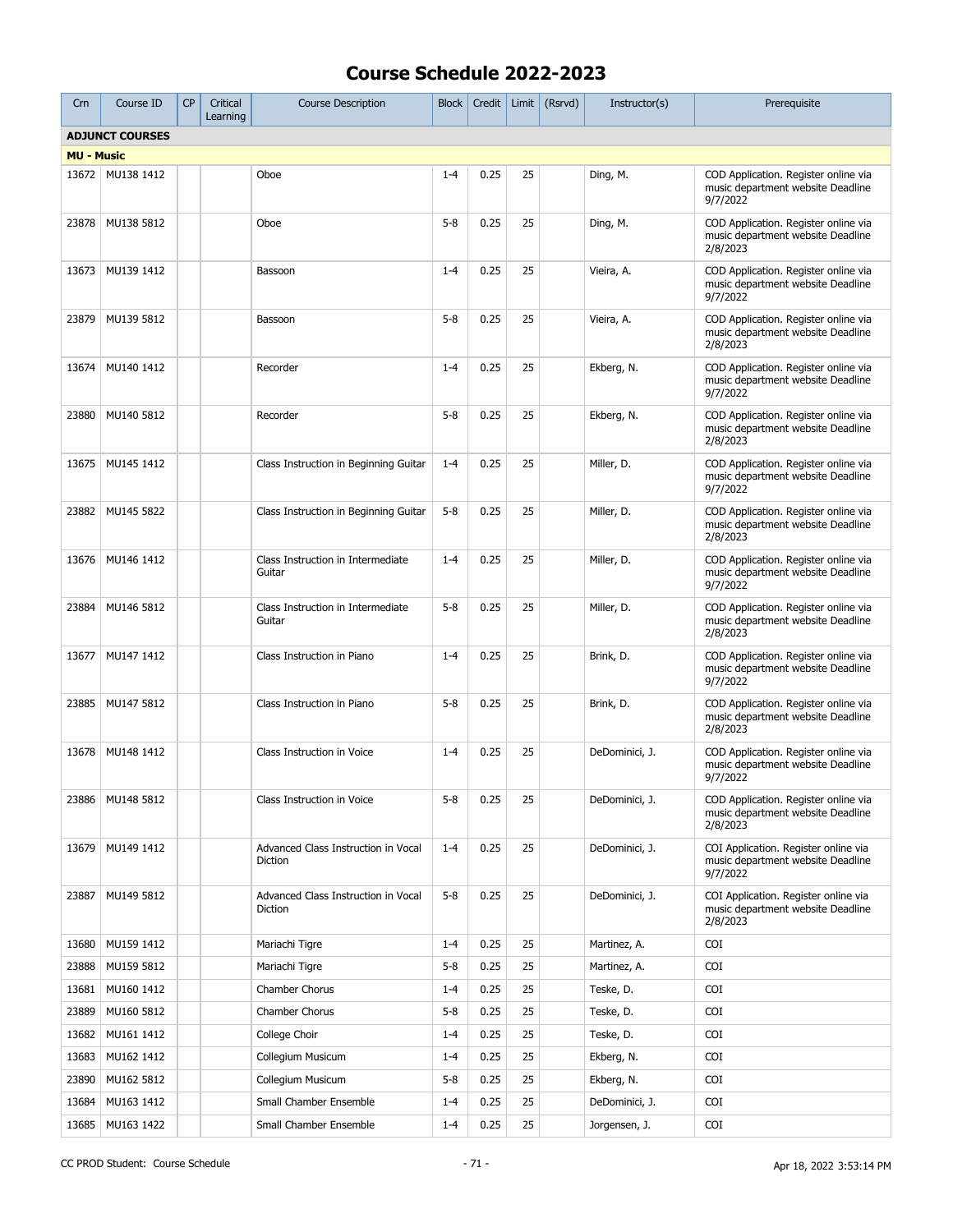| Crn                 | Course ID                                  | <b>CP</b> | Critical<br>Learning | <b>Course Description</b>                                                              | <b>Block</b> | Credit | Limit | (Rsrvd) | Instructor(s) | Prerequisite                                                                      |
|---------------------|--------------------------------------------|-----------|----------------------|----------------------------------------------------------------------------------------|--------------|--------|-------|---------|---------------|-----------------------------------------------------------------------------------|
|                     | <b>ADJUNCT COURSES</b>                     |           |                      |                                                                                        |              |        |       |         |               |                                                                                   |
| <b>MU - Music</b>   |                                            |           |                      |                                                                                        |              |        |       |         |               |                                                                                   |
| 13686               | MU163 1432                                 |           |                      | Small Chamber Ensemble                                                                 | $1 - 4$      | 0.25   | 25    |         | Lasmawan, M.  | <b>COI</b>                                                                        |
| 23892               | MU163 5812                                 |           |                      | Small Chamber Ensemble                                                                 | $5 - 8$      | 0.25   | 25    |         | Brink, A.     | COI                                                                               |
| 23893               | MU163 5822                                 |           |                      | Small Chamber Ensemble                                                                 | $5 - 8$      | 0.25   | 25    |         | Jorgensen, J. | <b>COI</b>                                                                        |
| 23894               | MU163 5832                                 |           |                      | Small Chamber Ensemble                                                                 | $5 - 8$      | 0.25   | 25    |         | Lasmawan, M.  | COI                                                                               |
| 13687               | MU164 1412                                 |           |                      | Concert Band                                                                           | $1 - 4$      | 0.25   | 25    |         | Van Hoy, J.   | COI                                                                               |
| 23895               | MU164 5812                                 |           |                      | Concert Band                                                                           | $5 - 8$      | 0.25   | 25    |         | Van Hoy, J.   | <b>COI</b>                                                                        |
| 13688               | MU165 1412                                 |           |                      | Chamber Orchestra                                                                      | $1 - 4$      | 0.25   | 25    |         | Brink, D.     | <b>COI</b>                                                                        |
| 23896               | MU165 5812                                 |           |                      | Chamber Orchestra                                                                      | $5 - 8$      | 0.25   | 25    |         | Brink, D.     | COI                                                                               |
| 13689               | MU166 1412                                 |           |                      | Guitar Ensemble                                                                        | $1 - 4$      | 0.25   | 25    |         | Miller, D.    | <b>COI</b>                                                                        |
| 23897               | MU166 5812                                 |           |                      | Guitar Ensemble                                                                        | $5 - 8$      | 0.25   | 25    |         | Miller, D.    | <b>COI</b>                                                                        |
| 13690               | MU167 1412                                 |           |                      | Jazz Ensemble                                                                          | $1 - 4$      | 0.25   | 25    |         | Sweum, R.     | COI                                                                               |
| 23898               | MU167 5812                                 |           |                      | Jazz Ensemble                                                                          | $5 - 8$      | 0.25   | 25    |         | Sweum, R.     | <b>COI</b>                                                                        |
| 13691               | MU168 1412                                 |           |                      | <b>Balinese Gamelan</b>                                                                | $1 - 4$      | 0.25   | 25    |         | Lasmawan, M.  | <b>COI</b>                                                                        |
| 23899               | MU168 5812                                 |           |                      | Balinese Gamelan                                                                       | $5 - 8$      | 0.25   | 25    |         | Lasmawan, M.  | COI                                                                               |
| 13692               | MU169 1412                                 |           |                      | <b>Bluegrass Ensemble</b>                                                              | $1 - 4$      | 0.25   | 25    |         | Reed, K.      | <b>COI</b>                                                                        |
| 23900               | MU169 5812                                 |           |                      | <b>Bluegrass Ensemble</b>                                                              | $5 - 8$      | 0.25   | 25    |         | Reed, K.      | COI                                                                               |
| 13693               | MU216 1412                                 |           |                      | <b>Concert Attendance</b>                                                              | $1 - 4$      | 0.25   | 25    |         | Banagale, R.  |                                                                                   |
| 23903               | MU216 5812                                 |           |                      | <b>Concert Attendance</b>                                                              | $5 - 8$      | 0.25   | 25    |         | Banagale, R.  |                                                                                   |
|                     | <b>PA - Asian Studies</b>                  |           |                      |                                                                                        |              |        |       |         |               |                                                                                   |
| 13022               | PA105 1412                                 |           |                      | Japanese Skill Maint-Beginning<br>(Also JA103 1412)                                    | $1 - 4$      | 0.25   | 25    |         | Ericson, J.   | JA 101                                                                            |
| 23145               | PA106 5812                                 |           |                      | Japanese Skill Maint-Beginning<br>(Also JA104 5812)                                    | $5 - 8$      | 0.25   | 25    |         | Ericson, J.   | JA 101                                                                            |
| 13431               | PA113 1412                                 |           |                      | Chinese Skill Maint: Beginning<br>(Also CN103 1412)                                    | $1 - 4$      | 0.25   | 25    |         | Department    | COD or CN 101                                                                     |
| 23606               | PA114 5812                                 |           |                      | Chinese Skill Maint-Beginning<br>(Also CN104 5812)                                     | $5 - 8$      | 0.25   | 25    |         | Department    | COD or CN 101                                                                     |
| 13433               | PA205 1412                                 |           |                      | Chinese Skill Maintenance<br>(Also CN205 1412)                                         | $1 - 4$      | 0.25   | 25    |         | Department    | COD or CN 201                                                                     |
| 23608               | PA206 5812                                 |           |                      | Chinese Skill Maintenance<br>(Also CN206 5812)                                         | $5 - 8$      | 0.25   | 25    |         | Department    | COD or CN 201                                                                     |
|                     | 13024 PA215 1412                           |           |                      | Japanese Skill Maintenance<br>(Also JA205 1412)                                        | $1 - 4$      | 0.25   | 25    |         | Onishi, H.    | JA 201                                                                            |
| 23160               | PA216 5822                                 |           |                      | Japanese Skill Maintenance<br>(Also JA206 5822)                                        | $5 - 8$      | 0.25   | 25    |         | Ericson, J.   | JA 201                                                                            |
| 23923               | PA250 7812                                 |           |                      | Topics in Asian Literature & Culture:<br>Calligraphy and Painting<br>(Also CN250 7812) | $7 - 8$      | 0.25   | 25    |         | Tu, H.        |                                                                                   |
| <b>PC - Physics</b> |                                            |           |                      |                                                                                        |              |        |       |         |               |                                                                                   |
|                     | 13698   PC132 1412                         |           |                      | Observational Astronomy for<br>Amateurs                                                | $1 - 4$      | 0.25   | 12    |         | Wetterer, C.  | No credit after completing PC 362;<br>may be taken up to two times for<br>credit. |
|                     | 23833   PC132 5812                         |           |                      | Observational Astronomy for<br>Amateurs                                                | $5 - 8$      | 0.25   | 12    |         | Wetterer, C.  | No credit after completing PC 362;<br>may be taken up to two times for<br>credit. |
|                     | <b>RM - Race, Ethnicity, and Migration</b> |           |                      |                                                                                        |              |        |       |         |               |                                                                                   |
| 23123               | RM219 5612                                 |           |                      | African Dance<br>(Also DS218 5612)                                                     | $5-6$        | 0.25   | 25    |         | Fall, D.      | Cossitt Gym 4:30-6:00 T/TH                                                        |
| 23125               | RM219 7812                                 |           |                      | African Dance<br>(Also DS219 7812)                                                     | $7 - 8$      | 0.25   | 25    |         | Fall, D.      | Cossitt Gym 4:30-6:00 T/TH                                                        |
| 13013               | RM231 1212                                 |           |                      | Hip Hop Dance<br>(Also DS231 1212)                                                     | $1 - 2$      | 0.25   | 25    |         | Jules, R.     | Cossitt Gym M/W/F 1:00-2:30                                                       |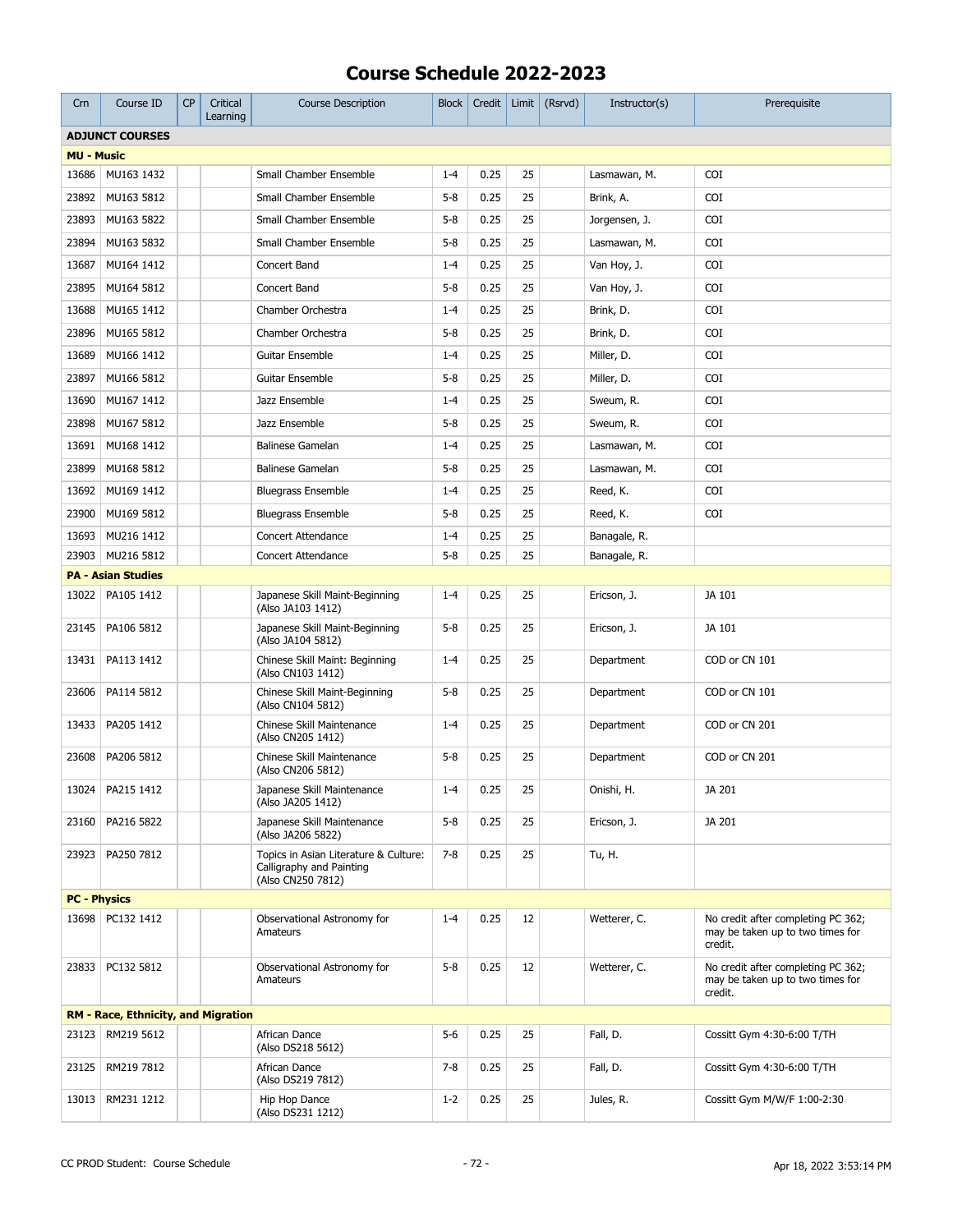| Crn                                        | Course ID                                | <b>CP</b> | Critical<br>Learning | <b>Course Description</b>                                                                            | <b>Block</b> | Credit | Limit $\vert$ | (Rsrvd) | Instructor(s)  | Prerequisite                                                                      |
|--------------------------------------------|------------------------------------------|-----------|----------------------|------------------------------------------------------------------------------------------------------|--------------|--------|---------------|---------|----------------|-----------------------------------------------------------------------------------|
| <b>ADJUNCT COURSES</b>                     |                                          |           |                      |                                                                                                      |              |        |               |         |                |                                                                                   |
| <b>RM - Race, Ethnicity, and Migration</b> |                                          |           |                      |                                                                                                      |              |        |               |         |                |                                                                                   |
|                                            | 23131   RM232 5812                       |           |                      | Hip Hop Dance<br>(Also DS232 5812)                                                                   | $5 - 8$      | 0.25   | 25            |         | Jules, R.      | Cossitt Gym M 1:00-2:30)                                                          |
| <b>RU - Russian</b>                        |                                          |           |                      |                                                                                                      |              |        |               |         |                |                                                                                   |
| 13456                                      | RU103 1412                               |           |                      | Elementary Russian Skill<br>Maintenance                                                              | $1 - 4$      | 0.25   | 25            |         | Pavlenko, A.   | <b>RU 101</b>                                                                     |
| 23626                                      | RU104 5812                               |           |                      | Elementary Russian Skill<br>Maintenance                                                              | $5 - 8$      | 0.25   | 25            |         | Department     | <b>COD RU 101</b>                                                                 |
| 13457                                      | RU205 1412                               |           |                      | Intermediate Russian Skill<br>Maintenance                                                            | $1 - 4$      | 0.25   | 25            |         | Pavlenko, A.   | <b>RU 201</b>                                                                     |
| 23627                                      | RU206 5812                               |           |                      | Intermediate Russian Skill<br>Maintenance                                                            | $5 - 8$      | 0.25   | 25            |         | Department     | COD or RU 201                                                                     |
| 13458                                      | RU307 1412                               |           |                      | Advanced Russian Skill Maintenance                                                                   | $1 - 4$      | 0.25   | 25            |         | Pavlenko, A.   | Russian 305 or COI.                                                               |
| 23629                                      | RU308 5812                               |           |                      | Advanced Russian Skill Maintenance                                                                   | $5 - 8$      | 0.25   | 25            |         | Department     | COD or Russian 305                                                                |
| <b>SP - Spanish</b>                        |                                          |           |                      |                                                                                                      |              |        |               |         |                |                                                                                   |
|                                            | 13444   SP103 1412                       |           |                      | Review of Elementary Spanish                                                                         | $1 - 4$      | 0.25   | 25            |         | Rodriguez, M.  | SP 101 or equivalent                                                              |
| 23615                                      | SP104 5812                               |           |                      | Review of Elementary Spanish                                                                         | $5 - 8$      | 0.25   | 25            |         | Rodriguez, M.  | SP 101 or equivalent                                                              |
| 13447                                      | SP203 1412                               |           |                      | Oral Review of Intermediate Spanish                                                                  | $1 - 4$      | 0.25   | 25            |         | Rodriguez, M.  | SP 201 or equivalent                                                              |
| 23617                                      | SP204 5812                               |           |                      | Oral Review of Intermediate Spanish                                                                  | $5 - 8$      | 0.25   | 25            |         | Rodriguez, M.  | SP 201 or equivalent                                                              |
| 13448                                      | SP301 1412                               |           |                      | Review of Language with Emphasis<br>on Civilizations and Cultures of the<br>Spanish-speaking Regions | $1 - 4$      | 0.25   | 25            |         | Rodriguez, M.  | SP 201                                                                            |
|                                            | 23619   SP302 5812                       |           |                      | Review of Language with Emphasis<br>on Civilizations and Cultures of the<br>Spanish-speaking Regions | $5 - 8$      | 0.25   | 25            |         | Rodriguez, M.  | SP 201                                                                            |
| <b>TH - Theatre</b>                        |                                          |           |                      |                                                                                                      |              |        |               |         |                |                                                                                   |
| 13005                                      | TH101 2312                               |           |                      | Stagecraft Practicum                                                                                 | $2 - 3$      | 0.25   | 8             |         | Martin, P.     | CAC Shop, W, 3:30 -5:00                                                           |
| 23118                                      | TH101 5612                               |           |                      | Stagecraft Practicum                                                                                 | $5 - 6$      | 0.25   | 8             |         | Martin, P.     | CAC Shop, W, 3:30 -5:00                                                           |
| 23119                                      | TH101 7812                               |           |                      | Stagecraft Practicum                                                                                 | $7 - 8$      | 0.25   | 8             |         | Martin, P.     | CAC Shop, W, 3:30 -5:00                                                           |
| 23120                                      | TH102 6612                               |           |                      | Stagecraft Practicum II                                                                              | 6            | 0.25   | 8             |         | Martin, P.     | COI CAC Shop, W, 3:30 -5:00)                                                      |
| 23121                                      | TH102 8812                               |           |                      | Stagecraft Practicum II                                                                              | 8            | 0.25   | 8             |         | Martin, P.     | COI CAC Shop, W, 3:30 -5:00                                                       |
|                                            | 13164 TH208 3412                         |           |                      | Finding Your Voice                                                                                   | $3 - 4$      | 0.25   | 25            |         | Aronson, K.    | T/TH 3:00-4:30 Cossitt South Studio                                               |
| 23336                                      | TH215 7812                               |           |                      | Theatre/Acting Studio                                                                                | $7 - 8$      | 0.25   | 25            |         | Martin, P.     | COI 8th block productions - tech<br>crew                                          |
| 23337                                      | TH215 7822                               |           |                      | Theatre/Acting Studio                                                                                | $7 - 8$      | 0.25   | 25            |         | Rollins, L.    | COI Acting, must audition                                                         |
| 23339                                      | TH215 7832                               |           |                      | Theatre/Acting Studio                                                                                | $7 - 8$      | 0.25   | 25            |         | Rollins, L.    | COI 8th block production, stage<br>manager                                        |
| <b>EXTENDED FORMAT COURSES</b>             |                                          |           |                      |                                                                                                      |              |        |               |         |                |                                                                                   |
|                                            | <b>AS - Art Studio</b>                   |           |                      |                                                                                                      |              |        |               |         |                |                                                                                   |
|                                            | 13231 AS126 1413                         |           |                      | Letterpress Poster Workshop                                                                          | $1 - 4$      | 0.50   | 10            |         | Cohick, A.     | If repeated, only one unit may count<br>towards graduations and the Art<br>Major. |
|                                            | 23387   AS126 5813                       |           |                      | Letterpress Poster Workshop                                                                          | $5 - 8$      | 0.50   | 10            |         | Cohick, A.     | If repeated, only one unit may count<br>towards graduations and the Art<br>Major. |
|                                            | <b>CH - Chemistry &amp; Biochemistry</b> |           |                      |                                                                                                      |              |        |               |         |                |                                                                                   |
| 13379                                      | CH490 1413                               |           |                      | Senior Seminar                                                                                       | $1 - 4$      | 0.50   | 25            |         | Fahrenkrug, E. | Required for Chemistry &<br><b>Biochemistry Majors</b>                            |
|                                            | 23541 CH490 5813                         |           |                      | Senior Seminar                                                                                       | $5 - 8$      | 0.50   | 25            |         | Fahrenkrug, E. | Required for Chemistry &<br><b>Biochemistry Majors</b>                            |
|                                            | <b>CN - Chinese Language</b>             |           |                      |                                                                                                      |              |        |               |         |                |                                                                                   |
| 13428                                      | CN401.1 1413                             |           |                      | Chinese Culture and Language<br>(Also PA404.1 1413)                                                  | $1 - 4$      | 0.50   | 25            |         | Jiang, H.      | CN 302 or COI                                                                     |
| 23603                                      | CN401.2 5813                             |           |                      | Chinese Culture and Language<br>(Also PA404.2 5813)                                                  | $5 - 8$      | 0.50   | 25            |         | Jiang, H.      | CN 302 or COI                                                                     |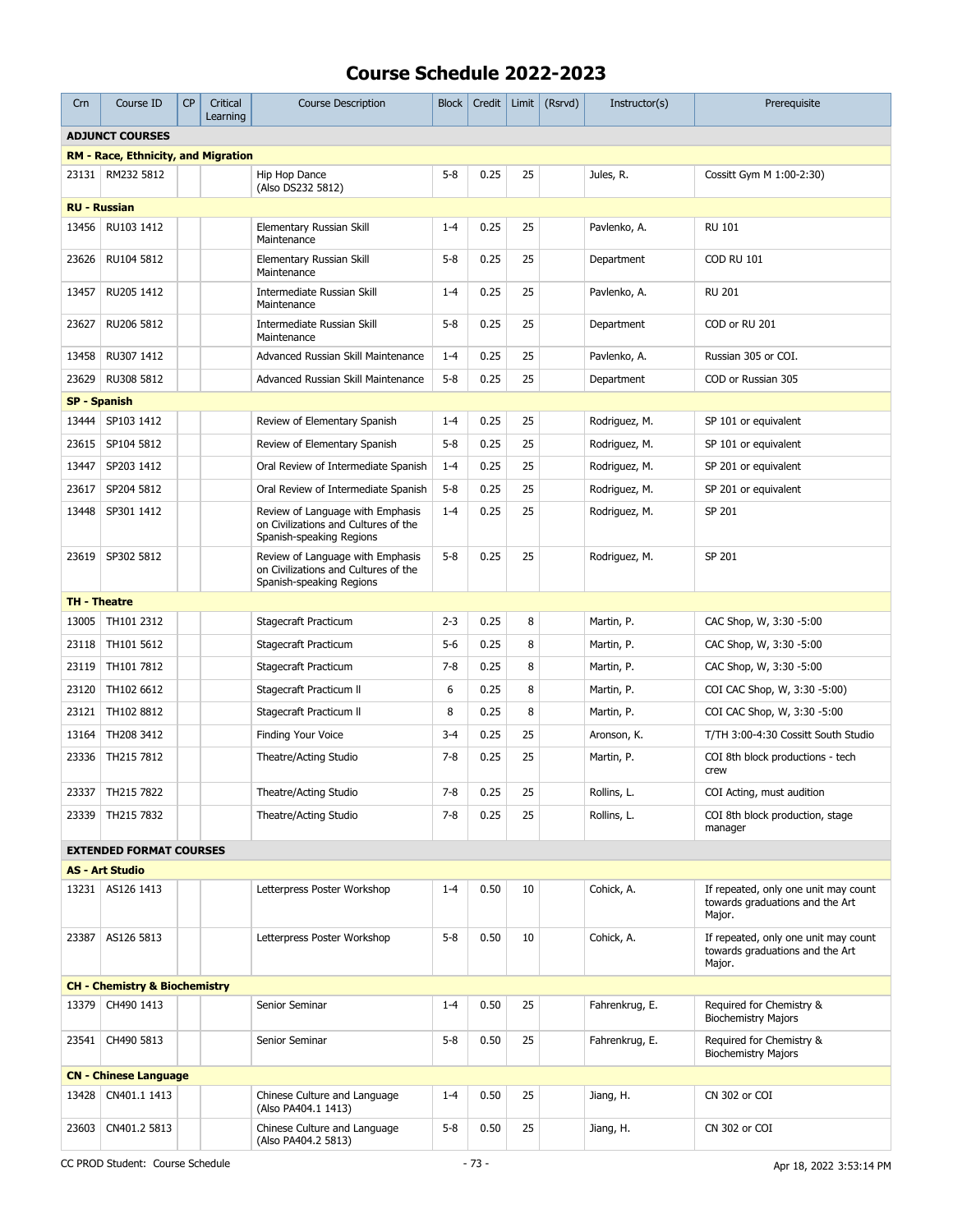| Crn                            | Course ID                     | <b>CP</b> | Critical<br>Learning | <b>Course Description</b>                                                                          | <b>Block</b> | Credit   |                | Limit $(Rsrvd)$ | Instructor(s) | Prerequisite                                                |
|--------------------------------|-------------------------------|-----------|----------------------|----------------------------------------------------------------------------------------------------|--------------|----------|----------------|-----------------|---------------|-------------------------------------------------------------|
| <b>EXTENDED FORMAT COURSES</b> |                               |           |                      |                                                                                                    |              |          |                |                 |               |                                                             |
|                                | <b>DS - Dance Studio</b>      |           |                      |                                                                                                    |              |          |                |                 |               |                                                             |
| 23156                          | DS106 7813                    |           | <b>CLCP</b>          | Dance Fundamentals                                                                                 | $7 - 8$      | 0.50     | 25             |                 | Sriram, P.    | 1:00-3:00 T/TH Cossitt Gym                                  |
|                                | <b>ED - Education</b>         |           |                      |                                                                                                    |              |          |                |                 |               |                                                             |
| 13254                          | ED542 1413                    |           |                      | Literacy Seminar 1                                                                                 | $1 - 4$      | 0.50     | 25             |                 | Fitzhugh, L.  | ED541                                                       |
| 23425                          | ED543 5813                    |           |                      | Literacy Seminar 2                                                                                 | $5 - 8$      | 0.50     | 25             |                 | Fitzhugh, L.  | ED542                                                       |
| 23427                          | ED547 5813                    |           |                      | Advanced Literacy Seminar 2                                                                        | $5 - 8$      | 0.50     | 25             |                 | Fitzhugh, L.  | ED546                                                       |
| 13250                          | ED554 1413                    |           |                      | Master's Research                                                                                  | $1 - 4$      | 0.50     | $\mathbf{1}$   |                 | Valtierra, T. | Master of Arts Teaching Candidate.                          |
| 13251                          | ED554 1423                    |           |                      | Master's Research                                                                                  | $1 - 4$      | 0.50     | 1              |                 | Taber, M.     | Master of Arts Teaching Candidate.                          |
| 13252                          | ED554 1433                    |           |                      | Master's Research                                                                                  | $1 - 4$      | 0.50     | 1              |                 | Coomer, N.    | Master of Arts Teaching Candidate.                          |
| 13253                          | ED554 1443                    |           |                      | Master's Research                                                                                  | $1 - 4$      | 0.50     | $\mathbf{1}$   |                 | Drossman, H.  | Master of Arts Teaching Candidate.                          |
| 13753                          | ED562 1413                    |           |                      | Numeracy through the Fission and<br>Fusion of Math and Science                                     | $1 - 4$      | 0.50     | 25             |                 | Taber, M.     | MAT                                                         |
| 13256                          | ED563 1413                    |           |                      | Literacy Practicum I                                                                               | $1 - 4$      | 1.00     | 25             |                 | Fitzhugh, L.  | ED541                                                       |
| 23426                          | ED564 5813                    |           |                      | Literacy Practicum 2                                                                               | $5 - 8$      | 1.00     | 25             |                 | Fitzhugh, L.  | ED563                                                       |
| 13257                          | ED573 1413                    |           |                      | <b>Advanced Literacy Practicum I</b>                                                               | $1 - 4$      | 1.00     | 25             |                 | Fitzhugh, L.  | ED545                                                       |
| 23428                          | ED574 5813                    |           |                      | Advanced Literacy Practicum 2                                                                      | $5 - 8$      | 1.00     | 25             |                 | Fitzhugh, L.  | ED573                                                       |
|                                | <b>GS - General Studies</b>   |           |                      |                                                                                                    |              |          |                |                 |               |                                                             |
| 13556                          | GS113 1413                    |           |                      | E.M.T. Basic                                                                                       | $1 - 4$      | 0.50     | 24             |                 | Hammes, R.    |                                                             |
| 23711                          | GS113 5813                    |           |                      | E.M.T. Basic                                                                                       | $5 - 8$      | 0.50     | 24             |                 | Hammes, R.    |                                                             |
| 13567                          | GS118 1413                    |           |                      | Topics in Community Engagement:<br><b>Introduction to Community</b><br>Engagement - Bonner Fellows | $1 - 4$      | 0.25     | 25             |                 | Radke, J.     | Course offered as P/F Only.                                 |
| 23713                          | GS118 5813                    |           |                      | Topics in Community Engagement:<br><b>Introduction to Community</b><br>Engagement - Bonner Fellows | $5 - 8$      | 0.25     | 25             |                 | Radke, J.     | Course offered as P/F Only.                                 |
| 13565                          | GS208 1213                    |           |                      | Advanced Language Practice for<br>Culturally and Linguistically Diverse<br><b>Students</b>         | $1 - 2$      | 0.50     | 25             |                 | Walter, C.    |                                                             |
| 23715                          | GS390 5813                    |           |                      | <b>Grant Writing</b>                                                                               | $5 - 8$      | 0.50     | 12             |                 | Sartin, R.    |                                                             |
| 23716                          | GS395 5813                    |           |                      | Peer Tutoring Practicum                                                                            | $5 - 8$      | 0.50     | 25             |                 | Schacht, C.   | GS 300 or COI. Pass/Fail Only                               |
|                                | <b>MB - Molecular Biology</b> |           |                      |                                                                                                    |              |          |                |                 |               |                                                             |
| 13103                          | MB397 1413                    |           |                      | Mentored Research in Molecular<br>Biology Alternative Format                                       | $1 - 4$      | 0.50     | 4              |                 | Hanson, S.    | COI MB231 and arranged at lease<br>one block ahead of time. |
|                                | 13104 MB397 1423              |           |                      | Mentored Research in Molecular<br><b>Biology Alternative Format</b>                                | $1 - 4$      | $0.50\,$ | $\overline{4}$ |                 | Course, M.    | COI MB231 and arranged at lease<br>one block ahead of time. |
| 13105                          | MB397 1433                    |           |                      | Mentored Research in Molecular<br><b>Biology Alternative Format</b>                                | $1 - 4$      | 0.50     | $\overline{4}$ |                 | Garcia, J.    | COI MB231 and arranged at lease<br>one block ahead of time. |
| 13106                          | MB397 1443                    |           |                      | Mentored Research in Molecular<br><b>Biology Alternative Format</b>                                | $1 - 4$      | 0.50     | $\overline{4}$ |                 | Hatton, O.    | COI MB231 and arranged at lease<br>one block ahead of time. |
| 13107                          | MB397 1453                    |           |                      | Mentored Research in Molecular<br><b>Biology Alternative Format</b>                                | $1 - 4$      | 0.50     | $\overline{4}$ |                 | Killian, D.   | COI MB231 and arranged at lease<br>one block ahead of time. |
| 13108                          | MB397 1463                    |           |                      | Mentored Research in Molecular<br><b>Biology Alternative Format</b>                                | $1 - 4$      | 0.50     | $\overline{4}$ |                 | Lostroh, P.   | COI MB231 and arranged at lease<br>one block ahead of time. |
| 23349                          | MB397 5813                    |           |                      | Mentored Research in Molecular<br><b>Biology Alternative Format</b>                                | $5 - 8$      | 0.50     | $\overline{4}$ |                 | Hanson, S.    | COI MB231 and arranged at lease<br>one block ahead of time. |
| 23350                          | MB397 5823                    |           |                      | Mentored Research in Molecular<br><b>Biology Alternative Format</b>                                | $5 - 8$      | 0.50     | $\overline{4}$ |                 | Course, M.    | COI MB231 and arranged at lease<br>one block ahead of time. |
| 23351                          | MB397 5833                    |           |                      | Mentored Research in Molecular<br><b>Biology Alternative Format</b>                                | $5 - 8$      | 0.50     | $\overline{4}$ |                 | Garcia, J.    | COI MB231 and arranged at lease<br>one block ahead of time. |
| 23352                          | MB397 5843                    |           |                      | Mentored Research in Molecular<br><b>Biology Alternative Format</b>                                | $5 - 8$      | 0.50     | $\overline{4}$ |                 | Hatton, O.    | COI MB231 and arranged at lease<br>one block ahead of time. |
| 23353                          | MB397 5853                    |           |                      | Mentored Research in Molecular<br><b>Biology Alternative Format</b>                                | $5 - 8$      | 0.50     | $\overline{4}$ |                 | Killian, D.   | COI MB231 and arranged at lease<br>one block ahead of time. |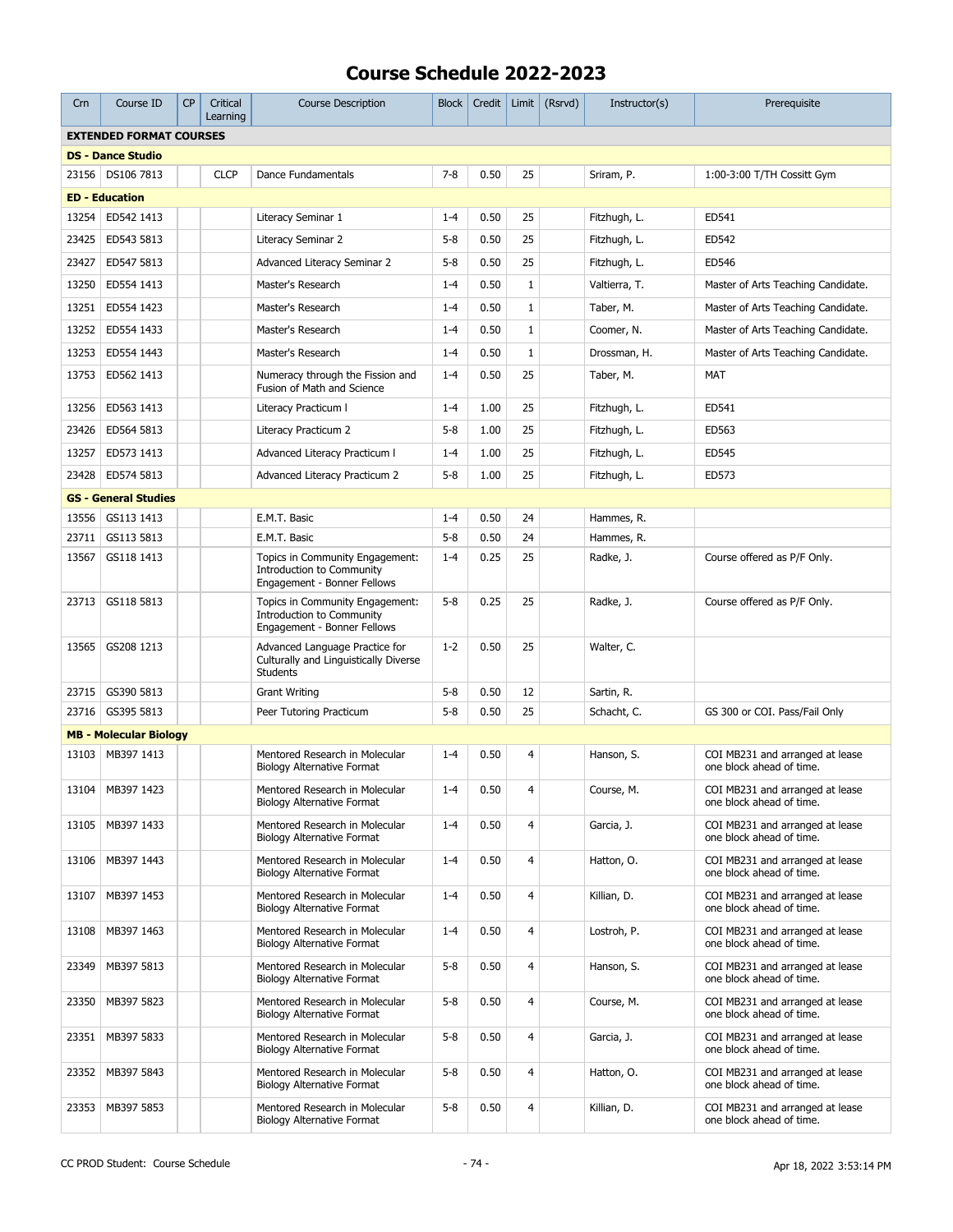| Crn                            | Course ID                                  | <b>CP</b> | Critical<br>Learning | <b>Course Description</b>                                           | <b>Block</b> | Credit | Limit        | (Rsrvd) | Instructor(s)                   | Prerequisite                                                                                               |
|--------------------------------|--------------------------------------------|-----------|----------------------|---------------------------------------------------------------------|--------------|--------|--------------|---------|---------------------------------|------------------------------------------------------------------------------------------------------------|
| <b>EXTENDED FORMAT COURSES</b> |                                            |           |                      |                                                                     |              |        |              |         |                                 |                                                                                                            |
|                                | <b>MB - Molecular Biology</b>              |           |                      |                                                                     |              |        |              |         |                                 |                                                                                                            |
| 23354                          | MB397 5863                                 |           |                      | Mentored Research in Molecular<br><b>Biology Alternative Format</b> | $5 - 8$      | 0.50   | 4            |         | Lostroh, P.                     | COI MB231 and arranged at lease<br>one block ahead of time.                                                |
|                                | <b>MS - Museum Studies</b>                 |           |                      |                                                                     |              |        |              |         |                                 |                                                                                                            |
| 13564                          | MS250 1413                                 |           |                      | Museum Practicum                                                    | $1 - 4$      | 0.50   | 25           |         | Tucker, R.                      | MS247 or other Museum Studies<br>course; or Consent of Instructor<br>Meeting time: Wednesdays at<br>1:30PM |
| 23722                          | MS250 5813                                 |           |                      | Museum Practicum                                                    | $5 - 8$      | 0.50   | 25           |         | Tucker, R.                      | MS247 or other Museum Studies<br>course; or Consent of Instructor<br>Meeting time: Wednesdays at<br>1:30PM |
|                                | <b>PA - Asian Studies</b>                  |           |                      |                                                                     |              |        |              |         |                                 |                                                                                                            |
| 13429                          | PA404.1 1413                               |           |                      | Chinese Language and Culture<br>(Also CN401.1 1413)                 | $1 - 4$      | 0.50   | 25           |         | Jiang, H.                       | CN 302 or COI                                                                                              |
| 23604                          | PA404.2 5813                               |           |                      | Chinese Language and Culture<br>(Also CN401.2 5813)                 | $5 - 8$      | 0.50   | 25           |         | Jiang, H.                       | CN 302 or COI                                                                                              |
| <b>PC - Physics</b>            |                                            |           |                      |                                                                     |              |        |              |         |                                 |                                                                                                            |
| 23832                          | PC108 5813                                 |           |                      | Introduction to Machining and<br>Fabrication                        | $5 - 8$      | 0.50   | 8            |         | Burt, S.                        |                                                                                                            |
|                                | <b>PH - Philosophy</b>                     |           |                      |                                                                     |              |        |              |         |                                 |                                                                                                            |
| 13376                          | PH208 1413                                 |           |                      | Philosophical Topics: Philosophy for<br>Children                    | $1 - 4$      | 0.50   | 32           |         | Hernandez-Lemus, A.<br>Kern, S. |                                                                                                            |
| 23537                          | PH208 5813                                 |           |                      | Philosophical Topics: Philosophy for<br>Children                    | $5 - 8$      | 0.50   | 25           |         | Kern, S.                        |                                                                                                            |
| 13314                          | PH456.1 1413                               |           |                      | Senior Colloquium                                                   | $1 - 4$      | 0.50   | 25           |         | Daly, H.<br>Furtak, R.          | Philosophy Majors with senior<br>standing. Pass/Fail Only                                                  |
| 23471                          | PH456.2 5813                               |           |                      | Senior Colloquium                                                   | $5 - 8$      | 0.50   | 25           |         | Daly, H.<br>Furtak, R.          | Philosophy Majors with senior<br>standing. Pass/Fail Only                                                  |
|                                | <b>PY - Psychology</b>                     |           |                      |                                                                     |              |        |              |         |                                 |                                                                                                            |
| 23945                          | PY251 5613                                 |           |                      | Psychological Investigations:                                       | 5-6          | 1.00   | 1            |         | Fernandez-Peters, M.            | BYOB Schedule (C). PY100 or PY101.                                                                         |
| 23951                          | PY251 5623                                 |           |                      | Psychological Investigations:                                       | $5 - 6$      | 1.00   | $\mathbf 1$  |         | Jacobs, B.                      | BYOB Schedule (C).                                                                                         |
| 23954                          | PY251 5633                                 |           |                      | Psychological Investigations:                                       | 5-6          | 1.00   | $\mathbf{1}$ |         | Roberts, T.                     | BYOB Schedule (C).                                                                                         |
| 23956                          | PY251 5643                                 |           |                      | Psychological Investigations:                                       | 5-6          | 1.00   | $\mathbf{1}$ |         | Waters, T.                      | BYOB Schedule (C).                                                                                         |
| 23960                          | PY251 5653                                 |           |                      | Psychological Investigations:                                       | $5 - 6$      | 1.00   | $\mathbf{1}$ |         | Horner, J.                      | BYOB Schedule (C).                                                                                         |
| 23949                          | PY300 5613                                 |           |                      | Topical Issues in Psychology:                                       | $5 - 6$      | 1.00   | 25           |         | Fernandez-Peters, M.            | BYOB Schedule (A). PY296 or PY299                                                                          |
| 23963                          | PY344 5613                                 |           |                      | Cognition                                                           | 5-6          | 1.00   | 25           |         | Horner, J.                      | BYOB Schedule (A). PY205                                                                                   |
| 23953                          | PY364 5613                                 |           |                      | Emotion                                                             | 5-6          | 1.00   | 25           |         | Roberts, T.                     | BYOB Schedule (A). PY205 or COI                                                                            |
| 23959                          | PY374 5613                                 |           |                      | Lifespan Developmental Psych                                        | 5-6          | 1.00   | 25           |         | Waters, T.                      | BYOB Schedule (B). PY205.                                                                                  |
| 23950                          | PY420 5613                                 |           |                      | Cognitive Neuroethology                                             | 5-6          | 1.00   | 25           |         | Jacobs, B.                      | BYOB Schedule (B). PY202 or PY205,<br>PY297 and PY298 or PY299                                             |
| 23946                          | PY451 5613                                 |           |                      | Final Project:                                                      | $5 - 6$      | 1.00   | $\mathbf{1}$ |         | Fernandez-Peters, M.            | COI PY205. BYOB Schedule (C).                                                                              |
| 23952                          | PY451 5623                                 |           |                      | Final Project:                                                      | 5-6          | 1.00   | $\mathbf 1$  |         | Jacobs, B.                      | COI PY205. BYOB Schedule (C).                                                                              |
| 23955                          | PY451 5633                                 |           |                      | Final Project:                                                      | $5 - 6$      | 1.00   | $\mathbf{1}$ |         | Roberts, T.                     | COI PY205. BYOB Schedule (C).                                                                              |
| 23957                          | PY451 5643                                 |           |                      | Final Project:                                                      | 5-6          | 1.00   | $\mathbf{1}$ |         | Waters, T.                      | COI PY205. BYOB Schedule (C).                                                                              |
|                                | 23961   PY451 5653                         |           |                      | Final Project:                                                      | 5-6          | 1.00   | $\mathbf{1}$ |         | Horner, J.                      | COI PY205. BYOB Schedule (C)                                                                               |
|                                | <b>HALF BLOCK COURSES</b>                  |           |                      |                                                                     |              |        |              |         |                                 |                                                                                                            |
|                                | <b>BE - Organismal Biology and Ecology</b> |           |                      |                                                                     |              |        |              |         |                                 |                                                                                                            |
| 23999                          | BE341 HH11                                 |           |                      | Special Topics in Organismal Biology<br>and Ecology: Parasitology   | h            | 0.50   | 15           |         | Hathaway, R.                    |                                                                                                            |
|                                | <b>CH - Chemistry &amp; Biochemistry</b>   |           |                      |                                                                     |              |        |              |         |                                 |                                                                                                            |
| 23981                          | CH104 HH11                                 |           |                      | Topics in Chemistry: Snow Science                                   | h            | 0.50   | 25           |         | Fahrenkrug, E.                  |                                                                                                            |
| 23982                          | CH204 HH11                                 |           |                      | Foundational Concepts in Organic<br>Chemistry                       | h            | 0.50   | 25           |         | Harris, J.                      |                                                                                                            |